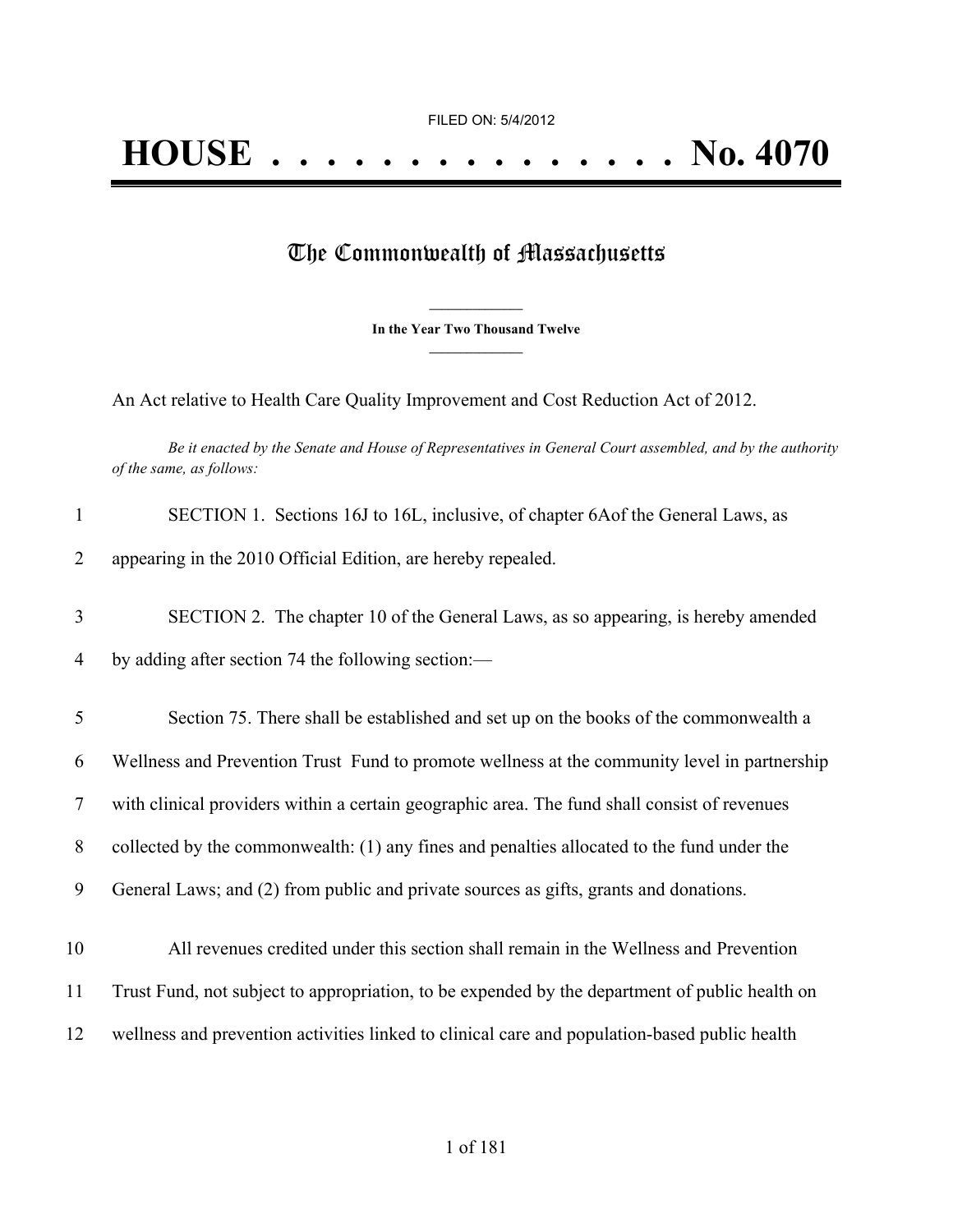needs. The state treasurer shall not deposit or otherwise transfer the revenues to the General Fund or any other fund.

| 15 | The state treasurer shall deposit the moneys in the fund in accordance with section 34 of            |
|----|------------------------------------------------------------------------------------------------------|
| 16 | chapter 29 in a manner that will secure the highest interest available consistent with the safety of |
| 17 | the fund and with the requirement that all amounts on deposit shall be available for immediate       |
| 18 | withdrawal at all times. The fund shall be expended at the direction of the commissioner of          |
| 19 | public health only for the purposes stated in this section and any unexpended balances in the        |
| 20 | fund at the end of the fiscal year shall not revert to the general fund and shall be available for   |
| 21 | expenditures in the subsequent fiscal year.                                                          |
| 22 | SECTION 3. Chapter 12 of the General Laws, as so appearing, is hereby amended by                     |
| 23 | inserting after section 11L the following section:—                                                  |
| 24 | Section 11M. As used in this section, terms shall have the meanings assigned by section              |
| 25 | 1 of chapter 118G.                                                                                   |
| 26 | The attorney general shall:                                                                          |
| 27 | (a) monitor trends in the health care market during the reorganization of the health care            |
| 28 | system including, but not limited to trends in accountable care organization size and                |
| 29 | composition, consolidation in the ACO and provider markets, payer contracting trends, impact         |
| 30 | on patient selection of provider and ACO, and other market effects of the transition from fee-for-   |
| 31 | service forms of payment.                                                                            |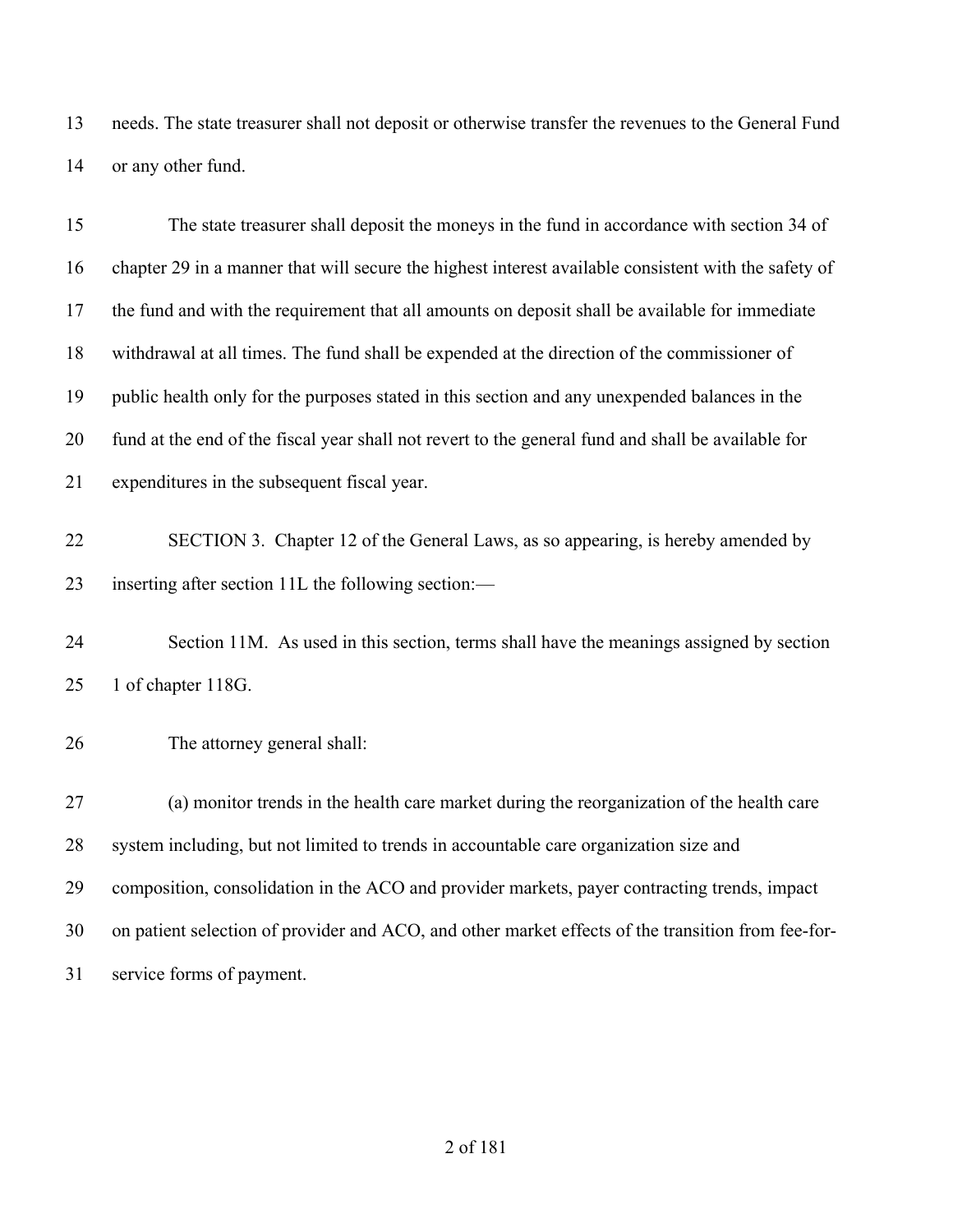(b) in consultation with the division of health care cost and quality, take appropriate action to prevent excess consolidation or collusion of providers, ACOs, or payers and to remedy these or other related anti-competitive dynamics in the health care market;

- (c) provide assistance as needed to support efforts by the commonwealth to obtain waivers from certain provisions of federal law including, from the federal office of the inspector general, a waiver of the provisions of, or expansion of the "safe harbors" provided for under 42 U.S.C. section 1320a-7b; and a waiver of the provisions of 42 U.S.C. section 1395nn(a) to (e).
- SECTION 4. Section 7A of chapter 26, as so appearing, is hereby amended by inserting at the end, the following paragraph:—

 The division shall create a model wellness guide for payers, employers and consumers. The guide shall provide the following information: 1) the importance of healthy lifestyles, disease prevention, the benefits of care management, and health promotion; 2) financial and other incentives for participating in wellness programs; 3) explanation of the use of technology to provide wellness information and services; 4) the benefits of participating in tobacco cessation programs, weight loss programs, and compliance with disease management; 5) a description of 47 the discounts available to employees under the Affordable Care Act; and 6) the ability for payers to reduce premiums by offering incentives to patients with chronic diseases or high-risk of hospitalization to better comply with prescribed drugs and follow up care.

 In developing the model guide, the division shall consult with department of public health and health care stakeholders, including but not limited to employers, including representatives of employers 50 employees or more and representatives of employers with less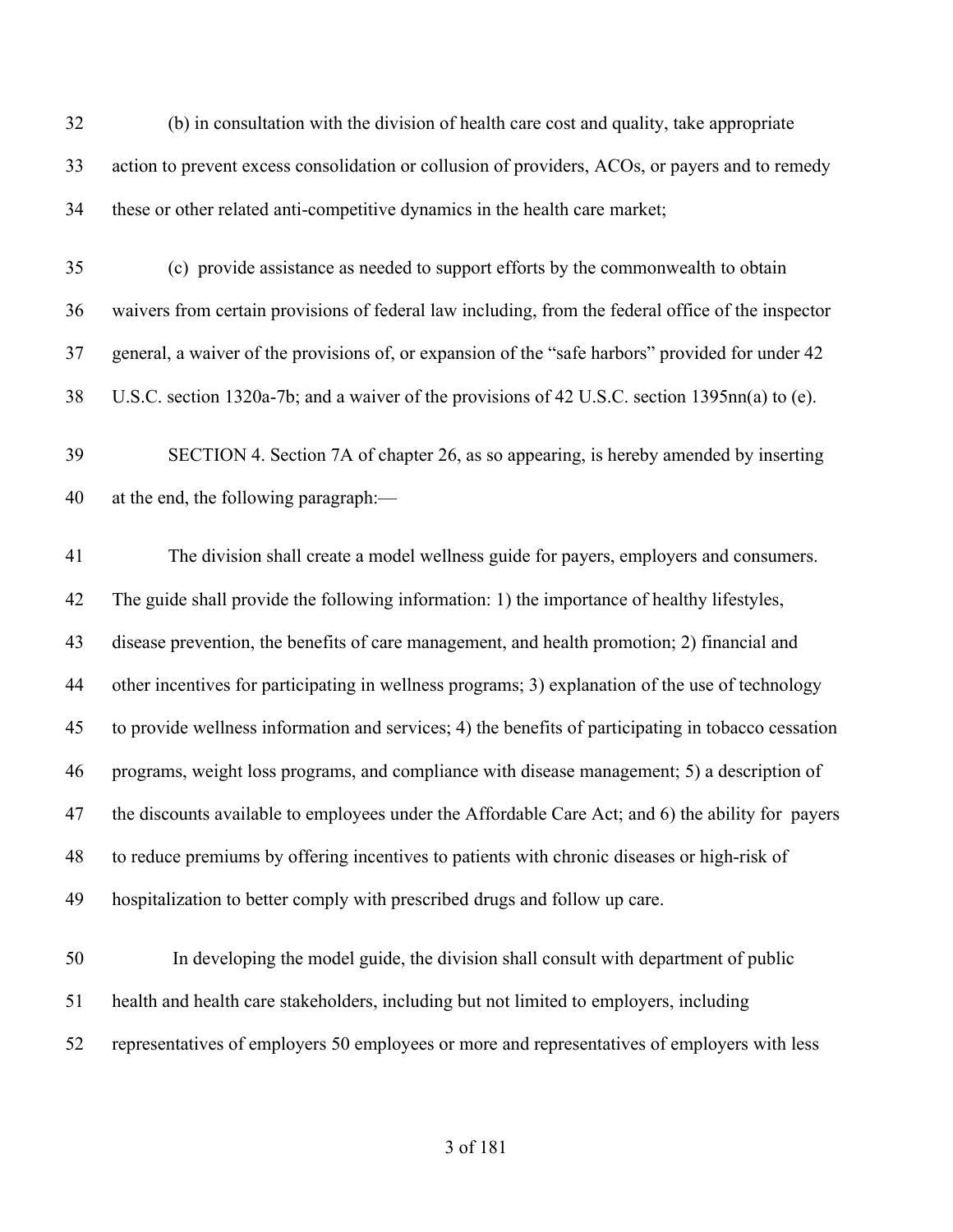than 50 employees; providers, both for profit and not for profit; health plans and public payers; researchers; consumers; and government.

 SECTION 5. Chapter 29 of the General Laws, as so appearing, is hereby amended by inserting after section 2BBBB the following 2 sections:—

 Section 2CCCC. (a)There is hereby established and set up on the books of the commonwealth a separate fund to be known as the Health Care Workforce Trust Fund, hereinafter called the fund. The fund shall be administered by the health care workforce center which may contract with any appropriate entity to administer the fund or any portion therein. The purposes of the fund shall include: (i) making awards to health professionals for repayment assistance for medical or nursing school loans pursuant to section 62 of chapter 118G , provided that in administering the loan forgiveness grant program, a portion of funds therein shall be granted to applicants performing terms of service in rural primary care sites that meet the criteria of a medically underserved area as determined by the health care workforce center; (ii providing employment training opportunities, job placement, career ladder and educational services for currently employed or unemployed health workers who are seeking new positions or responsibilities within the health care industry with a focus on aligning training and education with industry needs, provided that the fund shall support the distribution of grants to selected health systems, non-profit organizations, labor unions, labor-industry partnerships and others; (iii) funding residency positions in primary care pursuant to section 64 of chapter 118G; and (iv) funding rural health rotation programs, rural health clerkships, and rural health preceptorships at medical and nursing schools to expose students to practicing in rural and small town communities.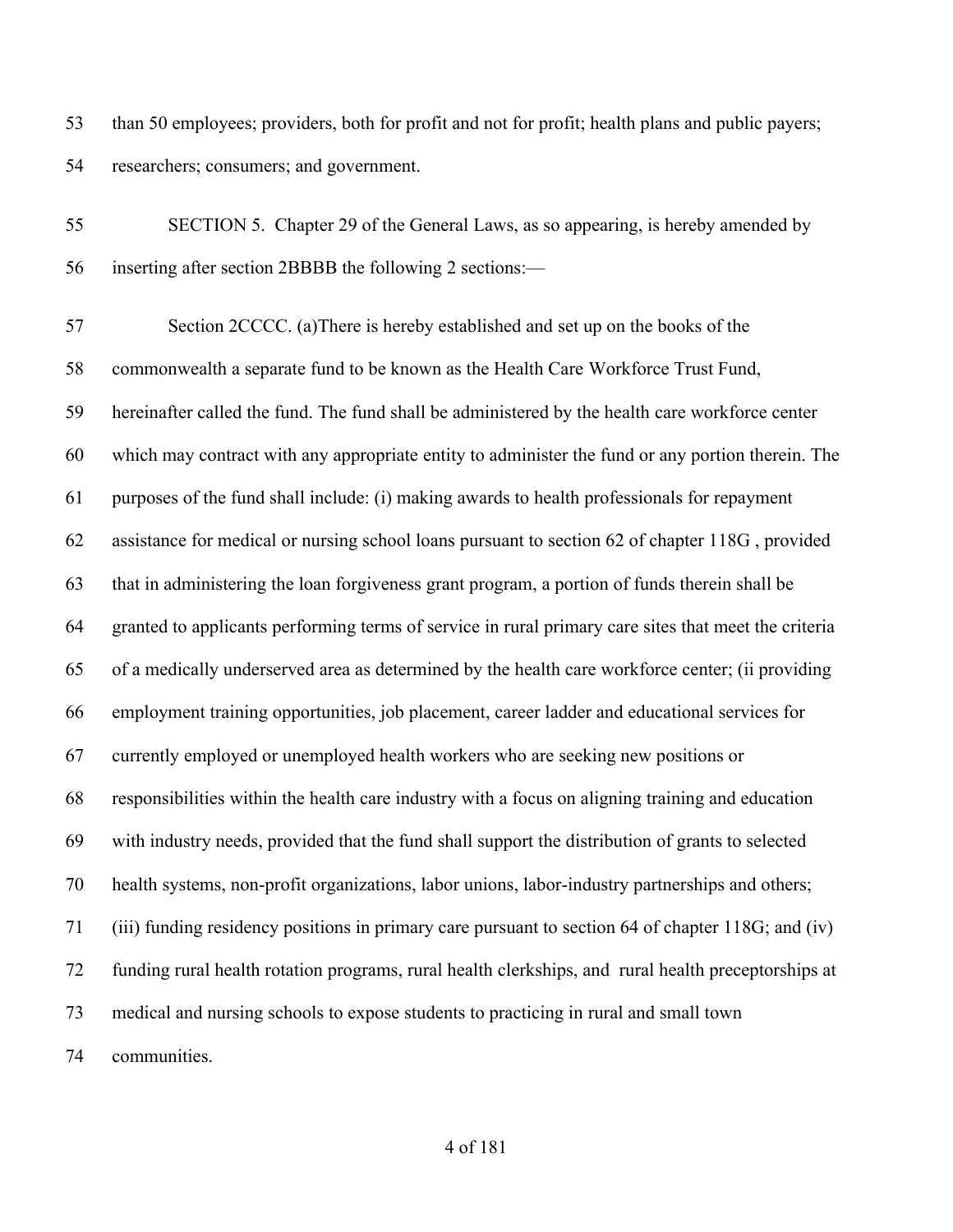(b) There shall be credited to the fund all monies payable pursuant to (i) funds that are paid to the health care workforce loan repayment program, established under section 62 of chapter 118G, as a result of a breach of contract and private funds contributed from other sources; and (ii) any revenue from appropriations or other monies authorized by the general court and specifically designated to be credited to the fund, and any gifts, grants, private contributions, investment income earned on the fund's assets and all other sources. Money remaining in the fund at the end of a fiscal year shall not revert to the General Fund. (c) The fund shall supplement and not replace existing publically-financed health care workforce development programs. (d) The division of health care cost and quality shall promulgate regulations pursuant to the distribution of monies from the fund to programs listed under subsection (a) and applicant eligibility criteria for said funds. (e) The health care workforce center shall annually, not later than December 31, report to the secretary of administration and finance, the house and senate committees on ways and means, and the joint committee on health care financing regarding the revenues and distribution of monies from the fund in the prior fiscal year. Section 2DDDD. There is hereby established and set up on the books of the commonwealth a separate fund to be known as the Distressed Hospital Trust Fund, which shall be administered by the division of health care cost and quality. Expenditures from the Distressed Hospital Trust Fund shall be dedicated to efforts to improve and enhance the ability of community hospitals to serve populations in need more efficiently and effectively, including, but not limited to, the ability to provide community-based care, clinical support and care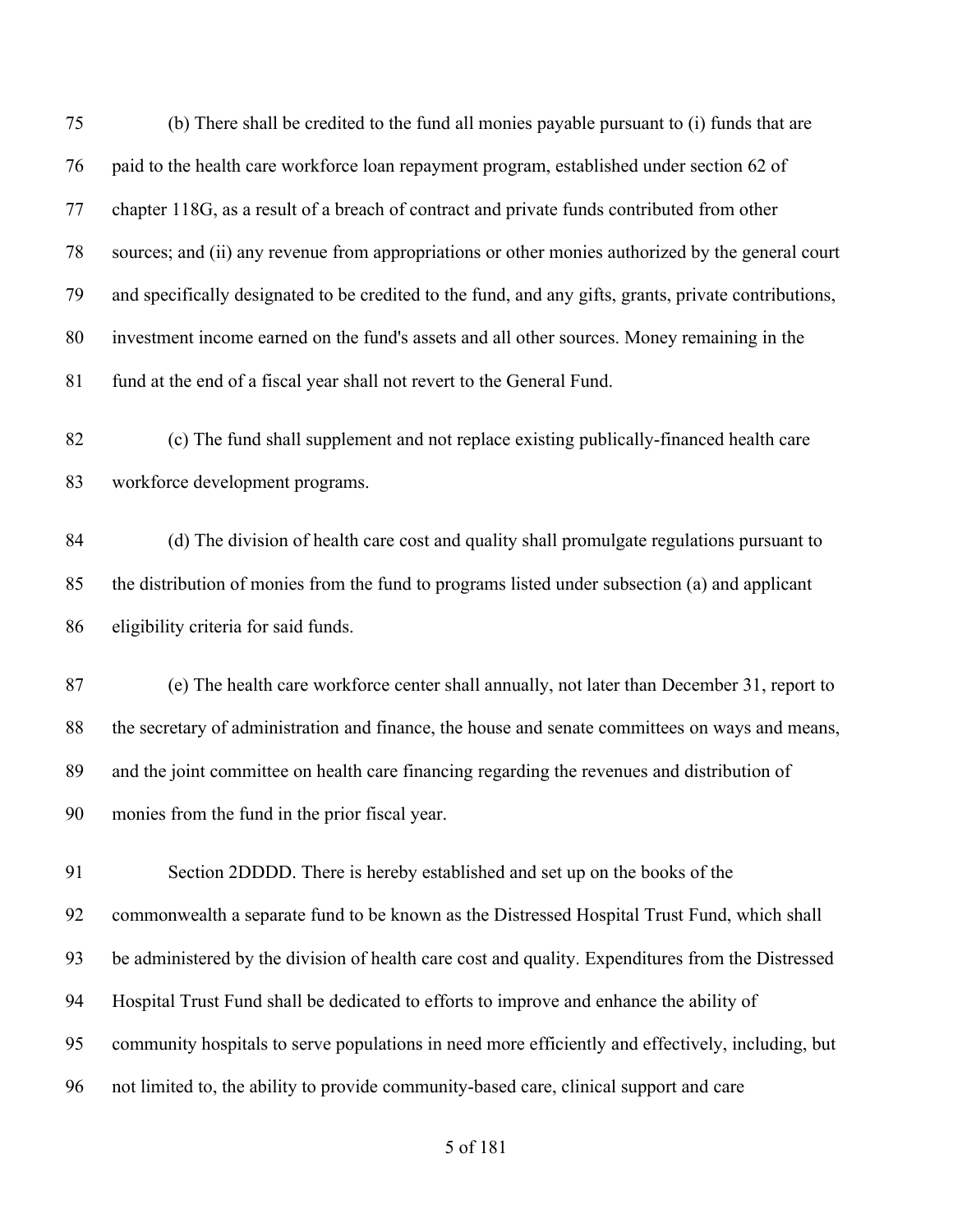coordination services, improve health information technology, or other efforts to create effective coordination of care.

 The division, in consultation with the Massachusetts Hospital Association, shall develop a competitive grant process for awards to be distributed to distressed hospitals out of said fund. The grant process shall consider the following factors, including but not be limited to (1) payer mix, (2) financial health, (3) geographic need, and (4) population need.

 SECTION 6. Chapter 32A of the General Laws, as so appearing, is hereby amended by inserting after section 26 the following 3 sections:-

105 Section 27. Pursuant to section 50 of chapter 118G, the commission shall provide a toll- free number and website that enables consumers to request and obtain from the commission in real time the maximum estimated amount the insured will be responsible to pay for a proposed admission, procedure or service that is a medically necessary covered benefit, based on the information available to the carrier at the time the request is made, including any copayment, deductible, coinsurance or other out of pocket amount and the actual or maximum estimated allowed amount, for any health care benefits.

 As used in this section, "allowed amount" shall mean the contractually agreed upon amount paid by a carrier to a health care provider for health care services provided to an insured.

Section 28. The commission shall attribute every member to a primary care provider.

115 Section 29. Pursuant to section 50 of chapter 118G, the commission shall disclose patient-level data including, but not limited to, health care service utilization, medical expenses, demographics, and where services are being provided, to all providers in their network, provided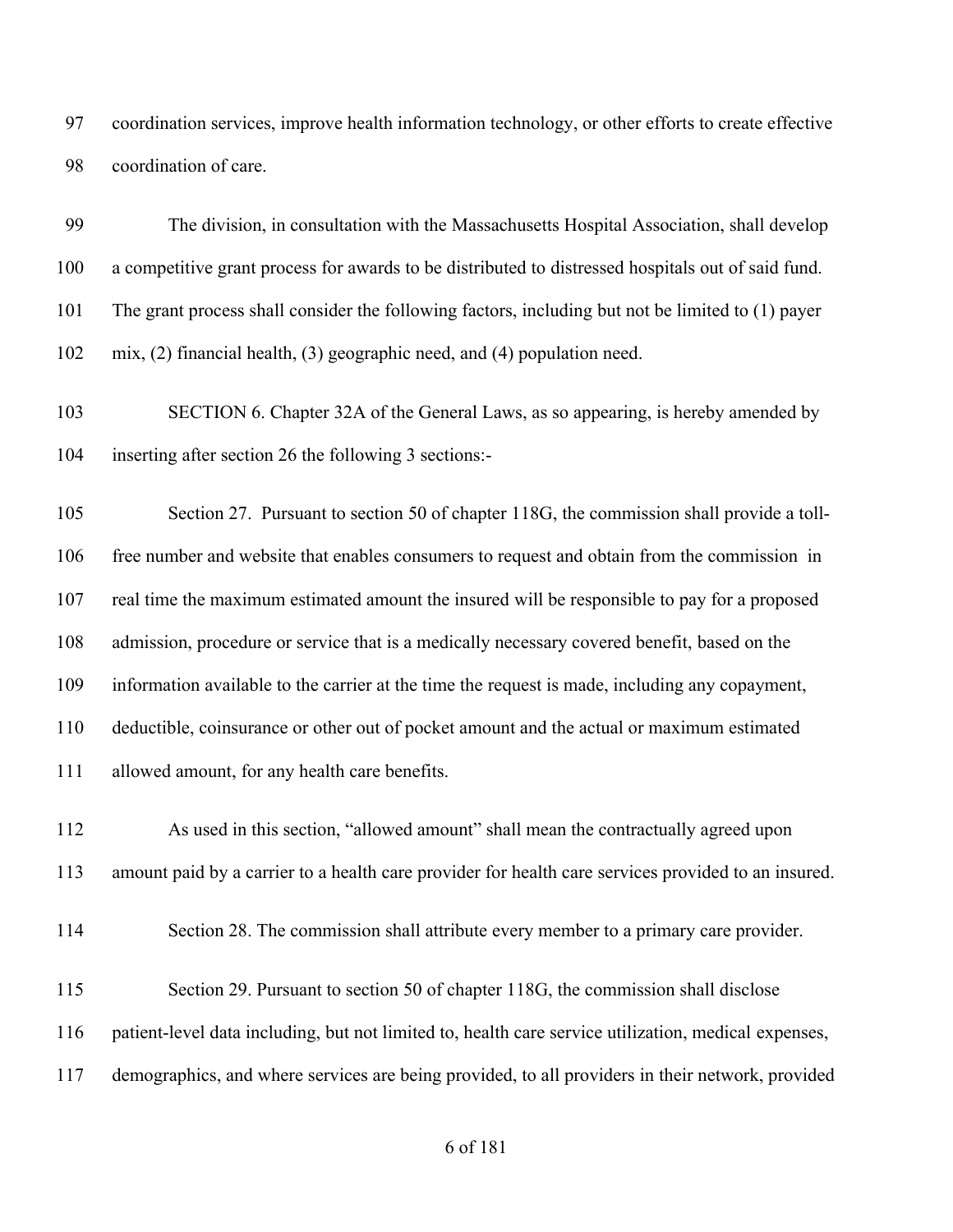that data shall be limited to patients treated by that provider, in order to aid providers in managing the care of their own patient panel.

 SECTION 7. Chapter 32B of the General Laws, as so appearing, is hereby amended by inserting after section 20 the following 3 sections:-

122 Section 21. Pursuant to section 50 of 118G, every appropriate public authority which has accepted this chapter shall provide a toll-free number and website that enables consumers to request and obtain from the public authority in real time the maximum estimated amount the insured will be responsible to pay for a proposed admission, procedure or service that is a medically necessary covered benefit, based on the information available to the carrier at the time the request is made, including any copayment, deductible, coinsurance or other out of pocket amount for any health care benefits.

129 Section 22. Every appropriate public authority which has accepted this chapter shall attribute every member to a primary care provider.

131 Section 23. Pursuant to section 50 of chapter 118G, every appropriate public authority which has accepted this chapter shall disclose patient-level data including, but not limited to, health care service utilization, medical expenses, demographics, and where services are being provided, to all providers in their network, provided that data shall be limited to patients treated by that provider, so as to aid providers in managing the care of their own patient panel.

 SECTION 8. Sections 6D, 6E, 6F and 6G of chapter 40J of the General Laws, as so appearing, are hereby repealed.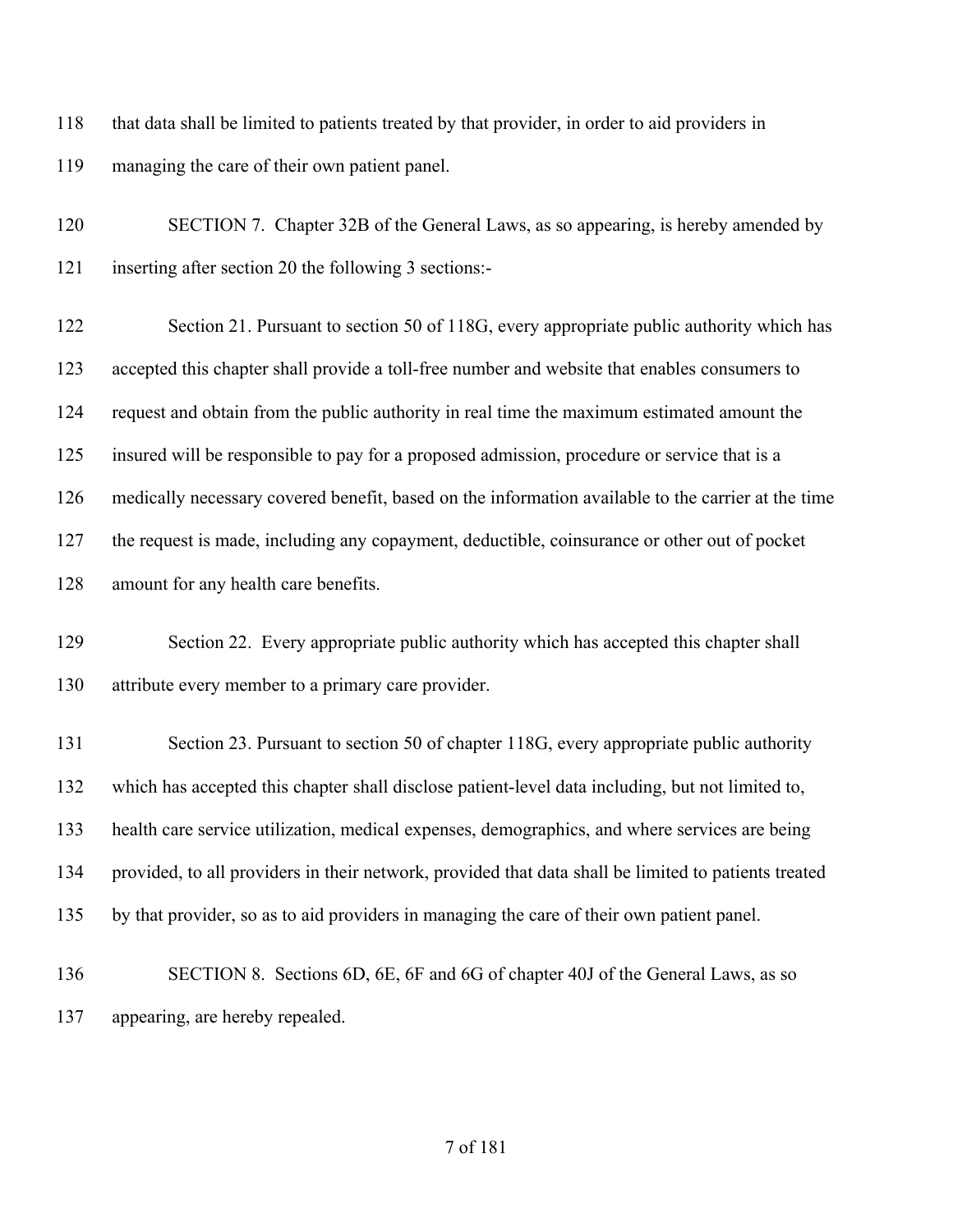| 138 | SECTION 9. Section 6 of chapter 62 of the General Laws, as so appearing, is hereby                  |
|-----|-----------------------------------------------------------------------------------------------------|
| 139 | amended by inserting after subsection (q) the following subsection:—                                |
| 140 | $(r)$ (1) An employer subject to tax under this chapter which participates in a wellness            |
| 141 | program may take a credit against the excise imposed under this chapter in an amount equal to       |
| 142 | 25 percent of the costs associated with implementing the plan, with a maximum credit of             |
| 143 | \$10,000.                                                                                           |
| 144 | (2) The credit shall be allowed if the taxpayer provides the appropriate documentation.             |
| 145 | The department of revenue, in consultation with the division of insurance, shall promulgate         |
| 146 | regulations to determine the necessary filings from the taxpayer. These filings shall include proof |
| 147 | of using a wellness program qualified under section 206A of chapter 111.                            |
| 148 | SECTION 10. Chapter 63 of the General Laws, as so appearing, is hereby amended by                   |
| 149 | inserting after section 38BB the following section:—                                                |
| 150 | Section 38CC. (a) A corporation subject to tax under this chapter which participates in a           |
| 151 | wellness program may take a credit against the excise imposed under this chapter in an amount       |
| 152 | equal to 25% of the costs associated with the implementing the plan, with a maximum of              |
| 153 | \$10,000.                                                                                           |
| 154 | (b) The credit shall be allowed if the taxpayer provides the appropriate documentation.             |
| 155 | The department of revenue, in consultation with the division of insurance, shall promulgate         |
| 156 | regulations to determine the necessary filings from the taxpayer. These filings shall include proof |
| 157 | of using a wellness program qualified under section 206A of chapter 111.                            |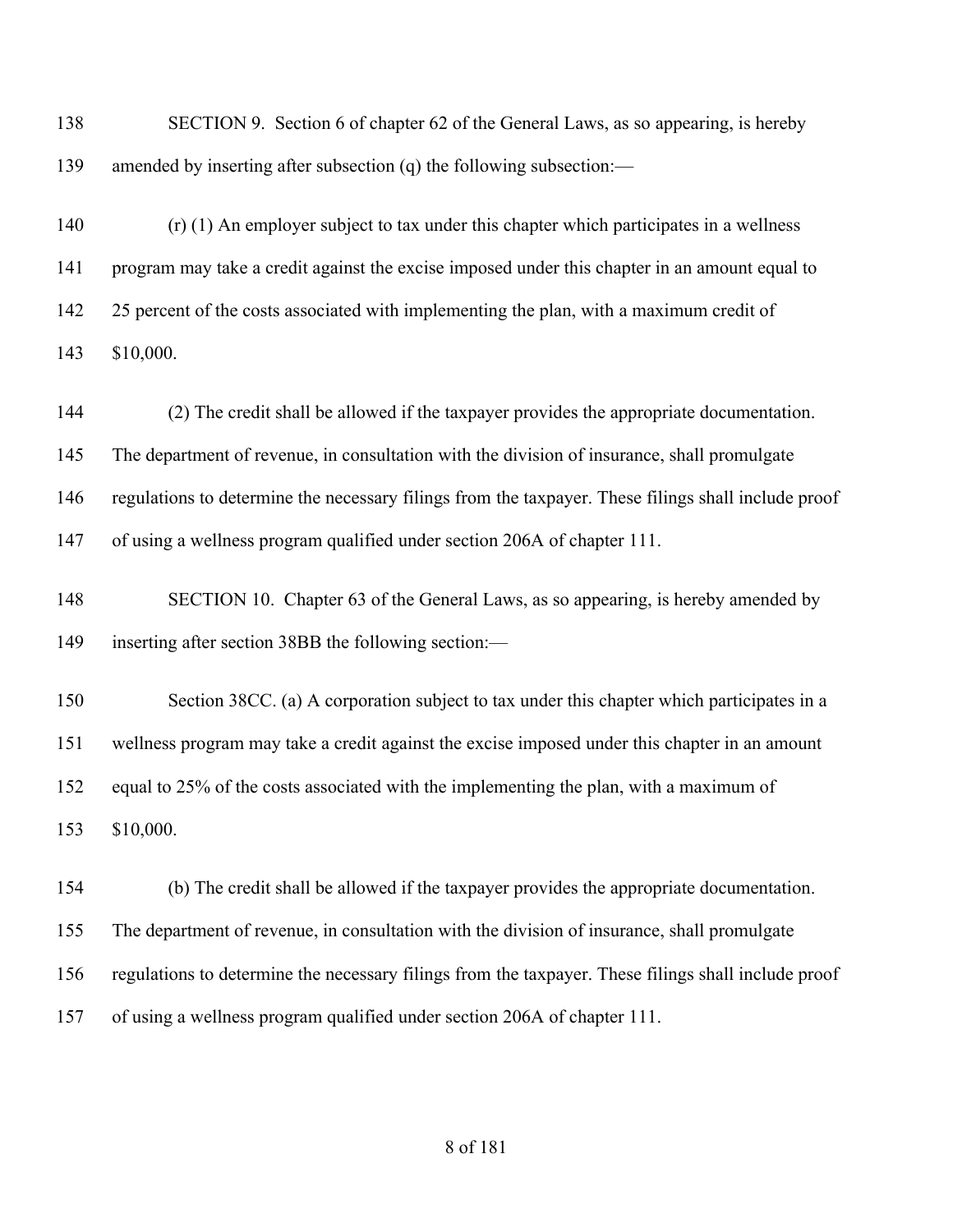| 158 | SECTION 11. Section 1 of chapter 111, as so appearing, is hereby amended by inserting              |
|-----|----------------------------------------------------------------------------------------------------|
| 159 | before the definition of "Board of health", the following definition:-                             |
| 160 | "Allowed amount", the contractually agreed upon amount paid by a carrier to a health               |
| 161 | care provider for health care services.                                                            |
| 162 | SECTION 12. Section 1 of chapter 111 of the General Laws, as so appearing, is hereby               |
| 163 | amended by striking out, in line 38, the words "one hundred and seventy-six G" and inserting in    |
| 164 | place thereof the following words:- 176G or within an accountable care organization licensed by    |
| 165 | the division of health care cost and quality under chapter 118J.                                   |
| 166 | SECTION 13. Sections 25L through 25N, inclusive, of chapter 111, as so appearing, are              |
| 167 | hereby repealed.                                                                                   |
| 168 | SECTION 14. Section 25P is Chapter 111, as so appearing, is hereby repealed.                       |
| 169 | SECTION 15. Section 51H of chapter 111, as so appearing, is hereby amended by                      |
| 170 | striking subsection (c) and inserting in place thereof the following subsection:-                  |
| 171 | (c) The department, through interagency service agreements, shall transmit data collected          |
| 172 | under this section to the Betsy Lehman center for patient safety and medical error reduction and   |
| 173 | the division of health care cost and quality established under chapter 118G for publication on its |
| 174 | consumer health information website. Any facility failing to comply with this section may: (i) be  |
| 175 | fined up to \$1,000 per day per violation; (ii) have its license revoked or suspended by the       |
| 176 | department; or (iii) be fined up to \$1,000 per day per violation and have its license revoked or  |
| 177 | suspended by the department.                                                                       |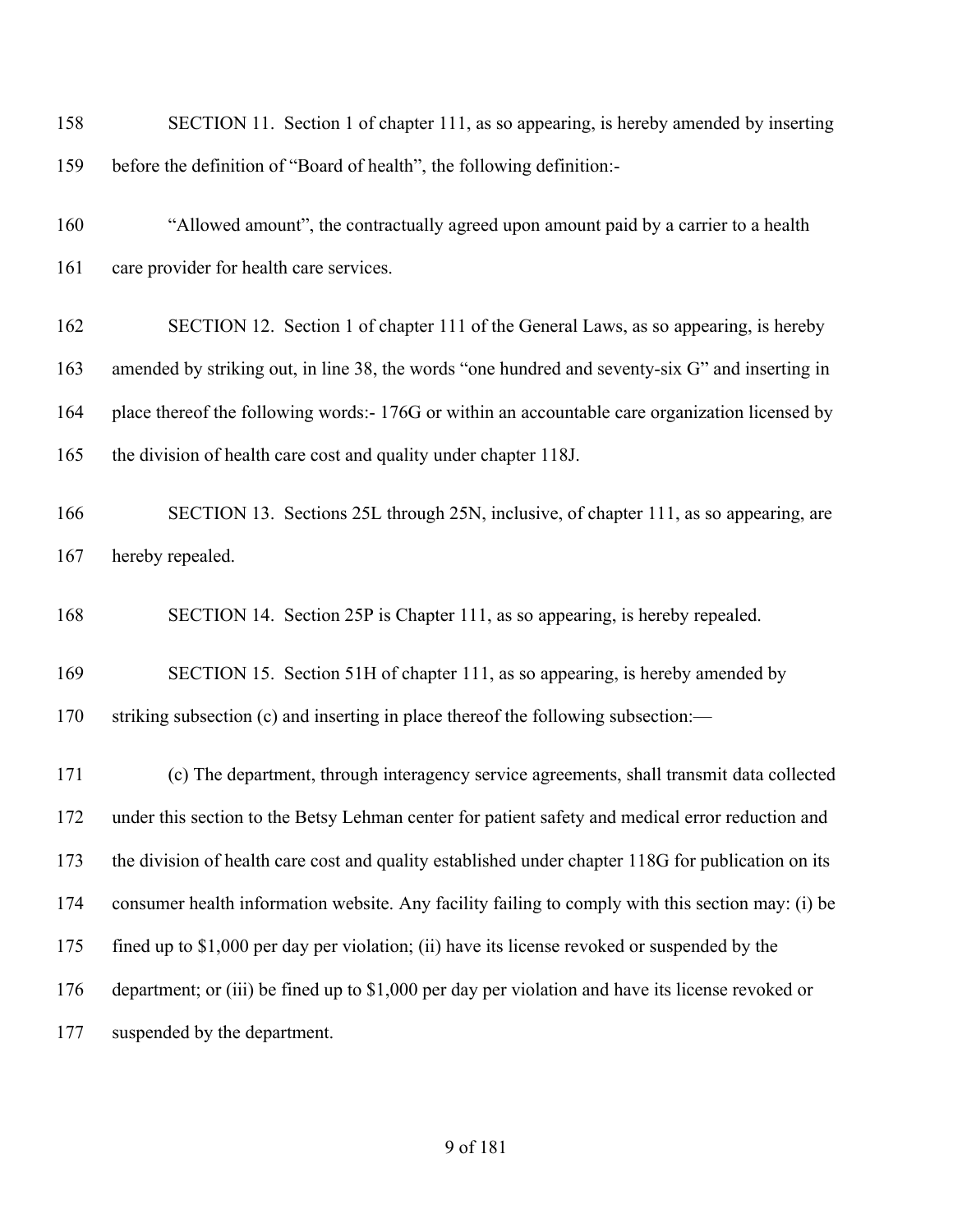| 178 | SECTION 16. Chapter 111 is hereby amended by inserting after section 51H the |
|-----|------------------------------------------------------------------------------|
| 179 | following new section:-                                                      |

Section 51I. Separate negotiations for health care providers

(a) As used in this section, the following words shall have the following meanings: --

 "Facility", any hospital, as defined in section 52 of chapter 111 of the General Laws, or clinic conducted by a hospital, as licensed under section 51 of chapter 111, which receives a separate on-site review survey by the Joint Commission on the Accreditation of Healthcare Organization.

 (b) Public and private payers shall negotiate separate contracts for each facility, regardless of affiliation with a system or ownership by a system.

(c) Each facility within a larger system shall establish separate negotiating teams.

 (d) Every facility must establish a firewall mechanism that prevents the separate contract negotiating teams from sharing any information that would inhibit them from competing with each other and with other hospitals and physician practice groups.

 (e) Contracts may not be contingent on entering into a contract with another health care provider within a system.

 (f) Contracts may not make the availability of any price or term for a contract contingent on entering into a contract with another health care facility.

(g) Separate negotiations shall apply for both inpatient and outpatient services.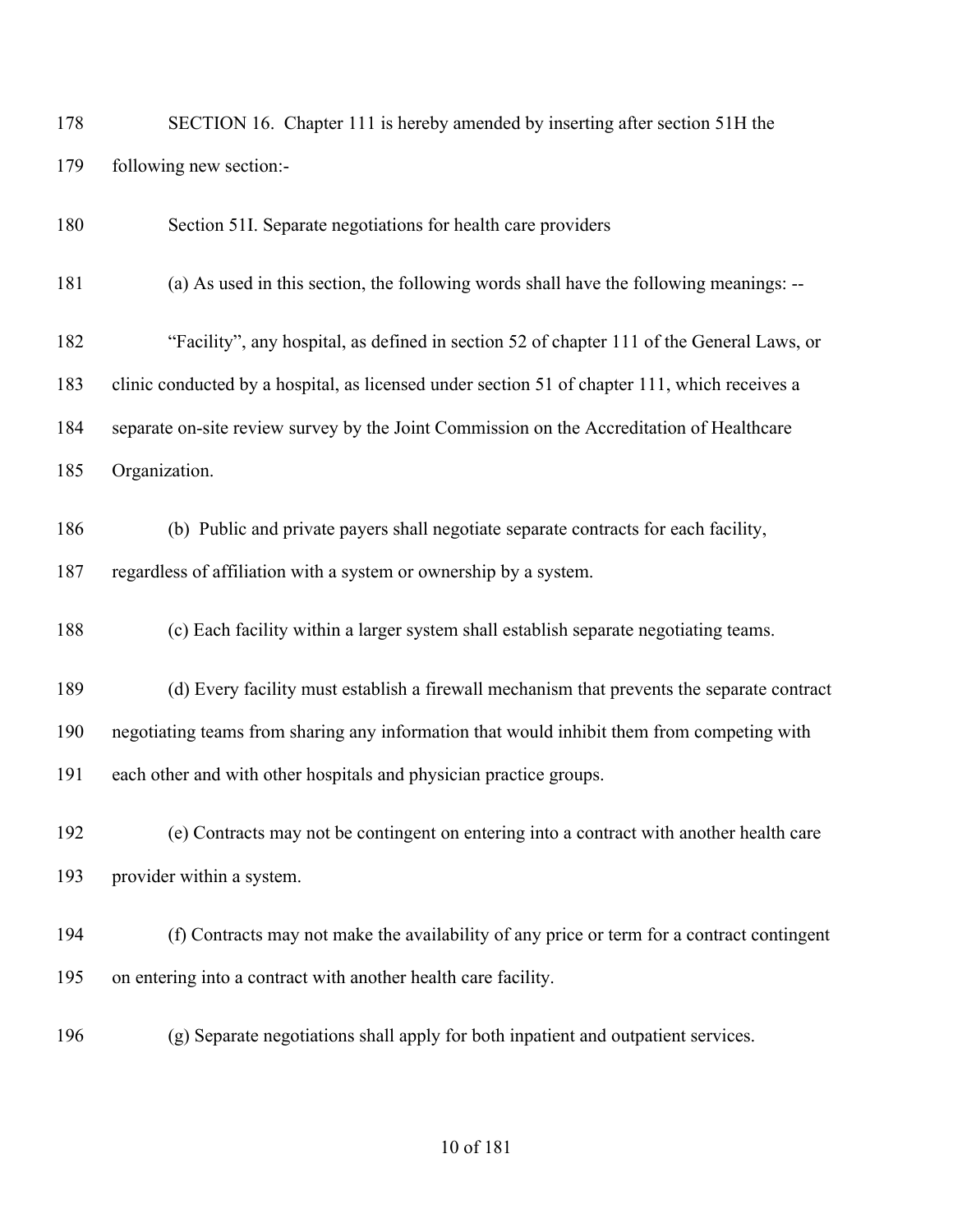(h) The Department and the Office of the Attorney General shall have the authority to enforce the requirements of this section.

 (i) If a system has entered into alternative payment methodology contracts with a carrier and more than 50 per cent of their patients are covered under alternative payment methodology contracts, then they shall be exempt from the requirements of this section.

 (j) Health care facilities shall negotiate under the requirements of this section at the time of renewal or expiration of their current contracts with payers.

 SECTION 17. Said chapter 111 is hereby amended by inserting after section 53G the following section:—

 Section 53H. (a) There shall be a division of certification of physician organizations located within the department.

(b) The division shall have the following powers and duties:

 (1) to develop and administer a program for certification of physician organizations including, but not limited to establishing levels of certification, designing standards for practice to increase the transparency, and improving the functioning of the health care system;

- (2) to make, adopt, amend, repeal, and enforce such rules and regulations consistent with law as it deems necessary for the protection of the public health, safety, and welfare and for the proper administration and enforcement of its responsibilities;
- (3) to collect reasonable fees established pursuant to section 3B of chapter 7 to support the division's operations and administration;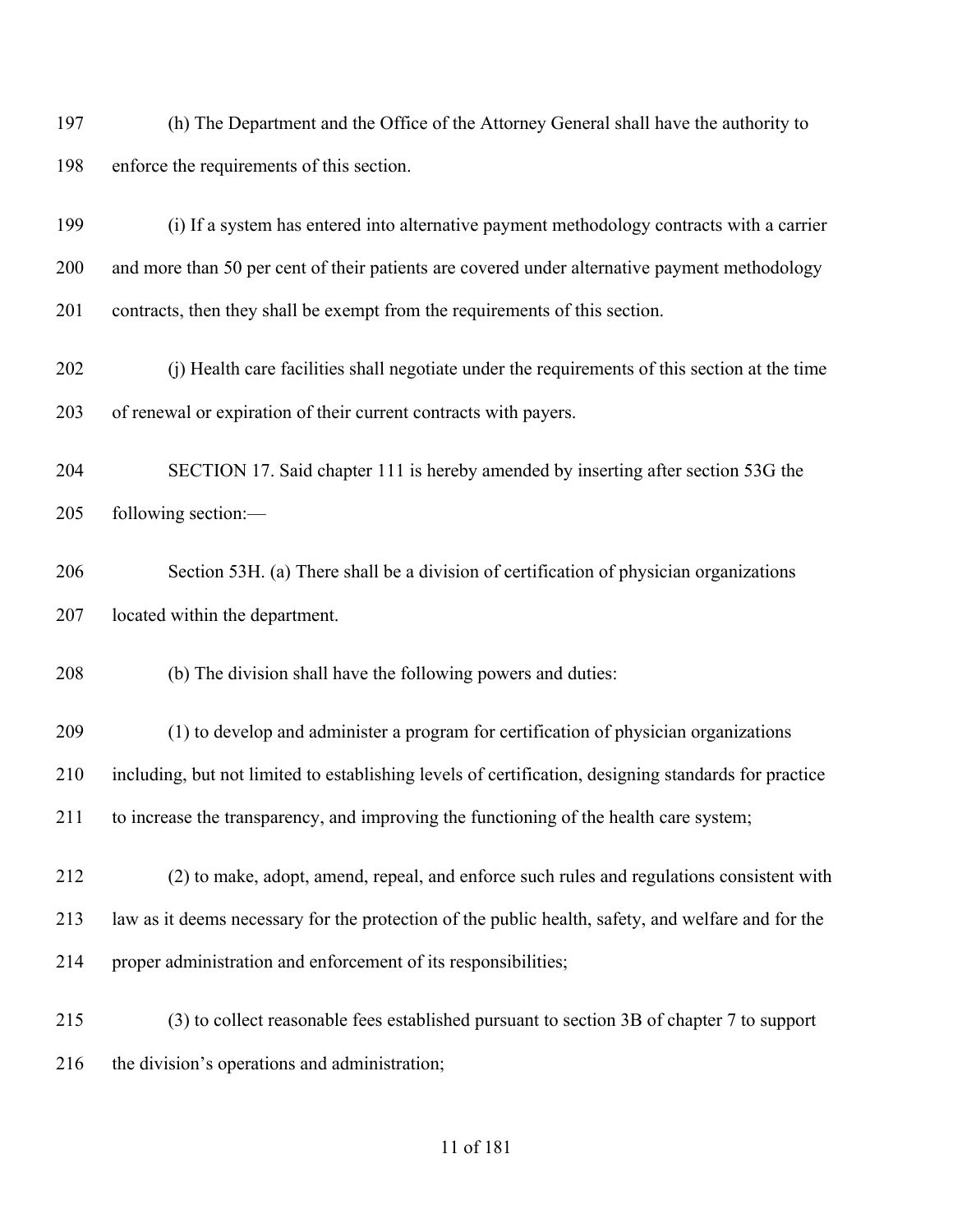(4) to establish and implement procedures for the review, investigation, resolution, or referral to the appropriate provider licensing entity of such complaints involving certified physician organizations, including appropriate disciplinary actions available to the division in connection with complaint resolution, which may include a fine, or suspension, revocation, or denial of a certificate, or a combination of the foregoing, and to discipline certificate holders in accordance with procedures established by the division that shall conform with chapter 30A and 801 CMR 1.01 et seq.;

 (5) to establish, in consultation with the boards of professional licensure, a standardized electronic system for the public reporting of provider license information; and

 (6) to perform such other functions and duties as may be required to carry out this section.

 (c) A physician organization shall be defined as a group of physicians contracting as a single entity rather than in their individual capacities unless the group consists of 9 physicians or fewer. Provided however that any licensed entity including, but not limited to hospitals and clinics that directly employ physicians shall not be required to register as a physician organizations.

 (d) No later than 30 days after an application has been filed, the division may require the physician organization to provide additional information to complete or supplement the filing.

 (e) Within 45 days of receipt of a complete application, the division shall complete its review of the application and send written notice to the physician or physician organization, with a copy to the division of insurance, explaining its decision to: (1) issue the certification as applied for; (2) issue the certification as applied for but with conditions that restrict certain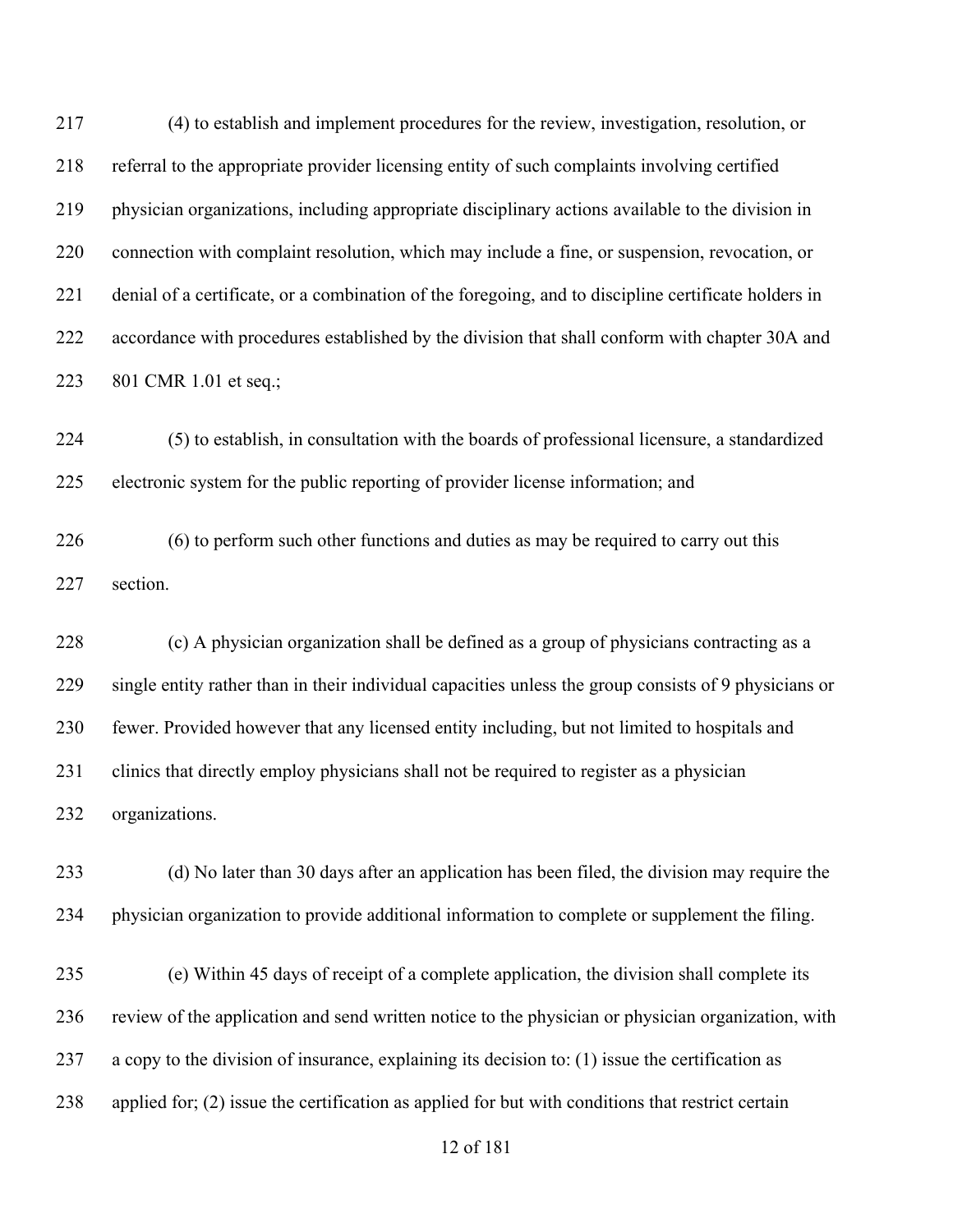material changes without prior approval; (3) issue a certification at a lower certification level 240 than applied for; (4) reject the application for failure to comply with the requirements of the application process, with instructions that the application may be resubmitted within 10 days; or (5) deny the application.

 (f) Any physician organization whose application has been rejected or denied, or who has been issued a certificate with conditions or at a lower level than applied for, may request an adjudicatory hearing pursuant to chapter 30A within 21 days of the division's decision. The division shall notify the attorney general and the division of insurance upon receipt of such hearing request. Said hearing shall be conducted within 30 days of the division's receipt of the hearing request. The attorney general may intervene in a hearing under this subsection and may require the production of additional information or testimony. The commissioner shall issue a written decision within 30 days of the conclusion of the hearing.

 (g) A physician organization aggrieved by said written decision may, within 20 days of said decision, file a petition for review in the Suffolk superior court. Review by the supreme 253 judicial court on the merits shall be limited to the record of the proceedings before the commissioner and shall be based upon the standards set forth in paragraph (7) of section 14 of chapter 30A.

 SECTION 18. Chapter 111 of the General Laws is hereby amended by inserting after section 206 the following section:-

 Section 206A. The commissioner shall provide a wellness seal of approval to a wellness program that is actuarially equivalent to the programs defined in section 206 of this chapter. The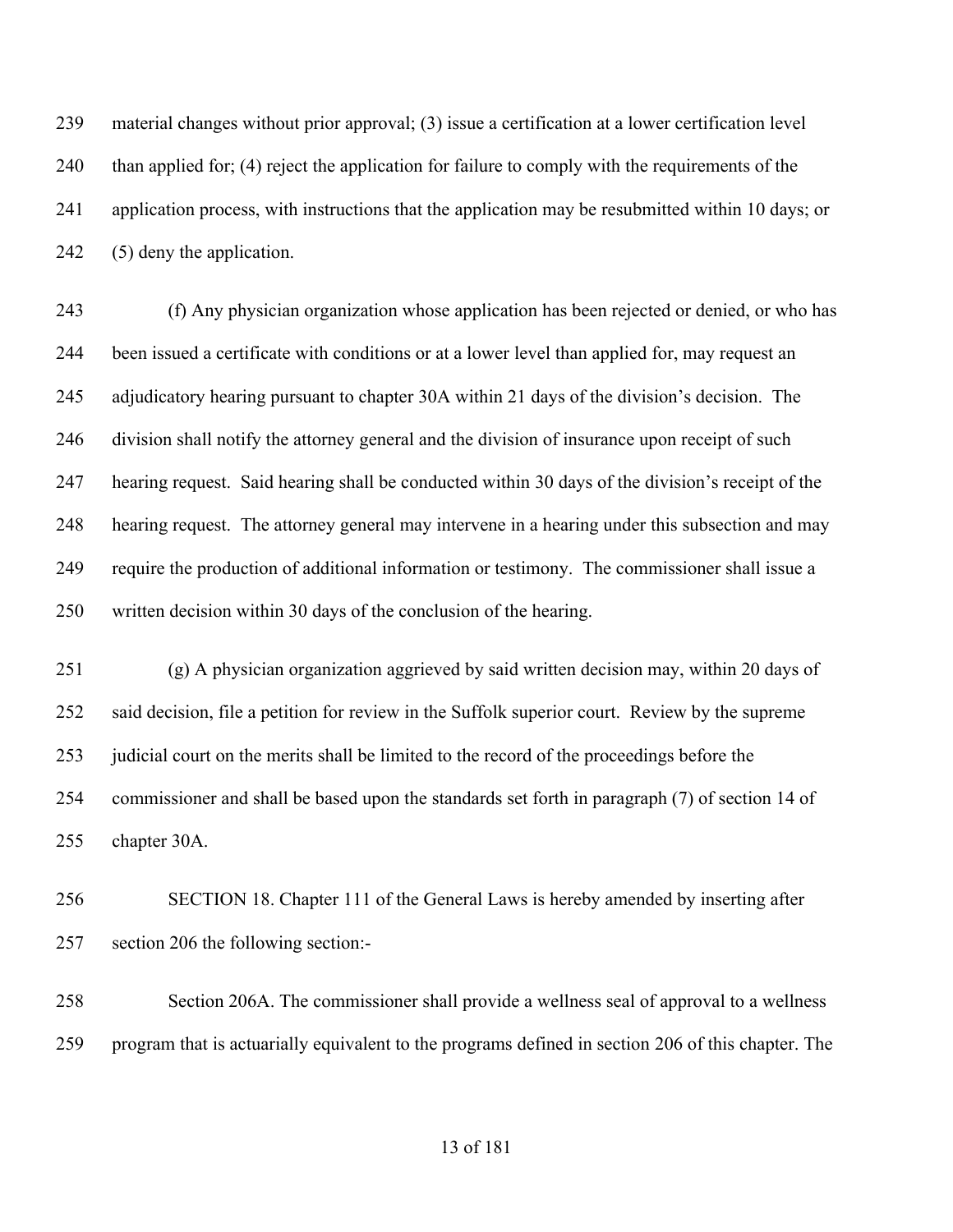commissioner, in consultation with the commissioner of the department of revenue, shall create the appropriate form for showing that an employer is using an approved wellness program.

 SECTION 19. Section 217 of said chapter 111, as so appearing, is hereby repealed SECTION 20. Said chapter 111, as so appearing, is hereby amended by inserting after section 224 the following 2 sections:—

 Section 225. (a) Upon request by a patient or prospective patient, a health care provider shall disclose the charges, and if available, the allowed amount, or where it is not possible to quote a specific amount in advance due to the health care provider's inability to predict the specific treatment or diagnostic code, the estimated charges or estimated allowed amount for a proposed admission, procedure or service.

 (b) A health care provider referring a patient to another provider that is part of or represented by the same provider organization as defined in section 53H shall disclose (i) that the providers are part of or represented by the same provider organization, and upon the request by the patient, (ii) the charges, and if available, the allowed amount, or where it is not possible to quote a specific amount in advance due to the health care provider's inability to predict the specific treatment or diagnostic code, the estimated charges or estimated allowed amount for a proposed admission, procedure or service.

- As used in this section, "allowed amount", shall mean the contractually agreed upon amount paid by a carrier to a health care provider for health care services provided to an insured.
- Section 226. (a) As used in this section, the following words shall, unless the context requires otherwise, have the following meanings:—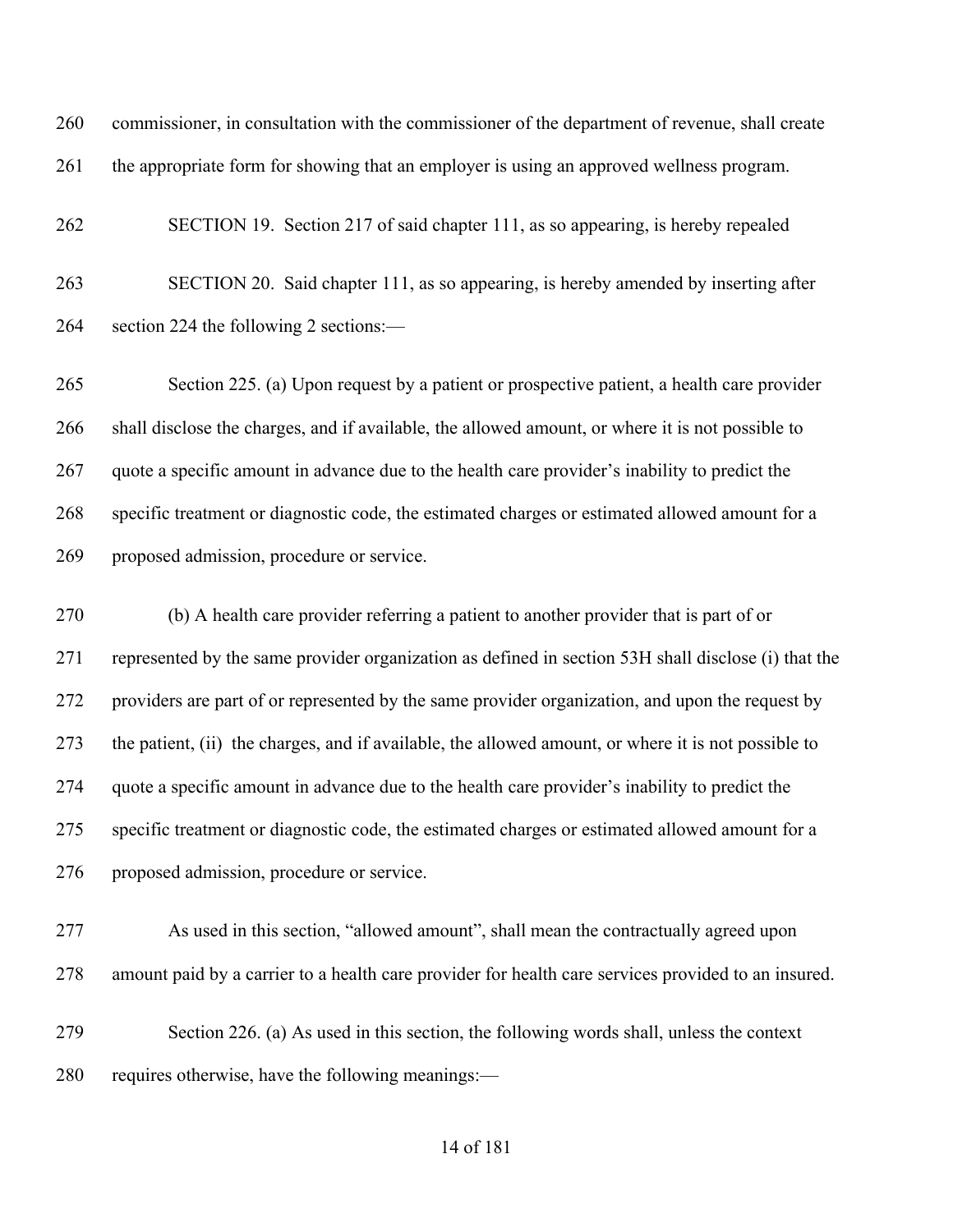| 281 | "Hospital", a hospital licensed under section 51 of chapter 111, the teaching hospital of             |
|-----|-------------------------------------------------------------------------------------------------------|
| 282 | the University of Massachusetts medical school, a licensed private or state-owned and state-          |
| 283 | operated general acute care hospital, or an acute care unit within a state-operated facility;         |
| 284 | provided, however, that "hospital" shall not include a licensed non-acute care hospital classified    |
| 285 | as an inpatient rehabilitation facility, an inpatient substance abuse facility, or a long term care   |
| 286 | hospital by the federal Centers for Medicare and Medicaid Services.                                   |
| 287 | "Nurse", a registered nurse licensed under section 74 of chapter 112 or a licensed                    |
| 288 | practical nurse licensed under section 74A of said chapter 112.                                       |
| 289 | "Mandatory Overtime", any hours worked by a nurse in a hospital setting to deliver                    |
| 290 | patient care, beyond the predetermined and regularly scheduled number of hours that the hospital      |
| 291 | and nurse have agreed that the employee shall work, provided that in no case shall such               |
| 292 | predetermined and regularly scheduled number of hours exceed 12 hours in any 24 hour period.          |
| 293 | (b) Notwithstanding any general or special law to the contrary, a hospital shall not require          |
| 294 | a nurse to work mandatory overtime except in the case of an emergency situation where the             |
| 295 | safety of the patient requires its use and when there is no reasonable alternative.                   |
| 296 | (c) Pursuant to paragraph (b), whenever there is an emergency situation where the safety              |
| 297 | of a patient requires its use and when there is no reasonable alternative, the facility shall, before |
| 298 | requiring mandatory overtime, make a good faith effort to have overtime covered on a voluntary        |
| 299 | basis. Mandatory overtime shall not be used as a practice for providing appropriate staffing for      |
| 300 | the level of patient care required.                                                                   |
| 301 | (d) The department of public health in consultation with the Massachusetts Nurses                     |

Association and the Massachusetts Hospital Association, and other organizations, shall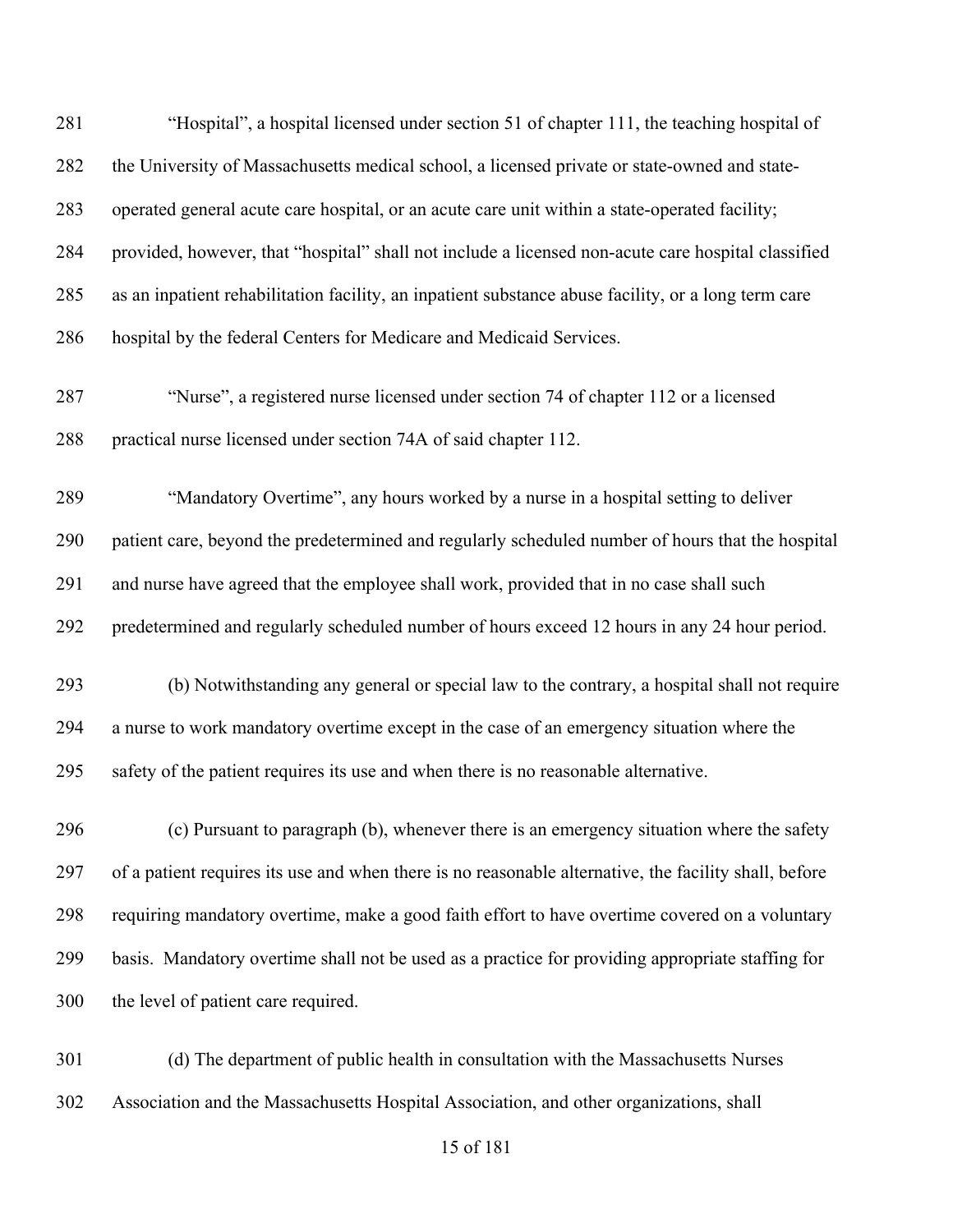determine what constitutes an "emergency situation." The department shall solicit feedback through public hearing. The department of public health on or before February 1, 2013 shall promulgate regulations or guidelines to implement the findings of this section.

 (e) Beginning April 15, 2013, hospitals shall report all instances of mandatory overtime, and the circumstances requiring its use, to the department of public health. Such reports shall be public documents.

 (f) The department of public health on or before January 1, 2014 shall promulgate regulations to establish a system to levy an administrative fine on any facility that violates this act or any regulation issued under this act. The fine shall be not less than \$100 and not greater than \$1,000 for each violation and fines collected shall be dedicated to the department of public health's statewide sexual assault nurse examiner program. Said regulations shall also establish an independent appeals process for penalized entities.

 (g) A nurse shall not be allowed to exceed sixteen consecutive hours worked in a twenty- four hour period. In the event a nurse works sixteen consecutive hours, said nurse must be given at least eight consecutive hours of off-duty time immediately after the worked overtime.

 (h) The provisions of this section are intended as a remedial measure to protect the public health and the quality and safety of patient care, and shall not be construed to diminish or waive any rights of the nurse pursuant to any other law, regulation, or collective bargaining agreement. The refusal of an nurse to accept work in excess of the limitations set forth in this section shall not be grounds for discrimination, dismissal, discharge or any other employment decision.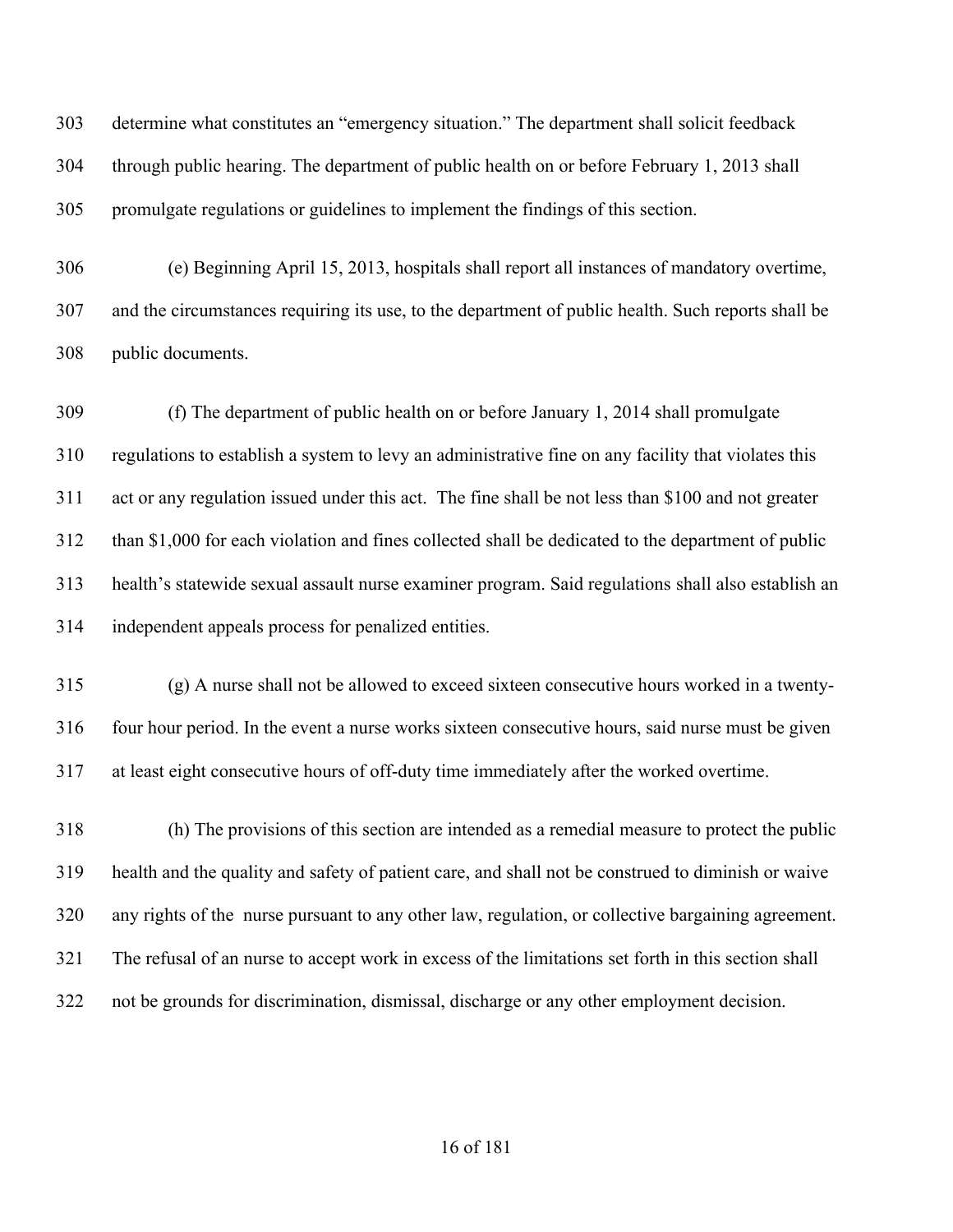(i) Nothing in this section shall be construed to limit, alter or modify the terms, conditions or provisions of a collective bargaining agreement entered into by a hospital and a labor organization.

 SECTION 21. Section 2 of chapter 112 of the General Laws, as so appearing, is hereby amended by inserting the following after the second sentence of the first paragraph:—The board shall require, as a standard of eligibility for licensure, that applicants demonstrate proficiency in the use of computerized physician order entry, e-prescribing, electronic health records and other forms of health information technology, as determined by the board. As used in this section, proficiency, at a minimum shall mean that applicants demonstrate the skills to comply with the "meaningful use" requirements, so-called, as set forth in 45 C.F.R. Part 170. SECTION 22. Said chapter 112, as so appearing, is hereby amended by inserting after section 2C, the following section:— Section 2D. No physician shall enter into a contract or agreement, which creates or establishes a partnership, employment or any other form of professional relationship that prohibits a physician from providing testimony in an administrative or judicial hearing, including cases of medical malpractice. SECTION 23. Section 9C of chapter 112 of the General Laws, as so appearing, is hereby

 amended by striking the definition of "physician assistant" and inserting in place thereof the following definition:-

"Physician assistant," a person who is duly registered and licensed by the board.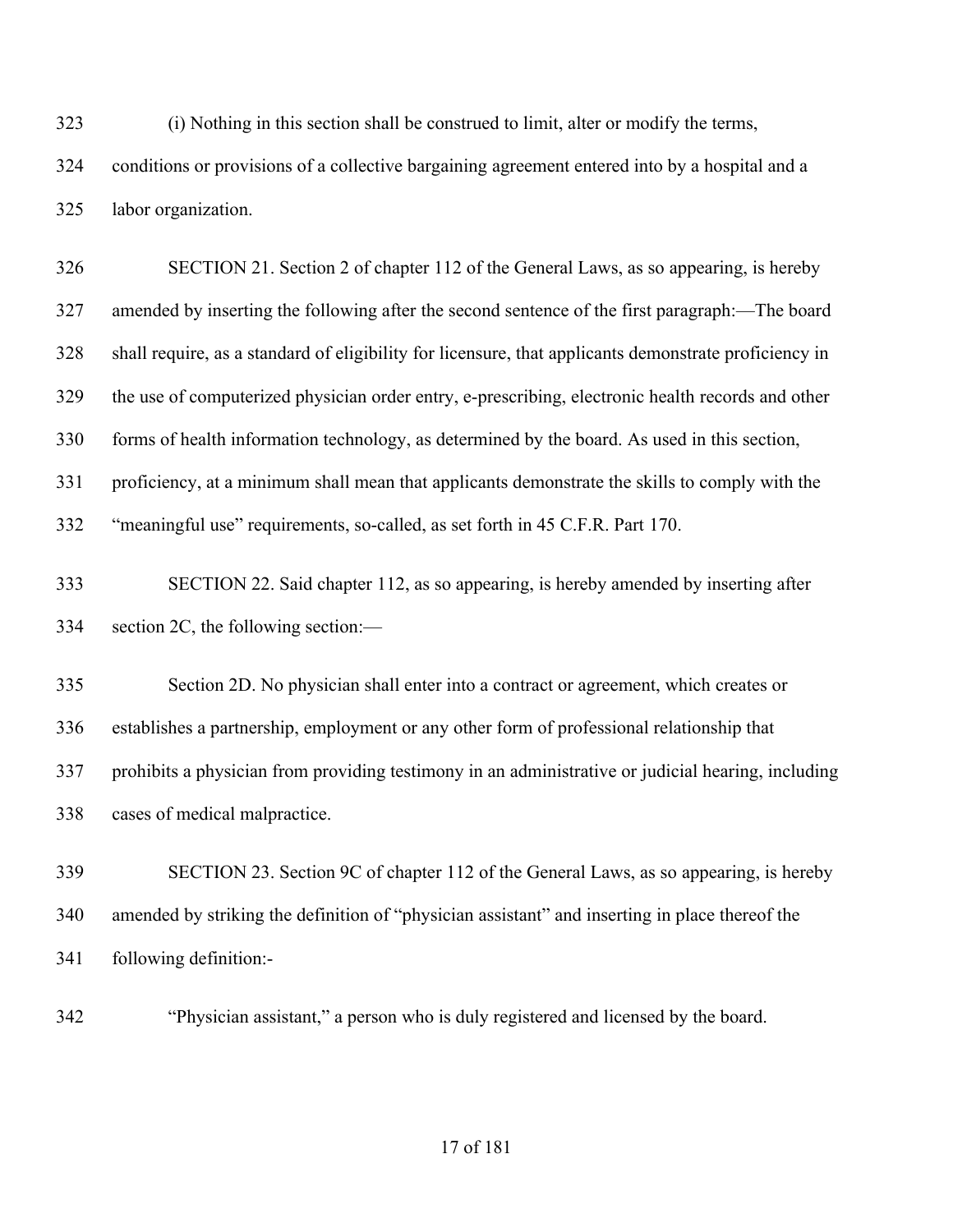SECTION 24. Section 9E of chapter 112 of the General Laws, as so appearing, is hereby amended by striking out, in lines 5 and 6, the words "A registered physician shall supervise no more than 4 physician assistants at any one time.".

 SECTION 25. Said section 9E, as so appearing, is hereby amended by striking out, in lines 15 through 17, the words "Any prescription of medication made by a physician assistant must include the name of the supervising physician.".

 SECTION 26. Chapter 112 of the General Laws is hereby amended by inserting after section 80H the following section:—

 Section 80I. When a provision of law or rule requires a signature, certification, stamp, verification, affidavit or endorsement by a physician, when relating to physical or mental health, that requirement may be fulfilled by a nurse practitioner practicing under section 80B of chapter 112. Nothing in this section shall be construed to expand the scope of practice of nurse practitioners. This section shall not be construed to preclude the development of mutually agreed upon guidelines between the nurse practitioner and supervising physician under section 80E of chapter 112.

 SECTION 27. Chapter 118E of the General Laws, as so appearing, is hereby amended by adding the following 8 sections:—

 Section 63. In connection with the governor's fiscal year 2015 budget recommendation, the secretary of administration and finance and the director of Medicaid shall submit to the legislature a plan to ensure greater predictability and stability in the rates paid by Medicaid to health care providers. The plan shall include the establishment of a Medicaid reserve fund or a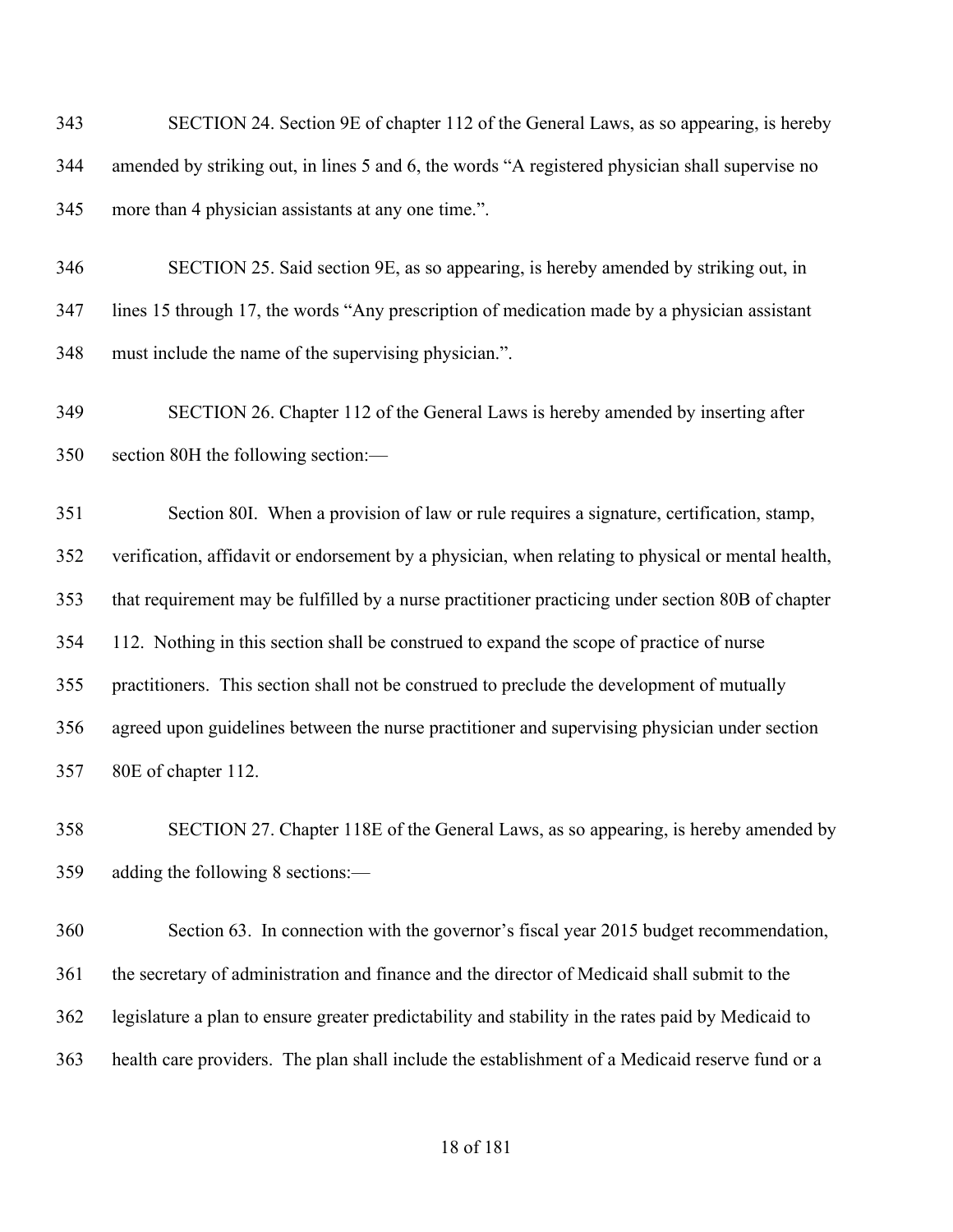similar mechanism that will allow the office of Medicaid to establish rates paid to providers at least 12 months prior to the time such rates take effect.

 Section 64. As of July 1, 2013, rates paid by Medicaid to acute care hospitals and to providers of primary care services shall increase by 2 percent, provided, however, that only those hospitals and providers that have demonstrated to the satisfaction of the division of health care cost and quality a significant transition to the use of alternative payment methodologies shall be eligible for the increased payment rate. The division shall establish by regulation what constitutes a significant use of alternative payment methodologies by a provider. The increase in Medicaid rates provided for in this section shall not be included in the calculation of state wide health care cost growth targets under section 46 of chapter 118G.

 Section 65. During fiscal year 2013, the office of Medicaid shall develop an accountable care organization and patient-centered medical home innovation project that employs alternative payment methodologies including but not limited to bundled payments, global payments, shared savings and accountability for downstream spending and other innovative methods of paying for health care services. The office of Medicaid shall take actions necessary to amend its managed care organization and primary care clinician contracts as necessary to include such contracts in the innovation project.

 Section 66. To the greatest extent possible, the office of Medicaid shall pay for health care using the accountable care organization, or patient-centered medical home model of delivering health care services. In making the transition to ACOs and patient-centered medical homes, the office of Medicaid shall achieve the following benchmarks: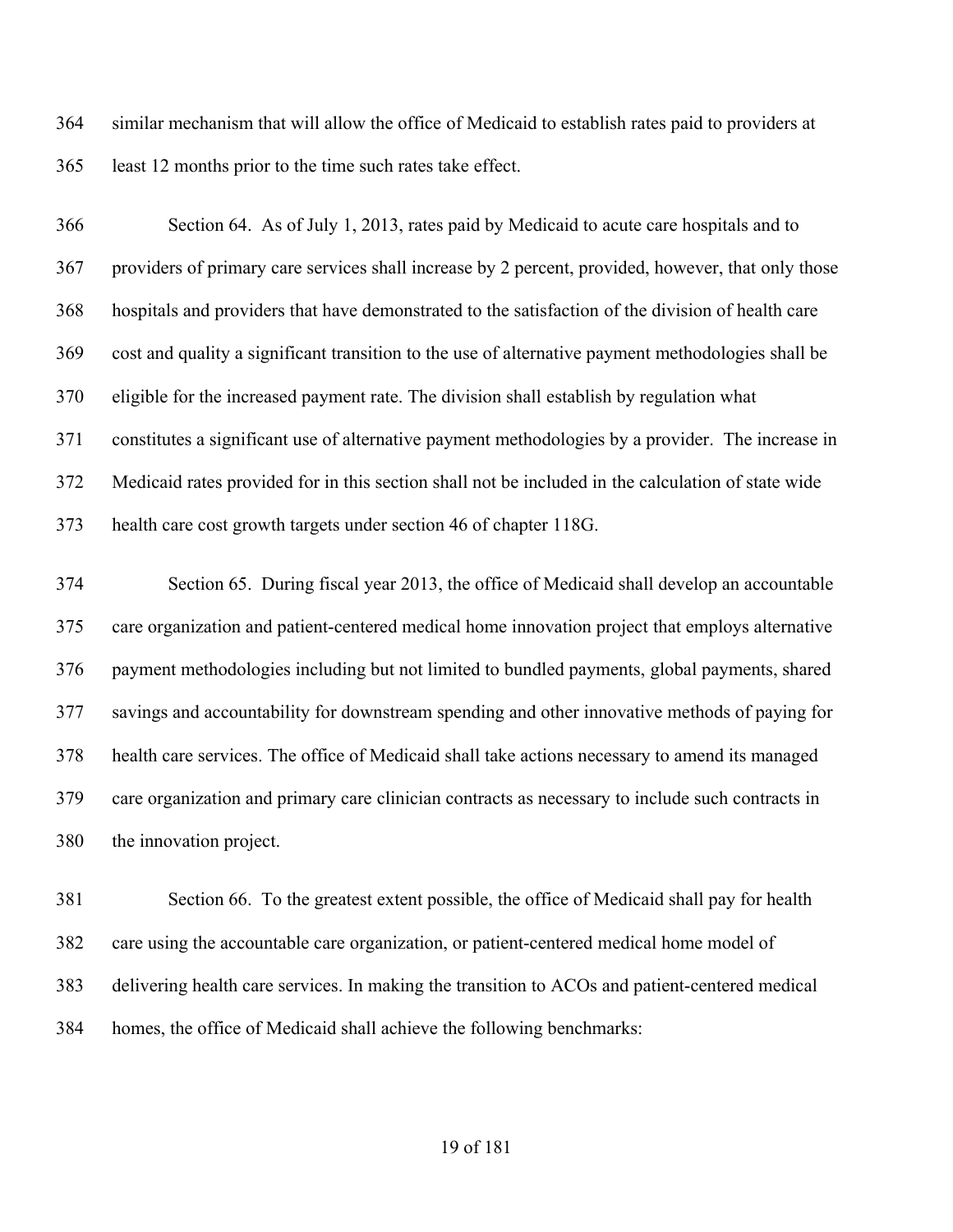(i) By January 1, 2013, the office of Medicaid must pay for health care based on the ACO or medical home health care delivery model for at least 25 percent of its enrollees.

- (ii) By January 1, 2014, the office of Medicaid must pay for health care based on the ACO or medical home health care delivery model for at least 50 percent of its enrollees.
- (iii) By January 1, 2015, the office of Medicaid must pay for health care based on the ACO or medical home health care delivery model for at least 80 percent of its enrollees.

 Section 67. To the extent that the office of Medicaid continues to pay acute care hospitals and other providers on a fee-for-service basis, the office shall establish, in cases in which the office believes it would enhance the health care quality and spending control objectives of this act, a shared savings payment program. Under such a program, if a provider is paid on a fee- for-service basis and the provider's total reimbursements have increased at a rate lower than the health care cost growth benchmarks established in section 46 of chapter 118G, such provider shall receive a share of the savings and the remainder of the savings shall be retained by the commonwealth. If a provider is paid on a fee-for-service basis and the provider's total reimbursements have increased at a rate greater than the health care cost growth benchmarks established in section 46 of chapter 118G, the commonwealth shall pay a share of the excess of the rate of growth in such fees above the applicable cost growth benchmark and the remainder shall be borne by the provider.

 Section 68. MassHealth shall implement no later than July 1, 2013 the Express Lane re- enrollment program for streamlined eligibility procedures to renew eligibility for parents with children who are enrolled in the SNAP program.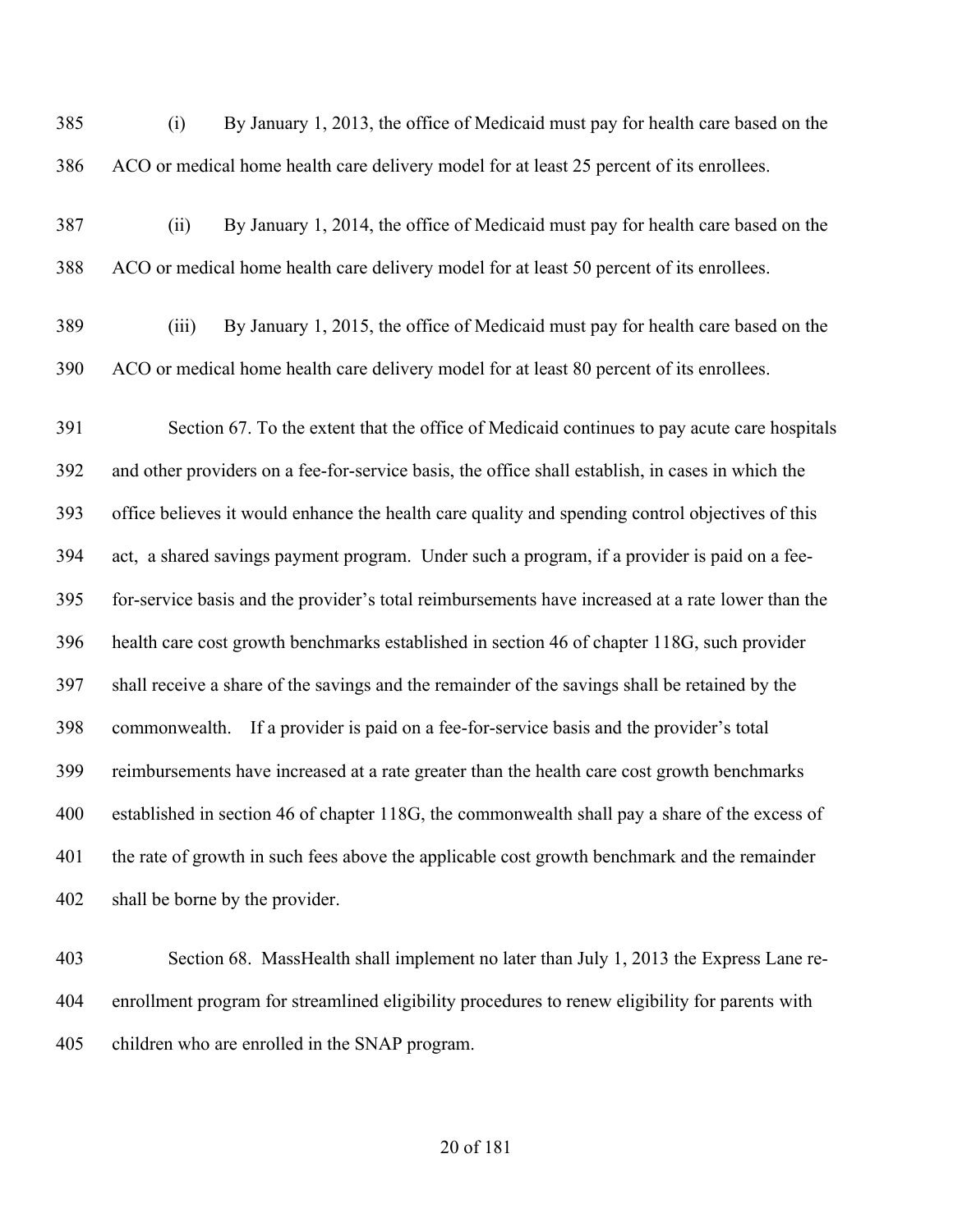| 406 | Section 69. The office of medicaid and the commonwealth health insurance connector                   |
|-----|------------------------------------------------------------------------------------------------------|
| 407 | authority shall, to the greatest extent possible, work to ensure that the same health care plans are |
| 408 | offered through MassHealth and Commonwealth Care so that persons transitioning between               |
| 409 | different payers do not have to switch health plans. Persons deemed eligible for medical benefits    |
| 410 | pursuant to section 9A of chapter 118E or section 2 of chapter 118H shall continue to be eligible    |
| 411 | for assistance and remain enrolled in said programs for a period of 12 months, until the             |
| 412 | member's annual eligibility review, if the member would otherwise be determined ineligible due       |
| 413 | to excess countable income but otherwise remain eligible.                                            |
| 414 | Section 70. The division of medical assistance shall attribute every member to a primary             |
| 415 | care provider.                                                                                       |
| 416 | SECTION 28. Section 1 of chapter 118G, as so appearing, is hereby amended by striking                |
| 417 | out said section in its entirety and inserting in place thereof the following:—                      |
|     |                                                                                                      |
| 418 | As used in this chapter, the following words shall, unless the context clearly requires              |
| 419 | otherwise, have the following meanings:-                                                             |
| 420 | "Actual costs", all direct and indirect costs incurred by a hospital or a community health           |
| 421 | center in providing medically necessary care and treatment to its patients, determined in            |
| 422 | accordance with generally accepted accounting principles.                                            |
| 423 | "Acute hospital", the teaching hospital of the University of Massachusetts Medical                   |
|     |                                                                                                      |
| 424 | School and any hospital licensed under section 51 of chapter 111 and which contains a majority       |
| 425 | of medical-surgical, pediatric, obstetric, and maternity beds, as defined by the department of       |
| 426 | public health.                                                                                       |
|     |                                                                                                      |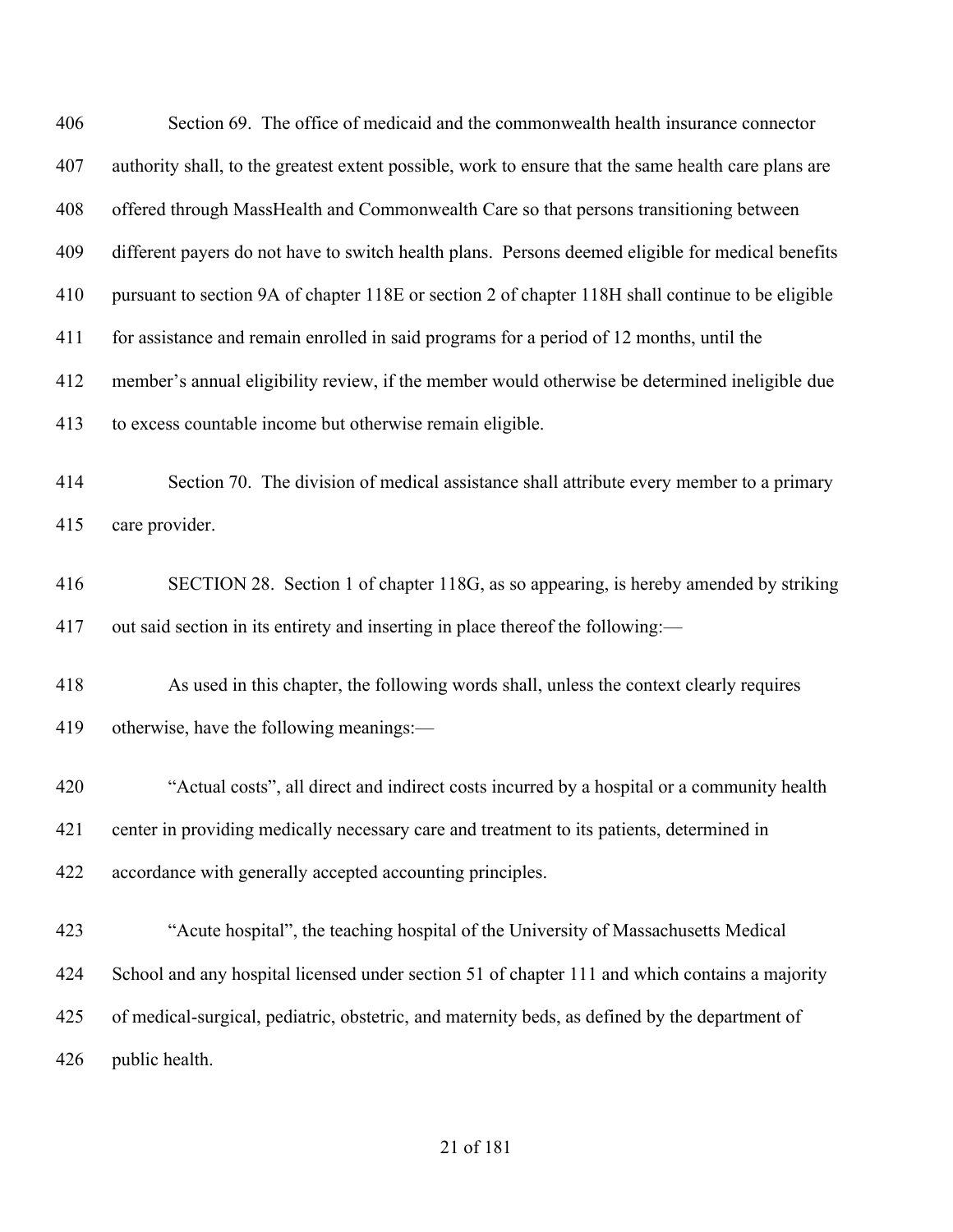- "Accountable care organization" or "ACO", means an accountable care organization licensed under chapter 118J.
- "ACO Participant", a health care provider that either integrates or contracts with an ACO to provide services to ACO patients.
- "ACO Patient", an individual who chooses or is attributed to an ACO for his course of medical treatment, for whom such services are paid by the payer to the ACO.
- "After-hours care", services provided in the office during regularly scheduled evening, weekend or holiday office hours, in addition to basic service.
- "Allowed amount," the contractually agreed upon amount paid by a payer to a health care provider for health care services provided to an insured.
- "Alternative payment contract", an agreement between a payer and an ACO or other provider in which reimbursement available under the agreement is pursuant to an alternative payment methodology, as defined in this chapter, for services provided by an ACO or other provider. The contract shall include at least some performance based quality measures with associated financial rewards or penalties, or both.
- "Alternative payment methodologies or methods", methods of payment that compensate ACOs and other providers for the provision of health care services, including but not limited to shared savings arrangements, bundled payments for acute care episodes, bundled payments for chronic diseases, and global payments, as defined in regulations adopted by the division. Alternative payment methodologies shall include a risk adjustment for health status. No payment based on the fee-for-service methodology shall be considered an alternative payment.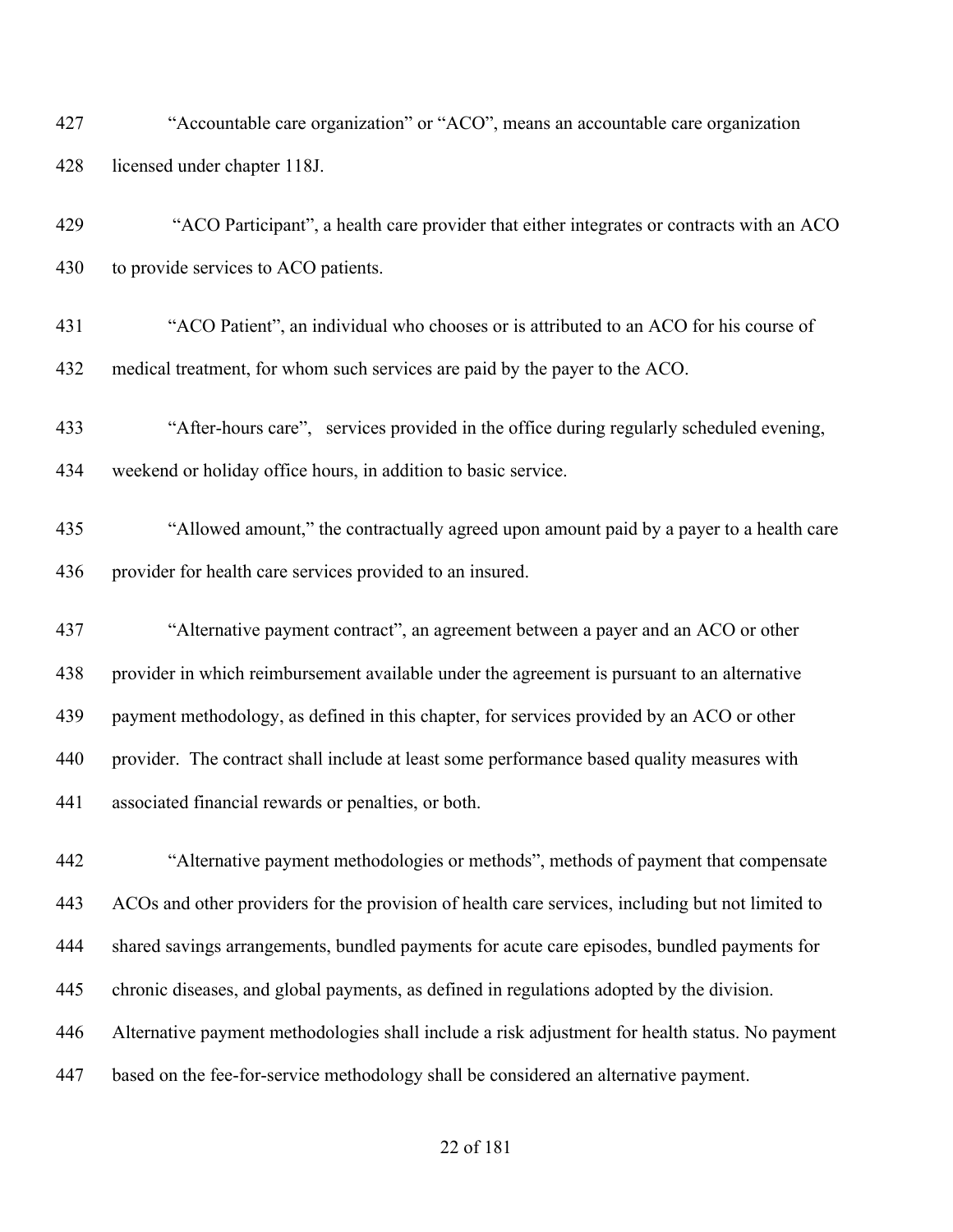"Ambulatory surgical center", any distinct entity that operates exclusively for the purpose of providing surgical services to patients not requiring hospitalization and meets the requirements of the federal Health Care Financing Administration for participation in the Medicare program.

 "Ambulatory surgical center services", services described for purposes of the Medicare 453 program pursuant to 42 USC § 1395 $k(a)(2)(F)(I)$ . These services include facility services only and do not include surgical procedures.

 "Bad debt", an account receivable based on services furnished to any patient which (i) is regarded as uncollectable, following reasonable collection efforts consistent with regulations of the division, which regulations shall allow third party payers to negotiate with hospitals to collect the bad debt of its enrollees, (ii) is charged as a credit loss, (iii) is not the obligation of any governmental unit or of the federal government or any agency thereof, and (iv) is not free care.

 "Bundled payment for acute care episode," a single payment for the estimated cost of all the services, either inpatient or outpatient, associated with clinically defined episode of care, which may include, but not be limited to follow-up care or rehabilitation services.

 "Bundled payment for chronic diseases," a single payment for the care of a chronic disease that includes all physician, clinic, inpatient and outpatient services related to that condition for a specified period of time.

 "Case mix", the description and categorization of a hospital's patient population according to criteria approved by the division including, but not limited to, primary and secondary diagnoses, primary and secondary procedures, illness severity, patient age and source of payment.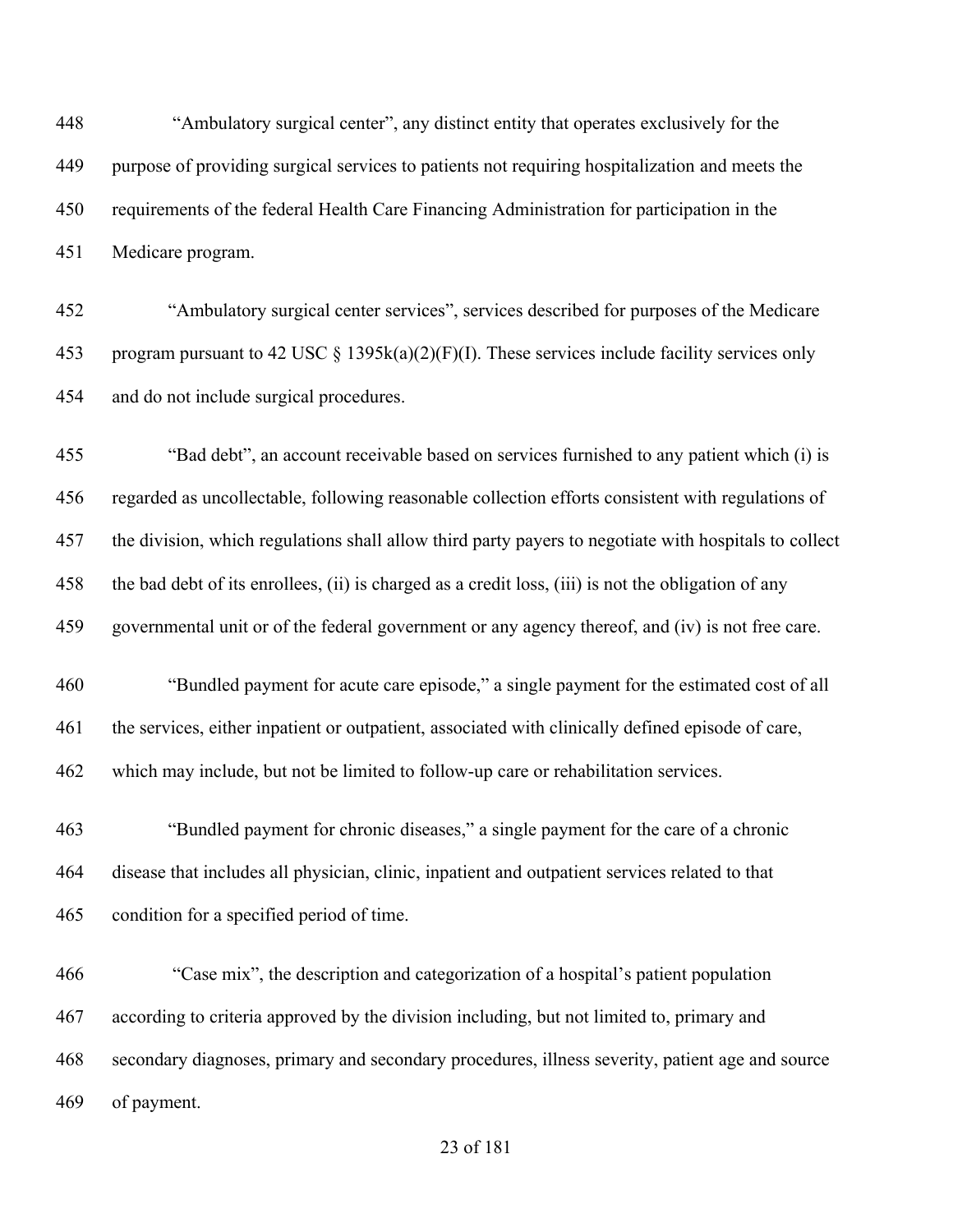| 470 | "Charge", the uniform price for specific services within a revenue center of a hospital.               |
|-----|--------------------------------------------------------------------------------------------------------|
| 471 | "Child", a person who is under eighteen years of age.                                                  |
| 472 | "Community health centers", health centers operating in conformance with the                           |
| 473 | requirements of Section 330 of United States Public Law 95-626 and shall include all community         |
| 474 | health centers which file cost reports as requested by the division.                                   |
| 475 | "Comprehensive cancer center", the hospital of any institution so designated by the                    |
| 476 | national cancer institute under the authority of 42 USC sections 408(a) and 408(b) organized           |
| 477 | solely for the treatment of cancer, and offered exemption from the medicare diagnosis related          |
| 478 | group payment system under 42 C.F.R. 405.475(f).                                                       |
| 479 | "Dependent", the spouse and children of any employee if such persons would qualify for                 |
| 480 | dependent status under the Internal Revenue Code or for whom a support order could be granted          |
| 481 | under chapters 208, 209 or 209C.                                                                       |
| 482 | "Disproportionate share hospital", any acute hospital that exhibits a payer mix where a                |
| 483 | minimum of 63 per cent of the acute hospital's gross patient service revenue is attributable to        |
| 484 | Title XVIII and Title XIX of the federal Social Security Act other government payors and free          |
| 485 | care.                                                                                                  |
| 486 | "Division", the division of health care cost and quality established by section 2.                     |
| 487 | "DRG", a diagnosis related group, which is a patient classification scheme which                       |
| 488 | provides a means of relating the type of patients a hospital treats, such as its case mix, to the cost |
| 489 | incurred by the hospital.                                                                              |
|     |                                                                                                        |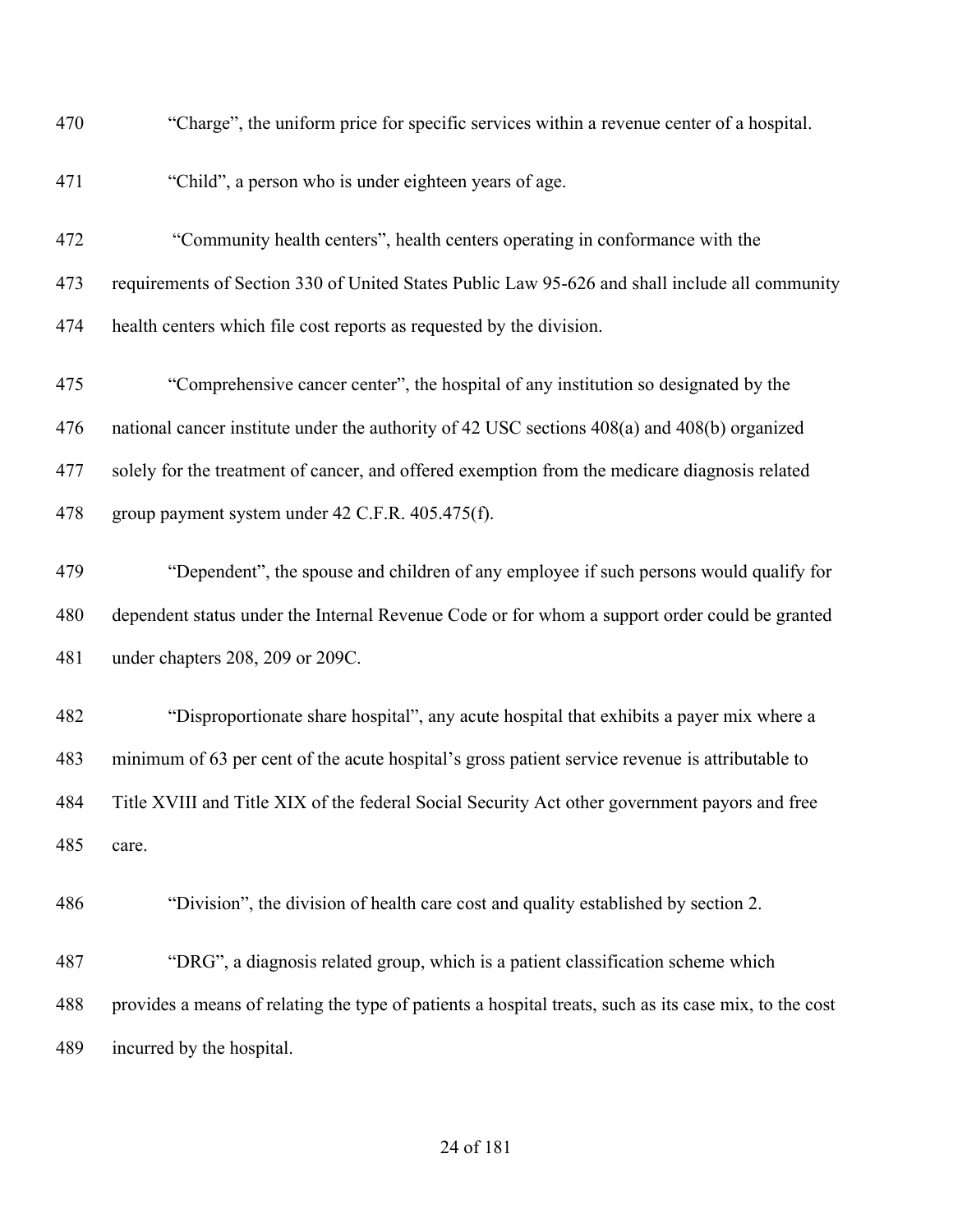"Eligible person", a person who qualifies for financial assistance from a governmental unit in meeting all or part of the cost of general health supplies, care or rehabilitative services and accommodations.

 "Emergency bad debt", bad debt related to emergency services provided by an acute hospital to an uninsured individual.

 "Emergency medical condition", a medical condition, whether physical or mental, manifesting itself by symptoms of sufficient severity, including severe pain, that the absence of prompt medical attention could reasonably be expected by a prudent layperson who possesses an average knowledge of health and medicine, to result in placing the health of the person or another person in serious jeopardy, serious impairment to body function, or serious dysfunction of any body organ or part, or, with respect to a pregnant woman, as further defined in section 1867(e)(1)(B) of the Social Security Act, 42 U.S.C. section 1395dd(e)(1)(B).

 "Emergency services", medically necessary health care services provided to an individual with an emergency medical condition.

 "Employee", a person who performs services primarily in the commonwealth for remuneration for a commonwealth employer. A person who is self-employed shall not be deemed to be an employee.

"Employer", an employer as defined in section 1 of chapter 151A.

 "Enrollee", a person who becomes a member of an insurance program of the division either individually or as a member of a family.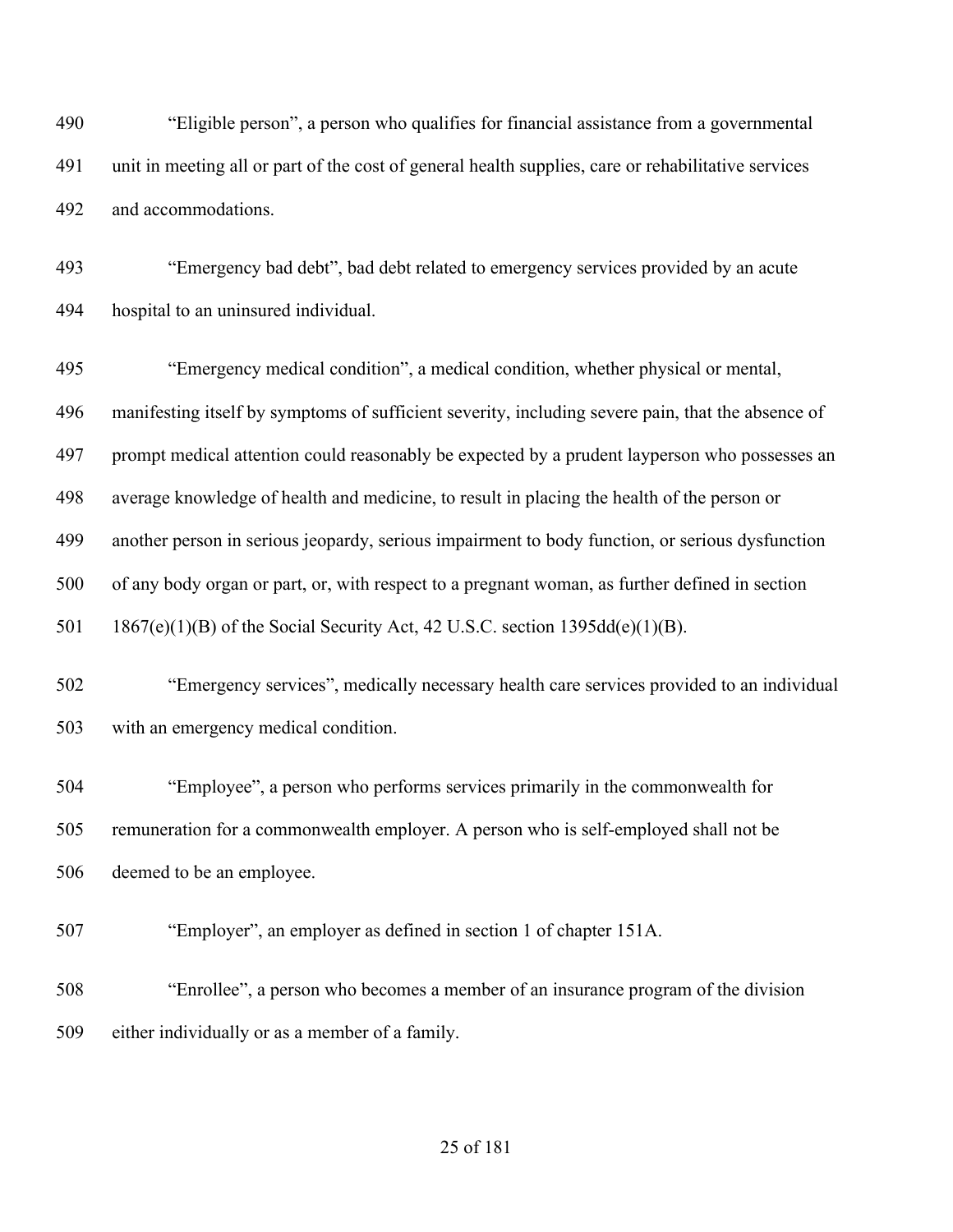"Executive Director", the executive director of the division of health care cost and quality.

"Executive office", executive office of health and human services.

 "Fee-for-service", a payment mechanism in which all reimbursable health care activity is described and categorized into discreet and separate units of service and each provider is separately reimbursed for each discrete service rendered to a patient.

 "Financial requirements", a hospital's requirement for revenue which shall include, but not be limited to, reasonable operating, capital and working capital costs, the reasonable costs of depreciation of plant and equipment and the reasonable costs associated with changes in medical practice and technology.

 "Fiscal year", the twelve month period during which a hospital keeps its accounts and which ends in the calendar year by which it is identified.

 "Free care", the following medically necessary services provided to individuals determined to be financially unable to pay for their care, in whole or in part, pursuant to applicable regulations of the division: (1) services provided by acute hospitals; (2) services provided by community health centers; and (3) patients in situations of medical hardship in which major expenditures for health care have depleted or can reasonably be expected to deplete the financial resources of the individual to the extent that medical services cannot be paid, as determined by regulations of the division.

 "General health supplies, care or rehabilitative services and accommodations", all supplies, care and services of medical, optometric, dental, surgical, podiatric, psychiatric,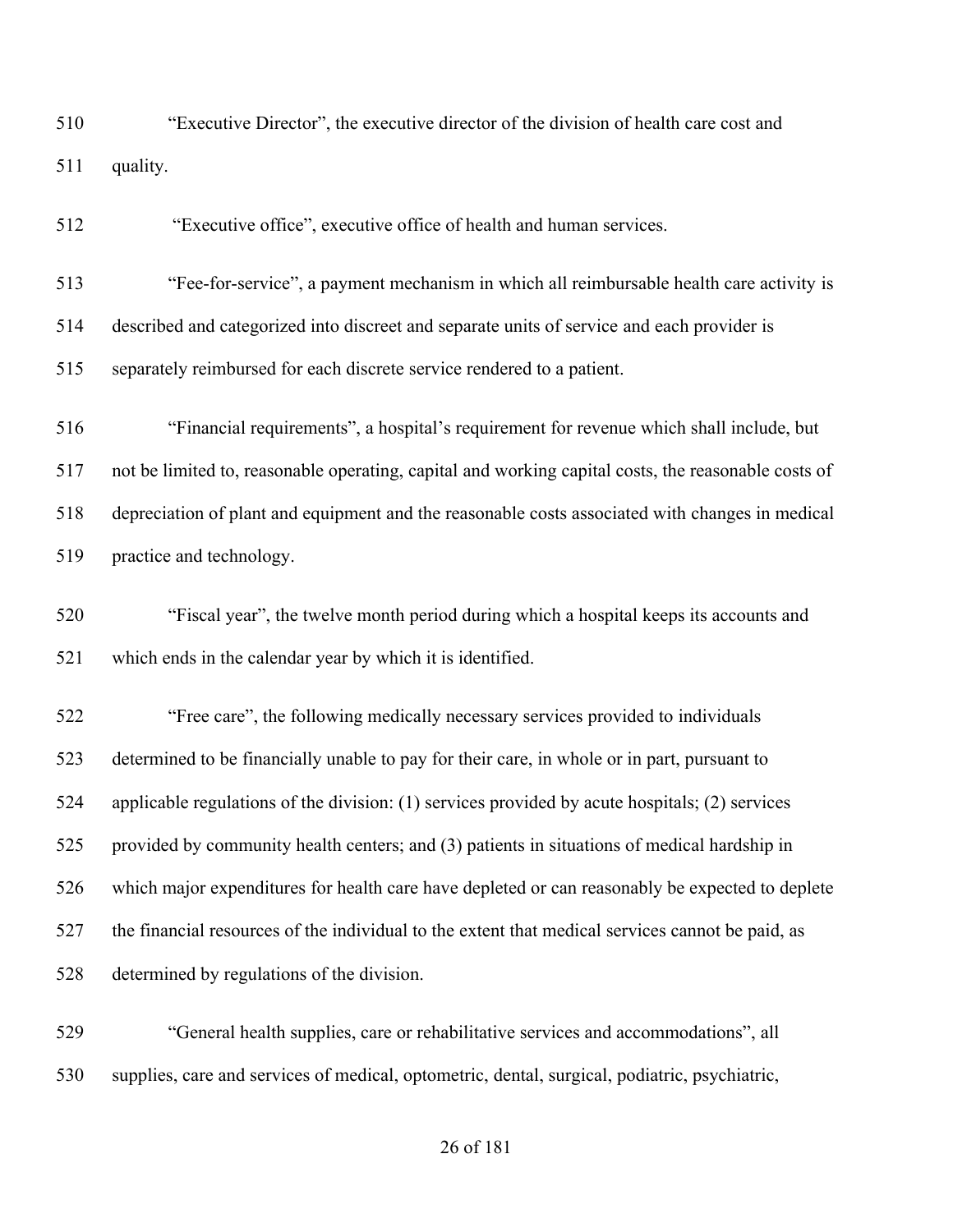therapeutic, diagnostic, rehabilitative, supportive or geriatric nature, including inpatient and outpatient hospital care and services, and accommodations in hospitals, sanatoria, infirmaries, convalescent and nursing homes, retirement homes, facilities established, licensed or approved pursuant to the provisions of chapter 111B and providing services of a medical or health-related nature, and similar institutions including those providing treatment, training, instruction and care of children and adults; provided, however, that rehabilitative service shall include only rehabilitative services of a medical or health-related nature which are eligible for reimbursement under the provisions of Title XIX of the Social Security Act.

 "Global payment," a fixed-dollar payment for the care that patients may receive in a specified period of time and that places providers at financial risk for both the occurrence of medical conditions as well as the management of those conditions. Global payments may include both primary and specialty care.

 "Governmental mandate", a state or federal statutory requirement, administrative rule, regulation, assessment, executive order, judicial order or other governmental requirement that directly or indirectly imposes an obligation and associated compliance cost upon a provider to take an action or to refrain from taking an action in order to fulfill the provider's contractual duty to a procuring governmental unit.

 "Governmental unit", the commonwealth, any department, agency board or commission of the commonwealth, and any political subdivision of the commonwealth.

 "Gross inpatient service revenue", the total dollar amount of a hospital's charges for inpatient services rendered in a fiscal year.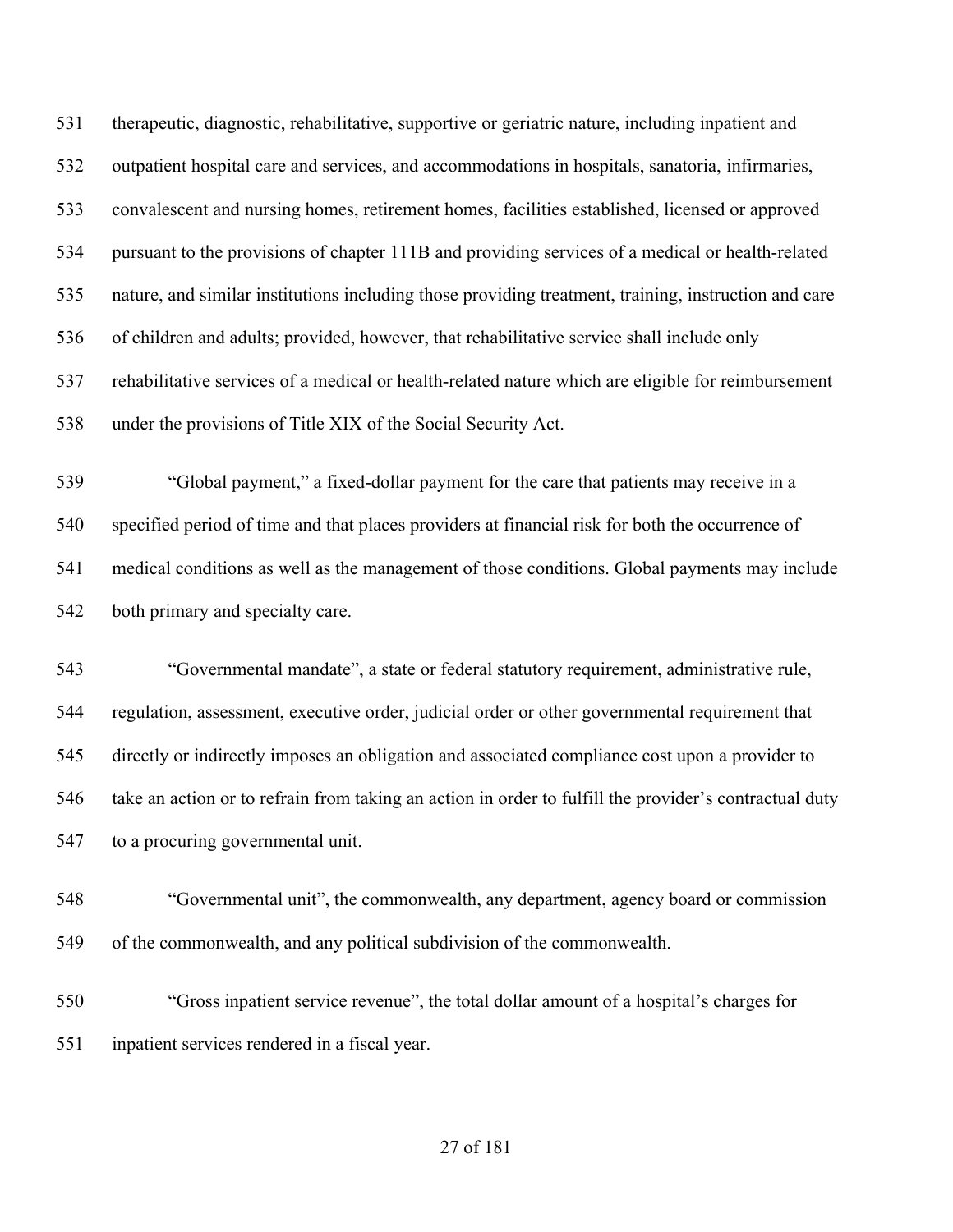"Gross patient service revenue", the total dollar amount of a hospital's charges for services rendered in a fiscal year.

 "Gross state product," the total annual output of the Massachusetts economy as measured by the U.S. Department of Commerce, Bureau of Economic Analysis, Gross Domestic Product by State series.

 "Growth rate of potential gross state product", the long-run average growth rate of the commonwealth's economy, ignoring fluctuations due to the business cycle.

"Health benefit plan", as defined in section 1 of chapter 176J.

 "Health Care Provider", a provider of medical or health services or any other person or organization, including, but not limited to an ACO, that furnishes, bills, or is paid for health care service delivery in the normal course of business.

 "Health care services", supplies, care and services of medical, surgical, optometric, dental, podiatric, chiropractic, psychiatric, therapeutic, diagnostic, preventative, rehabilitative, supportive or geriatric nature including, but not limited to, inpatient and outpatient acute hospital care and services; services provided by a community health center or by a sanatorium, as included in the definition of "hospital" in Title XVIII of the federal Social Security Act, and treatment and care compatible with such services or by a health maintenance organization.

- "Health insurance company", a company as defined in section 1 of chapter 175 which engages in the business of health insurance.
- "Health insurance plan", the medicare program or an individual or group contract or other plan providing coverage of health care services and which is issued by a health insurance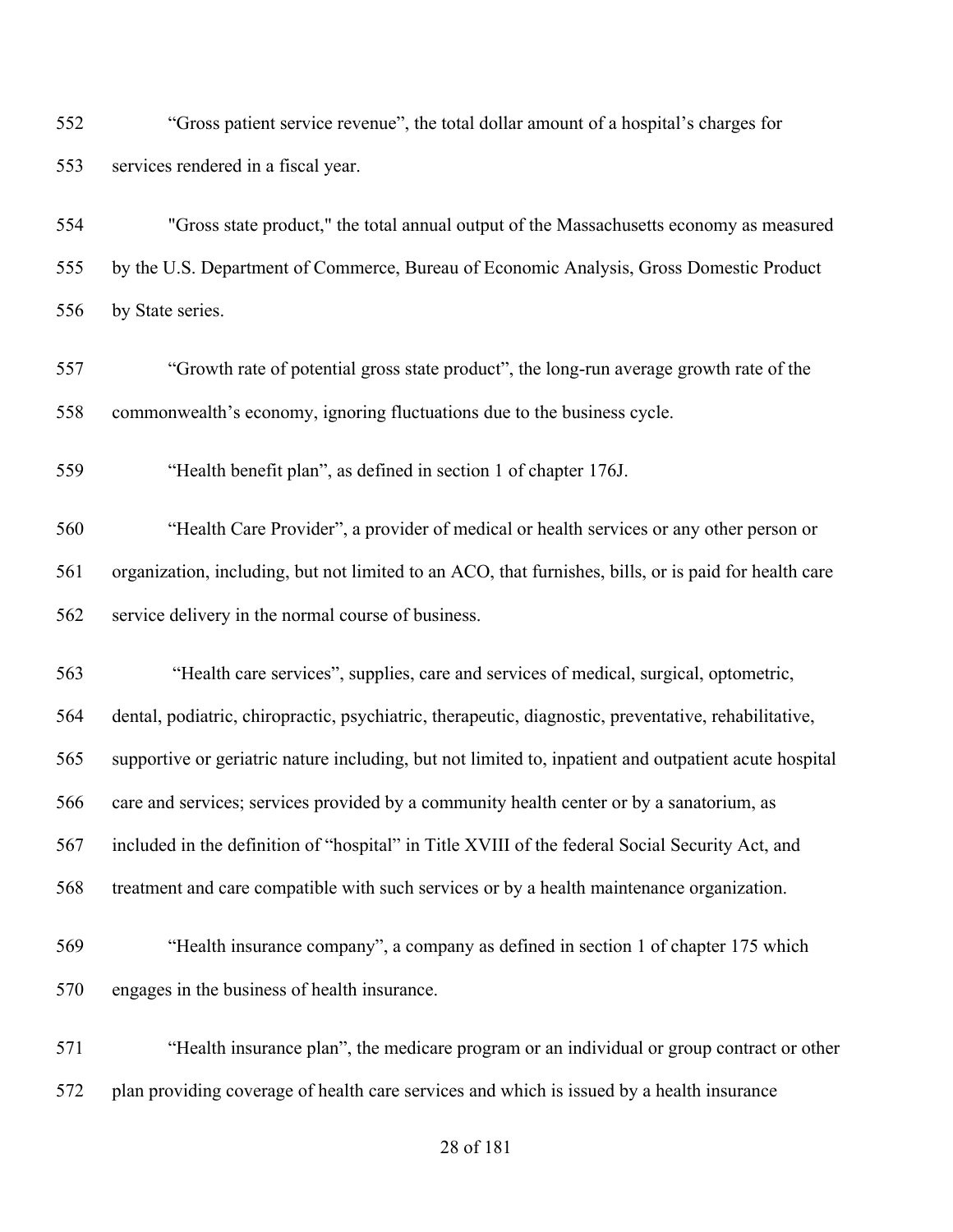company, a hospital service corporation, a medical service corporation or a health maintenance organization.

 "Health maintenance organization", a company which provides or arranges for the provision of health care services to enrolled members in exchange primarily for a prepaid per capita or aggregate fixed sum as further defined in section 1 of chapter 176G.

 "Health status adjusted total medical expenses", the total cost of care for the patient population associated with a provider group based on allowed claims for all categories of medical expenses and all non-claims related payments to providers, adjusted by health status, and expressed on a per member per month basis, as calculated under section 6 and the

regulations promulgated by the commissioner.

 "Hospital", any hospital licensed under section 51 of chapter 111, the teaching hospital of the University of Massachusetts Medical School and any psychiatric facility licensed under section 19 of chapter 19.

 "Hospital agreement", an agreement between a nonprofit hospital service corporation and the hospital signatory thereto approved by the division under section 5 of chapter 176A.

 "Hospital service corporation", a corporation established for the purpose of operating a nonprofit hospital service plan as provided in chapter 176A.

 "Managed health care plan", a health insurance plan which provides or arranges for, supervises and coordinates health care services to enrolled participants, including plans administered by health maintenance organizations and preferred provider organizations.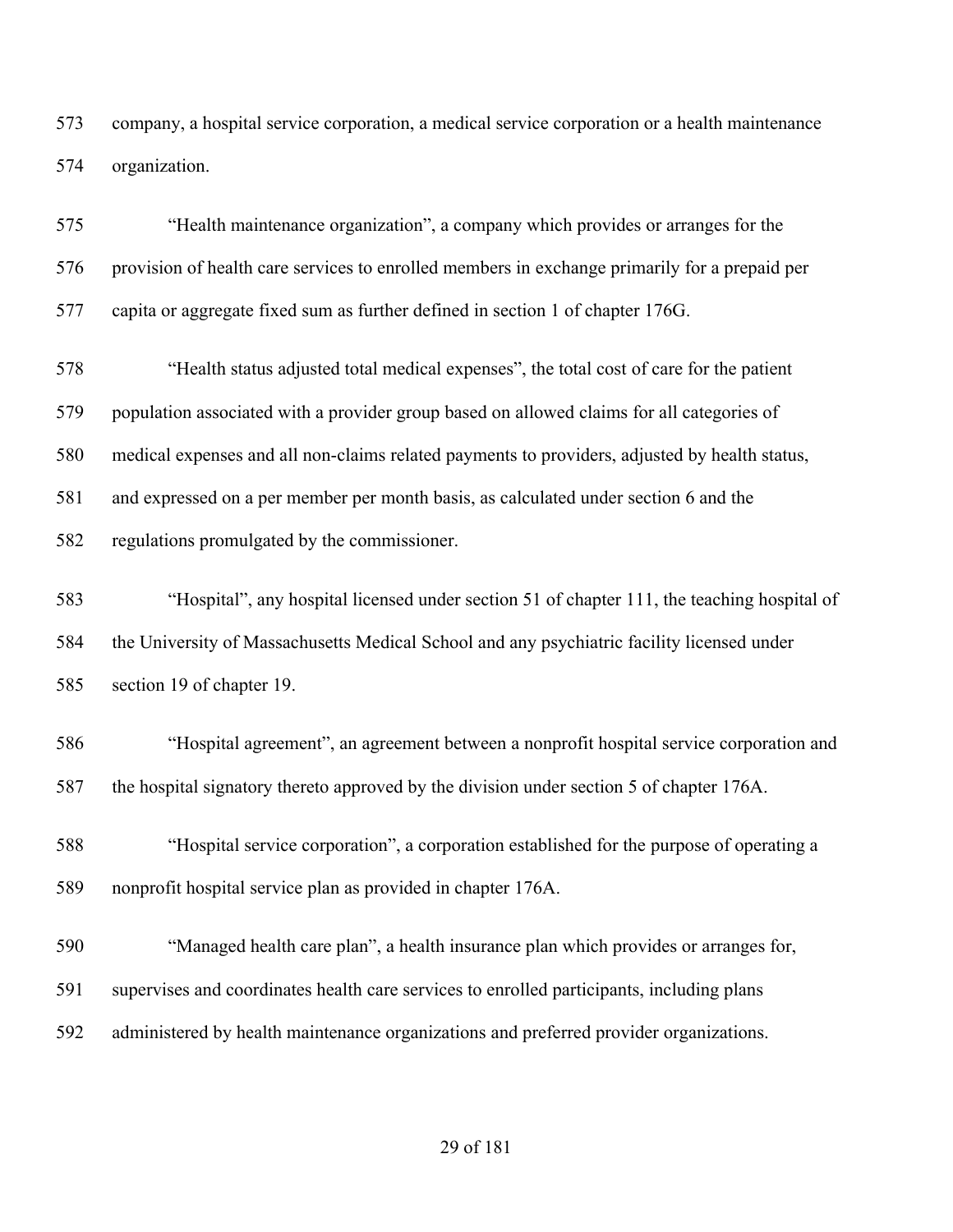"Medicaid program", the medical assistance program administered by the division of medical assistance pursuant to chapter 118E and in accordance with Title XIX of the Federal Social Security Act or any successor statute.

 "Medical assistance program", the medicaid program, the Veterans Administration health and hospital programs and any other medical assistance program operated by a governmental unit for persons categorically eligible for such program.

 "Medically necessary services", medically necessary inpatient and outpatient services as mandated under Title XIX of the Federal Social Security Act. Medically necessary services shall not include: (1) non-medical services, such as social, educational and vocational services; (2) cosmetic surgery; (3) canceled or missed appointments; (4) telephone conversations and consultations; (5) court testimony; (6) research or the provision of experimental or unproven procedures including, but not limited to, treatment related to sex-reassignment surgery, and pre- surgery hormone therapy; and (7) the provision of whole blood; and provided, however, that administrative and processing costs associated with the provision of blood and its derivatives shall be payable.

 "Medical service corporation", a corporation established for the purpose of operating a nonprofit medical service plan as provided in chapter 176B.

 "Medicare program", the medical insurance program established by Title XVIII of the Social Security Act.

"Non-acute hospital", any hospital which is not an acute hospital.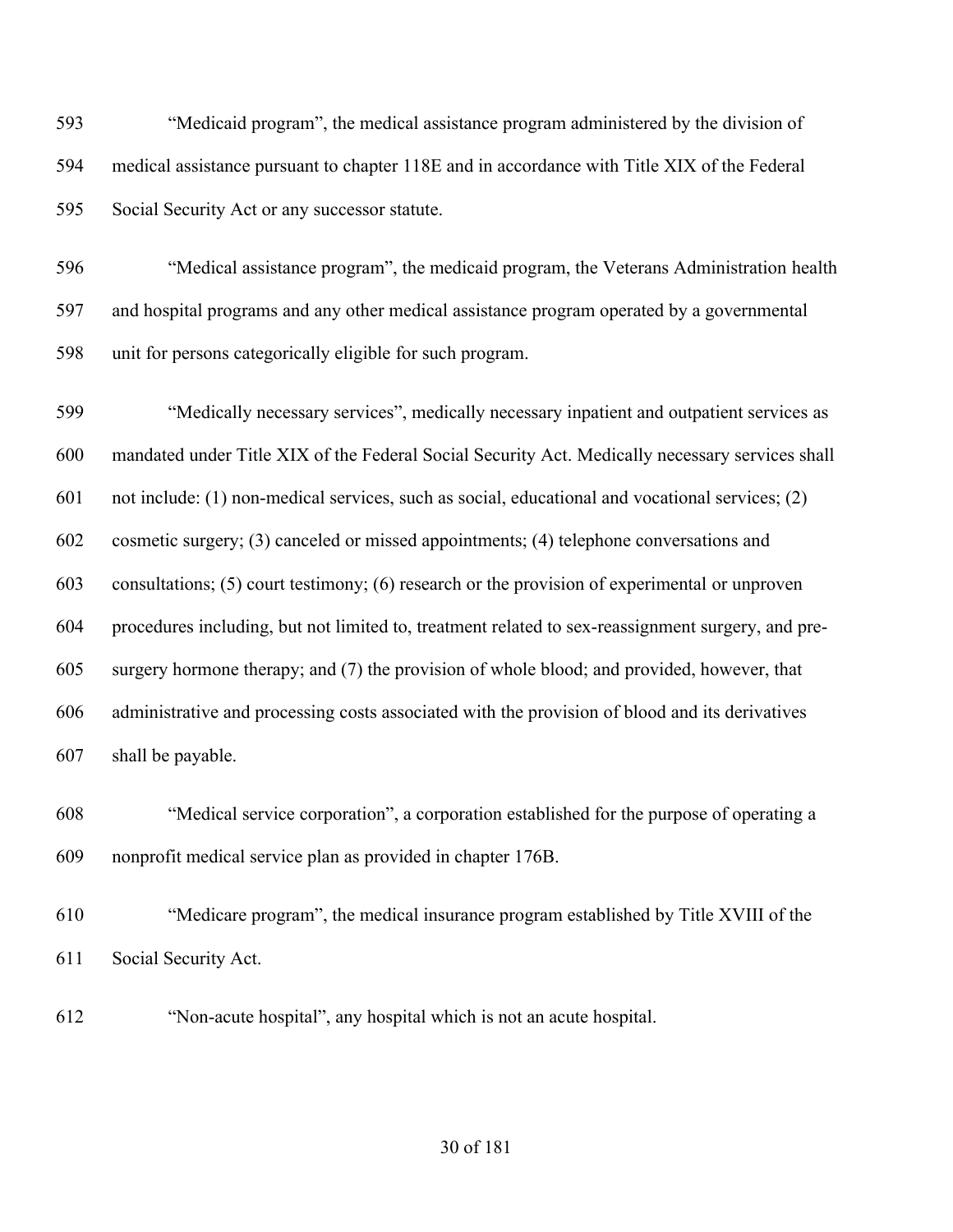| 613 | "Non-providing employer", an employer of a state-funded employee, as defined in this                 |
|-----|------------------------------------------------------------------------------------------------------|
| 614 | section; provided, however, that the term "non- providing employer" shall not include:—              |
| 615 | (i) an employer who complies with chapter 151F for such employee;                                    |
| 616 | (ii) an employer that is signatory to or obligated under a negotiated, bona fide collective          |
| 617 | bargaining agreement between such employer and bona fide employee representative which               |
| 618 | agreement governs the employment conditions of such person receiving free care;                      |
| 619 | (iii) an employer who participates in the Insurance Partnership Program; or                          |
| 620 | (iv) an employer that employs not more than 10. For the purposes of this definition, an              |
| 621 | employer shall not be considered to pay for or arrange for the purchase of health care services      |
| 622 | provided by acute hospitals and ambulatory surgical centers by making or arranging for any           |
| 623 | payments to the uncompensated care pool.                                                             |
| 624 | "Patient", any natural person receiving health care services from a hospital.                        |
| 625 | "Patient-centered medical home", a model of health care delivery designed to provide a               |
| 626 | patient with a single point of coordination for all their health care, including primary, specialty, |
| 627 | post-acute and chronic care, which is (a) patient-centered; (b) comprehensive, integrated and        |
| 628 | continuous; and (c) delivered by a team of health care professionals to manage a patient's care,     |
| 629 | reduce fragmentation, and improve patient outcomes.                                                  |
| 630 | "Payer", any entity, other than an individual, that pays providers for the provision of              |
| 631 | health care services. It shall include both governmental and private entities, but excludes ERISA    |
| 632 | plans.                                                                                               |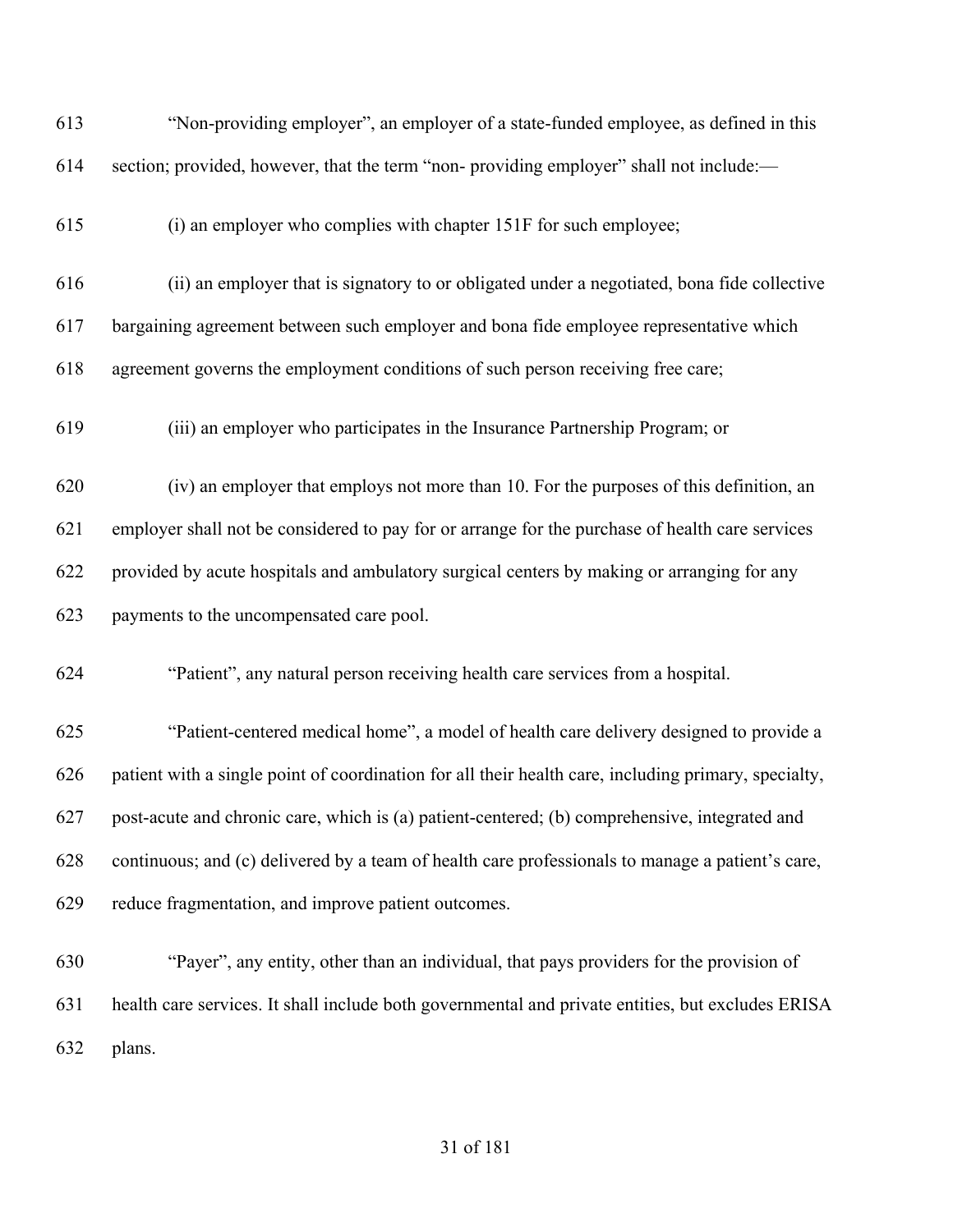"Payments from non-providing employers", all amounts paid to the Uncompensated Care Trust Fund or the General Fund or any successor fund by non-providing employers.

 "Pediatric hospital", an acute care hospital which limits services primarily to children and which qualifies as exempt from the Medicare Prospective Payment system regulations.

 "Pediatric specialty unit", a pediatric unit of an acute care hospital in which the ratio of licensed pediatric beds to total licensed hospital beds as of July 1, 1994, exceeded 0.20. In calculating that ratio, licensed pediatric beds shall include the total of all pediatric service beds, and the total of all licensed hospital beds shall include the total of all licensed acute care hospital beds, consistent with Medicare's acute care hospital reimbursement methodology as put forth in the Provider Reimbursement Manual Part 1, Section 2405.3G.

 "Per capita total medical expense", the total cost of care provided in Massachusetts to Massachusetts residents, expressed on a per member per year basis, as calculated under section 46 and the regulations promulgated by the division. This measure excludes expenses paid for entirely without insurance or through a supplemental insurance policy that is not the primary policy for purposes of minimum creditable coverage requirements as defined by the commonwealth connector authority.

 "Performance incentive payment" or "pay-for-performance", an amount paid to an provider by a payer for achieving certain quality measures as defined in this chapter. Performance incentive payments shall comply with this chapter, regulations of the division, and the contract between a provider and a payer.

 "Performance penalty", an amount paid by an provider to a payer or a reduction in the payments made by a payer to a provider for failing to achieve certain quality measures as herein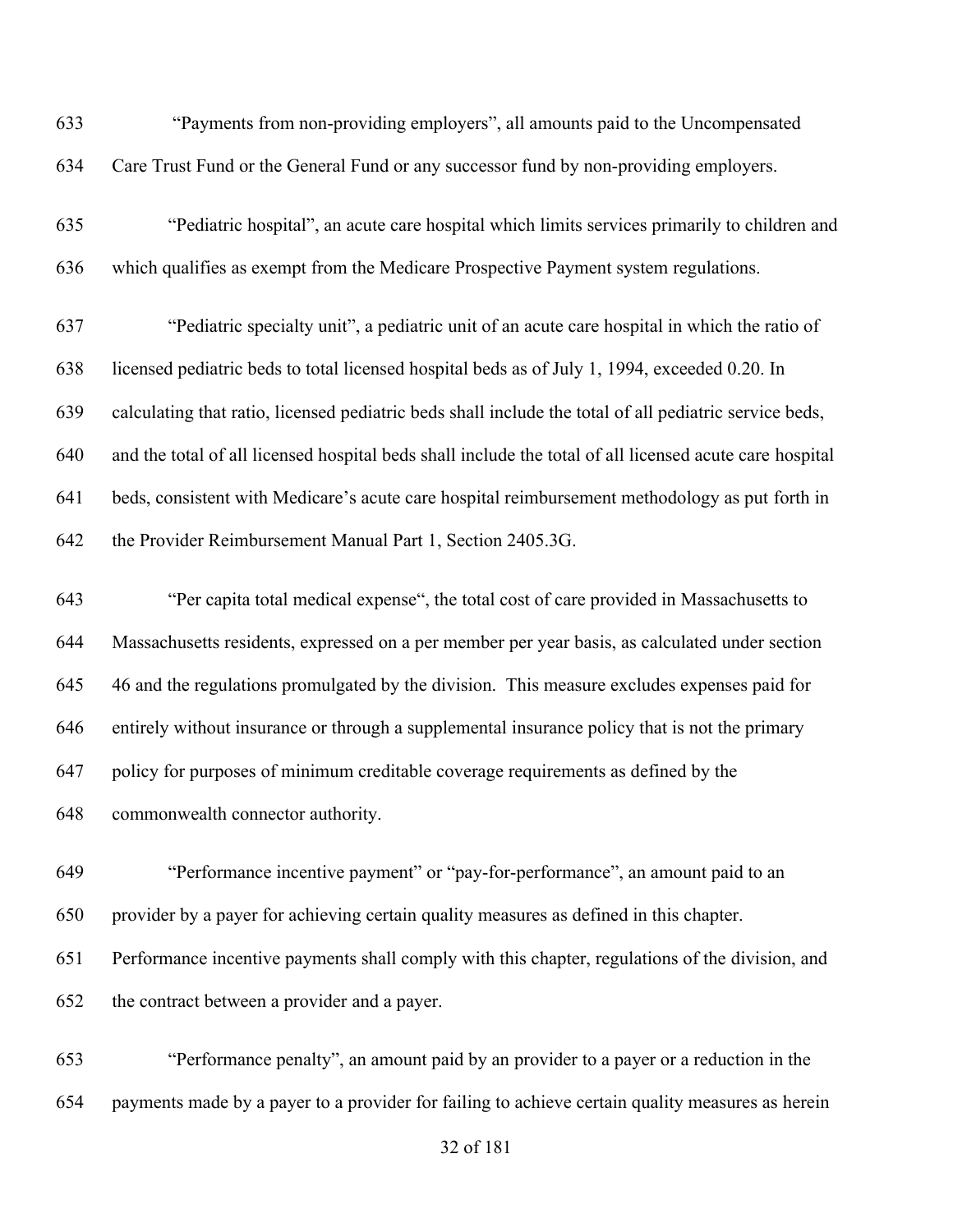defined. Performance penalty provisions and their implementation shall comply with this chapter, any regulations of the division, and the contract between a provider and a payer.

"Potential gross state product", the gross state product

"Physician", a medical doctor licensed to practice medicine in the commonwealth.

 "Primary Care Physician", a physician who has a primary specialty designation of internal medicine, general practice, family practice, pediatric practice or geriatric practice.

 "Primary care provider", a health care professional qualified to provide general medical care for common health care problems, supervises, coordinates, prescribes, or otherwise provides or proposes health care services, initiates referrals for specialist care, and maintains continuity of care within the scope of practice.

 "Private health care payer", a carrier authorized to transact accident and health insurance under chapter 175, a nonprofit hospital service corporation licensed under chapter 176A, a nonprofit medical service corporation licensed under chapter 176B, a dental service corporation organized under chapter 176E, an optometric service corporation organized under chapter 176F, a self-insured plan, to the extent allowable under federal law governing health care provided by employers to employees, or a health maintenance organization licensed under chapter 176G.

 "Provider" or "health care provider", a provider of medical or health services and any other person or organization, including an ACO, that furnishes, bills, or is paid for health care service delivery in the normal course of business.

 "Provider organizations", shall mean a provider organization certified under section 53H of chapter 111.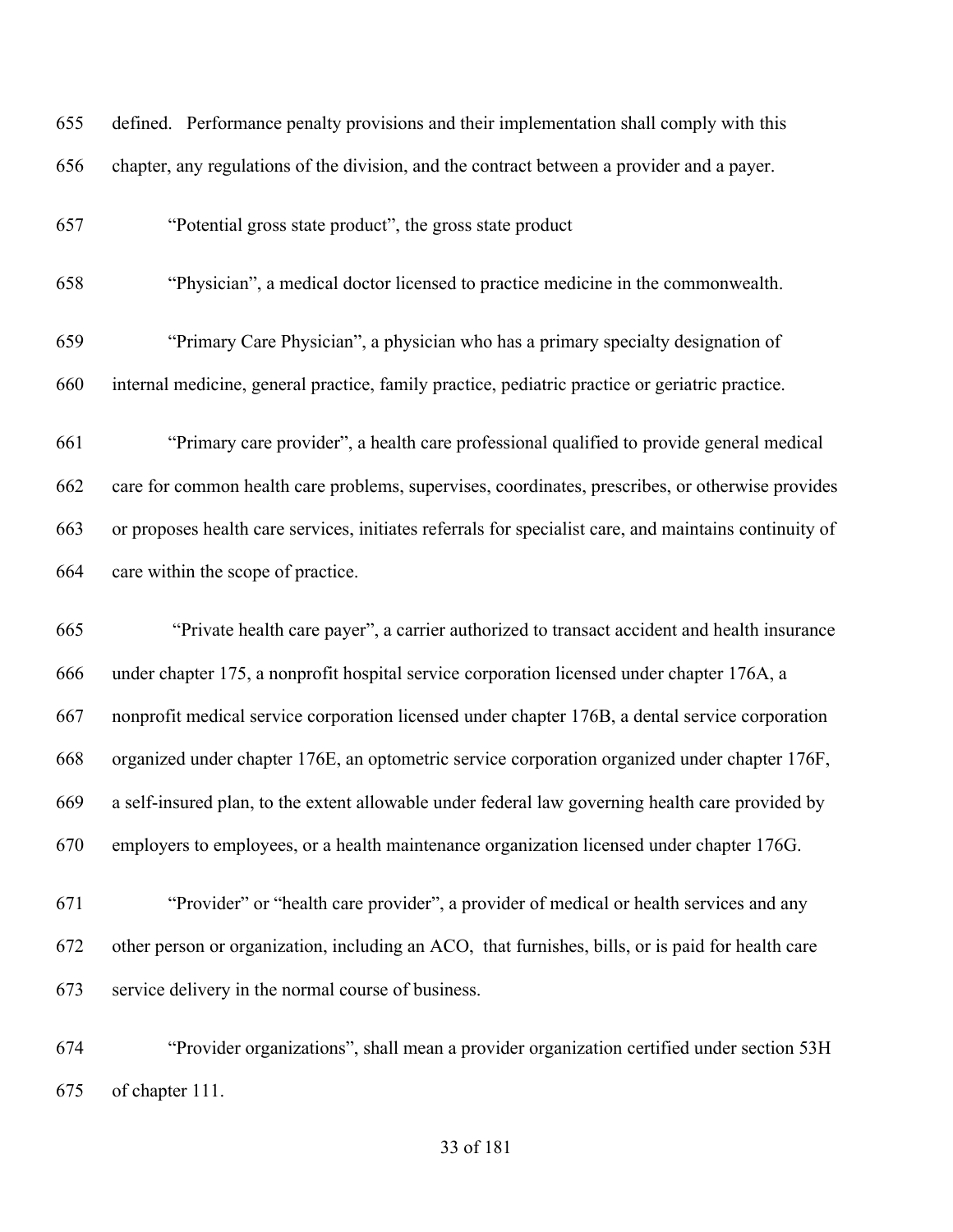"Public health care payer", the Medicaid program established in chapter 118E; any carrier or other entity that contracts with the office of Medicaid or the commonwealth health insurance connector to pay for or arrange the purchase of health care services on behalf of individuals enrolled in health coverage programs under Titles XIX or XXI, or under the commonwealth care health insurance program, including prepaid health plans subject to the provisions of section 28 of chapter 47 of the acts of 1997; the group insurance commission established under chapter 32A; and any city or town with a population of more than 60,000 that has adopted chapter 32B. "Publicly aided patient", a person who receives hospital care and services for which a

governmental unit is liable, in whole or in part, under a statutory program of public assistance.

 "Public payer-dependent non-acute hospital", any non-acute hospital that (1) was certified by the Secretary of the United States Department of Health and Human Services as participating in the federal medicare program pursuant to clause (iv) of 42 USC section 1395ww 689 (d)(1)(B) on January 1, 1996; (2) is not owned by the commonwealth; and (3) exhibits a payor mix in which a minimum of 15 per cent of such hospital's gross patient service revenue, as reported on the RSC-403 for hospital fiscal year 1994, was attributable to Title XIX of the federal Social Security Act. Such term does not include a hospital that was reimbursed for services provided to individuals entitled to medical assistance under chapter 118E for fiscal year 1996 pursuant to a contract between the hospital and the division of medical assistance.

 "Purchaser", a natural person responsible for payment for health care services rendered by a hospital.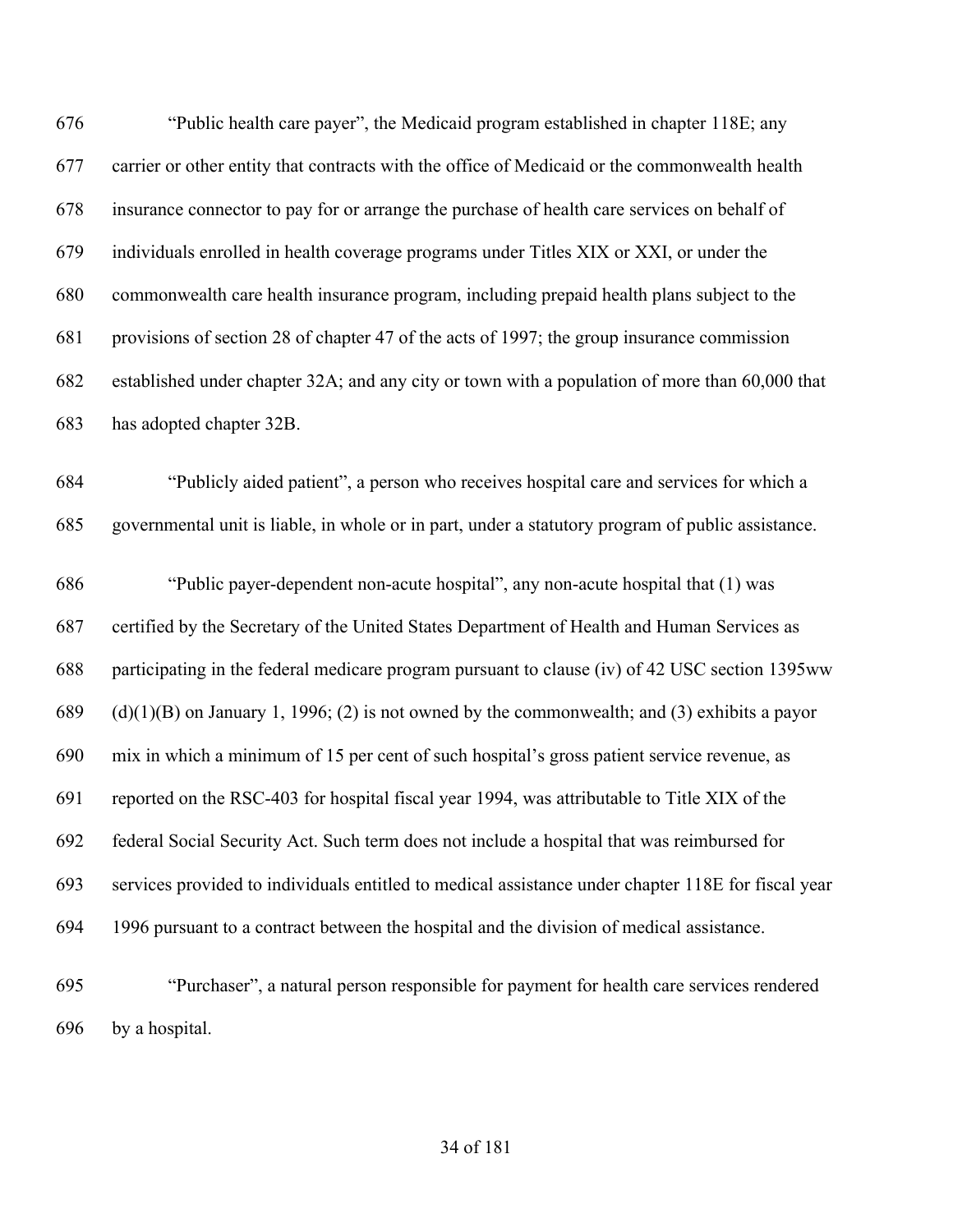"Quality measures", the standard quality measure set as defined by the division in section 68.

| 699 | "Relative prices", the contractually negotiated amounts paid to providers by each private          |
|-----|----------------------------------------------------------------------------------------------------|
| 700 | and public carrier for health care services, including non-claims related payments and expressed   |
| 701 | in the aggregate relative to the payer's network-wide average amount paid to providers, as         |
| 702 | calculated under section 6 of chapter 118G and regulations promulgated by the commissioner.        |
| 703 | "Revenue center", a functioning unit of a hospital which provides distinctive services to a        |
| 704 | patient for a charge.                                                                              |
| 705 | "Resident", a person living in the commonwealth, as defined by the division by                     |
| 706 | regulation; provided, however, that such regulation shall not define a resident as a person who    |
| 707 | moved into the commonwealth for the sole purpose of securing health insurance under this           |
| 708 | chapter. Confinement of a person in a nursing home, hospital or other medical institution shall    |
| 709 | not in and of itself, suffice to qualify such person as a resident.                                |
| 710 | "Secretary", the secretary of health and human services.                                           |
| 711 | "Self-employed", a person who, at common law, is not considered to be an employee and              |
| 712 | whose primary source of income is derived from the pursuit of a bona fide business.                |
| 713 | "Self-insurance health plan", a plan which provides health benefits to the employees of a          |
| 714 | business, which is not a health insurance plan, and in which the business is liable for the actual |
| 715 | costs of the health care services provided by the plan and administrative costs.                   |
| 716 | "Self-insured group", A self-insured or self-funded employer group health plan.                    |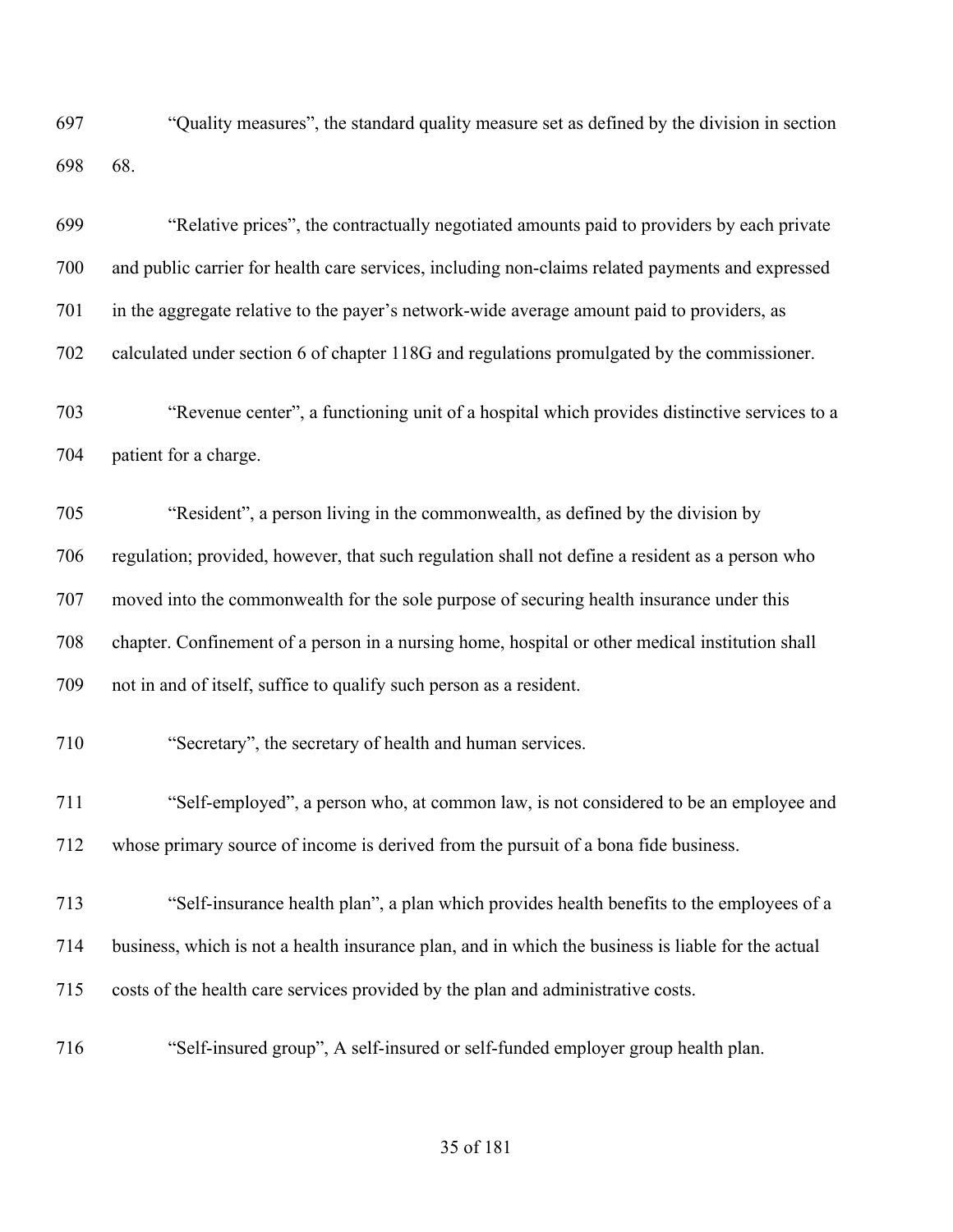| 717        | "Small business", a business in which the total number of full-time employees, when                  |
|------------|------------------------------------------------------------------------------------------------------|
| 718        | averaged on an annual basis, does not exceed fifty, including only of the self-employed.             |
| 719        | "Social service program", a social, mental health, mental retardation, habilitative,                 |
| 720        | rehabilitative, substance abuse, residential care, adult or adolescent day care, vocational,         |
| 721        | employment and training, or elder service program or accommodations, purchased by a                  |
| 722        | governmental unit or political subdivision of the executive office of health and human services,     |
| 723        | but excluding any program, service or accommodation that: (a) is reimbursable under a Medicaid       |
| 724        | waiver granted under section 1115 of Title XI of the Social Security Act; or (b) is funded           |
| 725        | exclusively by a federal grant.                                                                      |
| 726<br>727 | "Social service program providers", providers of social service programs in the<br>commonwealth.     |
|            |                                                                                                      |
| 728        | "Sole community provider", any acute hospital which qualifies as a sole community                    |
| 729        | provider under medicare regulations or under regulations promulgated by the division, which          |
| 730        | regulations shall consider factors including, but not limited to, such as isolated location, weather |
| 731        | conditions, travel conditions, percentage of Medicare, Medicaid and free care provided and the       |
| 732        |                                                                                                      |
|            | absence of other reasonably accessible hospitals in the area. Such hospitals shall include those     |
| 733        | which are located more than twenty-five miles from other such hospitals in the commonwealth          |
| 734        | and which provide services for at least sixty percent of their primary service area.                 |
| 735        | "Specialty hospital", an acute hospital which qualifies for an exemption from the                    |
| 736        | medicare prospective payment system regulations or any acute hospital which limits its               |
| 737        | admissions to patients under active diagnosis and treatment of eyes, ears, nose and throat or to     |
| 738        | children or patients under obstetrical care.                                                         |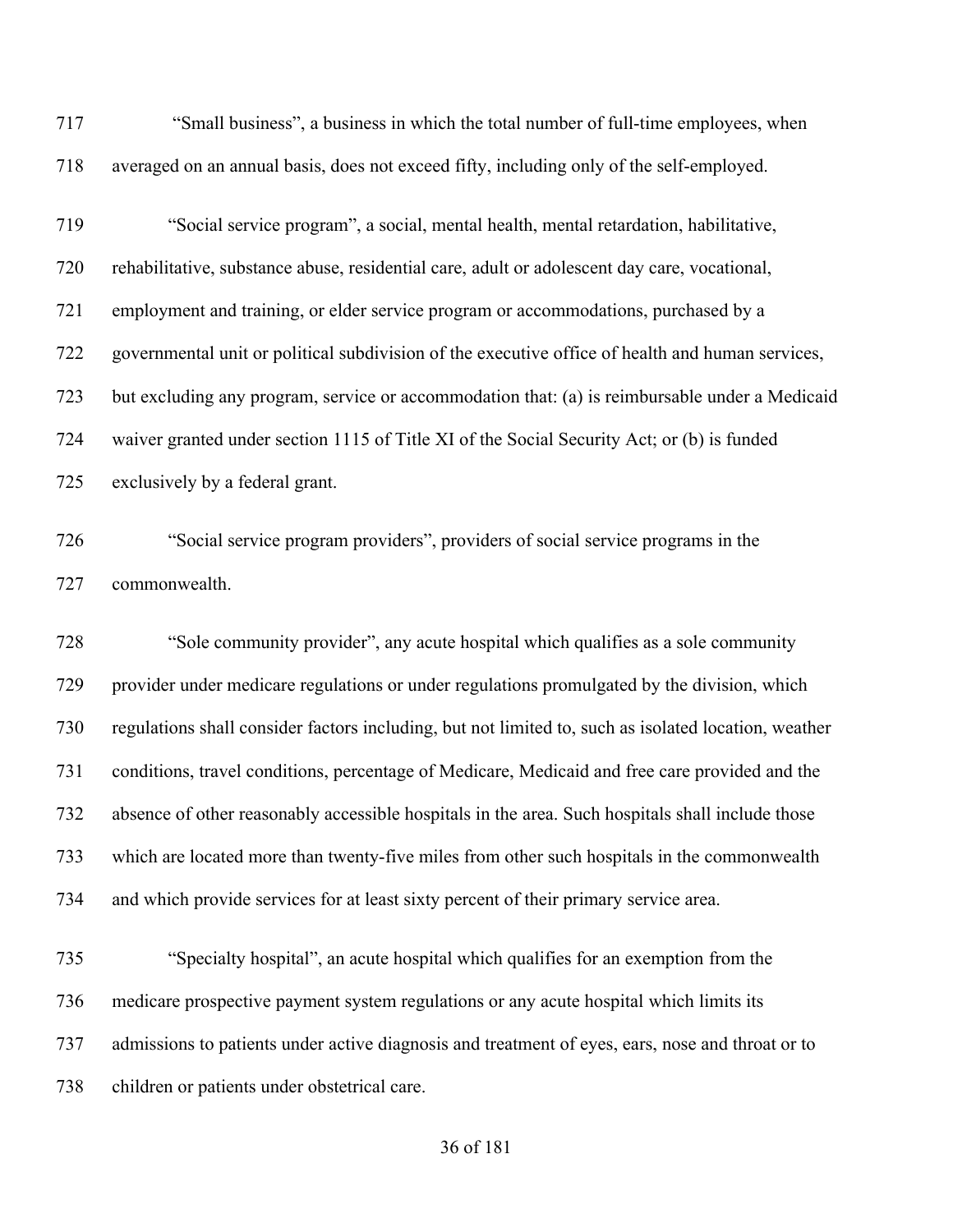"State-funded employee", any employed person, or dependent of such person, who receives, on more than 3 occasions during any hospital fiscal year, health services paid for as free care; or any employed persons, or dependents of such persons, of a company that has 5 or more occurrences of health services paid for as free care by all employees in aggregate during any fiscal year. An occurrence shall include all healthcare related services incurred during a single visit to a health care professional.

 "State institution", any hospital, sanatorium, infirmary, clinic and other such facility owned, operated or administered by the commonwealth, which furnishes general health supplies, care or rehabilitative services and accommodations.

 "Third party administrator", an entity that administers payments for health care services on behalf of a client in exchange for an administrative fee.

 "Third party payer", an entity including, but not limited to, Title XVIII and Title XIX programs, other governmental payers, insurance companies, health maintenance organizations and nonprofit hospital service corporations. Third party payer shall not include a purchaser responsible for payment for health care services rendered by a hospital, either to the purchaser or to the hospital.

 "Title XIX," Title XIX of the Social Security Act, 42 USC 1396 et seq., or any successor statute enacted into federal law for the same purposes as Title XIX.

 "Uninsured patient", a patient who is not covered by a health insurance plan, a self-insurance health plan, or a medical assistance program.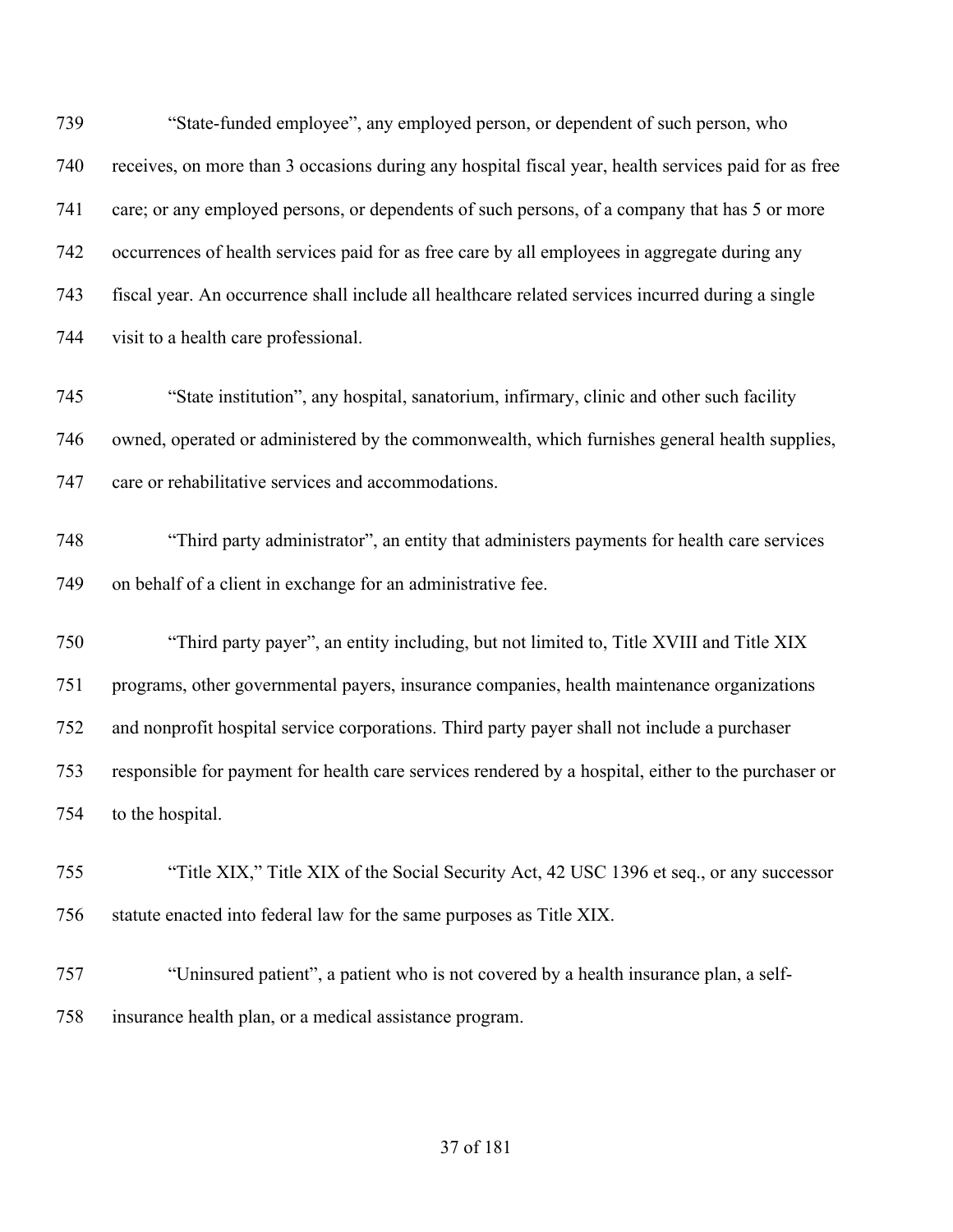SECTION 29. Section 2 of chapter 118G as so appearing is hereby amended by striking out said section in its entirety and inserting in place thereof the following:—

 Section 2. (a) There shall be a body politic and corporate and a public instrumentality to be known as the division of health care cost and quality, which shall be an independent public entity not subject to the supervision and control of any other executive office, department, commission, board, bureau, agency or political subdivision of the commonwealth except as specifically provided in any general or special law. The exercise by the division of the powers conferred by this chapter shall be considered to be the performance of an essential public function.

 (b) There shall be a board, with duties and powers established by this chapter, that shall govern the division. The board shall consist of 9 members: the secretary of administration and finance, ex officio; the secretary of health and human services, ex officio; the secretary of housing and economic development, ex officio; 2 members appointed by the governor, 1 of whom shall be a health care economist and 1 of whom shall be a primary care provider licensed to practice in the commonwealth; 2 members appointed by the attorney general, 1 of whom shall be a practicing nurse licensed to practice in the commonwealth and 1 of whom shall be shall be an expert in a health care consumer advocacy and privacy protection; 2 members appointed by the state auditor, 1 of whom shall be an expert in health care administration and finance and 1 of whom shall be an expert in hospital administration and finance. The governor shall designate the chairperson of the board. All appointments shall serve a term of 3 years, but a person appointed to fill a vacancy shall serve only for the unexpired term. An appointed member of the board shall be eligible for reappointment. The board shall annually elect 1 of its members to serve as vice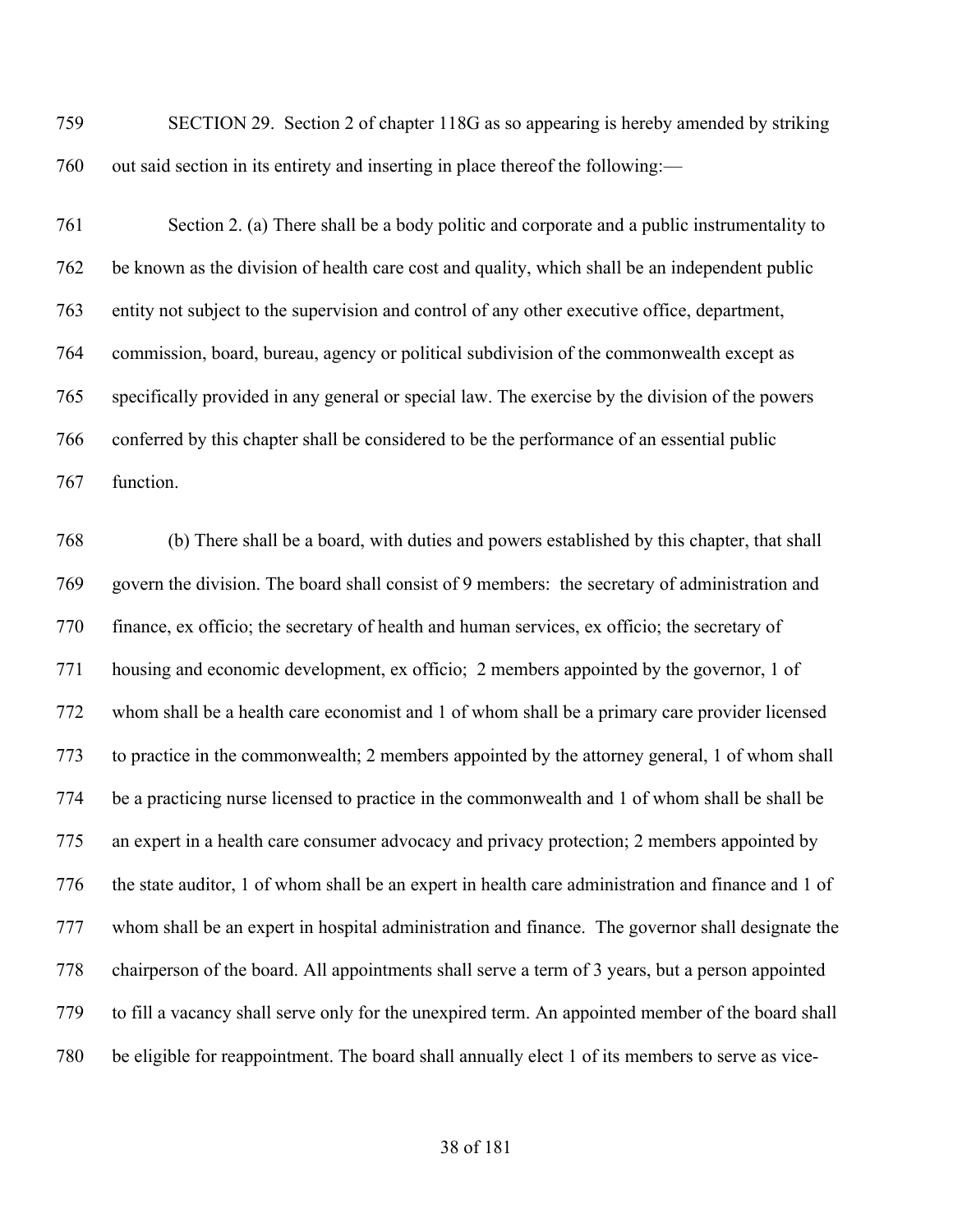chairperson. Each member of the board serving ex officio may appoint a designee under section 6A of chapter 30.

 (c) Five members of the board shall constitute a quorum, and the affirmative vote of 5 members of the board shall be necessary and sufficient for any action taken by the board. No vacancy in the membership of the board shall impair the right of a quorum to exercise all the rights and duties of the division. Members shall serve without pay, but shall be reimbursed for actual expenses necessarily incurred in the performance of their duties.

 (d) Any action of the division may take effect immediately and need not be published or posted unless otherwise provided by law. Meetings of the division shall be subject to sections 18 through 25, inclusive, of chapter 30A; but, said sections shall not apply to any meeting of members of the division serving ex officio in the exercise of their duties as officers of the commonwealth if no matters relating to the official business of the division are discussed and decided at the meeting. The division shall be subject to all other provisions of said chapter 30A, and records pertaining to the administration of the division shall be subject to section 42 of chapter 30 and section 10 of chapter 66. All moneys of the division shall be considered to be public funds for purposes of chapter 12A. Except as otherwise provided in this section, the operations of the division shall be subject to chapter 268A and chapter 268B.

 (e) The chairperson shall nominate an executive director. Such nomination shall be subject to confirmation by the board. Upon confirmation, such person shall be appointed as executive director. The executive director shall supervise the administrative affairs and general management and operations of the division and also serve as secretary of the division, ex officio. The executive director shall receive a salary commensurate with the duties of the office. The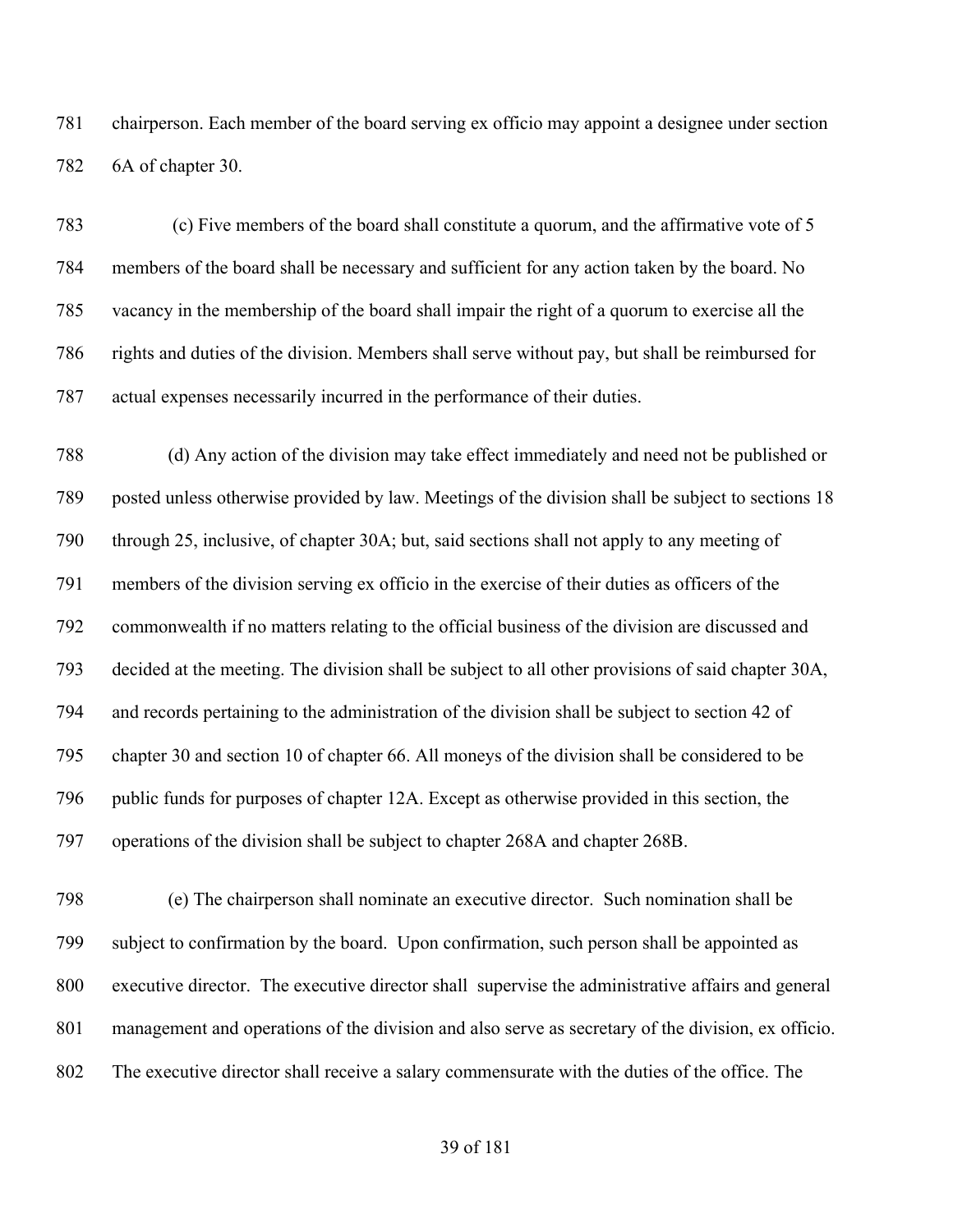| 803 | executive director may appoint other officers and employees of the division necessary to the      |  |
|-----|---------------------------------------------------------------------------------------------------|--|
| 804 | functioning of the division. Sections 9A, 45, 46, and 46C of chapter 30, chapter 31 and chapter   |  |
| 805 | 150E shall not apply to the executive director or any other employees of the division. The        |  |
| 806 | executive director shall, with the approval of the board:                                         |  |
| 807 | (i) plan, direct, coordinate and execute administrative functions in conformity with the          |  |
| 808 | policies and directives of the board;                                                             |  |
| 809 | (ii) employ professional and clerical staff as necessary;                                         |  |
| 810 | (iii) report to the board on all operations under their control and supervision;                  |  |
| 811 | (iv) prepare an annual budget and manage the administrative expenses of the division;             |  |
| 812 | and                                                                                               |  |
| 813 | (v) undertake any other activities necessary to implement the powers and duties set forth         |  |
| 814 | in this chapter.                                                                                  |  |
| 815 | (f) The members of the board shall be deemed to be directors for purposes of the fourth           |  |
| 816 | paragraph of section 3. Chapter 268A shall apply to all board members except that the division    |  |
| 817 | may purchase from, sell to, borrow from, contract with or otherwise deal with any organization    |  |
| 818 | in which any board member is in anyway interested or involved; provided, however, that such       |  |
| 819 | interest or involvement shall be disclosed in advance to the board and recorded in the minutes of |  |
| 820 | the proceedings of the board; and provided further, that no member shall be deemed to have        |  |
| 821 | violated section 4 of said chapter 268A because of his receipt of his usual and regular           |  |
| 822 | compensation from his employer during the time in which the member participates in the            |  |
| 823 | activities of the board.                                                                          |  |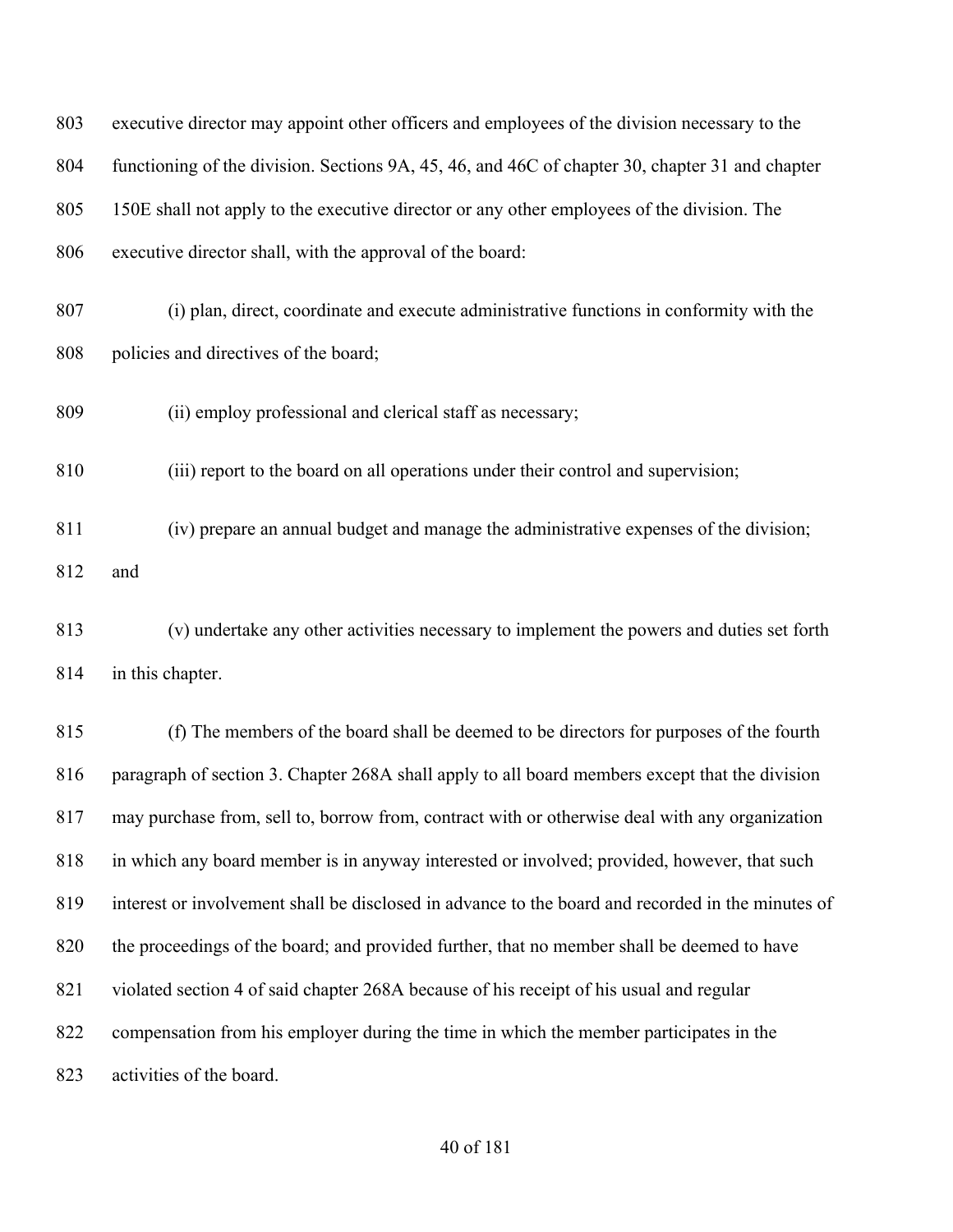(g) The executive director shall appoint and may remove such agents and subordinate officers as the executive director may deem necessary and may establish such subdivisions within the division as he deems appropriate to fulfill the following duties: (i) to collect, analyze and disseminate health care data to assist in the formulation of health care policy and in the 828 provision and purchase of health care services; (ii) to work with other state agencies including, but not limited to, the department of public health and the department of mental health, the division of medical assistance and the division of insurance to collect and publish data concerning the cost of health insurance in the commonwealth and the health status of individuals; (iii) to hold annual hearings concerning health care provider and payer costs and cost trends, and to provide an analysis of health care spending trends with recommendations for strategies to promote an efficient health delivery system; (iv) to administer the health safety net office and trust fund established under sections 35 and 36; and (v) implement the reform of the health care delivery and payment system in the commonwealth.

 The division shall adopt and amend rules and regulations, in accordance with chapter 30A, for the administration of its duties and powers and to effectuate the provisions and purposes of this chapter. Such regulations shall be adopted, after notice and hearing, only upon consultation with representatives of nonprofit hospital service corporations established under chapter 176A, elected representatives of health systems agencies designated pursuant to Title XV of the federal public health service act, representatives of companies authorized to sell accident and health insurance under chapter 175 and the Massachusetts Hospital Association.

HHS)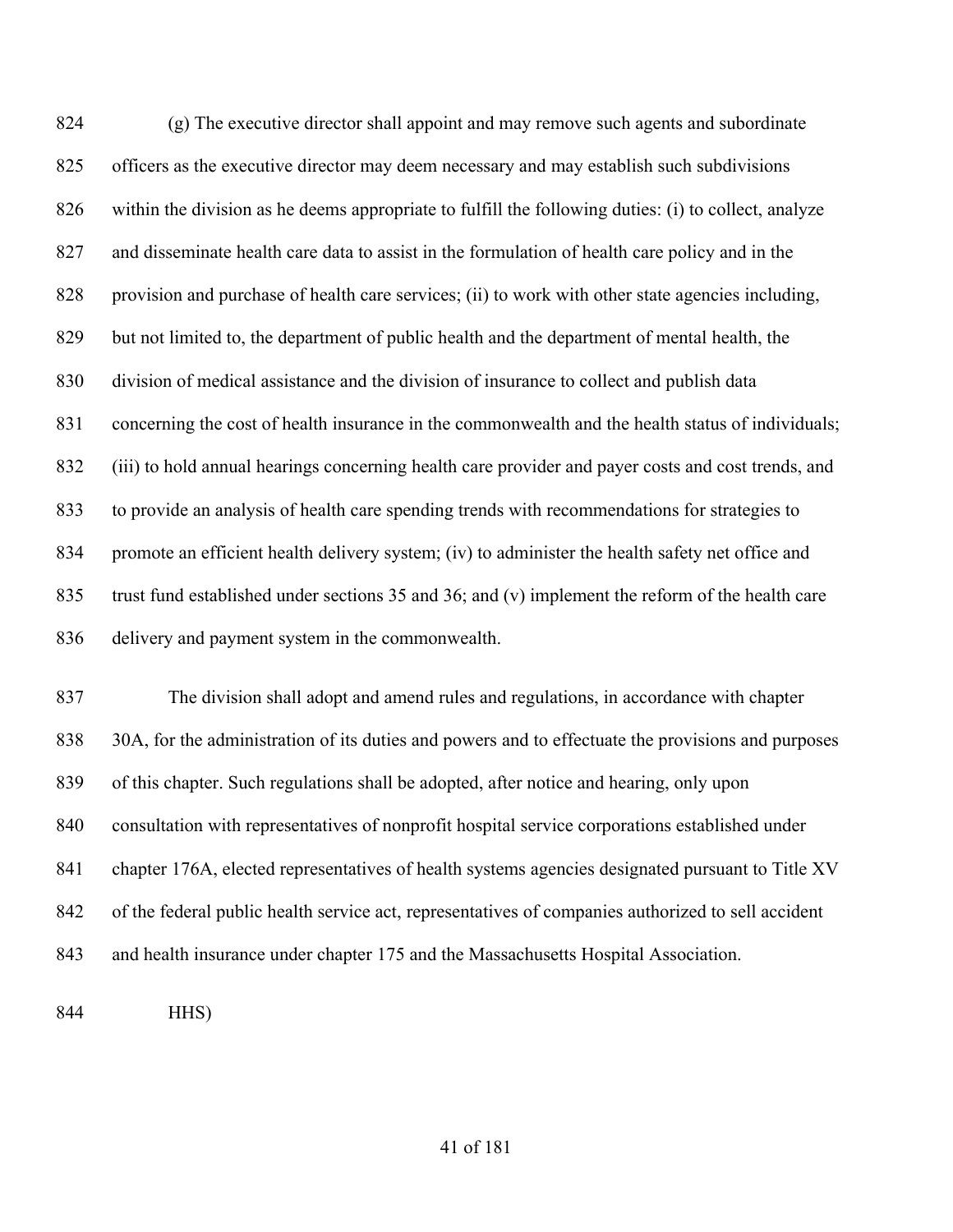| 845 | SECTION 30. Section 2A of chapter 118G of the General Laws, as so appearing, is                   |  |  |
|-----|---------------------------------------------------------------------------------------------------|--|--|
| 846 | hereby amended in lines 1 and 2 be striking out the first sentence and inserting in place thereof |  |  |
| 847 | the following:-                                                                                   |  |  |
| 848 | The secretary, in consultation with the division, shall establish rates of payment for health     |  |  |
| 849 | care services.                                                                                    |  |  |
| 850 | SECTION 31. Section 3 of chapter 118G as so appearing is hereby amended by striking               |  |  |
| 851 | out said section in its entirety and inserting in place thereof the following:-                   |  |  |
| 852 | Section 3. For the purposes set forth in this chapter, the board is authorized and                |  |  |
| 853 | empowered as follows:                                                                             |  |  |
| 854 | (a) to develop a plan of operation for the division. The plan of operation shall include, but     |  |  |
| 855 | not be limited to:                                                                                |  |  |
| 856 | (1) implementation of procedures for operations of the division; and                              |  |  |
| 857 | (2) implementation of procedures for communications with the executive director.                  |  |  |
| 858 | (b) to acquire, own, hold, dispose of, and encumber personal property and to lease real           |  |  |
| 859 | property in the exercise of its powers and the performance of its duties.                         |  |  |
| 860 | (c) to seek and receive any grant funding from the federal government, departments or             |  |  |
| 861 | agencies of the commonwealth, and private foundations.                                            |  |  |
| 862 | (d) to enter into and execute instruments in connection with agreements or transactions           |  |  |
| 863 | with any federal, state or municipal agency or other public institution or with any private       |  |  |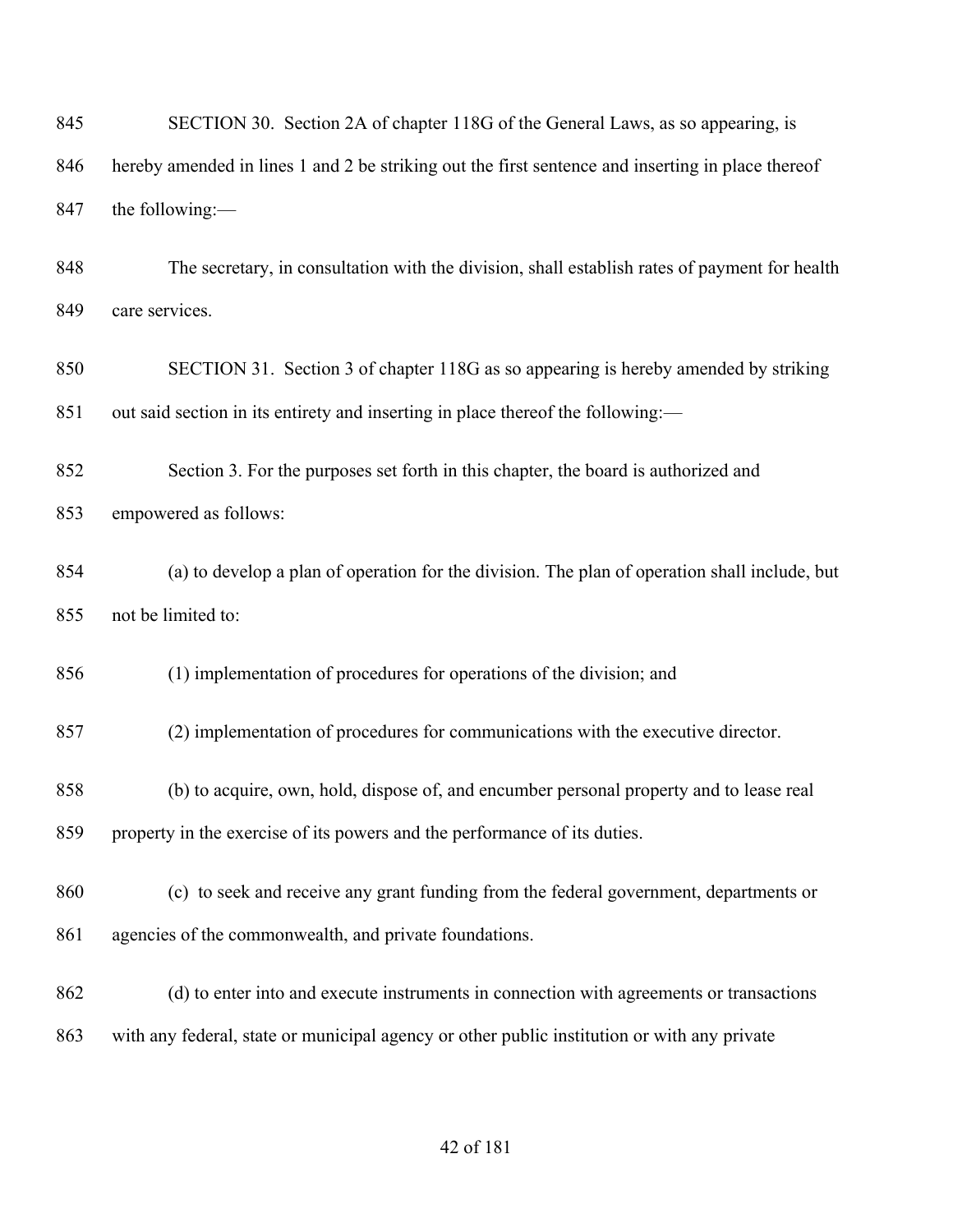| 864 | individual, partnership, firm, corporation, association or other entity, including contracts with  |  |  |  |
|-----|----------------------------------------------------------------------------------------------------|--|--|--|
| 865 | professional service firms as may be necessary in its judgment, and to fix their compensation.     |  |  |  |
| 866 | (e) to adopt by-laws for the regulation of its affairs and the conduct of its business.            |  |  |  |
| 867 | (f) to adopt an official seal and alter the same.                                                  |  |  |  |
| 868 | (g) to maintain an office at such place or places in the commonwealth as it may                    |  |  |  |
| 869 | designate.                                                                                         |  |  |  |
| 870 | (h) to sue and be sued in its own name, plead and be impleaded.                                    |  |  |  |
| 871 | (i) to establish lines of credit, and establish one or more cash and investment accounts to        |  |  |  |
| 872 | receive payments for services rendered, appropriations from the commonwealth and for all other     |  |  |  |
| 873 | business activity granted by this chapter except to the extent otherwise limited by any applicable |  |  |  |
| 874 | provision of the Employee Retirement Income Security Act of 1974.                                  |  |  |  |
| 875 | (j) to approve the use of its trademarks, brand names, seals, logos and similar instruments        |  |  |  |
| 876 | by participating carriers, employers or organizations.                                             |  |  |  |
| 877 | (k) to acquire, own, hold, dispose of, and encumber personal property and to lease real            |  |  |  |
| 878 | property in the exercise of its powers and the performance of its duties.                          |  |  |  |
| 879 | (1) to maintain a prudent level of reserve funds to protect the solvency of any trust funds        |  |  |  |
| 880 | under the operation and control of the division.                                                   |  |  |  |
| 881 | (m) to enter into interdepartmental agreements with the executive office of health and             |  |  |  |
| 882 | human services, the division of insurance, the department of public health, and any other state    |  |  |  |
| 883 | agencies the board deems necessary to implement the provisions of this chapter. The division of    |  |  |  |
|     |                                                                                                    |  |  |  |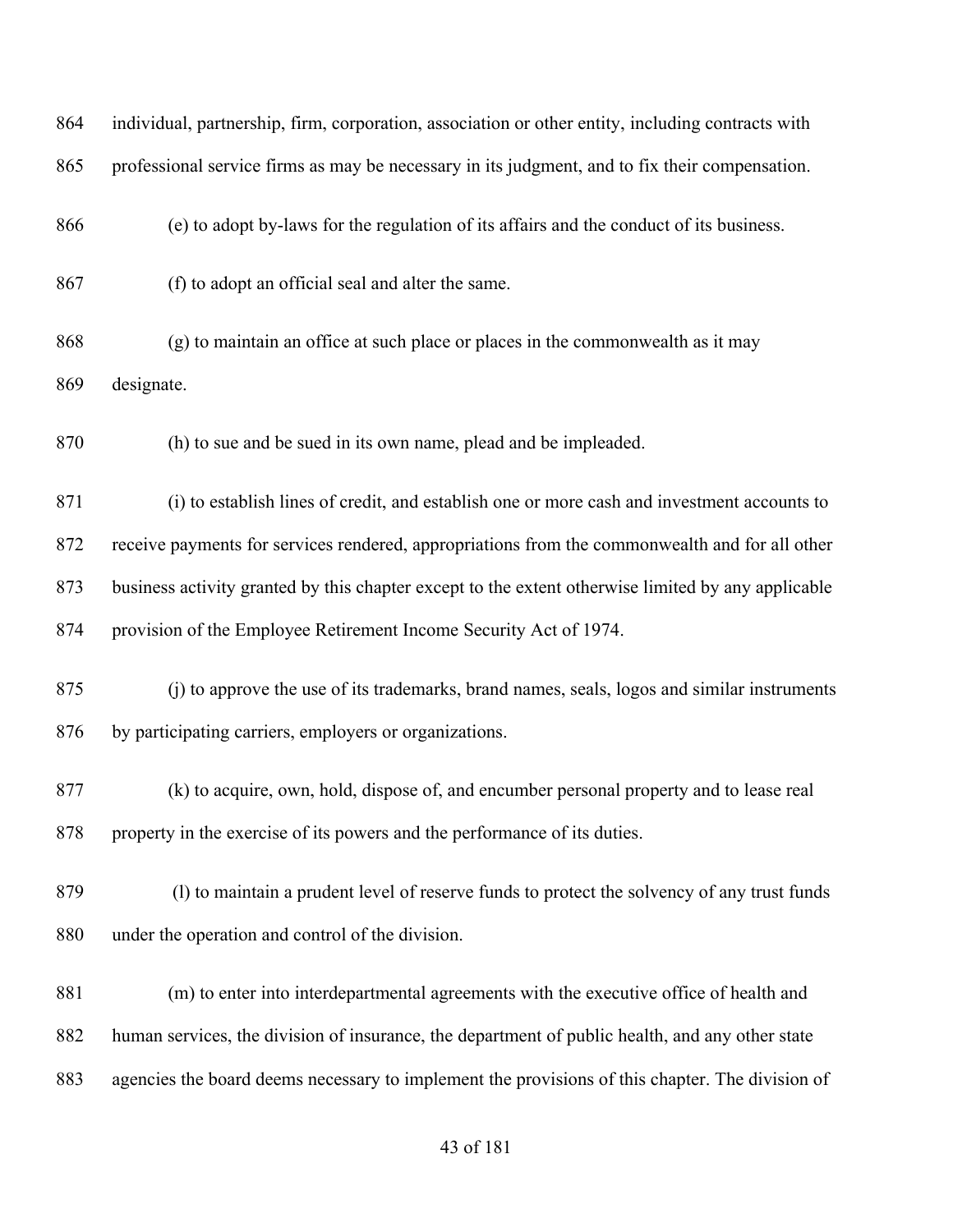insurance shall provide any needed information, support, personnel and other assistance to the division in connection with the implementation of the provisions of this chapter but shall not be 886 subject to the control of the division in connection therewith.

 SECTION 32. Chapter 118G as so appearing is hereby amended by inserting after section 3 the following 2 sections:—

 Section 3A. (a) The division shall work with other state agencies including, but not limited to, the department of public health and the department of mental health, the division of medical assistance and the division of insurance to collect and publish data concerning the cost of health insurance in the commonwealth and the health status of individuals; hold annual hearings concerning health care provider and payer costs and cost trends, and to provide an analysis of health care spending trends with recommendations for strategies to promote an efficient health delivery system. The division shall make available actual costs of health care services, as supplied by each provider, to the general public in the manner specified in section 59 of this chapter.

 (b) The division shall have the power to design and to revise, consistent with this chapter, a basic schedule of health care services that enrollees in any health insurance program implemented by the division shall be eligible to receive. Such covered services shall include those which typically are included in employer-sponsored health benefit plans in the commonwealth. The division may promulgate schedules of covered health care services which differ from the basic schedule and which apply to specific classes of enrollees. The division may promulgate a schedule of premium contributions, co-payments, co-insurance, and deductibles for said programs, including reduced premiums based on a sliding fee, and other fees and revise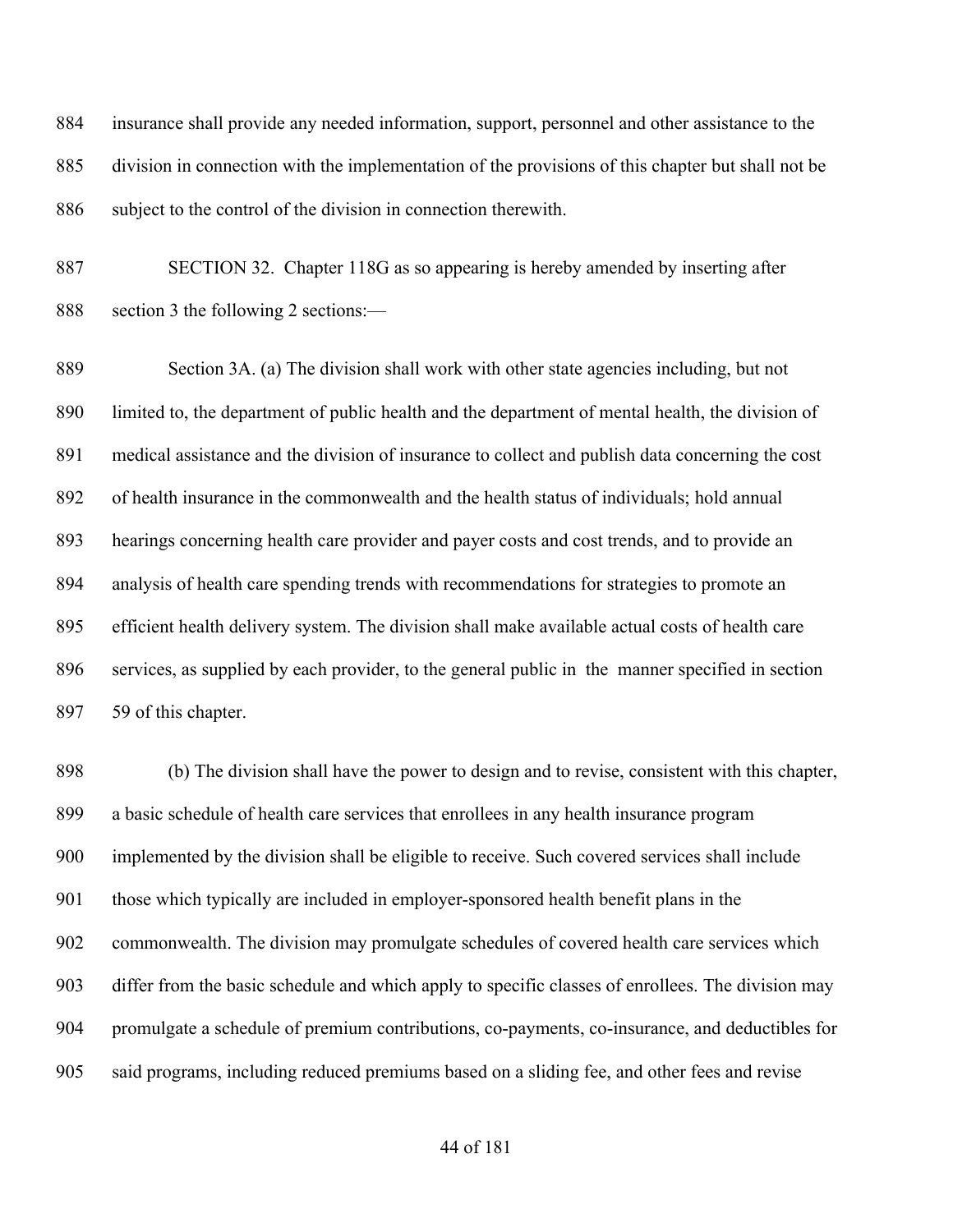them from time to time, subject to the approval of the division of insurance; and provided, however, that such schedule shall provide for such enrollees to pay one hundred per cent of such premium contributions if their income substantially exceeds the non-farm poverty guidelines of 909 the United States office of management and budget.

 (c) The division shall adopt and amend rules and regulations, in accordance with chapter 30A, for the administration of its duties and powers and to effectuate the provisions and purposes of this section. Such regulations shall be adopted, after notice and hearing, only upon consultation with representatives of nonprofit hospital service corporations established under chapter 176A, elected representatives of health systems agencies designated pursuant to Title XV of the federal public health service act, representatives of companies authorized to sell accident and health insurance under chapter 175 and the Massachusetts Hospital Association.

 Section 3B. The division shall implement the reform of the health care delivery and payment system in the commonwealth in accordance with this chapter. The board shall (i) oversee and regulate the establishment of ACOs;(ii) oversee the development of patient-centered medical homes; (iii) require the adoption of alternative payment methods and health care 921 delivery systems by providers; and (iv) ensure the consistent and effective use by providers of quality measures to promote patient-centered, timely, high-quality and safe care for individuals in the commonwealth.

 SECTION 33. Section 4 of chapter 118G, as so appearing, is hereby amended by striking out in line 1 the word "commissioner" and inserting in place thereof the following:—executive director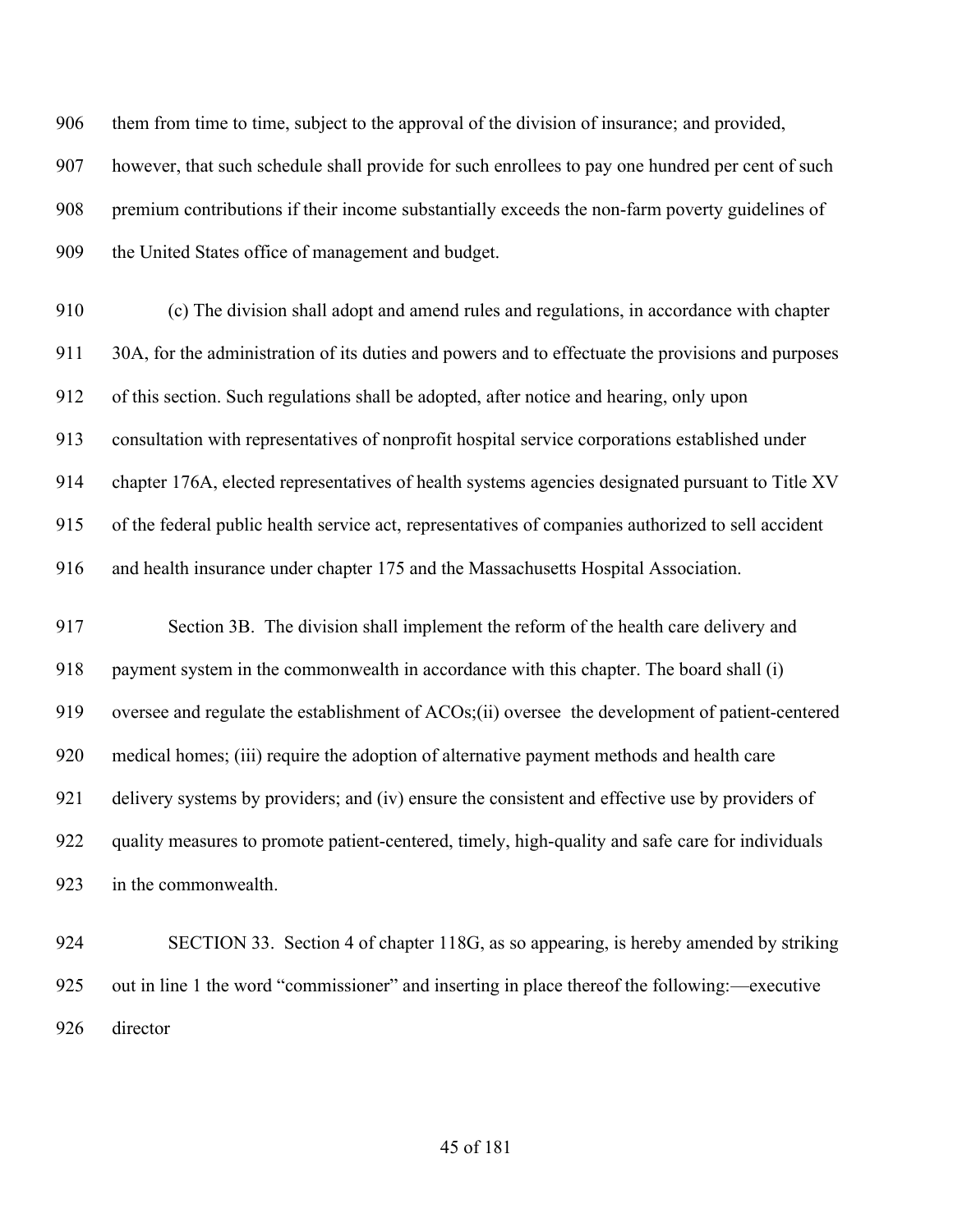| 927 |           | SECTION 34. Section 5 of chapter 118G of the General Laws, as so appearing, is hereby |
|-----|-----------|---------------------------------------------------------------------------------------|
| 928 | repealed. |                                                                                       |

| 929 | SECTION 35. Section 6 of chapter 118G, as so appearing, is hereby amended by striking               |
|-----|-----------------------------------------------------------------------------------------------------|
| 930 | the first sentence and inserting in place thereof the following sentence:—                          |
| 931 | The division may promulgate such regulations as necessary to ensure the uniform                     |
| 932 | reporting of revenues, charges, costs, and utilization of health care services and other such data  |
| 933 | as the division may require of institutional providers and their parent organizations and any other |
| 934 | affiliated entities; non-institutional providers including, but not limited to, physician group     |
| 935 | entities; and ACOs.                                                                                 |
| 936 | SECTION 36. Section 6 of chapter 118G of the General Laws, as so appearing, is hereby               |
| 937 | amended by inserting, in lines 52 and 76, after the words "provider group," the following           |
| 938 | words:—, accountable care organization, as defined in chapter 118J, physician organization, as      |
| 939 | defined in section 53H of chapter 111,                                                              |
| 940 | SECTION 37. Section 6 of chapter 118G of the General Laws, as so appearing, is hereby               |
| 941 | further amended by inserting, in lines 54 and 77, after the word "hospital", the following          |
| 942 | words:-                                                                                             |
| 943 | , accountable care organization, as defined in chapter 118J, physician organization, as             |
| 944 | defined in section 53H of chapter 111,                                                              |

945 SECTION 38. Section 6 <sup>1</sup>/<sub>2</sub> of chapter 118G of the General Laws, as so appearing, is hereby amended by inserting, in line 62, after the word "technology" the following words:—and the impact of price transparency on prices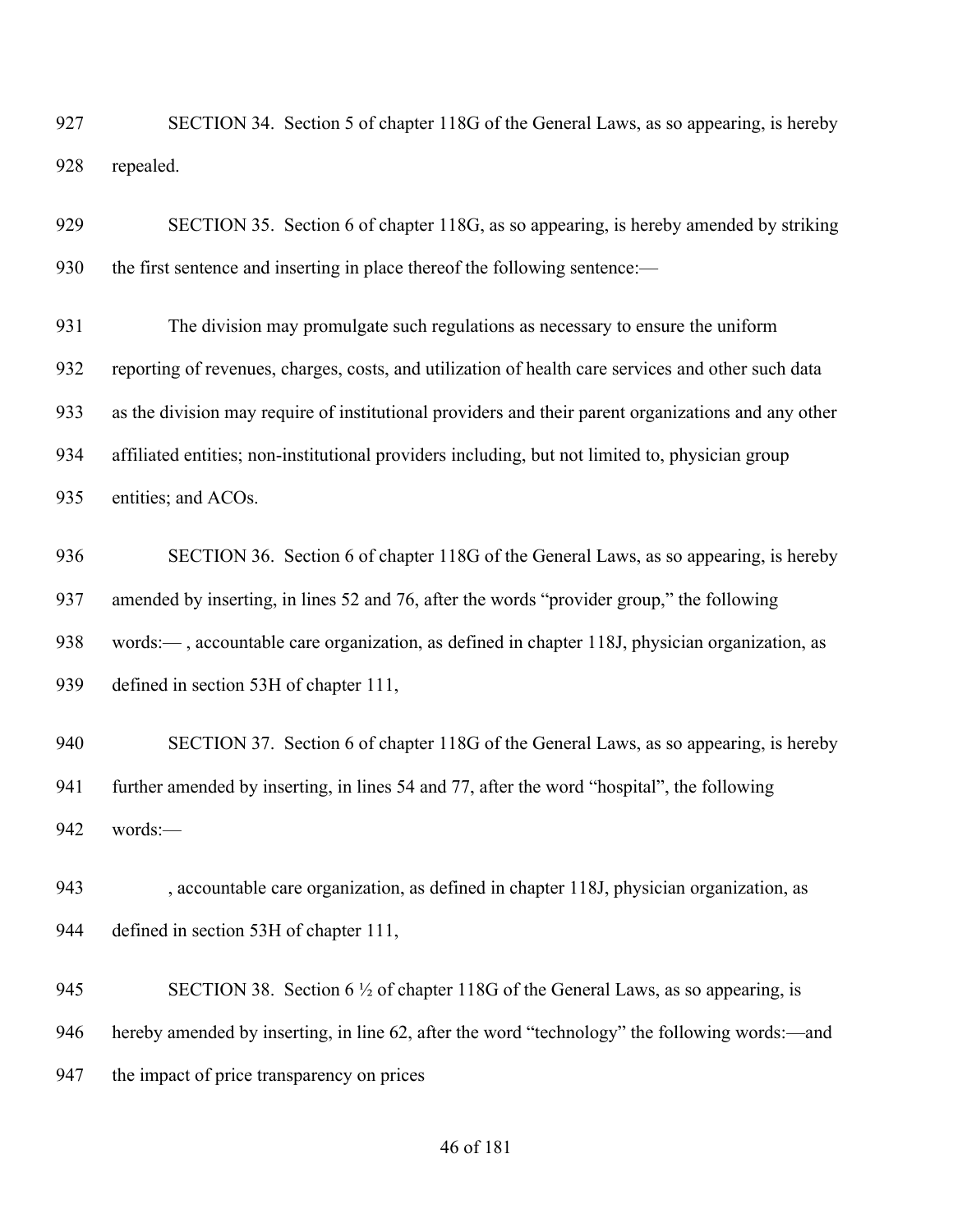SECTION 39. Said section 6½ as so appearing, is hereby further amended by inserting, in line 69, after the word "practices" the following words:— the impact of price transparency on prices,

951 SECTION 40. Said section 6<sup>1</sup>/<sub>2</sub>, as so appearing, is hereby further amended by adding at the end thereof the following:—

 As used in this section, "provider," shall mean any person, corporation partnership, governmental unit, state institution, accountable care organization, physician organization, or any other entity qualified under the laws of the commonwealth to perform or provide health care services.

957 SECTION 41. Said section  $6\frac{1}{2}$ , as so appearing, is hereby further amended by striking out, in lines 50 and 51, the words "and (x) any witness identified by the attorney general" and inserting in place thereof the following:—

 (x) accountable care organizations from separate regions of the state; (xi) physician organizations from at least 3 separate regions of the state; and (xii) any witness identified by the attorney general

 SECTION 42. Chapter 118G of the General Laws, as so appearing, is hereby amended by striking section 6A, as so appearing, and inserting in place thereof the following section:-

 Section 6A. (a) In fulfillment of its duties pursuant to clause (a) of the second paragraph of section 2, the division shall collect and analyze such data as it deems necessary in order to better protect the public's interest in monitoring the financial conditions of acute hospitals. Such information shall be analyzed on an industry-wide and hospital-specific basis and shall include,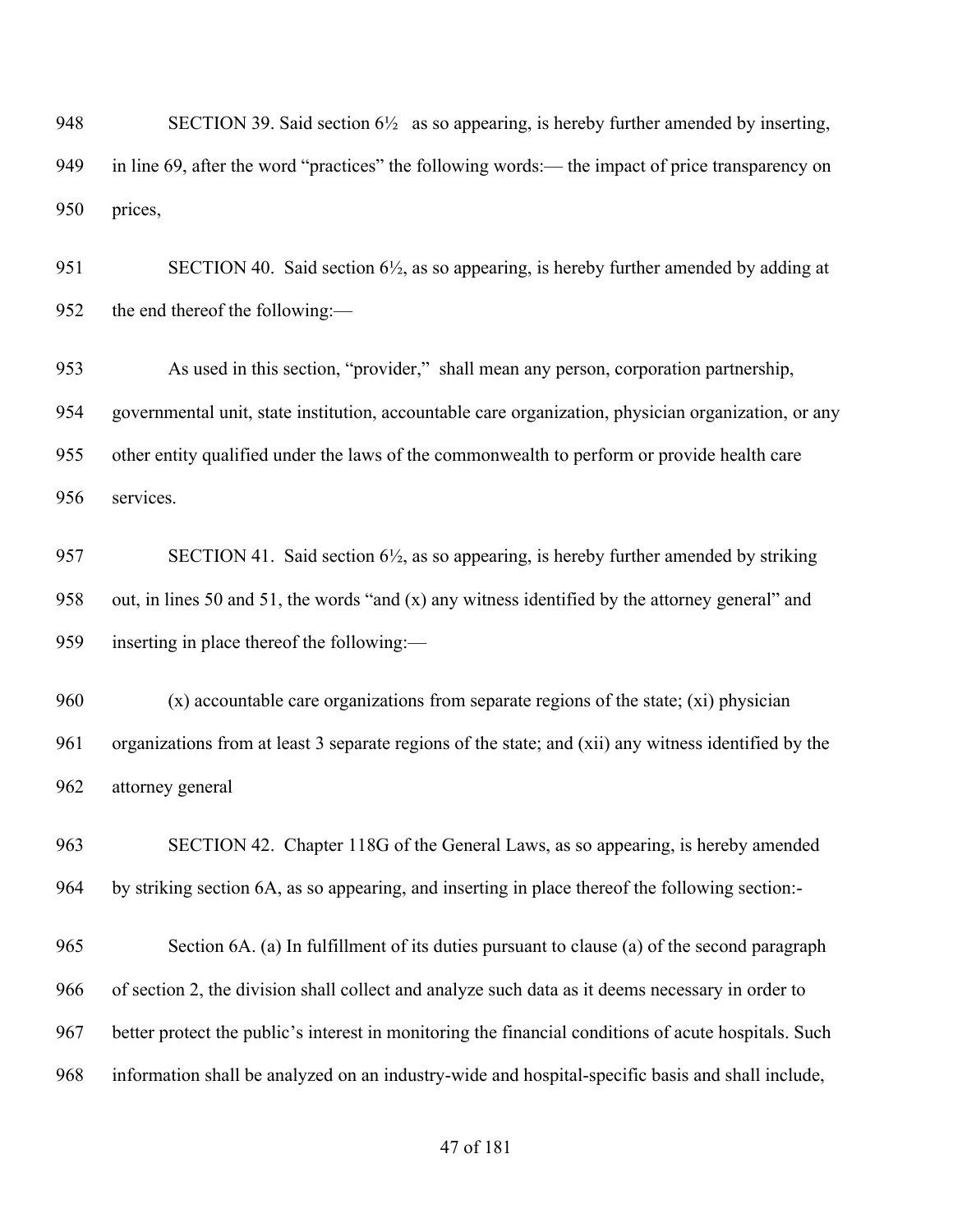but not be limited to: (1) gross and net patient service revenues; (2) sources of hospital revenue, including revenue excluded from consideration in the establishment of hospital rates and charges 971 pursuant to section 12; (3) private sector charges; (4) trends in inpatient and outpatient case mix, payor mix, hospital volume and length of stay; (5) total payroll as a percent of operating expenses, as well as the salary and benefits of the top 10 highest compensated employees, identified by position description and specialty; and (6) other relevant measures of financial health or distress.

 (b) The division shall publish annual reports and establish a continuing program of investigation and study of financial trends in the acute hospital industry, including an analysis of systemic instabilities or inefficiencies that contribute to financial distress in the acute hospital industry. Such reports shall include an identification and examination of hospitals that the division considers to be in financial distress, including any hospitals at risk of closing or discontinuing essential health services, as defined by the department of public health pursuant to section 51G of chapter 111, as a result of financial distress.

 (c) The division may modify uniform reporting requirements established pursuant to section 6 and may require hospitals to report required information quarterly to effectuate the purposes of this section.

 SECTION 43. Section 7 of chapter 118G of the General Laws, as so appearing, is hereby 987 amended by inserting, in line 1, after the words "executive office", the following:— ", in consultation with the division,"

 SECTION 44. Section 11 of chapter 118G of the General Laws, as so appearing, is hereby amended by adding the following subsection:—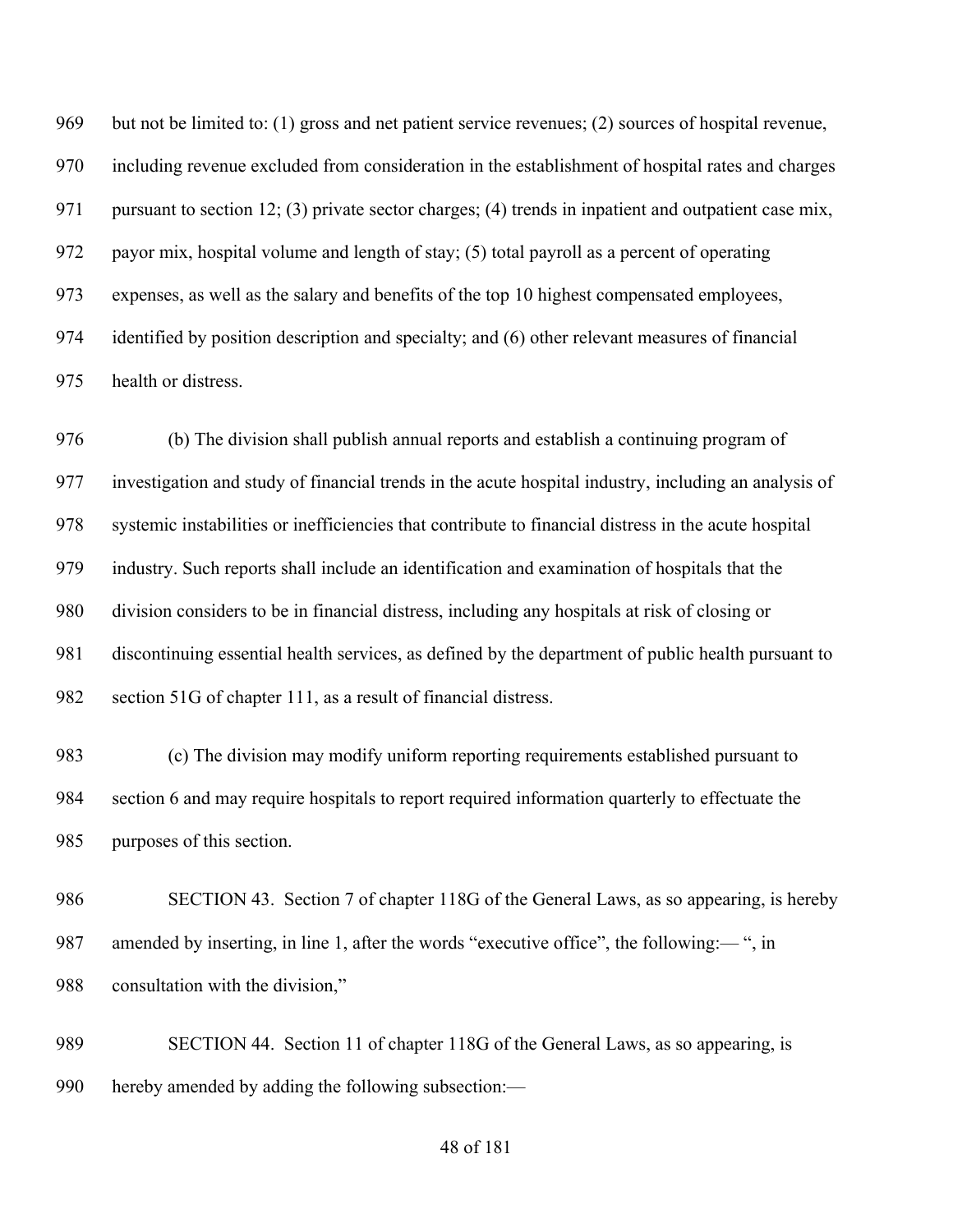(d) Notwithstanding any general or special law to the contrary, the executive office of health and human services shall require Medicaid, any carrier or other entity which contracts with the office of Medicaid to pay for or arrange for the purchase of health care services, the commonwealth care health insurance program established under chapter 118H, any carrier or other entity which contracts with the commonwealth care health insurance program to pay for or arrange for the purchase of health care services, the group insurance commission established under chapter 32A, and any other state sponsored or state managed plan providing health care benefits to reimburse any licensed hospital facility operating in the commonwealth that has been designated as a critical access hospital pursuant to U.S.C. 1395i-4, in an amount equal to at least 101 percent of allowable costs under each such program, as determined by utilizing the Medicare cost-based reimbursement methodology, for both inpatient and outpatient services provided to eligible patients of such facility.

 SECTION 45. Section 18B of chapter 118G of the General Laws, as so appearing, is hereby repealed.

 SECTION 46. Chapter 118G of the General Laws is hereby amended by striking out the section 40 in its entirety and inserting in place thereof the following section:-

 Section 40. (a) Acute hospitals and ambulatory surgical centers shall be assessed a one- time surcharge to be paid to the division for the distressed hospital fund, created under section 2DDDD of chapter 29 to be paid by July 1, 2013. The surcharge amount shall equal the product of (i) the surcharge percentage and (ii) the assessment. The division shall calculate the surcharge percentage by dividing the acute hospital's patient service revenue by the total patient service revenues of acute hospitals paying an assessment under this section. The assessment shall equal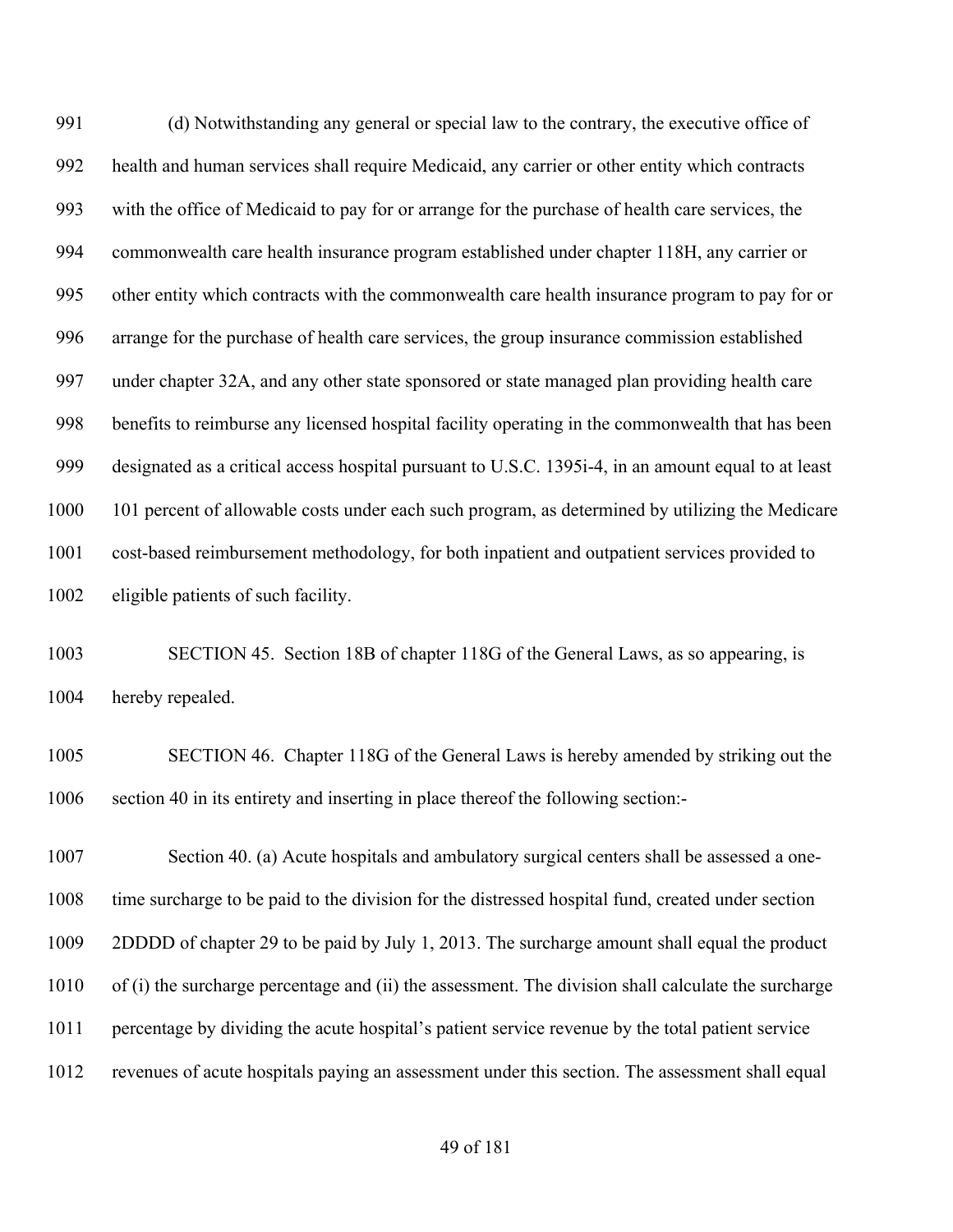the product of (i) the total medical spend in calendar year 2011 and (ii) 0.1 per cent. The division shall determine the surcharge percentage for the one-time assessment by December 31, 2012. In the determination of the surcharge percentage, the division shall use the best data available as determined by the division and may consider the effect on projected surcharge payments of any modified or waived enforcement pursuant to subsection (g). The division shall incorporate all adjustments, including, but not limited to, updates or corrections or final settlement amounts, by prospective adjustment rather than by retrospective payments or assessments. The division may waive the assessment for an acute hospital or ambulatory surgical center, it if finds the hospital or ambulatory surgical center is unable to pay the assessment; provided that if an acute hospital or ambulatory surgical is a part of a system, then the system as a whole shall be financially reviewed. The division shall make a determination for waiver based on the following factors: (A) total revenues, (B) total reserves, (C) total profits, margins or surplus, (D) administrative expense ratio, and (E) the compensation of executive managers and board members. Provided however, any hospital system with less than \$1,000,000,000 in total net assets and more than 50% of revenues from public payers shall be exempt from this section.

 (b) Surcharge payors shall be assessed a one-time surcharge to be paid to the division for the distressed hospital fund, created under section 2DDDD of chapter 29 by July 1, 2013. The surcharge amount shall equal the product of (i) the surcharge percentage and (ii) the assessment. The division shall calculate the surcharge percentage by dividing the surcharge payor's payments for acute hospital services by the payment for acute hospital services by all surcharge payors. The assessment shall equal the product of (i) the total medical spend in calendar year 2011 and (ii) 0.2 per cent. The division shall determine the surcharge percentage for the one-time assessment by December 31, 2012. In the determination of the surcharge percentage, the division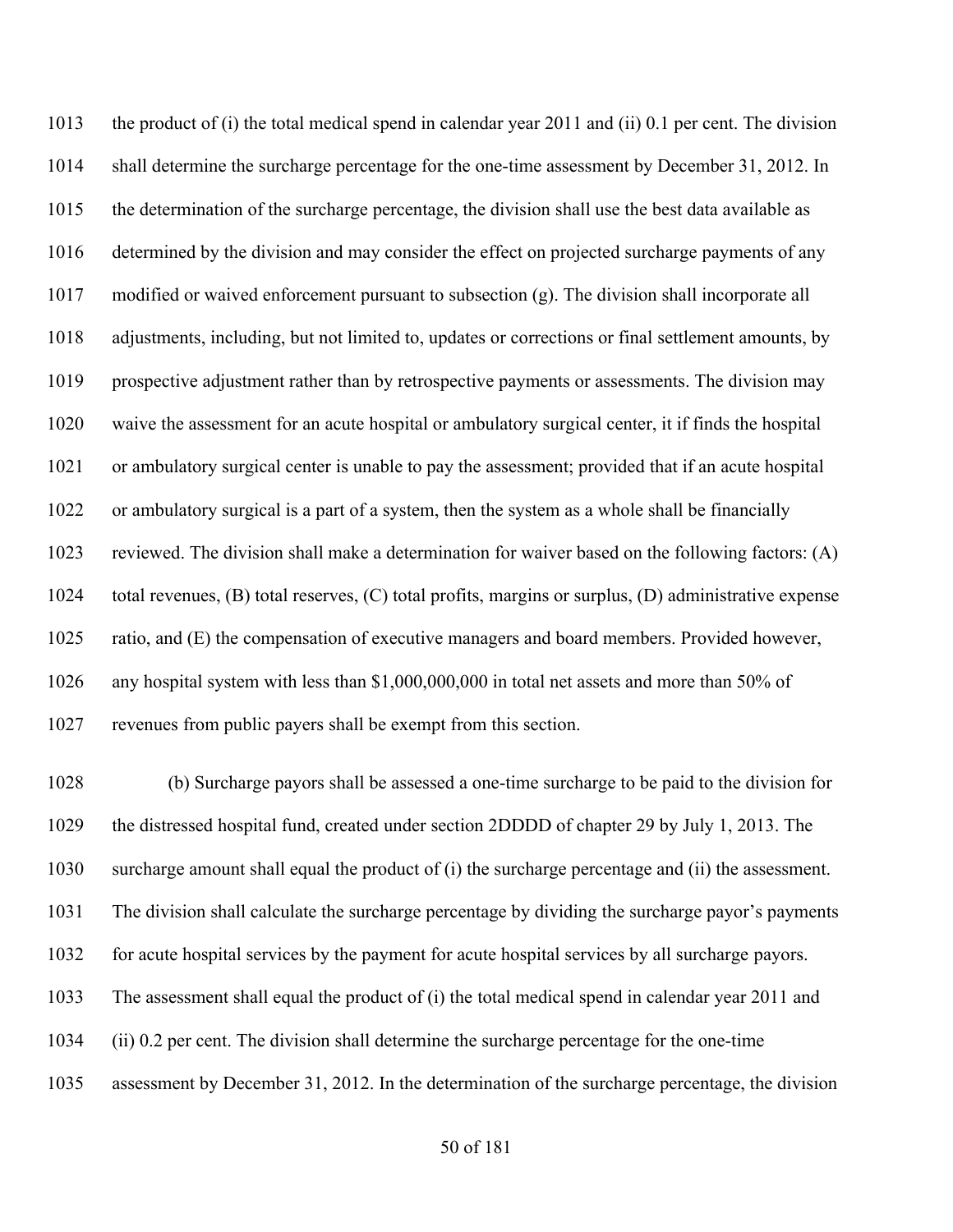shall use the best data available as determined by the division and may consider the effect on projected surcharge payments of any modified or waived enforcement pursuant to subsection (g). The division shall incorporate all adjustments, including, but not limited to, updates or corrections or final settlement amounts, by prospective adjustment rather than by retrospective payments or assessments. The division may waive the assessment for a payor, if it finds the payor would not be able to make payment. The division shall take into account the following factors when determining if a payor is able to pay: (A) total revenues, (B) total premium receipts, (C) total reserves, (D) total profits, margins or surplus, (E) medical loss ratio and administrative expense ratio, and (F) the compensation of the executive managers and board members.

 (c) The division shall specify by regulation appropriate mechanisms that provide for determination and payment of an acute hospital, an ambulatory surgical center, or a surcharge payor's liability, including requirements for data to be submitted by acute hospitals, ambulatory surgical centers, and surcharge payors.

 (d) A hospital's liability to the fund shall in the case of a transfer of ownership be assumed by the successor in interest to the hospital.

 (e) An ambulatory surgical center's liability to the fund shall in the case of a transfer of ownership be assumed by the successor in interest to the ambulatory surgical center.

 (f) A surcharge payor's liability to the fund shall in the case of a transfer of ownership be assumed by the successor in interest to the surcharge payor.

 (g) The division shall establish by regulation an appropriate mechanism for enforcing an acute hospital or surcharge payor's liability to the fund if an acute hospital or surcharge payor does not make a scheduled payment to the fund; provided, however, that the division may, for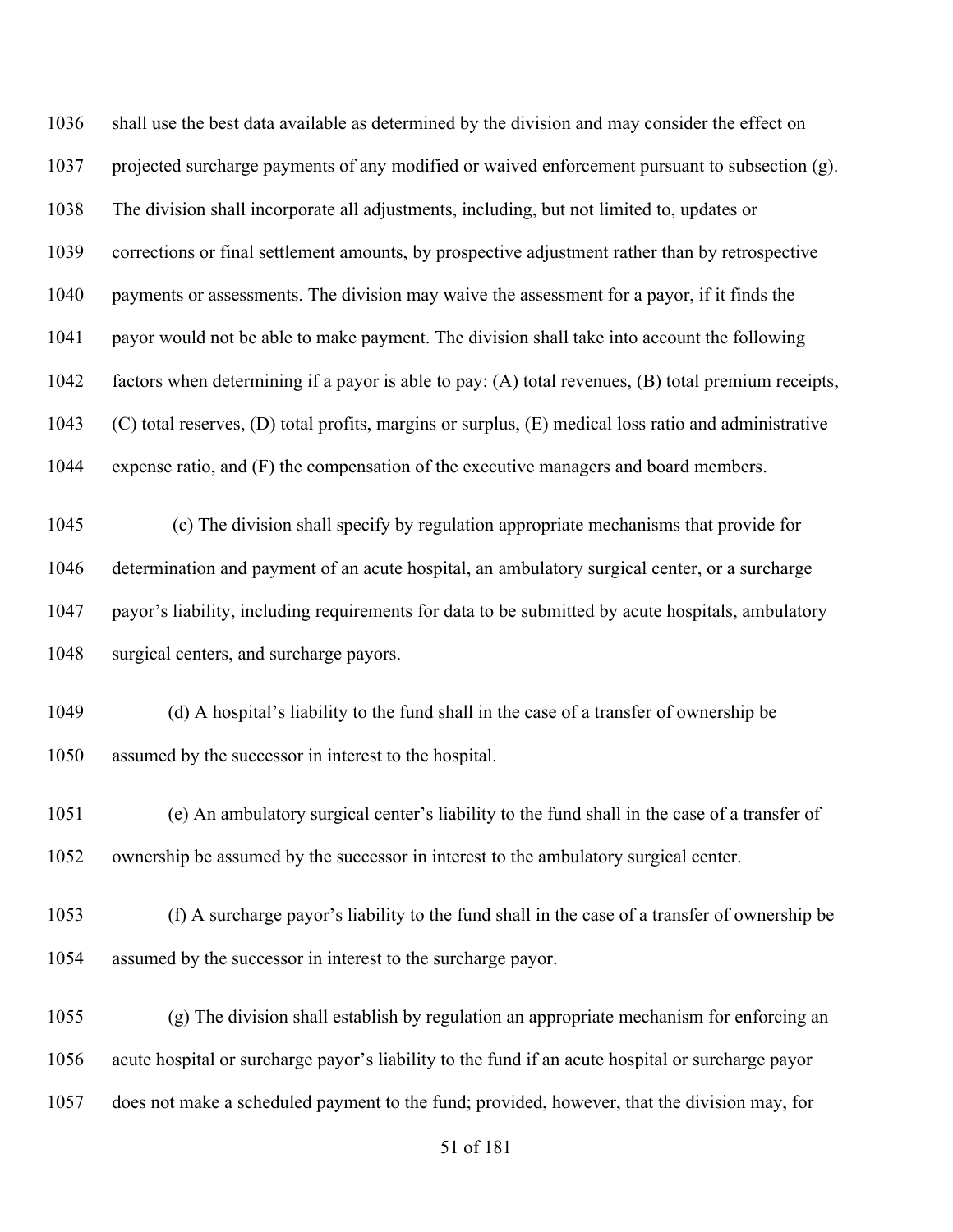the purpose of administrative simplicity, establish threshold liability amounts below which enforcement may be modified or waived. Such enforcement mechanism may include assessment of interest on the unpaid liability at a rate not to exceed an annual percentage rate of 18 per cent and late fees or penalties at a rate not to exceed 5 per cent per month. Such enforcement mechanism may also include notification to the office of Medicaid requiring an offset of payments on the claims of the acute hospital or surcharge payor, any entity under common ownership or any successor in interest to the acute hospital or surcharge payor, from the office of Medicaid in the amount of payment owed to the fund including any interest and penalties, and to transfer the withheld funds into said fund. If the office of Medicaid offsets claims payments as ordered by the division, the office of Medicaid shall be considered not to be in breach of contract or any other obligation for payment of non-contracted services, and an acute hospital or surcharge payor whose payment is offset under an order of the division shall serve all Title XIX recipients under the contract then in effect with the executive office of health and human services. In no event shall the division direct the office of Medicaid to offset claims unless the acute hospital or surcharge payor has maintained an outstanding liability to the fund for a period longer than 45 days and has received proper notice that the division intends to initiate enforcement actions under regulations promulgated by the division.

 (h) If an acute hospital or surcharge payor fails to file any data, statistics or schedules or other information required under this chapter or by any regulation promulgated by the division, the division shall provide written notice to the acute hospital or surcharge payor. If an acute hospital or surcharge payor fails to provide required information within 14 days after the receipt of written notice, or falsifies the same, he shall be subject to a civil penalty of not more than \$5,000 for each day on which the violation occurs or continues, which penalty may be assessed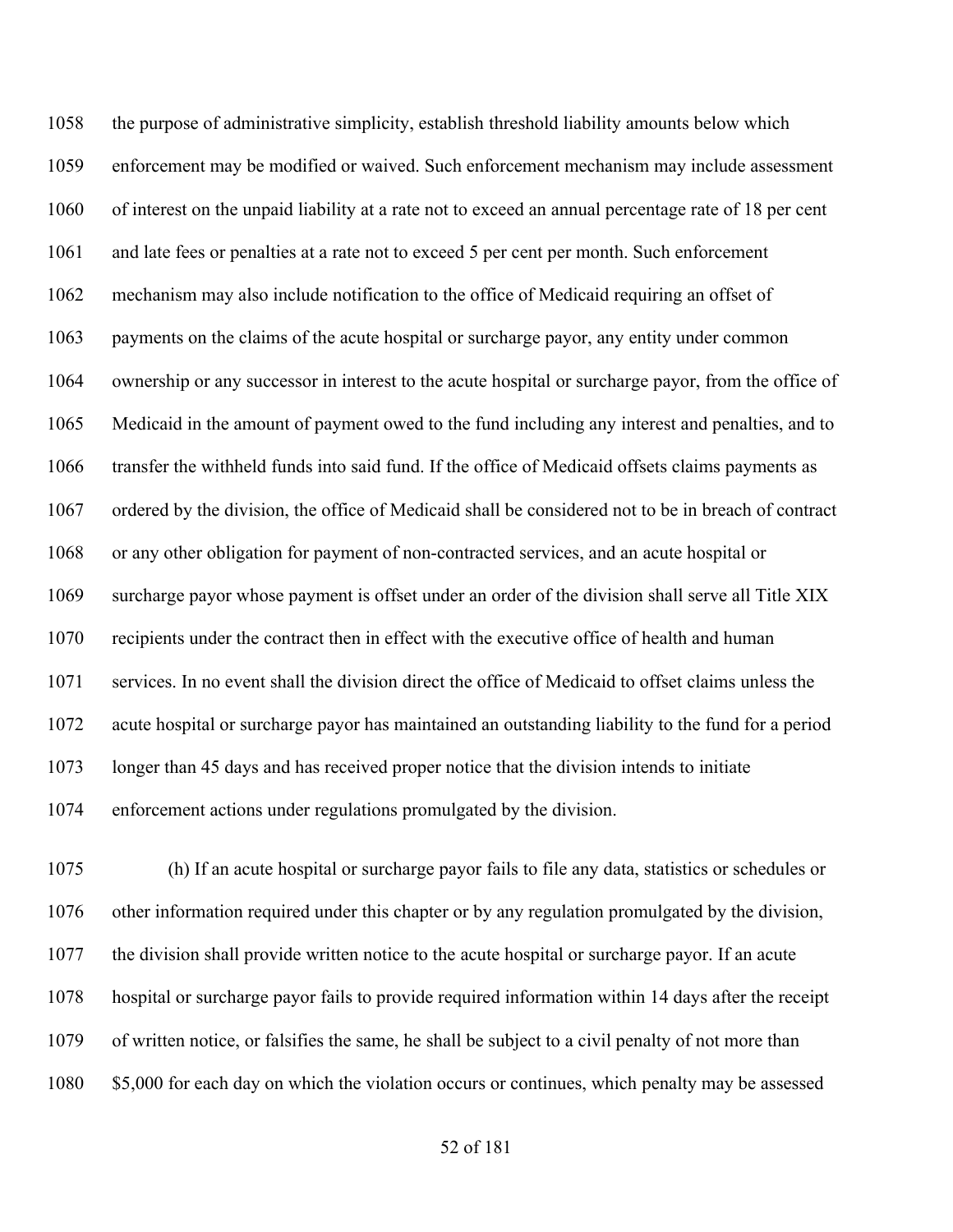| 1081 | in an action brought on behalf of the commonwealth in any court of competent jurisdiction. The      |  |  |
|------|-----------------------------------------------------------------------------------------------------|--|--|
| 1082 | attorney general shall bring any appropriate action, including injunctive relief, necessary for the |  |  |
| 1083 | enforcement of this chapter.                                                                        |  |  |
| 1084 | (i) Acute hospitals shall not seek an increase in rates to pay for this assessment.                 |  |  |
| 1085 | (j) Ambulatory surgical centers shall not seek an increase in rates to pay for this                 |  |  |
| 1086 | assessment                                                                                          |  |  |
| 1087 | (k) Surcharge payors shall not seek an increase in premiums to pay for this assessment.             |  |  |
| 1088 | SECTION 47. Chapter 118G as so appearing is hereby further amended by inserting                     |  |  |
| 1089 | after section 41 the following 29 sections:—                                                        |  |  |
| 1090 | Section 42. The division shall:                                                                     |  |  |
| 1091 | (a) Take actions necessary to ensure the reform of the health care delivery and payment             |  |  |
| 1092 | system by state and private entities in the commonwealth.                                           |  |  |
| 1093 | (b) Take actions necessary to promote the establishment of ACOs in accordance with the              |  |  |
| 1094 | requirements of chapter 118J and to ensure consistency and efficacy in the establishment and use    |  |  |
| 1095 | of quality measures throughout the commonwealth to promote patient-centered, timely, safe high      |  |  |
| 1096 | quality care for individuals in the commonwealth. The division shall take all necessary actions to  |  |  |
| 1097 | (i) promote ACOs throughout the commonwealth, (ii) support the transition to alternative            |  |  |
| 1098 | payment methods by all payers, and (iii) protect quality, access and patient choice of primary      |  |  |
| 1099 | care provider and accountable care organization for the residents of the commonwealth.              |  |  |
| 1100 | (c) Adopt regulations and issue administrative bulletins and various other forms of                 |  |  |
| 1101 | official guidance concerning:                                                                       |  |  |
|      | 53 of 181                                                                                           |  |  |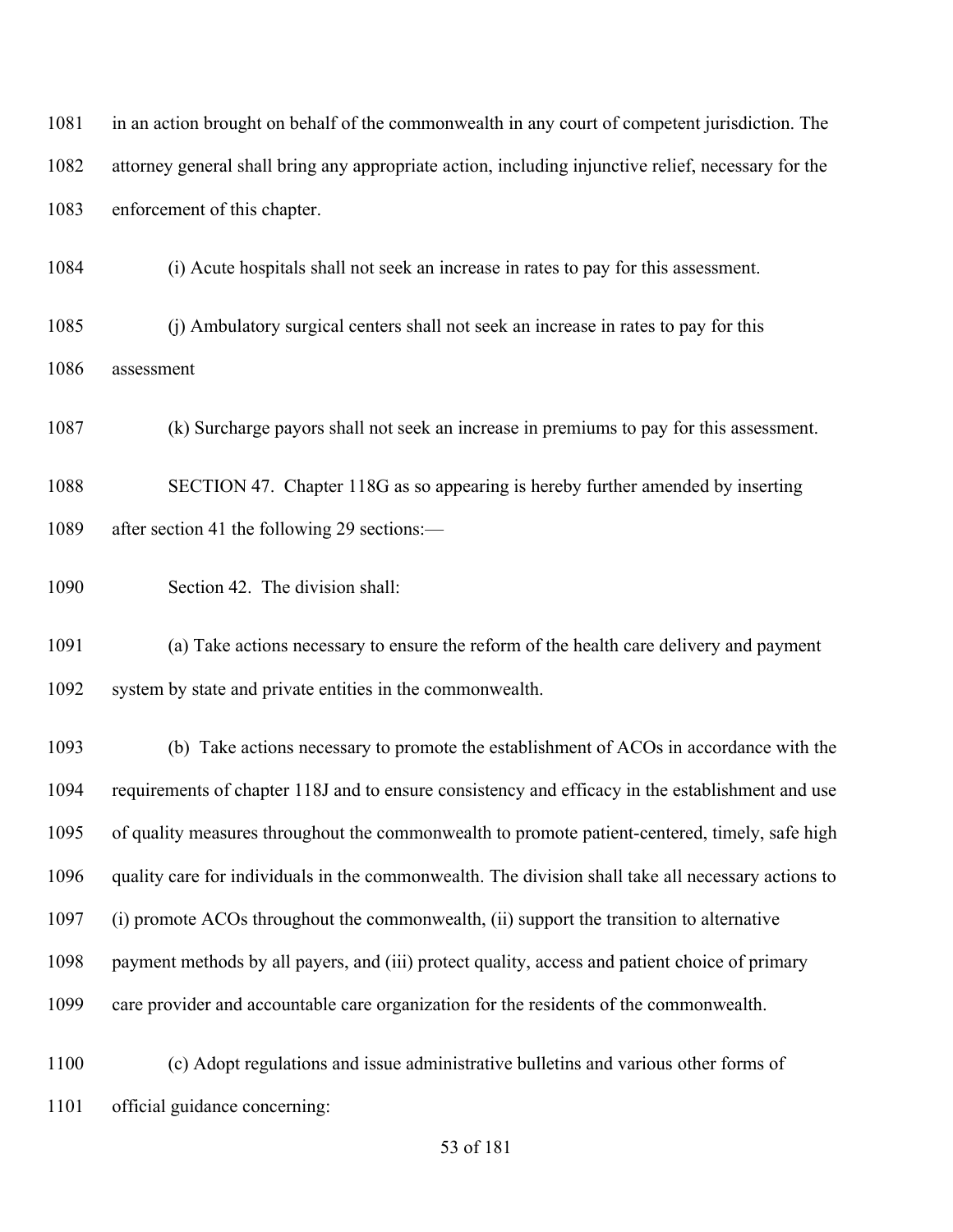(1) the establishment of ACOs throughout the commonwealth;

 (2) the establishment of the standard quality measure set to be used in the evaluation of 1104 the performance of all providers;

 (3) requirements and benchmarks for expanding the use of alternative payment methodologies and reducing the use of fee-for-service methodologies by payers and providers for the purpose of adopting alternative payment methods across the health care industry by the dates established under section 43and for the purposes of lowering annual increases in total medical expenditures.

 (4) standards for alternative payment methodologies to be utilized in contracts between payers and ACOs and other providers. Such standards shall include, but not be limited to the requirement that payment levels to providers under alternative payment methodologies shall be dependent, in part, on the achievement of quality performance and shall include risk adjustment for health status. All payers shall develop and employ alternative payment methodologies consistent with the requirements of this chapter. All contracts between payers and ACOs that contain a provision for shared savings between the provider and the payer may contain a mechanism to return a percentage of the savings to the ACO particiapants; and

 (5) requirements for disclosure to the division of provider costs, and of payments made 1119 by payers to ACOs and other providers.

 (d) Monitor compliance by ACOs, providers, and payers with requirements established pursuant to this chapter and any implementing regulations promulgated by the division; achievement of benchmarks toward use of global and alternative payment methods by payers;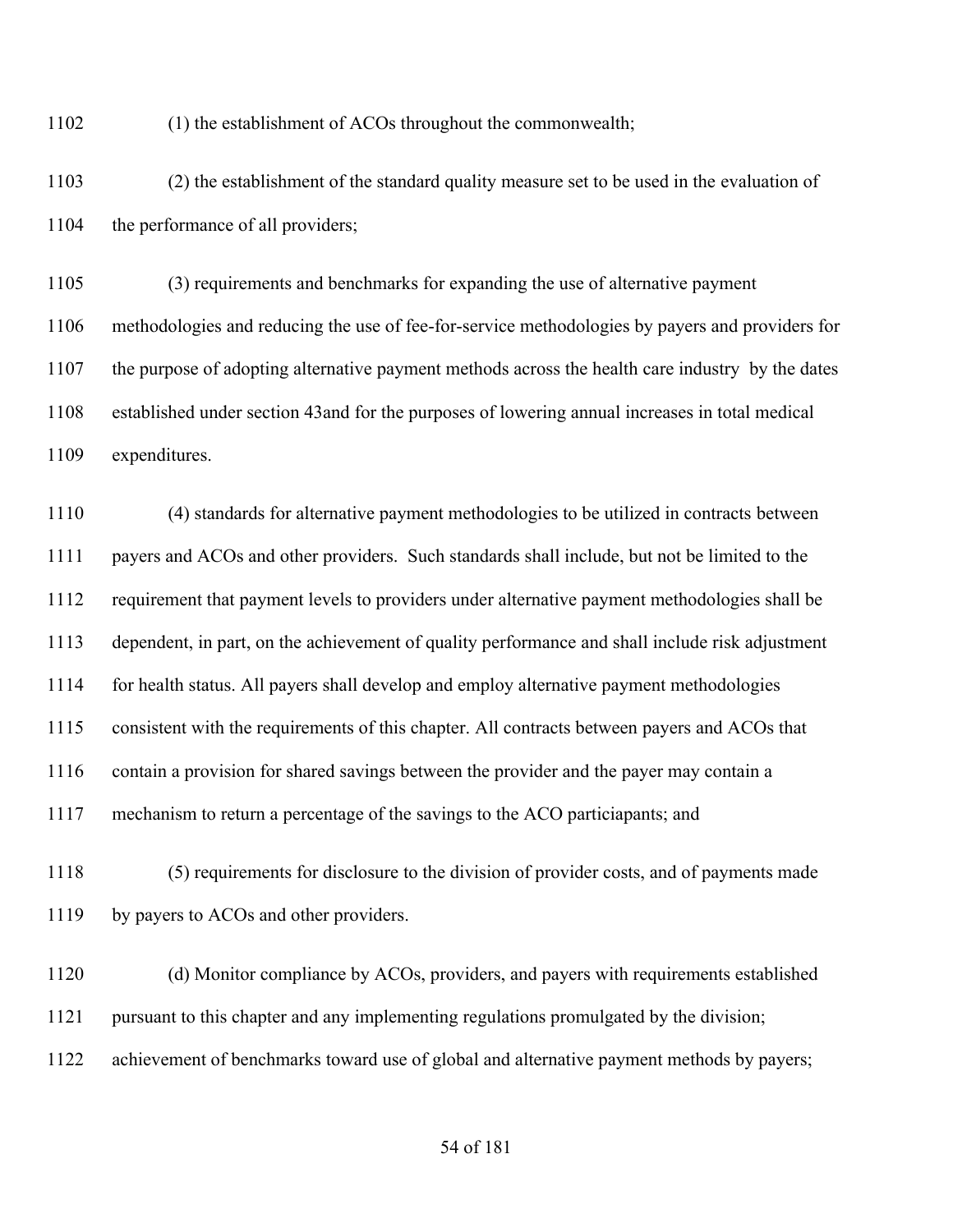cost growth trends in the health care sector of the commonwealth's economy; and cost growth trends under global and alternative payment methods used by payers in the commonwealth;

 (e) Hold hearings to determine appropriate cost growth and other benchmarks for the transition to the use of alternative payment methods, and payment limits for health care services;

 (f) Waive any of its requirements to permit and support innovative demonstrations or 1128 pilot programs; provided that such waivers may only be renewed if material savings or improvements in the delivery and quality of care can be documented, to the satisfaction of the division.

 (g) Allow independent physician associations, physician-hospital organizations, and various forms of integrated health care organizations and entities to qualify as an ACO if they meet the criteria as set forth in chapter 118J. The division shall encourage and assist providers with voluntary adoption of the ACO model of health care service delivery as much as practicable relative to funding and resources available to the division under this chapter.

 (h) Provide by regulation for the certification or licensing of ACOs that meet the requirements of chapter 118J, and by January 1, 2013 establish by regulation minimum requirements for the formation of ACOs consistent with the parameters and requirements set forth in chapter 118J

 (i) Monitor the formation of ACOs in the commonwealth, and establish any benchmarks deemed necessary or appropriate to facilitate the transition of health care providers and facilities into integrated care delivery systems;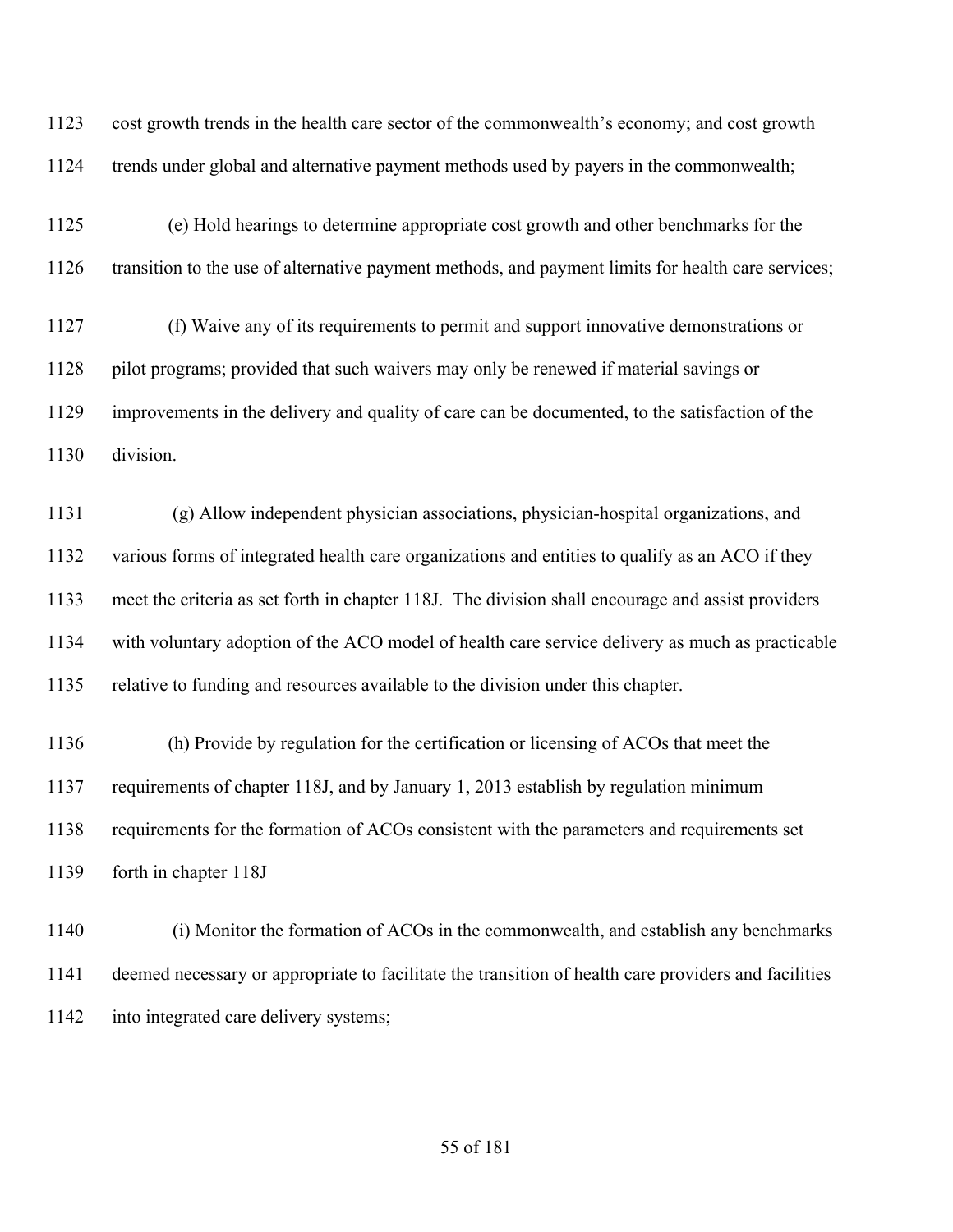(j) Establish safeguards against underutilization of services and protections against and penalties for inappropriate denials of services or treatment in connection with utilization of any alternative payment method or transition to a global payment system;

(k) Establish safeguards against and penalties for inappropriate selection of low cost

patients and avoidance of high cost patients by any provider accepting a risk based contract,

including but not limited to requiring that ACOs accept as ACO patients all individuals

regardless of payer source or clinical profile;

 (l) Establish parameters to measure and ensure access by disabled and other individuals with chronic or complex medical conditions to appropriate specialty care;

 (m) Establish reporting and disclosure requirements for ACOs and ACO participants in accordance with the requirements of chapter 118J.

 (n) Consistent with quality measurements and standards established by nationally recognized professional organizations, establish parameters for clinical outcomes beyond the 1156 control of the clinician for which ACOs and ACO participants shall not be financially responsible;

 (o) Monitor ACO delivery systems paid under alternative payment methods to ensure that ACOs possess either internally or through contract arrangements the competencies necessary to 1160 operate as an effective ACO;

 (p) Evaluate and provide guidance through regulations relative to consumer protections and any deficiencies of patient choice of provider that may arise in the transition from a fee-for-service system. The division shall monitor the movement of patients from and between ACOs,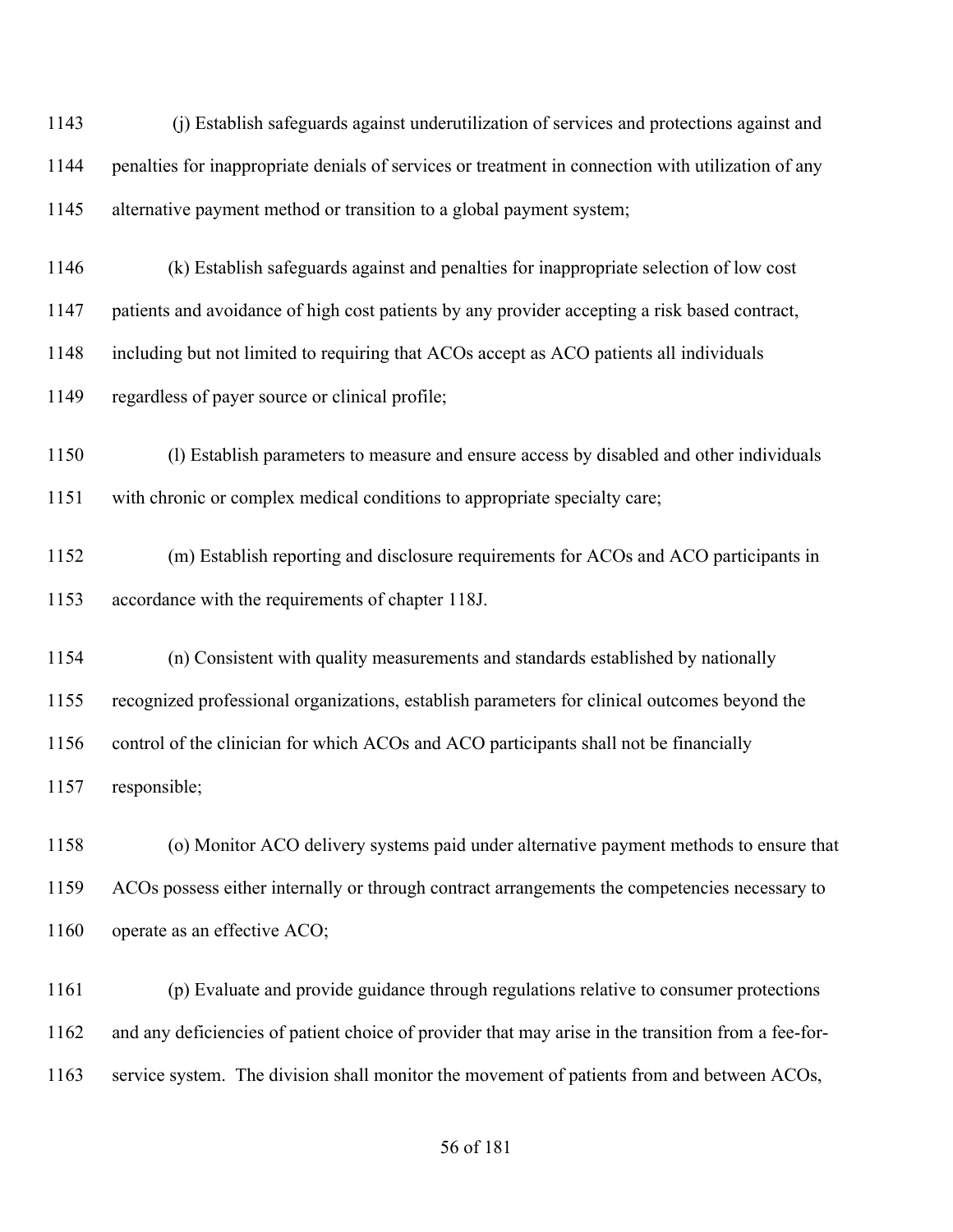and shall establish parameters for out-of-ACO arrangements, as well as for patient provider 1165 choice and other consumer protections;

(q) Establish by regulation requirements for ACOs to address consumer grievances.

 (r) Review and evaluate provider and payer complaints, and establish by regulation requirements for ACOs to address provider grievances;

 (s) Oversee compliance by ACOs, providers, and payers with requirements established pursuant to this chapter and any implementing regulations promulgated by the division; barriers to entry by providers; excess consolidation of ACOs or other integrated services provider groups; 1172 and the trends in patient choice of providers and ACOs;

 (t) Ensure that all data collection, analysis, and other submission requirements established under this chapter are implemented in a manner which promotes administrative simplification, avoids duplication, and does not impose an undue burden on any entity or individual;

 (u) Provide guidance to ACOs and providers seeking to form an ACO, upon request or on its own initiative, on the potential implications of 42 U.S.C. section 1320a -7b and implementing regulations, and 42 U.S.C. section 1395nn(a) to (e) and implementing regulations in connection 1180 with such arrangements;

 (v) If any ACO, payer or provider fails to comply with any requirement of this chapter or chapter 118J, including failure to meet medical cost growth targets as provided in section 46, to implement alternative payment methods by the dates established in section 43, to implement required health information technology by the dates established in chapter 118I, or to submit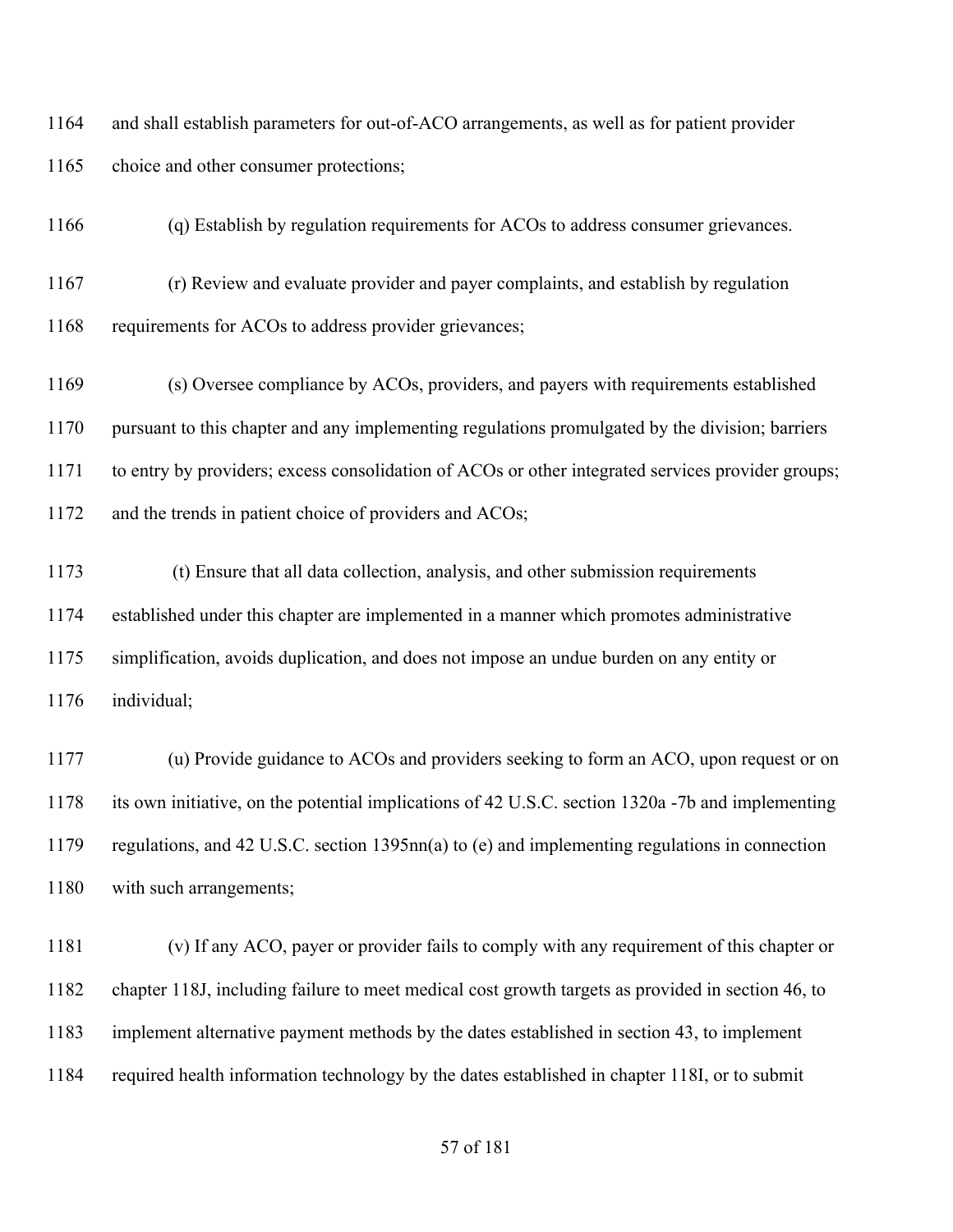required reports or data as required in section 50, the division shall impose a penalties as provided in this chapter.

 (w) Implement a state-wide inter-operable patient health information exchange no later than January 1, 2017. The health information exchange shall include appropriate privacy and security safeguards.

 (x) Determine and specify in regulation the amount of revenue at risk under shared financial responsibility arrangements, the standards for quality assessments and shared savings or shared responsibility thresholds.

 This section shall be construed in a manner consistent with any applicable federal laws or regulations governing ACOs, except as otherwise explicitly provided in this chapter or in the regulations adopted under it.

 Section 43. (a) Commencing no later than January 1, 2014, the group insurance commission, the commonwealth health insurance connector authority, and any other state funded insurance program shall, to the maximum extent feasible, implement alternative payment methodologies.

 (b) The executive office of health and human services shall seek a federal waiver of statutory provisions necessary to permit Medicare to participate in such alternative payment methodologies and use integrated care organizations and ACOs. Upon obtaining federal approval for Medicare participation, such participation shall be commenced and continued and the executive office shall seek extensions or additional approvals, as necessary.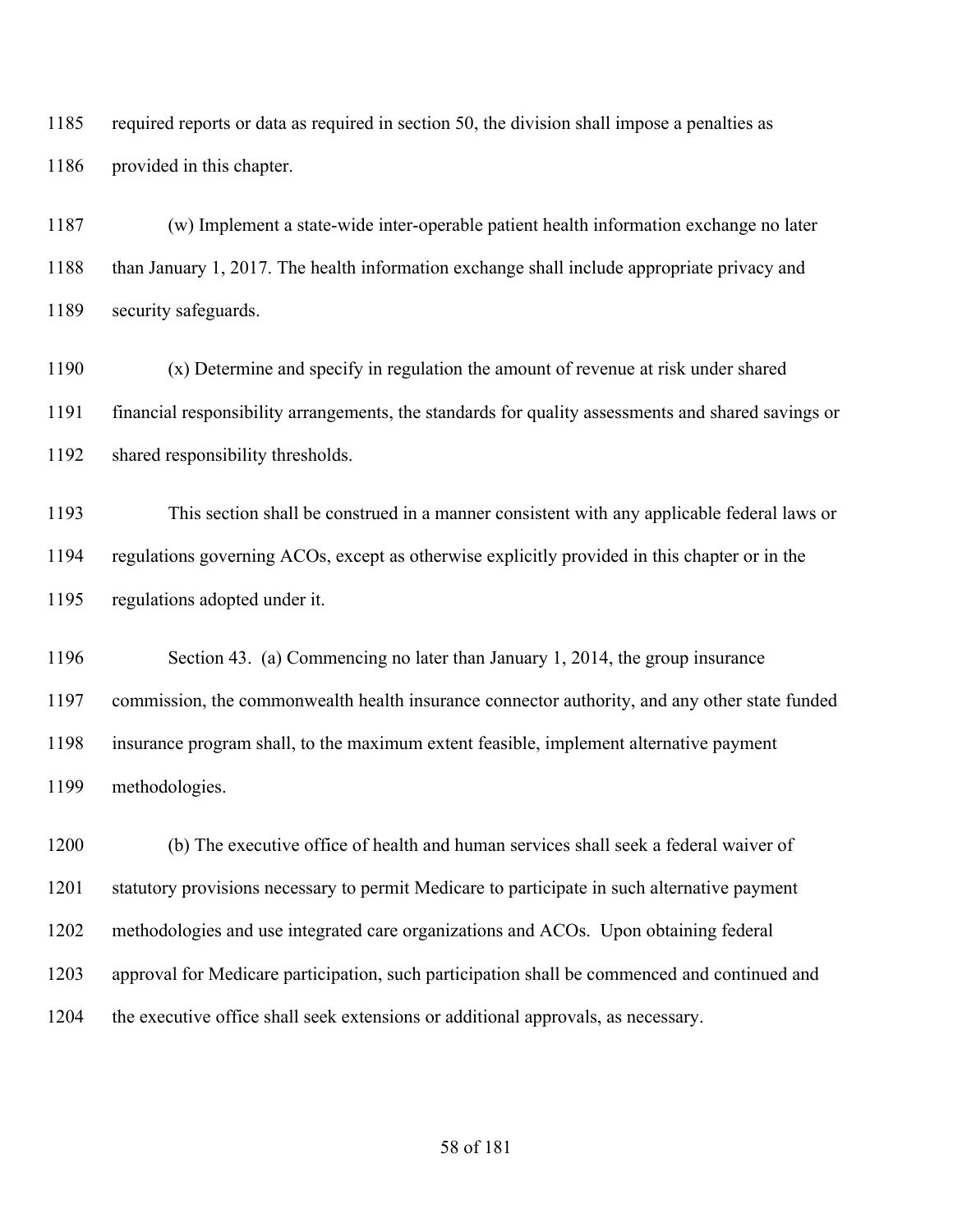(c) Commencing no later than January 1, 2015, private health plans shall, to the maximum extent feasible, implement alternative payment methodologies. Private health plans may seek a waiver from the division in order to use a different innovative system, provided, however, that the health plan seeking the waiver must demonstrate to the satisfaction of the division that any such system will provide the same level of incentives, risk sharing and cost-savings as the alternative payment methodologies defined in regulations of the division.

 (d) Any provider with 15,000 or more patients must establish that a sufficient portion of such provider's revenue is derived from contracts with risk-sharing provisions, as defined in regulations of the division.

 (e) Any alternative payment methodology shall include a risk adjustment based on health status. The division shall create standards for the calculation of risk adjustments and update those standards on an annual basis. In establishing risk adjustment standards, the division may take into account functional status, socioeconomic, or cultural factors.

 Section 44. Providers and payers who have not implemented compliant alternative payment methodologies by the date required in section 43, and who have not obtained a waiver under the provisions of subsection (c) of section 43, shall be subject to a penalty of \$1 per member per month for the period of time during which such provider or payer is not in compliance. The division shall assess and collect the penalties as provided in this section.

 Section 45. (a) By January 1, 2013, the division, in consultation with the office of Medicaid, shall develop and implement standards of certification for patient-centered medical homes. In developing these standards, the division shall consider existing standards by the National Committee for Quality Assurance or other independent accrediting and medical home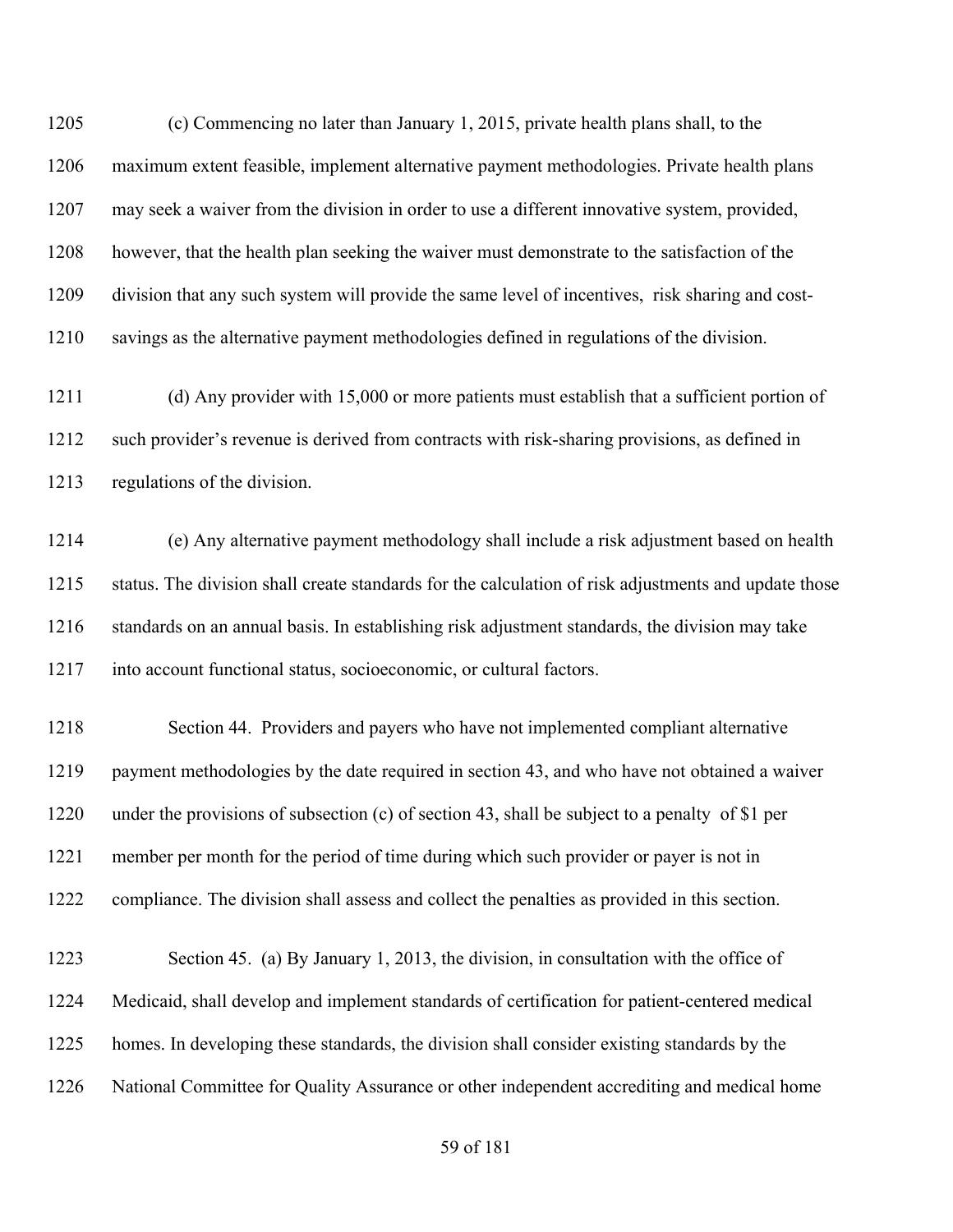organizations. The standards developed by the division shall include, but not limited to, the following criteria:

 (1) Emphasize, enhance, and encourage the use of primary care including prevention and wellness;

(2) Focus on delivering high-quality, efficient, and effective health care services;

 (3) Enhance access to routine care, urgent care, and clinical advice though means such as implementing shared appointments, open scheduling, and after-hours care.

(4) Encourage patient-centered care, including active participation by the patient and

family or legal guardian in decision making and care plan development;

 (5) Provide patients with a consistent, ongoing contact with a provider or team of providers to ensure continuous and appropriate care for the patient's condition;

(6) Emphasize a multi-disciplinary team-based approach to care;

 (7) Ensure care coordination across settings, including referral and transition management;

 (8) Ensure that patient-centered medical homes develop and maintain appropriate comprehensive care plans for their patients with complex or chronic conditions, including an assessment of health risks and chronic conditions;

 (9) Enable and encourage utilization of a range of qualified health care professionals, including dedicated care coordinators, which may include, but not be limited to nurse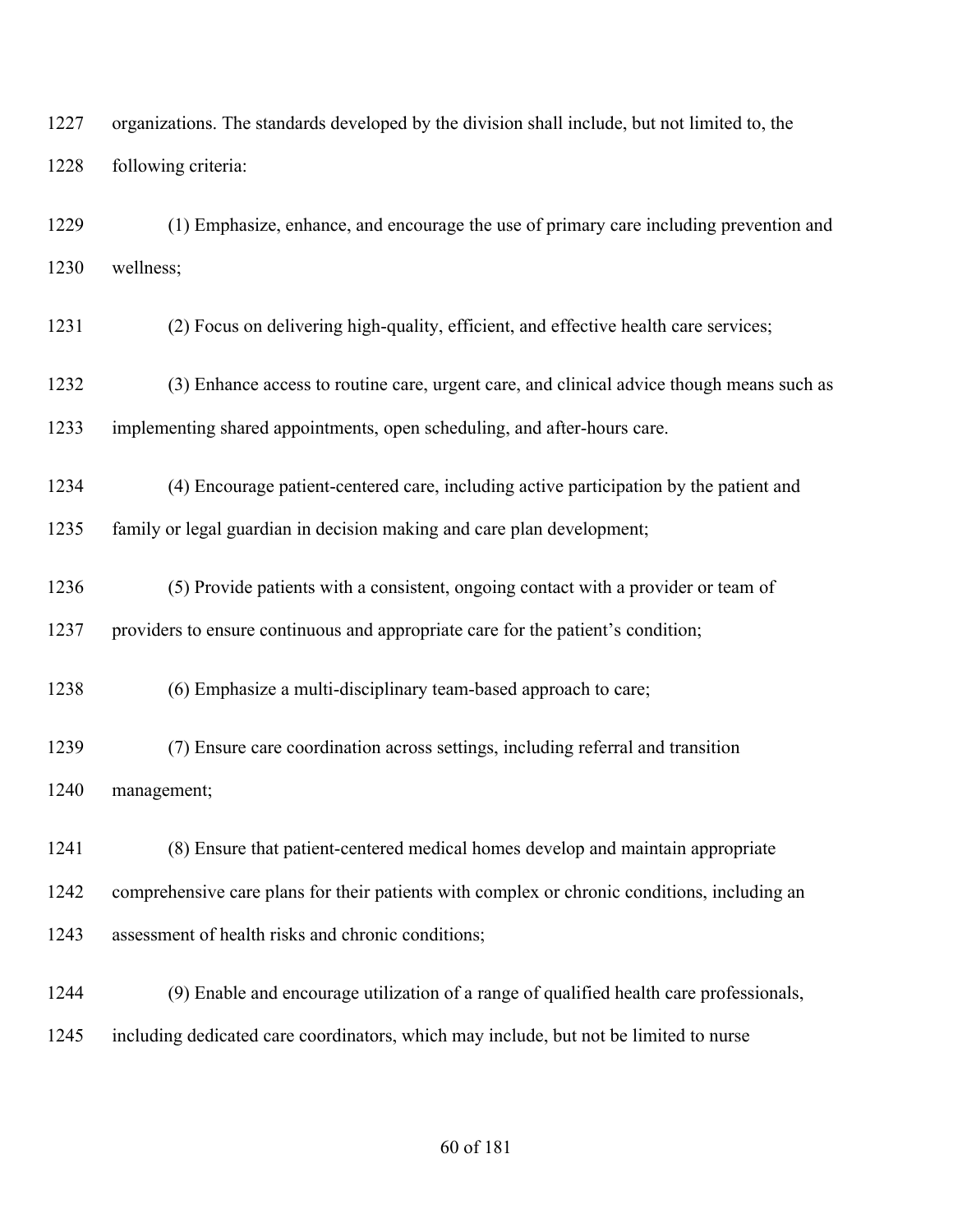practitioners, physician assistants and social workers, in a manner that enables providers to practice to the fullest extent of their license;

 (10) Ensure the use of health information technology and systematic follow-up, including 1249 the use of patient registries; and

 (11) Encourage the use of scientifically based health care, shared decision-making aids that provide patients with information about treatment options and their associated benefits, risks, costs, and comparative outcomes, and other clinical decision support tools, including but not limited to decision aids on long-term care and supports and palliative care.

 In developing these standards, the division may consult with national and local organizations working on medical home models, relevant state agencies, health plans, physicians, nurse practitioners, behavioral health providers, hospitals, social workers, other health care providers and consumers.

 (b) A primary care provider may be certified as a patient-centered medical home. In order to be certified as a patient-centered medical home, a primary care provider must meet the standards set by the division in accordance with this section.

 (c) A behavioral health provider may be certified as a patient-centered medical home, provided that the behavioral health provider addresses the majority of the needs of patients with significant behavioral health diagnoses requiring the provider's expertise. Such a provider may serve as a medical home for individuals with significant behavioral health diagnoses. In order to be certified as a patient-centered medical home, a behavioral health provider must meet the 1266 standards set by the division in accordance with this section.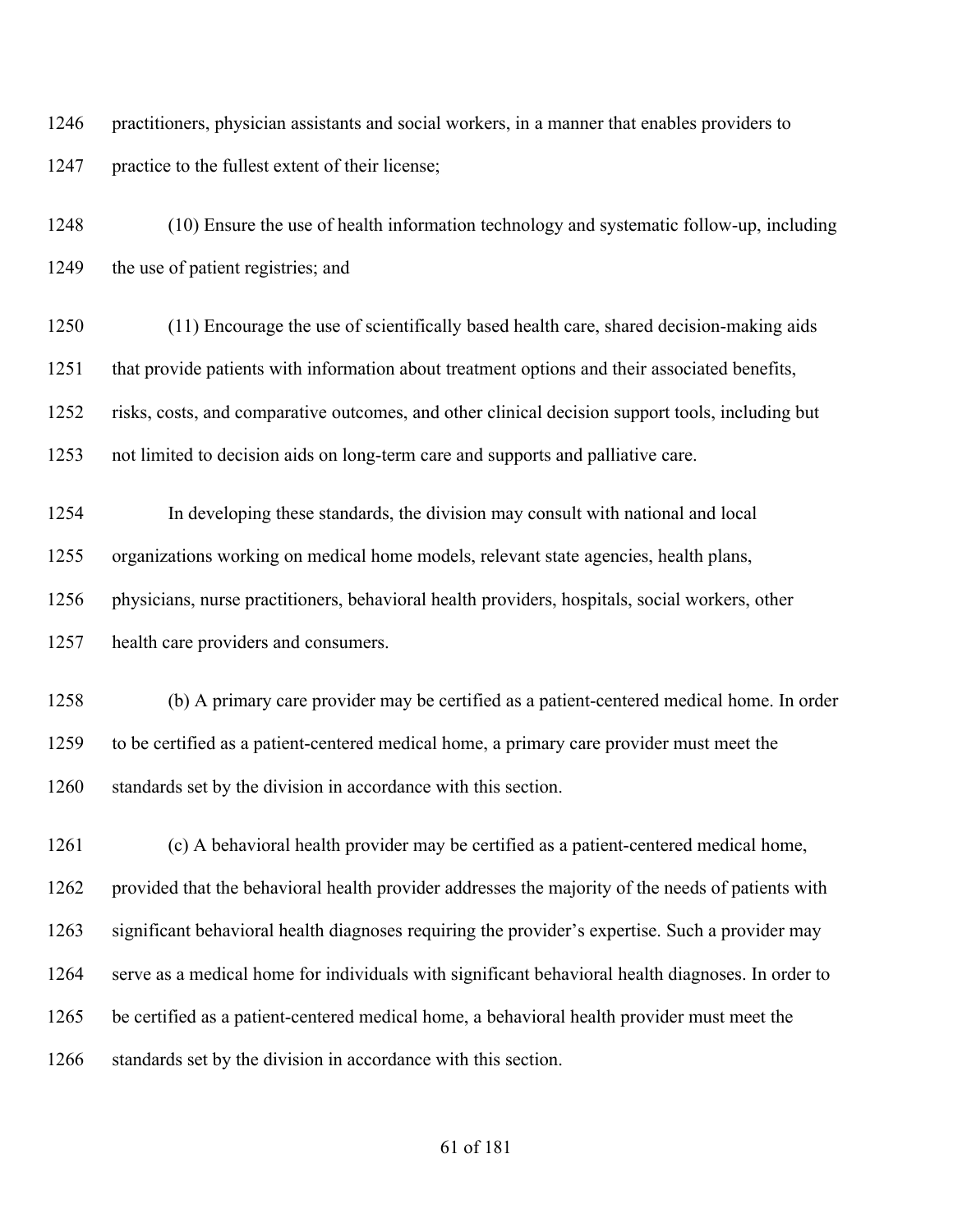(d) A specialty care provider may be certified as a patient-centered medical home, 1268 provided that the specialty care provider addresses the majority of the needs of patients with chronic conditions requiring the specialist's expertise. Such a provider may serve as a medical home for individuals with chronic conditions requiring the specialist's expertise. In order to be certified as a patient-centered medical home, a specialty care provider must meet the standards 1272 set by the division in accordance with this section.

 (e) Certification as a patient-centered medical home is voluntary. Primary care providers, behavioral health providers, and specialty care providers shall annually renew their certification as a patient centered medical home.

 (f) A primary care provider or specialty-care provider certified as a patient-centered medical home shall have the ability to assess and provide or arrange for, and coordinate care with mental health and substance abuse services, to an extent determined by the division. A behavioral health provider or specialty care provider certified as a patient-centered medical home shall have the ability to assess and provide or arrange for, and coordinate care with primary care services, to an extent determined by the division.

 (g) Primary care providers, behavioral health providers, or specialty care providers certified as patient-centered medical homes shall offer their medical home services to all their patients, including those with chronic medical or behavioral health conditions, who are interested in participation.

 (h) By July 1, 2013, the division, in consultation with the office of Medicaid, shall establish a patient-centered medical home training cooperative to provide an opportunity for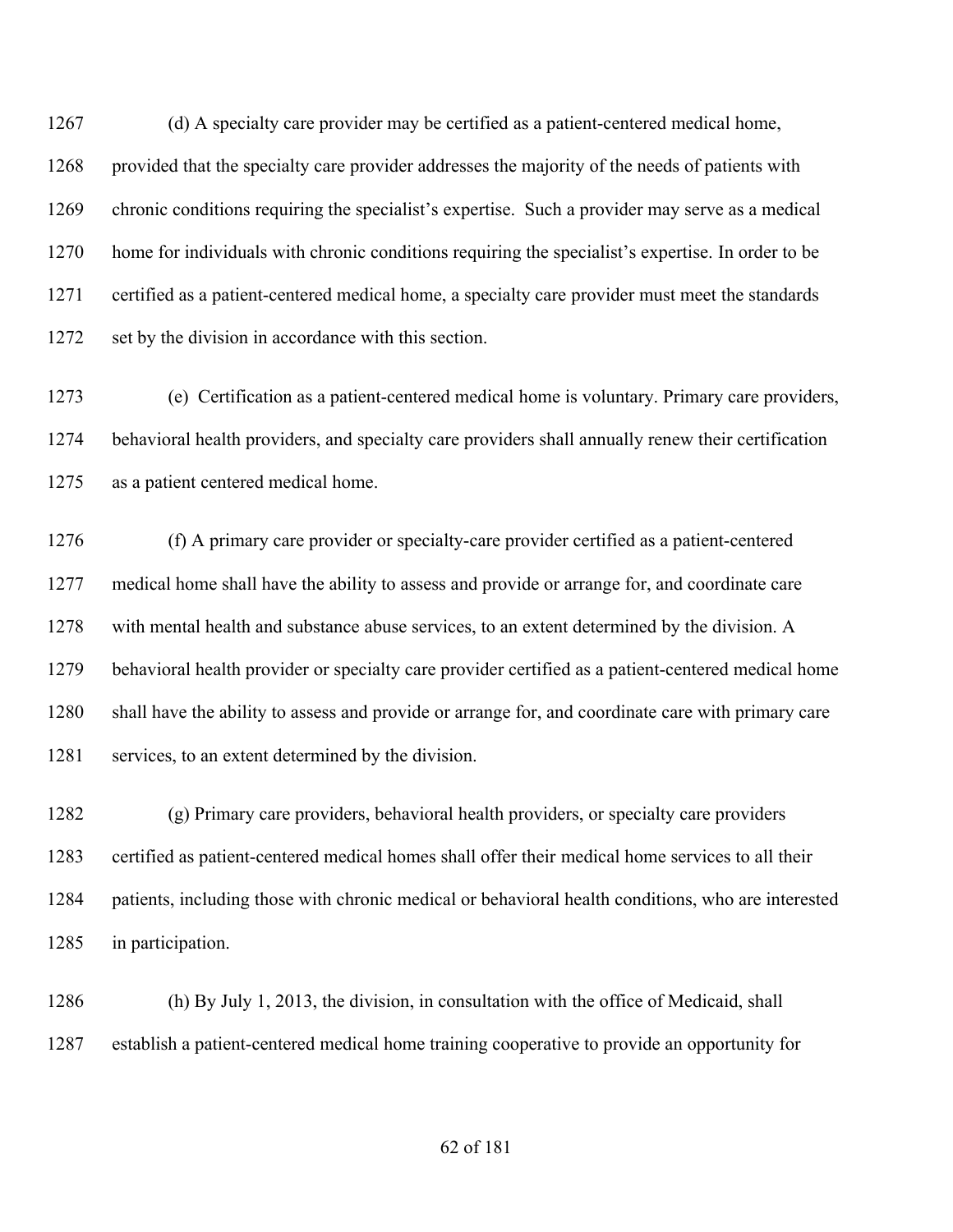patient-centered medical homes to learn the core competencies of the patient-centered medical home model, and exchange information related to quality improvement and best practices.

 (i) Patient-centered medical homes shall participate in the patient-centered medical home learning training cooperative established under subsection (h).

 (j) For continued certification under this section, patient-centered medical homes shall meet quality standards as under the standard quality measure set, as established by section 68 of chapter 118G. The division shall collect data from patient-centered medical homes necessary for monitoring compliance with certifications standards and for evaluating the impact of patient- centered medical homes on health care quality, cost, and outcomes. The division may contract with a private entity to perform an evaluation of the effectiveness of patient-centered medical homes.

 (k) In providing after-hours care, a medical home may enter into a cooperative agreement with another medical home, primary care practice, limited service clinic, as defined by department of public health, or urgent care center to provide after-hours care for their patients.

 (l) The division shall develop a standard payment system for patient-centered medical homes certified under this section. In developing the standard payment system, the division shall consider, but not be limited to, per-patient payments, payment levels based on care-complexity, and payments for care coordination, clinical management, quality performance, and shared savings. Development of the standard patient-centered medical home payment system shall be completed by January 1, 2013.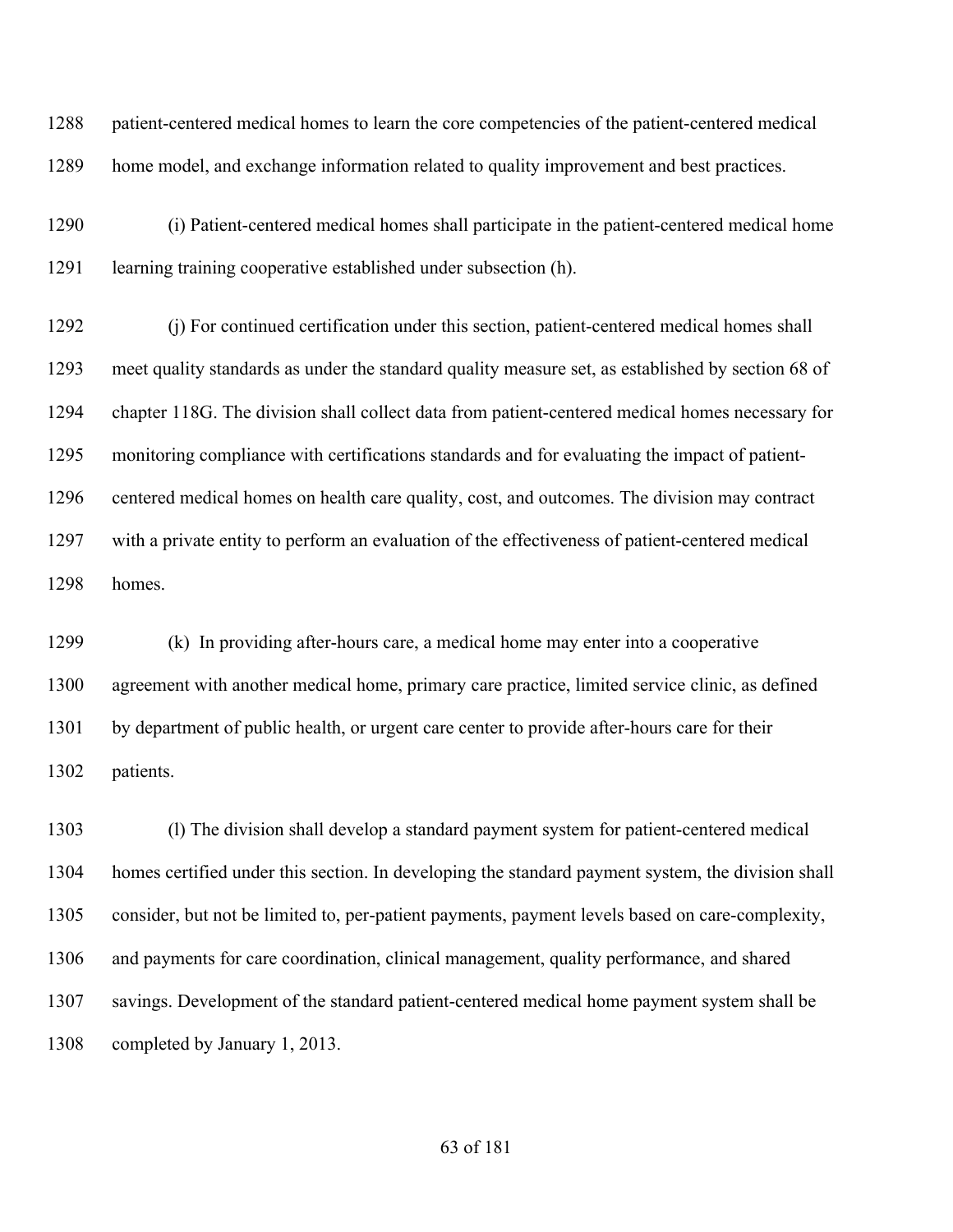(m) Payers shall make payments to patient-centered medical homes pursuant to the standard patient-centered medical home payment system established under subsection (l) for network providers certified as patient-centered medical homes under this section, or an equivalent as approved by the authority. Medical home payments shall be in addition to any other payments, such as fee-for-service, global, and bundled payments. Subject to the other provisions of this legislation, final patient-centered medical home payment amounts shall be determined through contracts between payors and providers.

 (n) The division shall develop and distribute a directory of key, existing referral systems and resources that can assist patients in obtaining housing, food, transportation, child care, elder services, long-term care services, peer services, and other community-based services. This directory shall be made available to patient-centered medical homes in order to connect patients to services in their community.

 (n) Nothing in this section shall preclude the continuation of existing patient-centered medical home or medical home programs currently operating or under development.

 Section 46. (a) The division shall determine and establish the per capita total medical expense, as defined in section 1, for calendar year 2011, of all providers in the commonwealth for health care services provided to residents of the commonwealth. The per capita total medical expense as determined for calendar year 2011 shall be known as the "state base amount."

 (b) The following cost growth targets for per capita total medical expense in the commonwealth are hereby established:

 (i) For calendar year 2015, the target for the per capita total medical expense shall be an amount equal to the state base amount established in accordance with the provisions of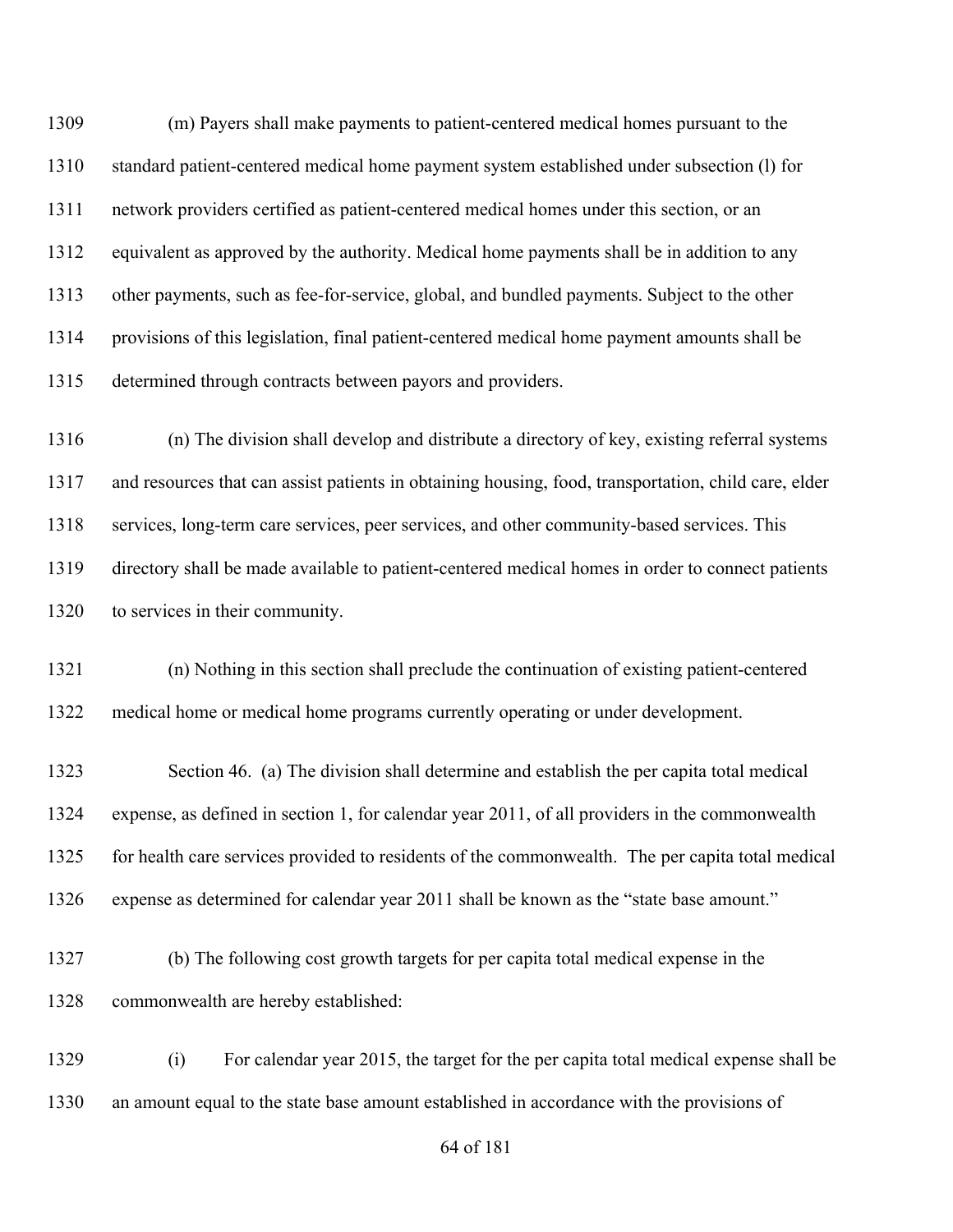subsection (a) plus an amount equal to the projected percentage increase in per capita potential gross state product between calendar year 2011 and calendar year 2015 multiplied by the state base amount. The percentage increase in per capita potential gross state product between calendar year 2011 and 2015 shall be calculated based on the formula provided in (b) (ii).

 (ii) As part of the governor's annual budget submission, the secretary for administration and finance shall publish the projected percentage increase in per capita potential gross state product for the calendar year beginning on January 1 following the budget submission. For the purposes of clause (i), the projected percentage increase in per capita potential gross state product for calendar years 2012 and 2013 is 3.6%, and the projected percentage increase in per capita potential gross state product for 2014 and 2015 shall be included in the governor's budget submissions for fiscal years 2014 and 2015, respectively.

 (iii) For calendar years 2016 through 2026, the target for per capita total medical expense shall be an amount equal to the per capita total medical expense target established for the previous calendar year plus an amount equal to the projected percentage rate of increase in per capita potential gross state product for the current calendar year minus 0.5 per cent multiplied 1346 by the target for the previous calendar year. The target amount is therefore the result of the cumulative growth of the state base amount, based on the formula provided in clause (ii) and this 1348 clause (iii).

 (iv) For calendar years 2027 and subsequent years, the target for the per capita total medical expense shall be an amount equal to the per capita total medical expense target established for the previous calendar year plus an amount equal to the projected percentage rate increase in per capita potential gross state product for the current calendar year plus 1 per cent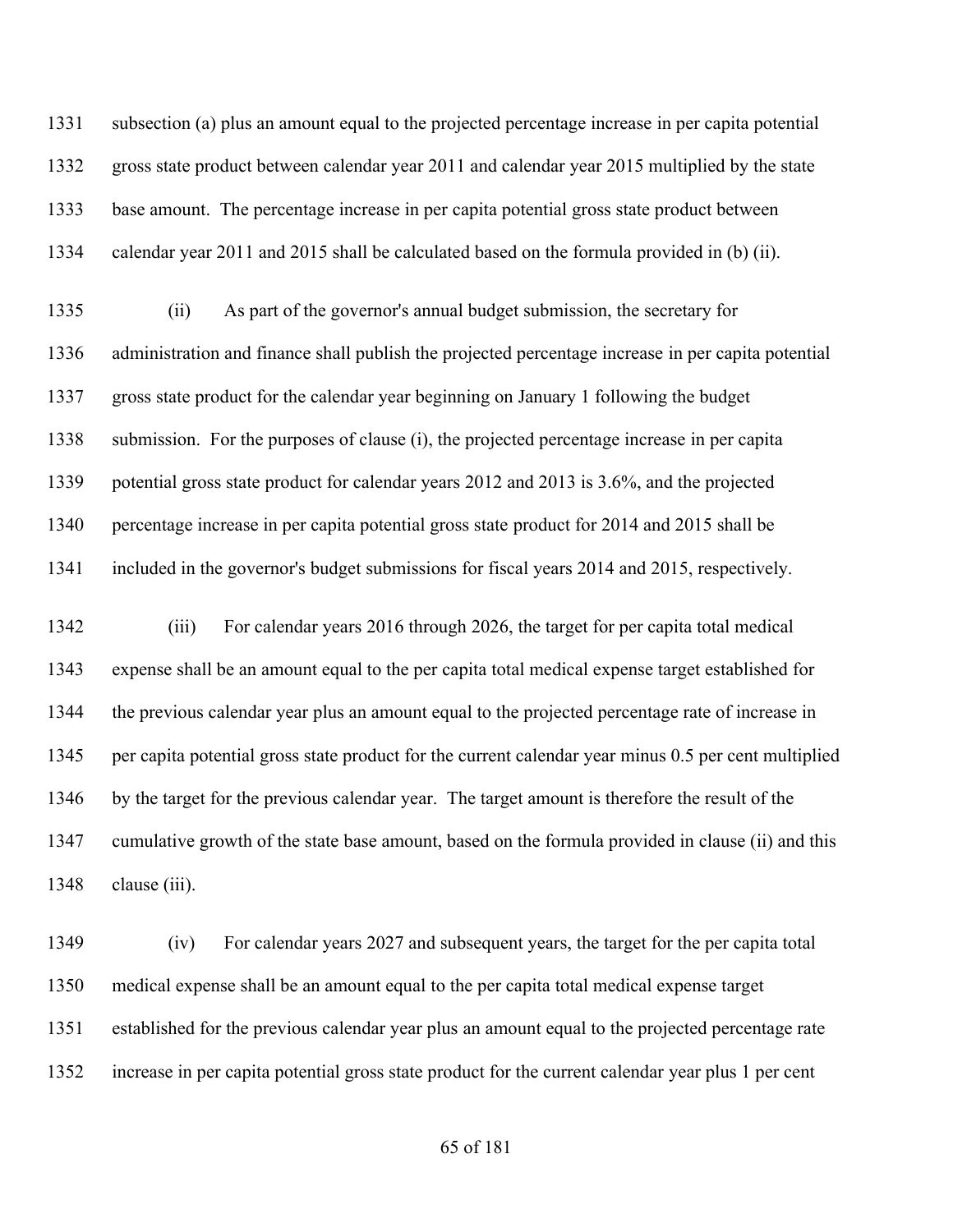multiplied by the target for the previous calendar year. The target amount is therefore the result of the cumulative growth of the state base amount, based on the formula provided in clause (ii), 1355 clause (iii), and this clause (iv).

 (c) In addition to calculating the statewide per capita total medical expense target, the division shall also determine and report annually the per capita risk adjusted total medical expenses for residents divided into 3 geographic regions, as determined by the division.

 (d) The division shall also determine and report annually the per capita risk adjusted total medical expenses for each payer in the commonwealth for services delivered to residents in Massachusetts based on each such payer's combined fully-insured business and administrative services business.

 (e) The division shall also determine and report annually the per capita risk adjusted total medical expense for each type of payer contract including contracts with accountable care organizations and other contracts as the division deems appropriate.

 (f) The division shall also determine and report annually the per capita risk adjusted total medical expense across all payers in the commonwealth for each of the following types of services for services delivered to residents of Massachusetts in Massachusetts:—

(i) Primary care related services.

 (ii) preventable emergency department and hospital use, specialist services, imaging and laboratory testing.

(iii) Services provided by high cost providers such as teaching hospitals.

(iv) Behavioral health services.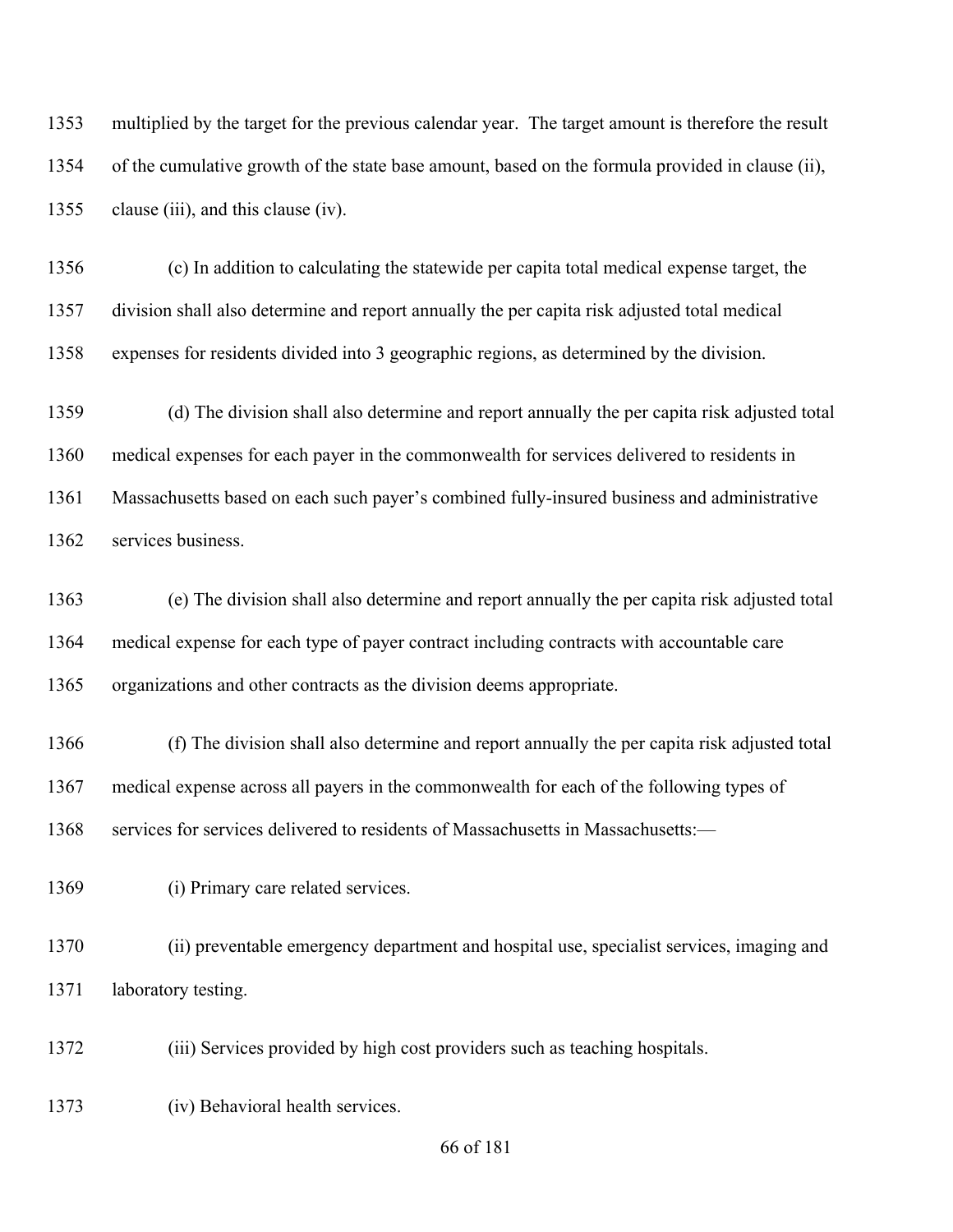(v) Services associated with poor quality including but not limited to hospital readmissions and hospital acquired infections.

 (g) For the purposes of this section, the board shall determine the appropriate methodology for performing risk-adjustment.

 Section 47. (a) Within 180 days of the end of each calendar year, the division shall conduct a review of the growth in state per capita total medical expense and determine whether such growth is within or exceeds the target growth for such calendar year. Whether or not the target has been exceeded, the division shall review and analyze the per capita total medical expense data for the 3 regions as provided in subsection (b) of section 46, the per capita total medical expense data for payers as provided in subsection (c) of said section, the per capita total medical expense data for each type of payer contract as provided in subsection (d) of said section and the per capita total medical expense data for each of the types of services specified in 1386 subsection (e) of said section.

 (b) If the per capita total medical expense in the commonwealth, as determined under section 46, exceeds the target established for such calendar year, the division shall make a determination as to the cause or causes of the excess increase. If the division determines that the increase is caused in whole or in part by circumstances beyond the control of providers or payers, the division may elect to take no action with respect to any provider or payer.

 (c) If the per capita total medical expense of all providers in the commonwealth, as determined under section 46, exceeds the target established for a calendar year, the division may undertake actions, including but not limited to the following: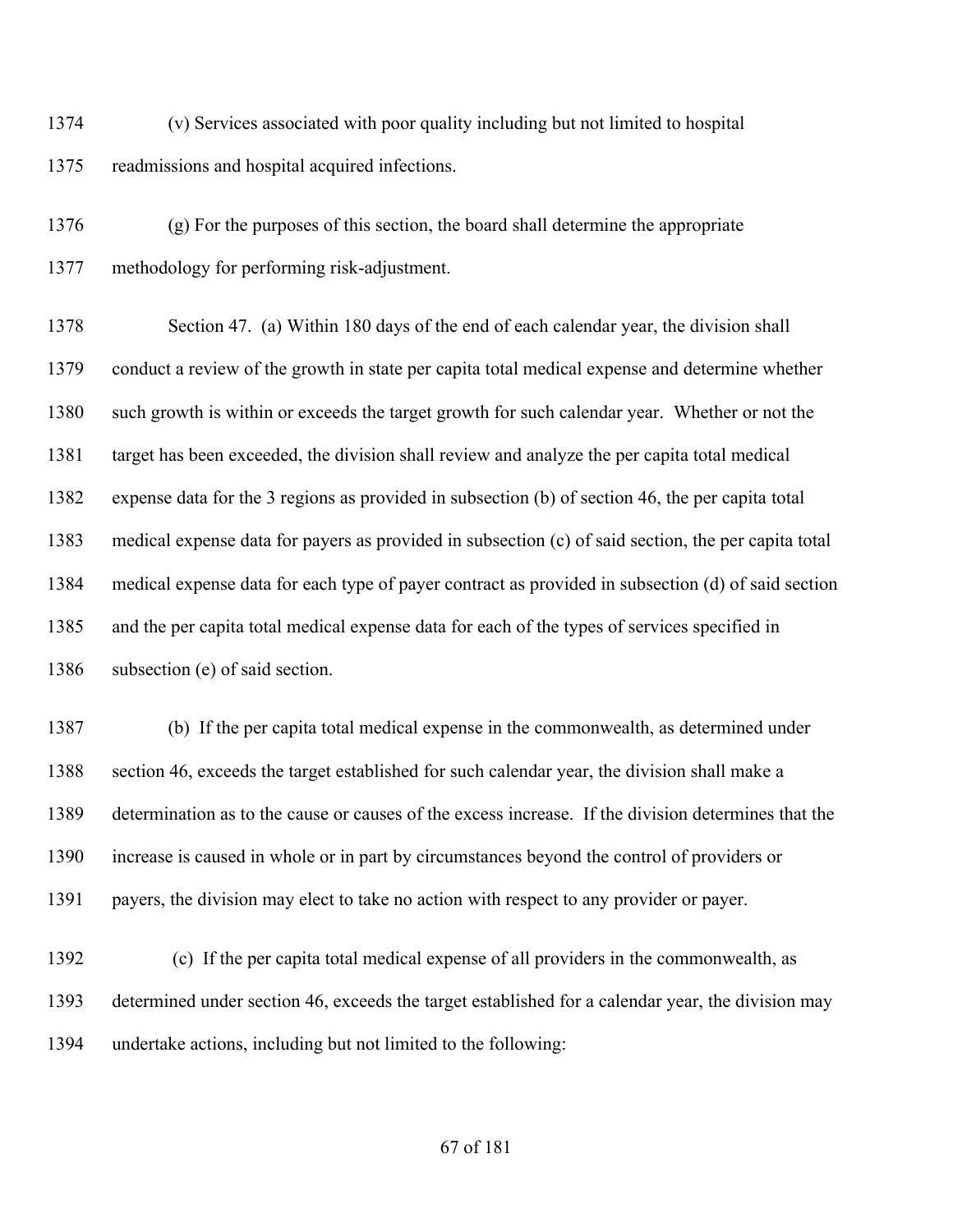(i) The division may make changes to alternative payment methodologies as authorized in this chapter in order to further enhance the ability of the state to meet spending targets;

 (ii) The division may require payers and providers to implement a corrective action plan. The correction action plan shall be described in a document outlining the steps that the payer or provider intends to take to reach compliance with spending targets within the next 18 months. If 1400 the division requires a corrective action plan, the plan shall be submitted to the division within 3 months of notice to the payer or provider. The division shall review and approve or disapprove the plan within 3 months of submission. The division may require the payer or provider to submit revisions to the corrective action plan. The payer or provider shall commence implementation of the corrective action plan promptly upon receiving notice of approval of the plan.

 (iii) The division may require payers and providers to reopen contracts that, in the division's opinion, are contributing to excessive spending growth;

 (iv) The division may submit a recommendation for proposed legislation to the joint committee on health care financing if the division believes that further legislative authority is needed to achieve the health care quality and spending sustainability objectives of this act.

 (d) The division shall annually review the per capita risk adjusted total medical expenses 1412 for payer and payer contracts as determined under section 46, if the division determines that the rate of increase in per capita risk adjusted total medical expense for a payer or payer contract has exceeded the cost growth target for the year or is otherwise deemed to be excessive under the circumstances and that this increase is likely to threaten the ability of the commonwealth to meet its spending targets in the current year or a future year, the division may take any of the steps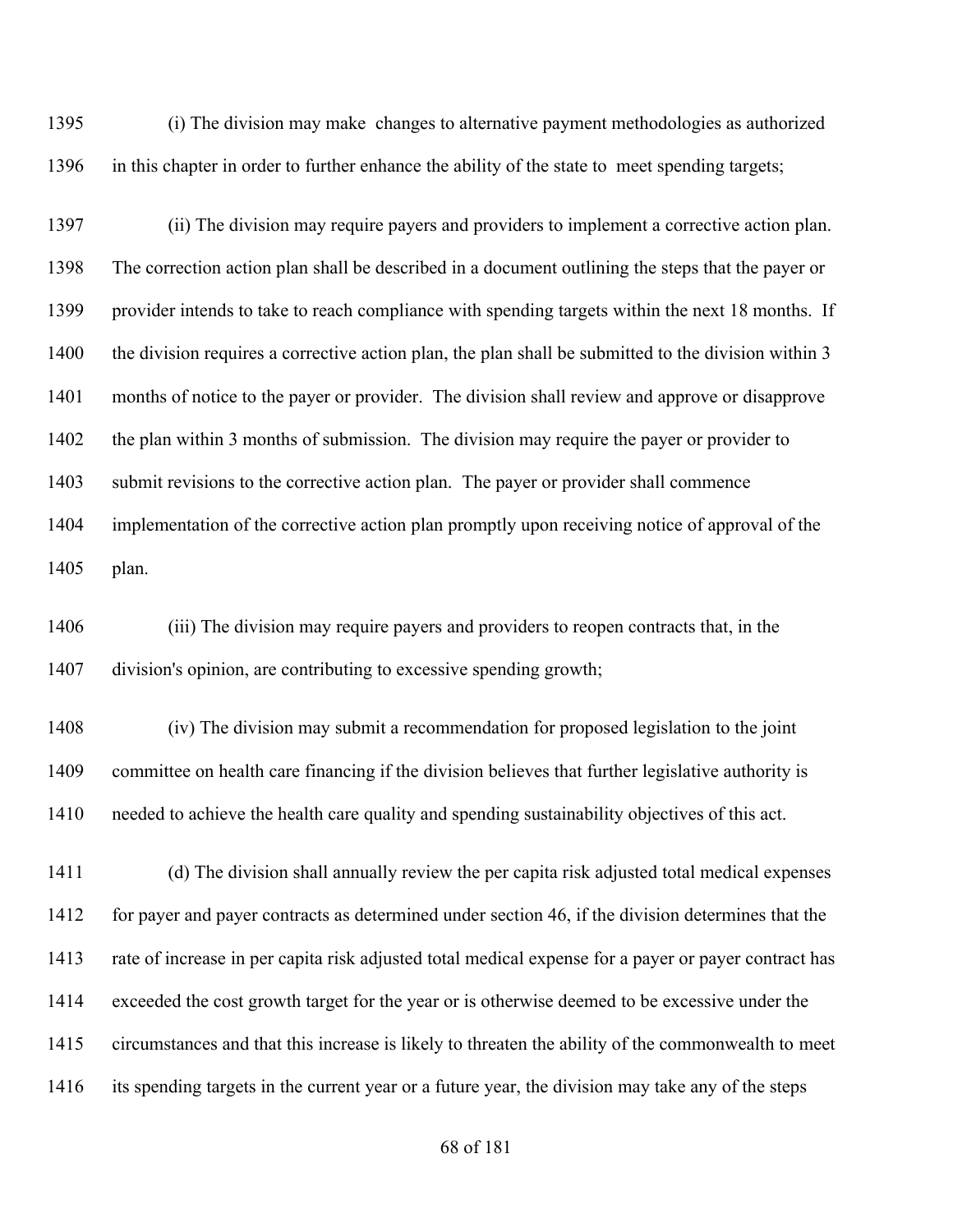specified in subpart (c). In addition, as appropriate, the division may refer the payer to the division of insurance or attorney general for further review and appropriate action. A payer or payer contract may be subject to action or penalty under this section regardless of whether the statewide per capita total medical expense growth target for that year has been exceeded by other contracts.

 (e) In deciding whether to take action under subparts (c) and (d), the division shall consider whether such action will enhance the ability of the commonwealth to achieve the health care quality and spending sustainability objectives of this act.

 (f) If the division determines that per capita total medical expense targets or penalties should be modified, the division shall submit a recommendation for proposed legislation to the joint committee on health care financing.

 Section 48. (a) Every provider shall be subject to market impact review by the division. The division shall establish by regulation rules for conducting market impact reviews. Such rules shall define primary service areas and dispersed service areas based on the geographic capacity of major service categories. The division may conduct a market impact review for provider when the division determines that market impact review is in the public interest. The division shall conduct a market impact review for any provider whose market concentration in primary or dispersed service areas exceeds the antitrust safety zone as set forth in Federal Trade Commission and Department of Justice Antitrust Division in the final policy statement of antitrust enforcement policy regarding accountable care organizations participating in the Medicare shared savings program, 76 FR 67026 et seq. [verify citation]. The division shall initiate a market impact review by sending such provider a notice of a market impact review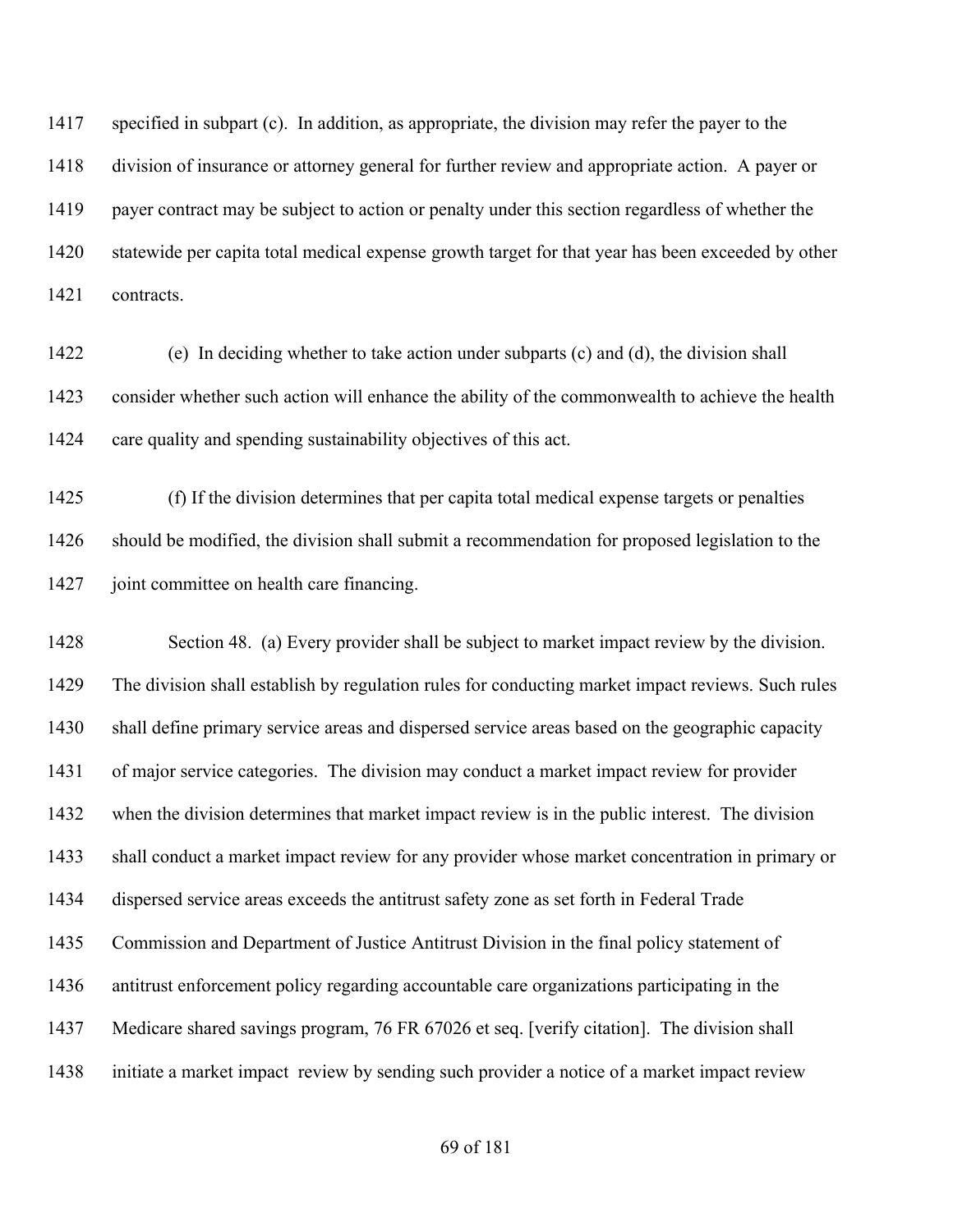which shall detail the particular factors that it seeks to examine through the review. The division 1440 shall specify by regulation the procedure for conducting the market impact review.

 (b) A market impact review may examine factors including, but not limited to: (1) the provider's size and market share by major service category within its primary service areas and dispersed service areas, (2) provider price, including its relative prices filed with the division of insurance pursuant to chapter 176S, (3) provider quality, including patient experience, (4) the availability and accessibility of services similar to those provided, or proposed to be provided, through the organization within its primary service areas and dispersed service areas, (5) the provider's impact on competing options for the delivery of health care services within its primary service areas and dispersed service areas, (6) the methods used by the organization to attract 1449 patient volume and to recruit or acquire health care professionals or facilities, (7) the role of the providerin serving at-risk, underserved, and government payer patient populations within its primary service areas and dispersed service areas, (8) the role of the provider organization in providing low margin or negative margin services within its primary service areas and dispersed service areas, (9) the financial solvency of the provider, (10) consumer concerns, including but not limited to complaints or other allegations that the provider has engaged in any unfair method of competition or any unfair or deceptive act or practice, and (11) any other factors that the division determines to be in the public interest.

 (c) The department of public health shall submit information to the division regarding any proposed projects, mergers or acquisitions that will result in a substantial capital expenditure or substantial change in services under determination of need with respect to a provider.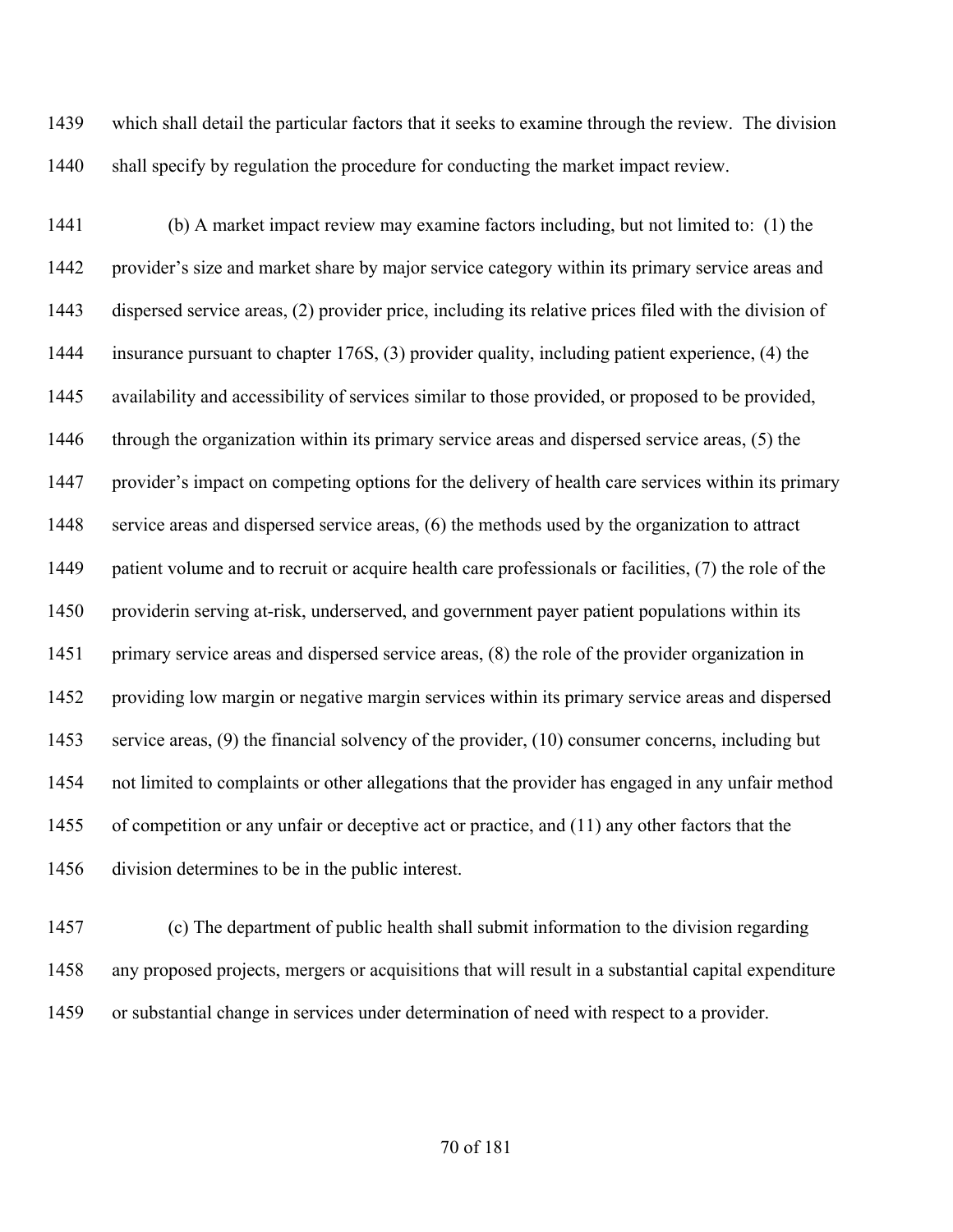(d) If after completing a market impact review, the division determines that a substantial capital expenditure or substantial change in services has resulted or would result in any unfair method of competition, any unfair or deceptive act or practice, as defined in chapter 93A, or determines that a proposed project, merger or acquisition will result in a material change under determination of need that would result in any unfair method of competition, any unfair or deceptive act or practice, the division shall refer its findings, together with any supporting documents, data or information to the attorney general for further review and action.

 Section 49. (a) The division shall promote transparency of prices and quality in the health care system to enable payers, providers, employers, and consumers to make informed decisions, facilitate the coordination of care, and monitor the commonwealth's progress in 1470 reducing overall health care costs. For this purpose, the division shall:—

 (i) Establish and monitor goals and benchmarks for reducing health care costs, improving the quality of the health care system and increasing access to care in the commonwealth;

 (ii) Oversee the collection of data from health care providers, payers and consumers on the cost, quantity, and quality of health care delivered in the commonwealth;

1476 (iii) Specify what data shall be reported and the frequency and manner of reporting;

 (iv) Analyze such data to identify health care cost trends and the impact of the 1478 transition from fee-for-service to alternative payment methodologies;

 (v) Report to consumers comparative health care price and quality information 1480 through the consumer health education website established under 59;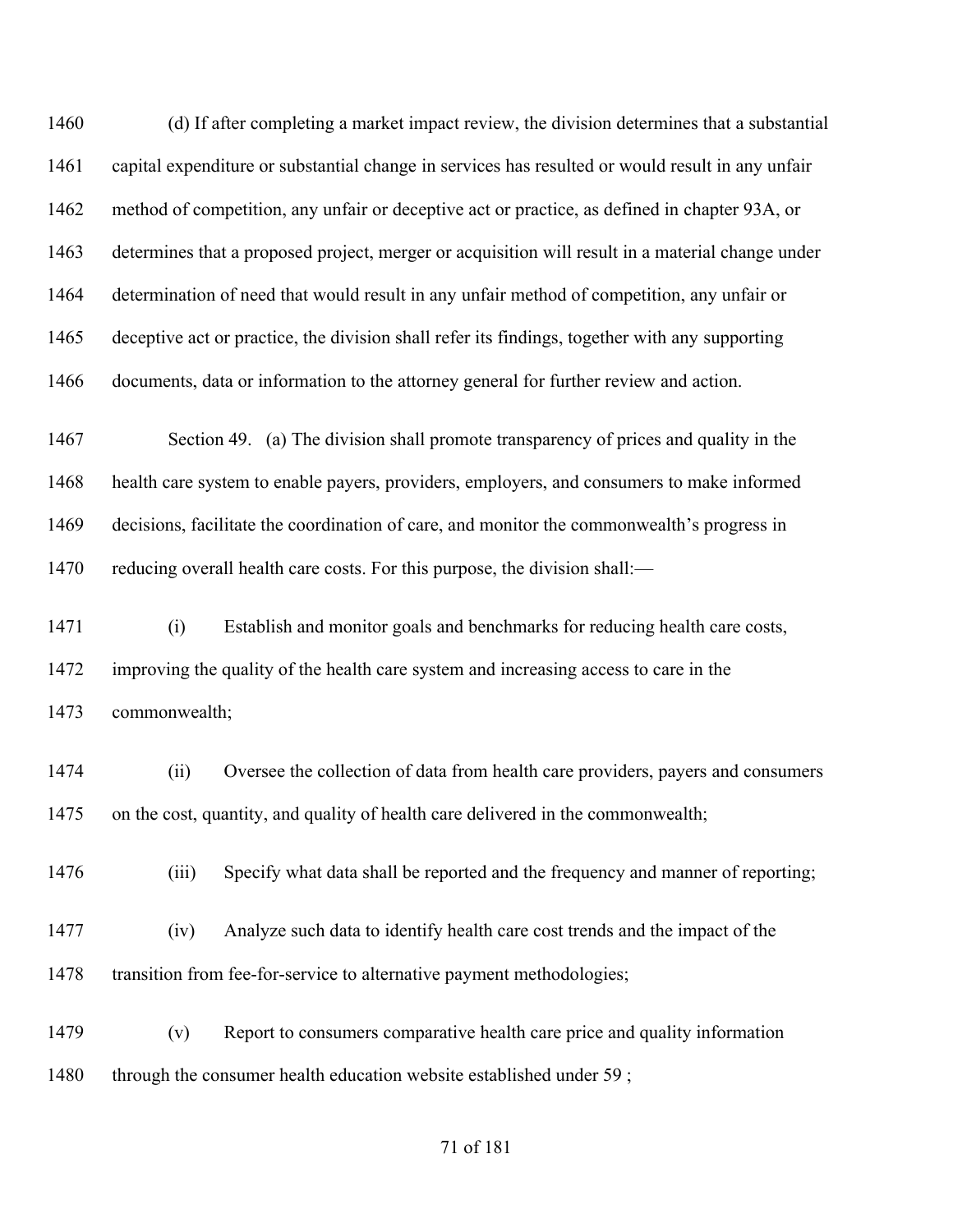(vi) Commission an annual independent survey of patient and caregiver experience and satisfaction with the health care system, taking into account care provided by primary care providers, hospitals, accountable care organizations and other care networks. The survey shall also assess patients' perceptions on their access to services, including, but not limited to, mental health and primary care; patients' perceptions of the impact of health insurance premiums and 1486 out-of-pocket expenditures on access to care and affording other necessities; the experience of vulnerable populations such as the homeless, those with disabilities, women, the elderly and children; and differences in experience by racial, ethnic and socioeconomic background; and (vii) Publish reports on the cost, quantity, and quality of health care delivered in the commonwealth. Such reports shall include, but are not limited to, 1491 A. an initial report that establishes a baseline of the current health care delivery system in the commonwealth in terms of cost, quality and utilization and market power; B. an annual report on the implementation of payment reform which shall include, but not be limited to: the achievement of benchmarks for the reduction of health care costs, improvement in quality and increased access to care, analyzed by region of the state and resident demographics; the number, proportion and type of providers affiliating with an accountable care organization; and performance of accountable care organizations. C. the proportion of health care expenditures reimbursed under fee-for-service and alternative payment methodologies; the proportion of patients receiving care inside of an accountable care organization; the barriers of entry, if any, for an accountable care organization; the status of patient choice of provider and accountable care organization; and trends in total

medical spending including, but not limited to, cost growth trends for fee-for-service rates and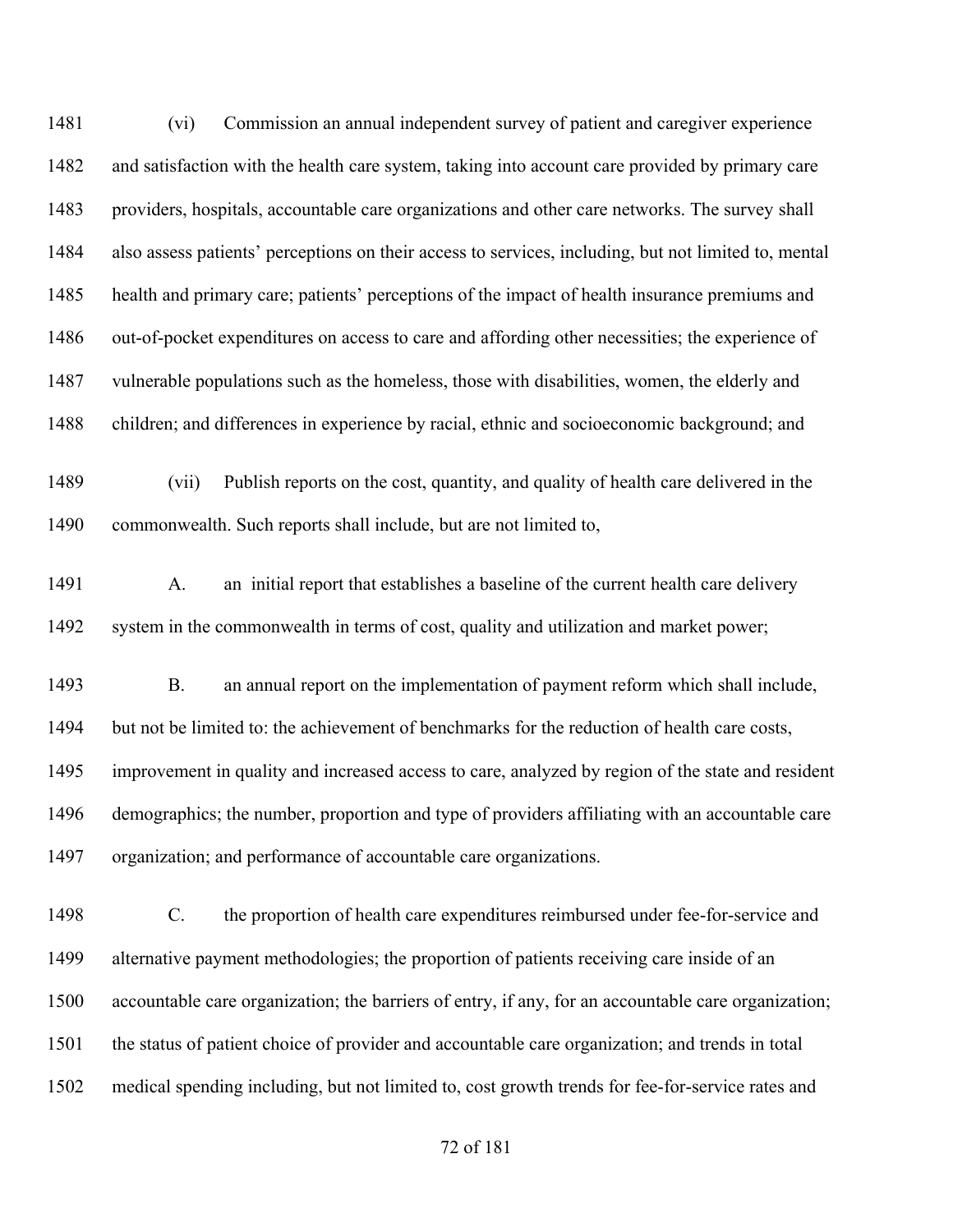alternative payment methodologies; cost growth trends for care provided within accountable care organizations and care provided outside of accountable care organizations; and cost growth trends by provider sector, including, but not limited to, hospitals, hospital systems, non-acute providers, prescription drugs, and durable medical equipment; and

 D. an annual evaluation of the patient-centered medical home model, as established under section 45, which shall include, but not be limited to: the number of patients in the commonwealth in patient-centered medical homes and the number and characteristics of enrollees with complex or chronic conditions, indentified by income, race, ethnicity and language; the number and geographic distribution of patient-centered medical home providers; the performance and quality of patient-centered medical homes; measures of preventive care; patient-centered medical home payment arrangements, and costs related to implementation and patient-centered medical home payment fees; the estimated impact of patient-centered medical homes on health disparities; and estimated savings from implementation of the patient-centered medical home model on the health care system.

- (c) The division shall ensure that all data collection, analysis, and other submission requirements established under this section are implemented in a manner that promotes administrative simplification and avoids duplication.
- (d) The division shall ensure compliance with all state and federal privacy requirements, including those imposed by the Health Insurance Portability and Accountability Act of 1996, P.L. 104-191, the American Recovery and Reinvestment Act of 2009, P.L. 111-5, 42 C.F.R. §§
- 2.11 et seq., and 45 C.F.R. §§ 160, 162 and 164.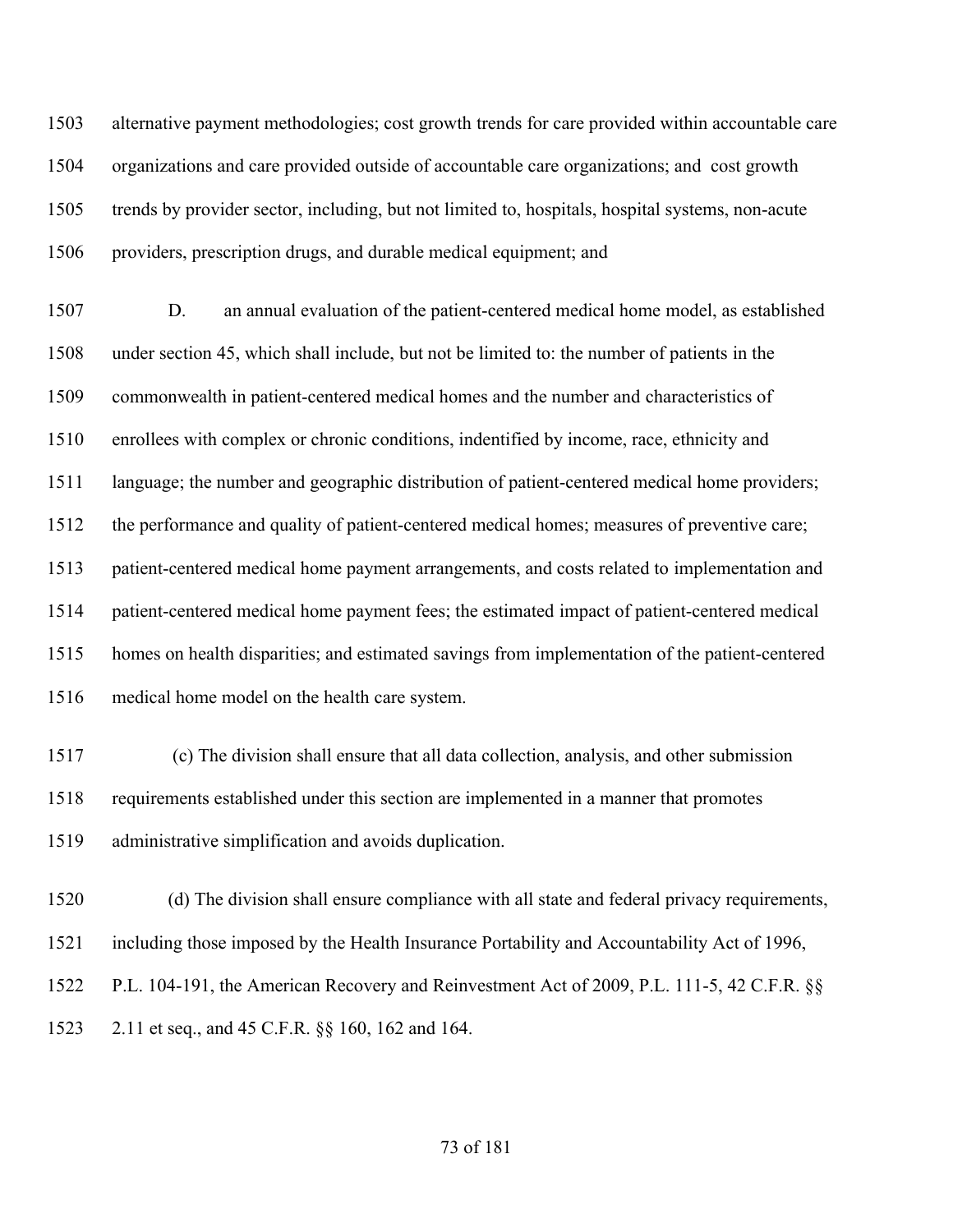(e) The division shall promulgate regulations necessary for the implementation of the requirements of this section.

 Section 50. (a) To facilitate the sharing of health care data between payers, providers, employers, and consumers, the division shall:—

 (i) Establish procedures for payers to report to members their out-of-pocket costs, including, but not limited to, requiring payers to provide a toll-free number and website that enables consumers to request and obtain from a payer in real time the maximum estimated amount the insured will be responsible to pay for a proposed admission, procedure or service that is a medically necessary covered benefit, based on the information available to the carrier at the time the request is made, including any copayment, deductible, coinsurance or other out of pocket amount, for any health care benefits;

 (ii) Establish procedures for the authority to disclose to providers, on a timely basis, the contracted prices of individual health care services so as to aid in patient referrals and the management of alternative payment methodologies. Contracted prices shall be listed by provider and payer;

 (iii) Establish procedures for payers to disclose patient-level data including, but not limited to, health care service utilization, medical expenses, demographics, and where services are being provided, to all providers in their network, provided that data shall be limited to patients treated by that provider, so as to aid providers in managing the care of their own patient panel;

 (iv) Establish procedures for third-party administrators to disclose to self-insured group clients the prices and quality of services of in-network providers; and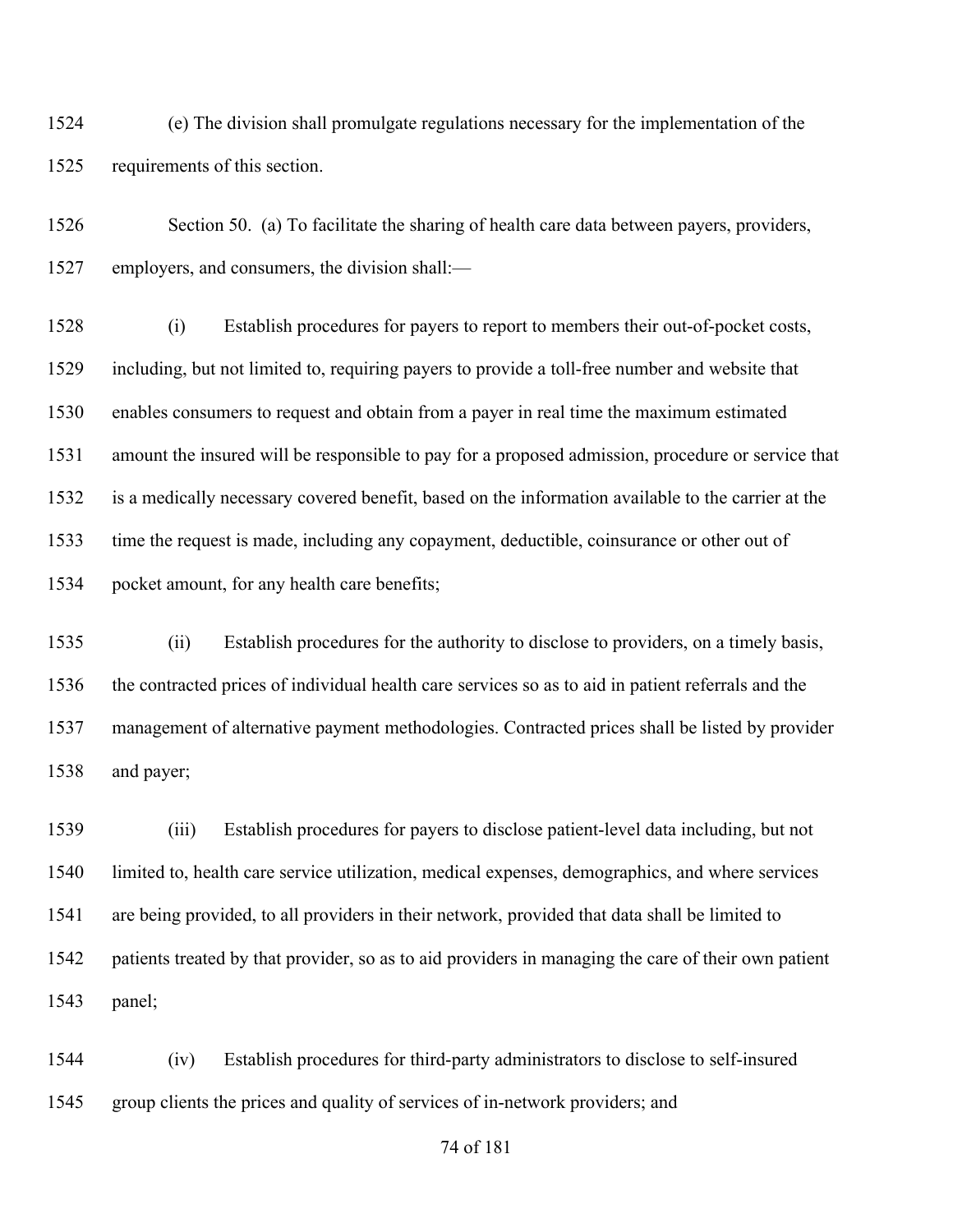(v) Establish procedures for health care providers, upon the request of a patient or prospective patient, to disclose the charges, and if available, the allowed amount, or where it is not possible to quote a specific amount in advance due to the health care provider's inability to predict the specific treatment or diagnostic code, the estimated charges or estimated allowed amount for a proposed admission, procedure or service.

 (b) The division shall ensure that all data collection, analysis, and other submission requirements established under this section are implemented in a manner that promotes administrative simplification and avoids duplication.

 (c) The division shall ensure the timely reporting of information required under this section. The division may assess penalties against any reporting entity that fails to meet a reporting deadline, said funds shall be deposited into the wellness and prevention trust fund, as established in section 75 of chapter 10.

 Section 51. (a) A payer or any entity acting for a payer under contract, when requiring prior authorization for a health care service or benefit, shall use and accept only the prior authorization forms designated for the specific types of services and benefits developed pursuant to subsection (c).

 (b) If a payer or any entity acting for a payer under contract fails to use or accept the required prior authorization form, or fails to respond within 2 business days after receiving a completed prior authorization request from a provider, pursuant to the submission of the prior authorization form developed as described in subsection (c), the prior authorization request shall 1566 be deemed to have been granted.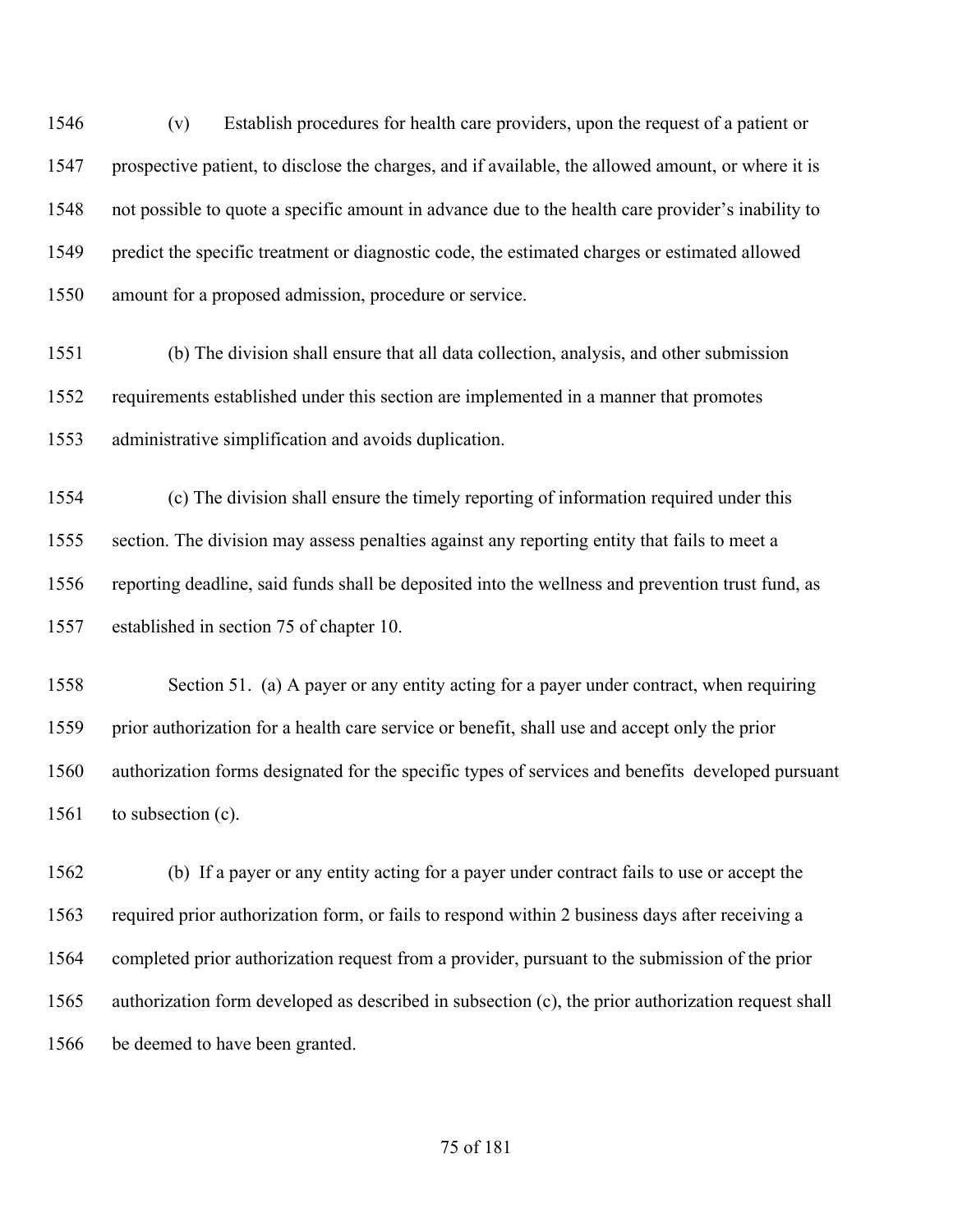(c) The division shall develop and implement uniform prior authorization forms for different health care services and benefits by July 1, 2013. The forms shall cover such health care services and benefits including but not limited to provider office visits, prescription drug benefits, imaging and other diagnostic testing, laboratory testing and any other health care services. The division shall develop forms for different kinds of services as it deems necessary or appropriate provided that all payers and any entities acting for a payer under contract must use the uniform form designated by the division for the specific type of service. Six months after the full set of forms is developed, every provider shall use the appropriate uniform prior authorization form to request prior authorization for coverage of the health care service or benefit and every payer or any entity acting for a payer under contract shall accept the form as sufficient to request prior authorization for the health care service or benefit. (d) The prior authorization forms developed pursuant to subdivision (c) shall meet the following criteria: (1) The forms shall not exceed two pages; (2) The forms shall be made electronically available; (3) The payer must be able to electronically accept the completed forms; (4) The division, in developing the forms, shall seek input from interested stakeholders; (5) The division shall ensure that the forms are consistent with existing prior authorization forms established by the federal Centers for Medicare and Medicaid Services; and (6) The division, in developing the forms, shall consider other national standards pertaining to electronic prior authorization.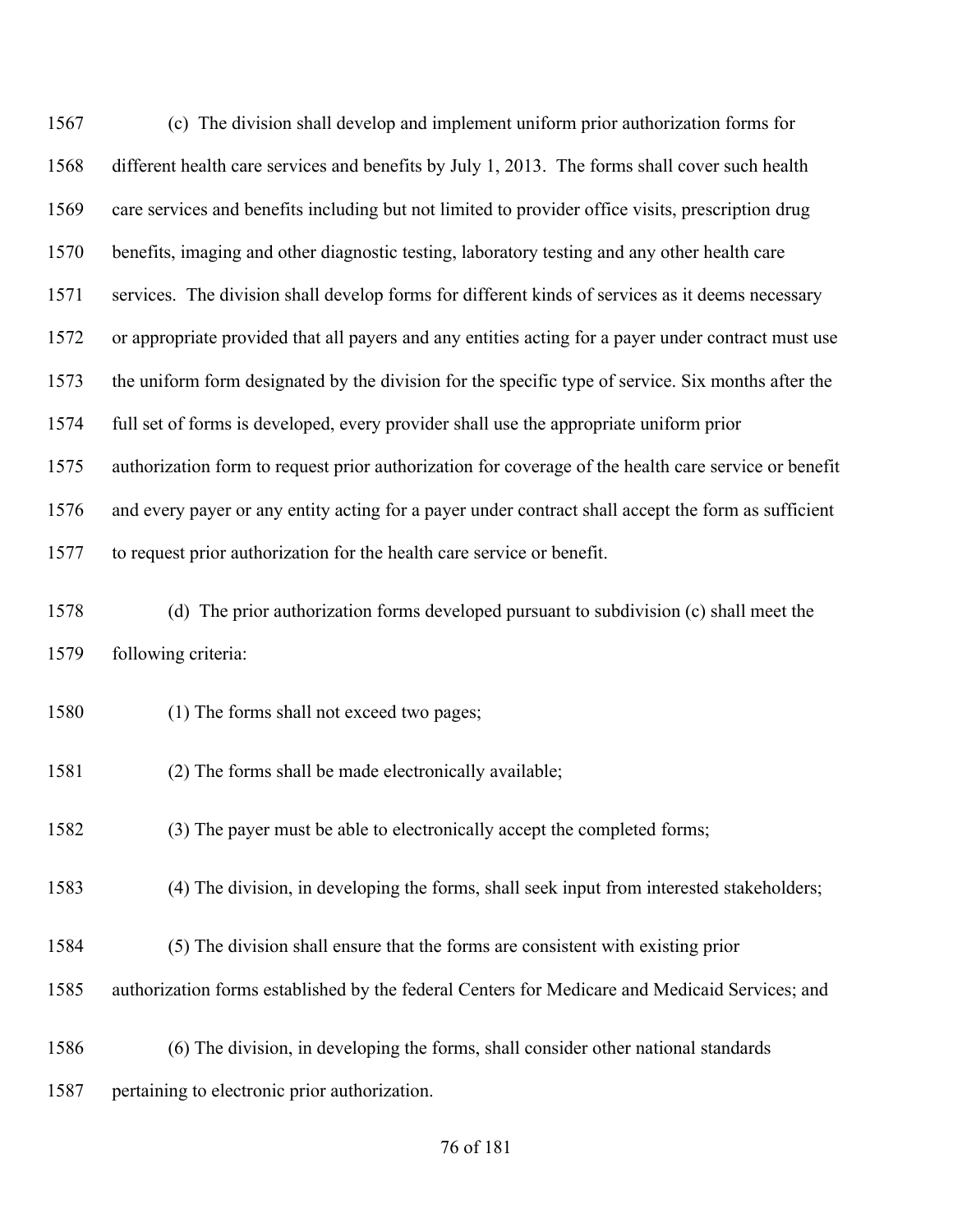Section 52. The division shall establish standardized processes and procedures applicable to all health care providers and payers for the determination of a patient's health benefit plan eligibility at or prior to the time of service by July 1, 2013. As part of such processes and procedures, the division shall (i) require payers to implement automated approval systems such as decision support software in place of telephone approvals for specific types of services specified by the division and (ii) require establishment of an electronic data exchange to allow providers to determine eligibility at or prior to the point of care.

 Section 53. The division shall develop a summary of payments form to be used by all health care payers in the commonwealth that is provided to health care consumers with respect to provider claims submitted to a payer and written in an easily readable and understandable format showing the consumer's responsibility, if any, for payment of any portion of a health care provider claim by July 1, 2013. The summary of payments form shall include the following information: (i) provider charges; (ii) contracted rate or allowed amount; (iii) the payment made 1601 by the payer; (iv) the co-pay paid by the consumer; (v) the amount subject to a deductible; and (vi) any other amount not covered by the payer for which the consumer is responsible, including co-insurance. The division shall promulgate regulations to implement the requirements of this section no later than July 1, 2013.

 Section 54. The division shall coordinate among state agencies the streamlining and simplification of state health care data reporting requirements and make recommendations to the joint committee on health care financing for any necessary legislation to further such simplification.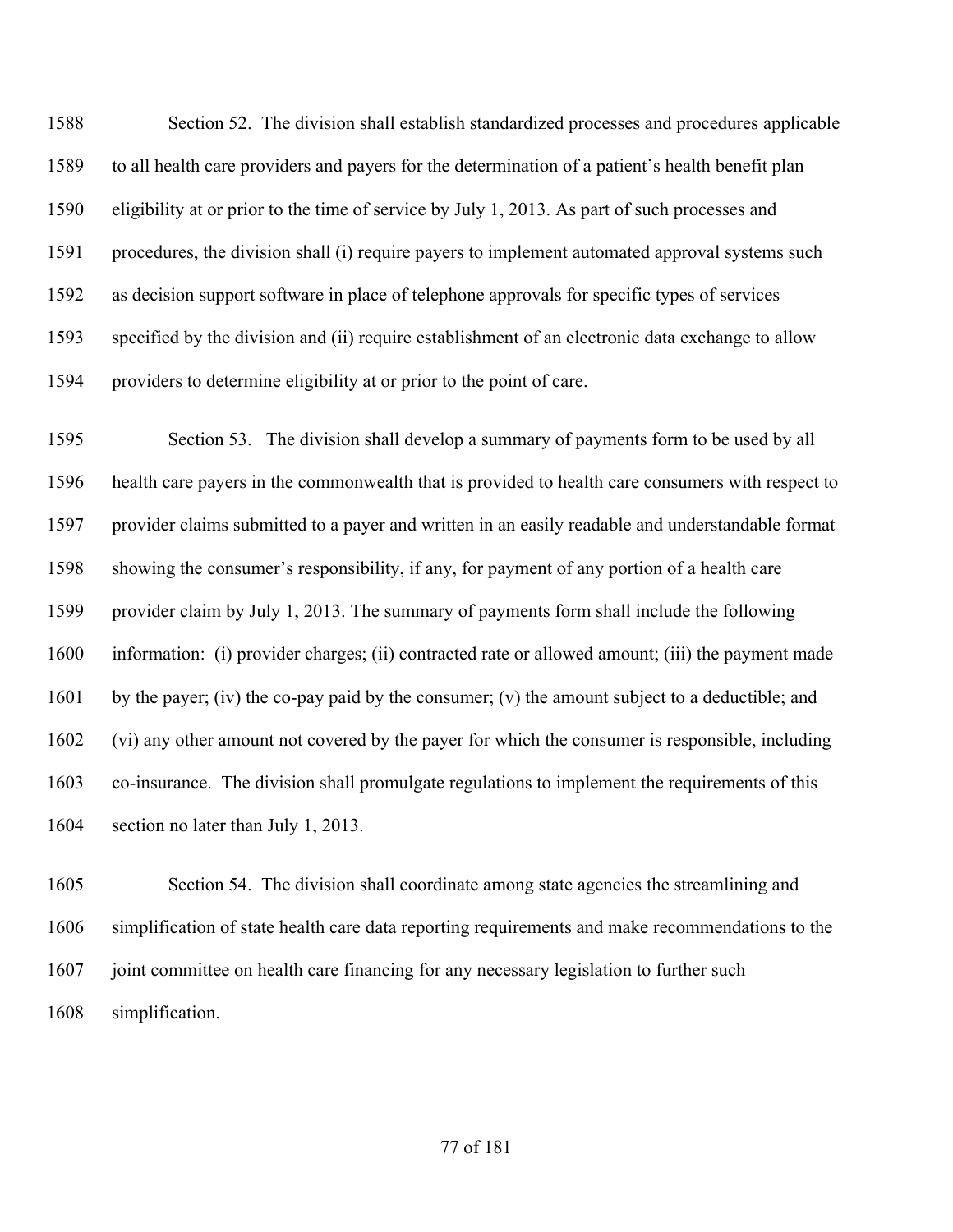Section 55. (a) The division shall require accountable care organizations to provide financial data on an annual basis before April 1. The division may require information related to its 1) annual receipts, 2) annual costs, 3) realized capital gains and losses, 4) accumulated surplus, 5) accumulated reserves, 6) administrative expenses, 7) marketing expenses, 8) charitable expenses, and 9) any other information deemed necessary by the division.

 (b) An accountable care organization who fails to submit such statement before April 1 shall be assessed a late penalty not to exceed \$100 per day. Amounts pursuant to this section shall be deposited to the Wellness and Prevention Trust Fund established under section 75 of chapter 10 of the General Laws . The division shall make public all of the information collected under this section. The division shall, from time to time, require accountable care organizations to submit the underlying data used in their calculations for audit.

 The division may adopt rules to carry out this subsection and criteria for the standardized reporting and uniform allocation methodologies among accountable care organizations. The division shall, before adopting regulations under this subsection, consult with other agencies of the commonwealth and the federal government and affected carriers to ensure that the reporting requirements imposed under the regulations are not duplicative.

 Section 56. (a) The division shall calculate a statewide median contracted price for each health care service provided by hospitals, physician groups, other health care providers licensed under chapter 112 of the General Laws, and free standing surgical centers. The division shall establish a uniform methodology to collect all necessary information to calculate such prices. The statewide median contracted price shall be calculated on an annual basis.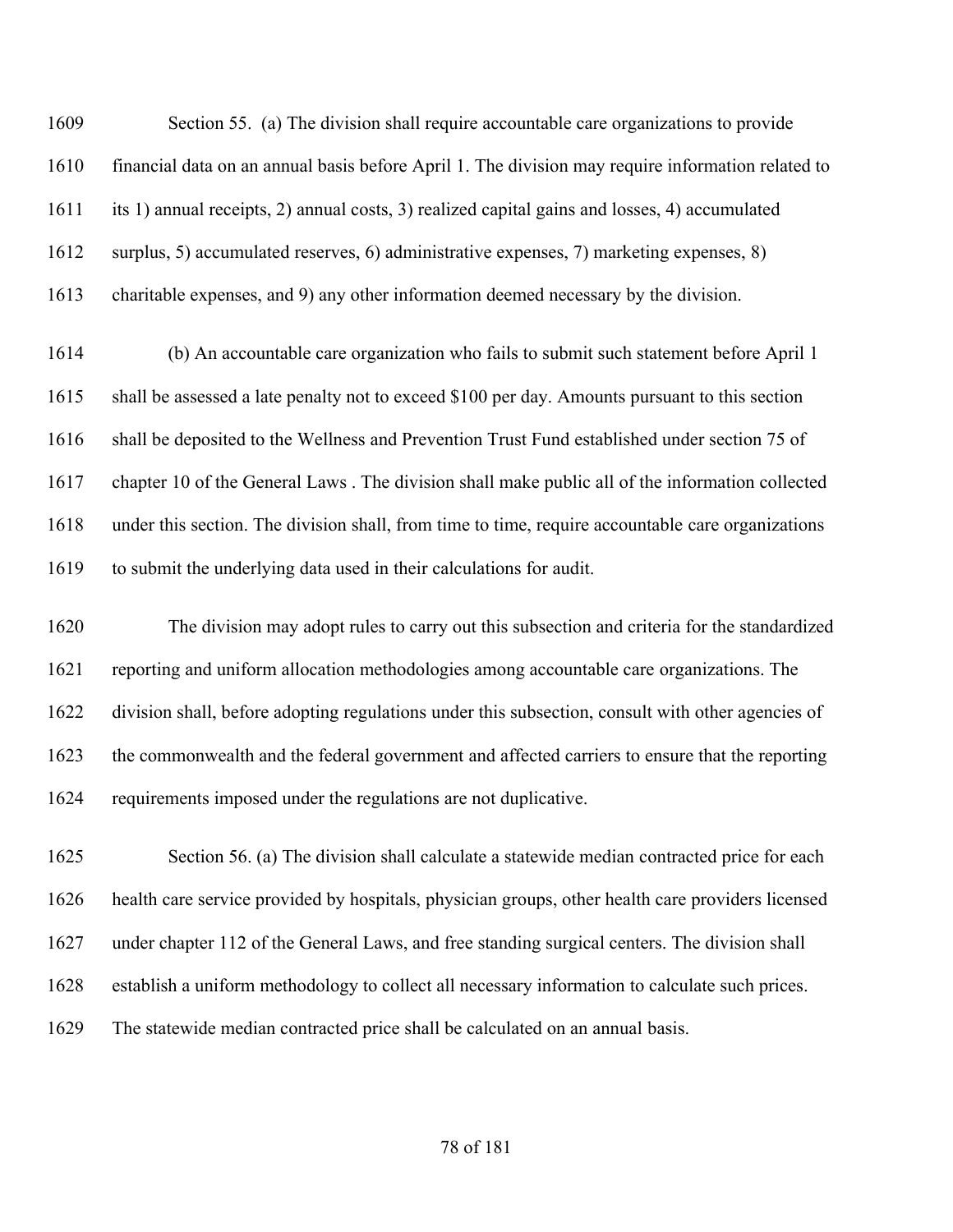(b) The division shall also calculate a provider-specific average contracted price relative to the statewide median contracted price for a comparable set of services, based on a weighting formula to be determined by the division. The division shall also calculate a provider-specific measure of the total units of service provided, based on a weighting formula to be determined by the division.

 (c) Any hospital, physician group, other health care provider licensed under chapter 112 of the General Laws, and free standing surgical center shall be assessed a surcharge if their contracted average price exceeds 120 percent of the comparable statewide median contracted price.

 (d) The surcharge amount shall be equal to the product of (i) the surplus amount and (ii) 1640 10 per cent. The surplus amount shall be equal to the units of comparable services provided multiplied by the difference between the provider-specific average contracted price and the statewide median contracted price for the comparable set of services. The division shall exempt units of service from the surcharge if (1) said service has limited or exclusive availability in the commonwealth, as determined by the division or (2) the division determines that the quality of 1645 the service is reasonably related to the price.

 (e) The assessment shall be paid to the division on a quarterly basis. The funds from the assessment shall be placed in the distressed hospital trust fund, as established under section 2DDDD of chapter 29.

(f) Providers are prohibited from passing along the costs of this surcharge to consumers.

 (f) Failure to report or pay the division in a timely fashion shall result in an interest charge at an annual rate equal to the weekly average 1-year constant maturity Treasury yield plus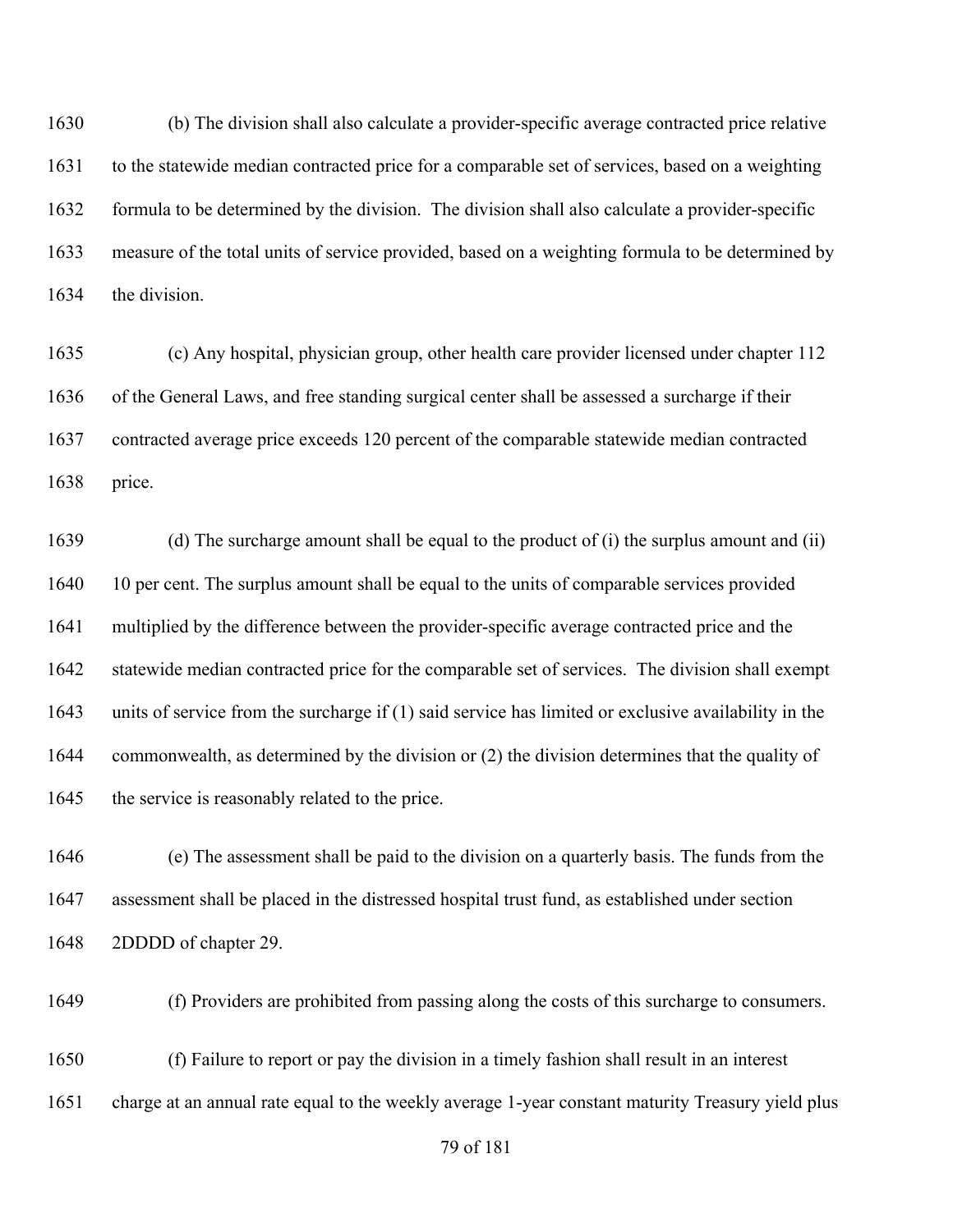4 per cent, as published by the Board of Governors of the Federal Reserve System for the calendar week preceding the date of non-compliance.

(g) The division shall promulgate all necessary regulations to implement this section.

 Section 57. (a) Third party administrators of self-funded plans shall implement alternative payment methods in accordance with this chapter and all other laws. With the input of expert advice, the division shall evaluate and take measures to address ERISA restrictions and recommend potential incentives for employers who participate in self-funded plans to participate in alternative payment methods.

 Section 58. (a) The division shall disseminate the data it collects under this section to consumers, health care providers and payers through: (i) a publicly-accessible consumer health information website; (ii) reports on performance provided to health care providers; and (iii) any other analysis and reporting the council deems appropriate.

 When collecting data, the division shall, to the extent possible, utilize existing public and private data sources and agency processes for data collection, analysis and technical assistance. The division may enter into an interagency service agreement with other state agencies for data collection analysis and technical assistance.

 The division may, subject to chapter 30B, contract with an independent health care organization for data collection, analysis or technical assistance related to its duties; provided, however, that the organization has a history of demonstrating the skill and expertise necessary to: (i) collect, analyze and aggregate data related to quality and cost across the health care system; (ii) identify quality improvement areas through data analysis; (iii) work with Medicare, MassHealth, and other insurers' data; (iv) collaborate in the design and implementation of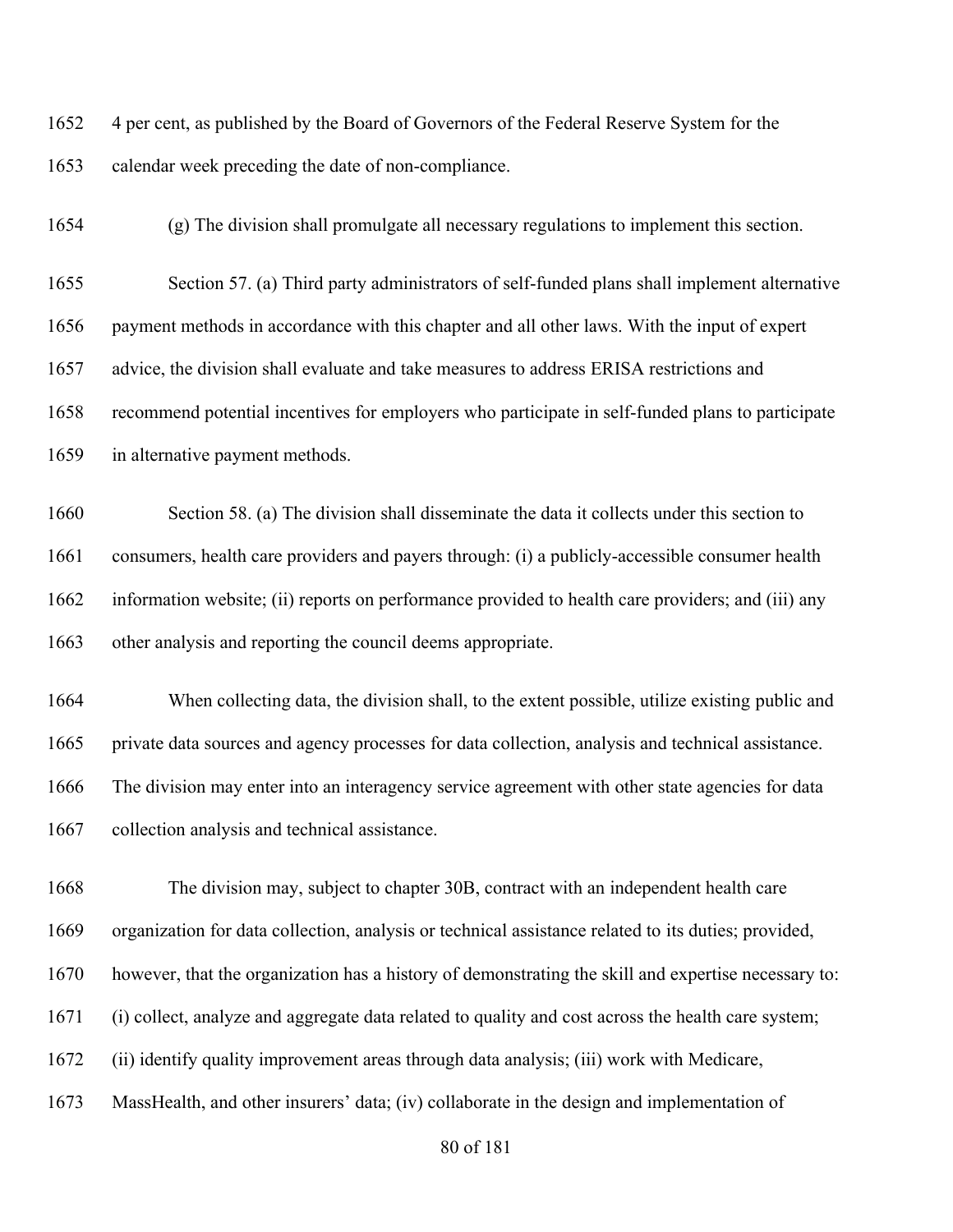quality improvement and clinical performance measures; (v) establish and maintain security measures necessary to maintain confidentiality and preserve the integrity of the data; and (vii) identify and, when necessary, develop appropriate measures of quality and cost for public reporting of quality and cost information.

 Payers and health care providers shall submit data to the division or an independent health care organization with which the division has contracted, as required by the division's regulations. The division, through its rules and regulations, may determine what type of data may reasonably be required and the format in which it shall be provided.

 The division may request that third-party administrators submit data to the division or to an independent health care organization with which the council has contracted. The division, through its rules and regulations, may determine the format in which the data shall be provided. The division shall publicly post a list of third-party administrators that refuse to submit requested data.

 If any payer or health care provider fails to submit required data to the council on a timely basis, the council shall provide written notice to the payer or health care provider. A payer or health care provider that fails, without just cause, to provide the required information within 2 weeks following receipt of the written notice may be required to pay a penalty of \$1,000 for each week of delay; provided, however, that the maximum annual penalty under this section shall be \$50,000.

 (b) The division, through its rules and regulations, shall provide access to data it collects pursuant to this section. Access to data shall include, but not be limited to, disclosing to providers, on a timely basis, the contracted prices of individual health care services so as to aid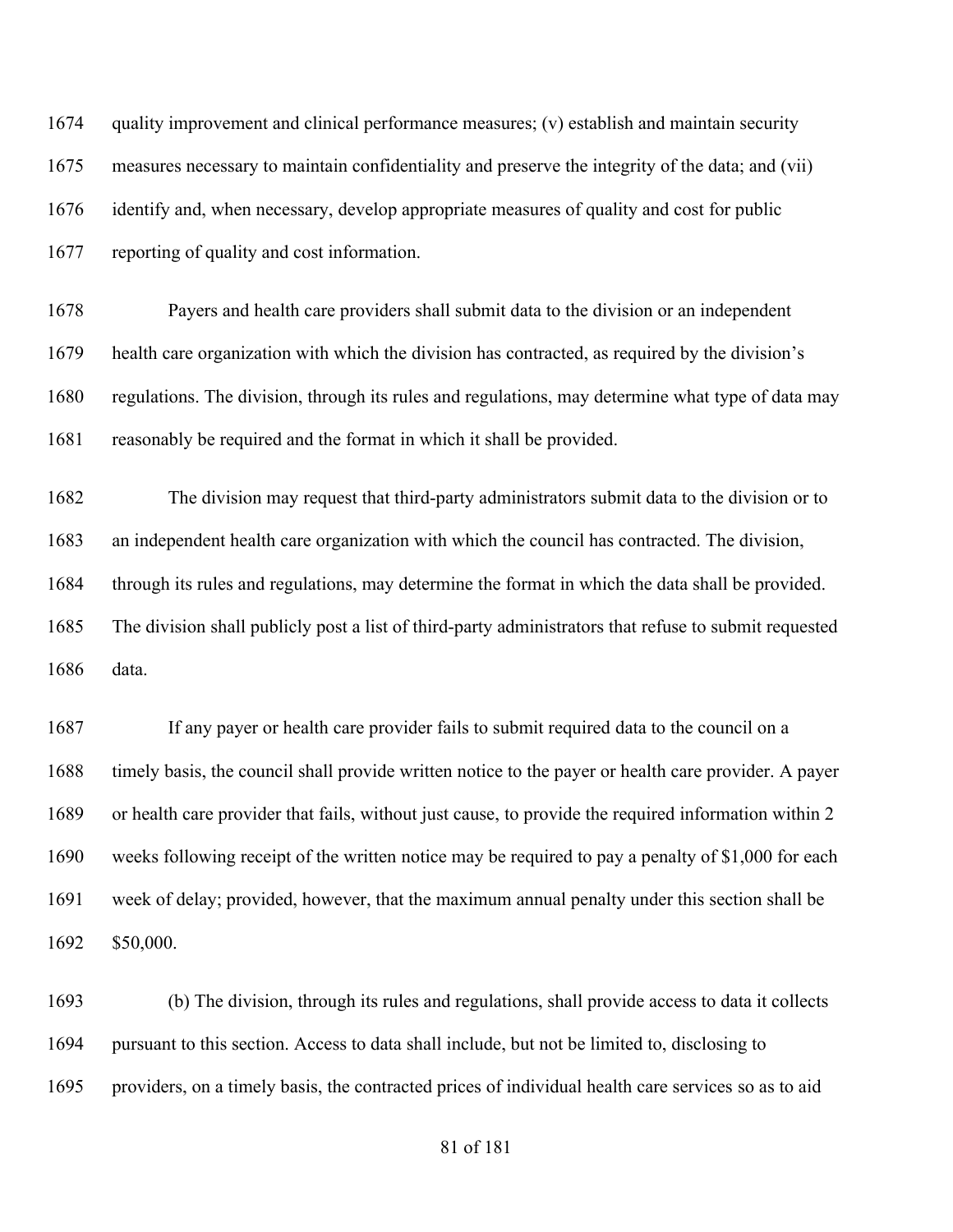in patient referrals and the management of alternative payment methodologies. Contracted prices shall be listed by provider and payer. The division shall provide data under conditions that: (i) protect patient privacy; (ii) prevent collusion or anti-competitive conduct; and (iii) prevent the release of data that could reasonably be expected to increase the cost of health care. The division may limit access to data based on its proposed use, the credentials of the requesting party, the type of data requested or other criteria required to make a determination regarding the appropriate release of the data. The division shall also limit the requesting party's use and release of any data to which that party has been given access by the division. The division shall maintain a database of health care claims submitted pursuant to this section for the purpose of conducting data analysis and preparing reports to assist in the formulation of health care policy and the provisions and purchase of health care services.

 Data collected by the division under this section shall not be a public record under clause twenty-sixth of section 7 of chapter 4 or under chapter 66, except as specifically otherwise provided by the council.

 The division shall, through interagency service agreements, allow the use of its data by other state agencies for review and evaluation of mandated health benefit proposals as required by section 38C of chapter 3.

 (c) The division shall disseminate to health care providers their individualized de- identified data, including comparisons with other health care providers on the quality, cost and other data to be published on the consumer health information website.

 (d) The division shall coordinate and compile data on quality improvement programs conducted by state agencies and public and private health care organizations. The division shall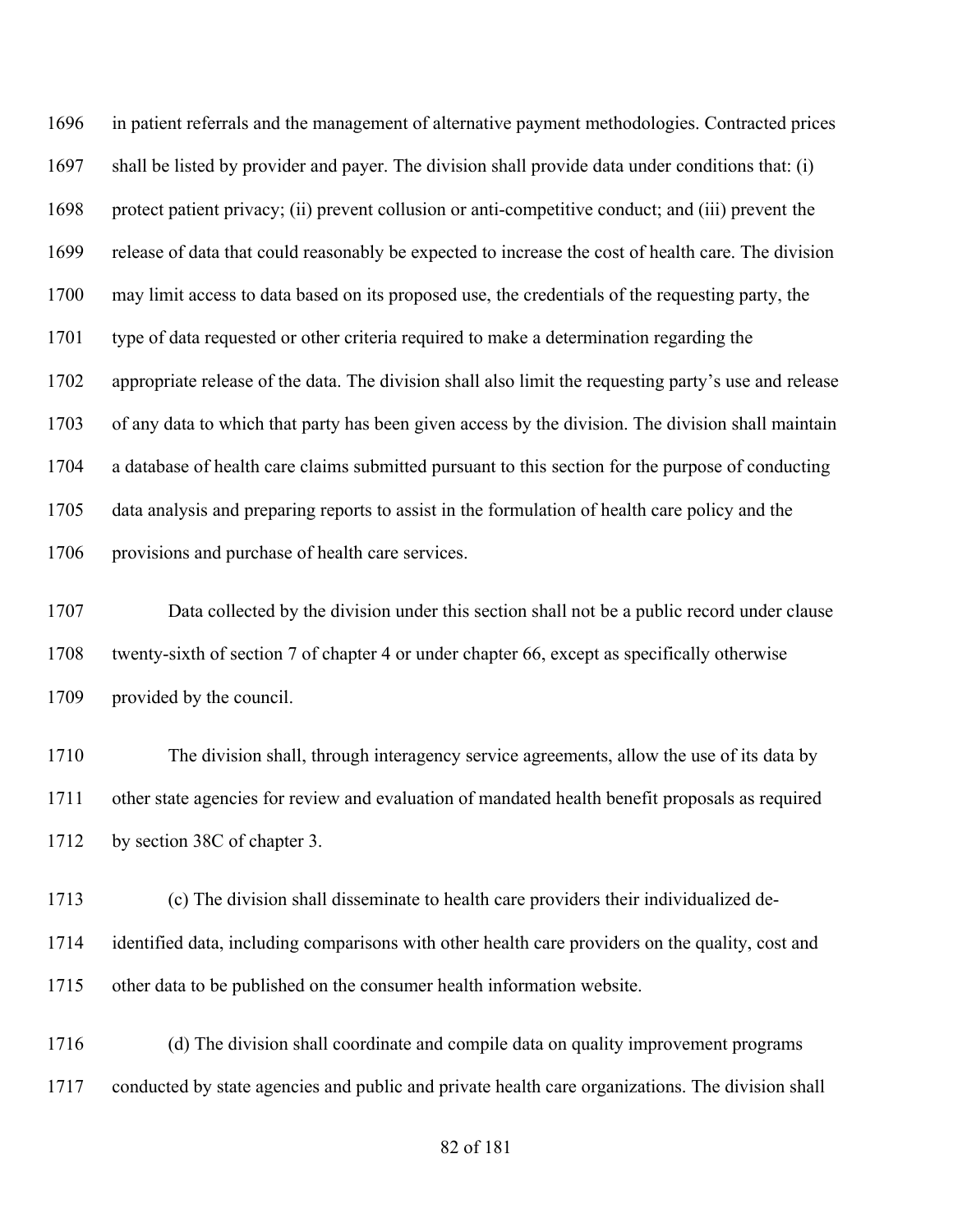consider programs designed to: (i) improve patient safety in all settings of care; (ii) reduce preventable hospital readmissions; (iii) prevent the occurrence of and improve the treatment and coordination of care for chronic diseases; and (iv) reduce variations in care. The division shall make such information available on the division's consumer health information website. The division may recommend legislation or regulatory changes as needed to further implement quality improvement initiatives.

 Section 59. (a) The division shall establish and maintain a consumer health information website. The website shall contain information comparing the quality and cost of health care services and may also contain general health care information as the division deems appropriate. The website shall be designed to assist consumers in making informed decisions regarding their medical care and informed choices among health care providers. Information shall be presented in a format that is understandable to the average consumer. The division shall take appropriate action to publicize the availability of its website.

 (b) The website shall provide updated information on a regular basis, at least annually, and additional comparative quality and price information shall be published as determined by the division. To the extent possible, the website shall include: (i) comparative price information for the most common referral or prescribed services, as determined by the division, and shall be listed by facility, provider, provider group practice, accountable care organization, or any other provider grouping, as determined by the division, provided that such information is categorized by payor; (ii) comparative quality information, as determined by division, available by facility, provider, provider group practice, accountable care organization or any other provider grouping, as determined by the division, for each such service for which comparative price information is 1740 provided; (iii) general information related to each service for which comparative information is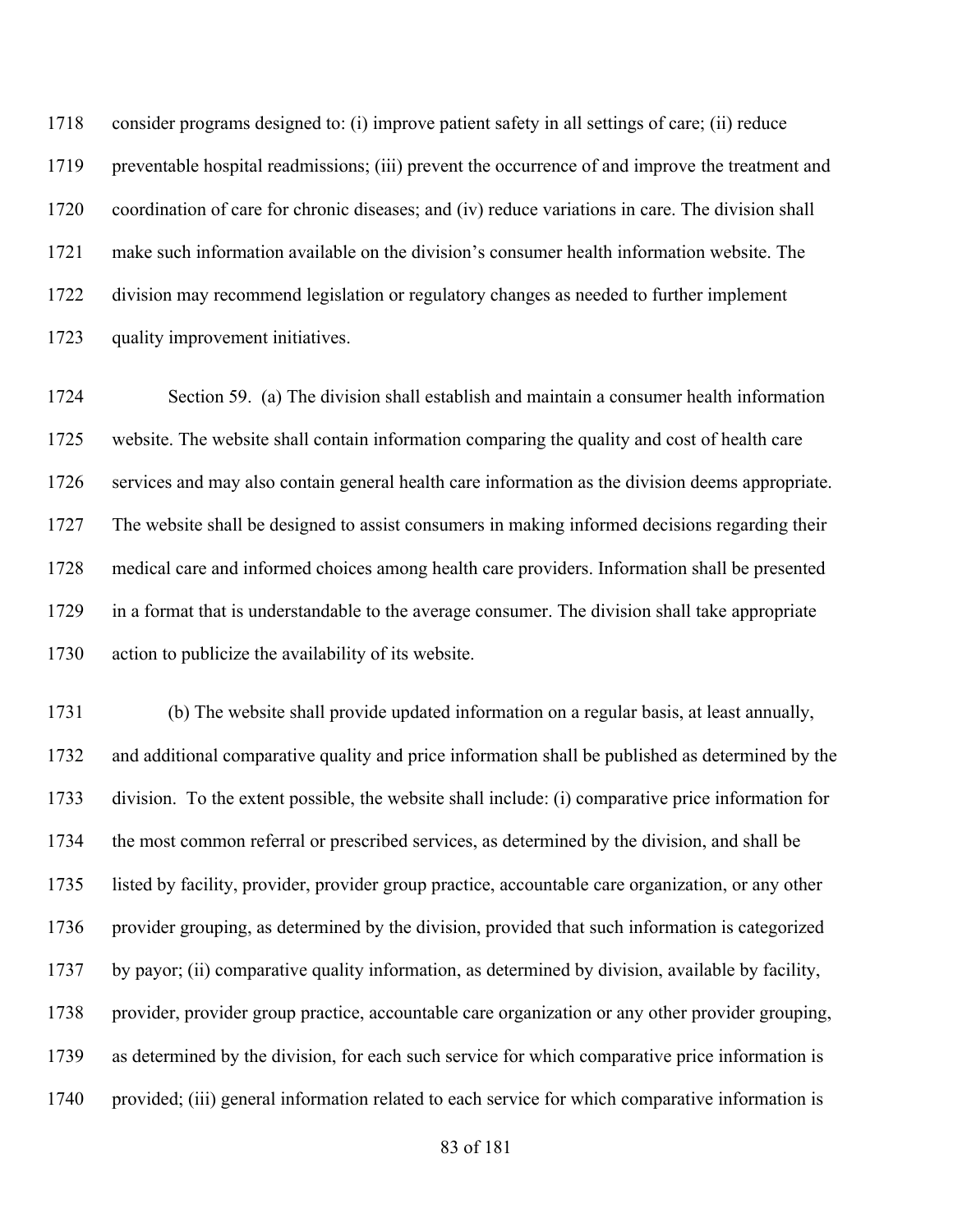provided; (iv) comparative quality information, as determined by the division, available by facility, provider, provider group practice or accountable care organization that is not service- specific, including information related to patient safety and satisfaction; (v) data concerning healthcare-associated infections and serious reportable events reported under section 51H of chapter 111; (vi) definitions of common health insurance and medical terms including, but not 1746 limited to those determined under sections  $2715(g)(2)$  and (3) of the Public Service Act, so that consumers may compare health coverage and understand the terms of their coverage,; (vii) a list of health care provider types, including but not limited to primary care physicians, nurse practitioners and physician assistants, and what types of services they are authorized to perform 1750 in the commonwealth under state and federal scope of practice laws; (viii) factors consumers should consider when choosing an insurance product or provider group, including, but not limited to provider network, premium, cost-sharing, covered services, and tiering; ix) decision aids for patients to facilitate conversations with their health care providers on key health decisions; and (x) descriptions of standard quality measures, as determined by the division. (c) The division shall develop and adopt, on an annual basis, a reporting plan specifying the quality and cost measures to be included on the consumer health information website and the security measures used to maintain confidentiality and preserve the integrity of the data. In developing the reporting plan, the division, to the extent possible, shall collaborate with other organizations or state or federal agencies that develop, collect and publicly report health care

 quality and cost measures and the division shall give priority to those measures that are already available in the public domain. As part of the reporting plan, the division shall determine for each service the comparative information to be included on the consumer health information website.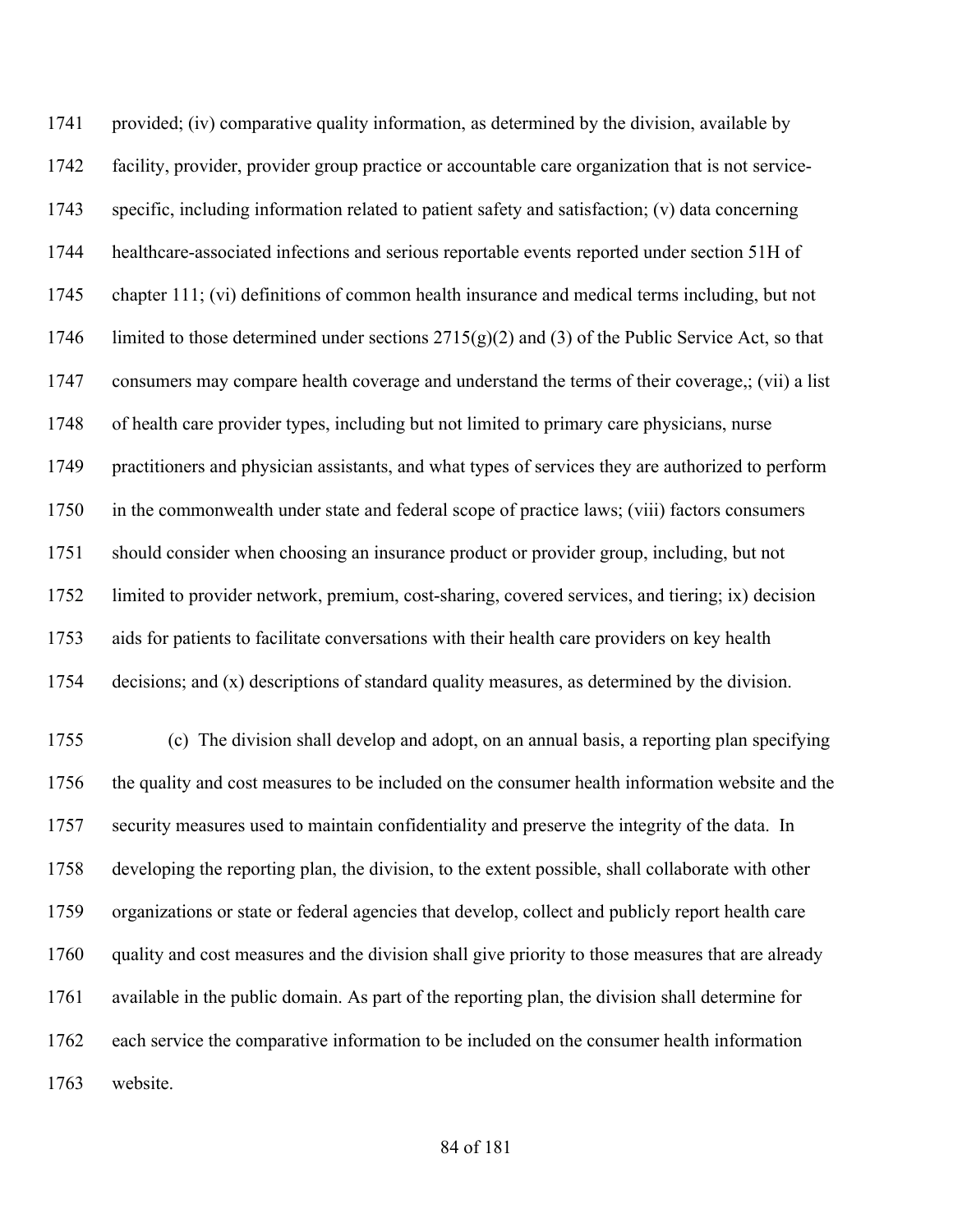Section 60. There shall be a task force consisting of 13 members with expertise in behavioral health treatment, service delivery, integration of behavioral health with primary care, and behavioral health reimbursement systems. Members shall include one representative from each of the following organizations representing mental health professionals and clinical, hospital and consumer advocacy groups: Massachusetts Psychiatric Society, Massachusetts Psychological Association, National Association of Social Workers- Massachusetts Chapter, Massachusetts Mental Health Counselors Association, Nurses United for Responsible Services, Massachusetts Association for Registered Nurses, Massachusetts Association of Behavioral Health Systems, Association for Behavioral Healthcare, Mental Health Legal Advisors Committee, National Alliance for the Mentally Ill, Children's Mental Health Campaign, Home Care Alliance of Massachusetts and one member chosen by the governor . The task force shall report to the division its findings and recommendations relative to (a) the most effective and appropriate approach to including behavioral health services in the array of services provided by ACOs, including transition planning for providers and maintaining continuity of care; (b) how current prevailing reimbursement methods and covered behavioral health benefits may need to be modified to achieve more cost effective, integrated and high quality behavioral health outcomes including attention to interoperative electronic health records; (c) the extent to which and how payment for behavioral health services should be included under alternative payment methodologies established or regulated under this act including how mental health parity and patient choice of providers and services could be achieved and the design and use of medical necessity criteria and protocols; (d) how best to educate all providers to recognize behavioral health conditions and make appropriate decisions regarding referral to behavioral health services; and (e) the unique privacy factors required for the integration of behavioral health information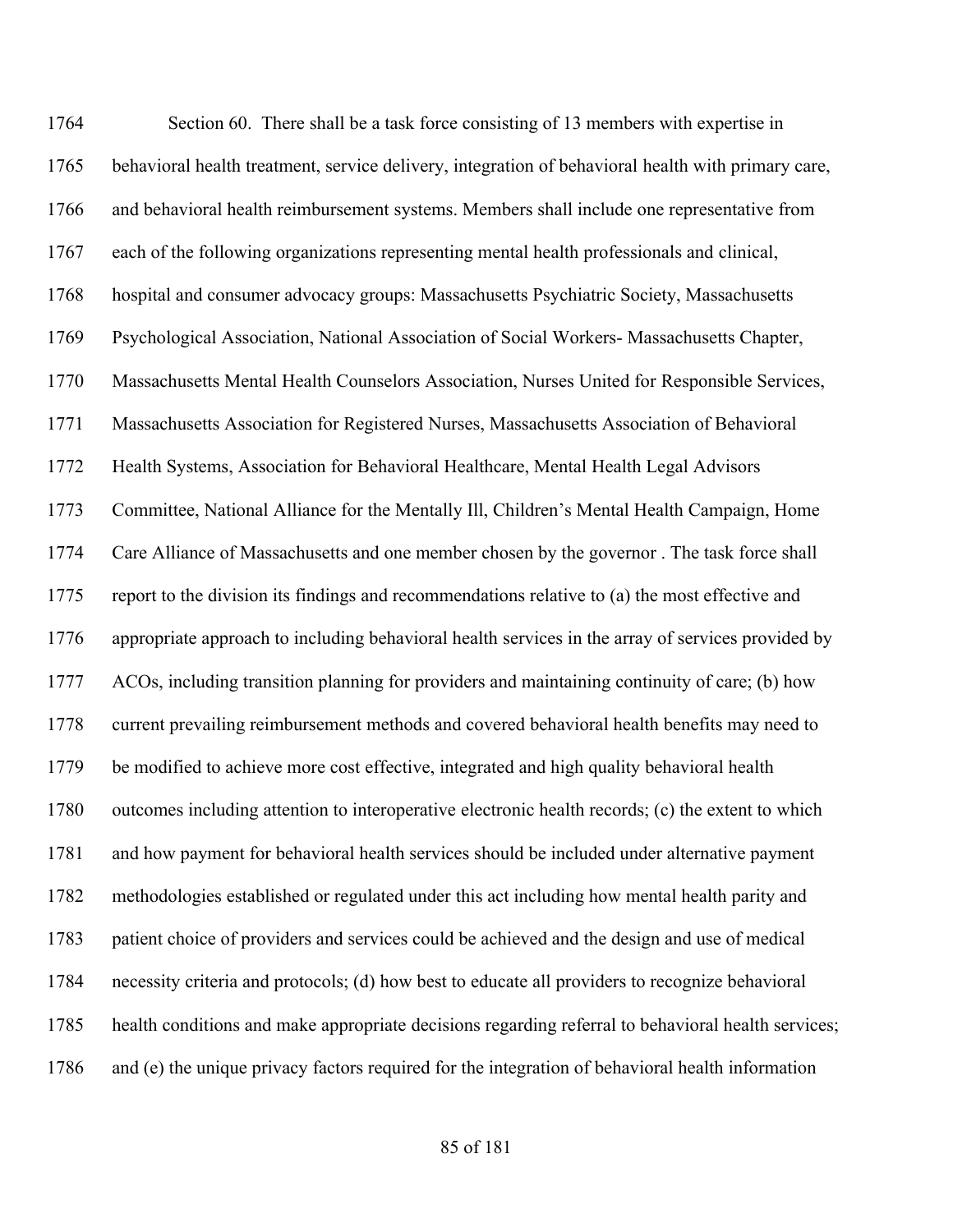into interoperative electronic health records. The first meeting shall be convened within 60 days after passage of this act. The task force shall submit its report findings and recommendations to 1789 the division no later than February 1, 2013.

 Section 61. (a) There shall be in the division a health care workforce center to improve access to health care services. The center and the commissioner of labor and workforce development, shall: (i) coordinate the department's health care workforce activities with other state agencies and public and private entities involved in health care workforce training, recruitment and retention; (ii) monitor trends in access to primary care providers, nurse practitioners practicing as primary care providers, and other physician and nursing providers, through activities including: (1) review of existing data and collection of new data as needed to assess the capacity of the health care workforce to serve patients, including patient access and regional disparities in access to physicians or nurses and to examine physician and nursing satisfaction; (2) review existing laws, regulations, policies, contracting or reimbursement practices, and other factors that influence recruitment and retention of physicians and nurses; (3) making projections on the ability of the workforce to meet the needs of patients over time; (4) identifying strategies currently being employed to address workforce needs, shortages, recruitment and retention; (5) studying the capacity of public and private medical and nursing schools in the commonwealth to expand the supply of primary care physicians and nurse practitioners practicing as primary care providers; (iii) establish criteria to identify underserved areas in the commonwealth for administering the loan repayment program established under section 63 and for determining statewide target areas for health care provider placement based on 1808 the level of access; and (iv) address health care workforce shortages through the following activities, including: (1) coordinating state and federal loan repayment and incentive programs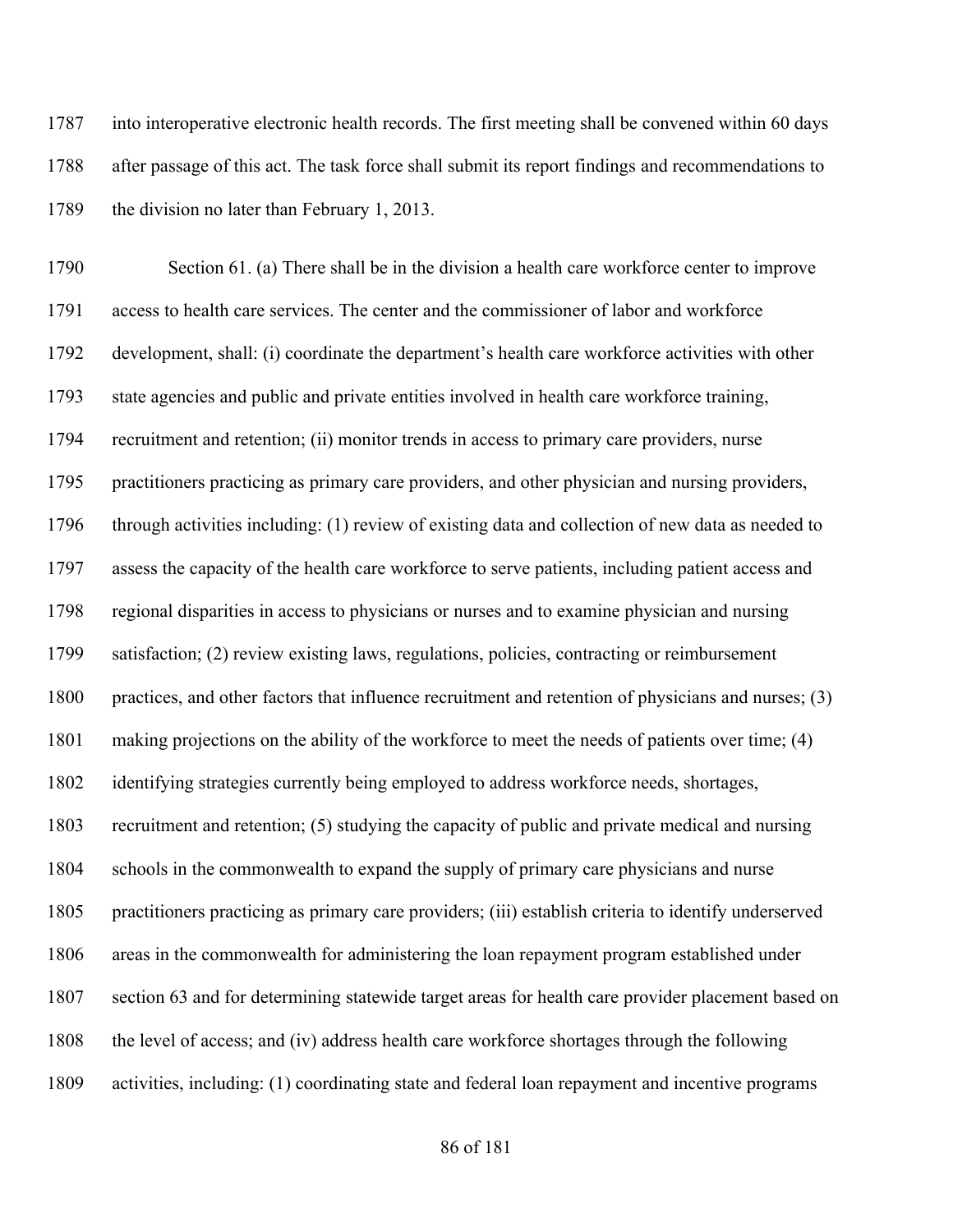for health care providers; (2) providing assistance and support to communities, physician groups, community health centers and community hospitals in developing cost-effective and comprehensive recruitment initiatives; (3) maximizing all sources of public and private funds for recruitment initiatives; (4) designing pilot programs and make regulatory and legislative proposals to address workforce needs, shortages, recruitment and retention; (5) making short- term and long-term programmatic and policy recommendations to improve workforce performance, address identified workforce shortages and recruit and retain physicians and nurses; and (6) administering the health care workforce trust fund as established under section 2CCCC of chapter 29.

 (b) The center shall maintain ongoing communication and coordination the health disparities council, established by section 16O of chapter 6A.

 (c) The center shall annually submit a report, not later than March 1, to the governor, the health disparities council established by section 16O of chapter 6A; and the general court, by filing the report with the clerk of the house of representatives, the clerk of the senate, the joint committee on labor and workforce development, the joint committee on health care financing, and the joint committee on public health. The report shall include: (i) data on patient access and regional disparities in access to physicians, by specialty and sub-specialty, and nurses; (ii) data on factors influencing recruitment and retention of physicians and nurses; (iii) short and long- term projections of physician and nurse supply and demand; (iv) strategies being employed by the council or other entities to address workforce needs, shortages, recruitment and retention; (v) recommendations for designing, implementing and improving programs or policies to address workforce needs, shortages, recruitment and retention; and (vi) proposals for statutory or regulatory changes to address workforce needs, shortages, recruitment and retention.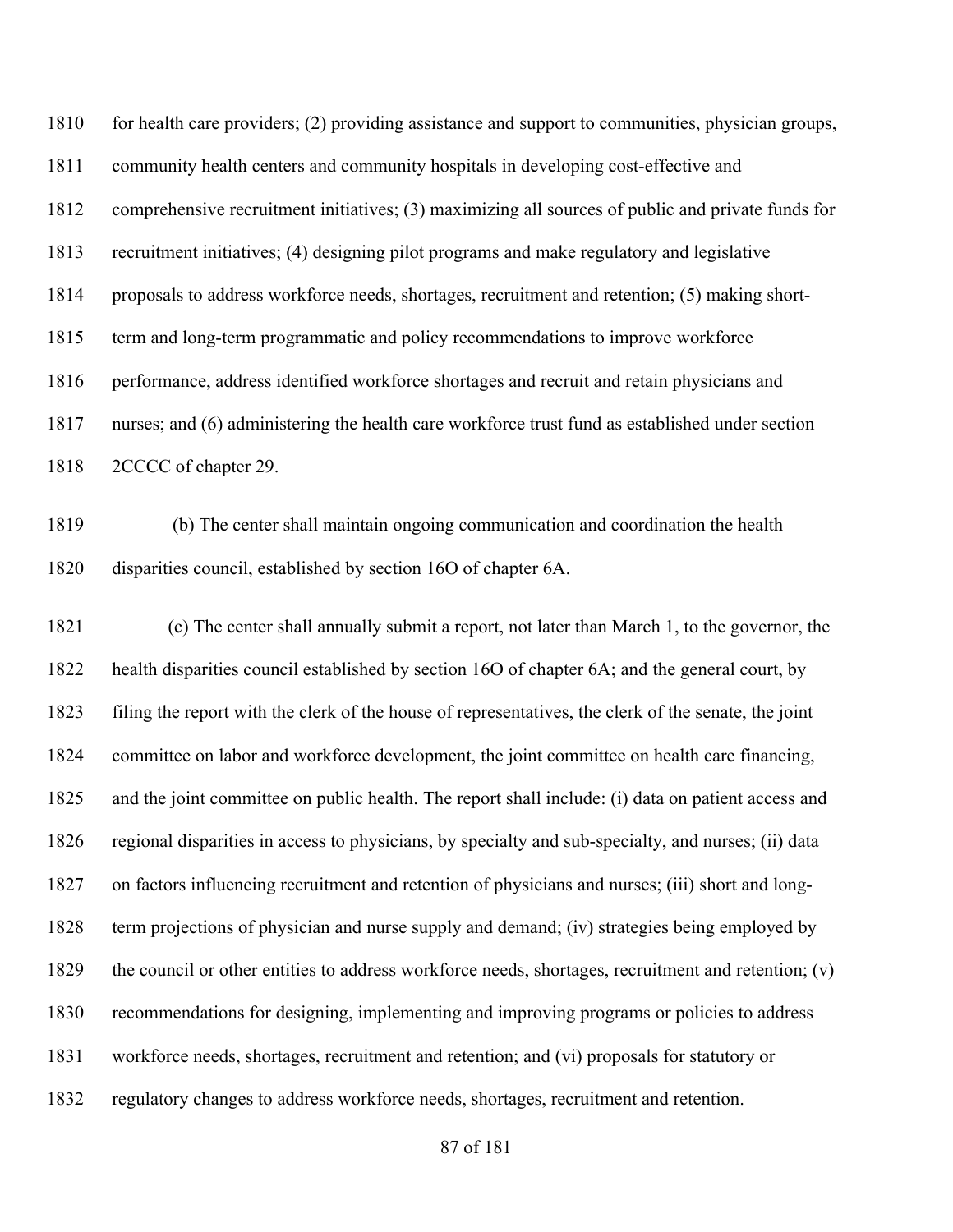Section 62. (a) There shall be a health care workforce loan repayment program, administered by the health care workforce center established by section 61. The program shall provide repayment assistance for medical school loans to participants who: (i) are graduates of medical or nursing schools; (ii) specialize in family health or medicine, internal medicine, pediatrics, psychiatry, or obstetrics/gynecology; (iii) demonstrate competency in health information technology at least equivalent to federal meaningful use standards as set forth in 45 C.F.R. Part 170, including use of electronic medical records, computerized physician order entry and e-prescribing; and (iv) meet other eligibility criteria, including service requirements, established by the board. Each recipient shall be required to enter into a contract with the commonwealth which shall obligate the recipient to perform a term of service of no less than 2 years in medically underserved areas as determined by the center.

 (b) The center shall promulgate regulations for the administration and enforcement of this section which shall include penalties and repayment procedures if a participant fails to comply with the service contract.

 The center shall establish criteria to identify medically underserved areas within the commonwealth. These criteria shall consist of quantifiable measures, which may include the availability of primary care medical services within reasonable traveling distance, poverty levels, and disparities in health care access or health outcomes.

 Section 63. (a) As used in this section, "primary care provider", shall mean a health care professional qualified to provide general medical care for common health care problems who (1) supervises, coordinates, prescribes, or otherwise provides or proposes health care services; (2)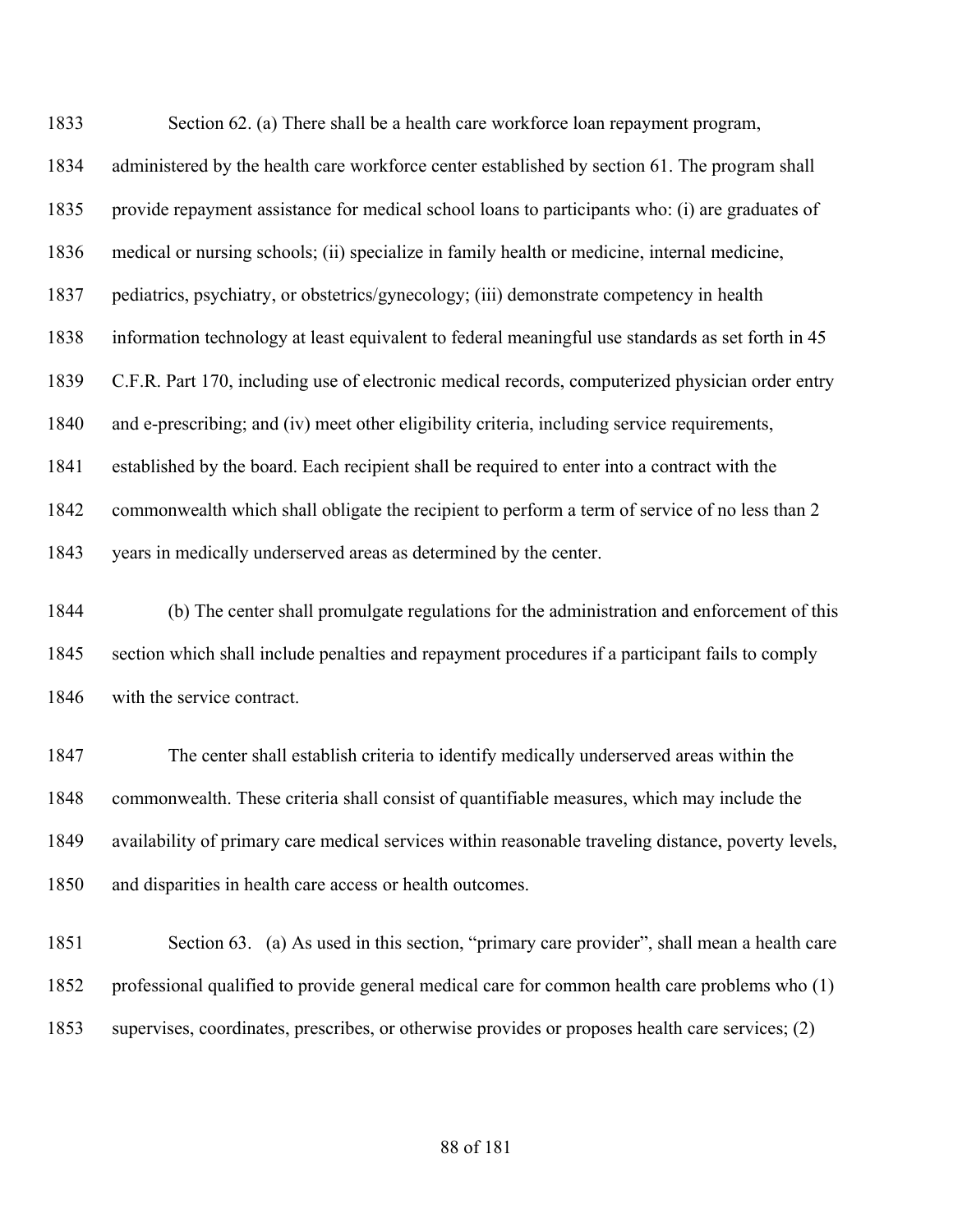initiates referrals for specialist care; and (3) maintains continuity of care within the scope of practice.

 (b) Pursuant to regulations to be promulgated by the division, there shall be established a primary care residency grant program for the purpose of financing the training of primary care providers at teaching community health centers. Eligible applicants shall include teaching community health centers accredited through affiliations with a Commonwealth funded medical school or licensed as part of a teaching hospital with a residency program in primary care or family medicine and teaching health centers that are the independently accredited sponsoring organization for the residency program and whose residents are employed by the health center.

 To receive funding, an applicant shall a) include a review of recent graduates of the community health center's residency program, including information regarding what type of practice said graduates are involved in two years following graduation from the residency program; and b) achieve a threshold of at least 50 percent for the percentage of graduates 1867 practicing primary care within two years after graduation. Graduates practicing a) more than 50 percent inpatient care or b) more than 50 percent specialty care as listed in the American Medical Association Masterfile shall not qualify as graduates practicing primary care.

 Awardees of the primary care residency grant program shall maintain their teaching accreditation as either an independent teaching community health center or as a teaching community health center accredited through affiliation with a Commonwealth funded medical school or licensed as part of a teaching hospital.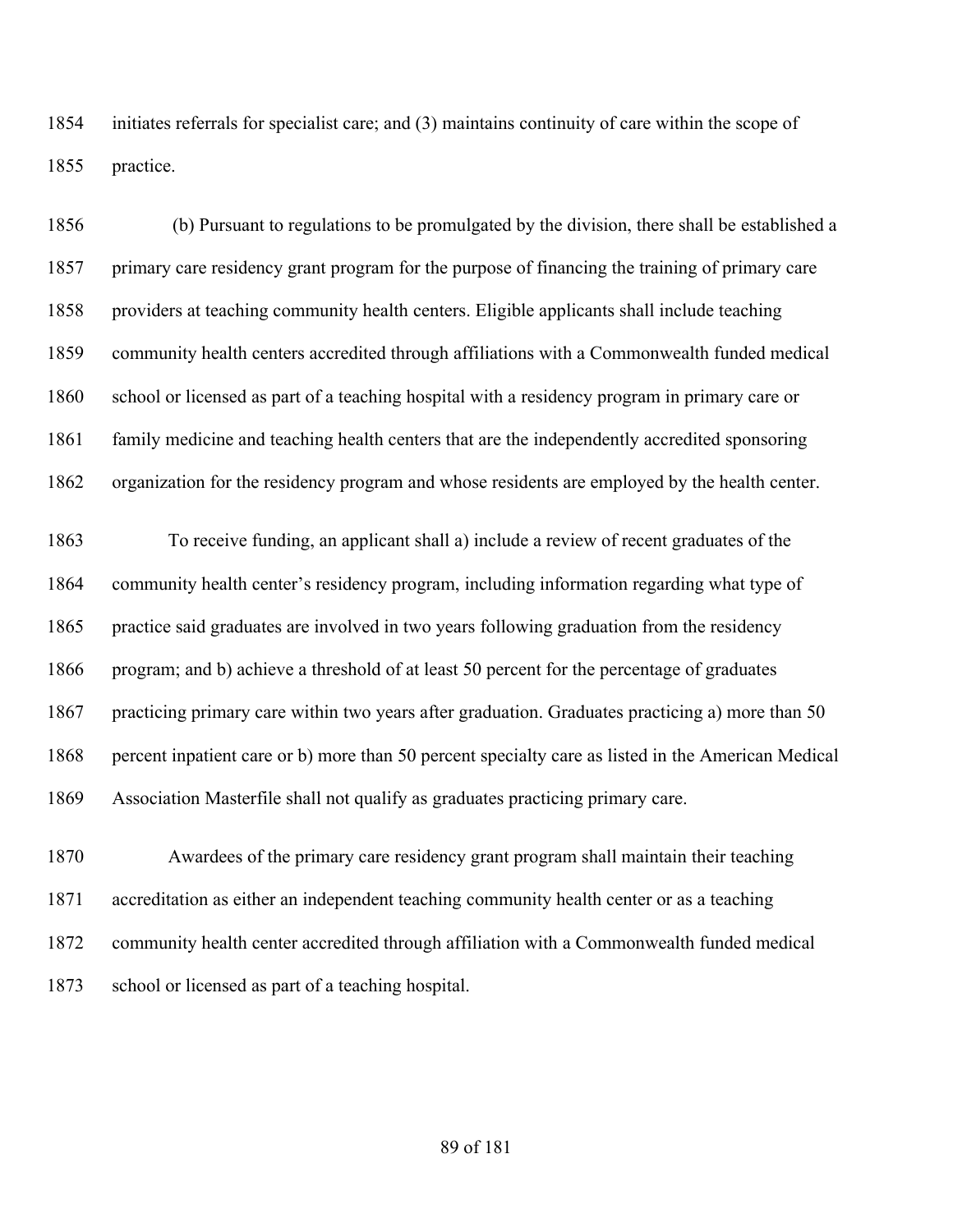The division shall determine via regulation grant amounts per full-time resident. Funds for such grants shall come from the health care workforce trust fund established under section 2CCCC of chapter 29.

 Section 64. Pursuant to regulations to be promulgated by the division, there shall be established a primary care workforce development and loan forgiveness grant program at community health centers, for the purpose of enhancing recruitment and retention of primary care physicians and other clinicians at community health centers throughout the commonwealth. Such grant program shall be administered by the Massachusetts League of Community Health Centers in consultation with the director of the health care workforce center and relevant member agencies. Funds shall be matched by other public and private funds. The League shall work with 1884 said director and said agencies to maximize all sources of public and private funds.

 Section 65. (a) There is hereby established within the division an office of patient protection. The office shall:—

 (1) have the authority to administer and enforce the standards and procedures established by sections 13, 14, 15 and 16 of chapter 176O. The division shall promulgate such regulations to enforce this section. Such regulations shall protect the confidentiality of any information about a carrier or utilization review organization, as defined in said chapter 176O, which, in the opinion of the office, and in consultation with the division of insurance, is proprietary in nature. The regulations authorized by this section shall be consistent with, and not duplicate or overlap with, regulations promulgated by the bureau of managed care established in the division of insurance pursuant to said chapter 176O;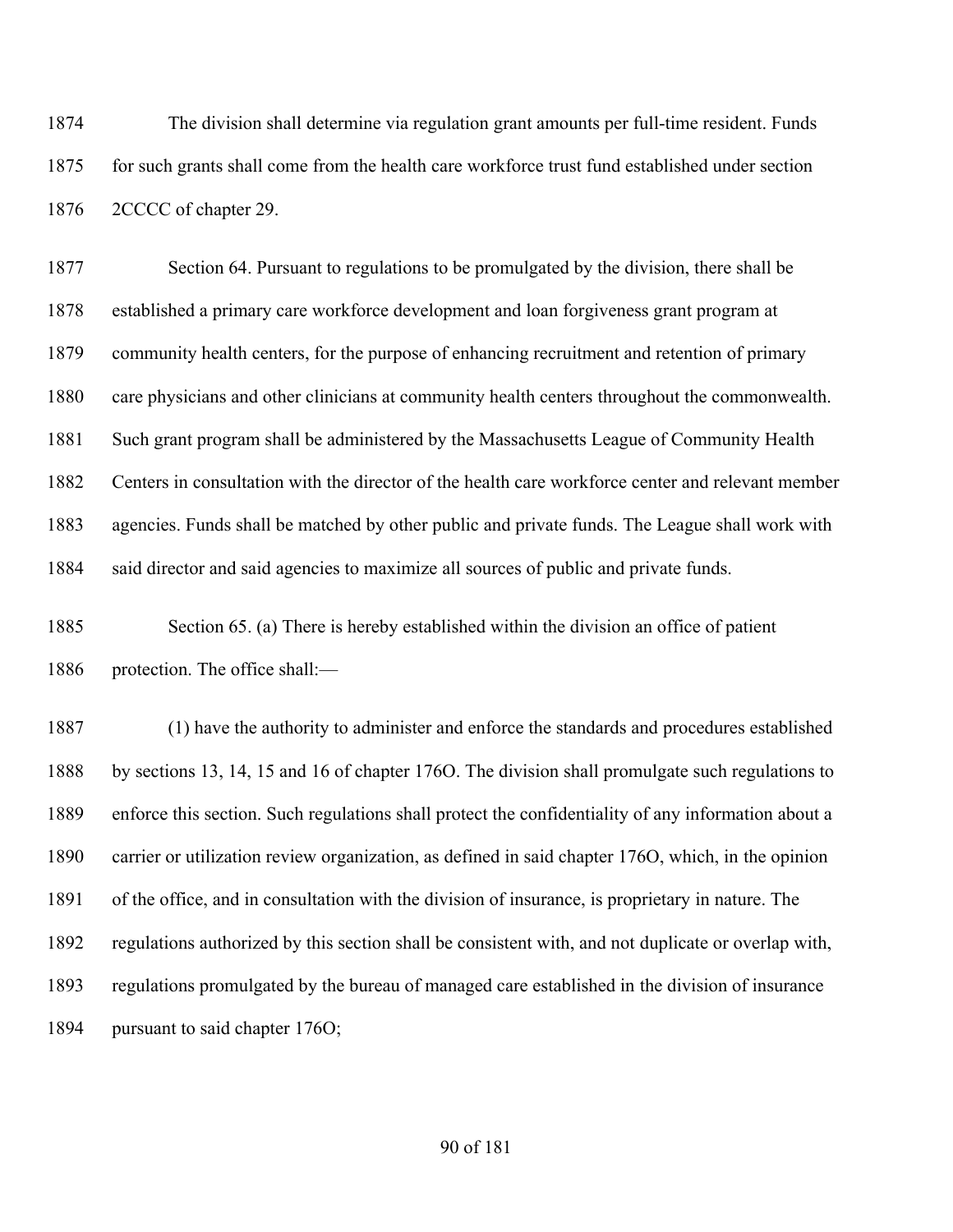(2) make managed care information collected by the office readily accessible to consumers on the division of health care cost and quality website. The information shall, at a minimum, include (i) the health plan report card developed pursuant to section 24 of chapter 118G, (ii) a chart, prepared by the office, comparing the information obtained on premium revenue expended for health care services as provided pursuant to subsection (3) of paragraph (b) of section 7 of chapter 176O, for the most recent year for which information is available, and (iii) data collected pursuant to paragraph (c);

 (3) assist consumers with questions or concerns relating to managed care, including but not limited to exercising the grievance and appeals rights established by sections 13 and 14 of said chapter 176O;

 (4) monitor quality-related health insurance plan information relating to managed care practices;

 (5) regulate the establishment and functions of review panels established by section 14 of chapter 176O;

 (6) periodically advise the division, the commissioner of insurance, the managed care oversight board established by section 16D of chapter 6A, the joint committee on health care financing and the joint committee on financial services on actions, including legislation, which may improve the quality of managed care health insurance plans; and

 (7) administer and grant enrollment waivers under paragraph (4) of subsection (a) of section 4 of chapter 176J; provided, however, that the office of patient protection may grant a waiver to an eligible individual who certifies, under penalty of perjury, that such individual did not intentionally forego enrollment into coverage for which the individual is eligible and that is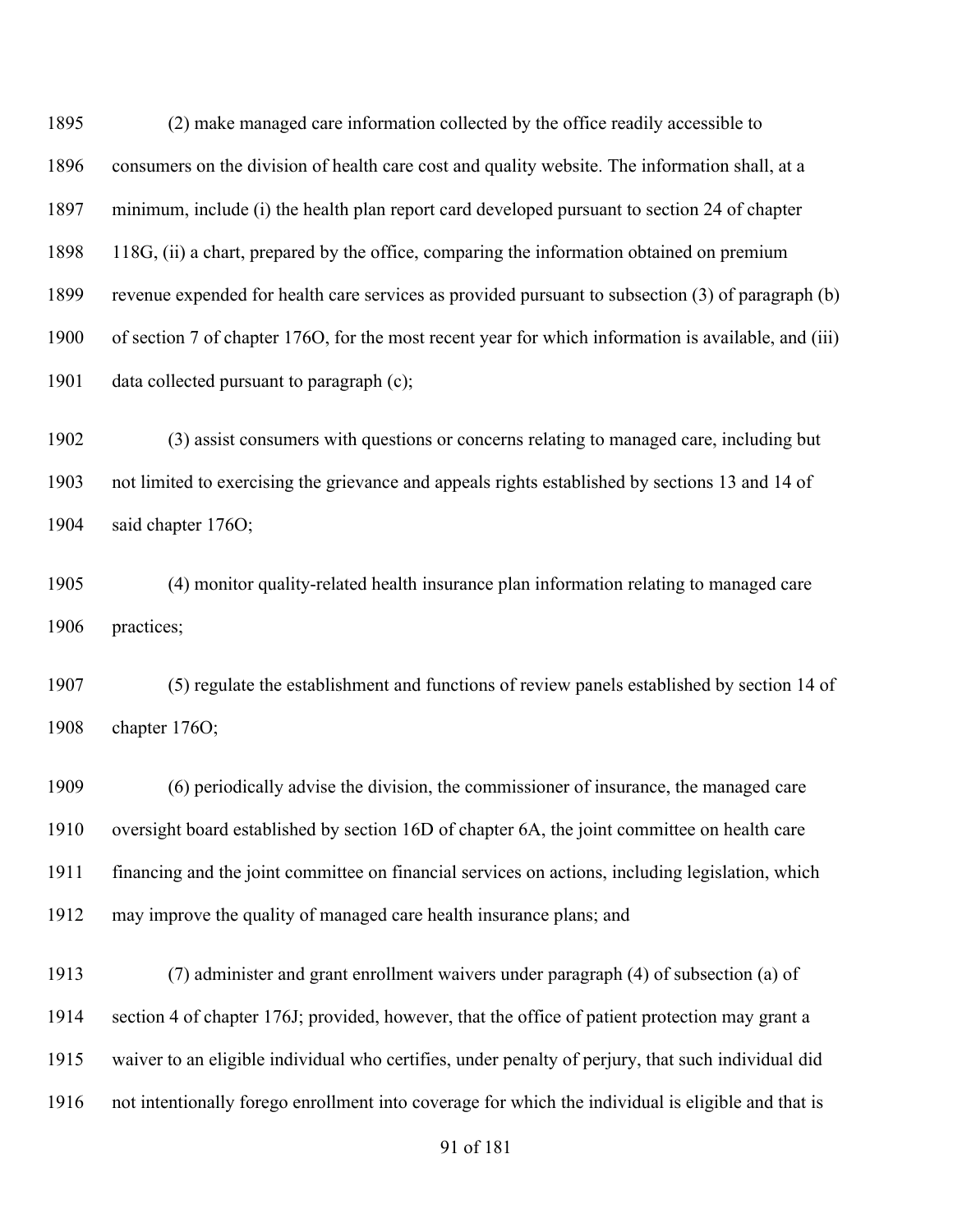at least actuarially equivalent to minimum creditable coverage; provided further, that the office shall establish by regulation standards and procedures for enrollment waivers.

 (8) establish by regulation procedures and rules relating to appeals by consumers aggrieved by restrictions on patient choice, denials of services or quality of care resulting from any final action of an accountable care organizations, and to conduct hearings and issue rulings on appeals brought by ACO consumers that are not otherwise properly heard through the consumer's payer or provider.

1924 (b) The commissioner of insurance shall establish an external review system for the review of grievances submitted by or on behalf of insureds of carriers pursuant to section 14 of chapter 176O. The division shall establish an external review process for the review of grievances submitted by or on behalf of ACO patients and shall specify the maximum amount of time for the completion of a determination and review after a grievance is submitted. The division shall establish expedited review procedures applicable to emergency situations, as defined by regulation promulgated by the division.

1931 (c) Each entity that compiles the health plan employer data and information set, so- called, for the National Committee on Quality Assurance, or collects other information deemed by the entity as similar or equivalent thereto, shall, upon submitting said data and information sent to the division of health care cost and quality pursuant to section 24 of chapter 118G, concurrently submit to the office of patient protection a copy thereof excluding, at the entity's option, proprietary financial data.

 Section 66. (a) All expenses incurred in carrying out this chapter shall be payable solely from funds provided under the authority of this chapter and no liability or obligations shall be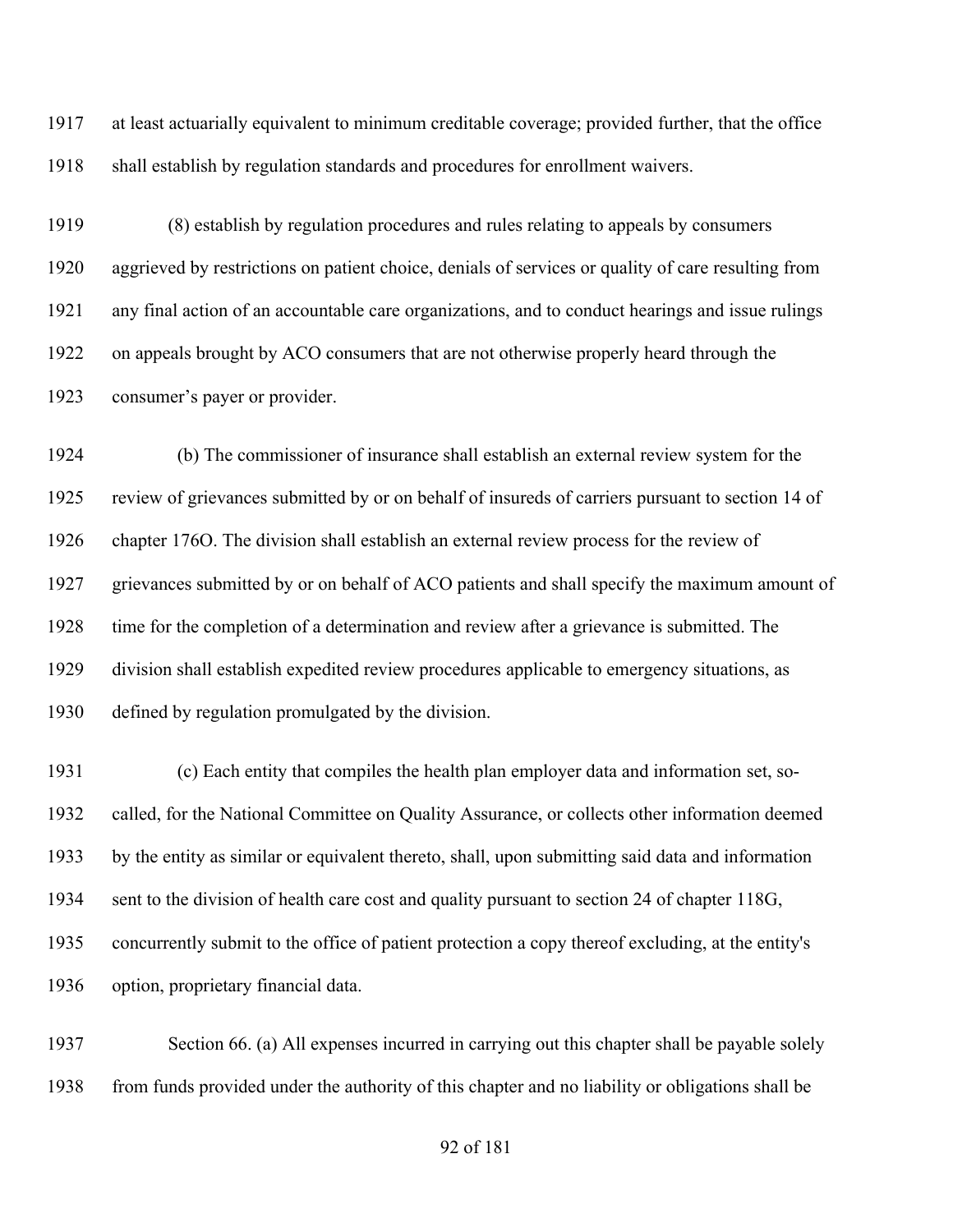incurred by the division hereunder beyond the extent to which monies shall have been provided under this chapter.

 (b) The division shall be liable on all claims made as a result of the activities, whether ministerial or discretionary, of any member, officer, or employee of the division acting as such, except for willful dishonesty or intentional violation of the law, in the same manner and to the same extent as a private person under like circumstances; provided, however, that the division shall not be liable to levy or execution on any real or personal property to satisfy judgment, for interest prior to judgment, for punitive damages or for any amount in excess of \$100,000.

 (c) No person shall be liable to the commonwealth, to the division or to any other person as a result of his activities, whether ministerial or discretionary, as a member, officer or employee of the division except for willful dishonesty or intentional violation of the law; provided, however, that such person shall provide reasonable cooperation to the division in the defense of any claim. Failure of such person to provide reasonable cooperation shall cause him to be jointly liable with the division, to the extent that such failure prejudiced the defense of the action.

 (d) The division may indemnify or reimburse any person, or his personal representative, for losses or expenses, including legal fees and costs, arising from any claim, action, proceeding, award, compromise, settlement or judgment resulting from such person's activities, whether ministerial or discretionary, as a member, officer or employee of the division; provided that the defense of settlement thereof shall have been made by counsel approved by the division. The division may procure insurance for itself and for its members, officers and employees against liabilities, losses and expenses which may be incurred by virtue of this section or otherwise.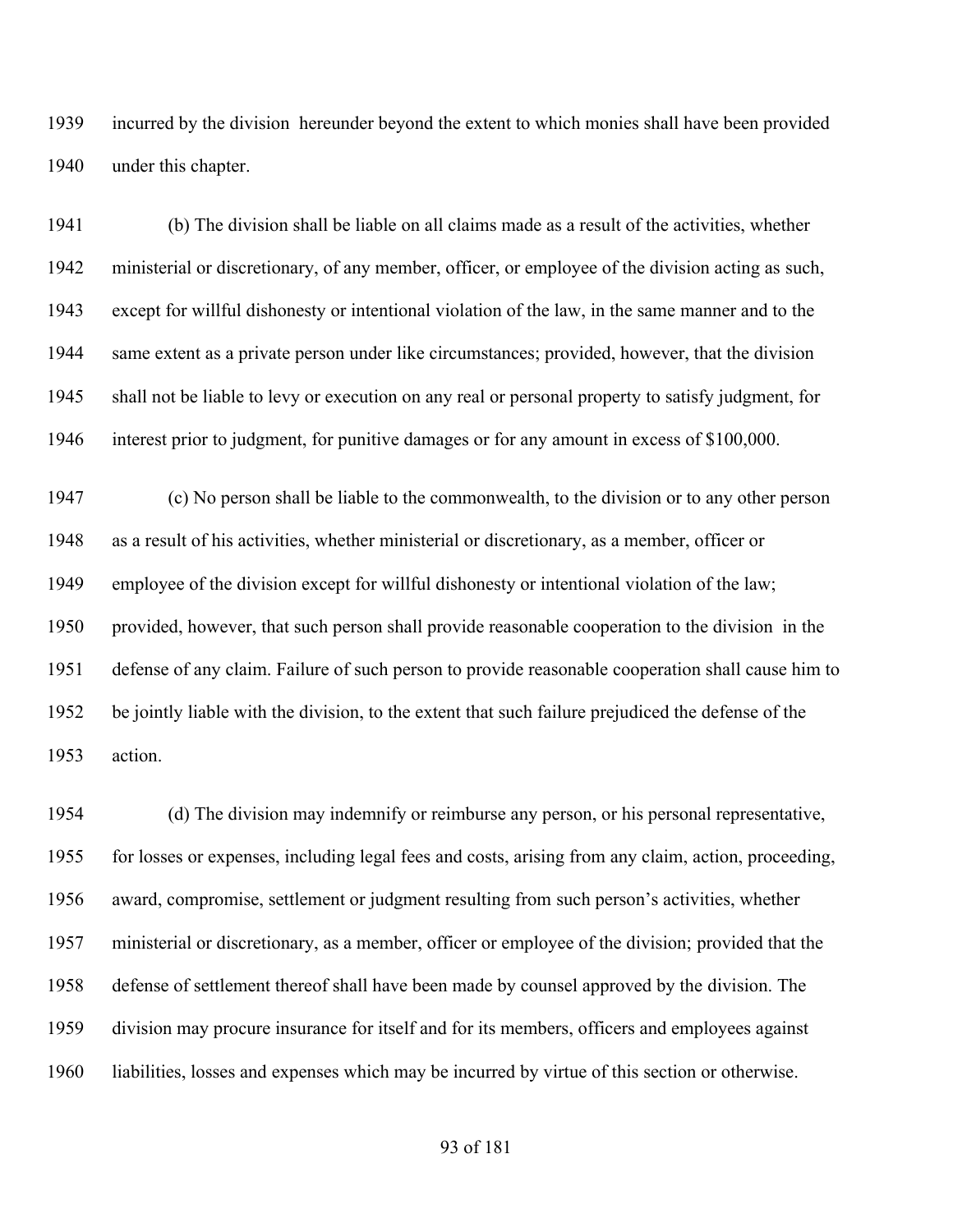(e) No civil action hereunder shall be brought more than 3 years after the date upon which the cause thereof accrued.

 (f) Upon dissolution, liquidation or other termination of the division, all rights and properties of the division shall pass to and be vested in the commonwealth, subject to the rights of lien holders and other creditors. In addition, any net earnings of the division, beyond that necessary for retirement of any indebtedness or to implement the public purpose or purposes or program of the commonwealth, shall not inure to the benefit of any person other than the commonwealth.

 Section 67. The division shall keep an accurate account of all its activities and of all its receipts and expenditures and shall annually make a report thereof as of the end of its fiscal year to its board, to the governor, to the general court, and to the state auditor, such reports to be in a 1972 form prescribed by the board, with the written approval of the auditor. The auditor may investigate the affairs of the division, may severally examine the properties and records of the division, and may prescribe methods of accounting and the rendering of periodic reports in relation to projects undertaken by the division. The division shall be subject to biennial audit by 1976 the state auditor.

 Section 68. The division shall develop the uniform reporting of a standard set of health care quality measures for each health care provider facility, medical group, or provider group in the commonwealth hereinafter referred to as the "Standard Quality Measure Set."

 The division shall convene a statewide advisory committee which shall recommend to the division a Standard Quality Measure Set. The statewide advisory committee shall consist of the executive director of the division or designee, who shall serve as the chair; the executive director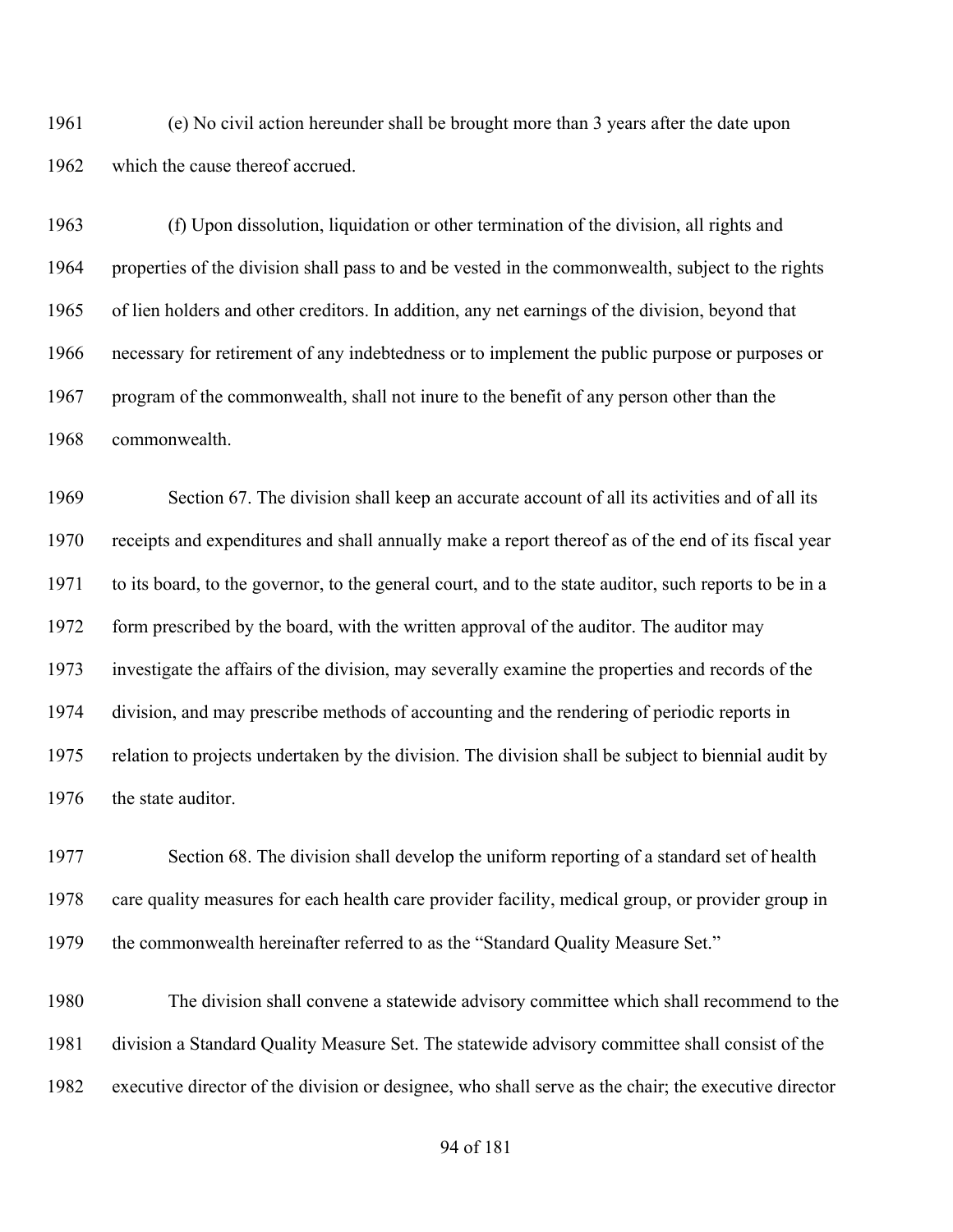of the group insurance commission or designee, the Medicaid director designee; and 6 representatives of organizations to be appointed by the governor including at least 1 representative from an acute care hospital or hospital association, 1 representative from a provider group or medical association or provider association, 1 representative from a medical group, 1 representative from a private health plan or health plan association, 1 representative 1988 from an employer association and 1 representative from a health care consumer group.

 In developing its recommendation of the Standard Quality Measure Set, the advisory committee shall, after consulting with state and national organizations that monitor and develop quality and safety measures, select from existing quality measures and shall not select quality measures that are still in development or develop its own quality measures. The committee shall annually recommend to the division any updates to the Standard Quality Measure Set by November 1. For its recommendation beginning in 2012, the committee may solicit for consideration and recommend other nationally recognized quality measures not yet developed or in use as of November 1, 2010, including recommendations from medical or provider specialty groups as to appropriate quality measures for that group's specialty. At a minimum, the Standard Quality Measure Set shall consist of the following quality measures: (i) the Centers for Medicare and Medicaid Services hospital process measures for acute myocardial infarction, congestive heart failure, pneumonia and surgical infection prevention; (ii) the Hospital Consumer Assessment of Healthcare Providers and Systems survey; (iii) the Healthcare Effectiveness Data and Information Set reported as individual measures and as a weighted aggregate of the individual measures by medical or provider group; and (iv) the Ambulatory Care Experiences Survey.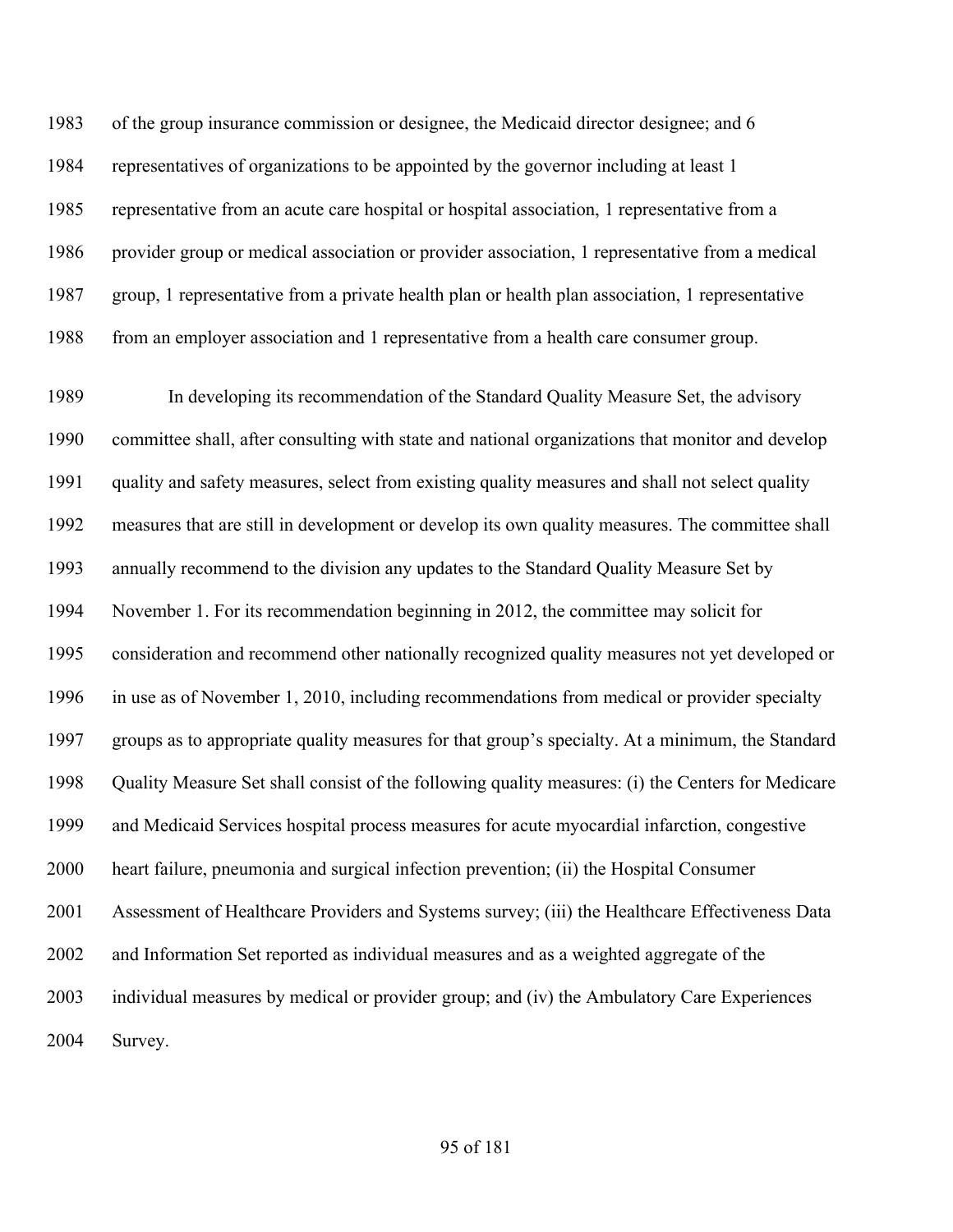The division shall require all payers to limit their collection and utilization of health care quality measures from providers to the standard quality measure set, as developed by the division under this section.

 Section 69. (a) Acute hospitals, as defined in section 34, ambulatory surgical centers, as defined in 34, accountable care organizations, as defined in section 1, and physician organizations, as defined in section 53H of chapter 111, shall pay for the estimated expenses of 2011 the division and health safety net office. The amount to be paid for such expenses shall be equal to the net amount, as defined in subsection (g). Acute hospitals, ambulatory surgical centers, accountable care organizations and physician organizations shall assess an administrative 2014 surcharge on all payments subject to administrative surcharge as defined in subsection  $(g)$ . The administrative surcharge shall be distinct from any other amount paid by an administrative 2016 surcharge payer, as defined in subsection  $(g)$ , for the services of an acute hospital, ambulatory surgical center, accountable care organization or physician organization and shall be in addition 2018 to the surcharge imposed under section 38. The administrative surcharge amount shall equal the product of (i) the administrative surcharge percentage and (ii) amounts paid for these services by an administrative surcharge payer. The division shall calculate the administrative surcharge percentage by dividing the net amount, as defined in this section, by the projected annual aggregate payments subject to the administrative surcharge, excluding projected annual aggregate payments based on payments made by managed care organizations. The division shall subsequently adjust the administrative surcharge percentage for any variation in the net amount. The division shall determine the administrative surcharge percentage before the start of each fiscal year and may recalculate the surcharge percentage before April 1 of each fiscal year if the office projects that the initial administrative surcharge percentage established the previous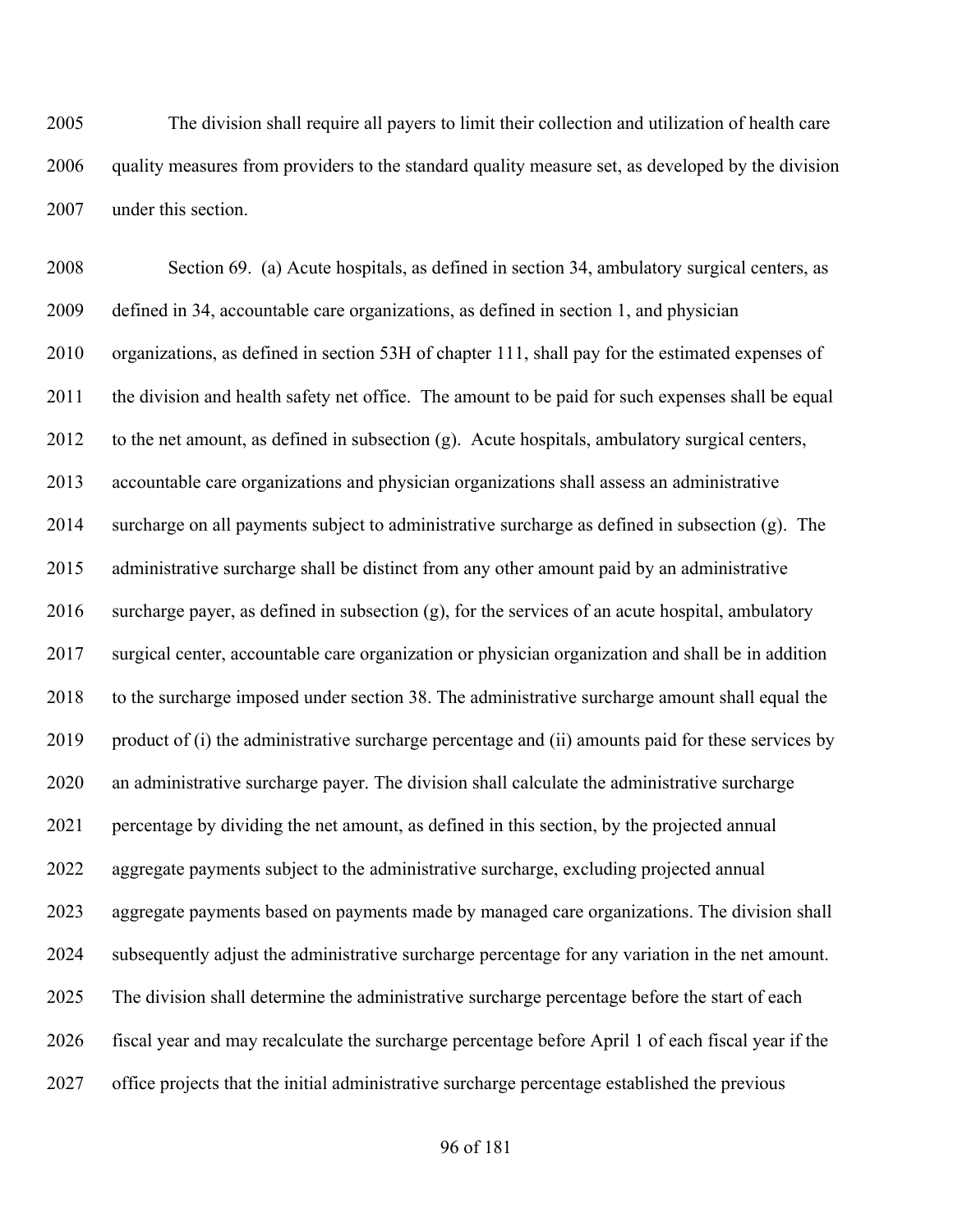October will produce less or more than the net amount in administrative surcharge payments, excluding payments made by managed care organizations, as defined in section 34. Before each succeeding October 1, the division shall recalculate the administrative surcharge percentage incorporating any adjustments from earlier years. In each calculation or recalculation of the administrative surcharge percentage, the division shall use the best data available as determined by the division and may consider the effect on projected administrative surcharge payments of any modified or waived enforcement pursuant to subsection (e). The division shall incorporate all adjustments, including, but not limited to, updates or corrections or final settlement amounts, by prospective adjustment rather than by retrospective payments or assessments. In the event of late payment by an administrative surcharge payer, the treasurer shall advance the amount of due and unpaid funds to the division prior to the receipt of such monies in anticipation of such revenues up to the amount authorized in the then current budget attributable to the administrative surcharge, and the division shall reimburse the treasurer for such advances upon receipt of such revenues. The provisions of this paragraph shall not apply to any state institution or to any acute hospital which is operated by a city or town.

 (b) Each acute hospital, ambulatory surgical center, accountable care organization and physician organization shall bill an administrative surcharge payer an amount equal to the administrative surcharge described in this section as a separate and identifiable amount distinct from any amount paid by an administrative surcharge payer for acute hospital, ambulatory surgical center, ACO or physician organization services, and as a separate and identifiable amount distinct from any surcharge paid under section 38. Each administrative surcharge payer shall pay the administrative surcharge amount to the division. Each administrative surcharge payer shall make a preliminary payment to the division on October first of each year in an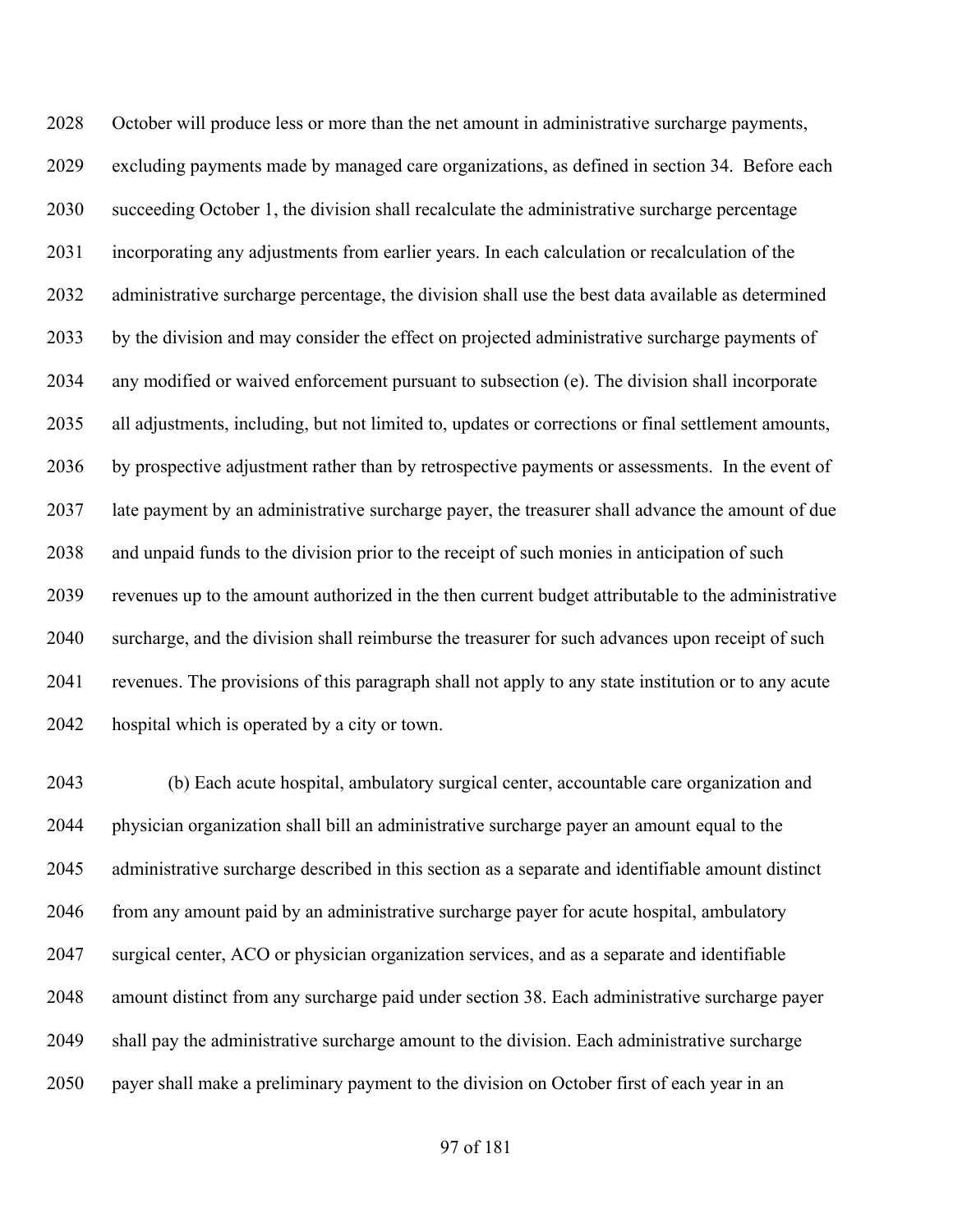amount equal to one-half of the previous year's administrative surcharge amount. Thereafter, each administrative surcharge payer shall pay, within 30 days of the date of notice from the division, the balance of the total administrative surcharge amount for the current year Upon the written request of an administrative surcharge payer, the division may implement another billing or collection method for the surcharge payer; provided, however, that the division has received all information that it requests which is necessary to implement such billing or collection method; and provided further, that the division shall specify by regulation the criteria for reviewing and approving such requests and the elements of such alternative method or methods.

 (c) The division shall specify by regulation appropriate mechanisms that provide for determination and payment of an administrative surcharge payer's liability, including requirements for data to be submitted by administrative surcharge payers, ambulatory surgical center, acute hospitals, ACOs and physician organizations.

 (d) An administrative surcharge payer's liability to the commonwealth shall in the case of a transfer of ownership be assumed by the successor in interest to the administrative surcharge payer.

 (e) The division shall establish by regulation an appropriate mechanism for enforcing an administrative surcharge payer's liability to the division if an administrative surcharge payer does not make a scheduled payment to the fund; provided, however, that the division may, for the purpose of administrative simplicity, establish threshold liability amounts below which enforcement may be modified or waived. Such enforcement mechanism may include assessment of interest on the unpaid liability at a rate not to exceed an annual percentage rate of 18 per cent and late fees or penalties at a rate not to exceed 5 per cent per month. Such enforcement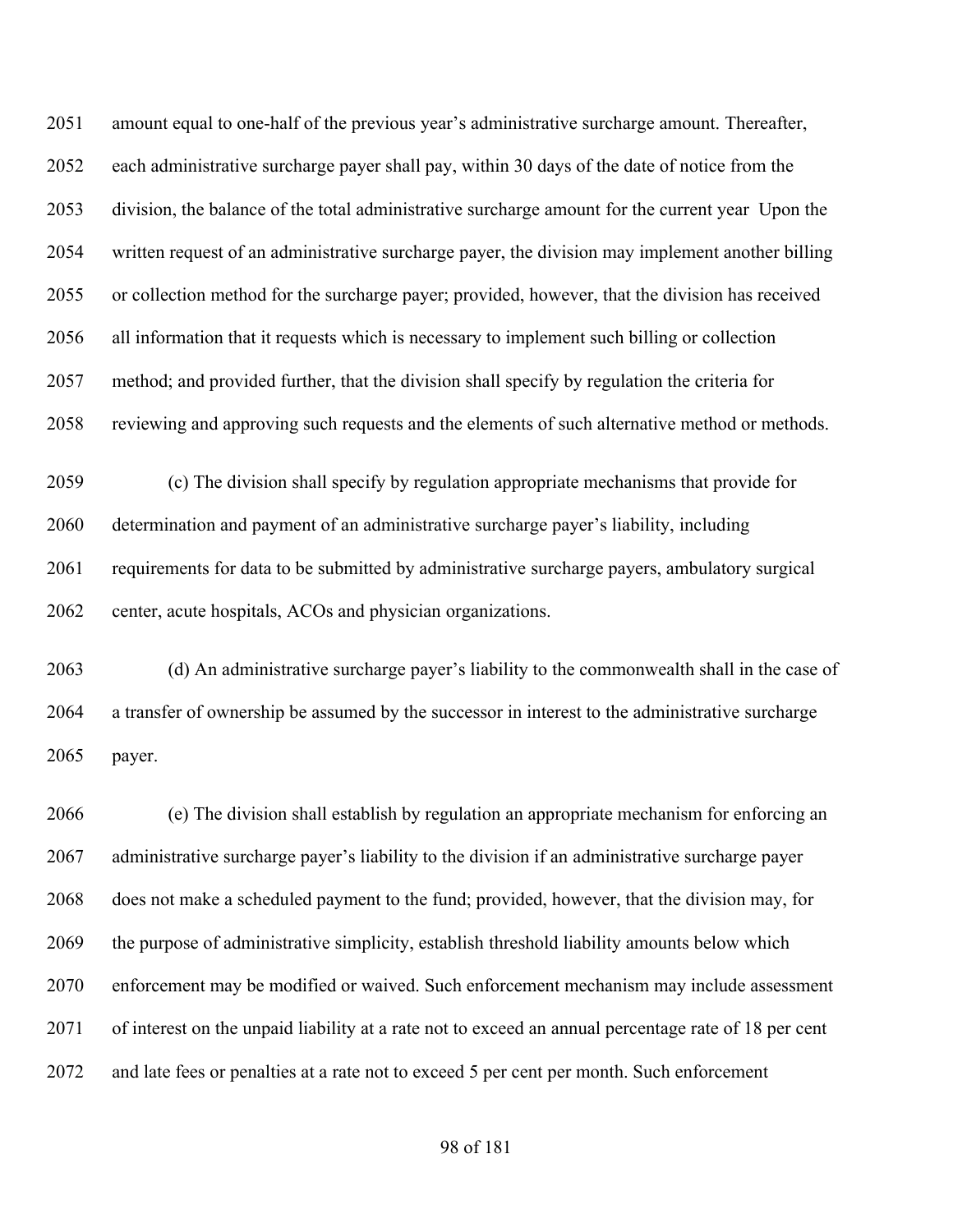mechanism may also include notification to the office of Medicaid requiring an offset of payments on the claims of the administrative surcharge payer, any entity under common ownership or any successor in interest to the administrative surcharge payer, from the office of Medicaid in the amount of payment owed to the commonwealth including any interest and penalties, and to transfer the withheld funds to the commonwealth. If the office of Medicaid offsets claims payments as ordered by the division, the office of Medicaid shall be considered not to be in breach of contract or any other obligation for payment of non-contracted services, and an administrative surcharge payer whose payment is offset under an order of the division shall serve all Title XIX recipients under the contract then in effect with the executive office of health and human services. In no event shall the division direct the office of Medicaid to offset claims unless the administrative surcharge payer has maintained an outstanding liability to the fund for a period longer than 45 days and has received proper notice that the division intends to initiate enforcement actions under regulations promulgated by the division.

 (f) If an administrative surcharge payer, ambulatory surgical center, acute hospital, accountable care organization or physician organization fails to file any data, statistics or schedules or other information required under subsection (c) or by any regulation promulgated by the division in connection with the administrative surcharge, the division shall provide written notice to the administrative surcharge payer, ambulatory surgical center, acute hospital, accountable care organization or physician organization, as the case may be. If an administrative surcharge payer, ambulatory surgical center, acute hospital, accountable care organization or physician organization fails to provide required information within 14 days after the receipt of written notice, or falsifies the same, he shall be subject to a civil penalty of not more than \$5,000 for each day on which the violation occurs or continues, which penalty may be assessed in an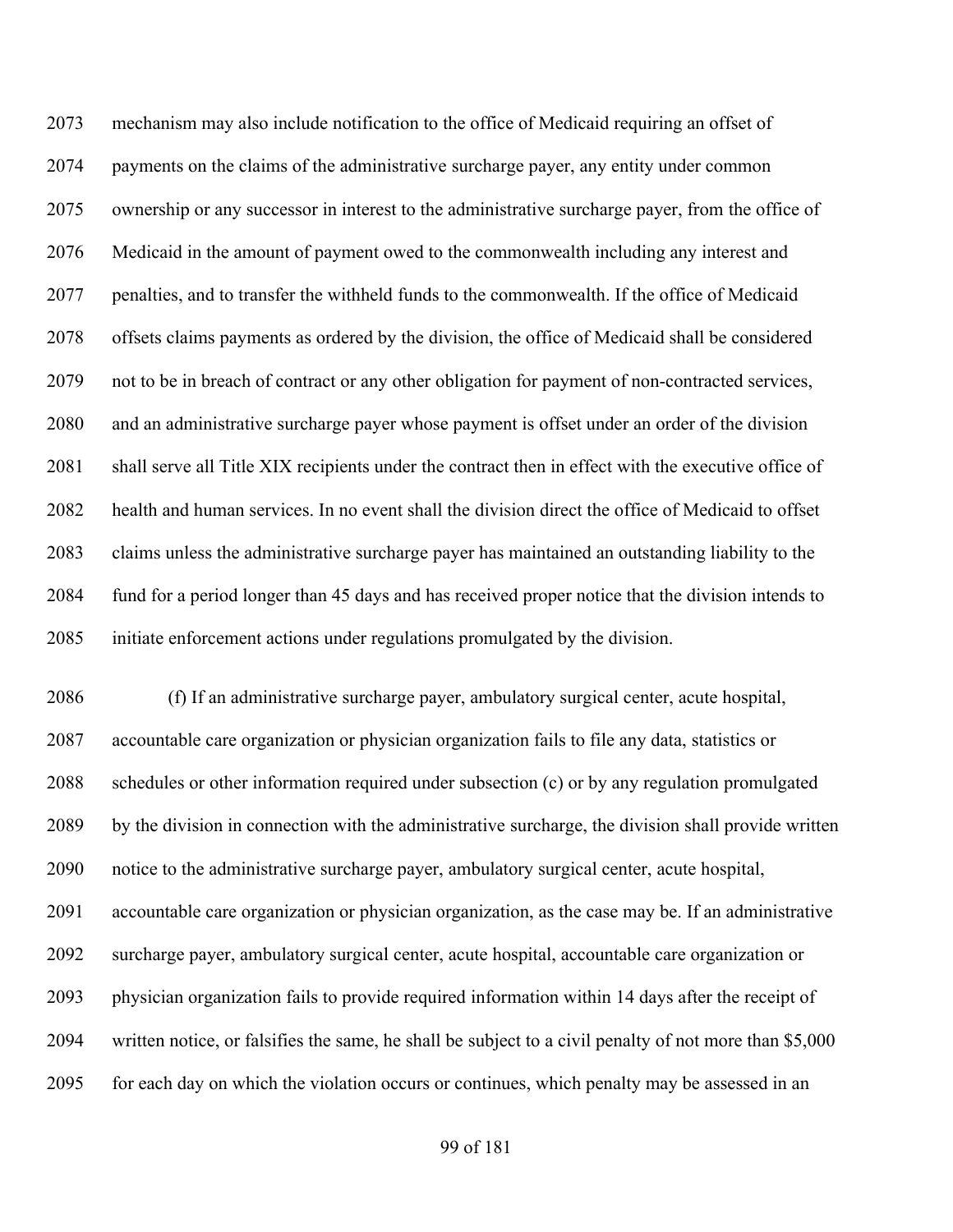action brought on behalf of the commonwealth in any court of competent jurisdiction. The attorney general shall bring any appropriate action, including injunctive relief, necessary for the enforcement of this chapter.

 (g) As used in this section, the following words the following words shall, unless the context clearly requires otherwise, have the following meanings:-

 "Administrative surcharge payer", an individual or entity that pays for or arranges for the purchase of health care services provided by acute hospitals, ambulatory surgical centers, accountable care organizations or physician organizations, as defined in this chapter; provided, however, that the term "administrative surcharge payer" shall include a managed care organization; and provided further, that "administrative surcharge payer" shall not include Title XVIII and Title XIX programs and their beneficiaries or recipients, other governmental programs of public assistance and their beneficiaries or recipients and the workers' compensation program established under chapter 152.

 "Net amount" shall mean the amount established for the estimated annual expenses of the division of health care cost and quality, established by section 2 and the health safety net office, established by section 35. This amount shall be equal to the amount appropriated by the general court for the expenses of the division of health care cost and quality and the health safety net office minus amounts collected from (1) filing fees, (2) fees and charges generated by the division's publication or dissemination of reports and information, (3) federal matching revenues received for these expenses or received retroactively for expenses of predecessor agencies. Estimated and actual expenses of the division and the office shall include an amount equal to the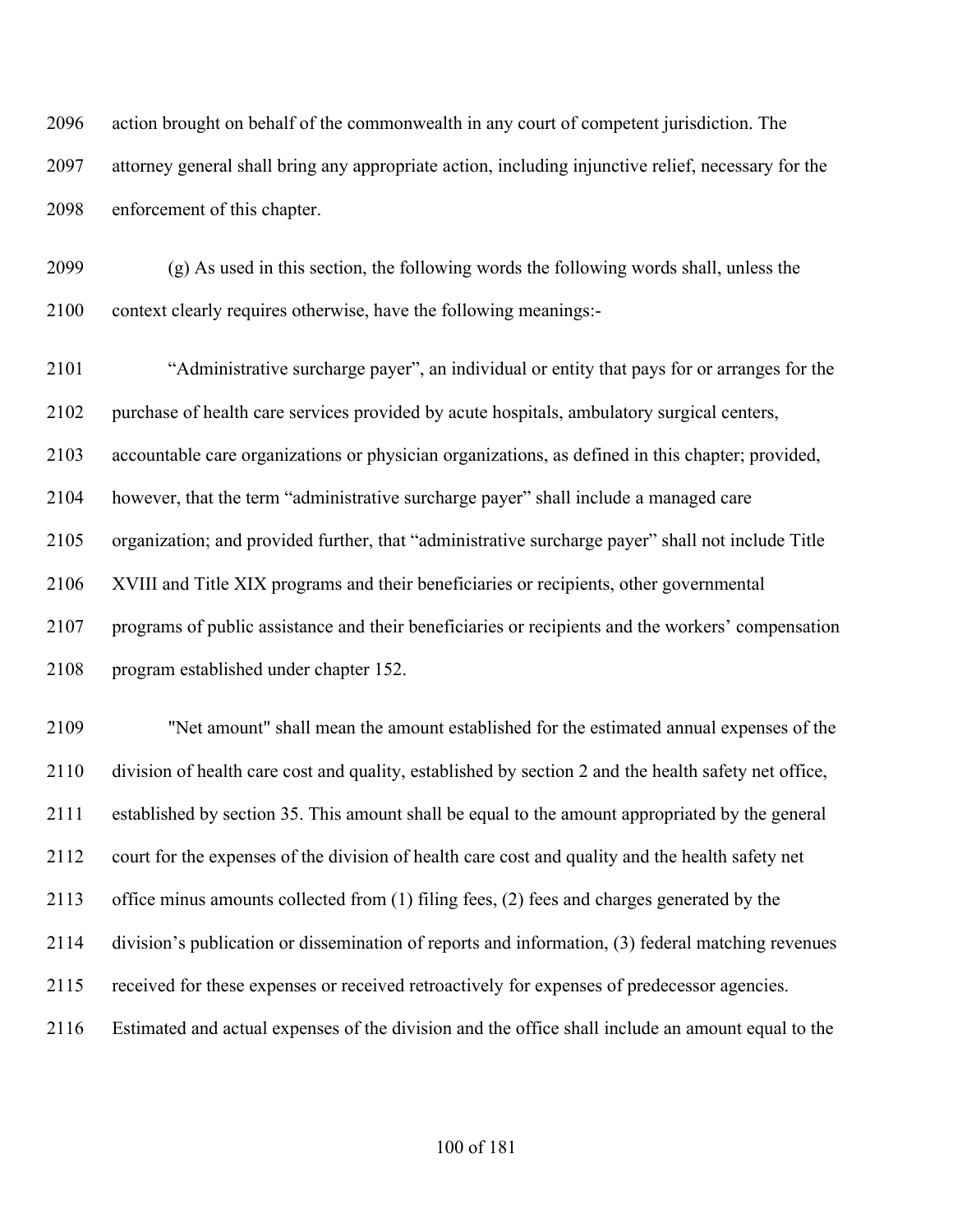cost of fringe benefits, as established by the division of administration pursuant to section 6B of chapter 29

 "Payments subject to administrative surcharge", shall mean all amounts paid, directly or indirectly, by administrative surcharge payers to acute hospitals, ambulatory surgical centers, accountable care organizations and physician organizations for health services; provided, however, that "payments subject to administrative surcharge" shall not include: (i) payments, settlements and judgments arising out of third party liability claims for bodily injury which are paid under the terms of property or casualty insurance policies; (ii) payments made on behalf of Medicaid recipients, Medicare beneficiaries or persons enrolled in policies issued under chapter 176K or similar policies issued on a group basis; provided further, that "payments subject to administrative surcharge" shall include payments made by a managed care organization on behalf of: (i) Medicaid recipients under age 65; and (ii) enrollees in the commonwealth care health insurance program; and provided further, that "payments subject to administrative surcharge" may exclude amounts established under regulations promulgated by the division for which the costs and efficiency of billing an administrative surcharge payer or enforcing collection of the surcharge from an administrative surcharge payer would not be cost effective. Section 70. Every health care provider, as defined in section 1 of chapter 118G, shall

 track and report quality information at least annually under regulations promulgated by the department. The division shall disclose quality information collected under this section and section 51H of chapter 111 to providers defined by said division.

 SECTION 48. Chapter 118H of the General Laws is hereby amended by inserting after section 6 the following section:-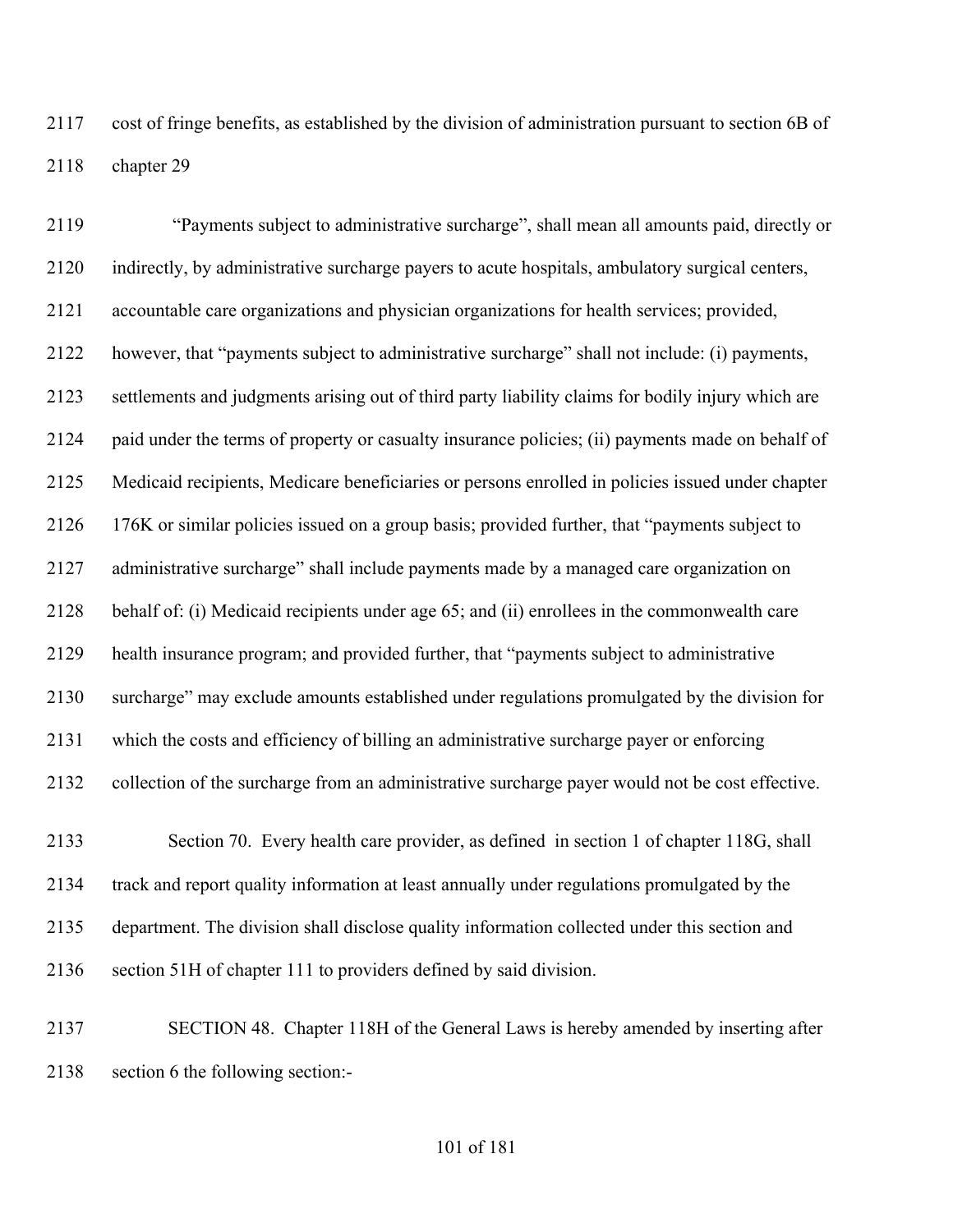Section 7. The commonwealth care health insurance program shall attribute every member to a primary care provider.

 SECTION 49. Section 25B of chapter 111, as so appearing, is hereby amended, in line 24, by striking out the figure "\$7,500,000" and inserting in place thereof the following figure:- "\$10,000,000".

 SECTION 50. Section 25B of chapter 111, as so appearing, is hereby amended, in line 35, by inserting the word "has" the following word:- "been".

 SECTION 51. Section 25B of chapter 111, as so appearing, is hereby amended, in line 43, by striking out the figure "\$25,000,000" and inserting in place thereof the following figure:- "\$10,000,000"

 SECTION 52. Section 25B of chapter 111, as so appearing, is hereby amended, in line 47 and 48, by striking out the phrase ", institution for the care of unwed mothers".

 SECTION 53. Section 25B of chapter 111, as so appearing, is hereby amended, in line 49, by striking out the phrase ", which is an infirmary maintained in a town".

 SECTION 54. Section 25B of chapter 111, as so appearing, is hereby amended, in line 54, by striking out the phrase "mentally ill or retarded" and inserting in place thereof the following:- "developmentally disabled or mentally ill".

 SECTION 55. Section 25B of chapter 111, as so appearing, is hereby amended, in line 85, by inserting after the word "basis" the following phrase:- "whether provided in a free standing ambulatory surgical center licensed as a clinic pursuant to section 51 or by a hospital.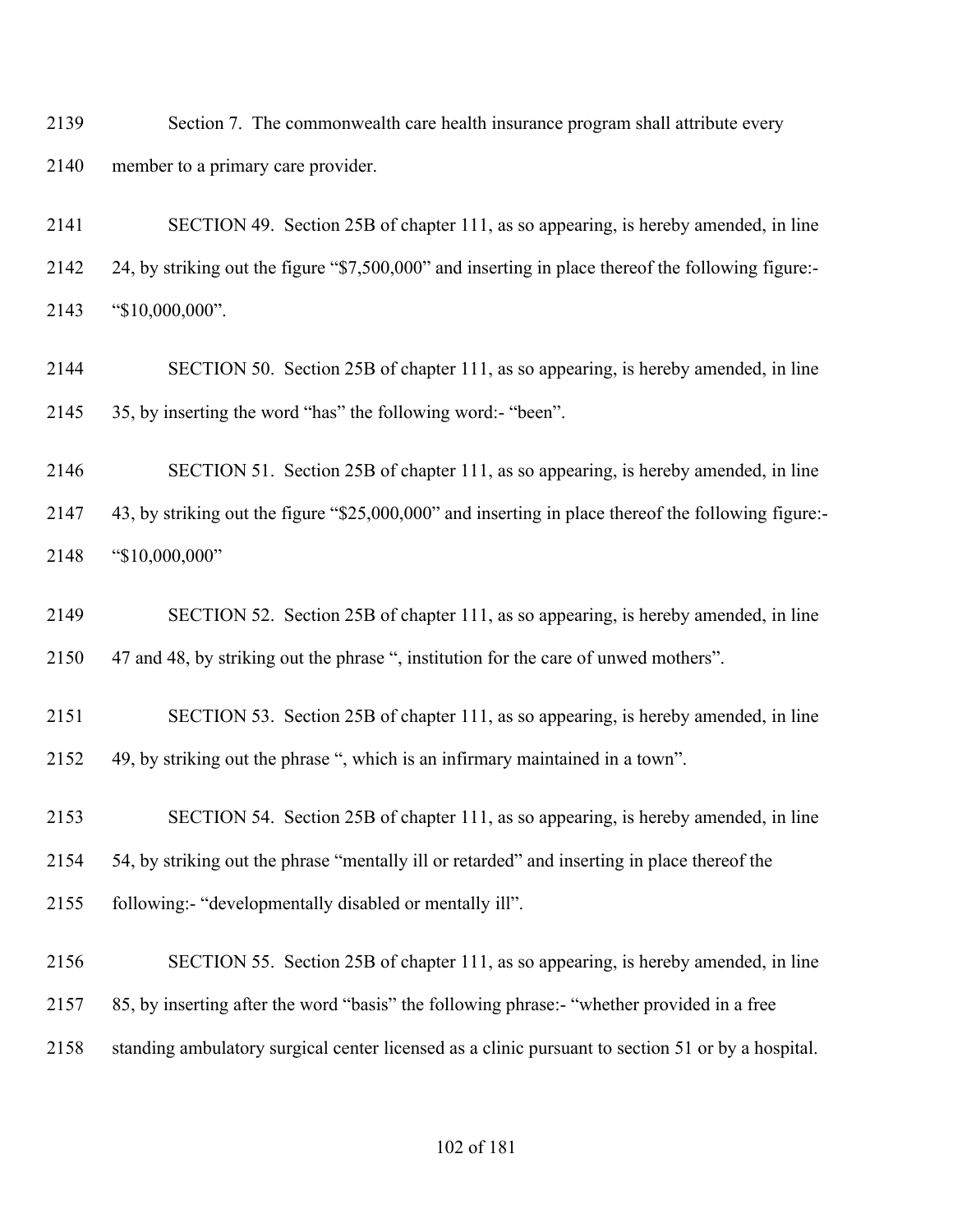| 2159 | SECTION 56. Section 25B of chapter 111 is hereby amended by striking out the                    |
|------|-------------------------------------------------------------------------------------------------|
| 2160 | definition "Innovative service" and inserting in place thereof the following definition:-       |
| 2161 | "Innovative service", a service or procedure, which for reasons of quality, access, or cost     |
| 2162 | is determined to be innovative by the department.                                               |
| 2163 | SECTION 57. Section 25B of chapter 111 is hereby amended by striking out the                    |
| 2164 | definition "New technology" and inserting in place thereof the following definition:-           |
| 2165 | "New technology", equipment such as magnetic resonance imagers, and linear                      |
| 2166 | accelerators or interventional radiology units as defined by the department, or a service, as   |
| 2167 | defined by the department, which for reasons of quality, access or cost is determined to be new |
| 2168 | technology by the department.                                                                   |
| 2169 | SECTION 58. Section 25B of chapter 111, as appearing, is hereby amended, in lines               |
| 2170 | 120-121, the words "A new technology or innovate" and inserting in place thereof the following  |
| 2171 | words:- "a new technology or innovative"                                                        |
| 2172 | SECTION 59. Section 25B of chapter 111, as appearing, is hereby amended, in line 122,           |
| 2173 | after parenthesis (b) the following new words:- "for any acute hospital, any increase in bed    |
| 2174 | capacity of more than 4 beds, (c)"                                                              |
| 2175 | SECTION 60. Section 25B of chapter 111, as so appearing, is amended by striking out,            |
| 2176 | in lines 149-154, the last sentence of the definition of "Substantial change in services" and   |
| 2177 | inserting in place thereof the following sentence:- Notwithstanding any other provisions to the |
| 2178 | contrary, the department may further define what constitutes a substantial change in service in |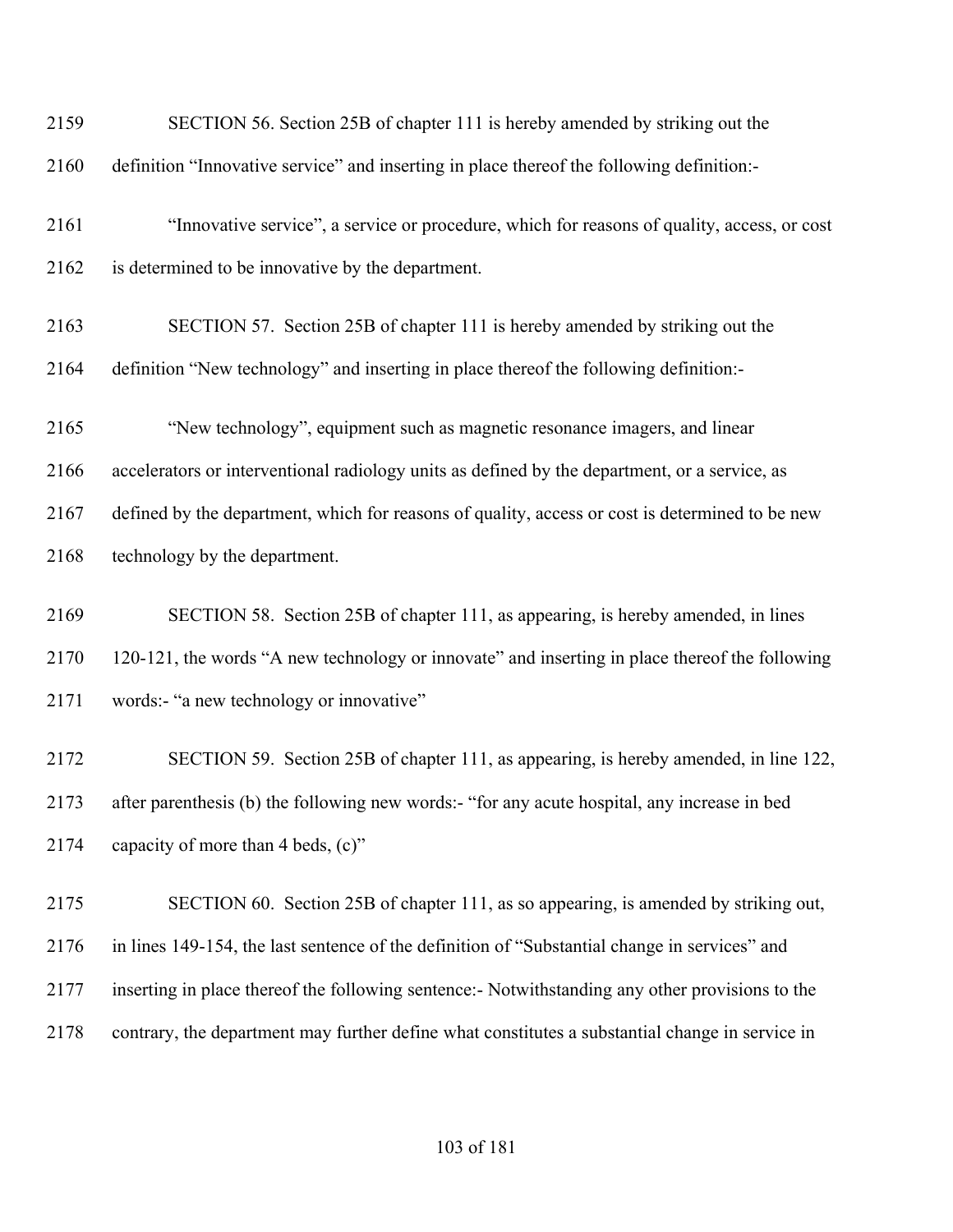regulations, including, but not limited to, any changes in its provision of ambulatory surgery services by any facility that provides ambulatory surgery.

 SECTION 61. Section 25C of chapter 111, as so appearing, is amended by striking out, in lines 4 and 5, the words "or substantially change the service of such facility" and inserting in place thereof the following words:- ", substantially change the service of such facility, or transfer ownership of a facility that requires a determination of need as a condition of initial licensure.

 SECTION 62. Section 25C of chapter 111, as so appearing, is hereby amended by 2186 striking out, in lines  $42 - 44$ , the words ", in any location other than a health care facility, as such term is defined in section twenty-five B" and inserting in place thereof the following words:- "or as determined by the department".

 SECTION 63. Section 25C of chapter 111, as so appearing, is hereby amended by striking out, in line 62, the words "magnetic resonance imaging equipment" and inserting in place thereof the following words:- "new technology"

 SECTION 64. Section 25C of chapter 111, as so appearing, is hereby further amended by striking out the fourth paragraph and inserting in place thereof the following paragraph:-"No person or agency of the commonwealth or any political subdivision thereof shall acquire for location in other than a health care facility a unit of medical, diagnostic, or therapeutic equipment, other than equipment used to provide an innovative service or which is a new technology, as such terms are defined in section 25B, with a fair market value in excess of \$150,000 unless the person or agency notifies the department of the person's or agency's intent to acquire such equipment and of the use that will be made of the equipment. Such notice shall be made in writing and shall be received by the department at least 30 days before contractual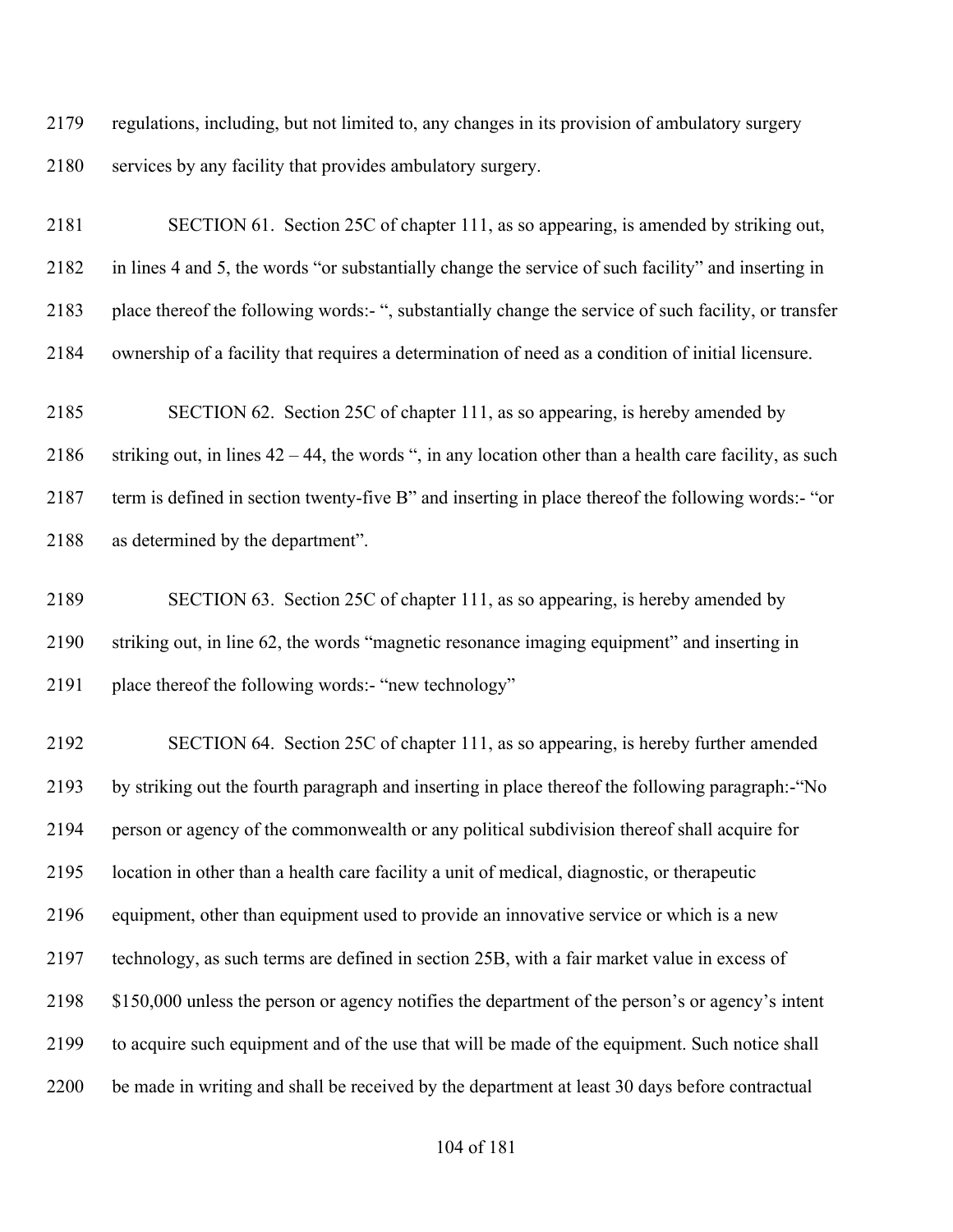2201 arrangements are entered into to acquire the equipment with respect to which notice is given. A determination by the department of need therefor shall be required for any such acquisition (i) if the notice required by this paragraph is not filed in accordance with the requirements of this paragraph, and (ii) if the requirements for exemption under subsection (a) of section twenty-five C1/2; provided, however, that in no event shall any person who acquires a unit of new 2206 technology for location other than in a health care facility refer or influence any referrals of patients to said equipment, unless said person is a physician directly providing services with that equipment; provided, however, that for the purposes of this section, no public advertisement shall be deemed a referral or an influence of referrals; and provided, further, that any person who has an ownership interest in said equipment, whether direct or indirect, shall disclose said interest to patients utilizing said equipment in a conspicuous manner. ".

 SECTION 65. Section 25C of chapter 111, as so appearing, is hereby further amended by striking out paragraphs 5 through 7 inclusive, and inserting in place thereof the following 3 paragraphs:—

 A determination of need shall be required for acquisition of a hospital by any person, agency of the commonwealth or political subdivision thereof. In making any such 2217 determination, the department may consider the financial capacity of the prospective licensee to operate the hospital in accordance with applicable laws, whether the transaction will create a significant effect on the availability or accessibility of health care services to the affected communities, the ability of the prospective owner to meet the additional requirements for 2221 licensure under section 51G as determined by the department, and the applicant's plan for the provision of community benefits, including the identification and provision of essential health services.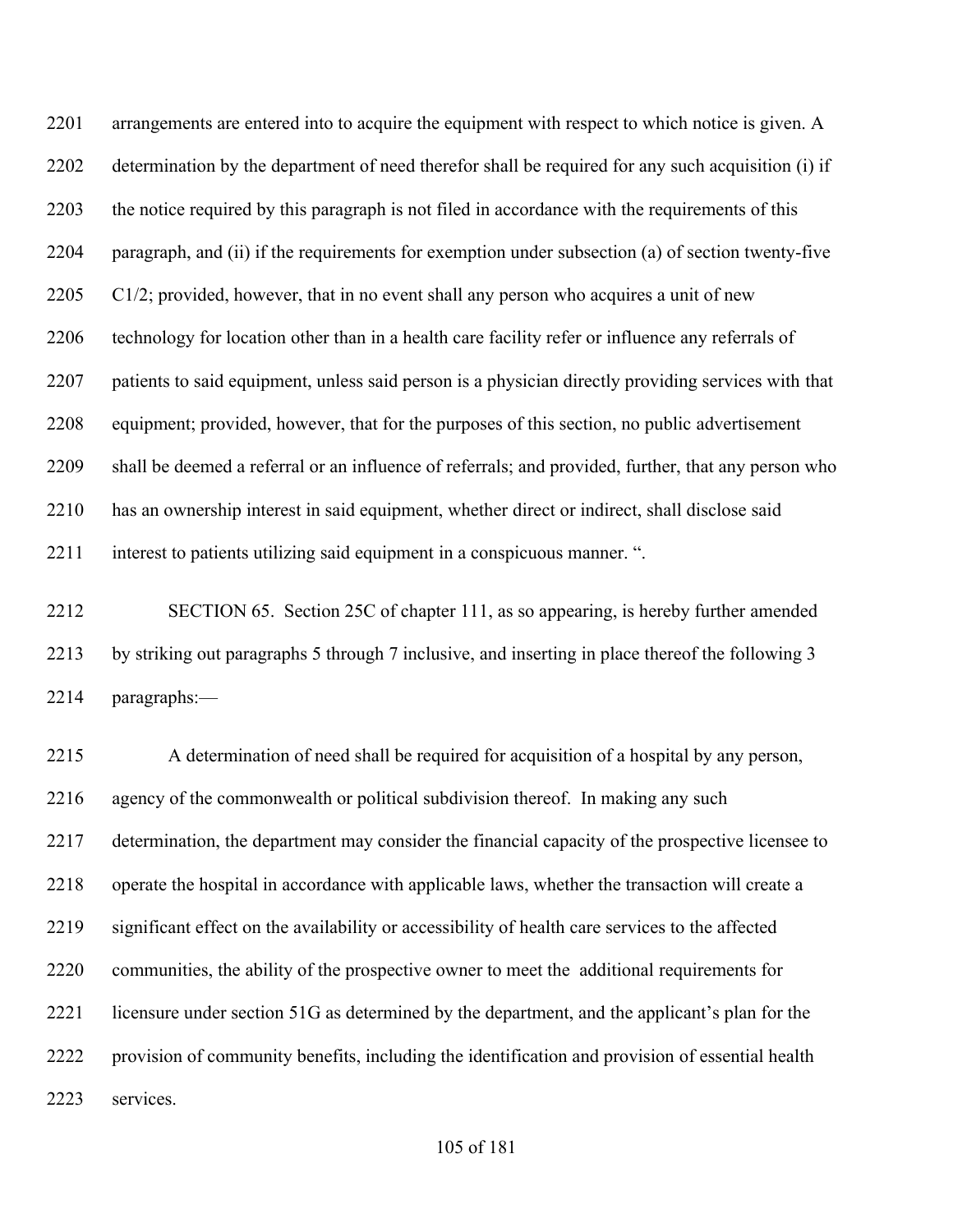The department, in making any determination of need, shall encourage appropriate allocation of private and public health care resources and the development of alternative or substitute methods of delivering health care services so that adequate health care services will be made reasonably available to every person within the commonwealth at the lowest reasonable aggregate cost, may impose terms and conditions as the department reasonably determines are necessary to achieve the purposes and intent of this section, including but not limited to maintenance of existing, or addition of new, services and may consider additional factors. The department may also recognize the special needs and circumstances of projects that (1) are essential to the conduct of research in basic biomedical or health care delivery areas or to the training of health care personnel, (2) are unlikely to result in any increase in the clinical bed capacity or outpatient load capacity of the facility, and (3) are unlikely to cause an increase in the total patient care charges of the facility to the public for health care services, supplies, and accommodations, as such charges shall be defined from time to time in accordance with section 5 of chapter 409 of the acts of 1976. Any determination of need shall be guided by the state health plan.

 Applications for such determination shall be filed with the department, together with such 2240 other forms and information as shall be prescribed by, or acceptable to, the department. A duplicate copy of any application together with supporting documentation therefor, shall be a public record and kept on file in the department. The department may require a public hearing on any application. A reasonable fee, established by the department, shall be paid upon the filing of such application; provided, that in no event shall such fee exceed one-fifth of one per cent of the capital expenditures, if any, proposed by the applicant or 0.2 per cent of the acquisition costs of a transfer of ownership.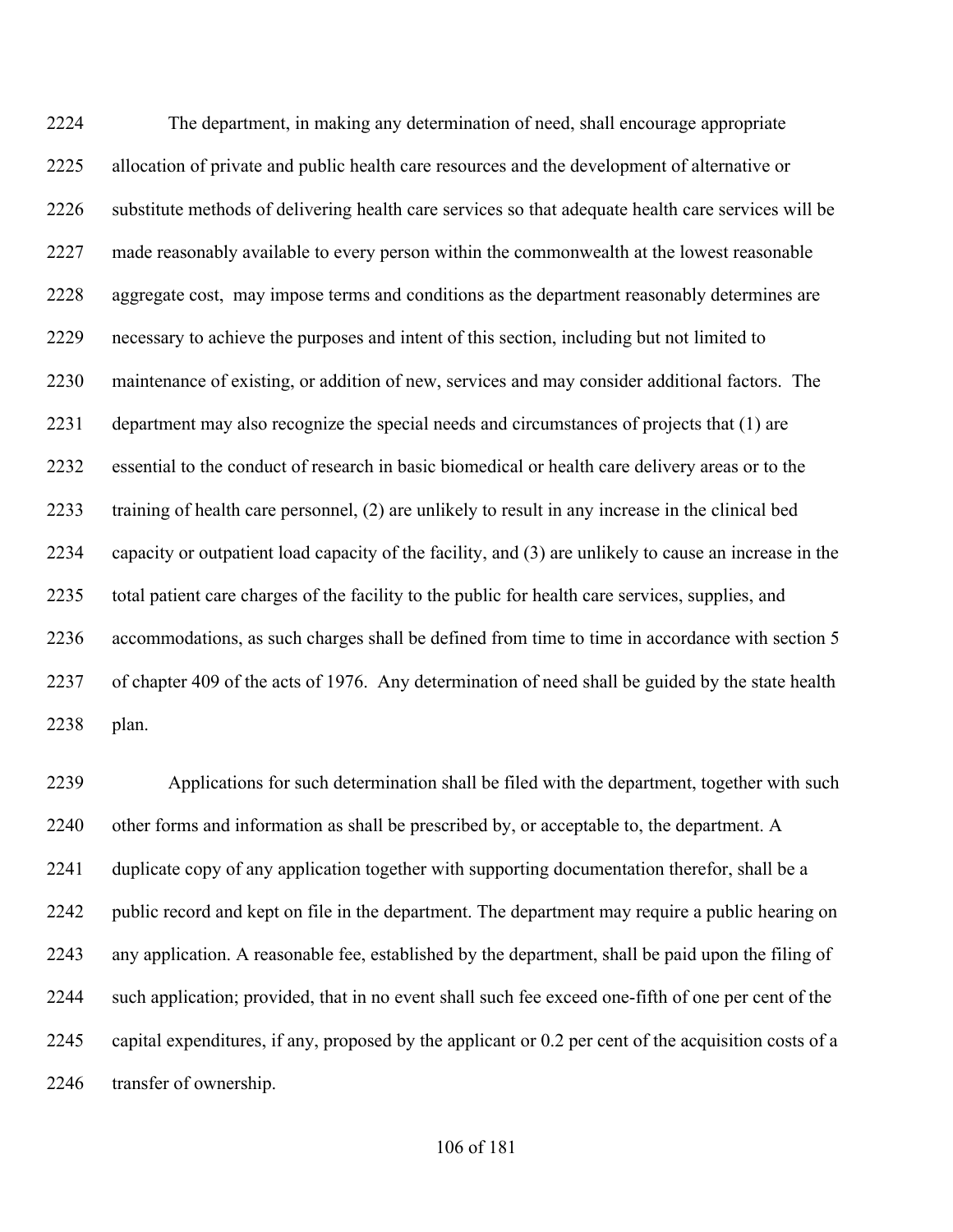SECTION 66. Said chapter 111, as so appearing, is hereby further amended by inserting after section 25E the following section:—

 Section 25E½. (a) There shall be in the department a division of health planning, in this section called the division. The division shall develop a state health plan, and may amend the 2251 plan as necessary.

 (b) There shall be in the department a health planning council consisting of the commissioner or designee, the director of the office of Medicaid or designee, the executive director of the division of health care cost and quality or designee, the secretary of health and human services or designee, the director of the division, and 3 members appointed by the governor, of whom at least 1 shall be a health economist; at least 1 shall have experience in health policy and planning, and at least 1 shall have experience in health care market planning and service line analysis. The health planning council shall advise the division and shall oversee and issue the state health plan developed by the division.

 (c) The state health plan developed by the division shall include at least the following: (1) an inventory of current health care facilities that includes licensed beds, surgical capacity, numbers of technologies or equipment defined as innovative services or new technologies by the department, and all other services or supplies that are subject to determination of need, and (2) an assessment of the need for every such service or supply on a state-wide or regional basis including projections for such need for at least 5 years.

 (d) The department shall issue guidelines, rules, or regulations consistent with the state health plan for making determinations of need.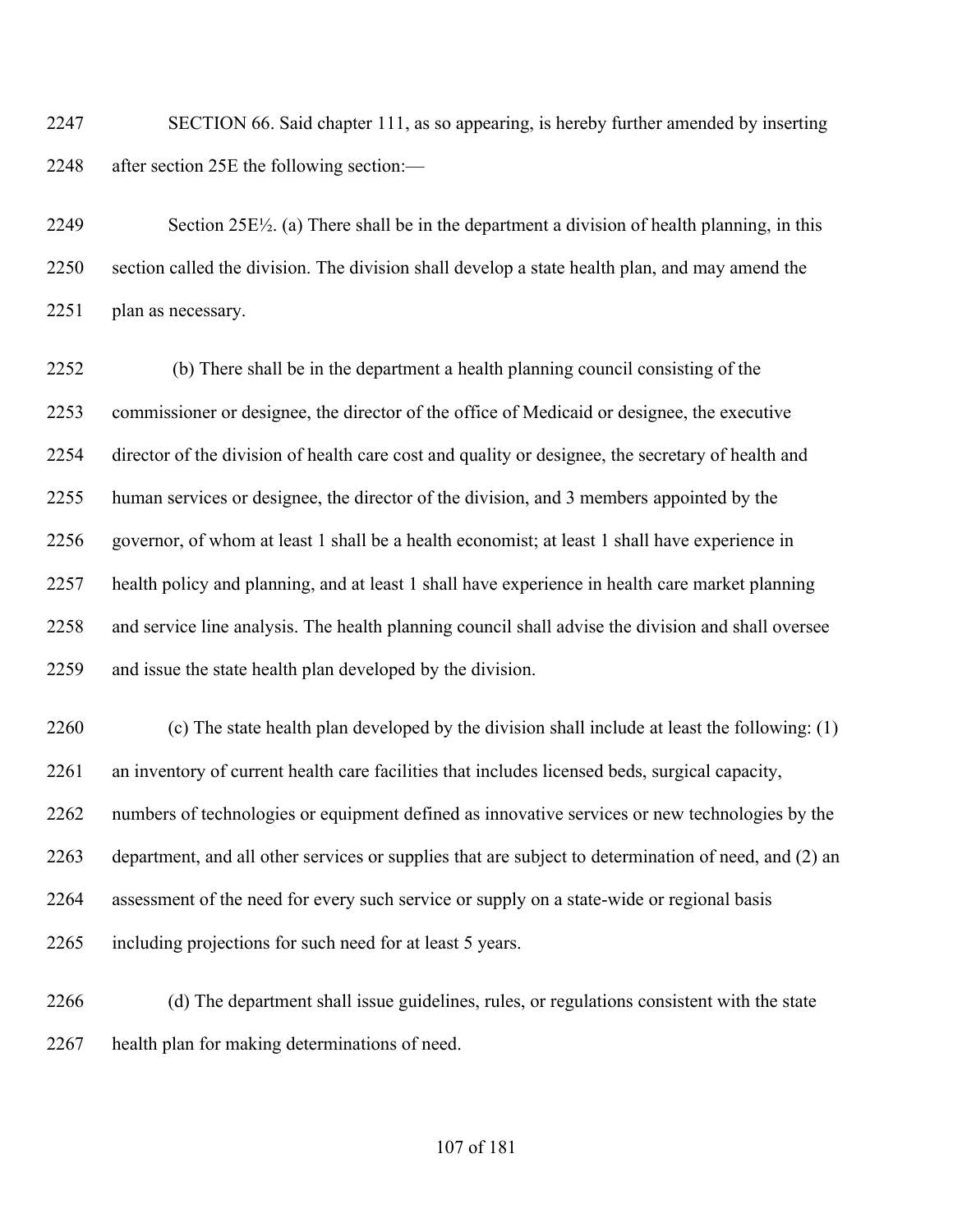SECTION 67. Section 25G of said chapter, as so appearing, is hereby amended by inserting at the end thereof the following sentence:—

 Any violation of such provisions also shall constitute grounds to refuse to accept, review or consider an application for a determination of need by the facility, its affiliates, including a parent, subsidiary umbrella organization or another facility in the same health system or organization; or grounds for additional terms and conditions on any subsequent application for a determination of need by the facility or its affiliates, including a parent, subsidiary, umbrella organization or another facility in the same health system or organization for a minimum of 5 years.

 SECTION 68. Section 51G of chapter 111, as so appearing, is hereby amended, in line 38, after the words "or services," the following words:- "conduct a public hearing on the closure of said essential services or of the hospital. The department shall".

 SECTION 69. Section 51G of chapter 111, as so appearing, is hereby amended, in line 40, by striking out the word "area," and inserting in place thereof the following words:- "area and shall".

 SECTION 70. Section 51G of chapter 111, as so appearing, is hereby amended, in line 41, by striking out the words ", and" and inserting in place thereof the following words:- ". In order to".

 SECTION 71. Section 51G of chapter 111, as so appearing, is hereby amended, in line 44, by inserting after the word "services" the following words:- ", the department shall require 2288 the hospital to continue providing the essential service unless the department finds that such continuation would impose an undue financial burden on the hospital".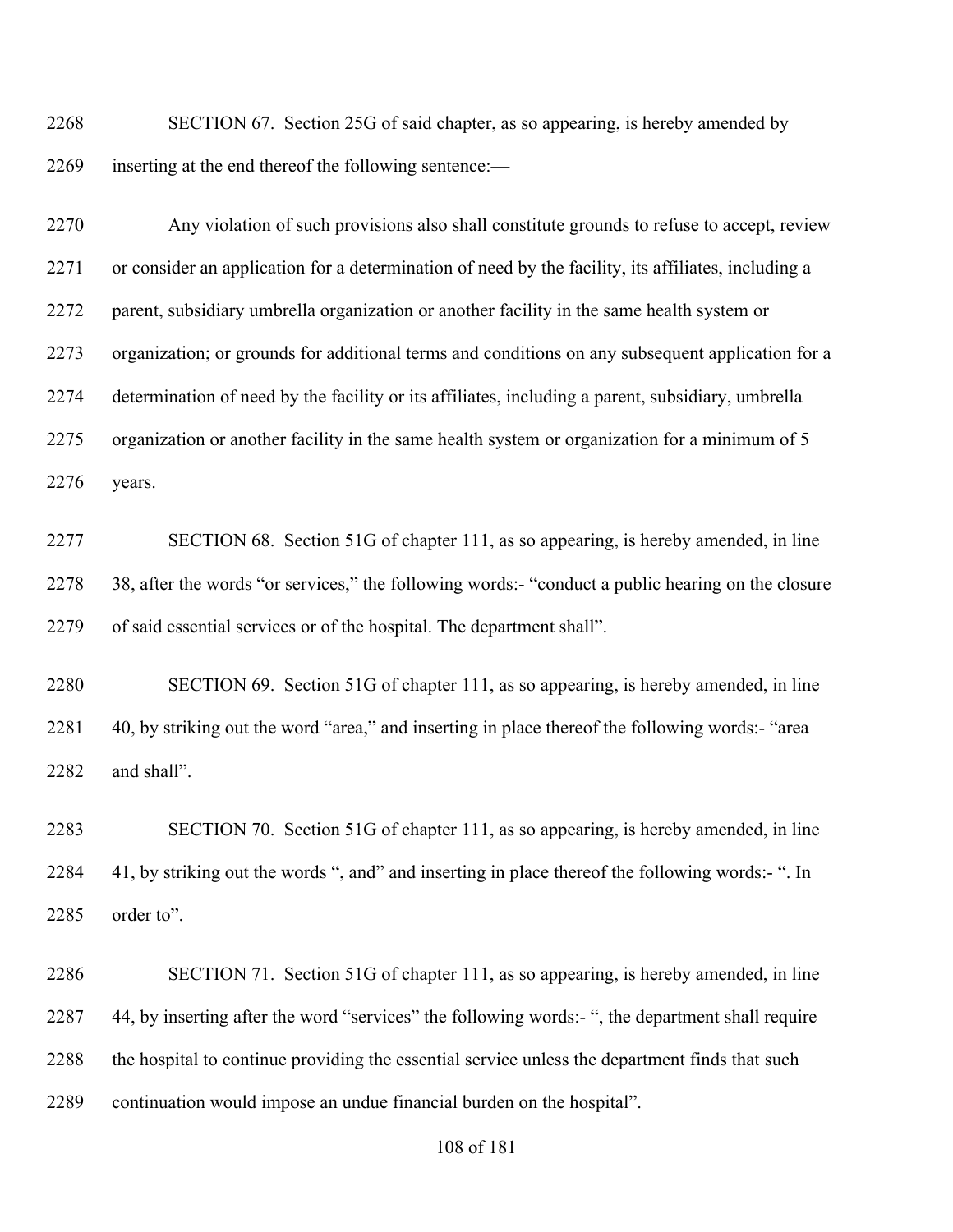SECTION 72. Section 51G of chapter 111, as so appearing, is hereby amend by inserting after paragraph (6) the following paragraph:-(7) Any violation of the requirements under this section also shall constitute grounds for refusing to grant or renew, modifying or revoking the license of a health care facility or of any part thereof; grounds to refuse to accept, review or consider an application for a determination of need by the facility, its affiliates, including a parent, subsidiary umbrella organization or another facility in the same health system or organization, or grounds for additional terms and conditions on any subsequent application for a determination of need by the facility or its affiliates, including a parent, subsidiary, umbrella organization or another facility in the same health system or organization for a minimum of five years.

 SECTION 73. The General Laws are hereby amended by inserting after chapter 118H 2301 the following chapter:—

CHAPTER 118I. HEALTH INFORMATION TECHNOLOGY

 Section 1. As used in this chapter, the following words shall, unless the context clearly requires otherwise, have the following meanings:—

"Division", the division of health care cost and quality established under chapter 118G.

 "Electronic health record," a longitudinal electronic record of patient health information generated by one or more encounters in any care delivery setting.

"Electronic medical home," the location of a patient's electronic health record whether

located, maintained or stored on a provider server, at a central storage repository, cloud storage,

or any other storage and retrieval method or location.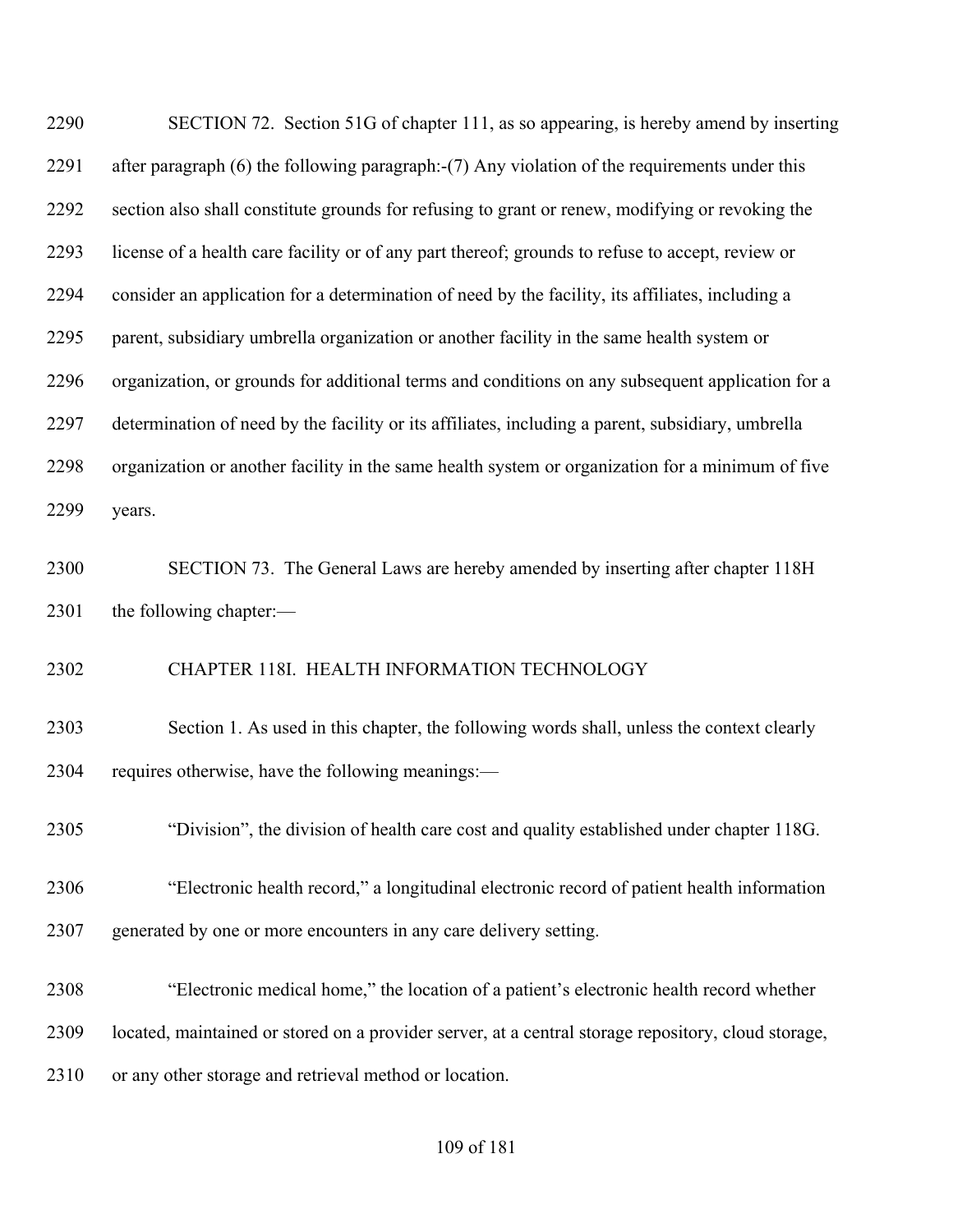"Health information exchange," an electronic platform enabling the transmission of healthcare-related data among providers, health care facilities, health information organizations and government agencies according to national standards, the reliable and secure transfer of data among diverse systems and access to and retrieval of data.

 Section 2. (a) There shall be established a health information technology council within the division. The council shall advise the division on the dissemination of health information technology across the commonwealth, including the deployment of electronic health records systems in all health care provider settings that are networked through a statewide health information exchange.

 (b) The council shall consist of 19 members, as follows: 1 shall be the executive director of the division, who shall serve as the chair; 1 shall be the secretary of health and human services; 1 shall be the secretary of administration and finance or designee; 1 shall be the secretary of housing and economic development or designee; 1 shall be the director of the office of Medicaid or designee; 1 shall be the commissioner of public health or designee; and 13 shall be appointed by the governor, of whom at least 1 shall be an expert in health information technology, 1 shall be an expert in law and health policy, and 1 shall be an expert in health information privacy and security; 1 shall be from an academic medical center; 1 shall be from a community hospital; 1 shall be from a community health center; 1 shall be from a long term care facility; 1 shall be from large physician group practice; 1 shall be from a small physician group practice; 1 shall represent health insurance carriers; and 3 additional members shall have experience or expertise in health information technology. The council may consult with parties, public or private, that it considers desirable in exercising its duties under this section, including persons with expertise and experience in the development and dissemination of electronic health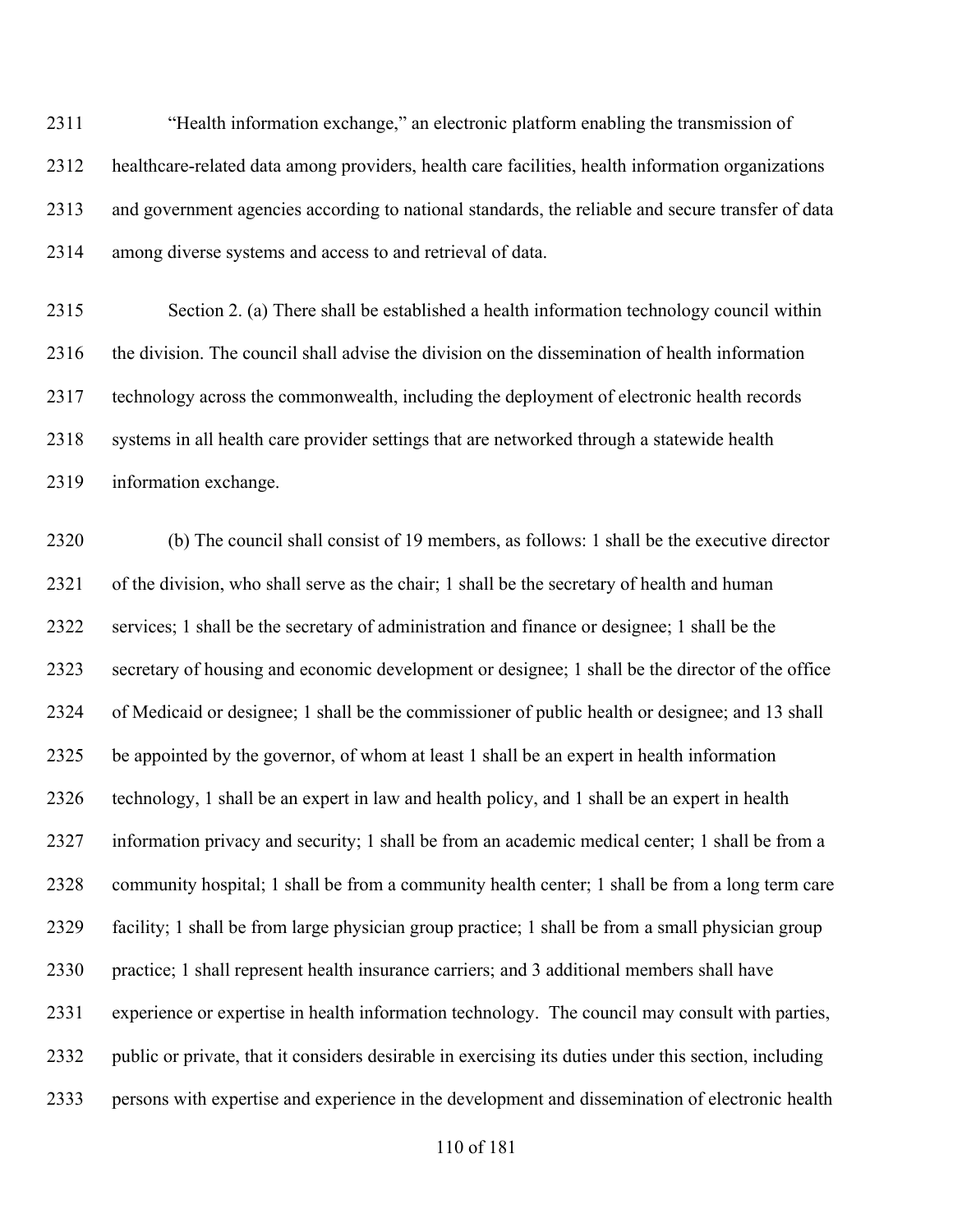records systems, and the implementation of electronic health record systems by small physician groups or ambulatory care providers, as well as persons representing organizations within the commonwealth interested in and affected by the development of networks and electronic health records systems, including, but not limited to, persons representing local public health agencies, licensed hospitals and other licensed facilities and providers, private purchasers, the medical and nursing professions, physicians and health insurers, the state quality improvement organization, academic and research institutions, consumer advisory organizations with expertise in health information technology and other stakeholders as identified by the secretary of health and human services. Appointive members of the council shall serve for terms of 2 years or until a successor is appointed. Members shall be eligible to be reappointed and shall serve without compensation.

 Chapter 268A shall apply to all council members, except that the council may purchase from, sell to, borrow from, contract with or otherwise deal with any organization in which any council member is in anyway interested or involved; provided, however, that such interest or involvement shall be disclosed in advance to the council and recorded in the minutes of the proceedings of the council; and provided further, that no member shall be deemed to have violated section 4 of said chapter 268A because of his receipt of his usual and regular compensation from his employer during the time in which the member participates in the activities of the council.

 Section 3. (a) There shall be established within the division a department of health information technology. The executive director of the division shall appoint a qualified individual to serve as the director of the department, who shall be an employee of the division, report to the executive director and manage the affairs of the department. The department shall advance the dissemination of health information technology across the commonwealth, including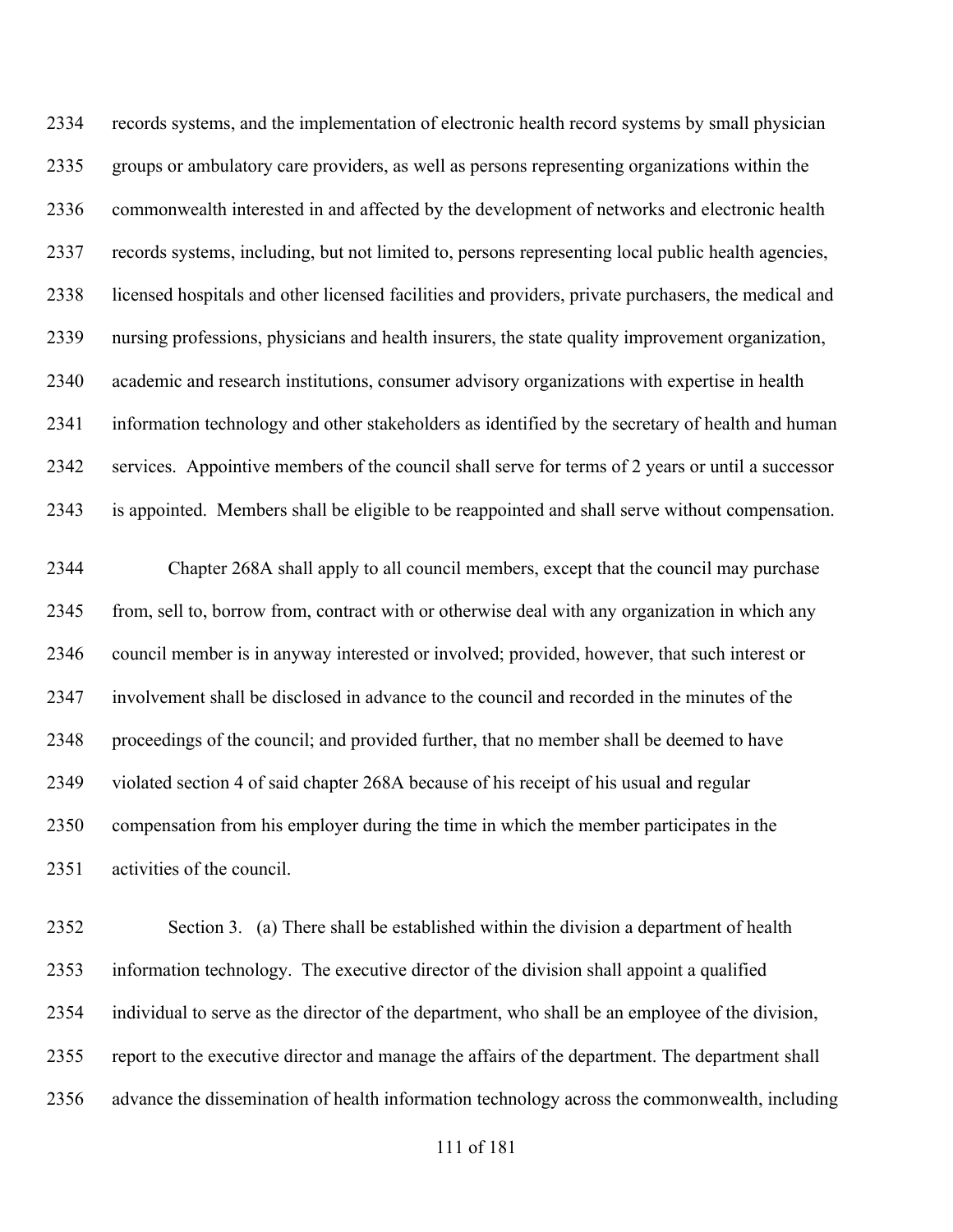the deployment of electronic health records systems in all health care provider settings that are networked through a statewide health information exchange.

 (b) The department shall have full authority to conduct procurements and enter into contracts for the purchase and development of any and all hardware or software in connection with carrying out the purposes of this act. The department shall have the full and exclusive authority over the technical aspects of the development, dissemination and implementation of health information technology in the commonwealth including the deployment of electronic health records systems in all provider settings that are networked through a fully interoperable statewide health information exchange; provided, however, that the division shall have the sole responsibility for determining any policy objectives of the health information exchange and other health information technology.

 Section 4. (a) The department, in consultation with the council, shall advance the dissemination of health information technology by: (i) ensuring the implementation and use of electronic health records systems by health care providers in order to improve health care delivery and coordination, reduce unwarranted treatment variation, eliminate wasteful paper- based processes, help facilitate chronic disease management initiatives and establish transparency; (ii) ensuring the creation and maintenance of a statewide interoperable electronic health information exchange that allows individual health care providers in all health care settings to exchange patient health information with other providers; and (iii) identifying and promoting an accelerated dissemination in the commonwealth of emerging health care technologies that have been developed and employed and that are expected to improve health care quality and lower health care costs, but that have not been widely implemented in the commonwealth.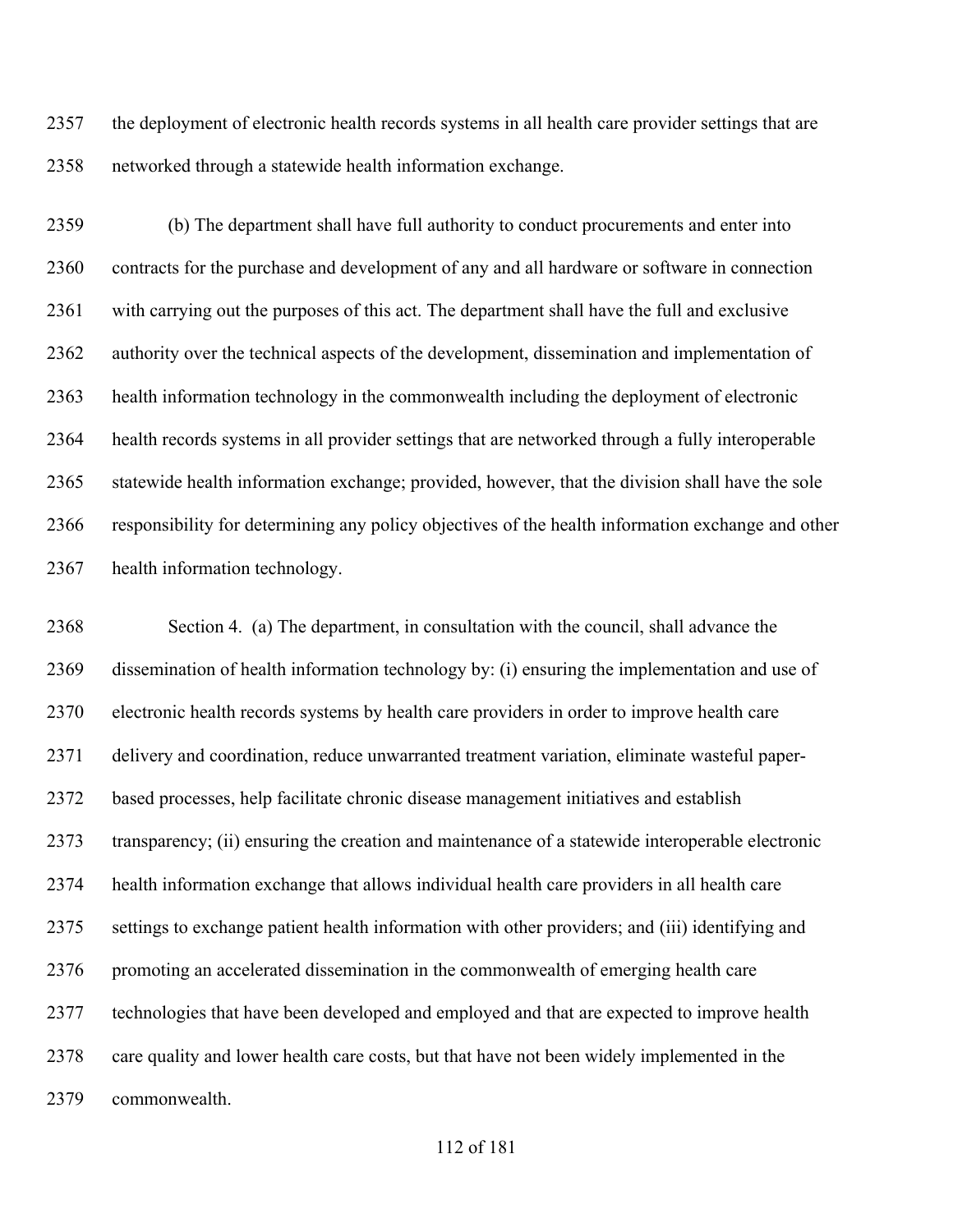(b) In carrying out the purposes of this section, the department shall consult with various organizations of regional payers and providers involved in the development of a health information exchange in developing the statewide electronic records plan and annual updates and in designing, developing, disseminating and implementing health information technology.

 Section 5. (a) The director of the department shall prepare and annually update a statewide electronic health records and health information exchange implementation plan and an annual update thereto. Each plan shall contain a budget for the application of funds from the Massachusetts Health Information Technology Fund for use in implementing each such plan. The director shall submit such plans and updates, and associated budgets, to the division for its approval. Each such plan and the associated budget shall be subject to approval of the division.

 (b) Components of each such plan, as updated, shall be community-based implementation plans that assess a municipality's or region's readiness to implement and use electronic health record systems and an interoperable electronic health information exchange within the referral market for a defined patient population. Each such implementation plan shall address the development, implementation and dissemination of electronic health records systems among health care providers in the community or region, particularly providers, such as community health centers that serve underserved populations, including, but not limited to, racial, ethnic and linguistic minorities, uninsured persons, and areas with a high proportion of public payer care.

 (c) Each plan as updated shall: (i) allow seamless, secure electronic exchange of health information among health care providers, health plans and other authorized users; (ii) provide consumers with secure, electronic access to their own health information; (iii) meet all applicable federal and state privacy and security requirements, including requirements imposed by the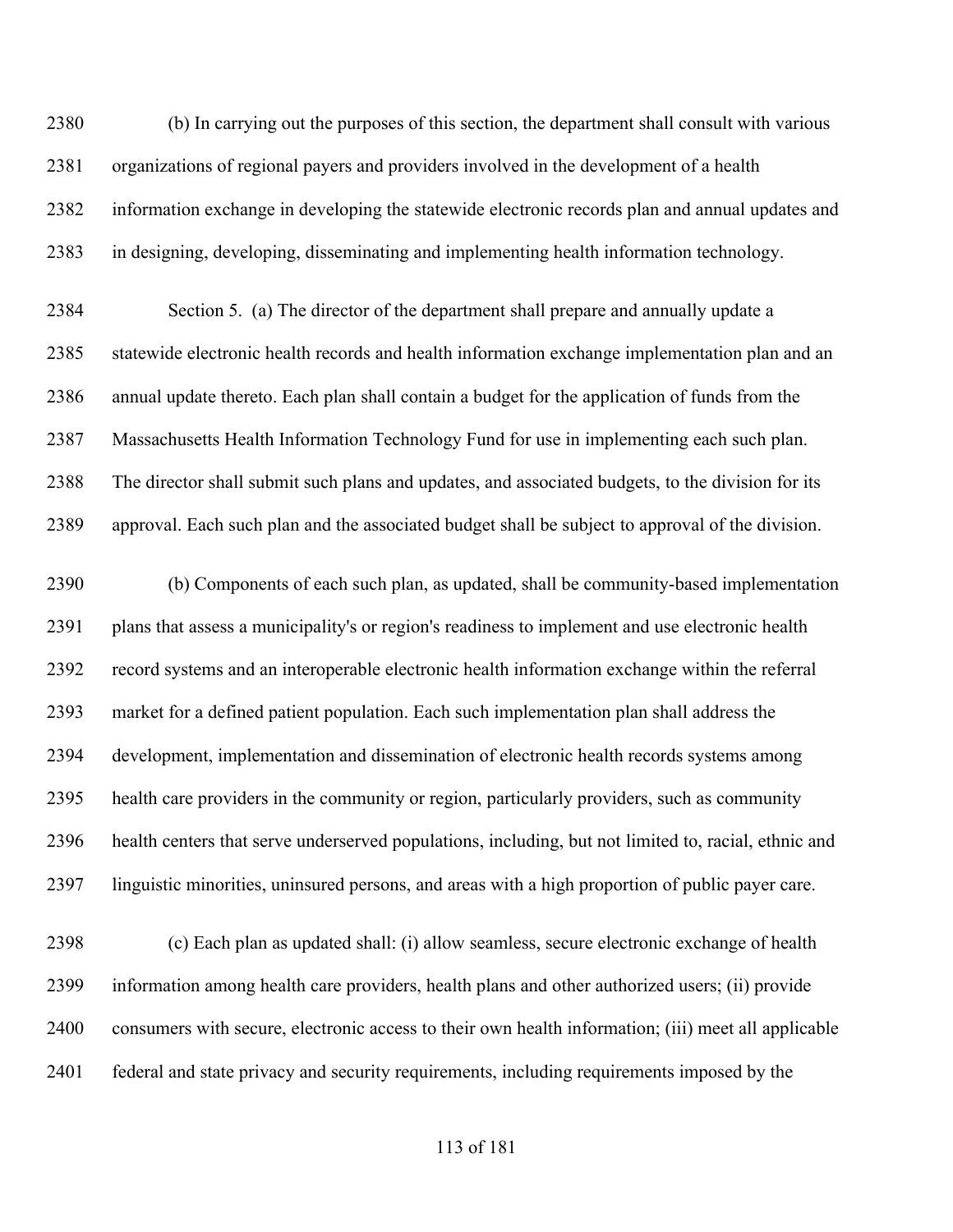Health Insurance Portability and Accountability Act of 1996, P.L.104-191, the American Recovery and Reinvestment Act of 2009, P.L. 111-5, 42 C.F.R. §§2.11 et seq. and 45 C.F.R. §§160, 162, 164 and 170.; (iv) meet standards for interoperability adopted by the division; (v) give patients the option of allowing only designated health care providers to disseminate their individually identifiable information; (vi) provide public health reporting capability as required under state law; and (vii) allow reporting of health information other than identifiable patient health information for purposes of such activities as the executive director of the division may 2409 from time to time consider necessary.

 (d) Each plan as updated shall be consistent with the mandatory compliance date set forth 2411 in section 9 for implementation of the health information exchange and all other requirements of 2412 this act.

 Section 6. The department shall: (i) contract with implementing organizations to facilitate a public-private partnership that includes representation from hospitals, physicians and other health care professionals, health insurers, employers and other health care purchasers, health data and service organizations, and consumer organizations and provide resources and support to recipients of grants awarded under section 15 to implement each program within the designated community pursuant to the implementation plan; (ii) certify and disburse funds to subcontractors, when necessary; (iii) provide technical assistance to facilitate successful practice, redesign, adoption of electronic health records, and utilization of care management strategies; (iv) ensure that electronic health records systems are fully interoperable and secure and that sensitive patient information is kept confidential by exclusively utilizing electronic health records products that are certified by the Certification Commission for Healthcare Information Technology; and (v) certify a group of subcontractors who shall provide the necessary hardware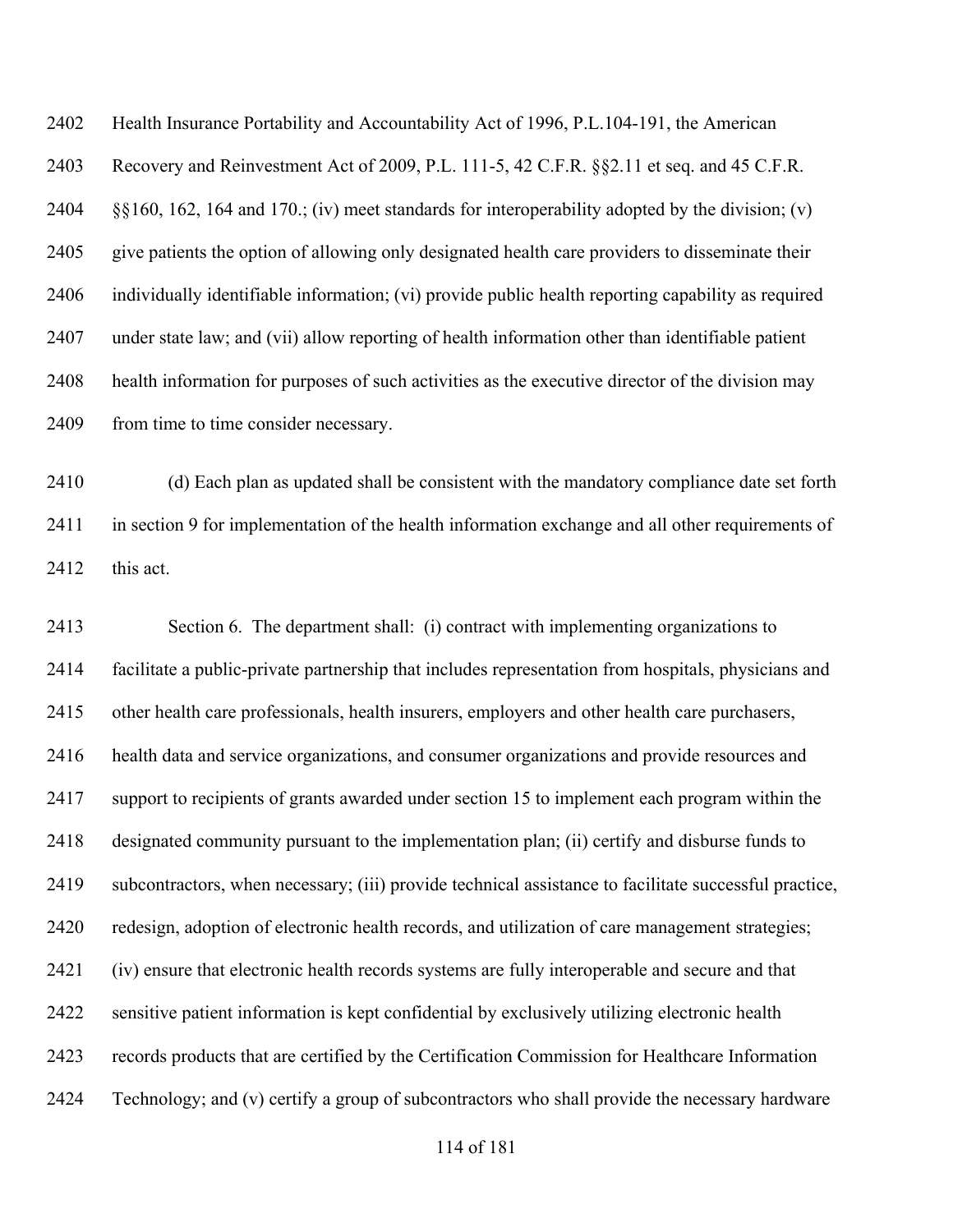and software for system implementation. Before the department issues requests for proposals for contracts to be entered into pursuant to this section, the department's director shall consult with the council and the division with respect to the content of all such proposals. All contracts with implementing organizations entered into by the department must first be approved by the division.

 Section 7. Every patient shall have full and unrestricted access to his electronic health record at all times. The department shall develop and implement a method of providing each patient secure access to such patient's electronic health record. Such methods may include, but are not limited to, assigning patient personal identification number and protected password access to their electronic health record, electronic access devices or cards and such other means as the department may determine.

 Section 8. Not later than January 1, 2017, the department shall complete the development and implementation of a method of health information data storage that will allow patients and providers the ability to access electronic health records and securely and accurately exchange electronic health record information as provided in this chapter. Such methods may include a central storage repository, cloud storage, storage on provider servers, a central information index and request router, or such other methods as the department shall determine; provided that any such means of storage and access developed by the department shall be fully secure and shall ensure compliance with all state and federal privacy requirements, including those imposed by the Health Insurance Portability and Accountability Act of 1996, P.L.104-191, the American Recovery and Reinvestment Act of 2009, P.L. 111-5, 42 C.F.R. §§2.11 et seq. and 45 C.F.R.§§160, 162 and 164.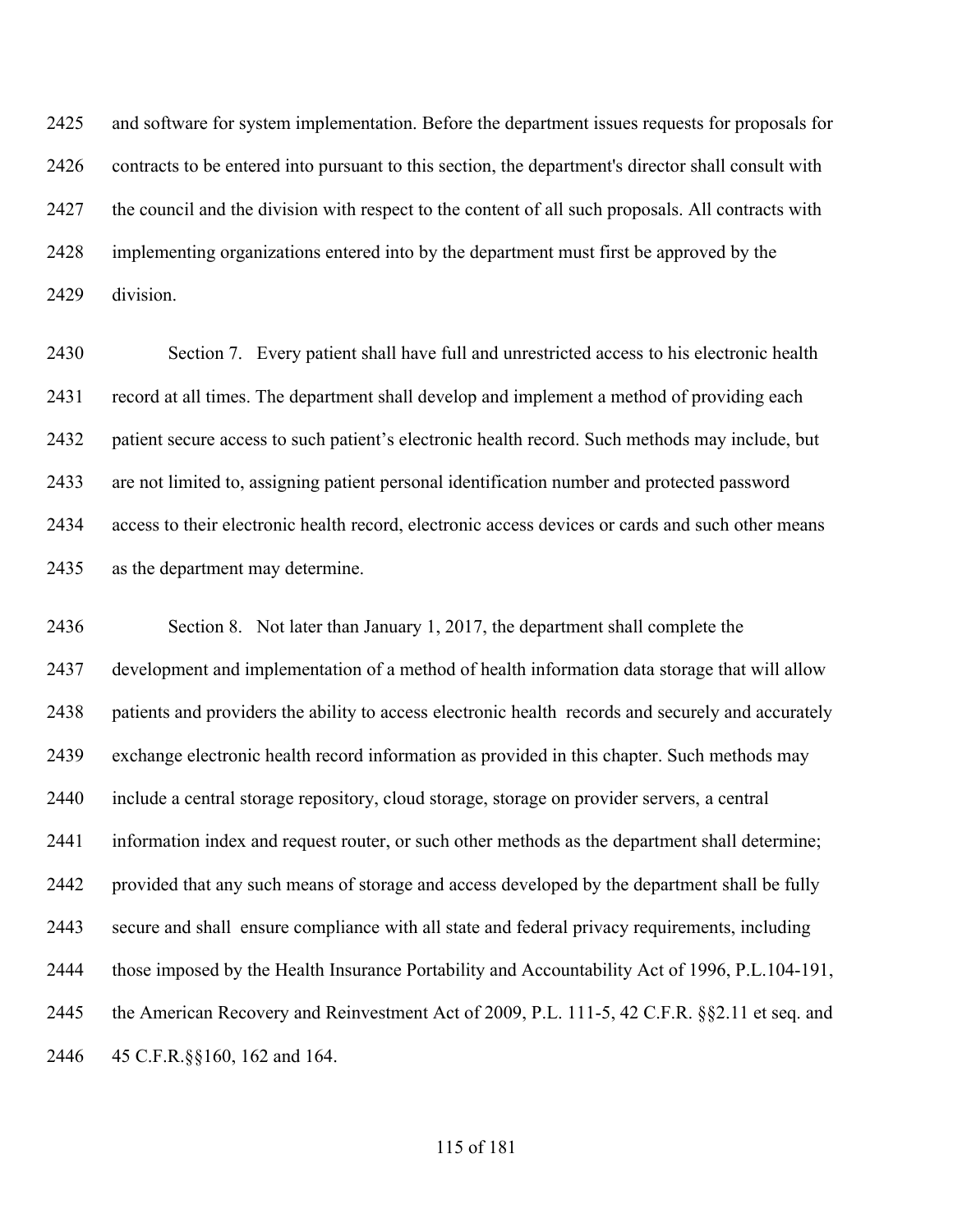Section 9. (a) The department shall develop and implement no later than January 1, 2017, a fully interoperable information technology platform to support and enable a fully functional state wide health information exchange that secures the participation of all health care providers in the exchange. To ensure compliance, the division shall have the authority to impose penalties as provided in this section.

 (b) At a minimum, the health information exchange must enable the following capabilities:

 (i) The storage and maintenance of all electronic health records of a patient at the patient's electronic medical home;

 (ii) Allow providers to contemporaneously and securely transfer information and records regarding any medical event or encounter to the patient's electronic medical home;

 (iii) Allow providers to promptly and securely access and retrieve a patient's electronic medical record; and

(iv) Allow patients access to their own medical record at all times.

 (b) The division is authorized to impose penalties for non-compliance by healthcare providers with the requirements of this section of up to \$1 per day per member up to a maximum of 45 days; provided, however, that the division may waive penalties for good cause shown, including lack of broadband internet access as provided in section 10. Penalties collected under this section shall be deposited into the wellness and prevention trust fund, as created in section 75 of chapter 10.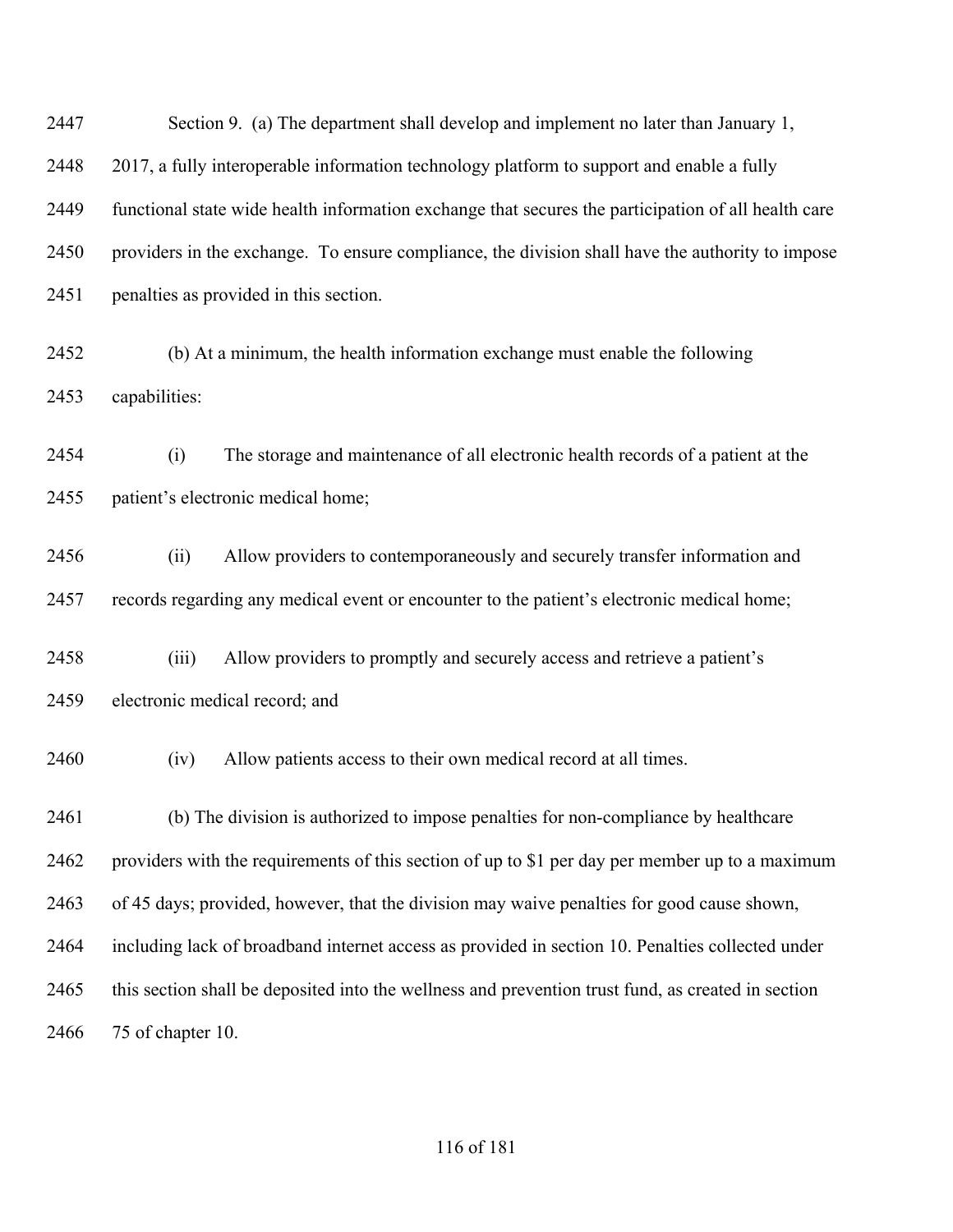Section 10. If a provider is located in a geographic area of the commonwealth that does not have broadband internet access and, due to lack of such broadband internet access, such provider is unable to fully comply with the requirements of the health information exchange and any other health information technology requirements implemented by the department under this chapter, such provider may apply to the department for a temporary waiver as to any specific requirement with which it is unable to comply for such reason. If the department determines that the provider is unable to comply with a requirement due to the lack of broadband internet access, the division may grant a waiver of such requirement; provided, however, that, upon a 2475 determination by the division that broadband internet access has become available to such 2476 provider since the date of the grant of the waiver, the division shall notify such provider thereof. Within 180 days of such notice, such provider shall take such actions as are necessary to bring the provider into full compliance with the requirements of the health information exchange and any other health information technology requirements implemented by the division under this chapter.

 Section 11. There shall be established and set up on the books of the division the Massachusetts Health Information Technology Fund, hereinafter referred to as the fund, for the purpose of supporting the advancement of health information technology in the commonwealth, including, but not limited to, the full deployment of electronic health records. There shall be credited to the fund any appropriations, proceeds of any bonds or notes of the commonwealth issued for the purpose, or other monies authorized by the general court and designated thereto; any federal grants or loans; any private gifts, grants or donations made available; and any income derived from the investment of amounts credited to the fund. There shall be transferred to the fund any money in the E-Health Institute Fund as of the effective date of this act. The director of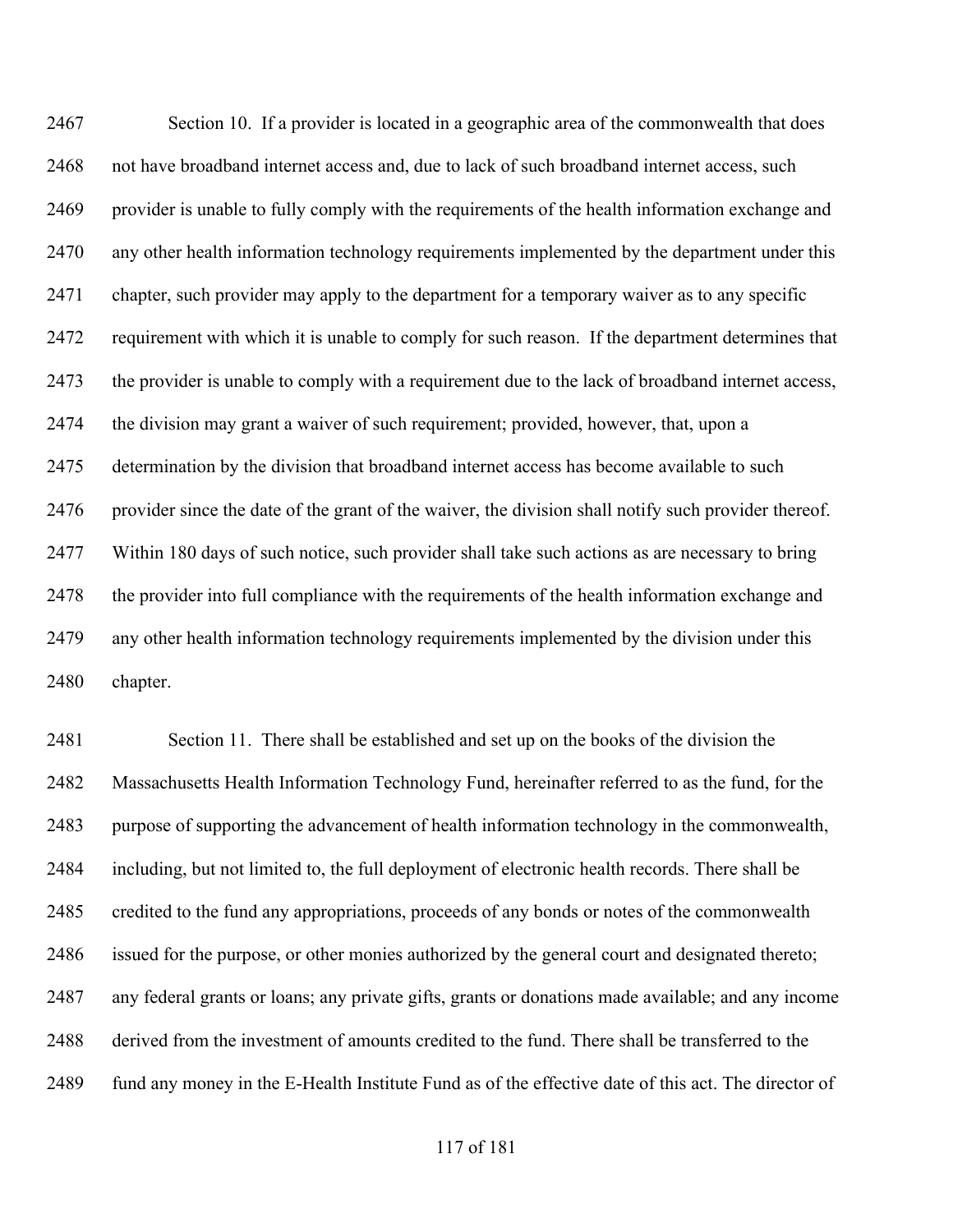the division shall seek, to the greatest extent possible, private gifts, grants and donations to the 2491 fund. The division shall hold the fund in an account or accounts separate from other funds. The fund shall be administered by the executive director of the division without further appropriation; provided, however, that any disbursement or expenditure from the fund for grants or for contracts with implementing organizations, as provided in section 15, shall be approved by the division's board.. Amounts credited to the fund shall be available for reasonable expenditure by the department, subject to the approval of the division where such approval is required under this section, for such purposes as the department determines are necessary to support the dissemination and development of health information technology in the commonwealth, including, but not limited to, for the grant program established in section 15 and for contracts with implementing organizations provided for in section 6. Section 12. Any plan approved by the department and every grantee and implementing organization that receives monies for the adoption of health information technology shall: (1) establish a mechanism to allow patients to opt-in to the health information exchange and to opt-out at any time, including a separate opt-in mechanism relative to information pertaining to health conditions associated with the human immunodeficiency virus.

 (2) maintain identifiable health information in physically and technologically secure environments by means including, but not limited to: prohibiting the storage or transfer of unencrypted and non-password protected identifiable health information on portable data storage devices; requiring data encryption, unique alpha-numerical identifiers and password protection; and other methods to prevent unauthorized access to identifiable health information;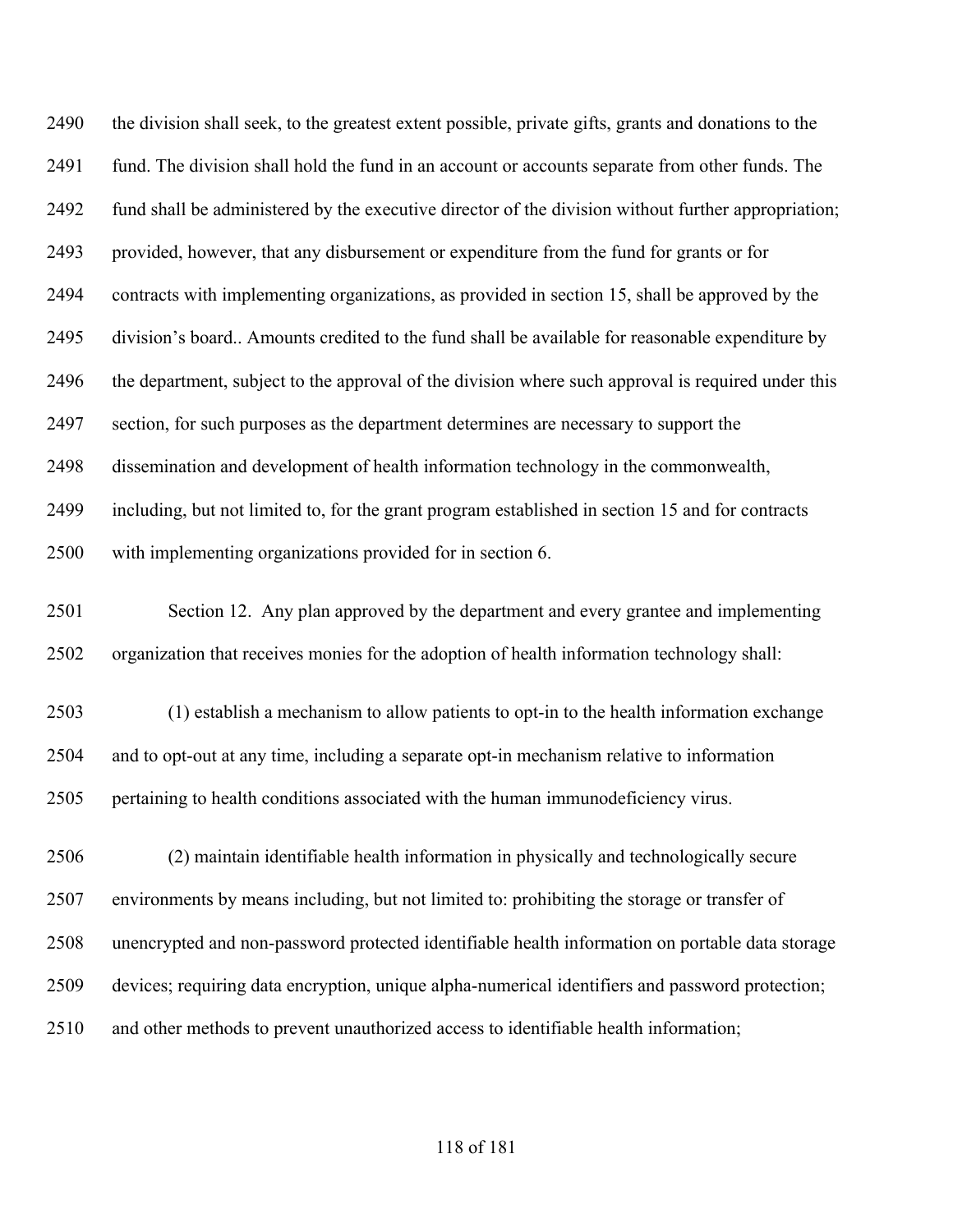(3) provide patients the option of, upon request, obtaining a list of individuals and entities 2512 that have accessed their identifiable health information;

 (4) develop and distribute to authorized users of the health information exchange and to prospective exchange participants, written guidelines addressing privacy, confidentiality and security of health information and inform individuals of what information about them is available, who may access their information, and the purposes for which their information may be accessed; and

 (5) ensure compliance with all state and federal privacy requirements, including those imposed by the Health Insurance Portability and Accountability Act of 1996, P.L.104-191, the American Recovery and Reinvestment Act of 2009, P.L. 111-5, 42 C.F.R. §§2.11 et seq. and 45 C.F.R.§§160, 162 and 164.

 Section 13. In the event of an unauthorized access to or disclosure of individually identifiable patient health information by or through the statewide health information exchange or by or through any technology grantees or implementing organizations funded in whole or in part from the Massachusetts Health Information Technology Fund established pursuant to section 11, the operator of such exchange or grantee or contractor shall: (i) report the conditions of such unauthorized access or disclosure as required by the department; and (ii) provide notice, as defined in section 1 of chapter 93H, as soon as practicable, but not later than 10 business days after such unauthorized access or disclosure, to any person whose patient health information may have been compromised as a result of such unauthorized access or disclosure, and shall report the conditions of such unauthorized access or disclosure. Any unauthorized access or disclosures shall be punishable by the civil penalties as set forth in subsection 18.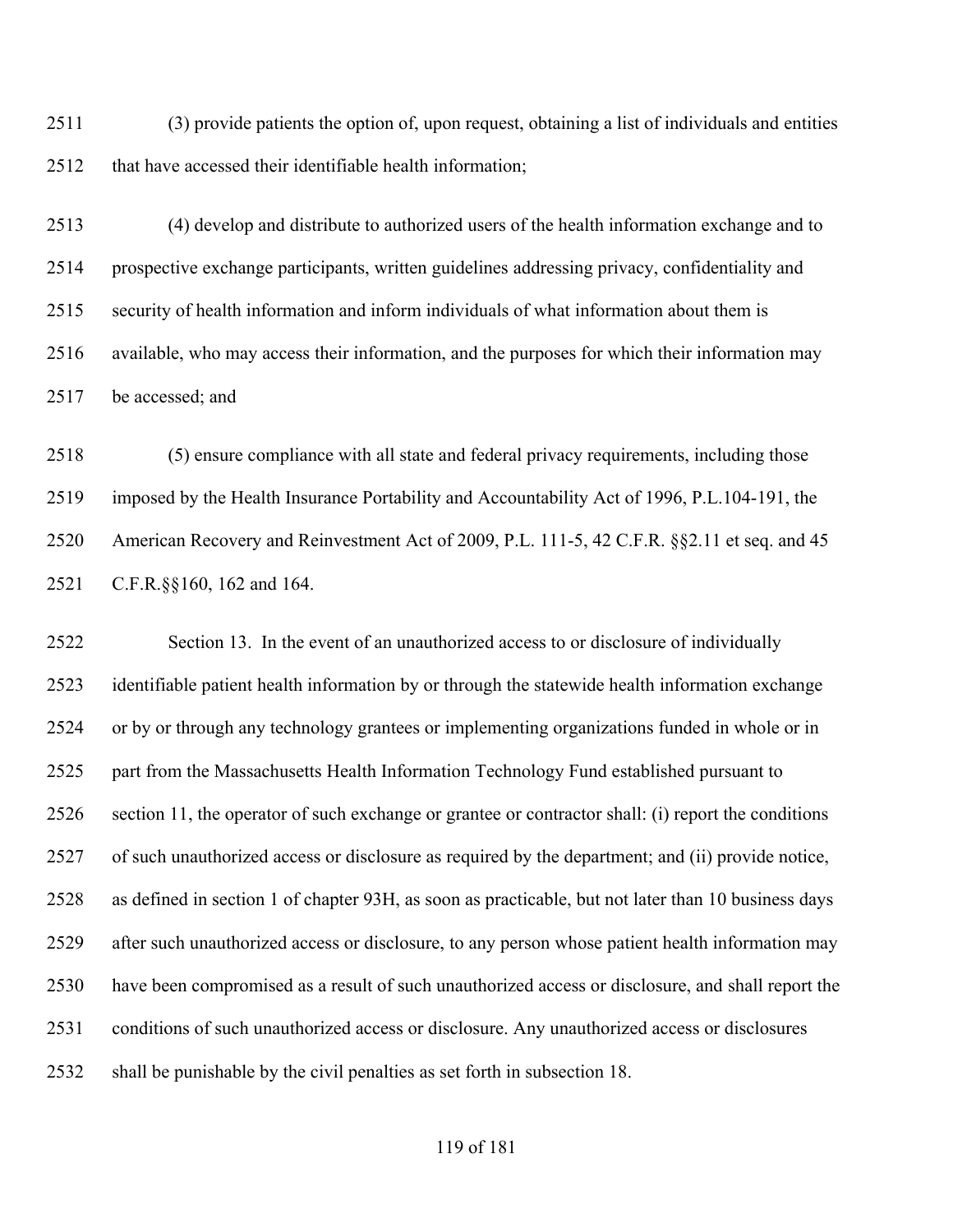Section 14. The ability of any provider to transfer or access all or any part of a patient's electronic health record under the provisions of this section shall be subject to the patient's election to participate in the electronic health information exchange as provided in section 12. Such ability shall also be subject to a separate required election to participate as to any information relating to human immunodeficiency virus status.

 Section 15. Funding for the department's activities shall be through the Massachusetts Health Information Technology Fund, established in section 11. The department shall develop mechanisms for funding health information technology, including grant and no interest loan programs as provided in this section and section 17 to assist health care providers with costs associated with health information technologies, including electronic health records systems, and coordinating with other electronic health records projects seeking federal reimbursement.

 The department shall pursue and maximize all opportunities to qualify for federal financial participation under the matching grant program established under the Health Information Technology for Economic and Clinical Health Act of the American Recovery and Reinvestment Act of 2009, P.L. 111-5. The department shall consult with the office of Medicaid to maximize all opportunities to qualify any expenditure for any other federal financial participation. Applications for funding shall be in the form and manner determined by the department, and shall include the information and assurances required by the department. The department may consider, as a condition for awarding grants, the grantee's financial participation and any other factors it deems relevant.

 All grants shall be recommended by the department and subsequently approved by the division in consultation with the council. The director of the department shall work with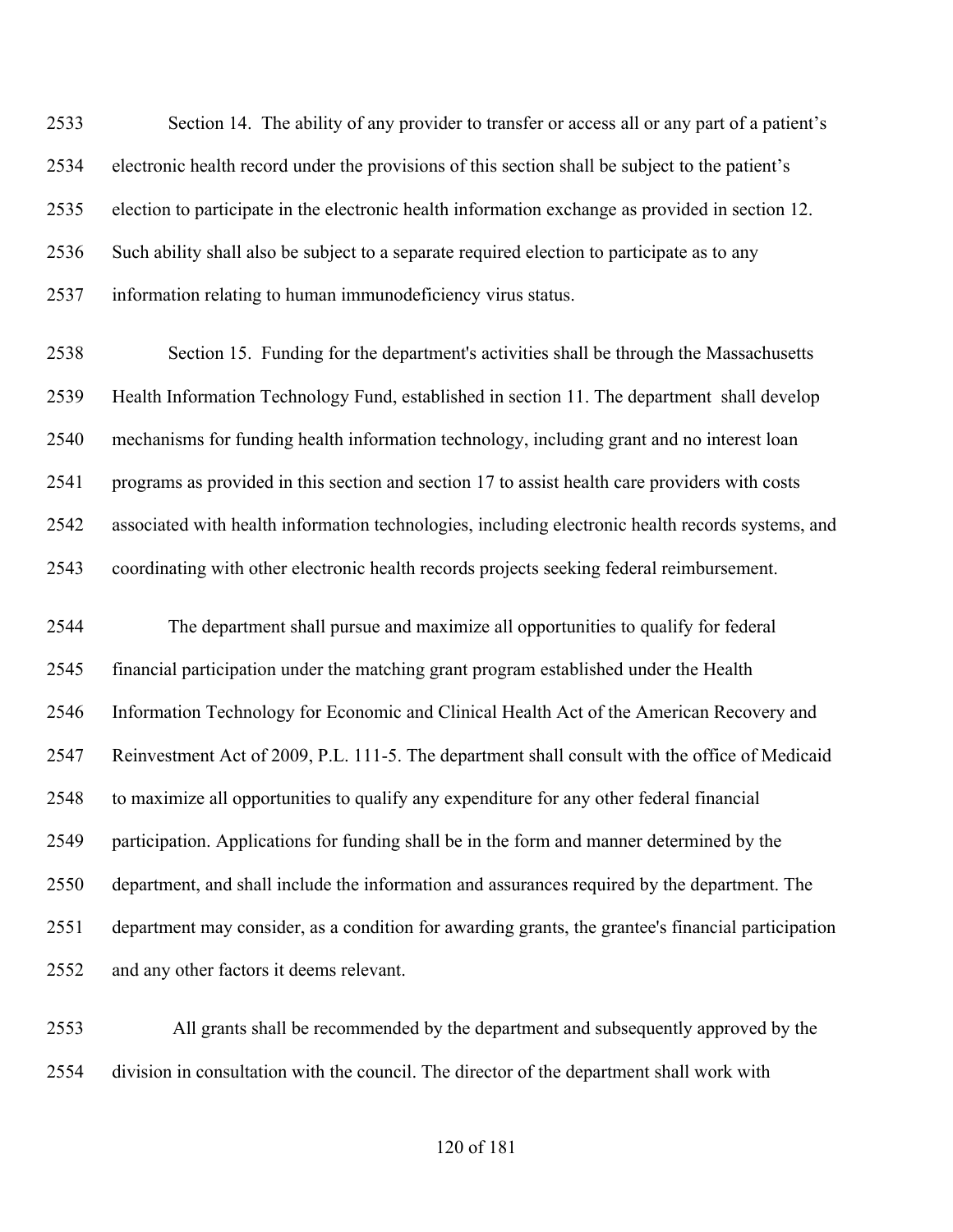implementing organizations to oversee the grant-making process as it relates to an implementing organization's responsibilities under its contract with the division. Each recipient of monies from this program shall: (i) capture and report certain quality improvement data, as determined by the division; (ii) implement the system fully, including all clinical features, not later than the second year of the grant; and (iii) make use of the system's full range of features.

 Section 16. The department shall file an annual report, not later than January 30, with the 2561 joint committee on health care financing, and the house and senate committees on ways and means concerning the activities of the department in general and, in particular, describing the progress to date in implementing a statewide electronic health records system and recommending such further legislative action as it deems appropriate.

 Section 17. (a) The state comptroller shall establish and set up on the books of the commonwealth the Massachusetts health information technology revolving loan fund, hereinafter referred to as the fund, for the purpose of providing loan assistance to healthcare providers, as defined in section 1 of chapter 111, to pay the costs associated with compliance with state and federal requirements relative to the implementation of health care information technology in the commonwealth, including, but not limited to, the costs of purchasing, installing and implementing of electronic health records systems and other health information technology required by state or federal law. There shall be credited to the fund any appropriations, proceeds of any bonds or notes of the commonwealth issued for the purpose, or other monies authorized by the general court and designated thereto; any federal grants or loans; any private gifts, grants or donations made available; and any income derived from the investment of amounts credited to the fund. The division shall pursue and maximize all opportunities to qualify for federal financial participation under the matching grant program established under §3013 of the Health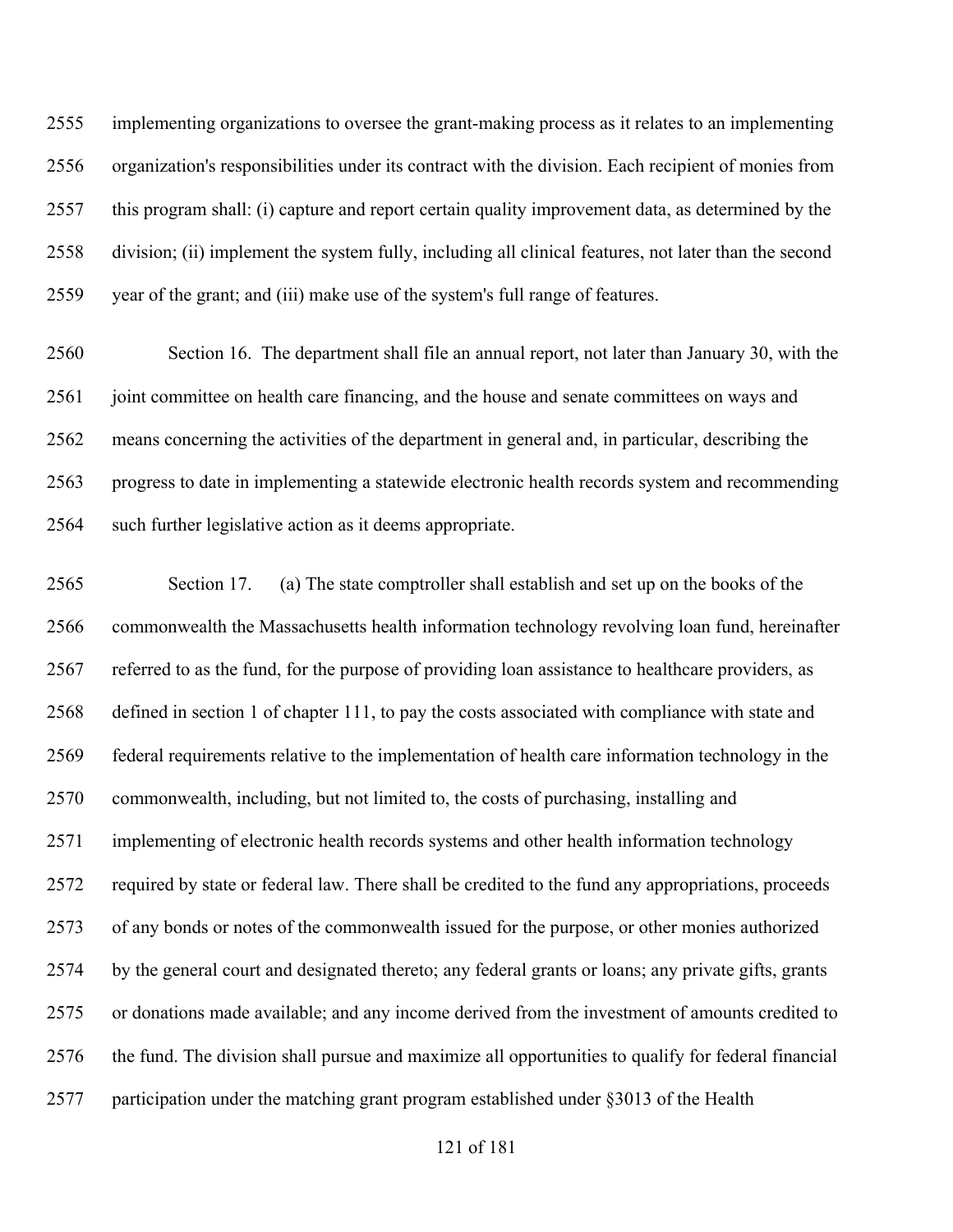Information Technology for Economic and Clinical Health Act of the American Recovery and Reinvestment Act of 2009, P.L. 111-5. The department shall seek, to the greatest extent possible, private gifts, grants and donations to the fund. The fund shall be held in an account or accounts separate from other funds. The fund shall be administered by the director of the department without further appropriation; provided, however, that any disbursement or expenditure from the fund for loans to healthcare providers shall be approved by the division. Amounts credited to the fund shall be available for reasonable expenditure by the department, subject to the approval of the division, for such purposes as the department determines are necessary to support the dissemination and development of health information technology in the commonwealth, including, but not limited to, the loan program established in this section. Any funds remaining in the fund at the end of a fiscal year shall be carried forward into the following fiscal year and shall remain available for expenditure without further appropriation.

 (b) The department shall make available zero interest loan funding from the Massachusetts health information technology revolving loan fund to healthcare providers, as defined in section 1 of chapter 111, to assist with the development and implementation of an interoperable health information technology system that meets all federal and state requirements. The department shall make such loans available through banks approved to do business in the commonwealth by the division of banks. The department shall enter into agreements with such lenders to make loans. The department, in consultation with the state treasurer, shall develop a lender partnership program and lender agreement that requires, at a minimum, (i) that a bank must be adequately capitalized, consistent with the requirements of 209 CMR 47.00 et seq. and as defined under the prompt corrective action provisions of the Federal Deposit Insurance Act, 12 U.S.C. § 1831(o), and the Federal Deposit Insurance Corporation's Capital Adequacy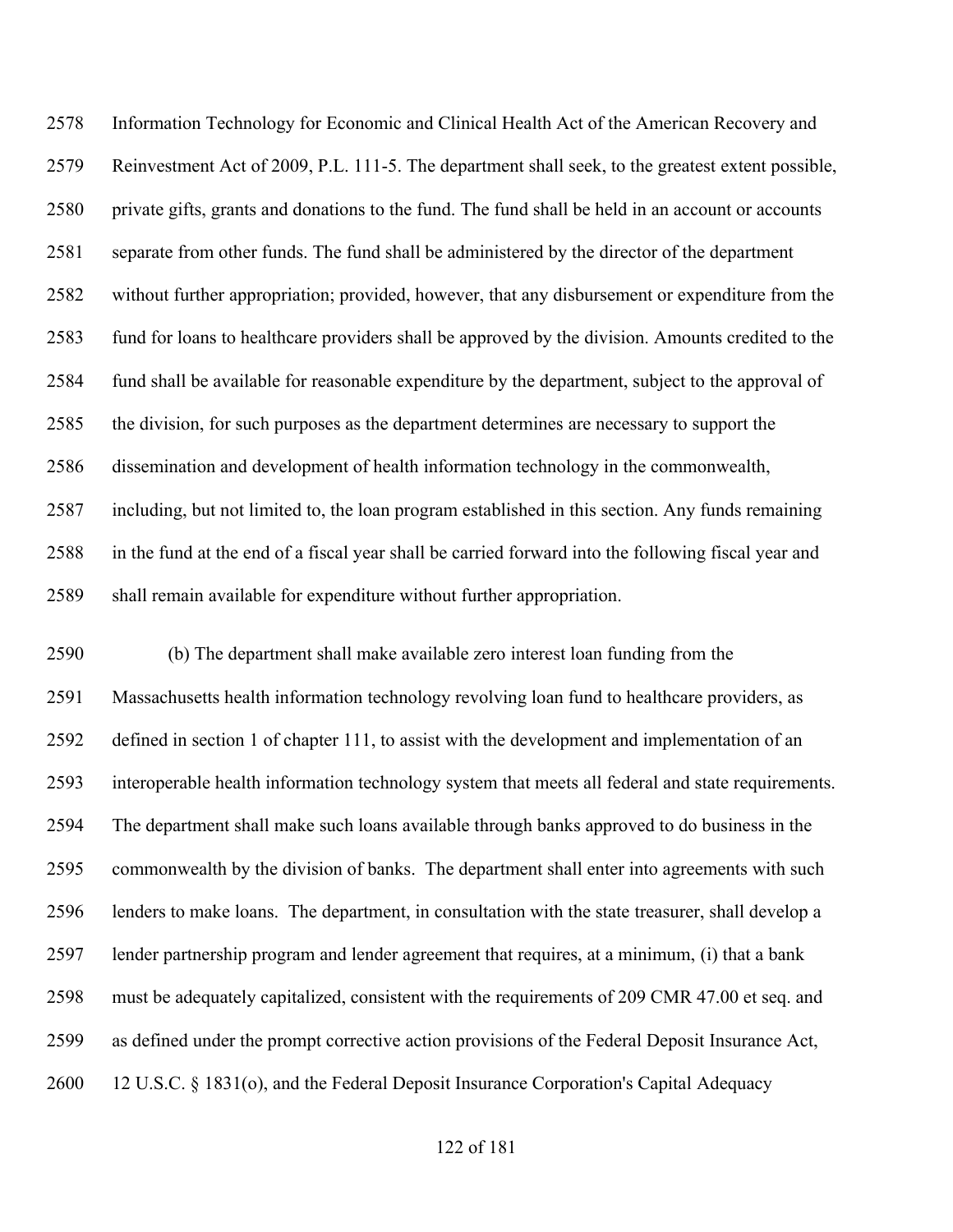Regulations, 12 CFR § 325.103; (ii) the department shall specify lending standards, including without limitation, those for determining eligibility, including the eligibility standards set forth in this subsection, size and number of loans, and (iii) that all loans made under the program must be zero interest loans provided, however, .that any such program may provide for reasonable application and administrative fees to be paid to lending banks under the program. A reasonable amount of administrative costs may be expended annually from the fund for the administration of the program. Any application or other fees imposed and collected under this program shall be deposited in the Massachusetts health information technology revolving loan fund for the duration of the loan program. The department may make such adjustments as are necessary to 2610 loan applications to account for reimbursements received under any other state or federal programs. To be eligible for a loan under this section, a healthcare provider, at a minimum, must provide the participating lending institution with the following information: (1) the amount of the loan requested and a description of the purpose or project for which the loan proceeds will be used; (2) a price quote from a vendor; (3) a description of the health care provider/entities and other groups participating in the project; (4) evidence of financial condition and ability to repay the loan; and (5) a description of how the loan funds will be used to bring the healthcare provider into compliance with federal and state requirements. Loans shall be repaid over a five-year term according to a schedule to be established through division regulations. The attorney general shall enforce collection of any loans in default.

The division shall promulgate regulations necessary for the operation of this program.

 Section 18. Unauthorized access to or disclosure of individually identifiable patient health information by or through the statewide health information exchange or by or through any technology grantees or implementing organizations funded in whole or in part from the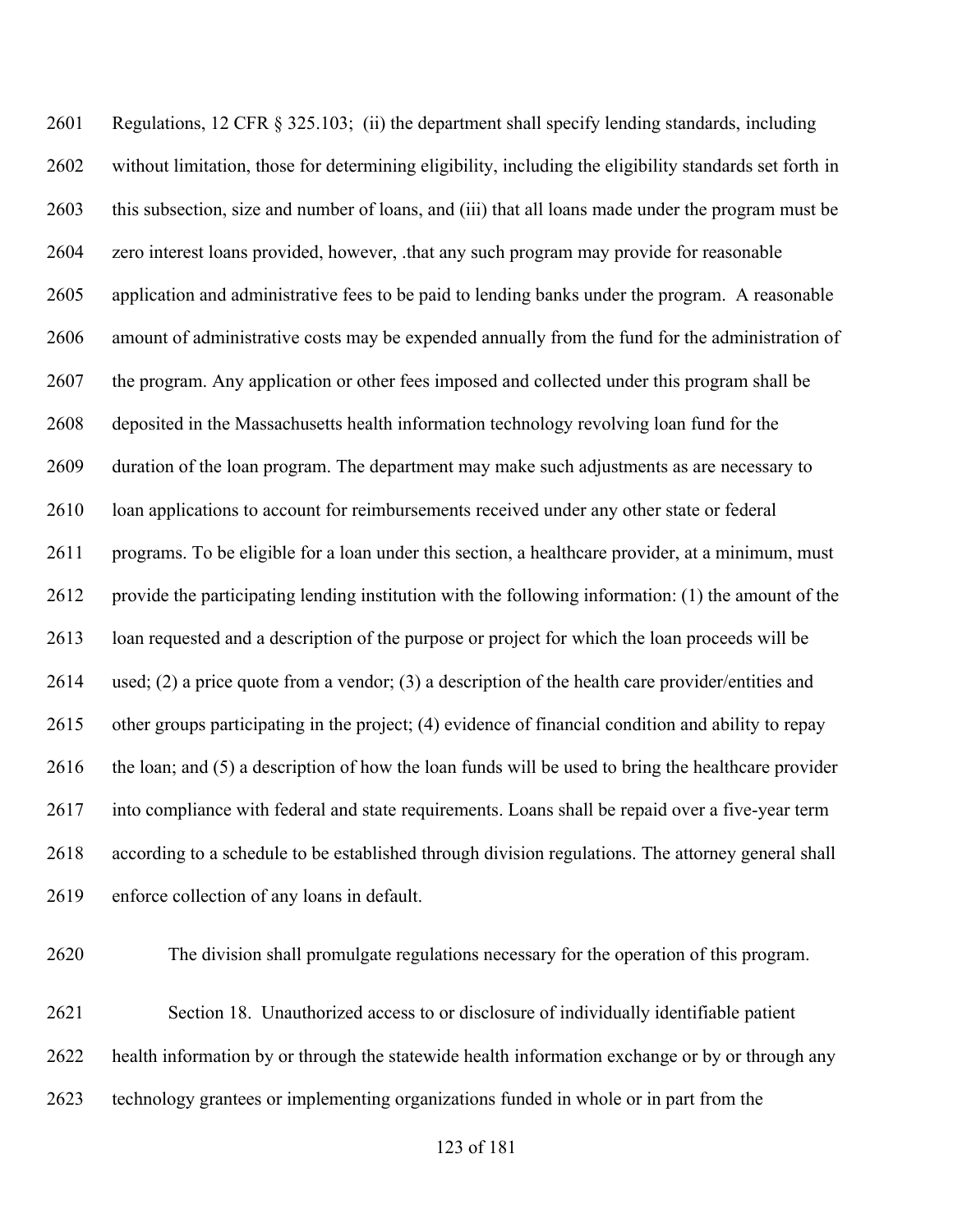Massachusetts Health Information Technology Fund, or any associated businesses managing or in possession of such information, established pursuant to section 11, the operator of such exchange or grantee or contractor shall be subject to the following fines and penalties. The division shall promulgate regulations to assess fair and reasonable fines or penalties.

 Section 19. The division shall adopt regulations requiring hospitals, clinics, and health care networks to implement evidence-based best practice clinical decision support tools for the ordering provider of advanced diagnostic imaging services by January 1, 2017. The clinical decision support guidelines and protocols developed by the division shall encourage the use of electronic order entry for advanced imaging services using web-based interfacing between decision support tools and the software used for electronic order entry, whether it be the electronic health record system or other health information technology tool. The use of such decision support tools shall meet the privacy and security standards promulgated pursuant to the federal Health Insurance Portability and Accountability Act of 1996 (Public Law 104-119).

 For the purpose of this section, advanced diagnostic imaging services shall include computerized tomography, magnetic resonance imaging, magnetic resonance angiography, positive emission tomography, cardiac imaging, ultrasound diagnostic imaging, and such other imaging services as may be determined by the division.

SECTION 74. Section 2 of chapter 118I is hereby repealed.

 SECTION 75. The General Laws are hereby amended by inserting after chapter 118I the following chapter:-

CHAPTER 118J. ACCOUNTABLE CARE ORGANIZATIONS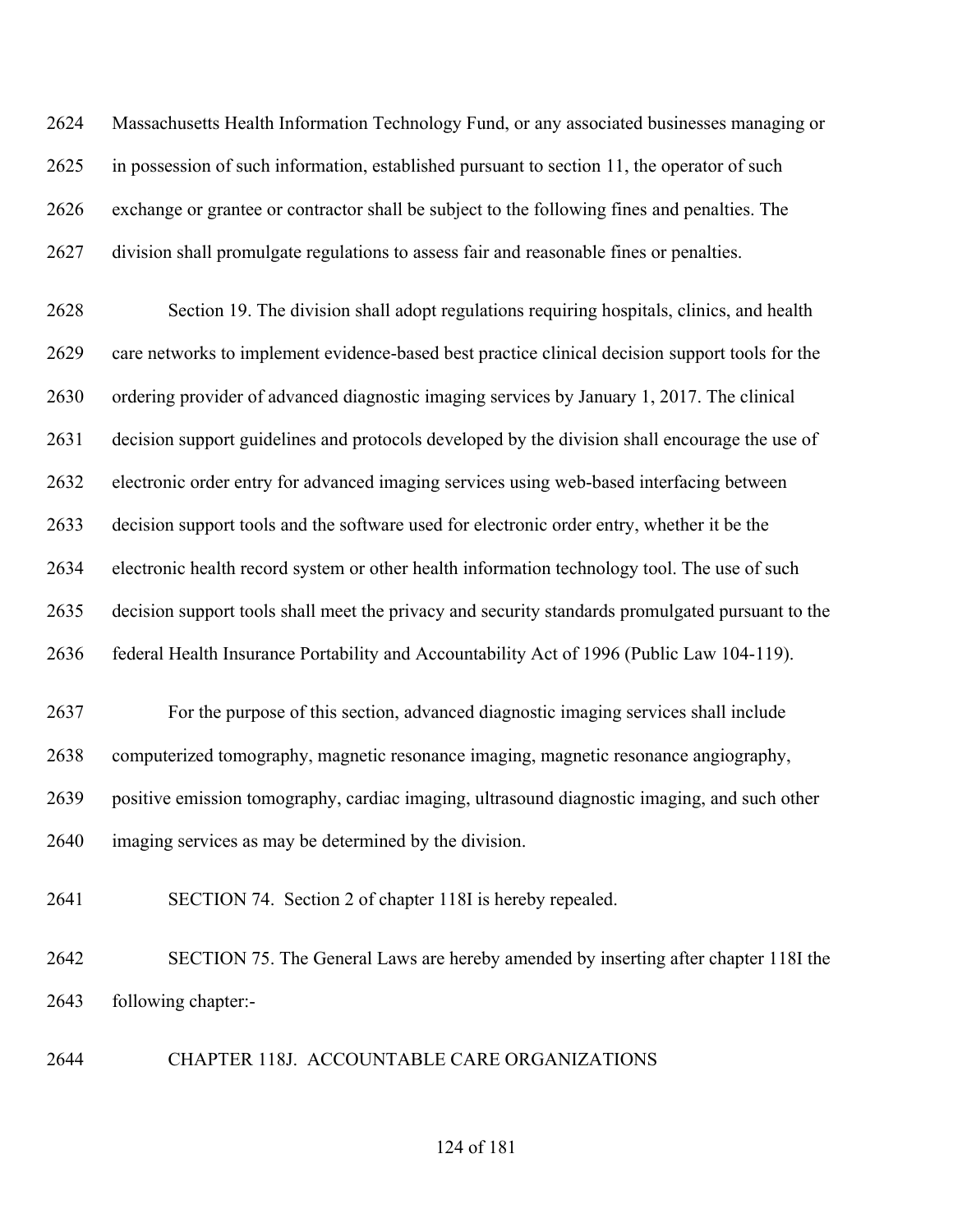Section 1. As used in this chapter, the following words shall, unless the context clearly requires otherwise, have the following meanings:—

 "Accountable Care Organization" or "ACO", an entity comprised of health care providers organized into an integrated organization that accepts shared risk for the cost and quality of a patient's well being.

 "ACO Participant", a health care provider that either integrates or contracts with an ACO 2651 to provide services to ACO patients.

 "ACO Patient", an individual who chooses or is attributed to an ACO for his course of medical treatment, for whom such services are paid by the payer to the ACO.

 "Alternative Payment Methodology", methods of payment that are used to reimburse for services. These types of payments may include, but not limited to global payments, shared savings arrangements, bundled payments, and episodic payments.

"Division", the division of health care cost and quality, as enabled in chapter 118G

 "Executive Director", the executive director of the division of health care cost and quality, as enabled in chapter 118G

 "Health Care Provider", a provider of medical of health services and any other person or organization, including ACO, that furnishes, bills, or is paid for health care service delivery in 2662 the normal course of business.

 "Office of patient protection", the office within the division of health care cost and quality established under section 65 of chapter 118G.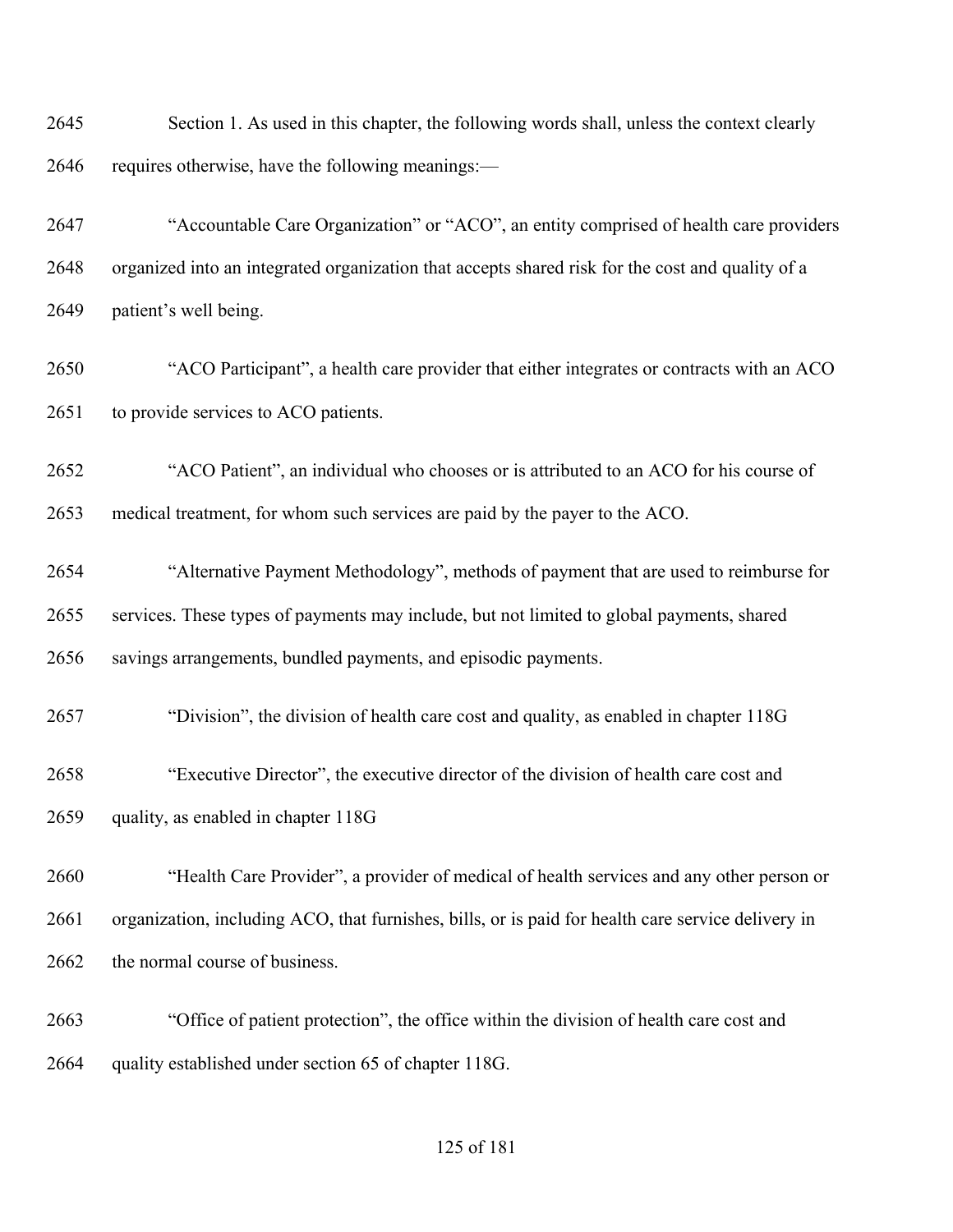"Patient Centered Medical Home", a model of health care delivery designed to provide a patient with a single point of coordination for all their health care, including primary, specialty, post-acute and chronic care, which is (a) patient-centered; (b) comprehensive, integrated and continuous; and (c) delivered by a team of health care professionals to manage a patient's care, reduce fragmentation, and improve patient outcomes.

 "Payer", any entity, other than an individual, that pays providers or ACOs for the provision of health care services. It shall include both governmental and private entities, but excludes ERISA plans.

"Physician", a medical doctor licensed to practice medicine in the commonwealth.

 "Primary Care Physician", a physician who has a primary specialty designation of internal medicine, general practice, family practice, pediatric practice or geriatric practice.

 Section 2. (a) The division shall be responsible for licensing of ACOs. The license shall be issued for a term of 2 years and renewable under like terms. The ACO shall be in compliance with all state and federal laws such as the Americans with Disabilities Act, Health Information Privacy and Accountability Act, and Patient Protection and Affordable Care Act. The division shall develop the process for licensing ACOs.

(b) A licensed ACO shall, at a minimum, meet the following:

(1) Be a separate legal entity as required in Section 3;

(2) Submit a collaborative care plan as defined in Section 4;

(3) Meet the functional capabilities under Section 6;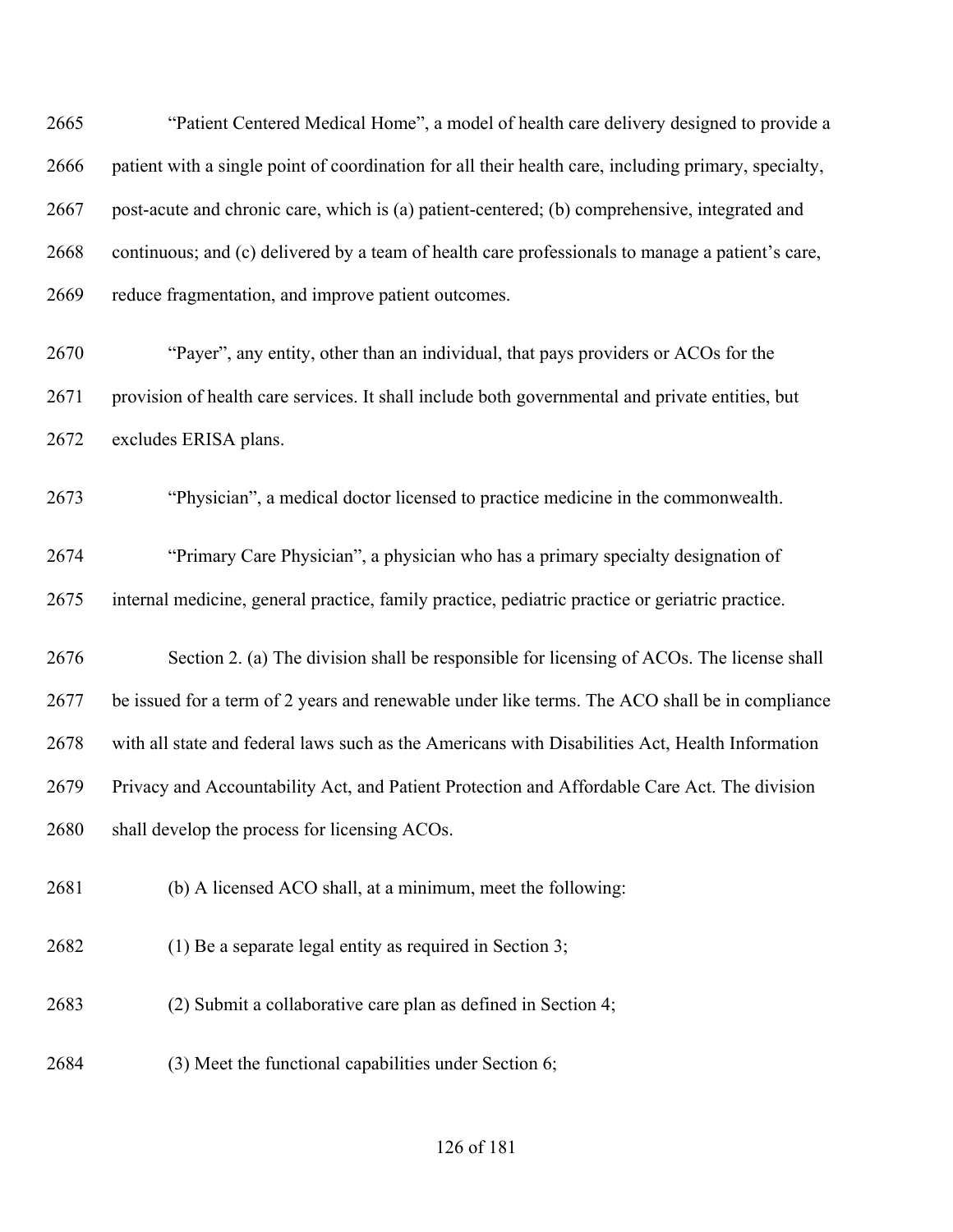| 2685 | (4) Have a governance structure under Section 7;                                                            |
|------|-------------------------------------------------------------------------------------------------------------|
| 2686 | (5) Meet the criteria for size under Section 8;                                                             |
| 2687 | (6) Obtain interoperable health information technology under Section 9;                                     |
| 2688 | (7) Meet the quality reporting requirements under Section 10;                                               |
| 2689 | (8) Obtain a risk certificate from the Division of Insurance as defined by Section 12;                      |
| 2690 | (9) Create internal consumer protection guidelines as defined in Section 13; and                            |
| 2691 | (10) Meet pricing reporting requirements under Section 15.                                                  |
| 2692 | (c) The division may include additional requirements for ACO licensure.                                     |
| 2693 | (d) No later than 30 days after an application has been filed, the division may require the                 |
| 2694 | ACO applicant to provide additional information to complete or supplement the filing.                       |
| 2695 | (e) Within 45 days of receipt of a complete application, the division shall complete its                    |
| 2696 | review of the application and send written notice to the ACO, with a copy to the division of                |
| 2697 | insurance, explaining its decision to: $(1)$ issue the license as applied for, $(2)$ reject the application |
| 2698 | for failure to comply with the requirements of the application process, with instructions that the          |
| 2699 | application may be resubmitted within 10 days; or $(3)$ deny the application.                               |
| 2700 | (f) Any ACO's whose application has been rejected or denied may request an                                  |
| 2701 | adjudicatory hearing pursuant to chapter 30A within 21 days of the division's decision. The                 |
| 2702 | division shall notify the attorney general and the division of insurance upon receipt of such               |
| 2703 | hearing request. Said hearing shall be conducted within 30 days of the division's receipt of the            |
| 2704 | hearing request. The attorney general may intervene in a hearing under this subsection and may              |
|      |                                                                                                             |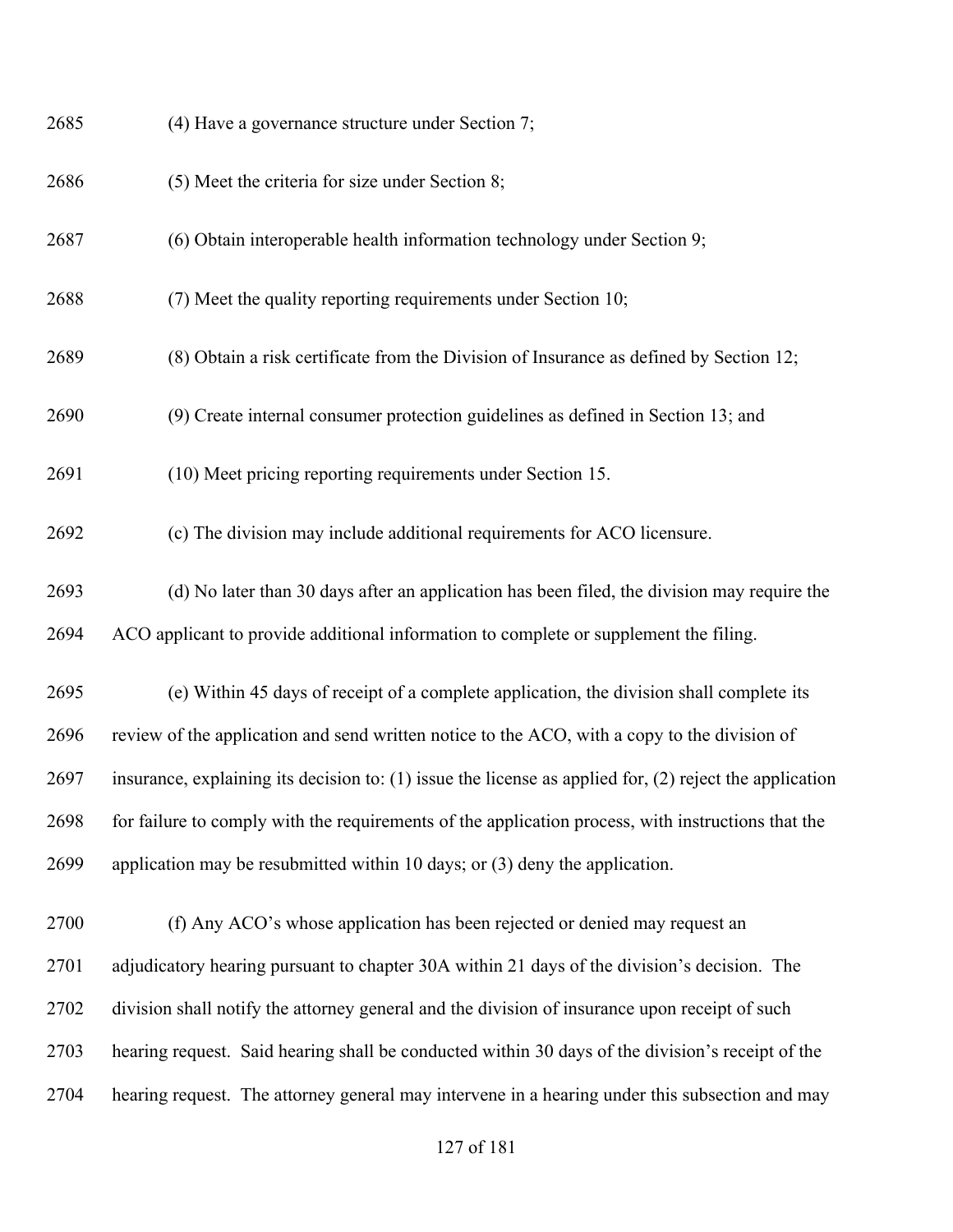require the production of additional information or testimony. The commissioner shall issue a written decision within 30 days of the conclusion of the hearing.

 (g) An ACO aggrieved by said written decision may, within 20 days of said decision, file a petition for review in the Suffolk superior court. Review by the supreme judicial court on the merits shall be limited to the record of the proceedings before the commissioner and shall be based upon the standards set forth in paragraph (7) of section 14 of chapter 30A.

Section 3. An ACO shall be incorporated or registered in the commonwealth.

 Section 4. ACOs shall accept and share among their ACO participants responsibility for the delivery, management, quality, and cost of the provision of at least all integrated health care services, as such terms are defined by the division's authority under section 6, to ACO patients. The ACO shall submit a collaborative care plan for integrating health care and mental health services. The plan shall include and describe the minimal functional capabilities as defined in section 6. The division may reject a collaborative care plan if it fails to meet the minimum benefits or significantly fails to meet to goal of reducing health care costs.

 Section 5. ACOs shall be compensated by an alternative payment methodology for each ACO patient receiving services through the ACO, in accordance with this chapter and any regulations adopted by division as consistent as possible with federal law, regulations and rules.

 Section 6. The division shall have the authority to determine the minimum services offered by an ACO. The minimum services shall be promulgated in regulation. ACOs shall, at a minimum, provide or obtain through contractual arrangements the following functional capacities: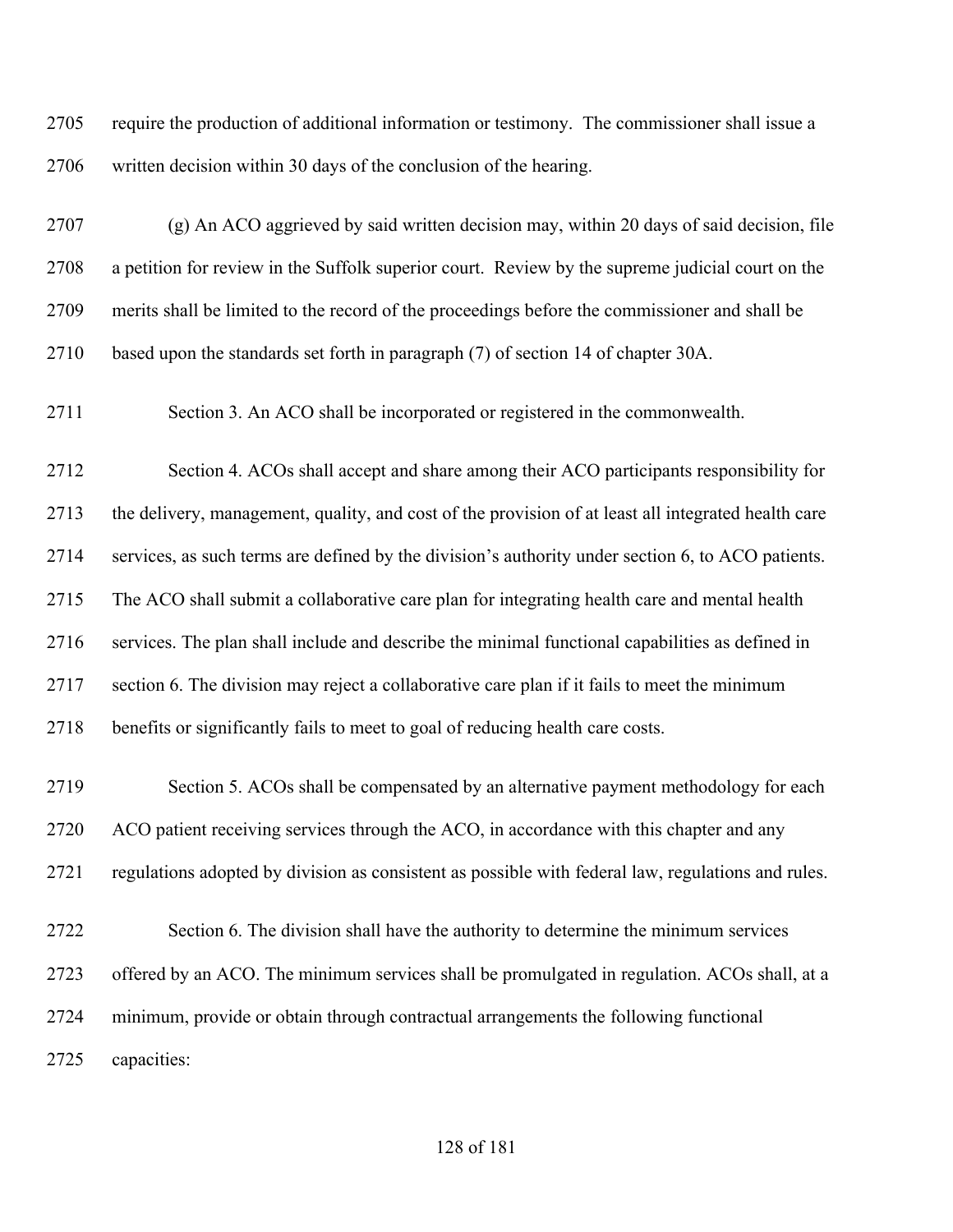(a) Clinical service coordination, management, and delivery functions, including the ability to provide integrated health care services through its ACO participant network in accordance with the principles of a patient centered medical home. Provided that clinical service coordination may be managed by a physician, a nurse practitioner, a registered nurse, physician assistant, or social worker.

 (b) Population management functions, including health information technology and data analysis tools to provide at least: (1) patient-specific encounter data and (2) management reports on aggregate data.

 (c) Financial management capabilities, including but not limited to the management of claims processing and payment functions for ACO participants.

 (d) Contract management capabilities, including but not limited to ACO participant contracting and management functions.

 (e) Quality measure competence, including but not limited to the ability to measure and report performance relative to established measures of quality and performance under standard quality measures as determined under section 10.

(f) Provider and provider communications functions.

 (g) The ability to provide chronic disease management either internally within the ACO or by contractual agreement.

 (h) The ability to provide behavioral health services either internally within the ACO or by contractual agreement.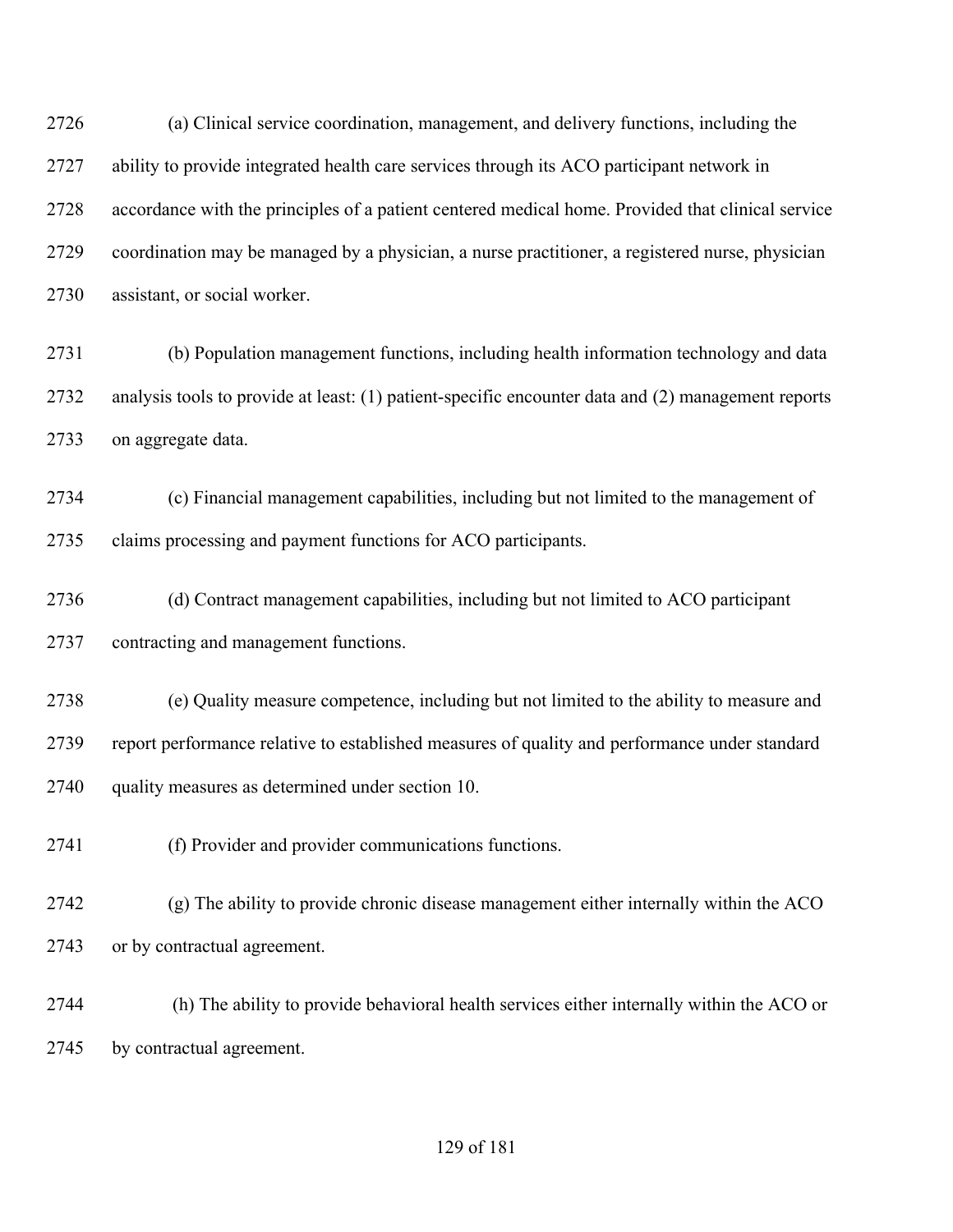(i) The ability to engage patients in shared decision making processes on long-term-care and supports and palliative care.

 (j) Contract with providers for any other medically necessary, but unavailable within the ACO, services or provide the patient with the ability to receive these services outside of the ACO.

 Section 7. (a) An ACO's organizational structure shall include a governance body, executive officer, and a medical director.

 (b) The governance body shall be identifiable and have the authority to execute functions for the following:

 (1) The governance body shall be responsible for oversight and strategic direction of the ACO, holding the management accountable for the ACO's activities;

(2) The governance body shall have a transparent governing process;

 (3) The governance body members shall have a fiduciary duty and must act consistently with that fiduciary duty;

(4) The governance body shall be separate and unique to the ACO in cases where the

ACO comprises of multiple, otherwise independent ACO participants; and

(5) If the ACO is an existing entity, the governing body may be the same as the existing

entity provided it satisfies the other requirements of this section.

- (c) The governance body shall adhere to the following rules:
- (1) At least 75% of the body's control shall be held by ACO participants;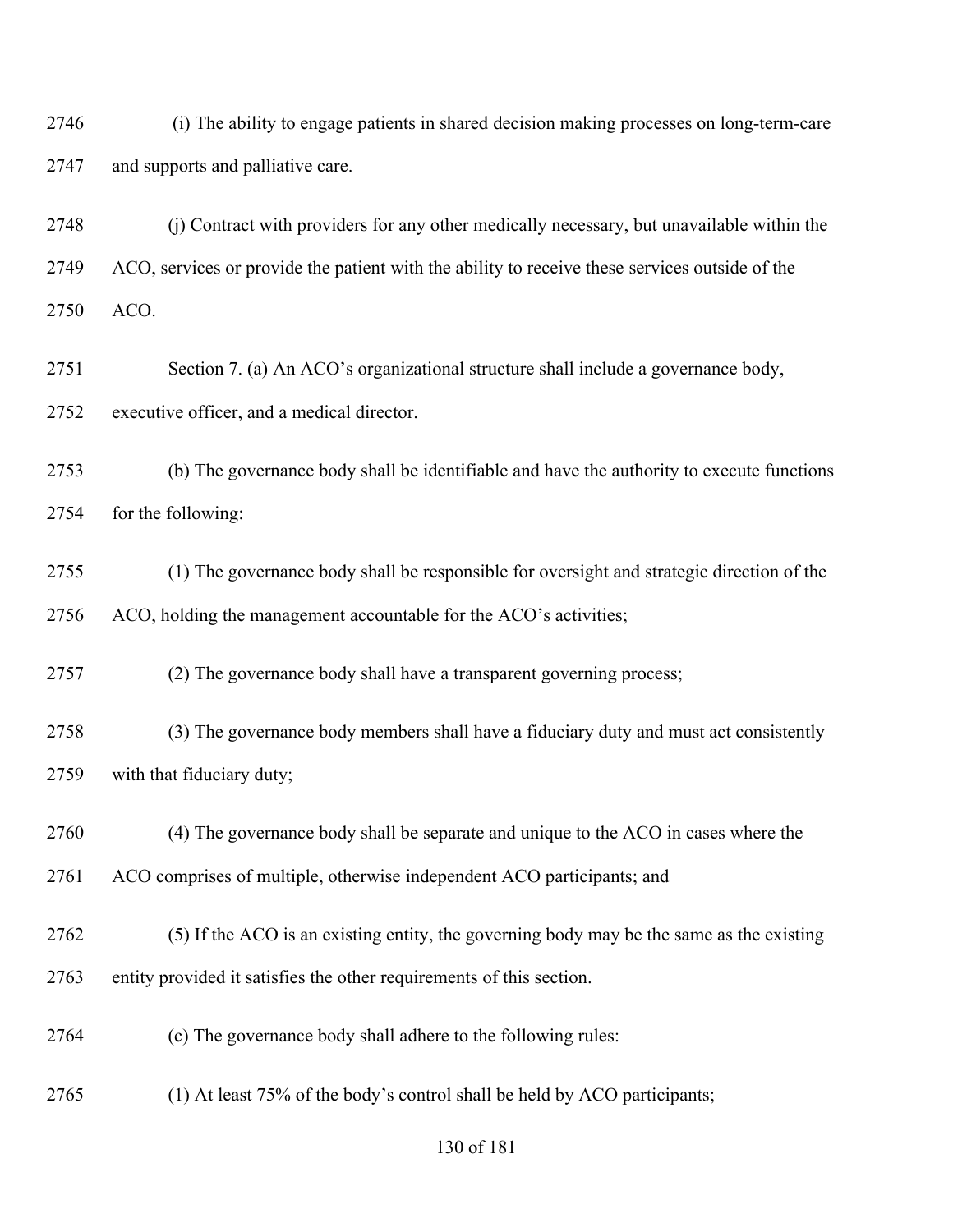(2) The members of the governance body may serve in a similar or complementary manner for an ACO participant;

(3) Members of the governance body shall not have a financial conflict of interest;

 (4) The governance body shall include at least one patient who does not have a financial conflict of interest with the ACO; and

 (5) The division shall have the discretion to allow a waiver and shall promulgate regulations for the possibility of waiving any of these requirements.

 (d) The executive officer shall be responsible for the administrative and operational systems to align the ACO with the goals of improving access, improving quality and reducing costs. The executive officer may be an executive, officer, manager, or general partner. The executive officer shall consult with the medical director to ensure care coordination and quality.

 (e) The medical director shall be responsible for the clinical management and oversight of the ACO. The medical director shall be a board-certified and licensed physician in the commonwealth. The medical director shall be an active ACO participant who is physically present on a regular basis at any clinic, office, or other location participating in the ACO.

 Section 8. (a) An ACO shall have a minimum of 15,000 covered lives. A patient shall voluntarily select to join an ACO and shall count as a covered life for that ACO. An ACO may not exclude a patient who receives coverage through a program offered by the division of medical assistance.

 (b) An ACO shall have a cap of 400,000 covered lives. They may waive this requirement under the following conditions: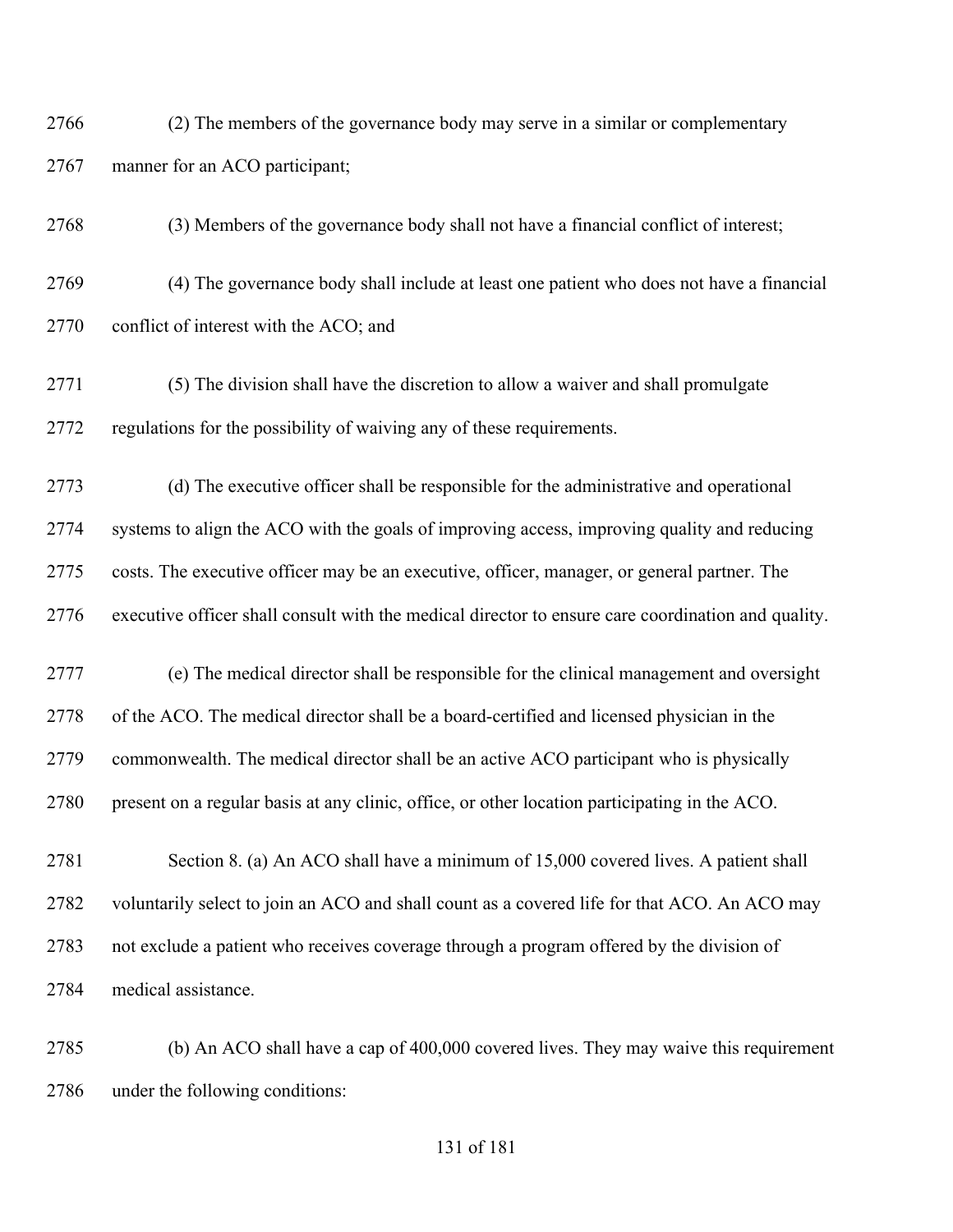(1) The attorney general makes an annual determination that the size would not foster anti-competitive behavior;

(2) The ACO demonstrates an improvement in quality to the division; and

(3) The ACO shows a reduction in total medical expenses to the division.

 (c) The division, in consultation with the division of insurance, shall create an annual open enrollment period for a patient to join an ACO. This period shall last no less than 1 month and no longer than 2 months. The division shall allow a patient to switch an ACO once within the first 3 months of coverage in the initial ACO.

 Section 9. The ACO shall have an interoperable electronic medical record system available for ACO participants to coordinate care, share information and electronic prescribing capabilities by January 1, 2017. The division, in consultation with the Health Information Technology Council for technical advice, shall promulgate regulations related to electronic medical records including, but not limited to the standards of interoperability, care coordination tools, information processes or electronic prescribing standards.

 Section 10. (a) The division shall use the standard quality measure set and set minimum standards that ACOs are responsible for maintaining.

 (b) ACOs shall report the quality measures to the division on a semi-annual basis. Failure to submit a timely report shall result in a fine of \$100 per day up to \$5,000 per missed reporting period.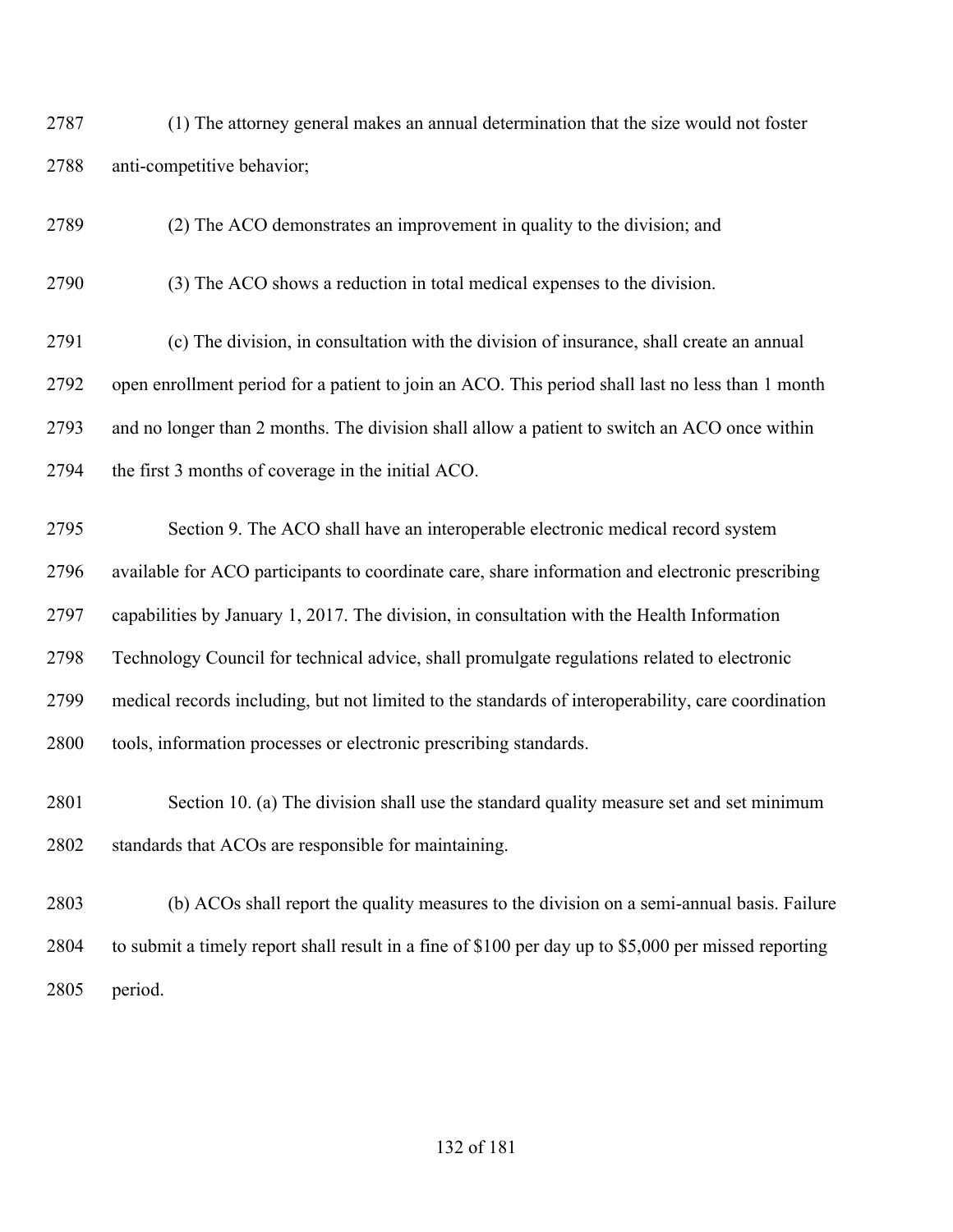(c) The division may conduct an on-site audit of the ACO's quality reporting no more than twice a year unless the division deems additional audits are required in the interest of public safety.

 (d) The division may fine ACOs up to \$1 per attributed member for failure to meet quality measures in each reporting period. The ACO shall create and file a quality corrective action plan with the division if it fails to meet the quality measures in any given reporting period. The division may revoke an ACO's license if 1) it fails to timely file its corrective action plan, 2) fails to follow the corrective action plan in a following reporting period, or 3) it fails to meet the quality measures for 3 consecutive reporting periods.

 Section 11. (a) Notwithstanding any other law or regulation to the contrary, the ACO 2816 shall be held liable up to the amount of \$500,000 for any medical malpractice based claim against an ACO participant acting on behalf of the ACO.

 (b) Interest on a legal judgment against an ACO shall be assessed in accordance to section 60K of chapter 231.

 Section 12. The commissioner of insurance shall make a determination that an ACO has adequate reserves to meet their risk arrangements. The commissioner of insurance shall promulgate regulations to ensure the viability of an ACO for risks including, but not limited to global payment risk or enterprise liability based risks. Upon the satisfaction of the commissioner of insurance, the division of insurance shall submit a certificate of approval to the division.

 Section 13. The division shall create guidelines for ACOs to create internal appeals plans for denial of care. These guidelines shall include the clear articulation of the appellate stages, timing requirements for each stage of appeal, the process for second opinions to occur outside of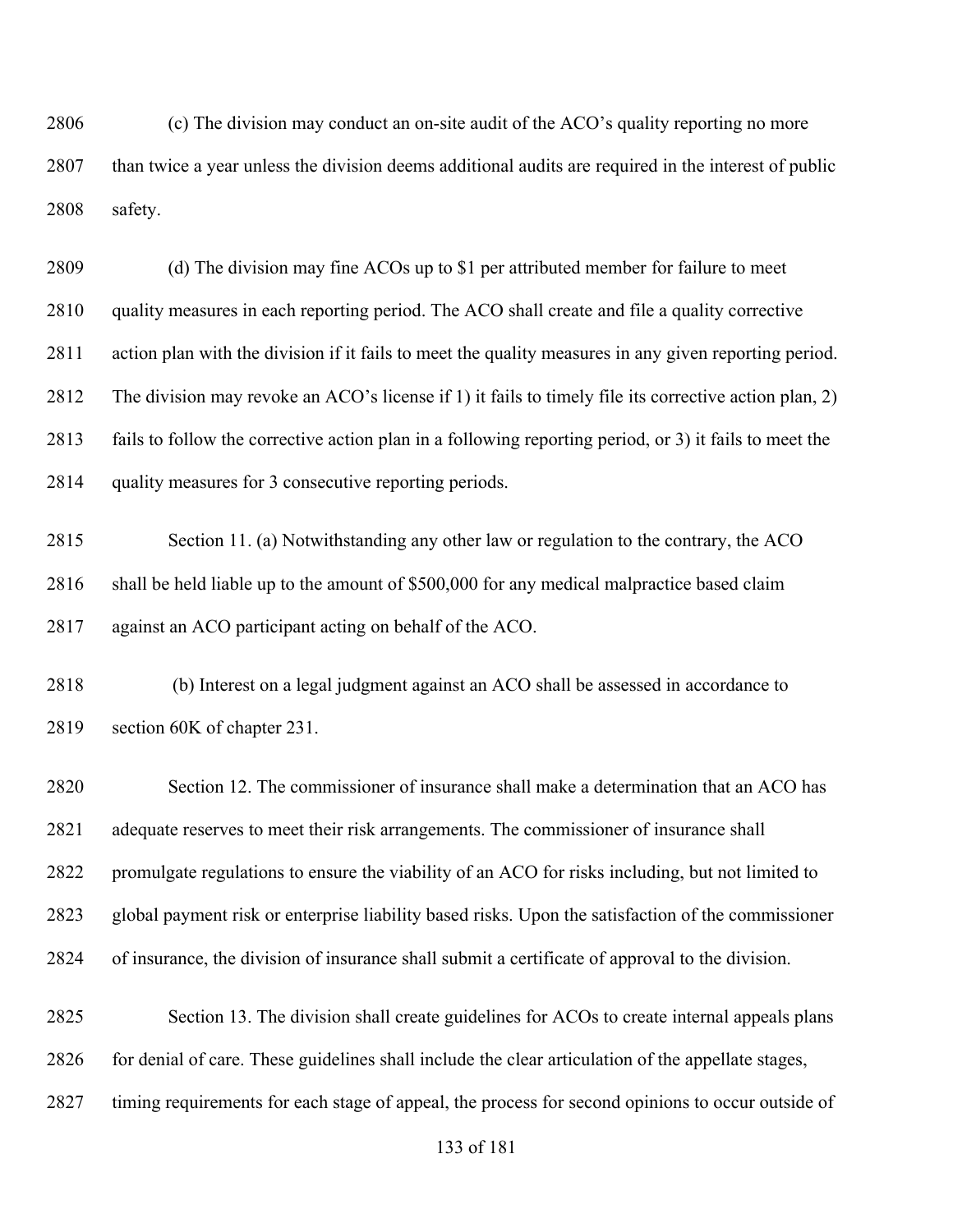| 2828 | the ACO. The final decision within the ACO shall be completed within 14 days after the filing of    |
|------|-----------------------------------------------------------------------------------------------------|
| 2829 | a complaint by a patient. The division may require ACOs to create an ombudsman office or            |
| 2830 | similar office for the protection of patients. Once appeals within the ACO have been exhausted      |
| 2831 | internally, the claims shall be appealable to the office of patient protection.                     |
| 2832 | Section 14. Every ACO shall develop and file an internal appeals plan according to                  |
| 2833 | section 13. The division shall approve each plan. The plan shall be a part of a membership packet   |
| 2834 | for newly enrolled individuals.                                                                     |
| 2835 | Section 15. The division shall require ACOs to report pricing of services by its ACO                |
| 2836 | participants. The division shall require the reporting of these prices to inform the consumer under |
| 2837 | section 50 of chapter 118G. ACO participants shall have the ability to provide patients with        |
| 2838 | relevant price information when contemplating their care and potential referrals.                   |
| 2839 | SECTION 76. Chapter 149 of the General Laws, as so appearing, is hereby amended by                  |
| 2840 | striking out section 188 and inserting in place thereof the following section:-                     |
| 2841 | Section 188. (a) As used in this section, the following words, unless the context clearly           |
| 2842 | requires otherwise, shall have the following meanings:--                                            |
| 2843 | "Authority", the commonwealth health insurance connector authority.                                 |
| 2844 | "Contributing employer", an employer that offers a group health plan, as defined in 26              |
| 2845 | U.S.C. $5000(b)(1)$ , to which the employer makes a fair and reasonable premium contribution, as    |
| 2846 | defined in regulation by the division of health care finance and policy.                            |
| 2847 | "Department", the department of unemployment assistance.                                            |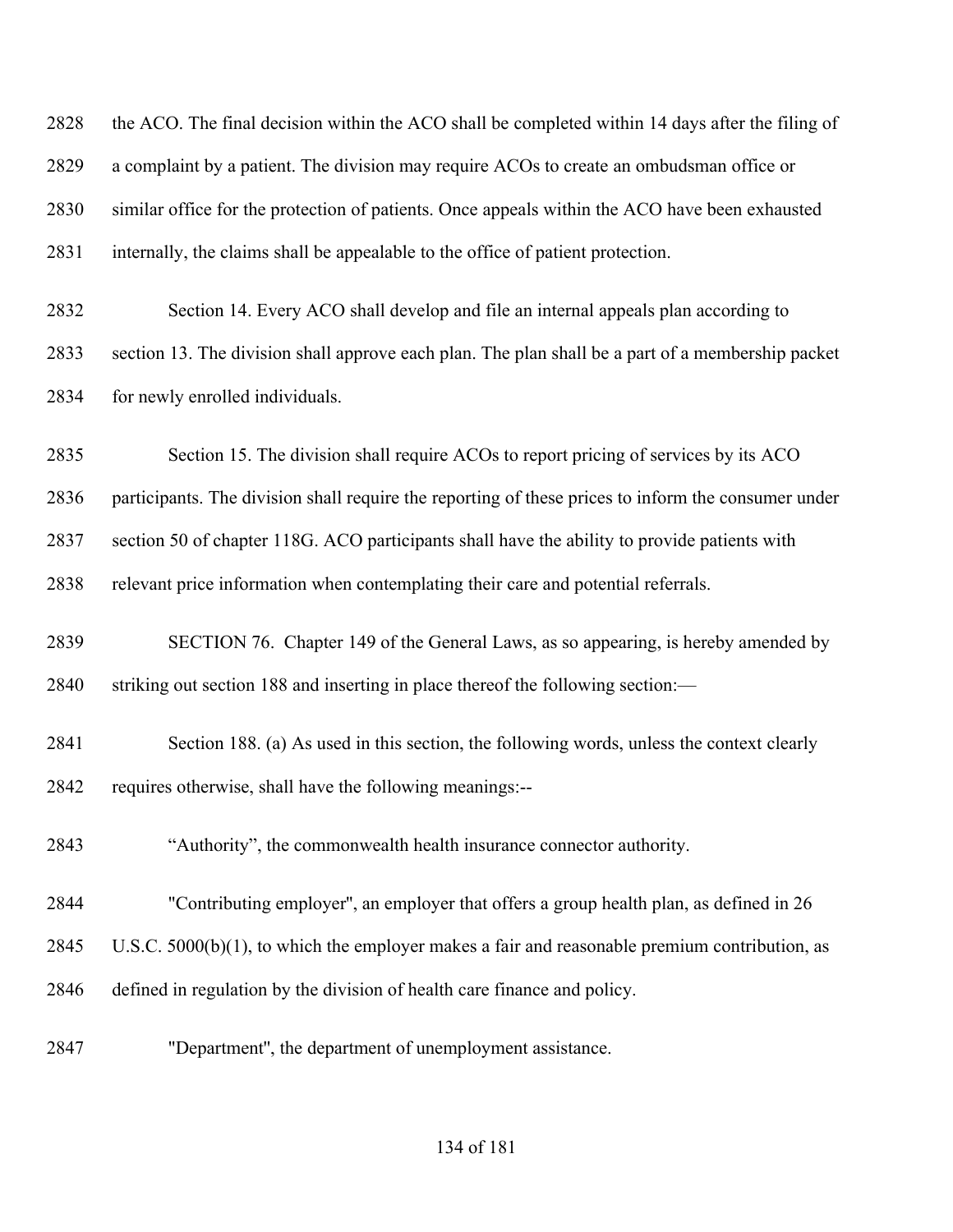"Employer'', an employing unit as defined in section 1 of chapter 151A or in section 1 of chapter 152.

 "Employee'', any individual employed by an employer subject to this chapter for at least 1 month, provided that for the purpose of this section self-employed individuals shall not be considered employees.

 (b) For the purpose of more equitably distributing the costs of health care provided to uninsured residents of the commonwealth, each employer that (i) employs 11 or more full-time equivalent employees in the commonwealth and (ii) is not a contributing employer shall pay a per-employee contribution at a time and in a manner prescribed by the director of unemployment assistance, in this section called the fair share employer contribution. This contribution shall be pro-rated by a fraction which shall not exceed 1, the numerator of which is the number of hours worked in the quarter by all of the employer's employees and the denominator of which is the 2860 product of the number of employees employed by an employer during that quarter multiplied by 500 hours.

 (c) The executive director of the authority, shall, in consultation with the director of unemployment assistance, annually determine the fair share employer contribution rate based on 2864 the best available data and under the following provisions:--

 (1) The per-user share of private sector liability shall be calculated annually by dividing the sum of hospital liability and third-party payor liability for uncompensated care, as defined by law, by the total number of individuals in the most recently completed fiscal year whose care was reimbursed in whole or in part by the uncompensated care pool, or any successor thereto.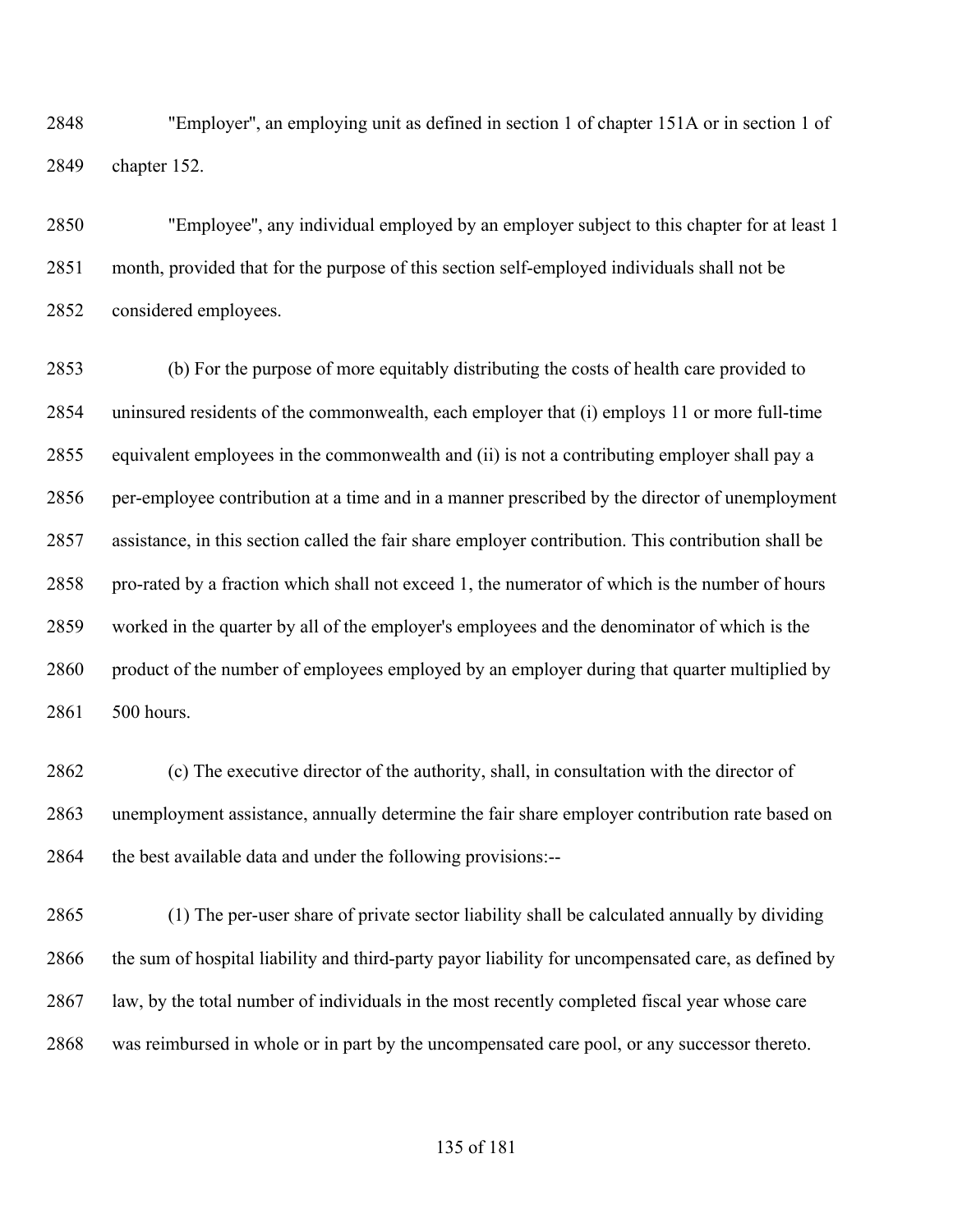(2) The total number of employees in the most recent fiscal year on whose behalf health care services were reimbursed in whole or in part by the uncompensated care pool, or any successor thereto, shall be calculated. In calculating this number, the authority shall use all resources available to enable it to determine the employment status of individuals for whom reimbursements were made, including quarterly wage reports maintained by the department of revenue.

 (3) The total number of employees as calculated in paragraph (2) shall be adjusted by multiplying that number by the percentage of employers in the commonwealth that are not contributing employers, as determined by the authority.

2878 (4) The total cost of liability associated with employees of non- contributing employers shall be determined by multiplying the number of employees, as calculated in paragraph (3) by the per-user share of private sector liability as calculated in paragraph (1).

 (5) The fair share employer contribution shall be calculated by dividing the total cost of liability as calculated in paragraph (4) by the total number of employees of employers that are not contributing employers, as determined by the authority.

 (6) The fair share employer contribution, as determined in paragraph (5) shall be adjusted annually to reflect medical inflation, using an appropriate index as determined by the authority.

 (7) The total dollar amount of health care services provided by physicians to non-elderly, uninsured residents of the commonwealth for which no reimbursement is made from the Health Safety Net Trust Fund shall be calculated using a survey of physicians or other data source that 2889 the authority determines is most accurate.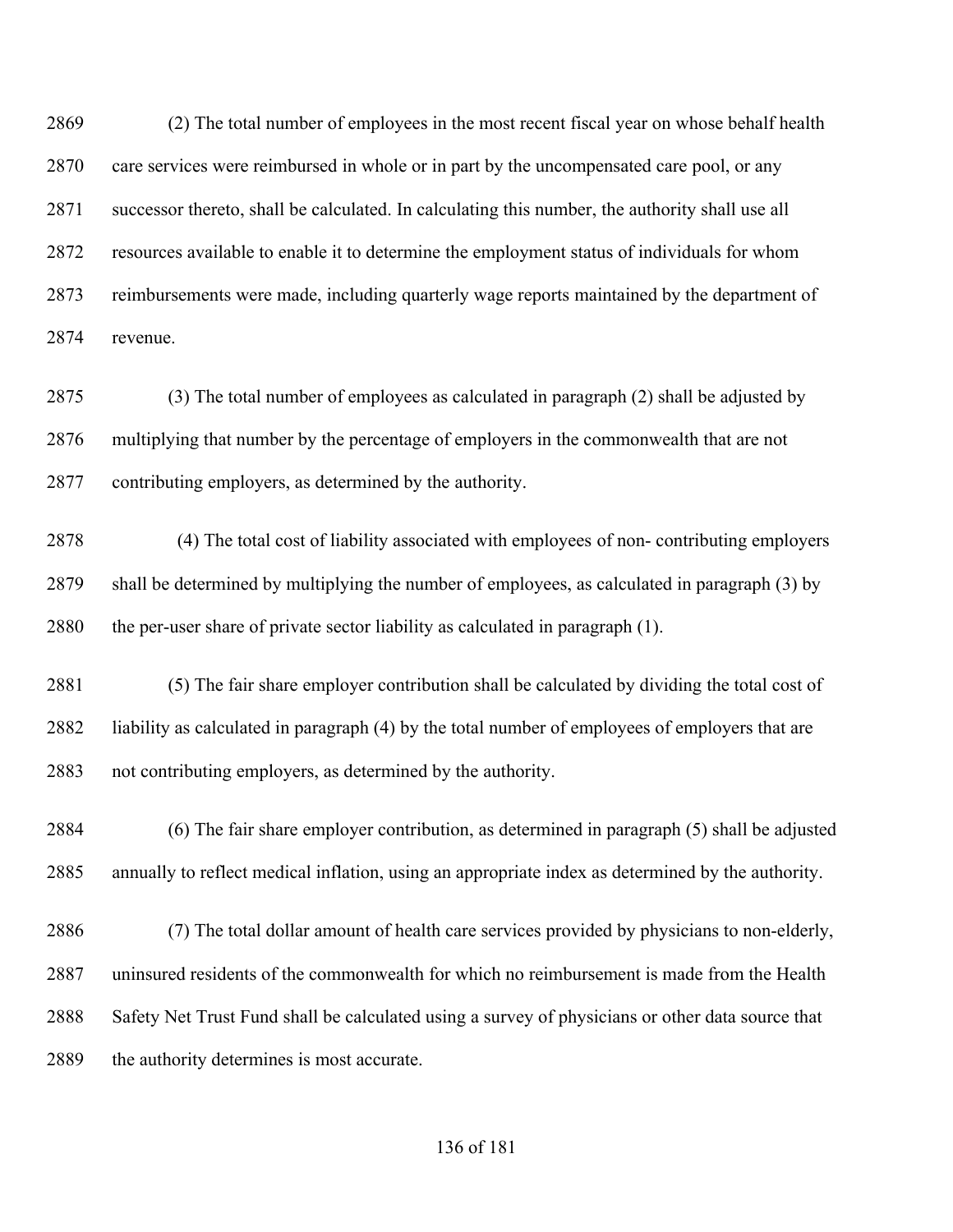(8) The per-employee cost of uncompensated physician care shall be calculated by dividing the dollar amount of such services, as calculated in paragraph (7) by the total number of employees of contributing employers in the commonwealth, as estimated by the division using the most accurate data source available, as determined by the authority.

 (9) The annual fair share employer contribution shall be calculated by adding the fair share employer contribution as calculated in paragraph (6) and the per-employee cost of unreimbursed physician care, as calculated in paragraph (8).

 (10) Notwithstanding this section, the total annual fair share employer contribution shall not exceed \$295 per employee which may be made in a single payment, or in equal amounts semi-annually or quarterly, at the employer's discretion.

 (d) The director of unemployment assistance shall determine quarterly each employer's liability for its fair share employer contribution. The director shall assess each employer liable for a fair share employer contribution in a quarter an amount based on 25 per cent of the annual fair share employer contribution rate applicable to that quarterly period and shall implement penalties for employers who fail to make contributions as required by this section. In order to reduce the administrative costs of collection of contributions, the director shall, to the extent possible, use any existing procedures that have been implemented by the department of unemployment assistance to make similar collections. Amounts collected pursuant to this section shall be deposited in the Commonwealth Care Trust Fund, established by section 2OOO of chapter 29. Before depositing the amounts, the director may deduct all administrative costs incurred by the department of unemployment assistance as a result of this section, including an amount as determined by the United States Secretary of Labor in accordance with federal cost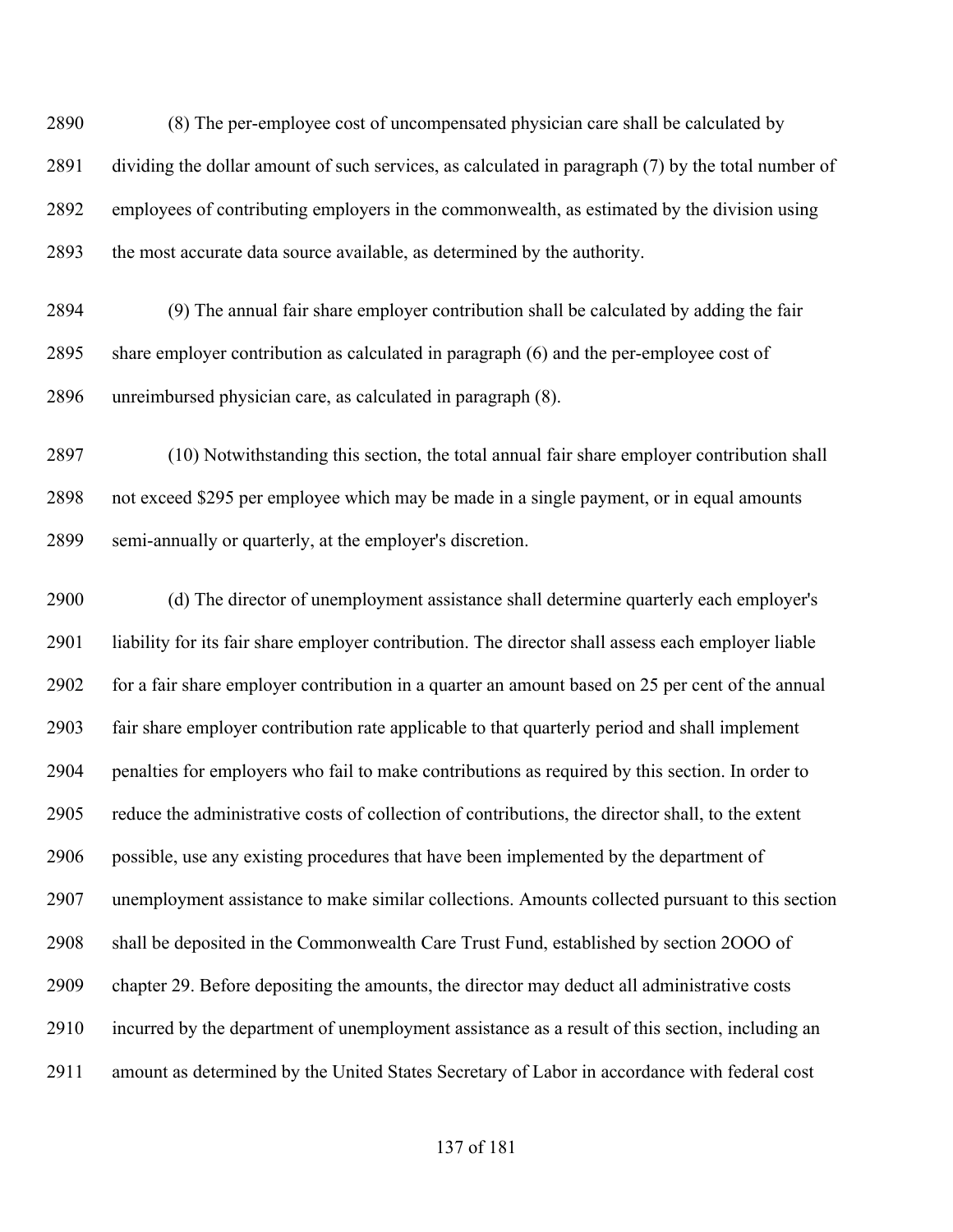rules. Except where inconsistent with this section, the terms and conditions of chapter 151A which are applicable to the payment and collection of contributions shall apply to the same extent to the payment and collection of any obligation under this section. The department of unemployment assistance shall promulgate regulations necessary to implement this section.

 (e) In promulgating regulations defining the term "contribution'' under this section, no proposed regulation by the authority, except an emergency regulation, shall take effect until 60 days after the proposed regulations have been transmitted to the joint committees on health care financing and financial services.

 SECTION 77. Section 1 of chapter 175 of the General Laws is hereby amended by inserting after the definition of "unearned premiums" the following definition:—

 "Wellness Program", a wellness program receiving a seal of approval under section 206A of chapter 111.

 SECTION 78. Section 108 of chapter 175 is hereby amended by inserting after clause 12, the following clause:—

 13. Any policy of accident and sickness shall include a premium rate adjustment based on employee participation in a wellness program.

 SECTION 79. Chapter 175 of the General Laws is hereby amended by inserting after section 108J the following 2 sections:-

 Section 108K. Pursuant to section 50 of chapter 118G, carriers shall provide a toll-free number and website that enables consumers to request and obtain from the carrier in real time the maximum estimated amount the insured will be responsible to pay for a proposed admission,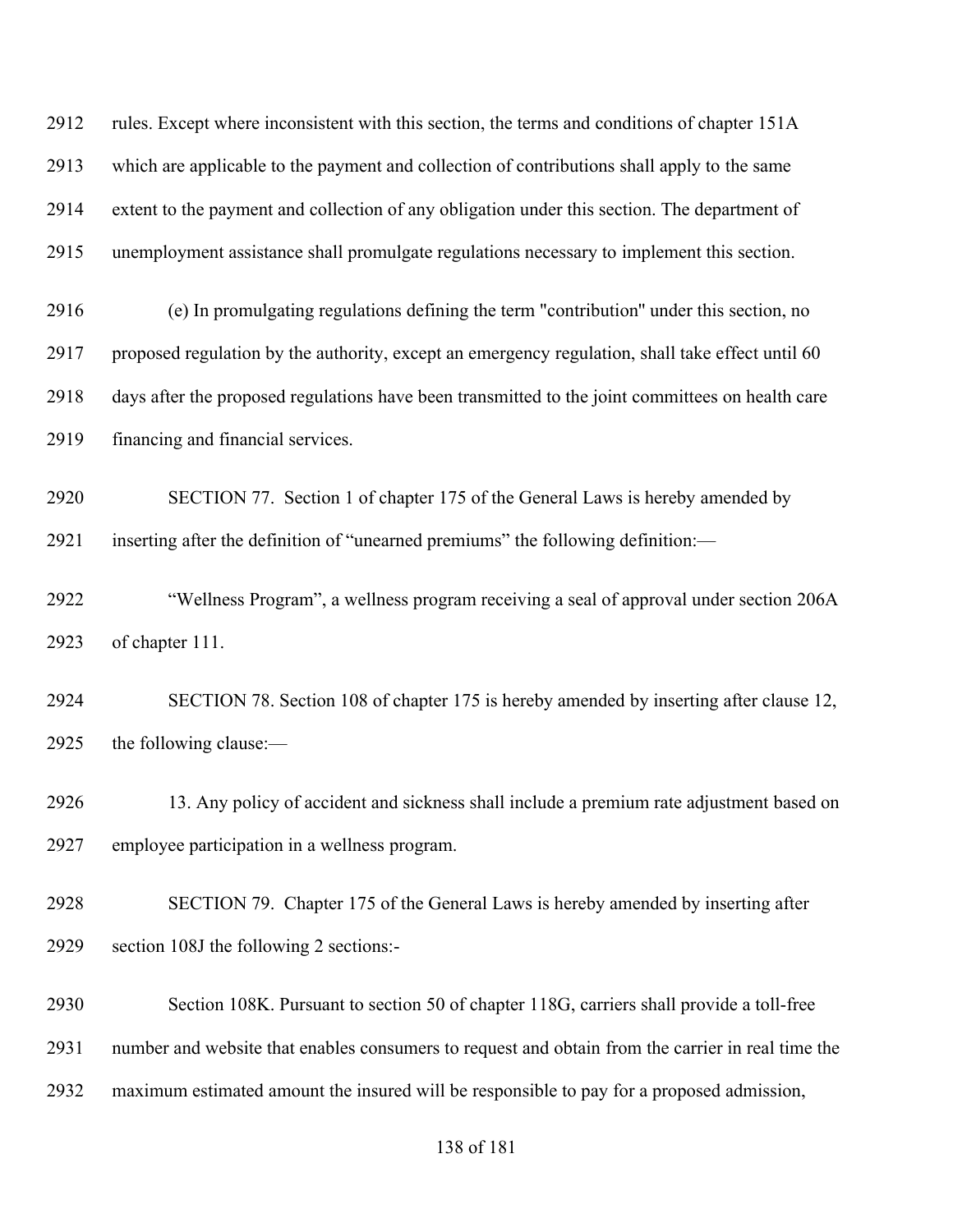| 2933 | procedure or service that is a medically necessary covered benefit, based on the information        |
|------|-----------------------------------------------------------------------------------------------------|
| 2934 | available to the carrier at the time the request is made, including any copayment, deductible,      |
| 2935 | coinsurance or other out of pocket amount for any health care benefits.                             |
| 2936 | Section 108L. Pursuant to section 50 of chapter 118G, carriers shall disclose patient-level         |
| 2937 | data including, but not limited to, health care service utilization, medical expenses,              |
| 2938 | demographics, and where services are being provided, to all providers in their network, provided    |
| 2939 | that data shall be limited to patients treated by that provider, so as to aid providers in managing |
| 2940 | the care of their own patient panel.                                                                |
| 2941 | SECTION 80. Chapter 175 of the General Laws is hereby amended by inserting after                    |
| 2942 | section 226 the following 2 sections:-                                                              |
| 2943 | Section 227. As used in this section, the following words shall have the following                  |
| 2944 | meanings:                                                                                           |
| 2945 | "Self-insured group," a self-insured or self-funded employer group health plan.                     |
| 2946 | "Third-party administrator," an entity that administers payments for health care services           |
| 2947 | on behalf of a client plan in exchange for an administrative fee.                                   |
| 2948 | Pursuant to section 50 of chapter 118G, every third-party administrator shall disclose to           |
| 2949 | their self-insured group clients contracted prices and quality of services of in-network providers. |
| 2950 | Section 228. Carriers shall attribute every member to a primary care provider.                      |
| 2951 | SECTION 81. Chapter 176A of the General Laws is hereby amended by inserting after                   |
| 2952 | section 34 the following 3 sections:—                                                               |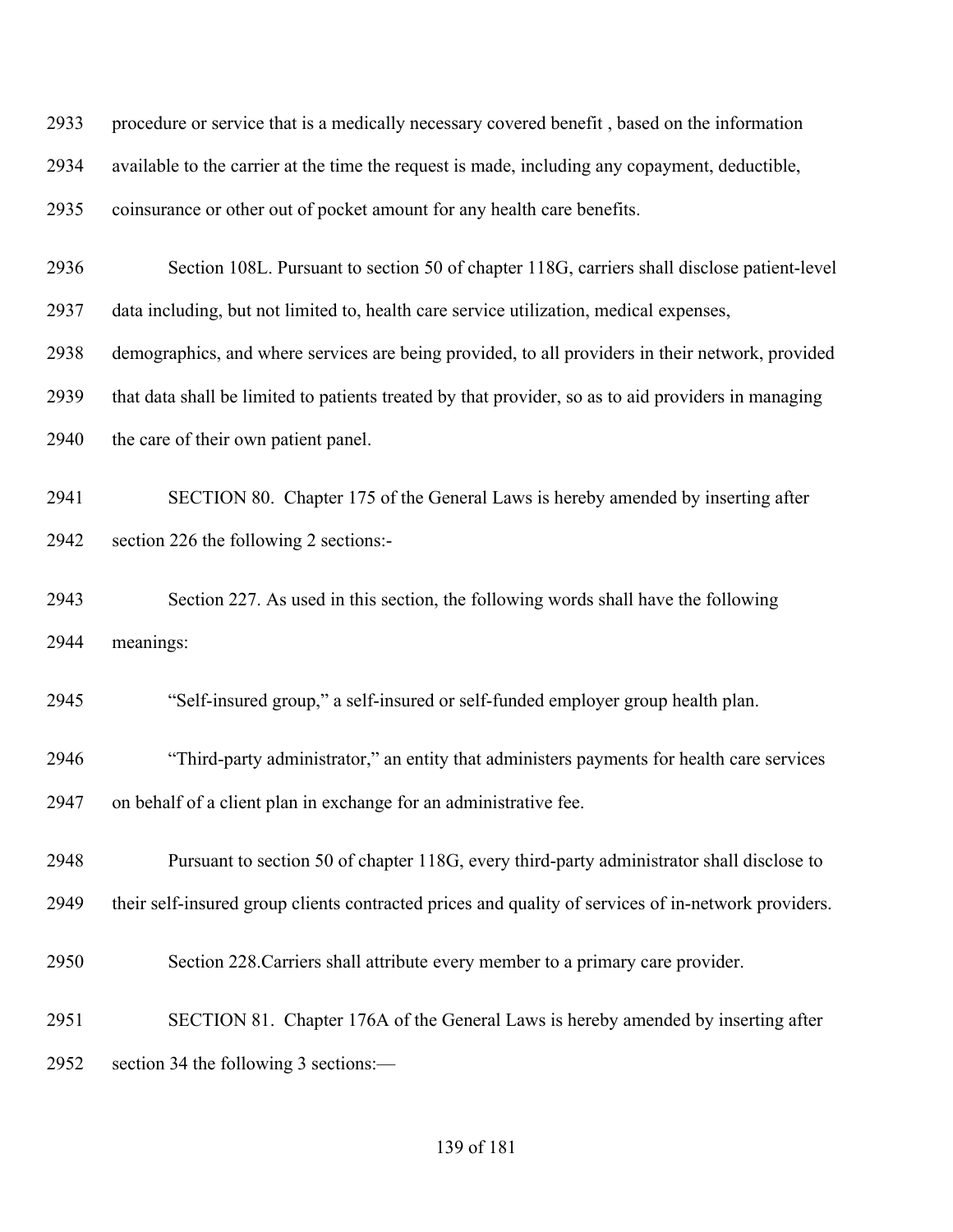Section 35. Pursuant to section 50 of chapter 118G, every non-profit hospital service corporation shall provide a toll-free number and website that enables consumers to request and obtain from the non-profit hospital service corporation in real time the maximum estimated amount the insured will be responsible to pay for a proposed admission, procedure or service that is a medically necessary covered benefit, based on the information available to the carrier at the time the request is made, including any copayment, deductible, coinsurance or other out of pocket amount for any health care benefits.

 Section 36. Every non-profit hospital service corporation shall attribute every member to a primary care provider.

 Section 37. Pursuant to section 50 of chapter 118G, every non-profit hospital service corporation shall disclose patient-level data including, but not limited to, health care service utilization, medical expenses, demographics, and where services are being provided, to all providers in their network, provided that data shall be limited to patients treated by that provider, so as to aid providers in managing the care of their own patient panel.

 SECTION 82. Chapter 176B of the General Laws is hereby amended by inserting after section 22 the following 3 sections:-

 Section 23. Pursuant to section 50 of chapter 118G, every medical service corporation shall provide a toll-free number and website that enables consumers to request and obtain from the medical service corporation in real time the maximum estimated amount the insured will be responsible to pay for a proposed admission, procedure or service that is a medically necessary covered benefit, based on the information available to the carrier at the time the request is made,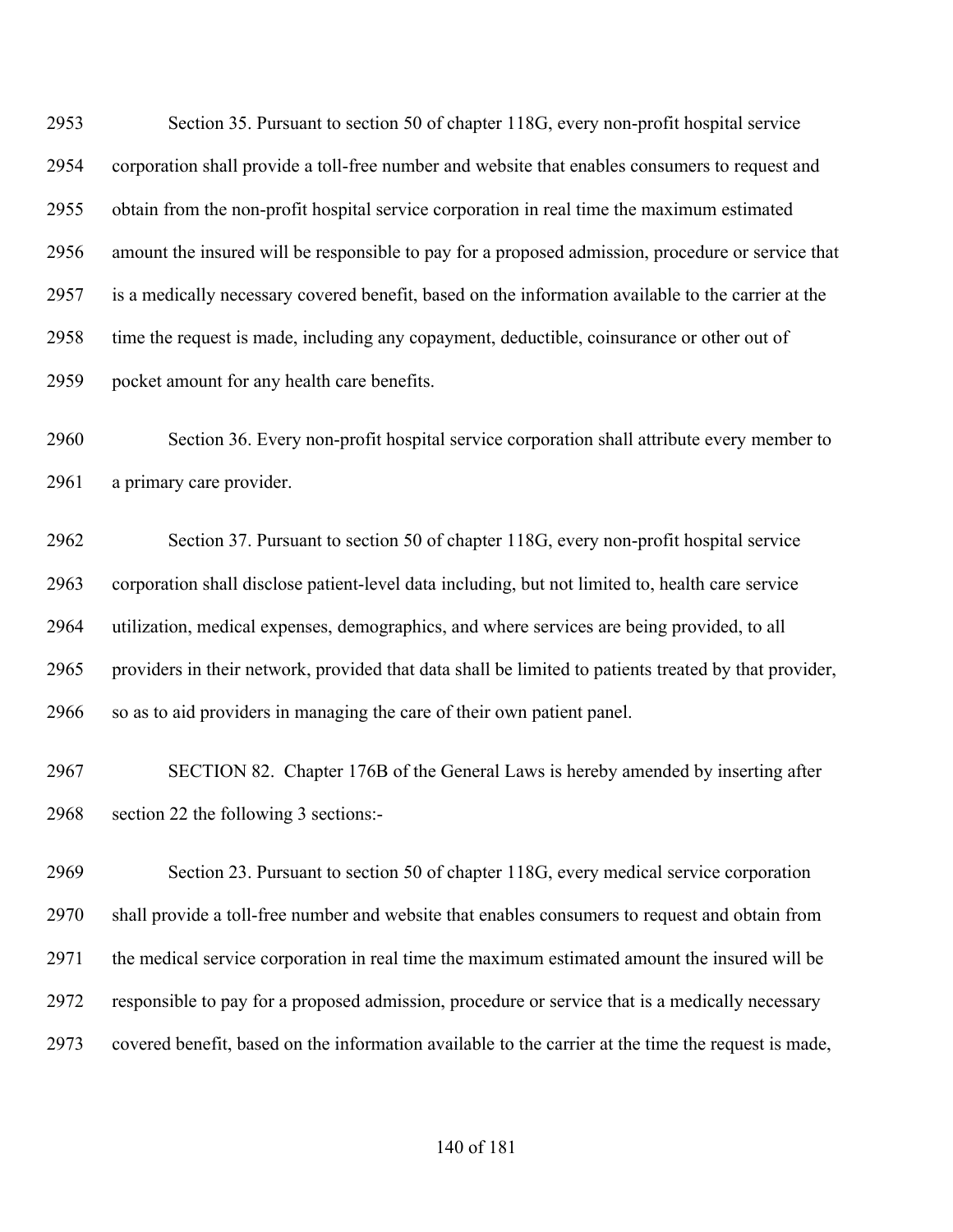including any copayment, deductible, coinsurance or other out of pocket amount for any health care benefits.

 Section 24. Every medical service corporation shall attribute every member to a primary care provider.

 Section 25. Pursuant to section 50 of chapter 118G, every medical service corporation shall disclose patient-level data including, but not limited to, health care service utilization, medical expenses, demographics, and where services are being provided, to all providers in their network, provided that data shall be limited to patients treated by that provider, so as to aid providers in managing the care of their own patient panel.

 SECTION 83. Chapter 176G of the General Laws is hereby amended by inserting after section 30 the following 3 sections:—

 Section 31. Pursuant to section 50 of chapter 118G, every health maintenance organization shall provide a toll-free number and website that enables consumers to request and obtain from the health maintenance organization in real time the maximum estimated amount the insured will be responsible to pay for a proposed admission, procedure or service that is a medically necessary covered benefit, based on the information available to the carrier at the time the request is made, including any copayment, deductible, coinsurance or other out of pocket amount for any health care benefits.

 Section 32. Every health maintenance organization shall attribute every member to a primary care provider.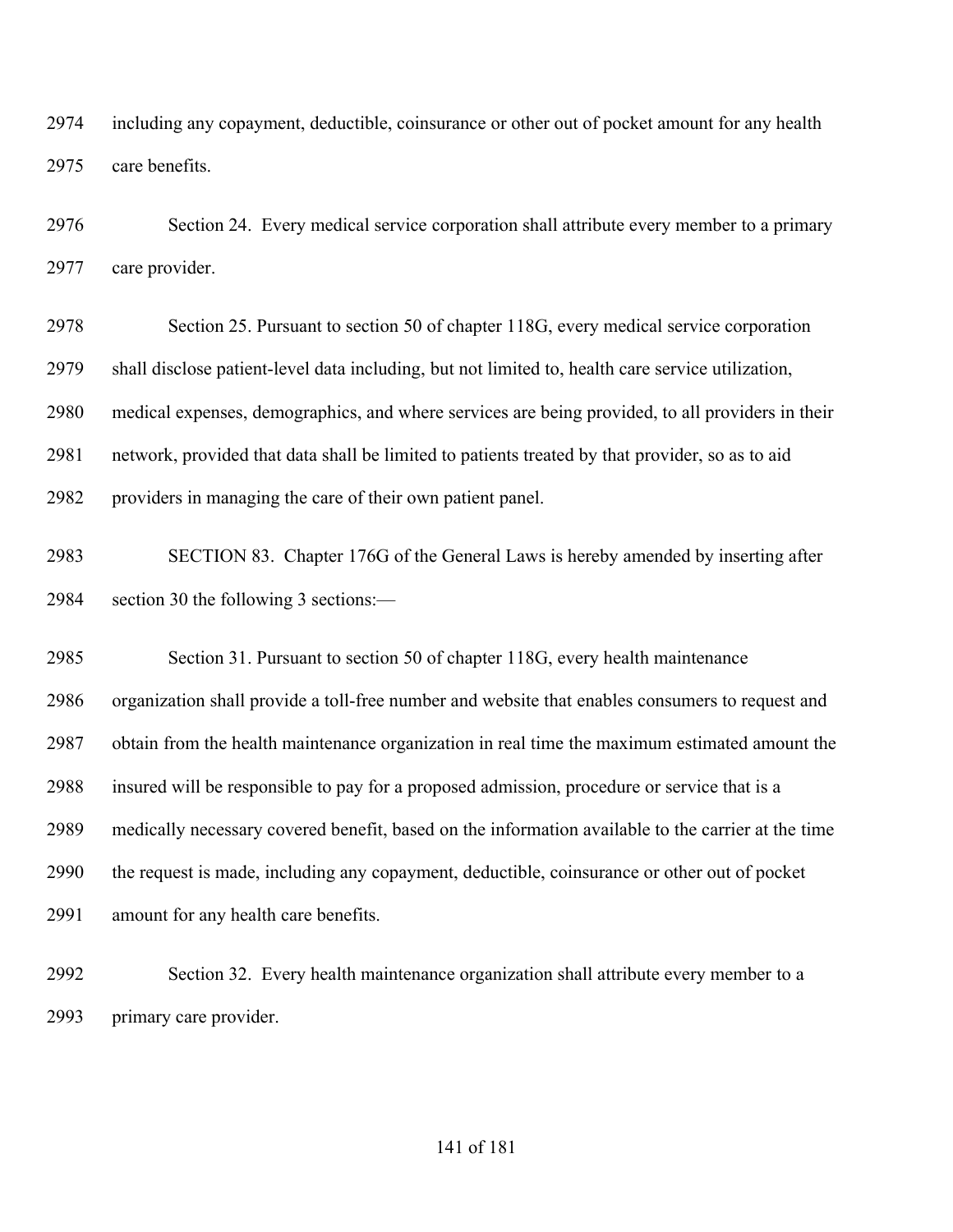Section 33. Pursuant to section 50 of chapter 118G, every health maintenance organization shall disclose patient-level data including, but not limited to, health care service utilization, medical expenses, demographics, and where services are being provided, to all providers in their network, provided that data shall be limited to patients treated by that provider, so as to aid providers in managing the care of their own patient panel.

 SECTION 84. Paragraph (5) of subsection (a) of section 3 of chapter 176J, as appearing in the official 2010 edition, is hereby amended by striking out, in line 59, the word "may" and inserting in place thereof the following word:—"shall".

 SECTION 85. Subsection (a) of section 11 of chapter 176J, as appearing in the 2010 edition, is hereby amended by inserting, in line 60, after the word "providers" the following clause:—, smart tiering plan in which health services are tiered and member cost sharing is based on the tier placement of the services,

 SECTION 86. Subsection (b) of section 11 of chapter 176J is hereby amended at the end of the first paragraph by adding the following 2 sentences:—

 Smart tiering plans may take into account the number of services performed each year by the provider. For smart tiering plans, if a medically necessary and covered service is available at only one facility in the state, as determined by the division of health care cost and quality, that service shall not be placed into the most expensive cost-sharing tier.

 SECTION 87. Section 11 of Chapter 176J is hereby amended by inserting after subsection (g) the following new 3 subsections:—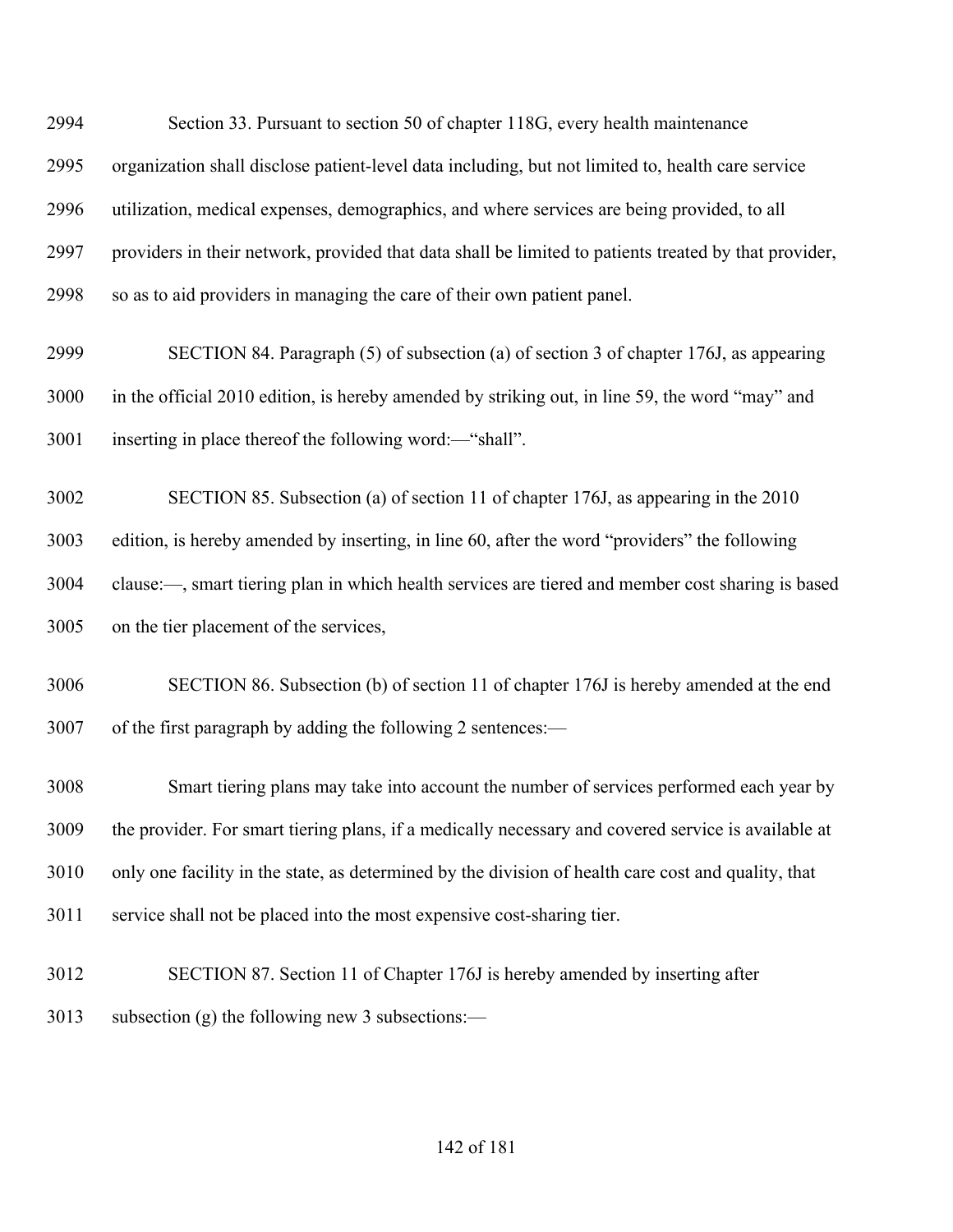(h) A smart tiering plan shall be a tiering product, which offers a cost-sharing differential based on services rather than facilities providing services. A service covered in a smart tiering plan may be reimbursed through bundled payments for acute and chronic diseases.

 (i) The division shall review smart tiering plans in a manner consistent with other products offered in the commonwealth. The division may disapprove a smart tiering plan if it determines that the carrier differentiated cost-sharing obligations solely based on the provider. There shall be a rebuttable presumption that a plan has violated this subsection if the cost-sharing obligation for all services provided by a provider, including health care facility, accountable care organization, patient centered medical home, or provider organization is the same.

 (j) The commissioner when developing smart tiering plans shall promote the following goals: 1) smart tiering plans should avoid creating consumer confusion, 2) it should minimize the administrative burdens on payers and providers in implementing smart tiering plans, 3) it should allow patients to get their services in the proper locations.

 SECTION 88. Section 11 of chapter 176J, as so appearing, is hereby amended by striking out, in line 13, the figure "12" and inserting in place thereof the following figure:—16

 SECTION 89. Section 11 of chapter 176J, as so appearing, is hereby amended by striking out, in line , the figure "12" and inserting in place thereof the following figure:—16

 SECTION 90. Section 11 of chapter 176J, as appearing, is hereby amended by inserting the following sentence at the end of subsection (a):—The board of the division shall determine the base rate discount on an annual basis.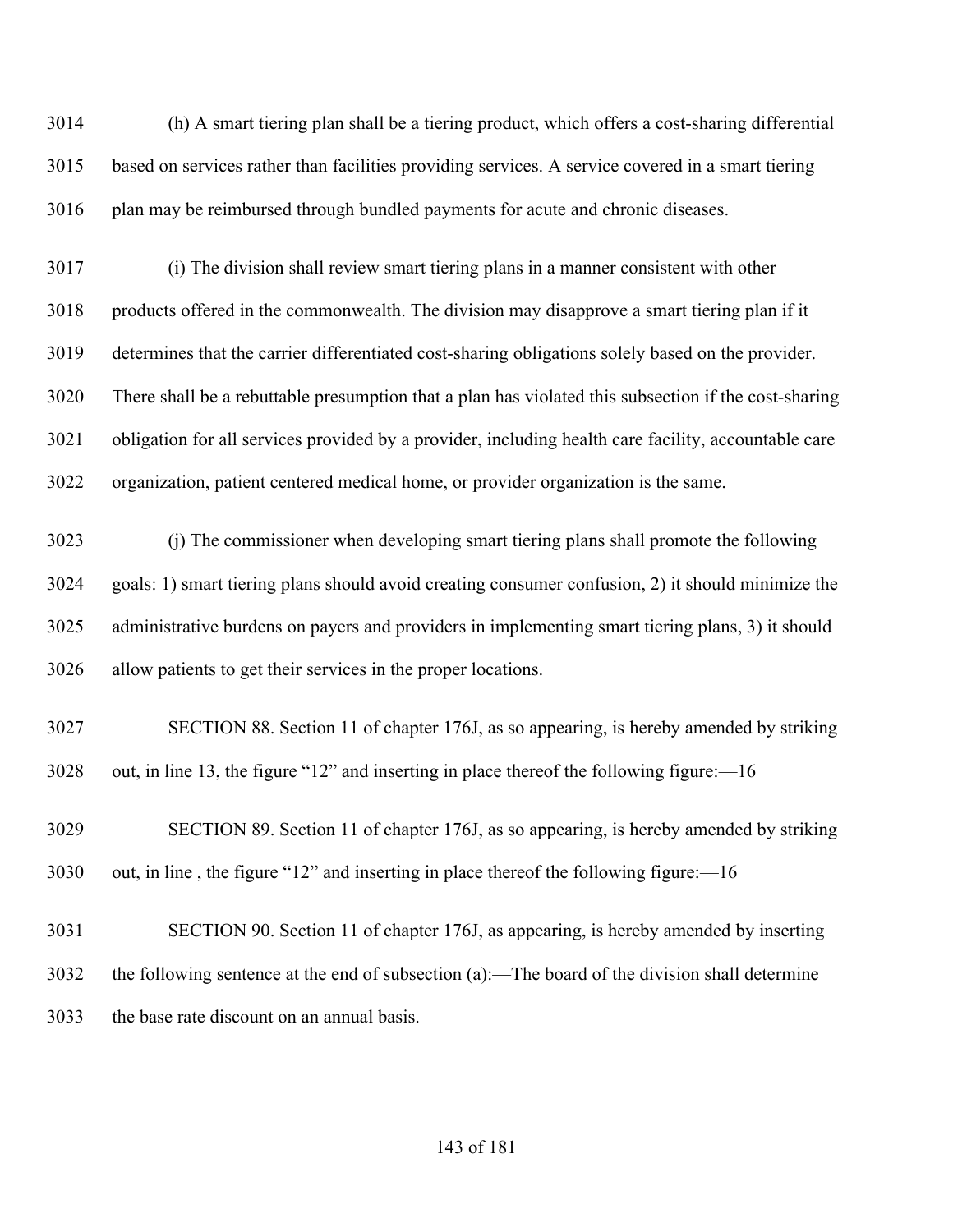SECTION 91. Chapter 176J of the General Laws is hereby amended by inserting after section 13 the following 3 sections:-

| 3036 | Section 14. Pursuant to section 50 of chapter 118G, carriers shall provide a toll-free              |
|------|-----------------------------------------------------------------------------------------------------|
| 3037 | number and website that enables consumers to request and obtain from the carrier in real time the   |
| 3038 | maximum estimated amount the insured will be responsible to pay for a proposed admission,           |
| 3039 | procedure or service that is a medically necessary covered benefit, based on the information        |
| 3040 | available to the carrier at the time the request is made, including any copayment, deductible,      |
| 3041 | coinsurance or other out of pocket amount for any health care benefits.                             |
| 3042 | Section 15. Carriers shall attribute every member to a primary care provider.                       |
| 3043 | Section 16. Pursuant to section 50 of chapter 118G, every carrier shall disclose patient-           |
| 3044 | level data including, but not limited to, health care service utilization, medical expenses,        |
| 3045 | demographics, and where services are being provided, to all providers in their network, provided    |
| 3046 | that data shall be limited to patients treated by that provider, so as to aid providers in managing |
| 3047 | the care of their own patient panel.                                                                |
| 3048 | SECTION 92. Section 1 of chapter 1760 of the General Laws, as so appearing, is hereby               |
| 3049 | amended by inserting after the definition of "Adverse determination" the following definition:-     |
| 3050 | "Allowed amount", the contractually agreed upon amount paid by a carrier to a health                |
| 3051 | care provider for health care services.                                                             |
| 3052 | SECTION 93. Section 1 of chapter 1760 of the General Laws, as so appearing, is hereby               |
| 3053 | amended by inserting after the definition of "Person" the following definition:-                    |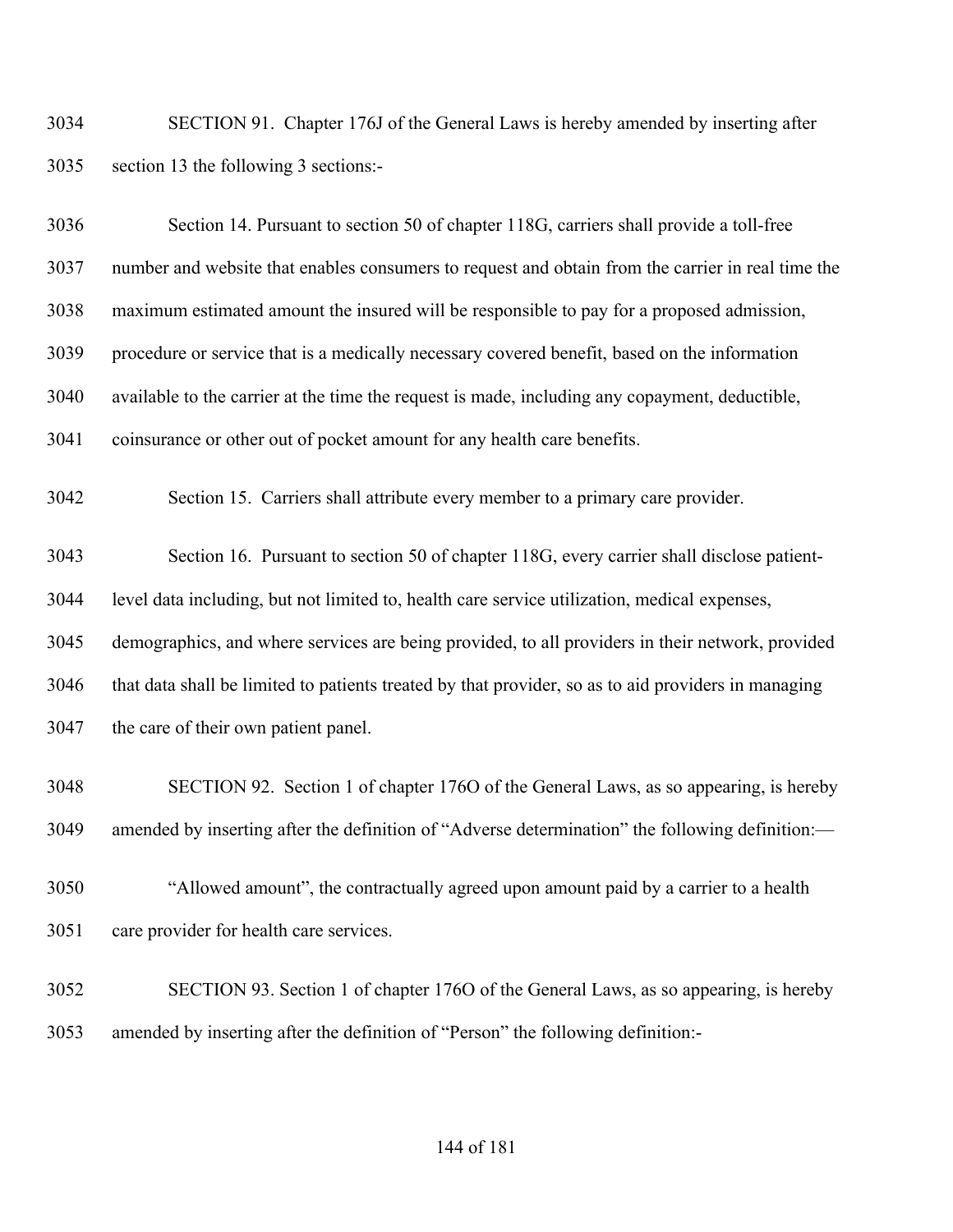"Primary care provider", a health care professional qualified to provide general medical care for common health care problems who; (1) supervises, coordinates, prescribes, or otherwise provides or proposes health care services; (2) initiates referrals for specialist care; and (3) maintains continuity of care within the scope of practice.

 SECTION 94. Section 1 of chapter 176O of the General Laws, as so appearing, is hereby further amended by inserting after the definition of "Health care services" the following new definition:—

 "Hospital-based physician", a pathologist, anesthesiologist, radiologist or emergency room physician who practices exclusively within the inpatient or outpatient hospital setting and who provides health care services to a carrier's insured only as a result of the insured being directed to the hospital inpatient or outpatient setting. This definition may be expanded, after consultation with a statewide advisory committee composed of an equal number of organizations representing providers and those representing health plans including but not limited to a representative from the Massachusetts Medical Society, the Massachusetts Hospital Association, the Massachusetts Association of Health Plans, the Massachusetts Association of Medical Staff Services, and Blue Cross Blue Shield of Massachusetts, by regulation to include additional categories of physicians who practice exclusively within the inpatient or outpatient hospital setting and who provide health care services to a carrier's insured only as a result of the insured being directed to the hospital inpatient or outpatient setting.

 SECTION 95. Section 1 of chapter 176O of the General Laws, as so appearing, is hereby further amended in lines 126 to 128 by striking out the definition of "Office of patient protection" and inserting in place thereof the following:—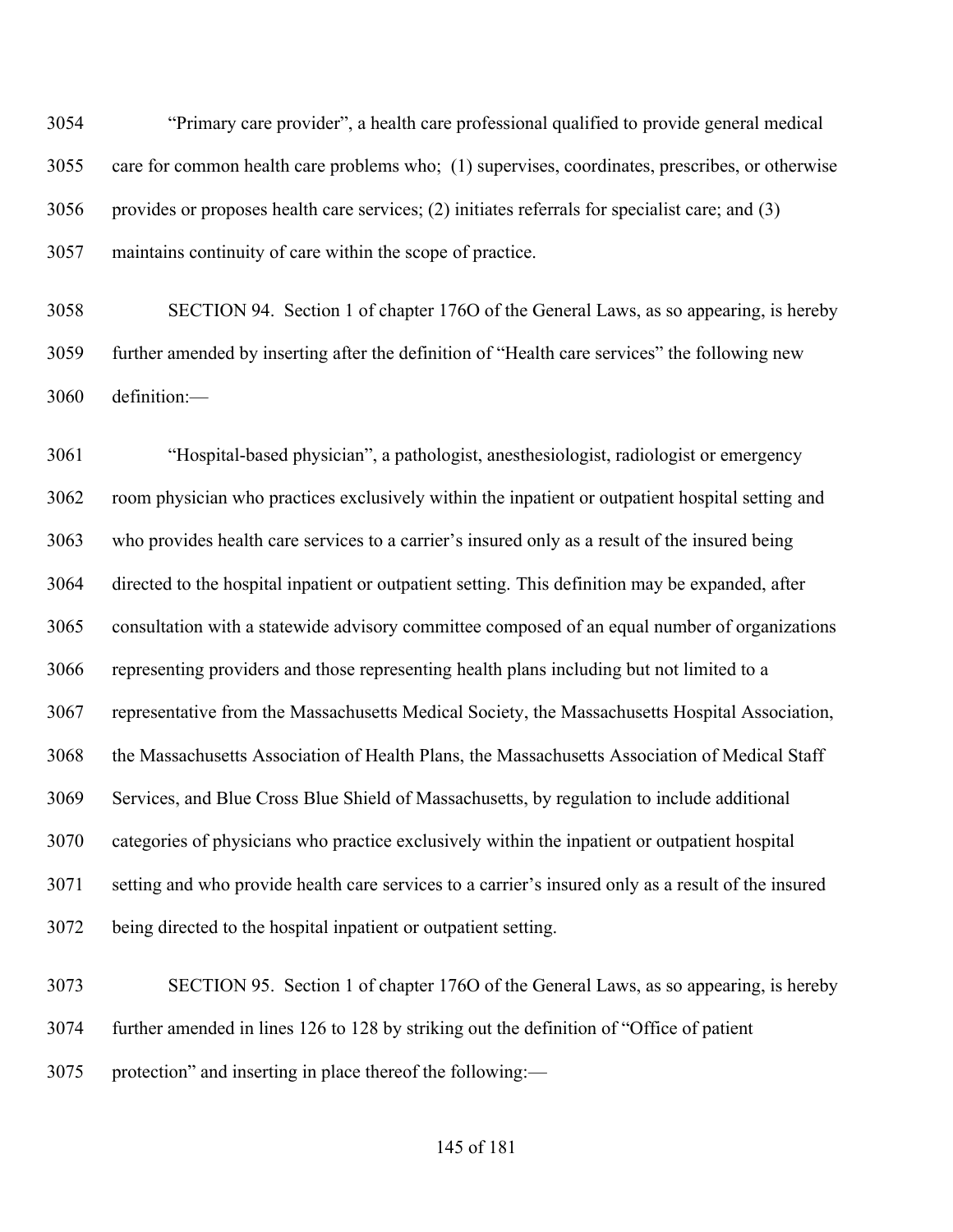"Office of patient protection", the office in the division of health care cost and quality established by section 65 of chapter 118G, responsible for the administration and enforcement of sections 13, 14, 15 and 16.

 SECTION 96. Section 2 of chapter 176O of the General Laws, as so appearing, is hereby amended by striking out subsection (c) and inserting in place thereof the following subsection:—

 (c) Regulations promulgated by the bureau shall be consistent with and not duplicate or overlap with the regulations promulgated by the office of patient protection in the division of health care cost and quality established by section 65 of chapter 118G.

 SECTION 97. Chapter 176O of the General Laws is hereby amended by inserting after section 2 the following 2 new sections:—

 Section 2A. (a) The bureau shall adopt a common application for initial credentialing or appointment and a common application for re-credentialing or reappointment. The bureau, after consultation with a statewide advisory committee composed of an equal number of organizations representing providers and those representing health plans including but not limited to a representative from the Massachusetts Medical Society, the Massachusetts Hospital Association, the Massachusetts Association of Health Plans, the Massachusetts Association of Medical Staff Services, and Blue Cross Blue Shield of Massachusetts, a representative of the board of registration in medicine, a representative of the board of registration in nursing and a representative of the department of public health, shall adopt and make any revisions to the common credentialing application forms that includes but is not limited to applicable accreditation as well as federal and state regulatory changes that will impact such forms. Such forms shall not be applicable in those instances where the carrier has both delegated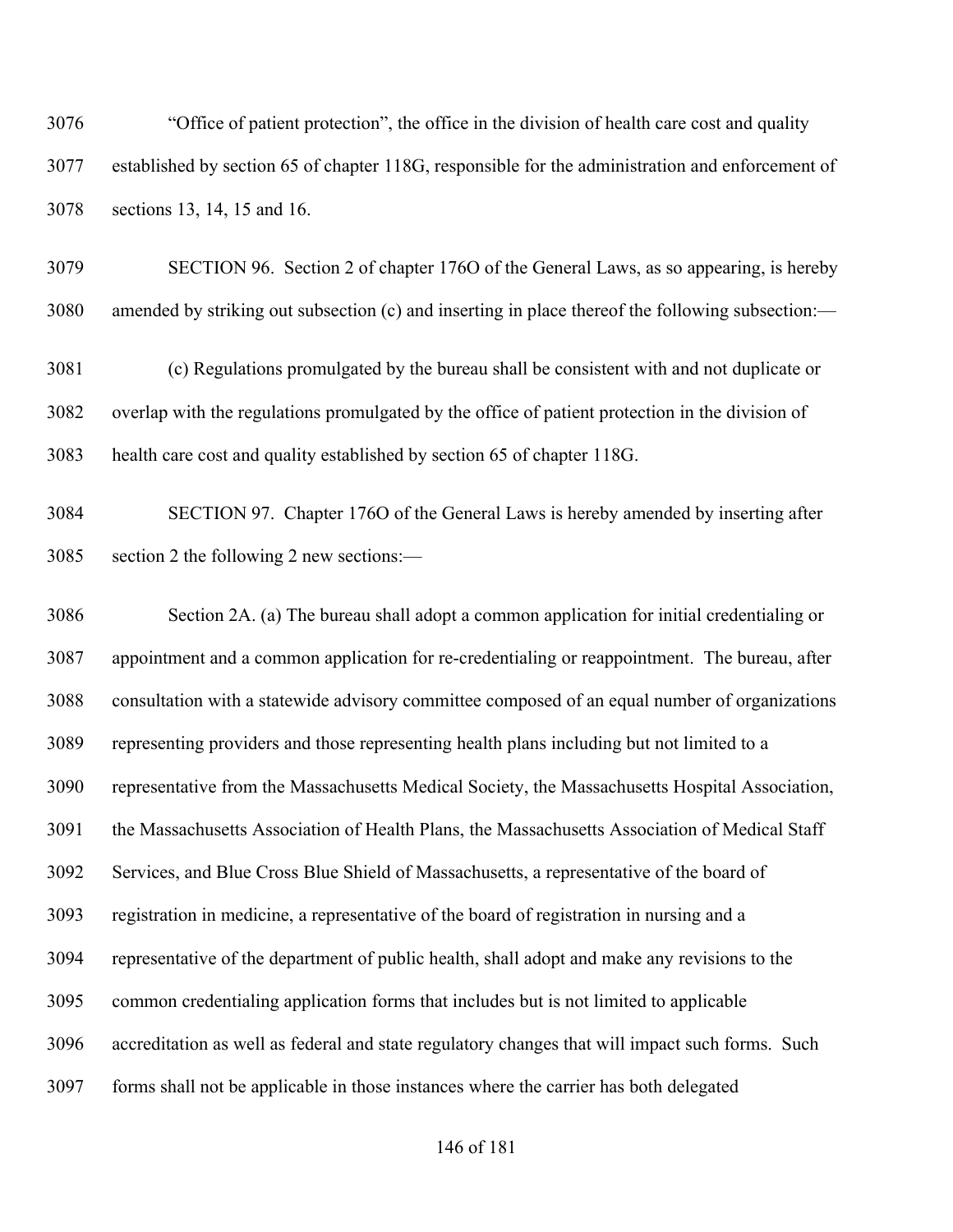credentialing to a provider organization and does not require submission of a credentialing application.

 (b) A carrier and a participating provider shall not use any initial physician credentialing application form other than the uniform initial physician application form or a uniform electronic version of said form. A carrier and a participating provider shall not use any physician re- credentialing application form other than the uniform physician re-credentialing application form or a uniform electronic version of said form. A carrier may require that a physician profile be submitted in addition to the uniform physician re-credentialing application form.

 (c) A carrier shall act upon and complete the credentialing process for 95 percent of complete initial physician credentialing applications submitted by or on behalf of a physician applicant within 30 calendar days of receipt of a complete application. An application shall be considered complete if it contains all of the following elements submitted by the physician applicant or designee or obtained by the carrier from a credentials verification organization certified by the National Committee for Quality Assurance: —

(i) the application form is signed and appropriately dated by the physician applicant;

 (ii) all information on the application is submitted in a legible and complete manner and any affirmative answers are accompanied by explanations satisfactory to the carrier;

(iii) a current curriculum vitae with appropriate required dates;

(iv) a signed, currently dated Applicant's Authorization to Release Information form;

 (v) copies of the applicant's current licenses in all states in which the physician practices;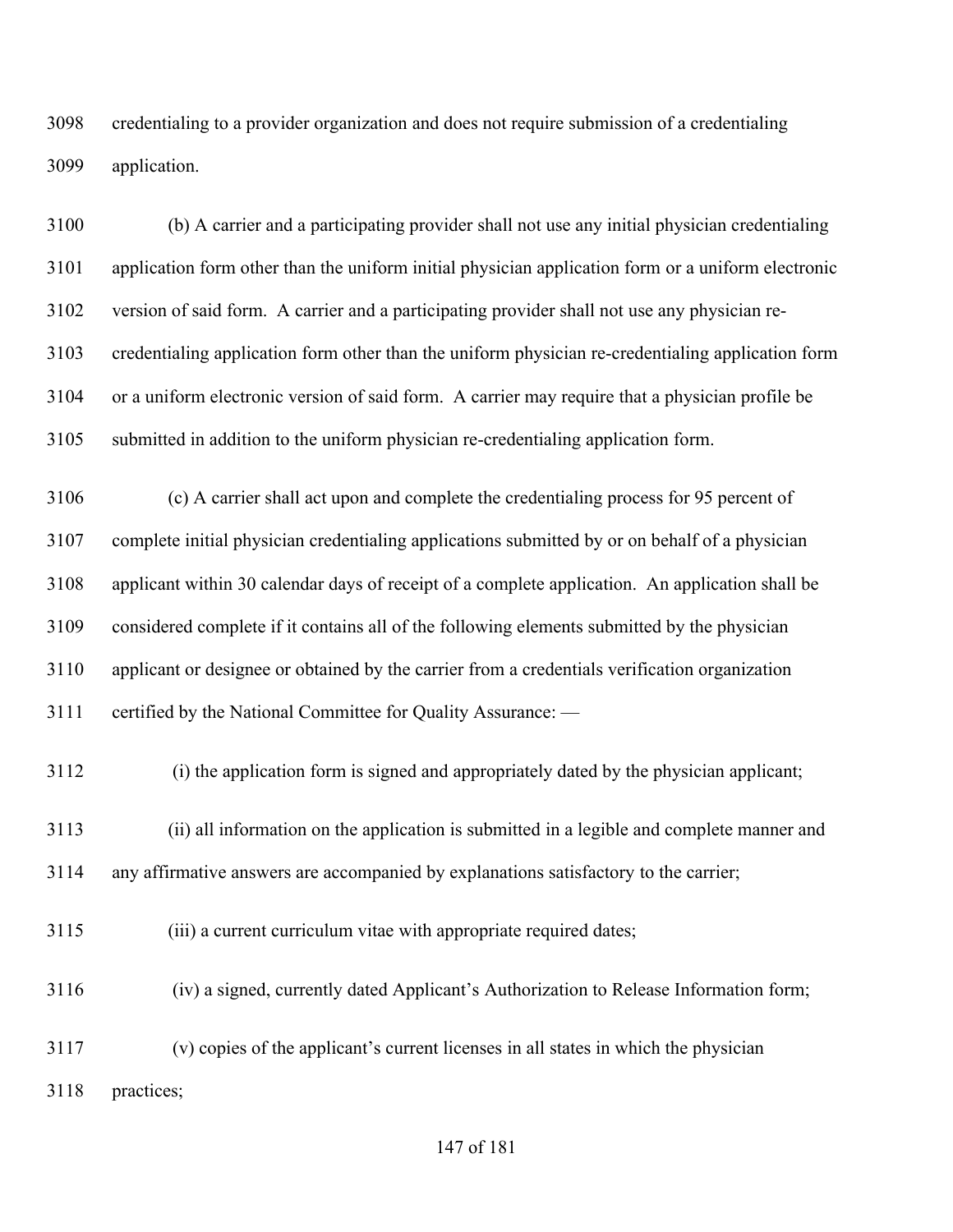| 3119 | (vi) a copy of the applicant's current Massachusetts controlled substances registration             |
|------|-----------------------------------------------------------------------------------------------------|
| 3120 | and a copy of the applicant's current federal DEA controlled substance certificate or, if not       |
| 3121 | available, a letter describing prescribing arrangements;                                            |
| 3122 | (vii) a copy of the applicant's current malpractice face sheet coverage statement                   |
| 3123 | including amounts and dates of coverage;                                                            |
| 3124 | (viii) hospital letter or verification of hospital privileges or alternate pathways;                |
| 3125 | (ix) documentation of board certification or alternate pathways;                                    |
| 3126 | (x) documentation of training, if not board certified;                                              |
| 3127 | (xi) there are no affirmative responses on questions related to quality or clinical                 |
| 3128 | competence;                                                                                         |
| 3129 | (xii) there are no modifications to the Applicant's Authorization to Release Information            |
| 3130 | Form;                                                                                               |
| 3131 | (xiii) there are no discrepancies between the information submitted by or on behalf of the          |
| 3132 | physician and information received from other sources; and                                          |
| 3133 | (xiv) the appropriate health plan participation agreement, if applicable.                           |
| 3134 | (d) A carrier shall report to a physician applicant or designee the status of a submitted           |
| 3135 | initial credentialing application within a reasonable timeframe. Said report shall include, but not |
| 3136 | be limited to, the application receipt date and, if incomplete, an itemization of all missing or    |
| 3137 | incomplete items. A carrier may return an incomplete application to the submitter. A physician      |
| 3138 | applicant or designee shall be responsible for any and all missing or incomplete items.             |
|      |                                                                                                     |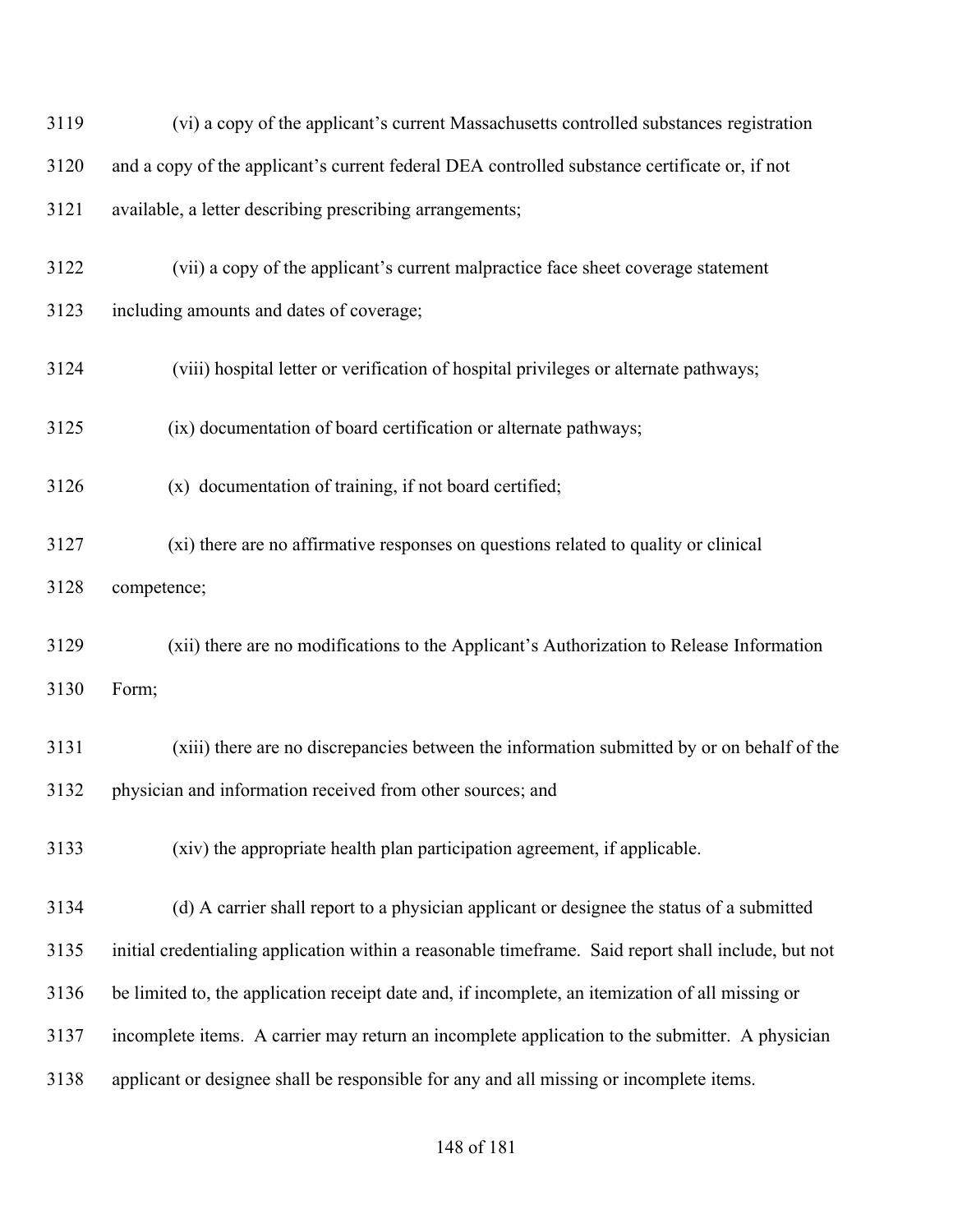(e) A carrier shall notify a physician applicant of the carrier's credentialing committee's decision on an initial credentialing application within four business days of the decision. Said notice shall include the committee's decision and the decision date.

 (f) A physician, other than a primary care provider compensated on a capitated basis, who has been credentialed pursuant to the terms of this section shall be allowed to treat a carrier's insureds and shall be reimbursed by the carrier for covered services provided to a carrier's insureds effective as of the carrier's credentialing committee's decision date. A primary care physician compensated on a capitated basis who has been credentialed pursuant to the terms established in this section shall be allowed to treat a carrier's insureds and shall be reimbursed by the carrier for covered services provided to the carrier's insureds effective no later than the first day of the month following the carrier's credentialing committee's decision date.

 (g) This section shall not apply to the credentialing and re-credentialing by carriers of psychiatrists or hospital-based physicians.

 Section 2B. (a) The bureau's accreditation requirements related to credentialing and re- credentialing shall not require a carrier to complete the credentialing or re-credentialing process for hospital-based physicians.

 (b) Except as provided in paragraph (d), a carrier shall not require a hospital-based physician to complete the credentialing and re-credentialing process established pursuant to the bureau's accreditation requirements.

 (c) A carrier may establish an abbreviated data submission process for hospital-based physicians. Except as provided in paragraph (d) of this section, said process shall be limited to a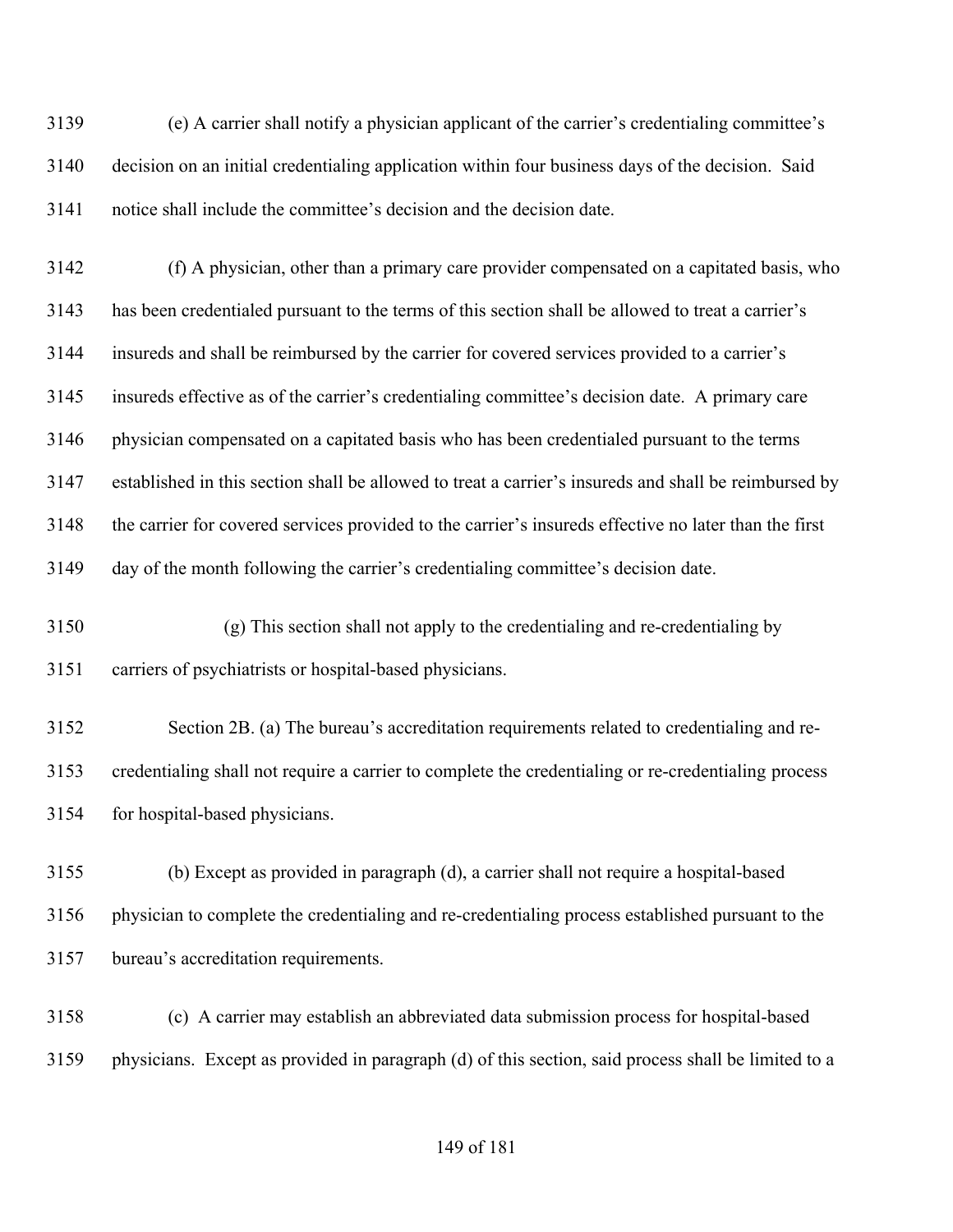review of the data elements required to be collected and reviewed pursuant to applicable federal and state regulations as well as national accreditation organization standards.

 (d) In the event that the carrier determines that there is a need to further review a hospital-based physician's credentials due to quality of care concerns, complaints from insureds, applicable law or other good faith concerns, the carrier may conduct such review as is necessary to make a credentialing or re-credentialing decision.

 (e) Nothing in this section shall be construed to prohibit a carrier from requiring a physician to submit information or taking other actions necessary for the carrier to comply with the applicable regulations of the board of registration in medicine.

 (f) The bureau, after consultation with a statewide advisory committee composed of an equal number of organizations representing providers and those representing health plans including but not limited to a representative from the Massachusetts Hospital Association, the Massachusetts Medical Society, the Massachusetts Association of Health Plans, the Massachusetts Association of Medical Staff Services, and Blue Cross and Blue Shield of Massachusetts, a representative of the board of registration in medicine, a representative of the board of registration in nursing and a representative of the department of public health, shall develop standard criteria and oversight guidelines that may be used by carriers to delegate the credentialing function to providers. Such criteria and oversight guidelines shall meet applicable accreditation standards.

 SECTION 98. Section 6 of chapter 176O, as so appearing, is hereby amended by striking clause (3) of subsection (a) and inserting in place thereof the following subsection:—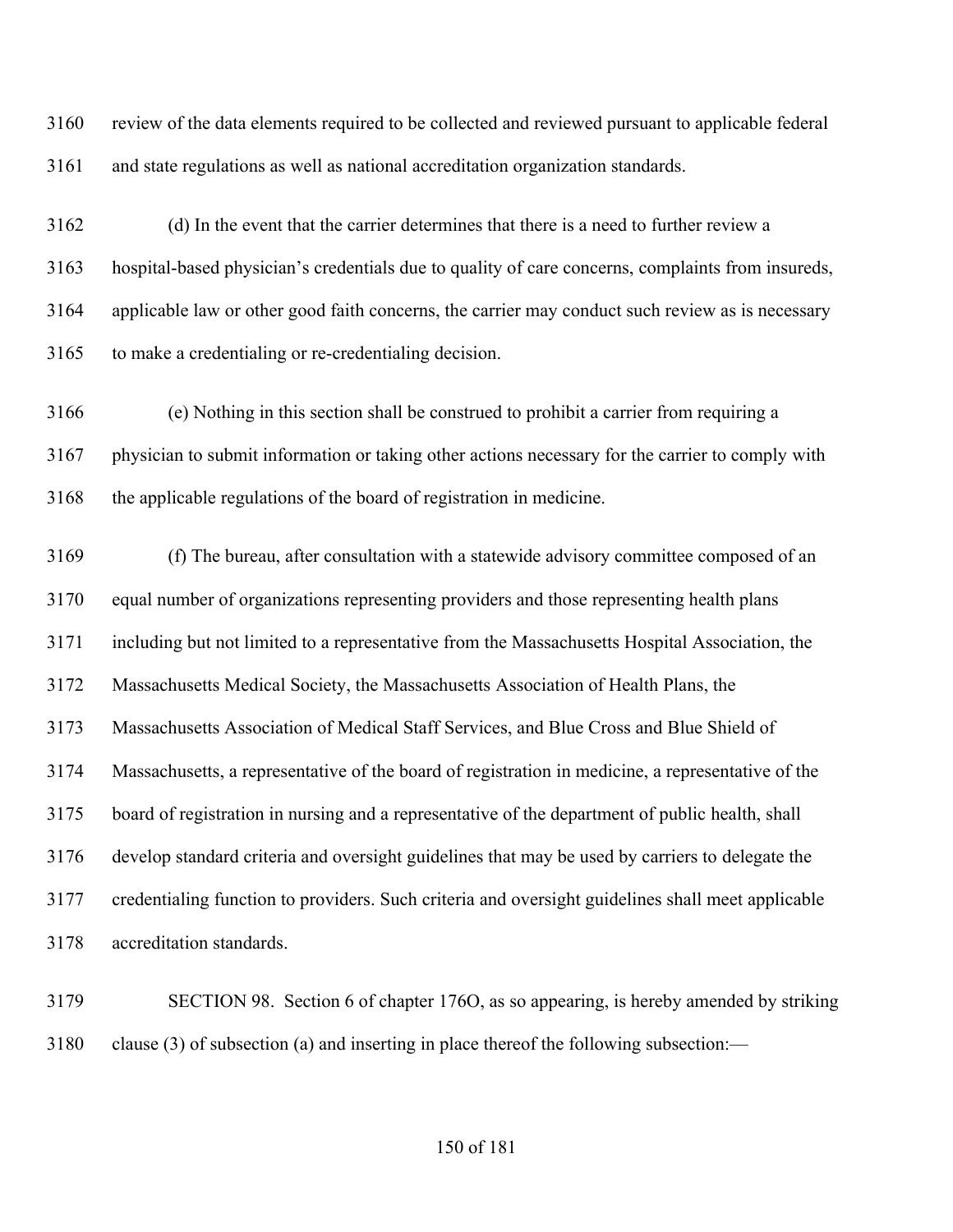(3) the limitations on the scope of health care services and any other benefits to be provided, including (i) all restrictions relating to preexisting condition exclusions, and (ii) an explanation of any facility fee, allowed amount, co-insurance, copayment, deductible, or other amount, that the insured may be responsible to pay to obtain covered benefits from network or out-of-network providers.

 SECTION 99. Section 6 of chapter 176O of the General Laws, as so appearing, is hereby further amended by striking out, in lines 52 to 54 paragraph (13) and inserting in place thereof the following paragraph:—

 (13) a statement on how to obtain the report regarding grievances from the office of patient protection pursuant to paragraph (2) of subsection (a) of section 65 of chapter 118G;

 SECTION 100. Section 9A of chapter 176O of the General Laws, as so appearing, is hereby amended by inserting after subsection (c), the following 2 subsections:—

 (d) limits the ability of either the carrier or the health care provider from disclosing the allowed amount and fees of services to an insured or insured's treating health care provider.

 (e) limits the ability of either the carrier or the health care provider from disclosing out-of-pocket costs to an insured.

 SECTION 101. Section 14 of chapter 176O of the General Laws, as so appearing, is hereby amended by striking out, in line 6 the words "section 217 of chapter 111" and inserting in place thereof the following:—section 65 of chapter 118G

 SECTION 102. Chapter 176O of the General Laws is hereby amended by striking out section 15, as so appearing, and inserting in place thereof the following section:—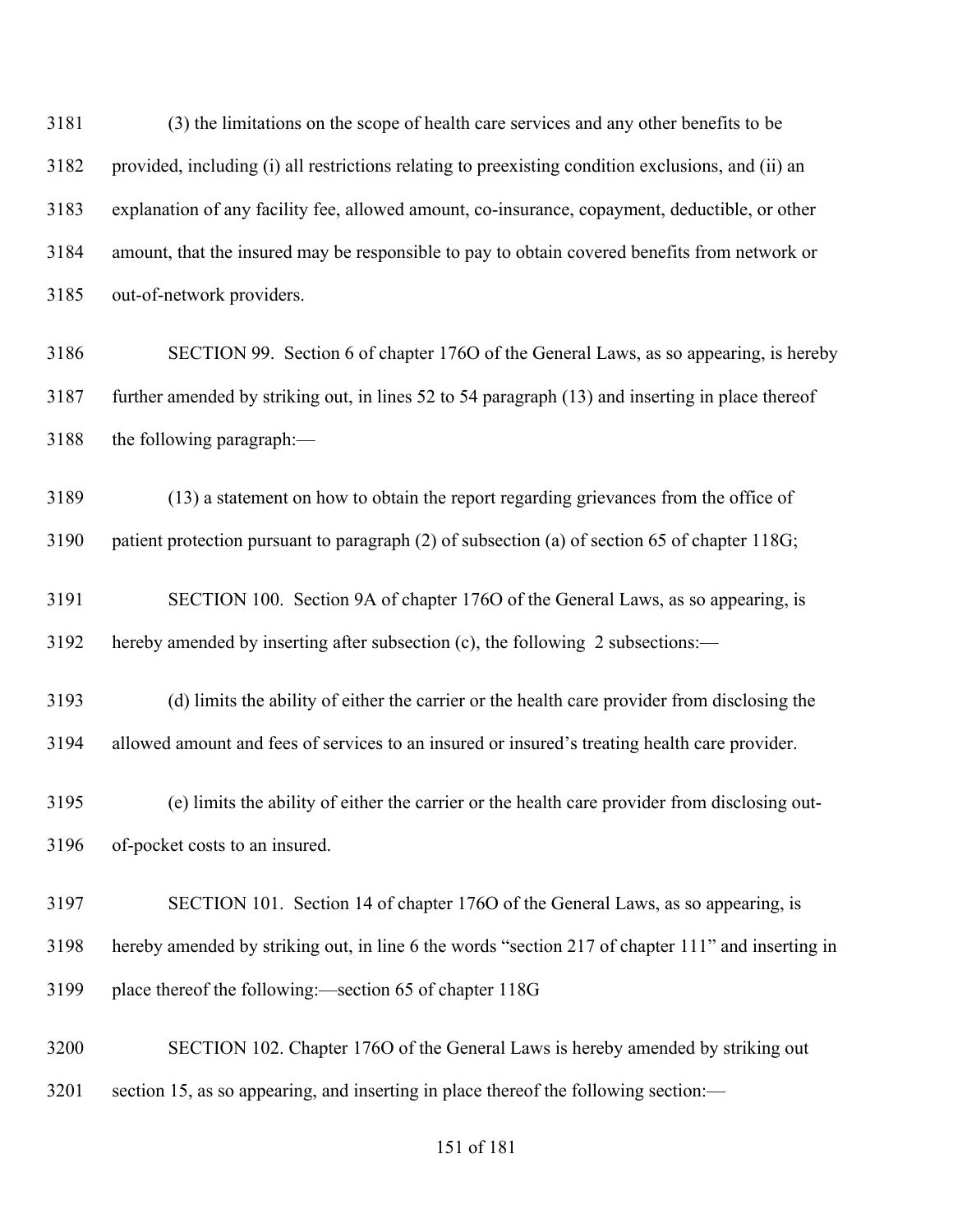Section 15. (a) A carrier that allows or requires the designation of a primary care provider shall notify an insured at least 30 days before the disenrollment of such insured's primary care provider and shall permit such insured to continue to be covered for health services, consistent with the terms of the evidence of coverage, by such primary care provider for at least 30 days after said provider is disenrolled, other than disenrollment for quality-related reasons or for fraud. Such notice shall also include a description of the procedure for choosing an alternative primary care provider.

 (b) A carrier shall allow any female insured who is in her second or third trimester of pregnancy and whose provider in connection with her pregnancy is involuntarily disenrolled, other than disenrollment for quality-related reasons or for fraud, to continue treatment with said provider, consistent with the terms of the evidence of coverage, for the period up to and including the insured's first postpartum visit.

 (c) A carrier shall allow any insured who is terminally ill and whose provider in connection with said illness is involuntarily disenrolled, other than disenrollment for quality- related reasons or for fraud, to continue treatment with said provider, consistent with the terms of the evidence of coverage, until the insured's death.

 (d) A carrier shall provide coverage for health services for up to 30 days from the effective date of coverage to a new insured by a physician who is not a participating provider in the carrier's network if: (1) the insured's employer only offers the insured a choice of carriers in which said physician is not a participating provider, and (2) said physician is providing the insured with an ongoing course of treatment or is the insured's primary care provider. With respect to an insured in her second or third trimester of pregnancy, this provision shall apply to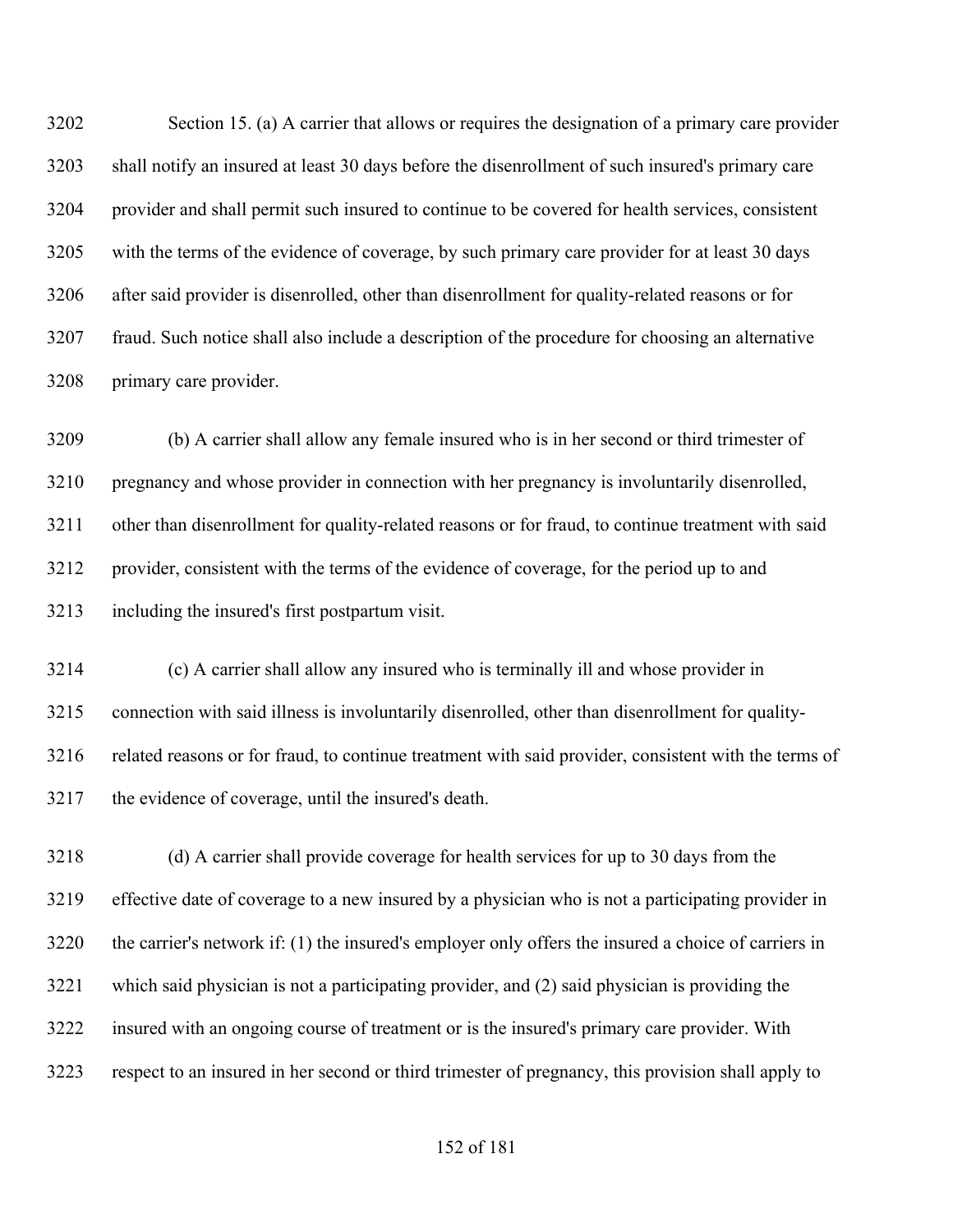services rendered through the first postpartum visit. With respect to an insured with a terminal illness, this provision shall apply to services rendered until death.

 (e) A carrier may condition coverage of continued treatment by a provider under subsections (a) to (d), inclusive, upon the provider's agreeing (1) to accept reimbursement from the carrier at the rates applicable prior to notice of disenrollment as payment in full and not to impose cost sharing with respect to the insured in an amount that would exceed the cost sharing that could have been imposed if the provider had not been disenrolled; (2) to adhere to the quality assurance standards of the carrier and to provide the carrier with necessary medical information related to the care provided; and (3) to adhere to such carrier's policies and procedures, including procedures regarding referrals, obtaining prior authorization and providing services pursuant to a treatment plan, if any, approved by the carrier. Nothing in this subsection shall be construed to require the coverage of benefits that would not have been covered if the provider involved remained a participating provider.

 (f) A carrier that requires an insured to designate a primary care provider shall allow such a primary care provider to authorize a standing referral for specialty health care provided by a health care provider participating in such carrier's network when (1) the primary care provider determines that such referrals are appropriate, (2) the provider of specialty health care agrees to a treatment plan for the insured and provides the primary care provider with all necessary clinical and administrative information on a regular basis, and (3) the health care services to be provided are consistent with the terms of the evidence of coverage. Nothing in this section shall be construed to permit a provider of specialty health care who is the subject of a referral to authorize any further referral of an insured to any other provider without the approval of the insured's carrier.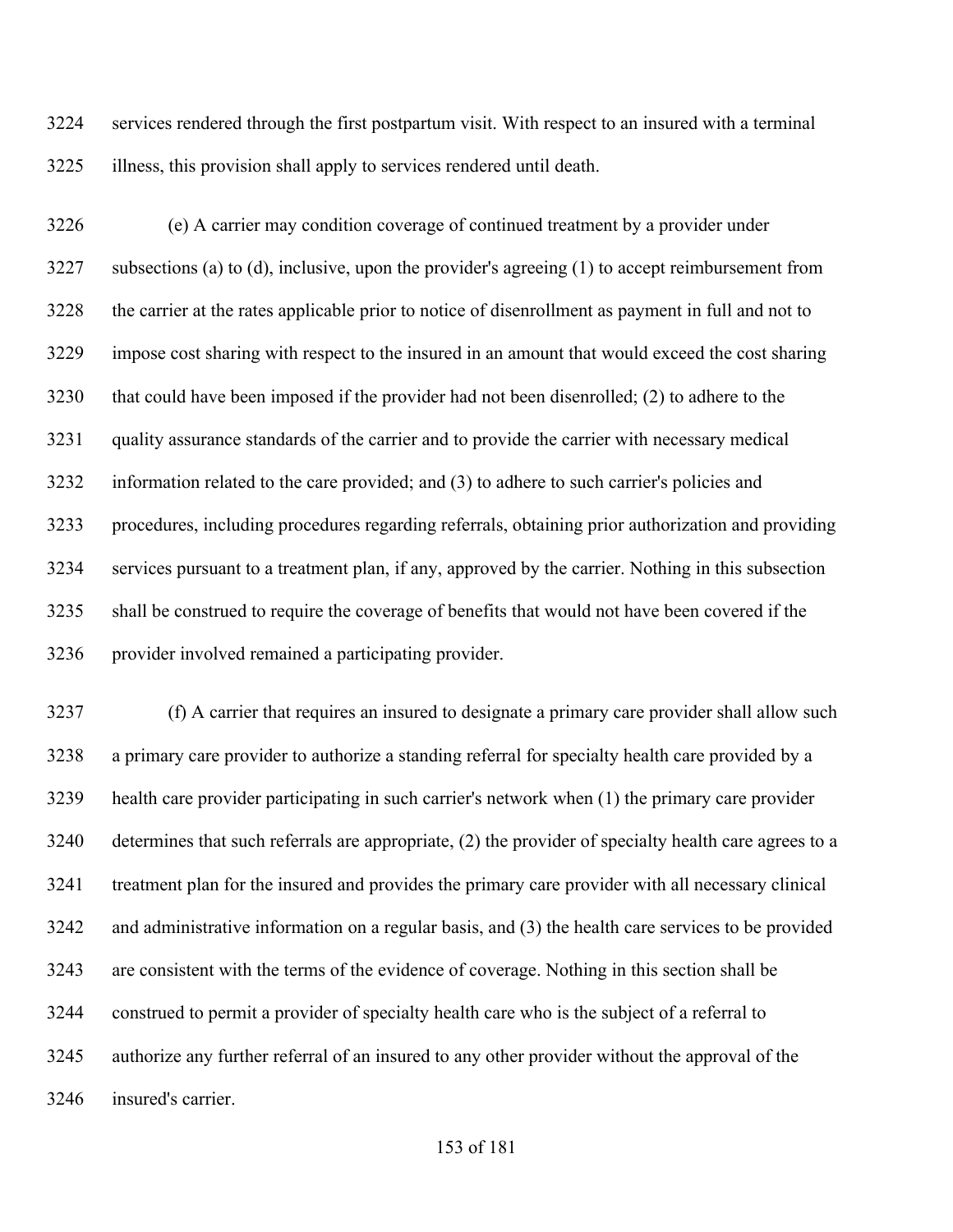(g) No carrier shall require an insured to obtain a referral or prior authorization from a primary care provider for the following specialty care provided by an obstetrician, gynecologist, certified nurse-midwife or family practitioner participating in such carrier's health care provider network: (1) annual preventive gynecologic health examinations, including any subsequent obstetric or gynecological services determined by such obstetrician, gynecologist, certified nurse-midwife or family practitioner to be medically necessary as a result of such examination; (2) maternity care; and (3) medically necessary evaluations and resultant health care services for acute or emergency gynecological conditions. No carrier shall require higher copayments, coinsurance, deductibles or additional cost sharing arrangements for such services provided to such insureds in the absence of a referral from a primary care provider. Carriers may establish reasonable requirements for participating obstetricians, gynecologists, certified nurse-midwives or family practitioners to communicate with an insured's primary care provider regarding the insured's condition, treatment, and need for follow-up care. Nothing in this section shall be construed to permit an obstetrician, gynecologist, certified nurse-midwife or family practitioner to authorize any further referral of an insured to any other provider without the approval of the insured's carrier.

 (h) A carrier shall provide coverage of pediatric specialty care, including mental health care, by persons with recognized expertise in specialty pediatrics to insureds requiring such services.

 (i) A carrier, including a dental or vision carrier, shall provide health, dental or vision care providers applying to be participating providers who are denied such status with a written reason or reasons for denial of such application.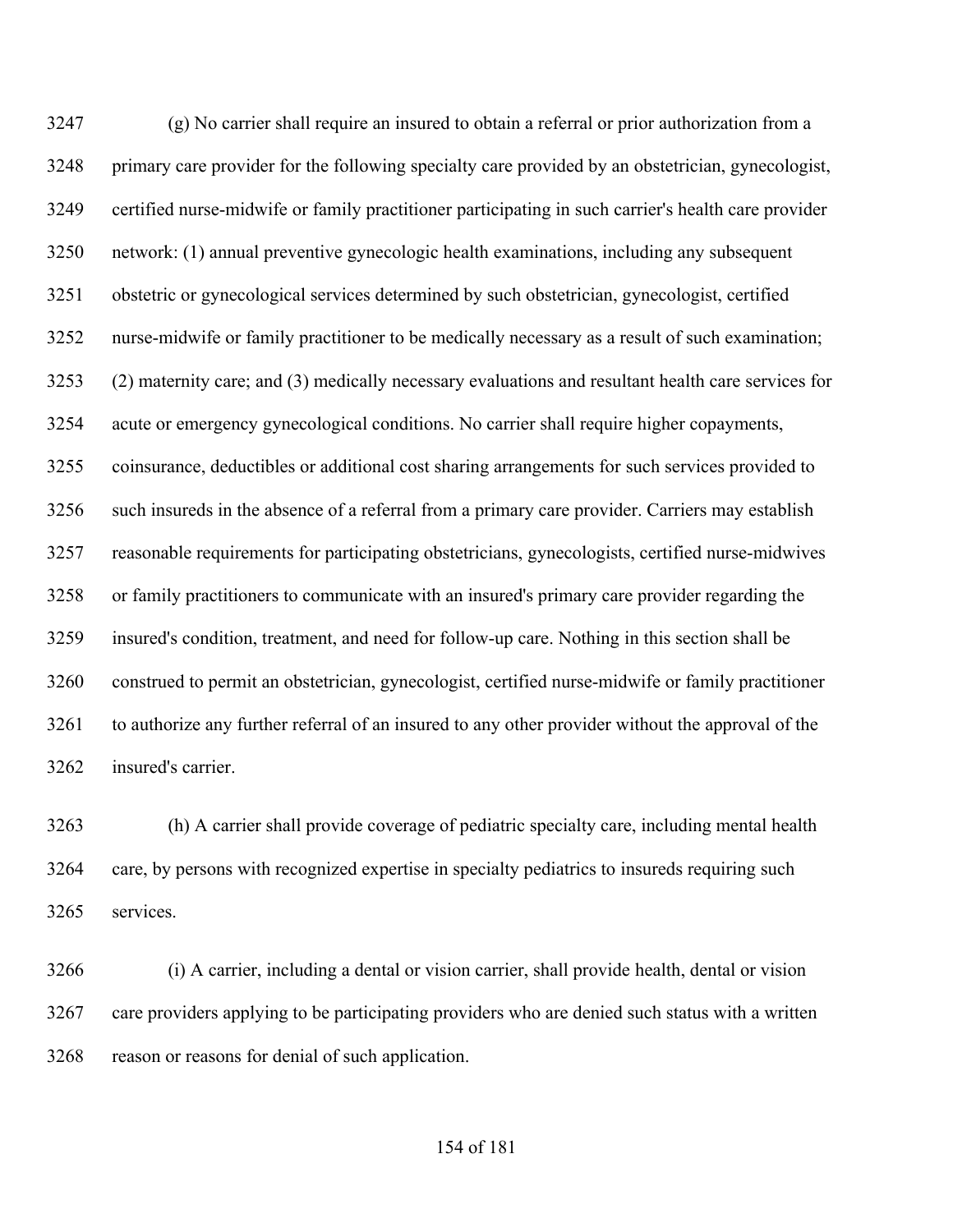(j) No carrier shall make a contract with a health care provider which includes a provision permitting termination without cause. A carrier shall provide a written statement to a provider of the reason or reasons for such provider's involuntary disenrollment.

 (k) A carrier, including a dental or vision carrier, shall provide insureds, upon request, interpreter and translation services related to administrative procedures.

 SECTION 103. Section 20 of chapter 176O of the General Laws, as so appearing, is hereby amended in lines 26 to 30 by striking out paragraph (iv)(3) and inserting in place thereof the following paragraph:—

 (3) a statement that the office of patient protection, established by section 65 of chapter 118G, is available to assist consumers, a description of the grievance and review processes available to consumers under chapter 176O, and relevant contact information to access the office and these processes.

 SECTION 104. Chapter 176Q of the General Laws, as so appearing, is hereby amended by adding the following section:—

 Section 17. (a) The authority shall, upon verification of the provision of services and costs to a state-funded employee, assess a free rider surcharge on the non-providing employer under regulations promulgated by the authority.

 (b) The amount of the free rider surcharge on non-providing employers shall be determined by the authority under regulations promulgated by the authority, and assessed by the authority not later than 3 months after the end of each hospital fiscal year, with payment by non-providing employers not later than 180 days after the assessment. The amount charged by the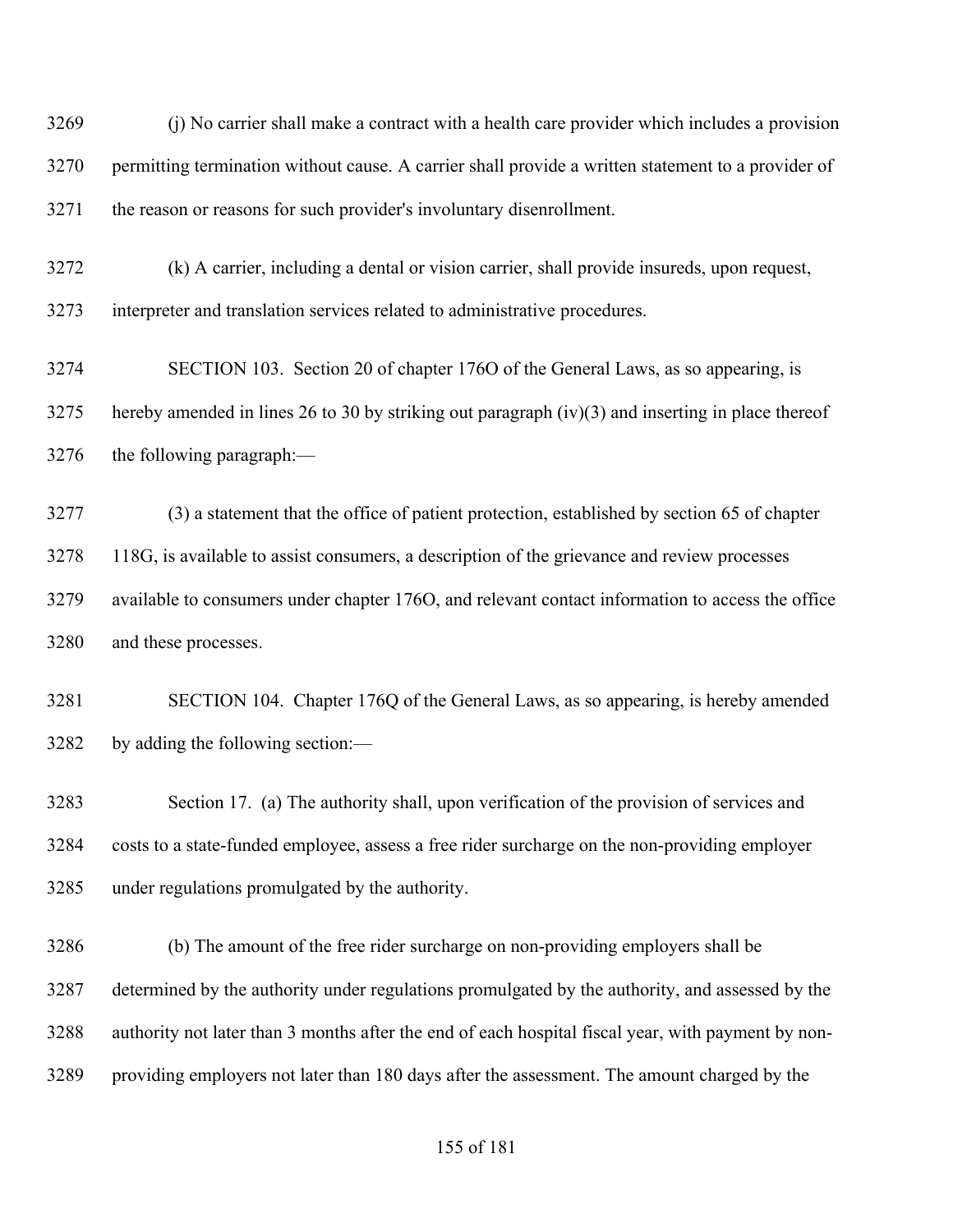authority shall be greater than 10 per cent but no greater than 100 per cent of the cost to the state of the services provided to the state-funded employee, considering all payments received by the state from other financing sources for free care; provided that the "cost to the state" for services provided to any state-funded employee may be determined by the authority as a percentage of the state's share of aggregate costs for health services. The free rider surcharge shall only be triggered upon incurring \$50,000 or more, in any hospital fiscal year, in free care services for any employer's employees, or dependents of such persons, in aggregate, regardless of how many state-funded employees are employed by that employer.

 (c) The formula for assessing free rider surcharges on non-providing employers shall be set forth in regulations promulgated by the authority that shall be based on factors including, but not limited to: (i) the number of incidents during the past year in which employees of the non- providing employer received services reimbursed by the health safety net office under section 39; (ii) the number of persons employed by the non-providing employer; (iii) the proportion of employees for whom the non-providing employer provides health insurance.

 (d) If a state-funded employee is employed by more than one non-providing employer at the time he or she receives services, the authority shall assess a free rider surcharge on each said employer consistent with the formula established by the authority under this section.

 (e) The authority shall specify by regulation appropriate mechanisms for implementing free rider surcharges on non-providing employers. Said regulations shall include, but not be limited to, the following provisions:—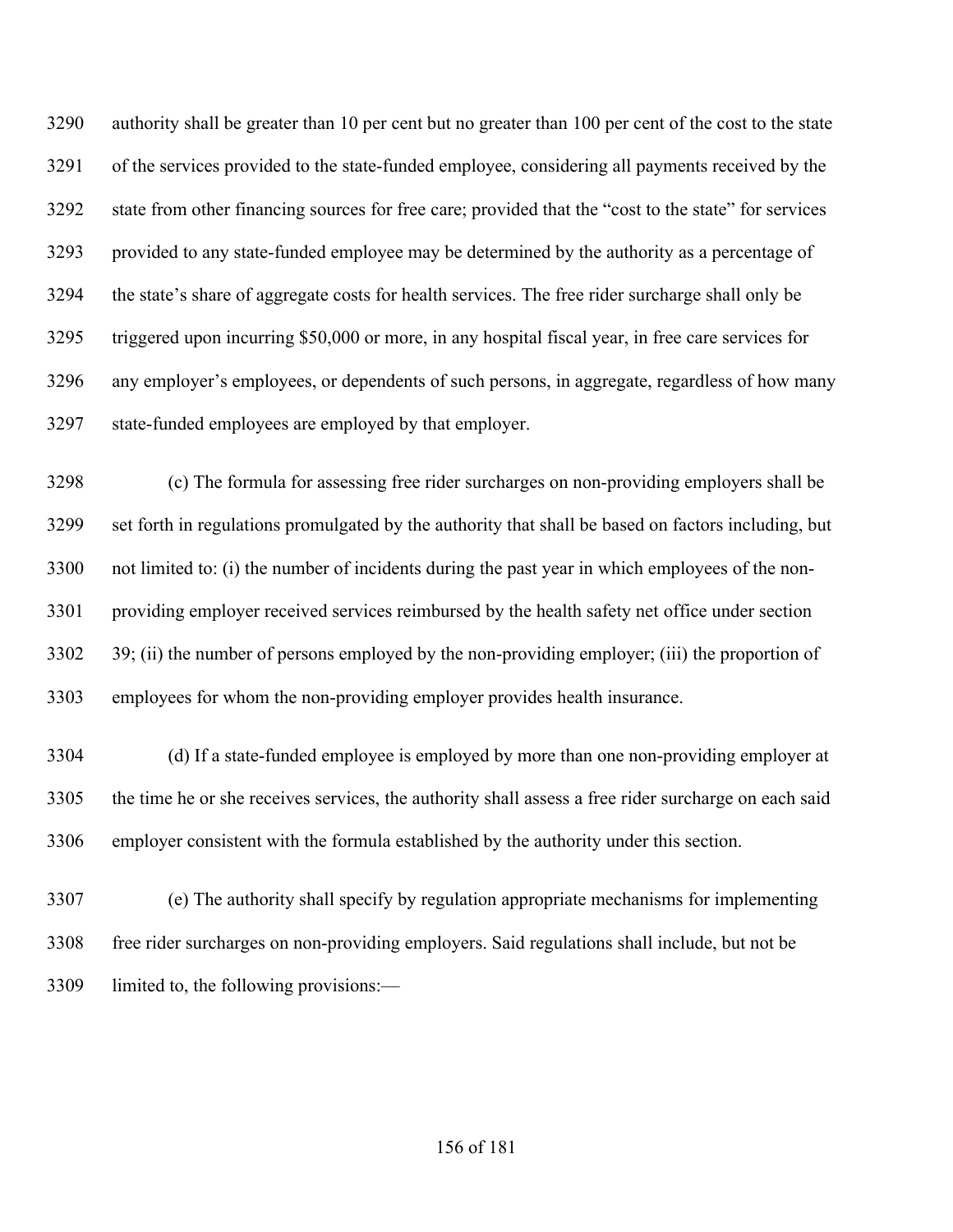| 3310 | (i) Appropriate mechanisms that provide for determination and payment of surcharge by                  |
|------|--------------------------------------------------------------------------------------------------------|
| 3311 | a non-providing employer including requirements for data to be submitted by employers,                 |
| 3312 | employees, acute hospitals and ambulatory surgical centers, and other persons; and                     |
| 3313 | (ii) Penalties for nonpayment or late payment by the non-providing employer, including                 |
| 3314 | assessment of interest on the unpaid liability at a rate not to exceed an annual percentage rate of    |
| 3315 | 18 per cent and late fees or penalties at a rate not to exceed 5 per cent per month.                   |
| 3316 | (f) All surcharge payments made under this section shall be deposited into the                         |
| 3317 | Commonwealth Care Trust Fund, established by section 2000 of chapter 29.                               |
| 3318 | (g) A non-providing employer's liability to that fund shall in the case of a transfer of               |
| 3319 | ownership be assumed by the successor in interest to the non-providing employer's.                     |
| 3320 | (h) If a non-providing employer fails to file any data, statistics or schedules or other               |
| 3321 | information required under this chapter or by any regulation promulgated by the authority, the         |
| 3322 | authority shall provide written notice of the required information. If the employer fails to provide   |
| 3323 | information within 2 weeks of receipt of said notice, or if it falsifies the same, it shall be subject |
| 3324 | to a civil penalty of not more than \$5,000 for each week on which such violation occurs or            |
| 3325 | continues, which penalty may be assessed in an action brought on behalf of the commonwealth            |
| 3326 | in any court of competent jurisdiction.                                                                |
| 3327 | (i) The attorney general shall bring any appropriate action, including injunctive relief, as           |
| 3328 | may be necessary for the enforcement of this chapter.                                                  |
| 3329 | (i) No employer shall discriminate against any employee on the basis of the employee's                 |
| 3330 | receipt of free care, the employee's reporting or disclosure of his employer's identity and other      |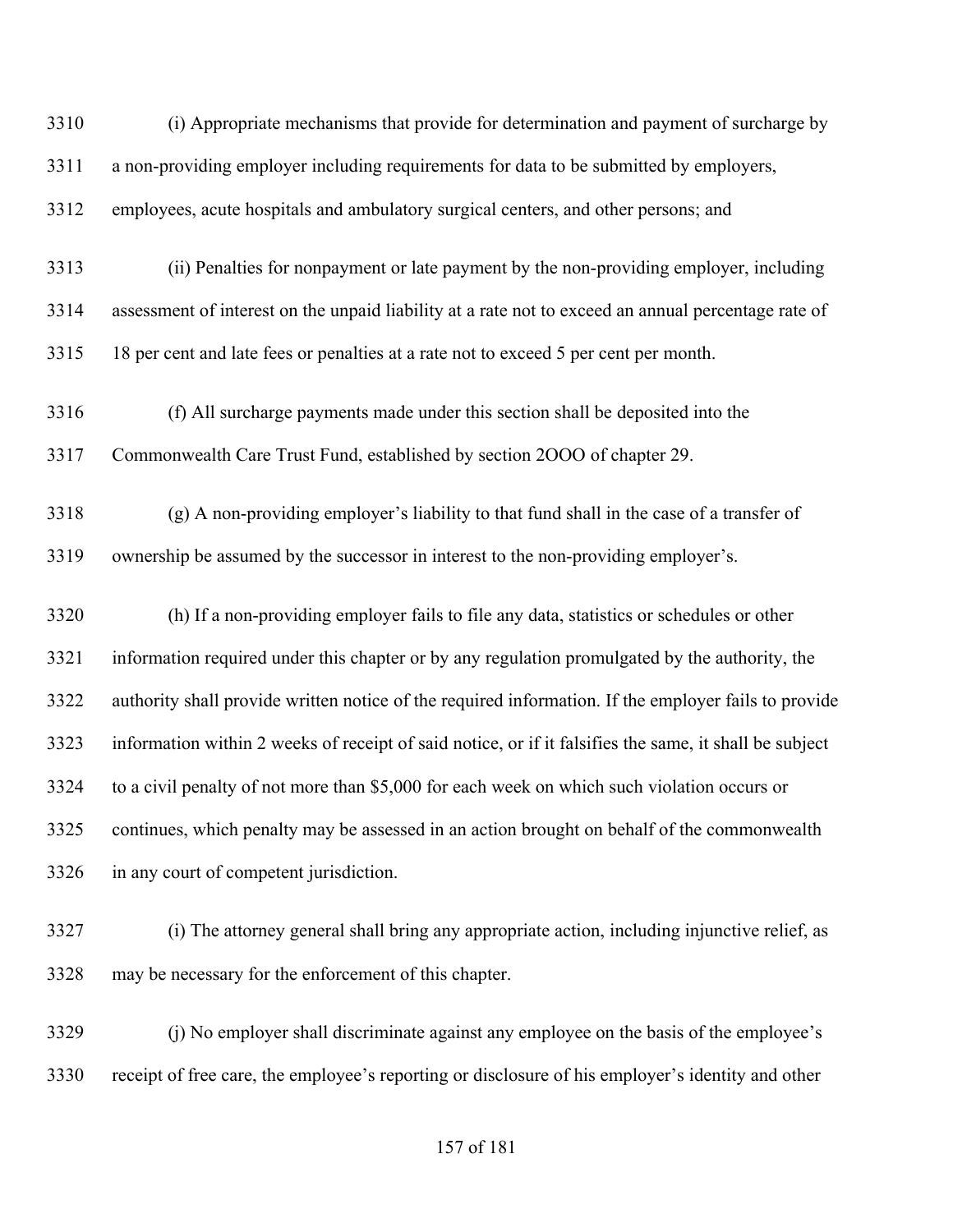| 3331 | information about the employer, the employee's completion of a Health Insurance Responsibility      |
|------|-----------------------------------------------------------------------------------------------------|
| 3332 | Disclosure form, or any facts or circumstances relating to "free rider" surcharges assessed         |
| 3333 | against the employer in relation to the employee. Violation of this subsection shall constitute a   |
| 3334 | per se violation of chapter 93A.                                                                    |
| 3335 | (k) A hospital, surgical center, health center or other entity that provides uncompensated          |
| 3336 | care pool services shall provide an uninsured patient with written notice of the criminal penalties |
| 3337 | for committing fraud in connection with the receipt of uncompensated care pool services. The        |
| 3338 | authority shall promulgate a standard written notice form to be made available to health care       |
| 3339 | providers in English and foreign languages. The form shall further include written notice of        |
| 3340 | every employee's protection from employment discrimination under this section.                      |
| 3341 | SECTION 105. The General Laws are hereby amended by inserting after chapter 176R                    |
| 3342 | the following chapter:-                                                                             |
| 3343 | <b>CHAPTER 176S</b>                                                                                 |
| 3344 | CONSUMER CHOICE OF PHYSICIAN ASSISTANT SERVICES                                                     |
| 3345 | Section 1. As used in this chapter, the following words shall have the following meanings           |
| 3346 | unless the context clearly requires otherwise:                                                      |
| 3347 | "Carrier", an insurer licensed or otherwise authorized to transact accident or health               |
| 3348 | insurance under chapter 175; a nonprofit hospital service corporation organized under chapter       |
| 3349 | 176A; a nonprofit medical service corporation organized under chapter 176B; a health                |
| 3350 | maintenance organization organized under chapter 176G; an organization entering into a              |
| 3351 | preferred provider arrangement under chapter 176I; a contributory group general or blanket          |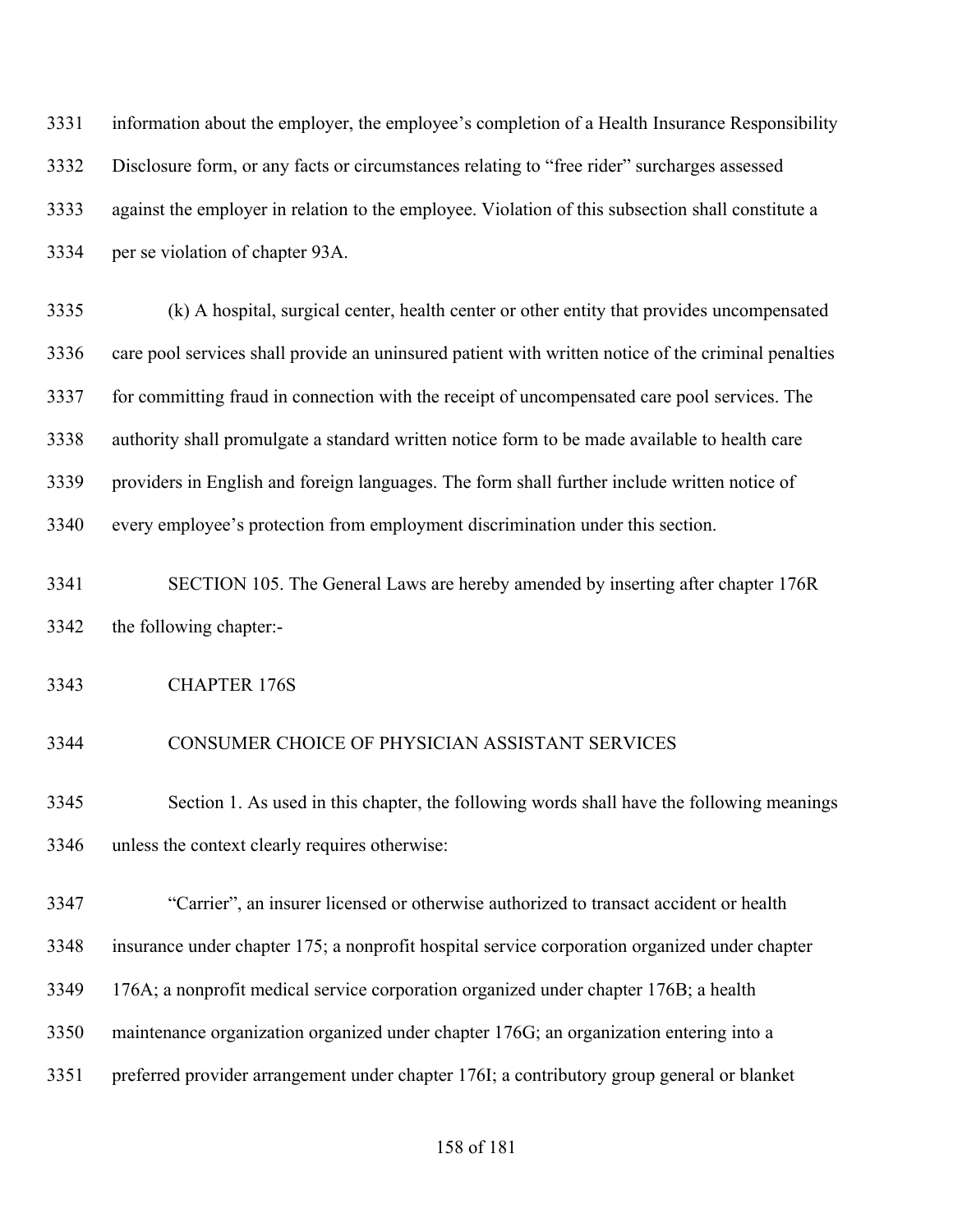insurance for persons in the service of the commonwealth under chapter 32A; a contributory group general or blanket insurance for persons in the service of counties, cities, towns and districts, and their dependents under chapter 32B; the medical assistance program administered by the division of medical assistance pursuant to chapter 118E and in accordance with Title XIX of the Social Security Act or any successor statute; and any other medical assistance program operated by a governmental unit for persons categorically eligible for such program.

"Commissioner", the commissioner of insurance.

 "Insured", an enrollee, covered person, insured, member, policyholder or subscriber of a carrier.

 "Nondiscriminatory basis", a carrier shall be deemed to be providing coverage on a non- discriminatory basis if its plan does not contain any annual or lifetime dollar or unit of service limitation imposed on coverage for the care provided by a physician assistant which is less than any annual or lifetime dollar or unit of service limitation imposed on coverage for the same services by other participating providers.

 "Participating provider', a provider who, under terms and conditions of a contract with 3367 the carrier or with its contractor or subcontractor, has agreed to provide health care services to an insured with an expectation of receiving payment, other than coinsurance, co-payments or deductibles, directly or indirectly from the carrier.

 "Physician assistant", a person who is a graduate of an approved program for the training of physician assistants who is supervised by a registered physician in accordance with sections 9C to 9H, inclusive, of chapter 112, and who has passed the Physician Assistant National Certifying Exam or its equivalent.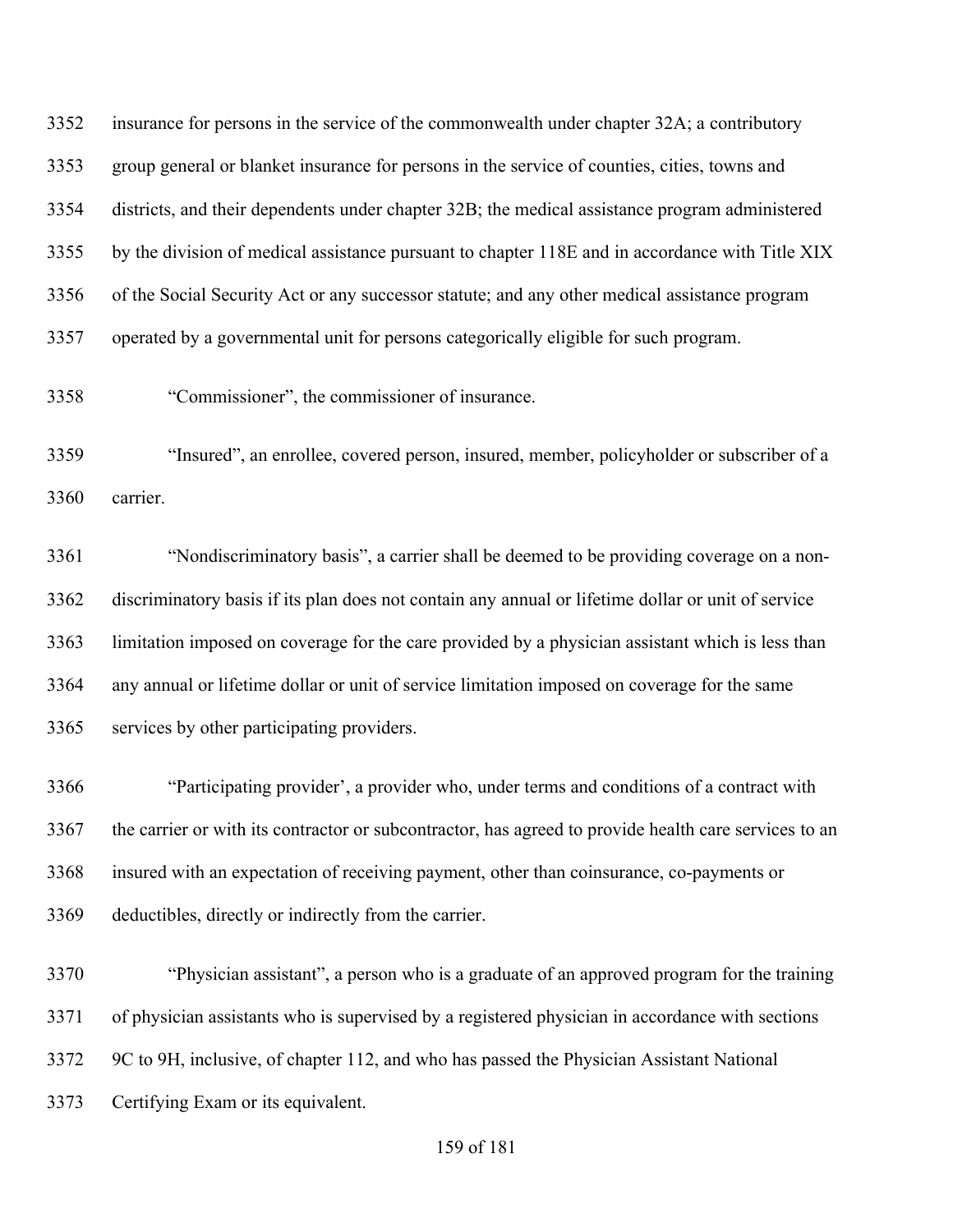"Primary care provider", a health care professional qualified to provide general medical care for common health care problems who (1) supervises, coordinates, prescribes, or otherwise provides or proposes health care services; (2) initiates referrals for specialist care; and (3) maintains continuity of care within the scope of practice.

 Section 2. The commissioner and the group insurance commission shall require that all carriers recognize physician assistants as participating providers subject to section 3 and shall include coverage on a nondiscriminatory basis to their insureds for care provided by physician assistants for the purposes of health maintenance, diagnosis and treatment. Such coverage shall include benefits for primary care, intermediate care and inpatient care, including care provided in a hospital, clinic, professional office, home care setting, long-term care setting, mental health or substance abuse program, or any other setting when rendered by a physician assistant who is a participating provider and is practicing within the scope of his professional authority as defined by statute, rule and physician delegation to the extent that such policy or contract currently provides benefits for identical services rendered by a provider of health care licensed by the commonwealth.

 Section 3. A participating provider physician assistant practicing within the scope of his license including all regulations requiring collaboration with or supervision by a physician under section 9E of chapter 112, shall be considered qualified within the carrier's definition of primary care provider to an insured.

 Section 4. Notwithstanding any general or special law to the contrary, a carrier that requires the designation of a primary care provider shall provide its insured with an opportunity to select a participating provider physician assistant as a primary care provider.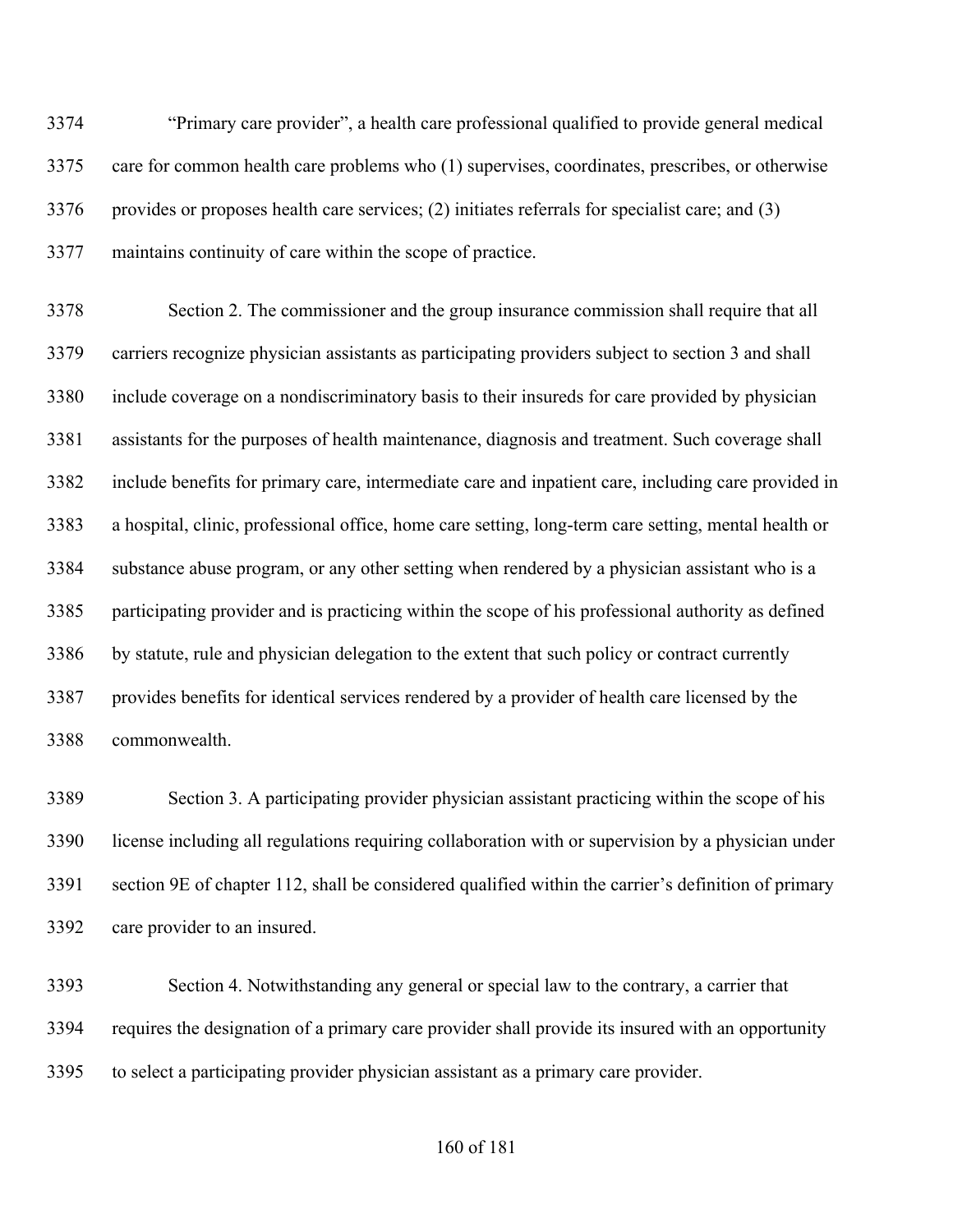Section 5. Notwithstanding any general or special law to the contrary, a carrier shall ensure that all participating provider physician assistants are included on any publicly accessible list of participating providers for the carrier.

 Section 6. A complaint for noncompliance against a carrier shall be filed with and investigated by the commissioner or the group insurance commission, whichever shall have regulatory authority over the carrier. The commissioner and the group insurance commission shall promulgate regulations to enforce this chapter.

 SECTION 106. Section 60K of chapter 231 of the general laws as so appearing is hereby amended in line 14 by striking the number "4" and inserting in place thereof the following number:—2

 SECTION 107. Section 85K of chapter 231 of the General Laws, as so appearing, is hereby amended by inserting after the word "costs" in line 8 with the following:—

 ; provided, however, in the context of medical malpractice claims against a non-profit charity providing health care, such cause of action shall not exceed the sum of \$100,000, exclusive of interest and costs.

 SECTION 108. Chapter 231 of the General Laws is hereby amended by inserting after section 60K the following 3 sections:—

 Section 60L. (a) Except as provided in this section a person shall not commence an action against a provider of health care as defined in the seventh paragraph of section 60B unless the person has given the health care provider written notice under this section of not less than 182 days before the action is commenced.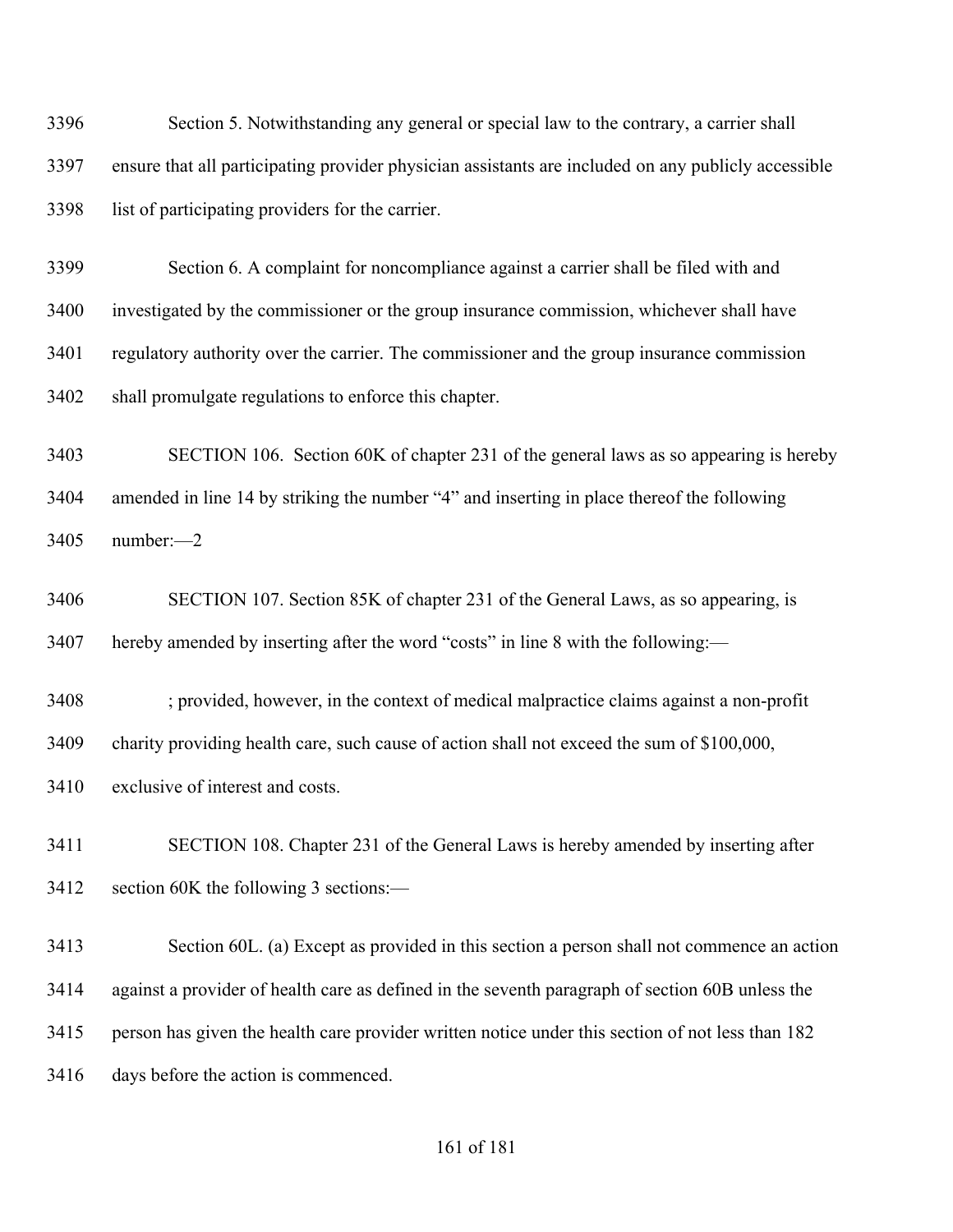(b) The notice of intent to file a claim required under subsection (a) shall be mailed to the last known professional business address or residential address of the health care provider who is the subject of the claim.

 (c) The 182 day notice period in subsection (a) is shortened to 91 days if either of the following conditions exists:

 (1) the claimant has previously filed the 182 day notice required against another health care provider involved in the claim; and

 (2) the claimant has filed a complaint and commenced an action alleging medical malpractice against one or more of the health care providers involved in the claim.

 (d) The 182 day notice of intent described in subsection (a) is not required if the claimant did not identify and could not reasonably have identified a health care provider to which notice must be sent as a potential party to the action before filing the complaint.

 (e) The notice given to a health care provider under this section shall contain a statement of at least all of the following:

- (1) the factual basis for the claim;
- (2) the applicable standard of care alleged by the claimant;

 (3) the manner in which it is claimed that the applicable standard of care was breached by the health care provider;

 (4) the alleged action that should have been taken to achieve compliance with the alleged standard of care;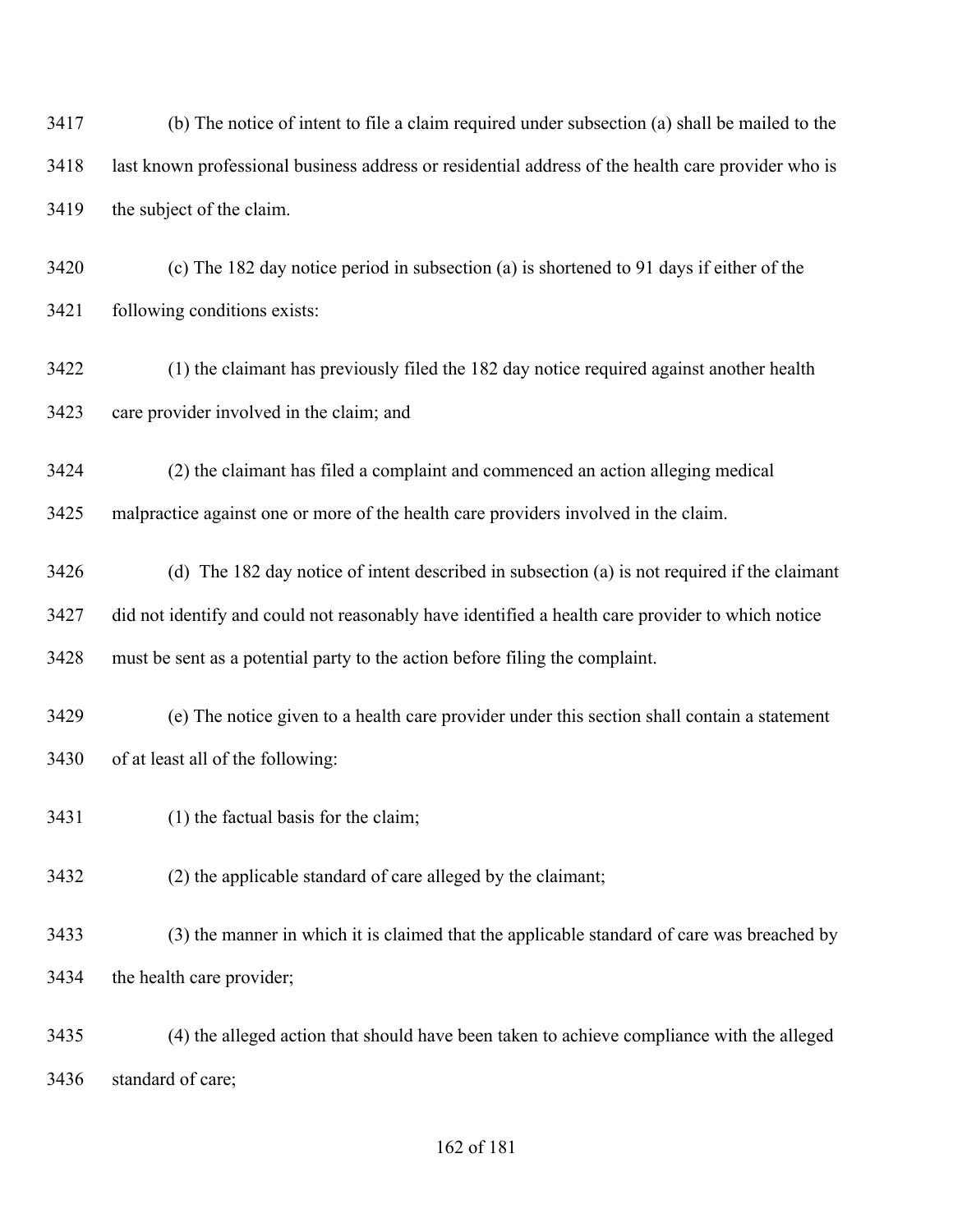(5) the manner in which it is alleged the breach of the standard of care was a proximate cause of the injury claimed in the notice; and

 (6) the names of all health care providers the claimant is notifying under this section in relation to the claim.

 (f) 56 days after giving notice under this section, the claimant shall allow the health care provider receiving the notice access to all of the medical records related to the claim that are in the claimant's control, and shall furnish release for any medical records related to the claim that are not in the claimant's control, but of which the claimant has knowledge. This subsection does not restrict a patient's right of access to his or her medical records under any other provision of law.

 (g) Within 150 days after receipt of notice under this section, the health care provider or authorized representative against whom the claim is made shall furnish to the claimant or his or her authorized representative a written response that contains a statement including the following:

(1) the factual basis for the defense, if any, to the claim;

(2) the standard of care that the health care provider claims to be applicable to the action;

 (3) the manner in which it is claimed by the health care provider that there was or was not compliance with the applicable standard of care; and

 (4) the manner in which the health care provider contends that the alleged negligence of the health care provider was or was not a proximate cause of the claimant's alleged injury or alleged damage.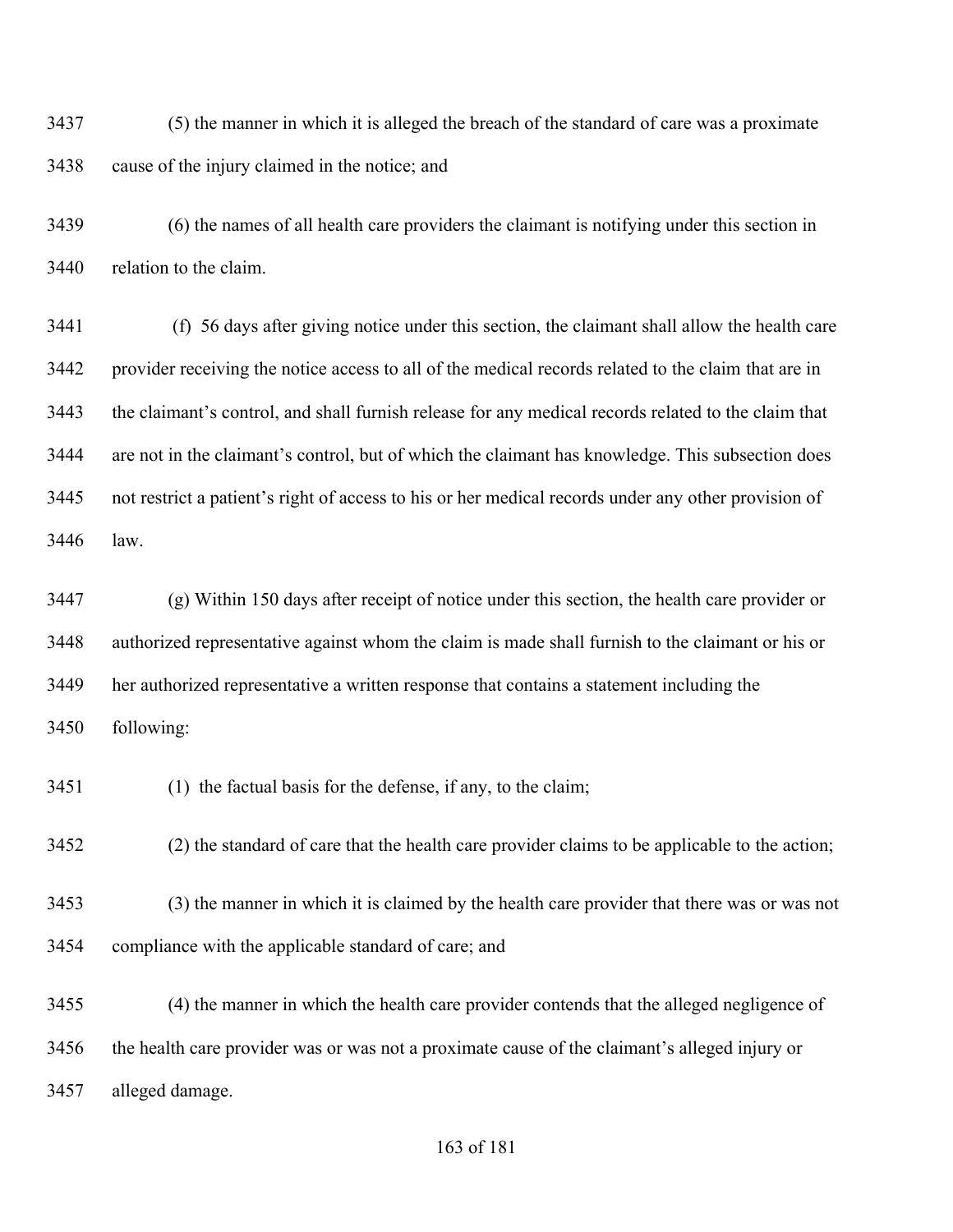(h) If the claimant does not receive the written response required under subsection (g) within the required 150 day time period, the claimant may commence an action alleging medical malpractice upon the expiration of the 150 day period. Further, if a provider fails to respond within 150 days and that fact is made known to the Court in the plaintiffs' complaint or by any other means then interest on any judgment against that provider will accrue and be calculated from the date that the notice was filed rather than the date that suit is filed. At any time before the expiration of the 150 day period, the claimant and the provider may agree to an extension of the 150 day period.

 (i) If at any time during the applicable notice period under this section a health care provider receiving notice under this section informs the claimant in writing that the health care provider does not intend to settle the claim within the applicable notice period, the claimant may commence an action alleging medical malpractice against the health care provider, so long as the claim is not barred by the statute of limitations or repose.

 (j) As to any lawsuit against any health care provider(s) filed within six months of the statute of limitations expiring as to any claimant, or within one year of the statute of repose expiring as to any claimant, compliance with this section (MGL ch. 231, sec 60L) is not required.

 (k) Nothing in this act shall prohibit the filing of suit at any time in order to seek court orders to preserve and permit inspection of tangible evidence.

 Section 60M. In any action for malpractice, negligence, error, omission, mistake or the unauthorized rendering of professional services against a provider of health licensed pursuant to section 2 of chapter 112, including actions pursuant to section 60B of this chapter, an expert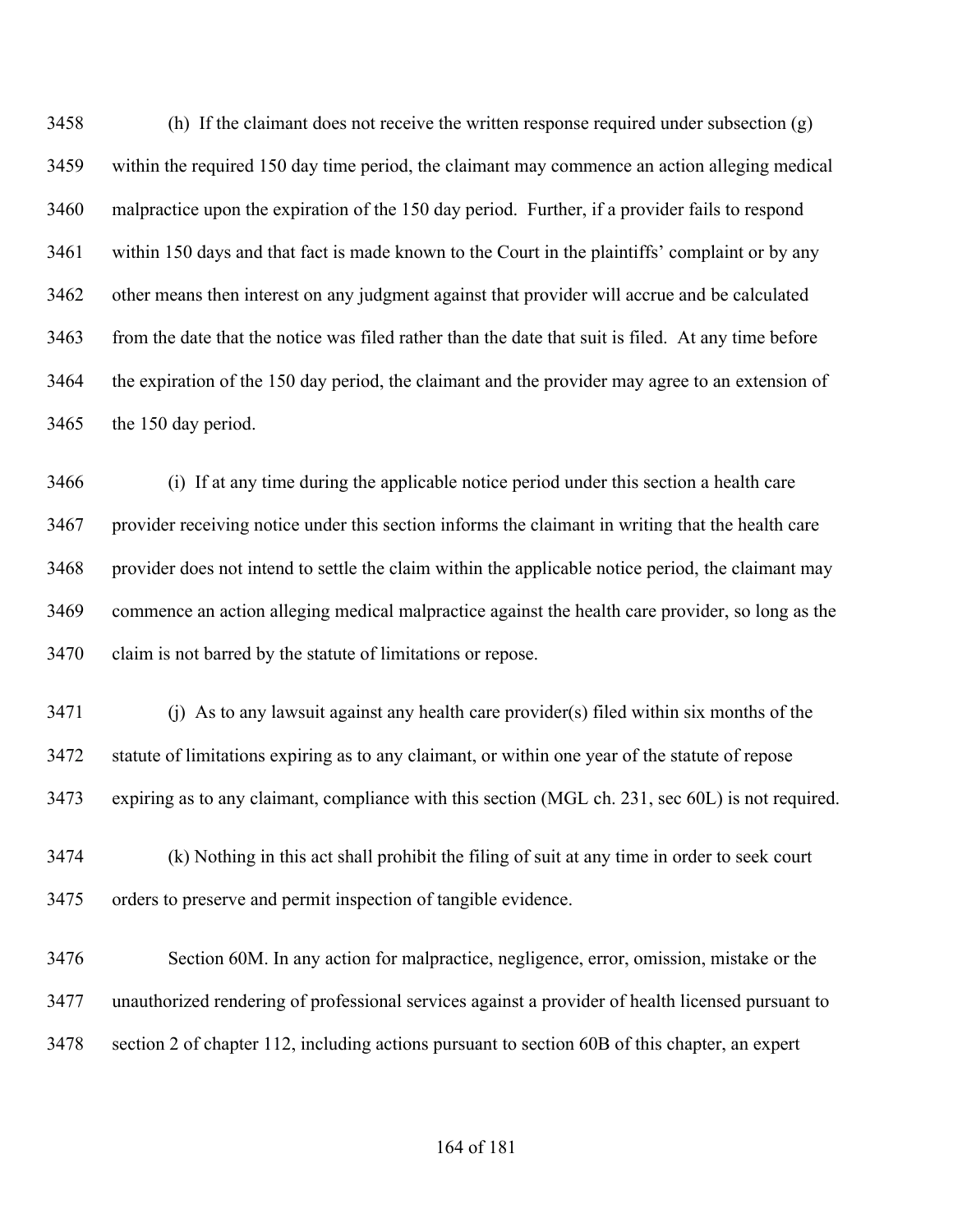witness shall have been engaged in the practice of medicine at the time of the alleged wrongdoing.

 Section 60N. In any action for malpractice, negligence, error, omission, mistake or the unauthorized rendering of professional services against a provider of health licensed pursuant to section 2 of chapter 112, including actions pursuant to section 60B of this chapter, an expert witness shall be board certified in the same specialty as the defendant physician as licensed pursuant to section 2 of chapter 112.

 SECTION 109. Chapter 233 of the General Laws is hereby amended by inserting after section 79K the following section:-

 Section 79L. (a) As used in this section the following terms shall have the following meaning:

 "Health Care Provider", means any of the following heath care professionals licensed pursuant to chapter 112: a physician, podiatrist, physical therapist, occupational therapist, dentist, optometrist, nurse, nurse practitioner, chiropractor, psychologist, independent clinical social worker, speech-language pathologist, audiologist, marriage and family therapist and a mental health counselor. The term shall also include any corporation, professional corporation, partnership, limited liability company, limited liability partnership, authority, or other entity comprised of such health care providers.

 "Facility", a hospital, clinic or nursing home licensed pursuant to chapter 111 or a home health agency. The term shall also include any corporation, professional corporation, partnership, limited liability company, limited liability partnership, authority, or other entity comprised of such facilities.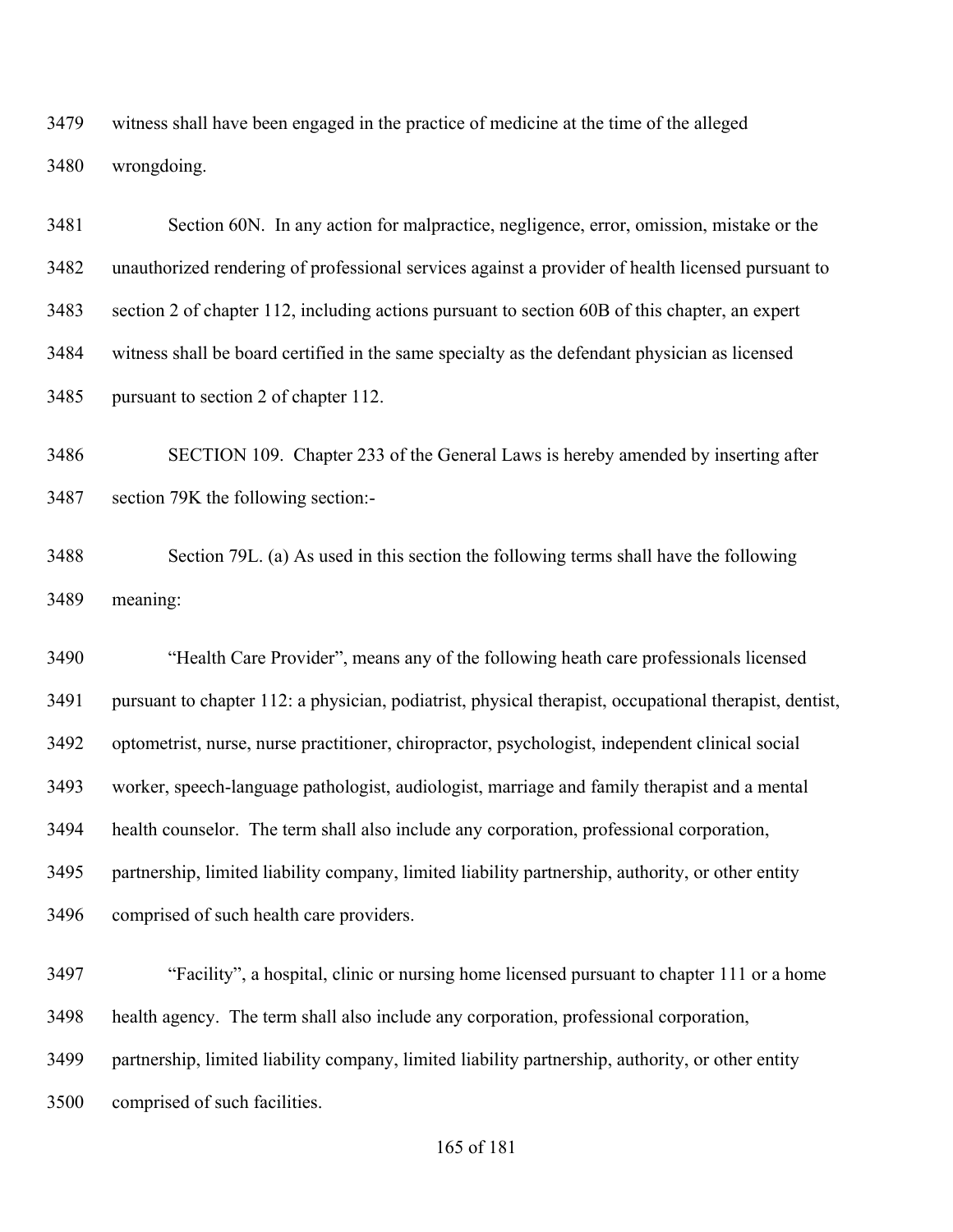"Unanticipated outcome" means the outcome of a medical treatment or procedure, whether or not resulting from an intentional act, that differs from an intended result of such medical treatment or procedure.

 (b) In any claim, complaint or civil action brought by or on behalf of a patient allegedly experiencing an unanticipated outcome of medical care, any and all statements, affirmations, gestures, activities or conduct expressing benevolence, regret, apology, sympathy, commiseration, condolence, compassion, mistake, error, or a general sense of concern which are made by a health care provider, facility or an employee or agent of a health care provider or facility, to the patient, a relative of the patient, or a representative of the patient and which relate to the unanticipated outcome shall be inadmissible as evidence in any judicial or administrative proceeding, unless the maker of the statement or a defense expert witness, when questioned under oath during the litigation about facts and opinions regarding any mistakes or errors that occurred, makes a contradictory or inconsistent statement as to material facts or opinions, in which case the statements and opinions made about the mistake or error are admissible for all purposes. In situations where a patient suffers an unanticipated outcome with significant medical complication(s) resulting from the provider's mistake, the health care provider, facility, or an employee or agent of a health care provider or facility shall fully inform the patient, and when appropriate the patient's family, about said unanticipated outcome.

 SECTION 110. Section 4 of Chapter 260 of the Generals is hereby amended at the end of the 2nd paragraph in line 28 after the word "body." by adding the following:—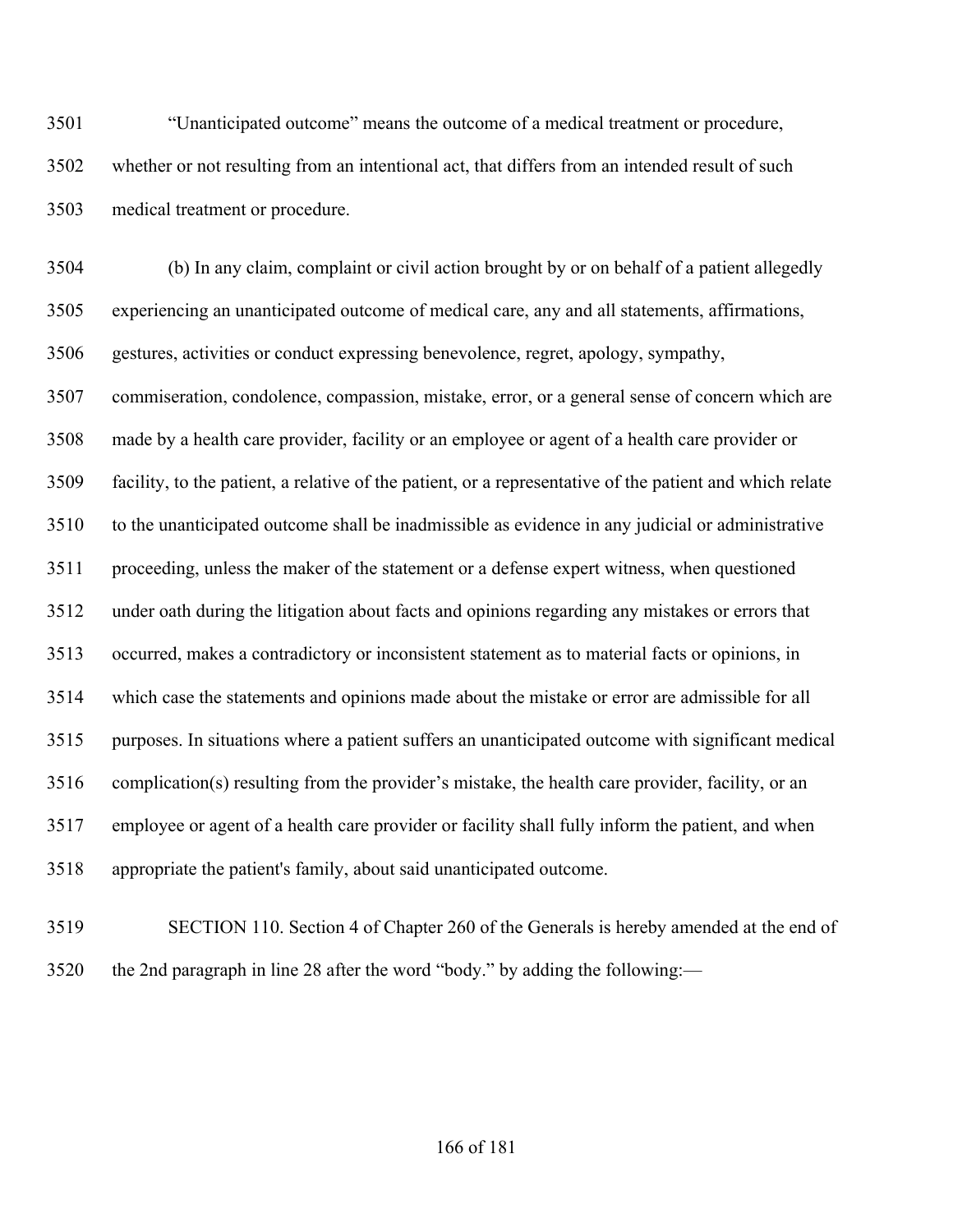| 3521 | The statutes of limitation and repose in this paragraph shall be tolled for a period of 180           |
|------|-------------------------------------------------------------------------------------------------------|
| 3522 | days when a notice of intent to file a claim, pursuant to section $60L(a)$ of chapter 231, is sent to |
| 3523 | a provider of health care as defined in the seventh paragraph of section 60B of chapter 231.          |
| 3524 | SECTION 111. Section 1 of chapter 205 of the acts of 2007 is hereby repealed.                         |
| 3525 | SECTION 112. Section 3 of chapter 305 of the acts of 2008 is hereby repealed.                         |
| 3526 | SECTION 113. Section 4 of chapter 305 of the acts of 2008 is hereby repealed.                         |
| 3527 | SECTION 114. Sections 15 and 58 of chapter 305 of the acts of 2008 are hereby                         |
| 3528 | repealed.                                                                                             |
| 3529 | SECTION 115. Sections 2 and 3 of chapter 288 of the acts of 2010 are hereby repealed.                 |
| 3530 | SECTION 116. Section 54 of chapter 288 of the Acts of 2010 is hereby repealed.                        |
| 3531 | SECTION 117. Nothing in this act shall be construed to preclude an individual from                    |
| 3532 | obtaining additional insurance or paying out of pocket for any medical service not covered by the     |
| 3533 | individual's health plan, provided, however, that supplemental insurance may not cover                |
| 3534 | copayments, deductibles, co-insurance or other patient payment responsibility for services that       |
| 3535 | are included in the individual's health plan.                                                         |
| 3536 | SECTION 118. To promote the adoption of alternative payment methodologies and                         |
| 3537 | contracting with ACOs by both private and public purchasers of health care, the division shall,       |
| 3538 | by August 15, 2012, request from the federal office of the inspector general the following:           |
| 3539 | (i) a waiver of the provisions of, or expansion of the "safe harbors" to, 42 U.S.C. section           |
| 3540 | 1320a-7b and implementing regulations or any other necessary authorization the division               |
|      |                                                                                                       |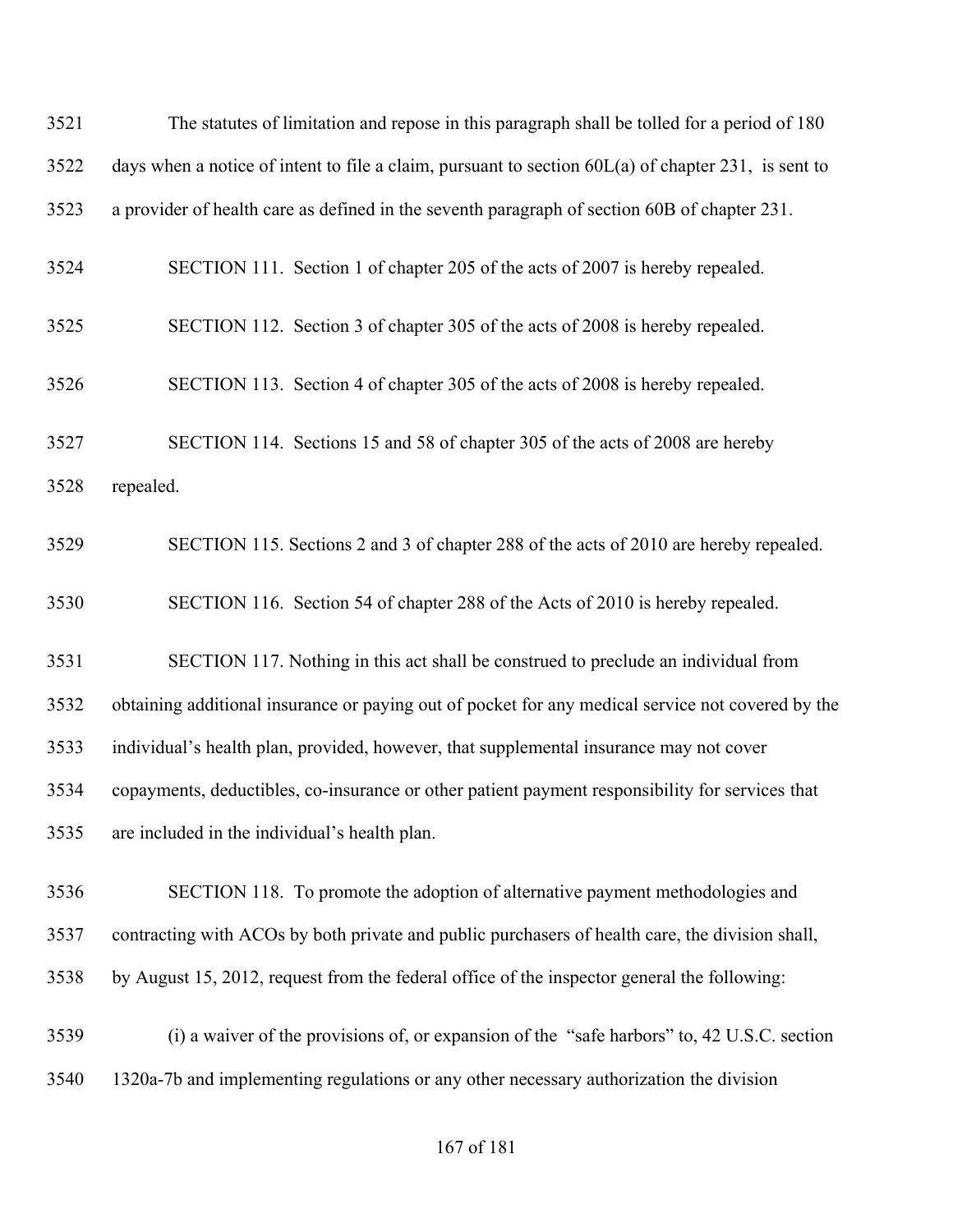determines may be necessary to permit certain shared risk and other risk sharing arrangements among providers and ACOs; and

 (ii) a waiver of or exemption from the provisions of 42 U.S.C. section 1395nn(a) to (e) and implementing regulations or other necessary authorization the division determines may be necessary to permit physician referrals to other providers as needed to support the transition to and implementation of global and alternative payment systems and formation of ACOs.

 SECTION 119. Notwithstanding any general or special law, rule or regulation to the contrary, the commissioner of insurance shall promulgate regulations requiring any carrier, as defined in Chapter 176O of the general laws, and their contractors to effectively comply with and implement the federal Mental Health Parity and Addiction Equity Act of 2008, Section 511 of Public Law 110-343. The commissioner of insurance shall promulgate said regulations not later than 90 days after the effective date of this act. Said regulations shall be implemented as part of any provider contracts and any carrier's health benefit plans which are delivered, issued, entered into, renewed, or amended on or after this act's effective date.

 Starting on July 1, 2013, the commissioner of insurance shall require all carriers, as so defined, and their contractors, to submit an annual report to the Division of Insurance, which shall be a public record, certifying and outlining how their health benefit plans are in compliance with the federal Mental Health Parity Act and the provisions of this section. The division of insurance shall forward all such reports to the office of the attorney general for verification of compliance with the federal Mental Health Parity Act.

 SECTION 120. Notwithstanding any general or special law, rule or regulation to the contrary, the office of Medicaid shall promulgate regulations requiring any Medicaid health plan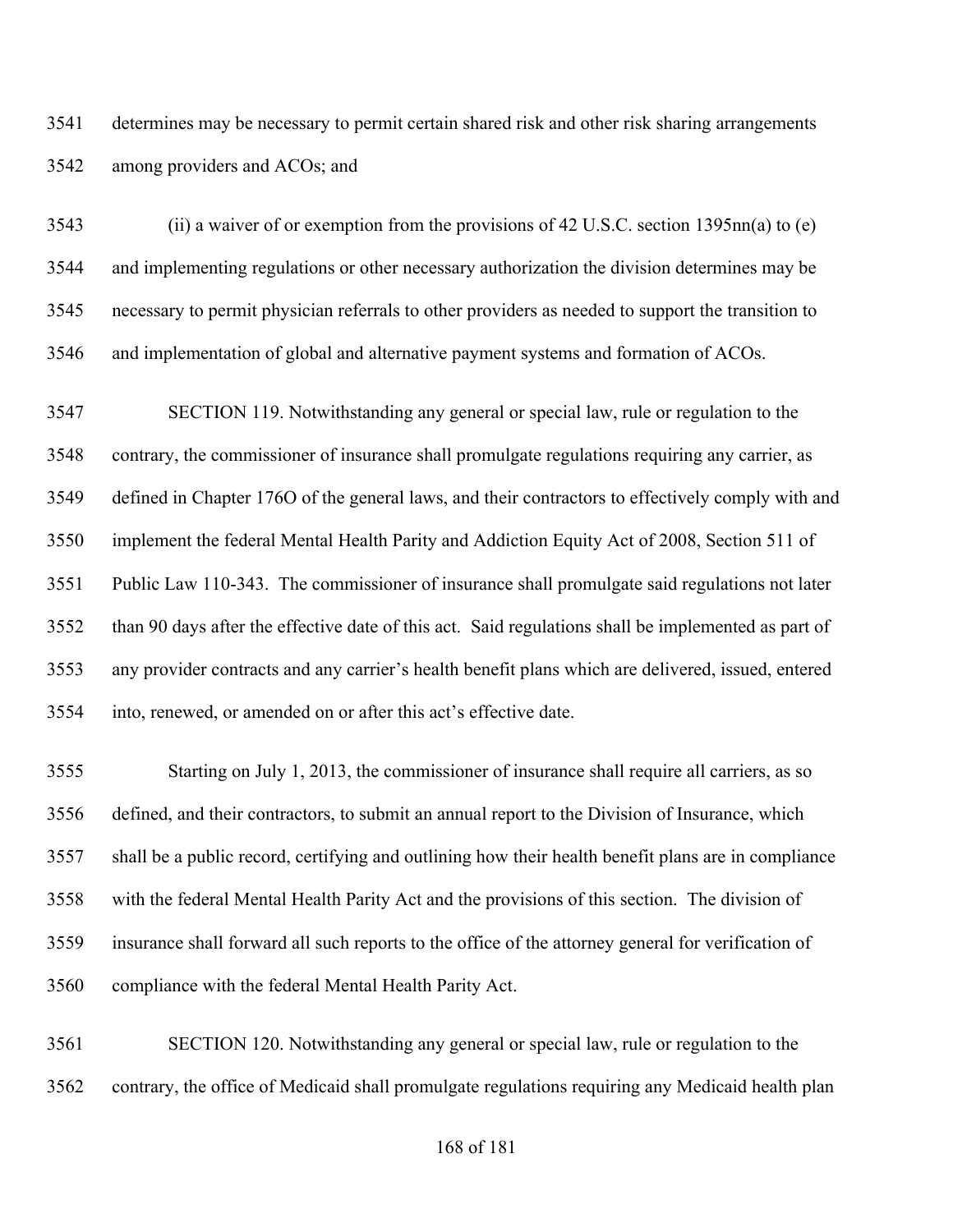and managed care organization and their health plans and any behavioral health management firm and third party administrator under contract with a Medicaid managed care organization to effectively comply with and implement the federal Mental Health Parity and Addiction Equity Act of 2008, Section 511 of Public Law 110-343. The office of Medicaid shall promulgate said regulations not later than 90 days after the effective date of this act. Said regulations shall be implemented as part of any provider contracts and any carrier's health benefit plans which are delivered, issued, entered into, renewed, or amended on or after this act's effective date.

 Starting on July 1, 2013, the Office of Medicaid shall submit an annual report to the co- chairs of the Joint Committee on Health Care Financing, the co-chairs of the Joint Committee on Mental Health and Substance Abuse, the clerk of the Senate, and the clerk of the House of Representatives certifying and outlining how the health benefit plans under the Office of Medicaid, and any contractors, are in compliance with the federal Mental Health Parity Act and the provisions of this section. The office of Medicaid shall forward all such reports to the office of the attorney general for verification of compliance with the federal Mental Health Parity Act.

 SECTION 121. Notwithstanding any law or regulation to the contrary, the group insurance commission, office of Medicaid, and the commonwealth connector authority may offer smart tiered plans, as defined in section 11 of chapter 176J, on January 1, 2014.

 SECTION 122. (a) Notwithstanding any general or special law to the contrary, this section shall facilitate the orderly transfer of the employees, proceedings, rules and regulations, property and legal obligations of the following functions of state government from the transferor agencies to the transferee agency, defined as follows: the functions of the health information technology council and the Massachusetts eHealth Institute, established under section 6D of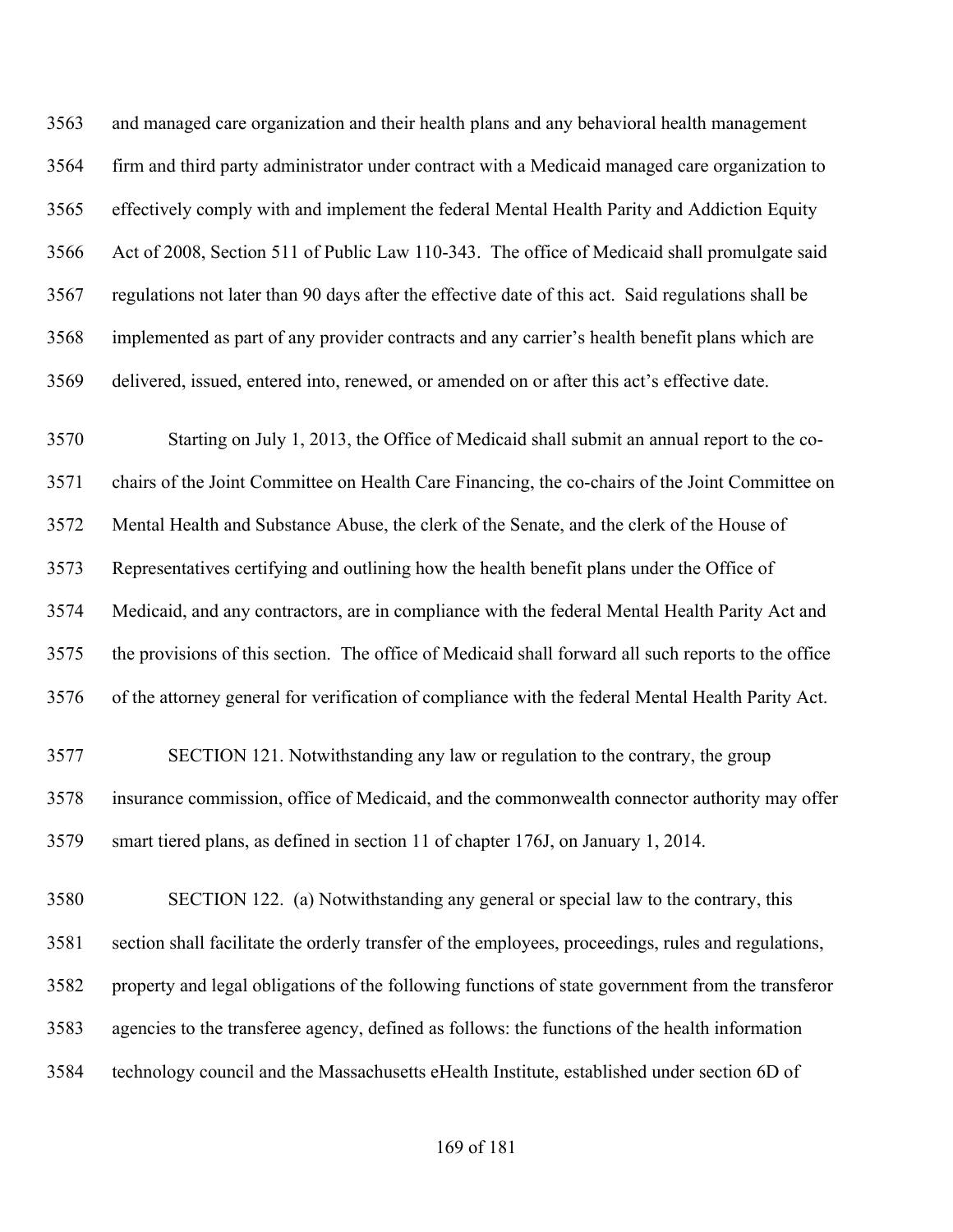chapter 40J, as the transferor agencies, to the division of health care cost and quality established under section 2 of chapter 118G, as the transferee agency.

 (b) The employees of the transferor agencies, including those who were appointed immediately before the effective date of this act and who hold permanent appointment in positions classified under chapter 31 of the General Laws or have tenure in their positions as provided by section 9A of chapter 30 of the General Laws or do not hold such tenure, or hold confidential positions, are hereby transferred to the transferee agency, without interruption of service within the meaning of said section 9A of said chapter 31, without impairment of seniority, retirement or other rights of the employee, and without reduction in compensation or salary grade, notwithstanding any change in title or duties resulting from such reorganization, and without loss of accrued rights to holidays, sick leave, vacation and benefits, and without change in union representation or certified collective bargaining unit as certified by the state department of labor relations or in local union representation or affiliation. Any collective bargaining agreement in effect immediately before the transfer date shall continue in effect and the terms and conditions of employment therein shall continue as if the employees had not been so transferred. The reorganization shall not impair the civil service status of any such reassigned employee who immediately before the effective date of this act either holds a permanent appointment in a position classified under chapter 31 of the General Laws or has tenure in a position by reason of section 9A of chapter 30 of the General Laws. Notwithstanding any other general or special law to the contrary, all such employees shall continue to retain their right to collectively bargain pursuant to chapter 150E of the General Laws and shall be considered employees for the purposes of said chapter 150E. Nothing in this section shall be construed to confer upon any employee any right not held immediately before the date of said transfer, or to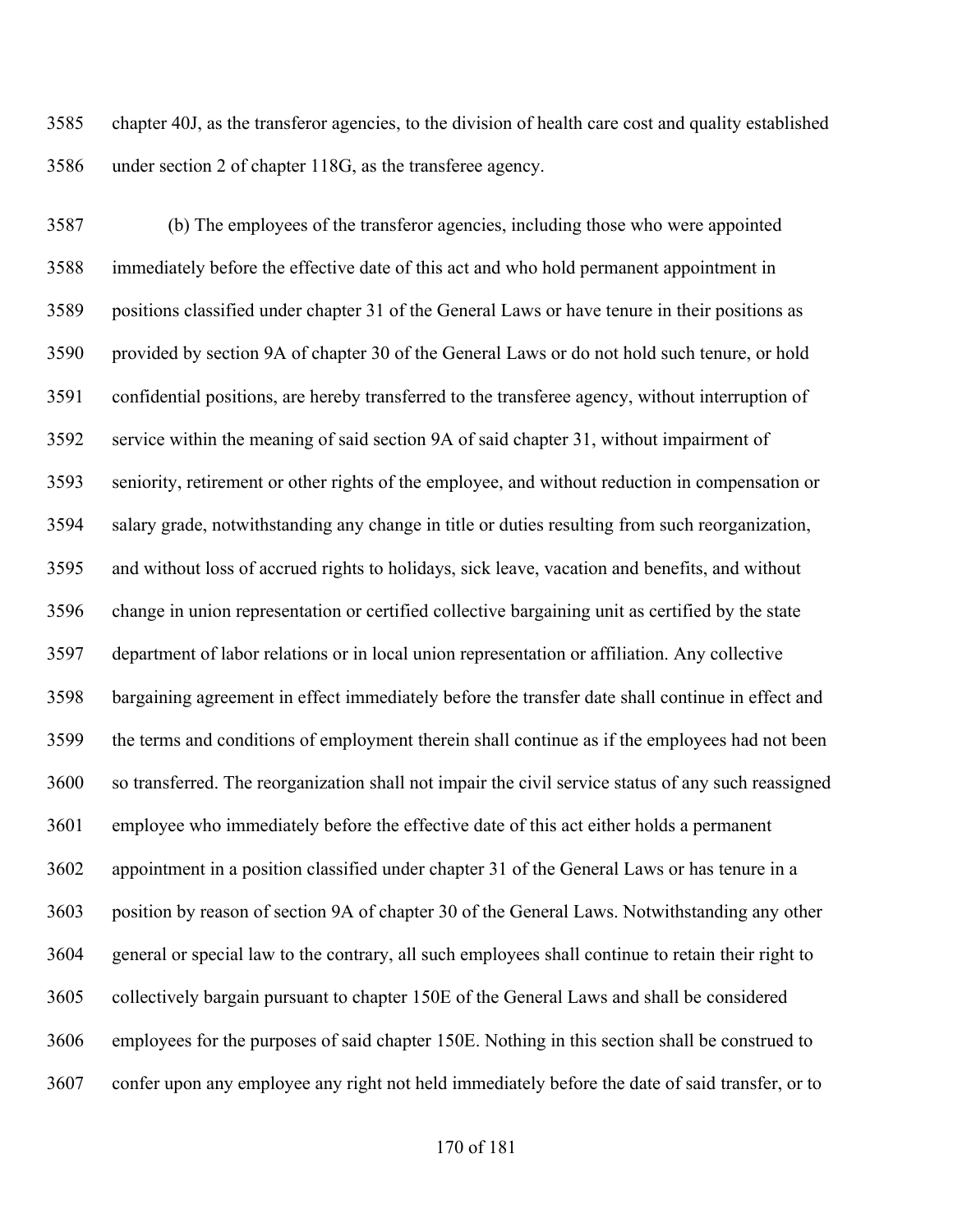prohibit any reduction of salary grade, transfer, reassignment, suspension, discharge, layoff, or abolition of position not prohibited before such date.

 (c) All petitions, requests, investigations and other proceedings appropriately and duly brought before the transferor agencies or duly begun by the transferor agencies and pending before it before the effective date of this act, shall continue unabated and remain in force, but shall be assumed and completed by the transferee agency.

 (d) All orders, rules and regulations duly made and all approvals duly granted by the transferor agency, which are in force immediately before the effective date of this act, shall continue in force and shall thereafter be enforced, until superseded, revised, rescinded or canceled, in accordance with law, by the transferee agency.

 (e) All books, papers, records, documents, equipment, buildings, facilities, funds, accounts, cash and other property, both personal and real, including all such property held in trust, which immediately before the effective date of this act are in the custody of the transferor agencies shall be transferred to the transferee agency.

 (f) All duly existing contracts, leases and obligations of the transferor agencies shall continue in effect but shall be assumed by the transferee agency.

 (g) The comptroller shall be authorized to take any actions necessary to support the transfers outlined in this section. No existing right or remedy of any character shall be lost, impaired or affected by this act.

 SECTION 123. (a) Notwithstanding any general or special law to the contrary, this section shall facilitate the orderly transfer of the employees, proceedings, rules and regulations,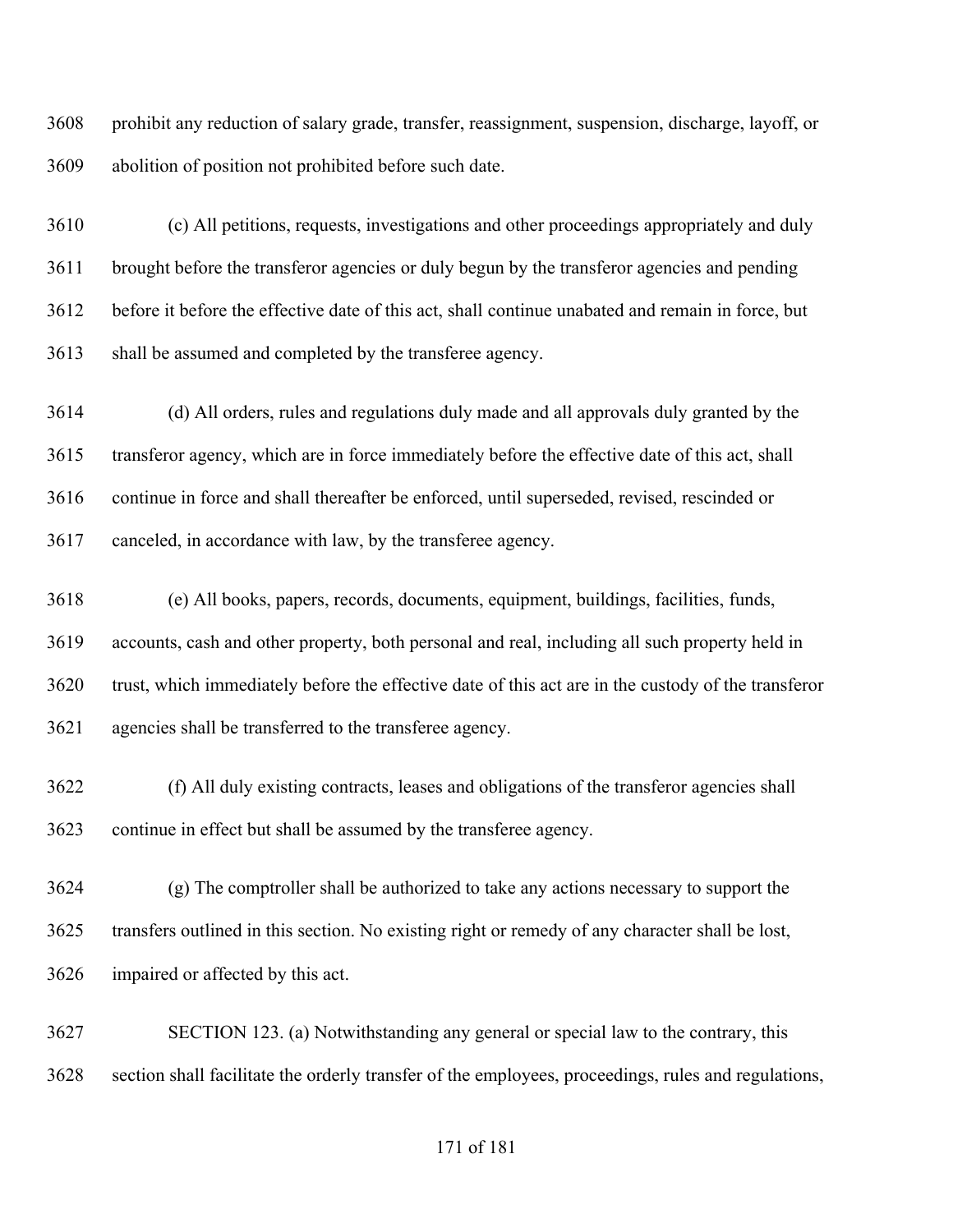property and legal obligations of the following functions of state government from the transferor agencies to the transferee agency, defined as follows: the functions of the division of health care finance and policy, as the transferor agency, to the division of health care cost and quality, as the transferee agency.

 (b) The employees of the transferor agencies, including those who were appointed immediately before the effective date of this act and who hold permanent appointment in positions classified under chapter 31 of the General Laws or have tenure in their positions as provided by section 9A of chapter 30 of the General Laws or do not hold such tenure, or hold confidential positions, are hereby transferred to the transferee agency, without interruption of service within the meaning of said section 9A of said chapter 31, without impairment of seniority, retirement or other rights of the employee, and without reduction in compensation or salary grade, notwithstanding any change in title or duties resulting from such reorganization, and without loss of accrued rights to holidays, sick leave, vacation and benefits, and without change in union representation or certified collective bargaining unit as certified by the state department of labor relations or in local union representation or affiliation. Any collective bargaining agreement in effect immediately before the transfer date shall continue in effect and the terms and conditions of employment therein shall continue as if the employees had not been so transferred. The reorganization shall not impair the civil service status of any such reassigned employee who immediately before the effective date of this act either holds a permanent appointment in a position classified under chapter 31 of the General Laws or has tenure in a position by reason of section 9A of chapter 30 of the General Laws. Notwithstanding any other general or special law to the contrary, all such employees shall continue to retain their right to collectively bargain pursuant to chapter 150E of the General Laws and shall be considered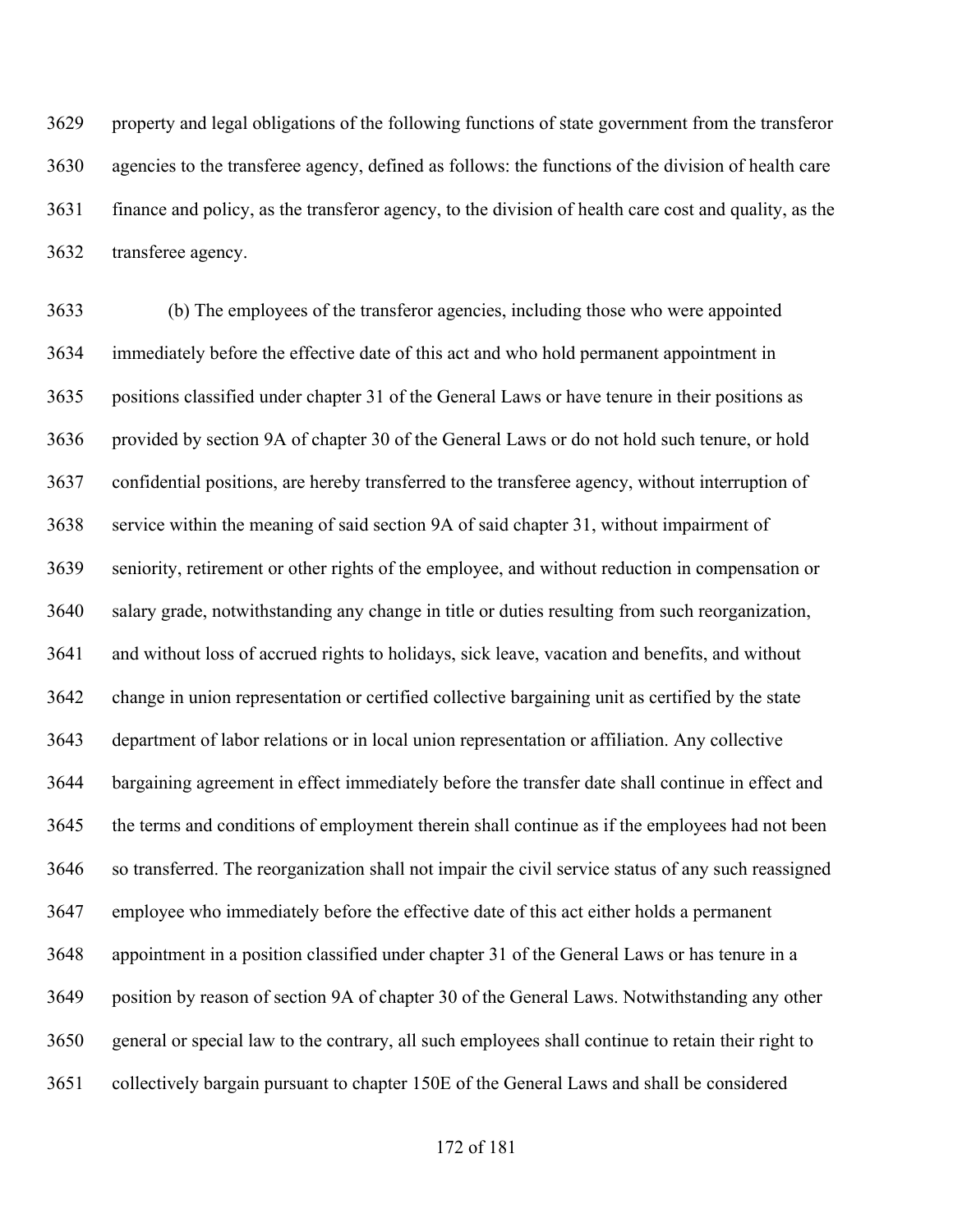employees for the purposes of said chapter 150E. Nothing in this section shall be construed to confer upon any employee any right not held immediately before the date of said transfer, or to prohibit any reduction of salary grade, transfer, reassignment, suspension, discharge, layoff, or abolition of position not prohibited before such date.

 (c) All petitions, requests, investigations and other proceedings appropriately and duly brought before the transferor agencies or duly begun by the transferor agencies and pending before it before the effective date of this act, shall continue unabated and remain in force, but shall be assumed and completed by the transferee agency.

 (d) All orders, rules and regulations duly made and all approvals duly granted by the transferor agency, which are in force immediately before the effective date of this act, shall continue in force and shall thereafter be enforced, until superseded, revised, rescinded or canceled, in accordance with law, by the transferee agency.

 (e) All books, papers, records, documents, equipment, buildings, facilities, funds, accounts, cash and other property, both personal and real, including all such property held in trust, which immediately before the effective date of this act are in the custody of the transferor agencies shall be transferred to the transferee agency.

 (f) All duly existing contracts, leases and obligations of the transferor agencies shall continue in effect but shall be assumed by the transferee agency.

 (g) The comptroller shall be authorized to take any actions necessary to support the transfers outlined in this section. No existing right or remedy of any character shall be lost, impaired or affected by this act.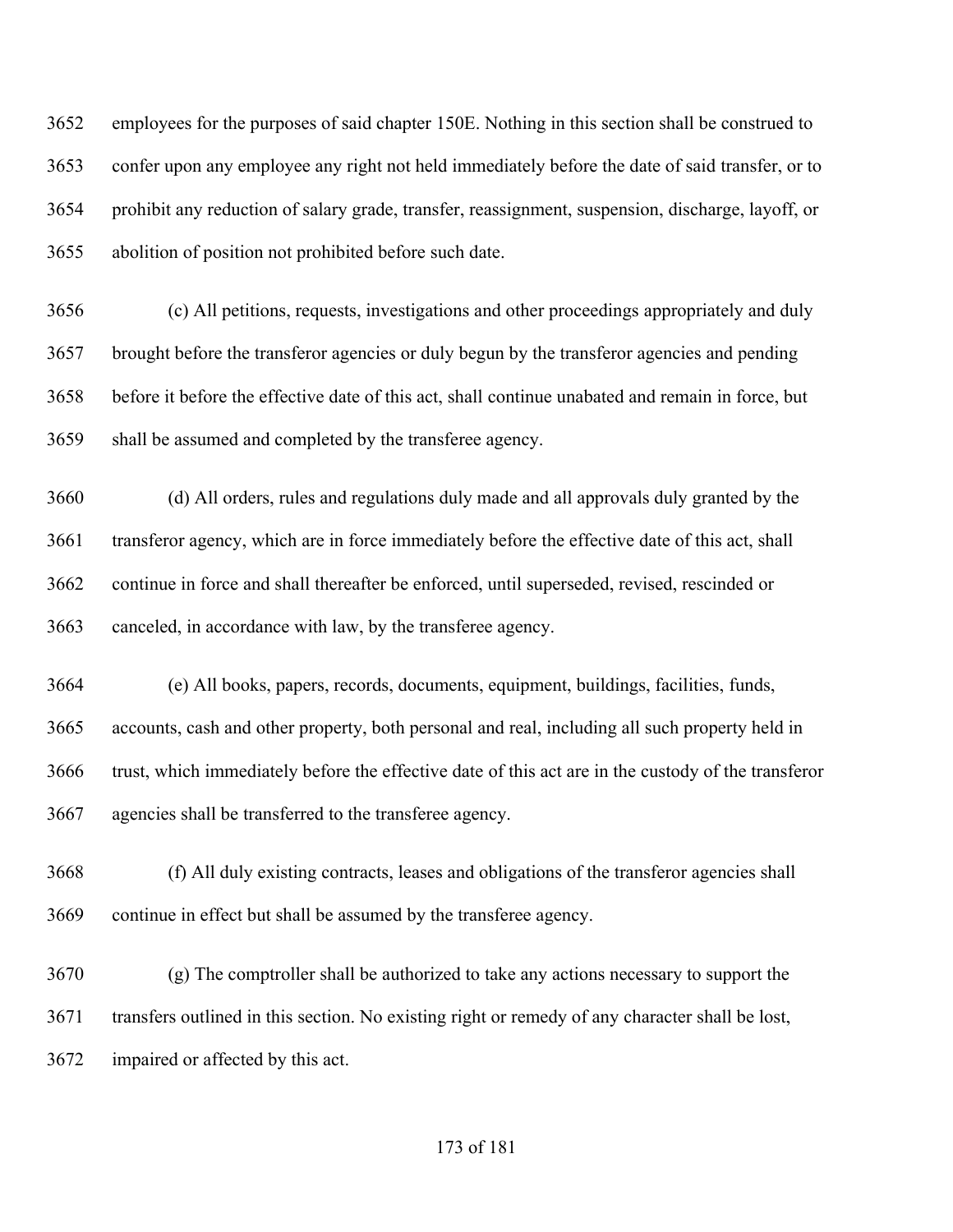SECTION 124. Notwithstanding any general or special law to the contrary, the Secretary of Health and Human Services shall transfer any remaining funds from the Distressed Provider Expendable Trust Fund, established in Chapter 241 of the Acts of 2004, to the Distressed Hospital Trust Fund established in Section 2DDDD of chapter 29 of the General Laws.. SECTION 125. There shall be on the books of the commonwealth, an Infrastructure Improvement Expendable Trust fund. The division shall have control over said trust fund. The fund shall retain 50% of its total funding for the purposes of improving the commonwealth's health care infrastructure needs. The other 50% of total funding shall be transferred to the Distressed Hospital Trust Fund, as created by section 2DDDD of chapter 29. SECTION 126. Notwithstanding any general or special law to the contrary, the division of health care cost and quality, established under chapter 118G, shall continue to collect all assessments formerly collected by the division of health care finance and policy, including, without limitation, health safety net assessments, nursing home user fees and child immunization assessments.

 SECTION 127. If any provision of this act or its application to any entity, person or circumstance is held invalid by a court of competent jurisdiction, the invalidity shall not affect other provisions or applications of this act that can be given effect without the invalid provision or application, and to this end the provisions of the act are severable.

 SECTION 128. Notwithstanding any general or special law to the contrary, all employees of the division of health care cost and quality established under chapter 118G shall qualify for participation in the state employees' retirement system established under the provisions of chapter 32 and state employees' contributory group insurance under chapter 32A.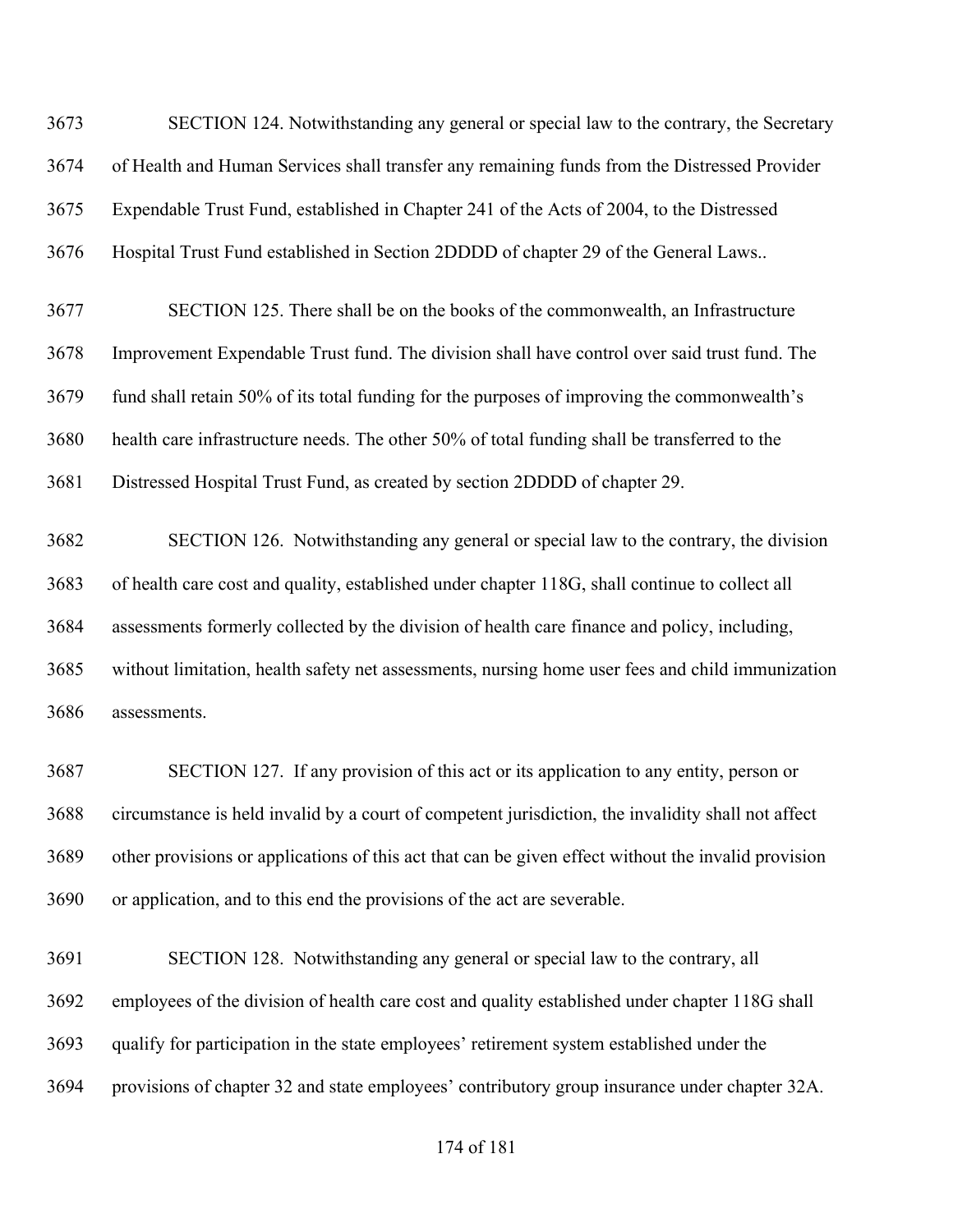| 3695 | SECTION 129. Notwithstanding any law or regulation to the contrary, the division of                  |
|------|------------------------------------------------------------------------------------------------------|
| 3696 | insurance shall conduct a study on the adequacy of reserves for both payers and providers. The       |
| 3697 | study shall include the following: (1) current reserves held by payers, (2) current reserves held by |
| 3698 | providers, (3) a formula to calculate the minimum necessary reserves for payors based on their       |
| 3699 | levels of risk, (4) a formula to calculate the minimum necessary reserves for providers based on     |
| 3700 | their levels of risk, and (5) a threshold of excess reserves. Minimum necessary reserves shall       |
| 3701 | mean the amount of reserves required for a payer or provider to be fiscally solvent. The threshold   |
| 3702 | of excess reserves shall represent an amount beyond what a payer or provider should reasonably       |
| 3703 | hold above the necessary reserves amount. The level of risk shall mean the possible percentages      |
| 3704 | of risk a provider or payer has in any risk sharing arrangement. Upon completion of this study,      |
| 3705 | the division shall promulgate all necessary regulations to implement the findings of the study.      |
| 3706 | The division shall then issue a report on its findings to the senate and house committees            |
| 3707 | on ways and means and the joint committee on health care financing by July 1, 2013.                  |
| 3708 | SECTION 130. Section 27 of Chapter 141 of the Acts of 2000 is hereby amended by                      |
| 3709 | striking out the phrase "Health Insurance Consumer Protections" and inserting in place thereof       |
| 3710 | the following phrase:- "Health Care Consumer Protections".                                           |
| 3711 | SECTION 131. Section 1 of Chapter 1760 of the General Laws is hereby amended by                      |
| 3712 | inserting before the definition of "Adverse determination" the following definition:-                |
| 3713 | "Accountable care organization", an accountable care organization as defined in chapter              |
| 3714 | 118J.                                                                                                |
| 3715 | SECTION 132. Section 1 of Chapter 1760 of the General Laws is hereby amended by                      |

inserting after the definition of "Emergency medical condition" the following definition:-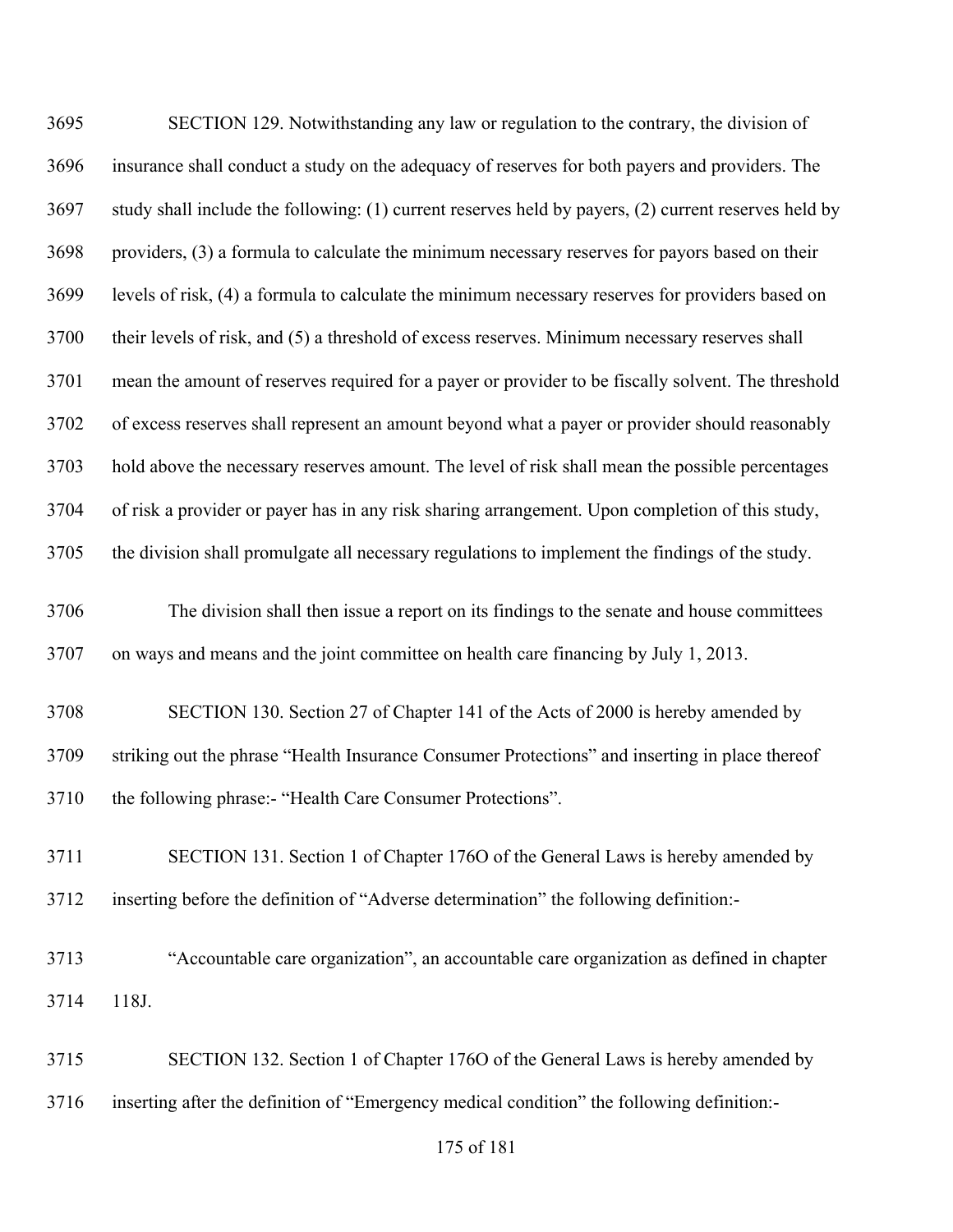| 3717 | "Executive director", the executive director of the division of health care cost and quality.         |
|------|-------------------------------------------------------------------------------------------------------|
| 3718 | SECTION 133. Section 1 of Chapter 1760 of the General Laws is hereby amended by                       |
| 3719 | inserting after the definition of "Participating provider" the following definition:-                 |
| 3720 | "Patient centered medial home", a patient centered medical home as defined in section 45              |
| 3721 | of 118G.                                                                                              |
| 3722 | SECTION 134. Section 1 of Chapter 1760 of the General Laws is hereby amended by                       |
| 3723 | inserting after the definition of "Prospective review" the following definition:-                     |
| 3724 | "Physician organization", a physician organization as defined in section 53H of chapter               |
| 3725 | 111.                                                                                                  |
| 3726 | SECTION 135. Chapter 1760 of the General Laws is hereby amended by inserting at the                   |
| 3727 | end thereof the following 2 sections:-                                                                |
| 3728 | Section 22. (a) Accountable care organizations, patient centered medical homes, or                    |
| 3729 | physician organizations who receive an alternative payment with shared risk shall create internal     |
| 3730 | appeals processes. The processes shall be available to the public in both written and available by    |
| 3731 | request in electronic format.                                                                         |
| 3732 | (b) The internal appeals processes in subsection (a) shall be subject to the following                |
| 3733 | requirements: (1) timing periods such as (A) internal appeals shall be completed in a period no       |
| 3734 | longer than 14 days and (B) provided that an expedited internal appeal shall be completed in a        |
| 3735 | period no longer that 3 days for a patient with a terminal illness; and (2) offer an external opinion |
| 3736 | unless it would be impractical for expedited internal appeals.                                        |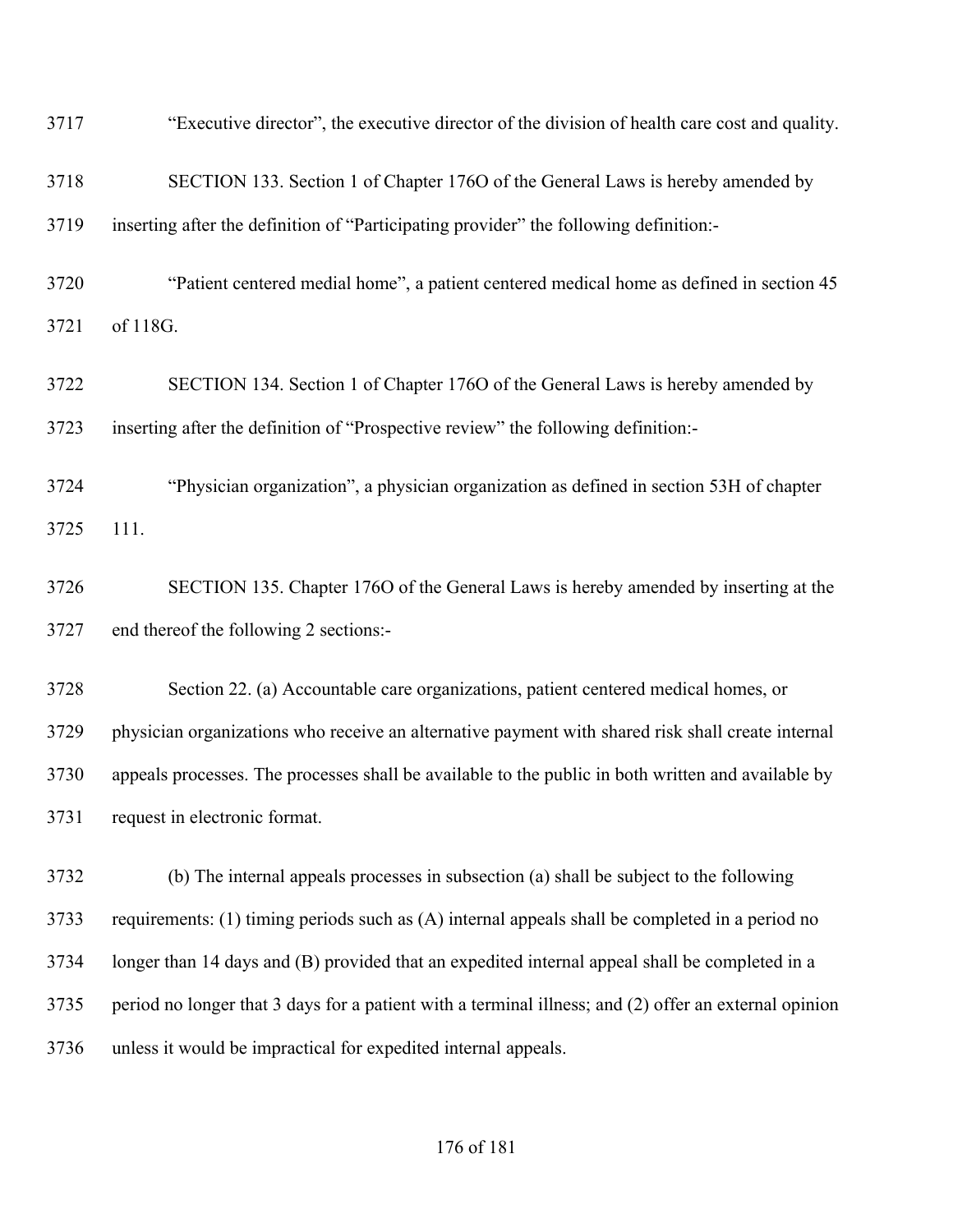(c) Accountable care organizations and patient centered medical homes with an approval from the executive director shall designate a third party as an ombudsman. Said ombudsman shall act as an advocate for patients. Provided that any patient who elects to have an independent care coordinator; said care coordinator may act as the patient advocate.

 (d) The executive director shall promulgate regulations necessary to implement this section.

 Section 23. (a) Accountable care organizations, patient centered medical homes, or physician organizations who receive a global payment shall provide an external second opinion. The external second opinion shall be conducted by a provider who is not a member of the global payment risk sharing arrangement.

 (b) The accountable care organization, patient centered medical home or physician organization shall be responsible for reimbursing the provider of the second opinion. Said provider shall receive a rate equal to the in-network contractual rate or if such rate does not exist, and then the parties shall contract for a rate.

 (c) If the provider of the second opinion determines that the denied of service is medically necessary, then the accountable care organization, patient centered medical home or physician organization shall provide such services until the office of patient protection rules otherwise.

 SECTION 136. Chapter 12 of the General Laws is hereby amended by inserting at the end thereof the following section: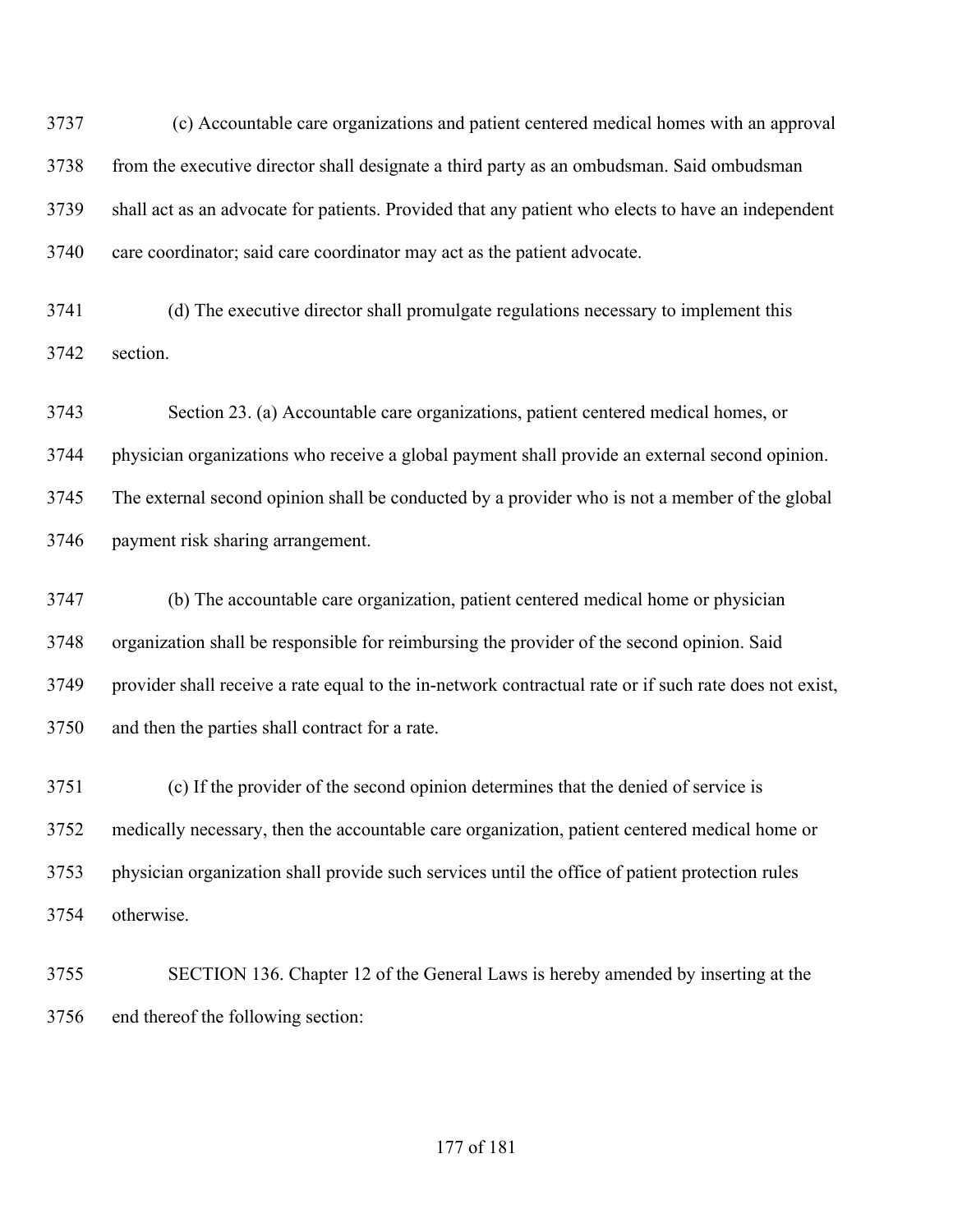Section 33. (a) The Attorney General shall, pursuant to G.L. c. 93A, section 2(c), within 180 days of the enactment of this section, investigate and issue regulations proscribing unfair, deceptive, or anticompetitive conduct within the Commonwealth's healthcare marketplace. Such regulations shall include, at a minimum, the prohibition of anticompetitive contracting practices between and/or among acute care hospitals and insurers, in which the acute care hospital possesses the market power to impose non-transitory increases in rates charged for health care services.

 (b) The following shall be unfair methods of competition and unfair or deceptive acts or practices for providers or provider organizations: (i) entering into any agreement to commit or by any concerted action committing any act of boycott, coercion, or intimidation resulting in or tending to result in unreasonable restraint of or monopoly in the delivery of health care services, contracting for payment for health care services, or the business of insurance; (ii) seeking to set the price to be paid by any carrier for network contracts at rates that are excessive, unreasonable, discriminatory, predatory, or would otherwise cause the carrier to violate the requirements of its licensure or accreditation; (iii) engaging in any unfair discrimination between individuals who are similarly covered by network contracts; and (iv) making, publishing, disseminating, circulating, or placing before the public, directly or indirectly, any assertion, representation or statement which is untrue, deceptive or misleading.

 SECTION 137. Chapter 118E of the General Laws is hereby amended by inserting after section 9E the following section:-

 Section 9F. (a) As used in this section, the follow words shall have the following meanings:-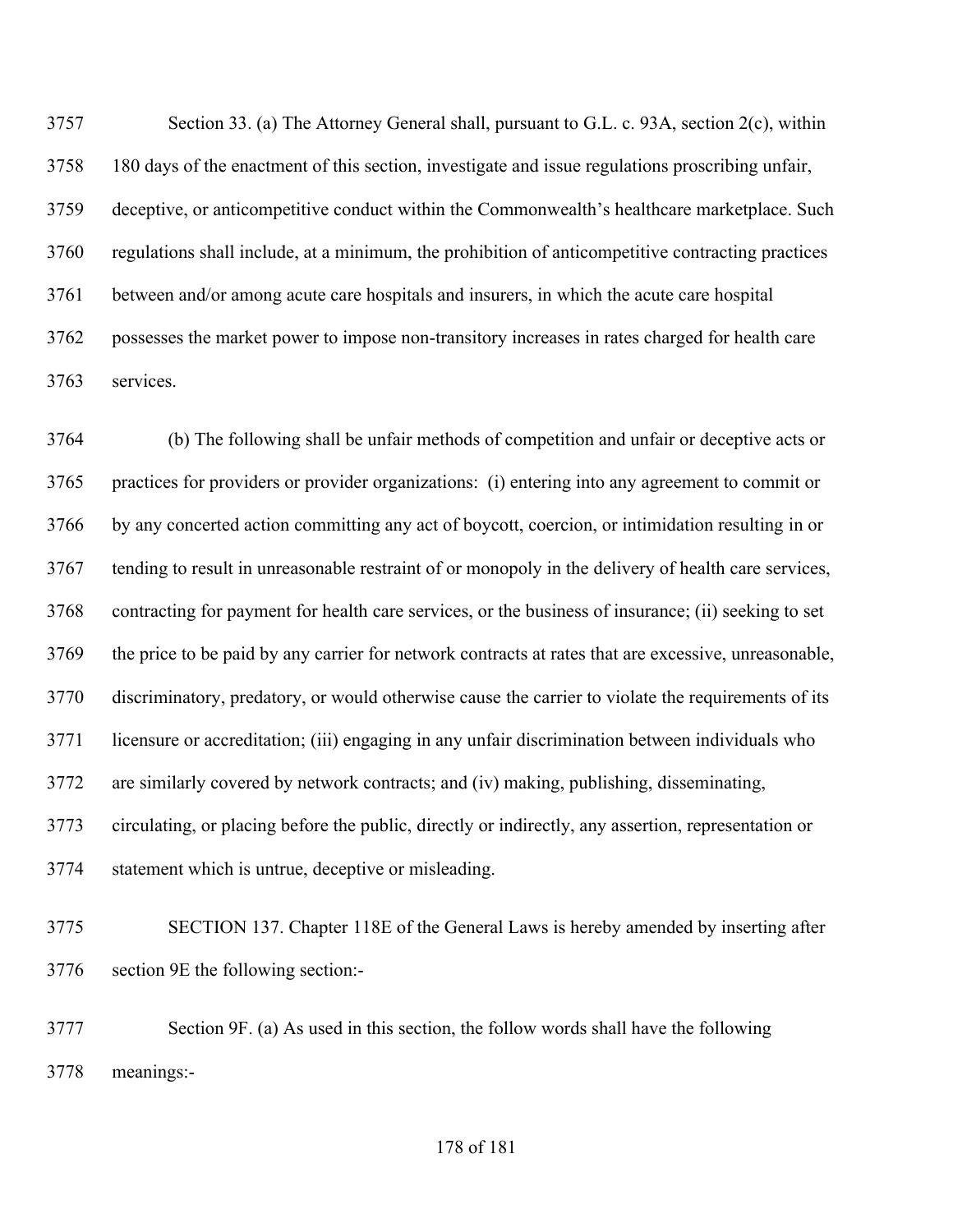"Dual eligible", or "dually eligible person", any person age 21 or older and under age 65 who is enrolled in both Medicare and either MassHealth or CommonHealth; provided that the executive office may include within the definition of dual eligible any person enrolled in MassHealth or CommonHealth who also receives benefits under Title II of the Social Security Act on the basis of disability and will be eligible for Medicare within 24 months, provided that the executive office may limit eligibility to those who will be eligible for Medicare within a prescribed number of months that is less than 24.

 "Integrated care organization" or "ICO", a comprehensive network of medical, health care and long term services and supports providers that integrates all components of care, either directly or through subcontracts and has been contracted with by the Executive Office of Health and Human Services and designated an ICO to provide services to dually eligible individuals pursuant to this section.

 (b) Members of the MassHealth dual eligible pilot program on ICOs or any successor program integrating care for dual eligible persons shall initially be provided an independent community care coordinator by the ICO or successor organization, who shall be a participant in the member's care team. The member may direct the withdrawal or reinstatement of the independent care coordinator at any time. The community care coordinator shall assist in the development of a long term support and services care plan. The community care coordinator shall:

 (1) participate in initial and ongoing assessments of the health and functional status of the member, including determining appropriateness for long term care support and services, either in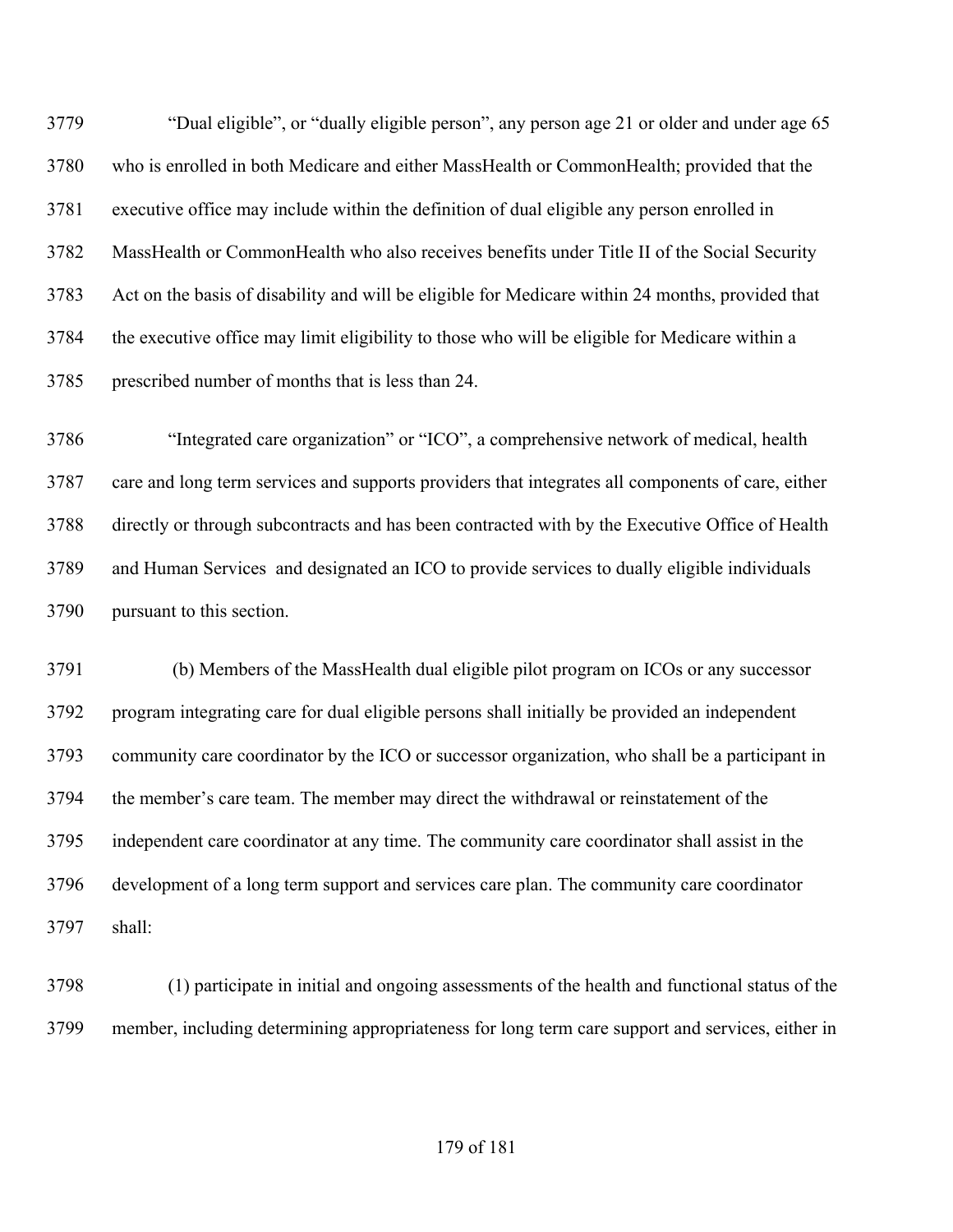the form of institutional or community-based care plans and related service packages necessary to improve or maintain enrollee health and functional status;

 (2) arrange and, with the agreement of the care team, coordinate and authorize the provision of appropriate institutional and community long term care and supports and services, including assistance with the activities of daily living and instrumental activities of daily living, housing, home-delivered meals, transportation, and under specific conditions or circumstances established by the ICO or successor organization, authorize a range and amount of community-based services; and

 (3) monitor the appropriate provision and functional outcomes of community long term care services, according to the service plan as deemed appropriate by the care team; and

 track member satisfaction and the appropriate provision and functional outcomes of community long term care services, according to the service plan as deemed appropriate by the care team.

 (c) The ICO or successor organization shall not have a direct or indirect financial ownership interest in an entity that serves as an independent care coordinator. Providers of institutional or community based long term services and supports on a compensated basis shall not function as an independent care coordinator, provided however that the secretary may grant a waiver of this restriction upon a finding that public necessity and convenience require such a waiver. In the case of a member in the program age 60 or older, the member shall be offered the option of the services of an independent care coordinator as designated by the executive office of elder affairs pursuant to the provisions of section 4B of chapter 19 A. For purposes of this section, an organization compensated to provide only evaluation, assessment, coordination and